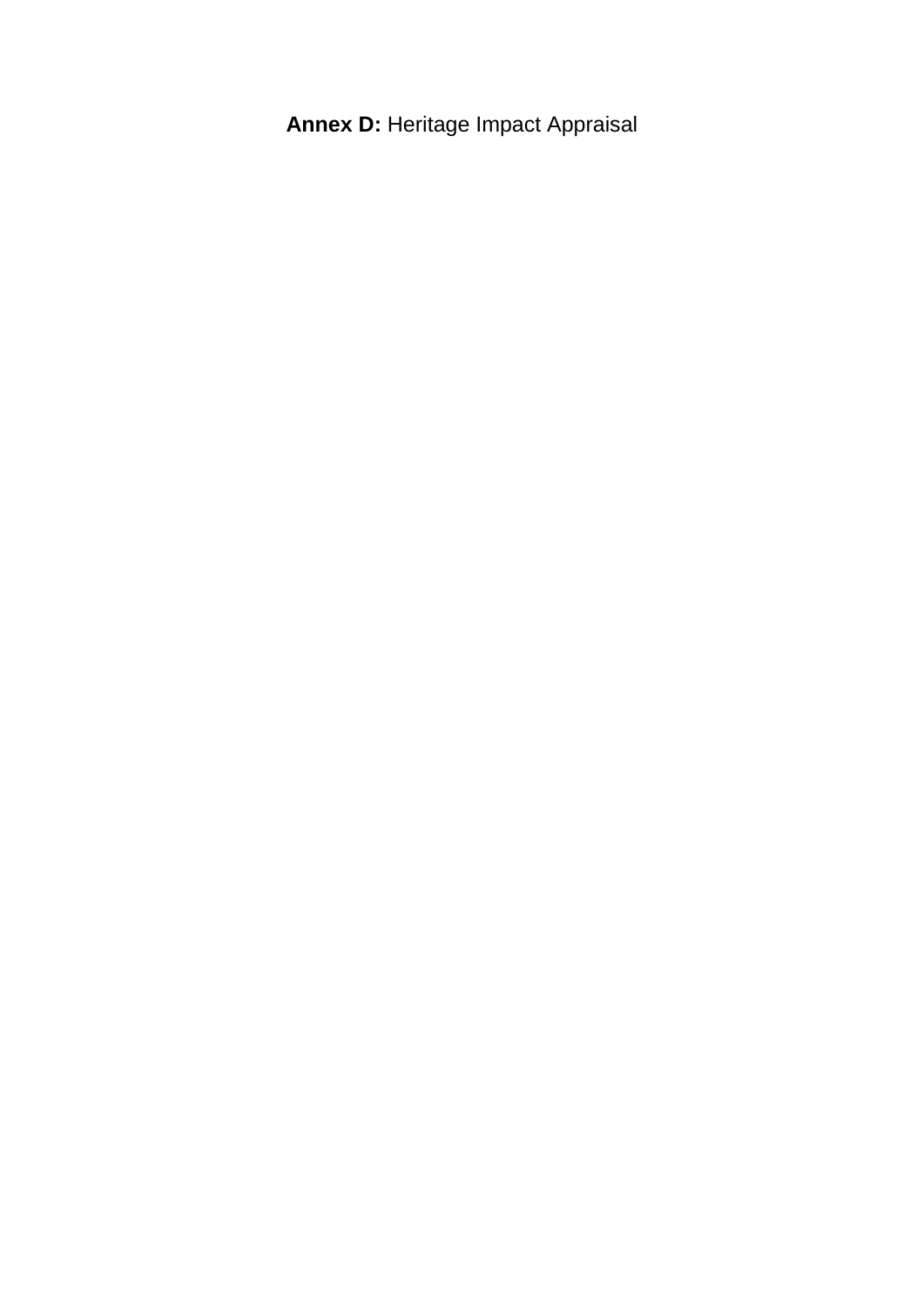

# W DRAFT, September 2014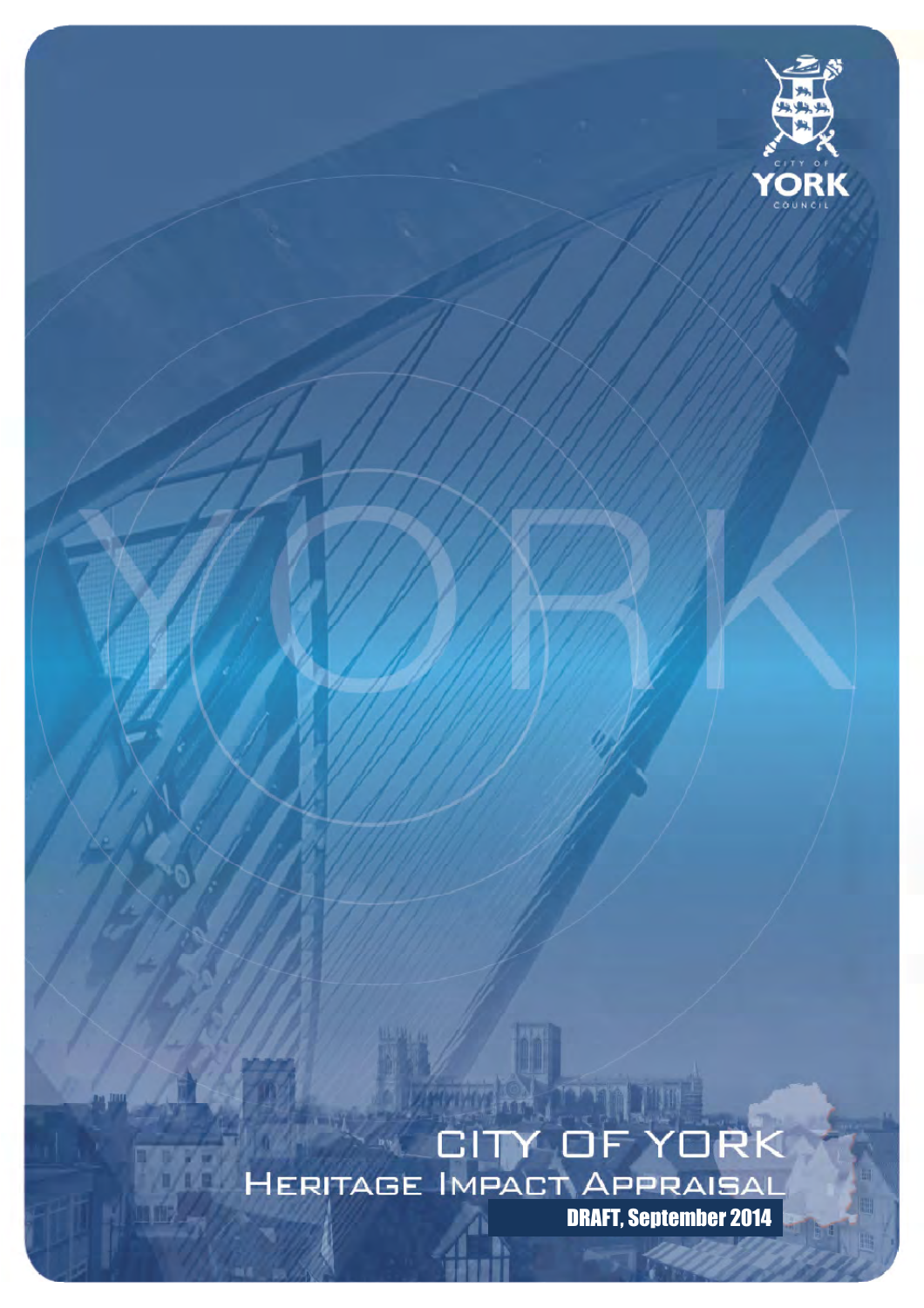### **CONTENTS**

| 1. |                                                                              |  |  |  |  |
|----|------------------------------------------------------------------------------|--|--|--|--|
| 2. |                                                                              |  |  |  |  |
| 3. |                                                                              |  |  |  |  |
| 4. | OUTCOMES OF THE LOCAL PLAN SITES APPRAISAL - ALLOCATED STRATEGIC SITES  57   |  |  |  |  |
| 5. | OUTCOMES OF THE LOCAL PLAN SITES APPRAISAL - ALTERNATIVE STRATEGIC SITES  83 |  |  |  |  |
| 7. | OUTCOMES OF THE LOCAL PLAN SITES APPRAISAL - ALLOCATED EMPLOYMENT SITES  86  |  |  |  |  |
| 8. | <b>OUTCOMES OF THE LOCAL PLAN SITES APPRAISAL - HOUSING AND EMPLOYMENT</b>   |  |  |  |  |
|    |                                                                              |  |  |  |  |
| 9. |                                                                              |  |  |  |  |
|    |                                                                              |  |  |  |  |
|    |                                                                              |  |  |  |  |
|    |                                                                              |  |  |  |  |
|    |                                                                              |  |  |  |  |
|    |                                                                              |  |  |  |  |

### Separate Appendices

| <b>APPENDIX 2: STRATEGIC SITES, HOUSING AND EMPLOYMENT ALLOCATION RAPID APPRAISALS</b> |
|----------------------------------------------------------------------------------------|
| <b>APPENDIX 3: STRATEGIC SITES APPRAISAL</b>                                           |
| <b>APPENDIX 4: HOUSING AND EMPLOYMENT ALLOCATIONS APPRAISAL</b>                        |
| APPENDIX 5: STRATEGIC SITES, HOUSING AND EMPLOYMENT ALTERNATIVE APPRAISAL              |
| APPENDIX 6: SAFEGUARDED LAND APPRAISAL                                                 |

- APPENDIX 7: GYPSIES, TRAVELLER AND SHOWPEOPLE ALLOCATIONS APPRAISAL
- APPENDIX 8: ALLOCATED MIXED USE SITES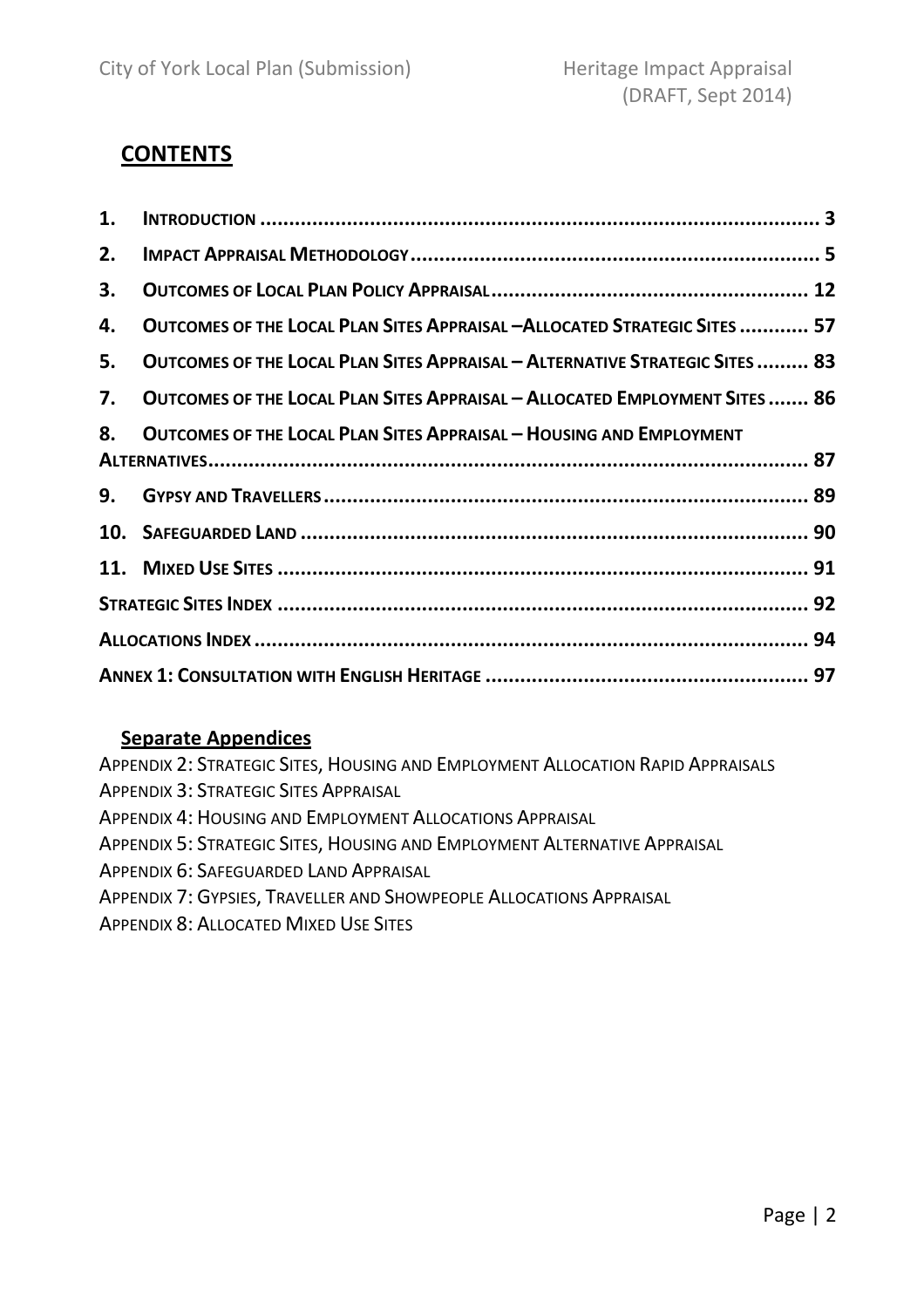### 1. Introduction

### 1.1 Introduction

- 1.1.1 York's historic environment is of international, national, regional and local significance. This is recognised through the many statutory designations that apply to its heritage assets. While a 'heritage assets' approach is important at a site specific level, providing guidance about the sensitivity of a particular location, the overall pattern and profile of monuments and buildings, and indeed of other features such as historic parks and gardens, it cannot alone describe the significance and sensitivity of the wider historic environment, nor what characteristics of the city's character we should strive to protect or hope to strengthen.
- 1.1.2 The Council has a statutory duty to prepare a sustainability appraisal (SA) alongside its plan making, which would provide some understanding of the impact of development and policy options on the City's historic environment. The SA has a wide focus across all aspects of sustainability, giving consistent weight to social, environmental and economic factors. This Heritage Impact Assessment (HIA) allows us to specifically assess whether the strategic sites, allocations and polices of the City of York Local Plan will conserve or enhance the special characteristics of the city. The HIA is York's chosen method of appraising developing policy and site selection.
- 1.1.3 The Heritage Topic Paper (April 2013) considers existing evidence relating to the City of York's historic environment, and how the evidence is translated into the Council's understanding of the city's special qualities and its complex 2000 year history. This evidence and understanding has then been used to identify six principal characteristics of the historic environment that help define the special qualities of York, providing a detailed explanation of each characteristic. The principal characteristics detailed are:
	- Strong urban form;
	- Compactness;
	- Landmark Monuments;
	- Architectural Character;
	- Archaeological Complexity;
	- Landscape and Setting.

### 1.2 Purpose of this document

1.2.1 Although the protection of York's special character has been a key element in shaping the City's Planning strategy, to date there has been no single detailed assessment of the proposed Strategic Sites against the six Principal Characteristics identified in the Heritage Topic Paper. This appraisal sets out to determine the potential impacts of the Local Plan policies and Allocations.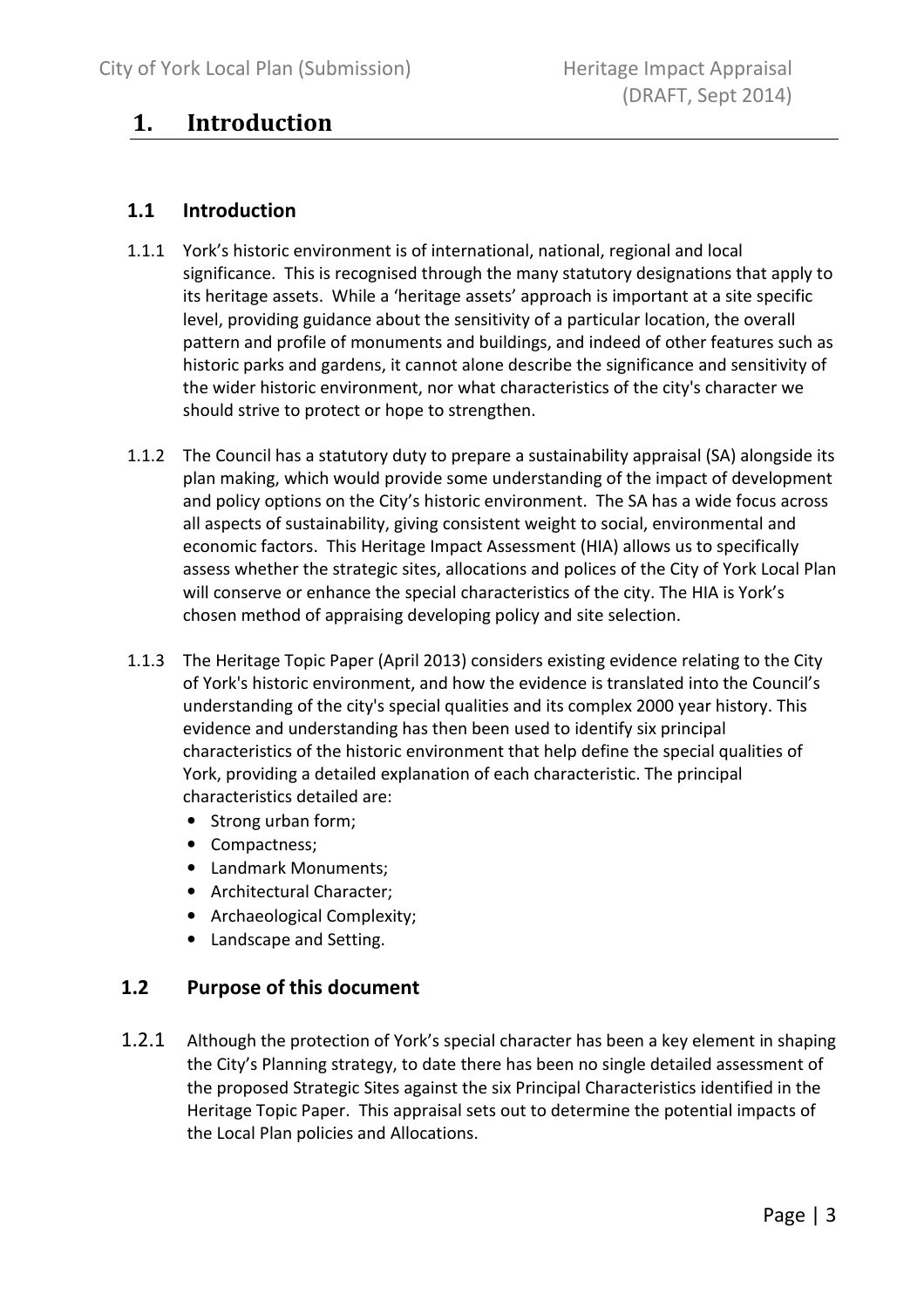### 1.3 Previous HIA undertaken

- 1.3.1 A Heritage Impact Appraisal was undertaken for Local Plan policies to accompany the Preferred Options Consultation (summer 2013). The impact of each policy in the City of York Local Plan Preferred Options document was assessed against the historic characteristics set out in the Heritage Topic Paper.
- 1.3.2 In addition the Sustainability Appraisal accompanying the Local Plan included 2 objectives relating to the historic character and setting of York. These were:
	- Objective 14: Conserve or enhance York's historic environment, cultural heritage, character and setting;
	- Objective 15: Protect and enhance York's natural and built landscape.
	- All policy options and alternatives were considered through the SA process.
- 1.3.3 As well as a policy appraisal at the Preferred Options stage, an initial evaluation of the likely impacts upon the historic environment was used in determining the most sustainable site allocations through a sustainable location assessment which is presented in the Sustainability Appraisal (2013) (SA) and the Site Selection Technical Paper (2013). The methodology took into consideration all three aspects of sustainability (economic, social and environmental) in determining the best location for development. This was a desktop assessment using GIS based data to accurately determine the sites location relative to the criteria. The assessment followed a four stage criteria methodology to sieve out the most sustainable sites for consideration. All the sites were also subject to a supplementary assessment of environmental considerations to understand more about key assets or issues within the vicinity. This included an initial assessment of the likely impact which proposed sites might have on the historic character of York and removing those which were considered most likely to harm it special historic character or setting. Any successful sites taken forward were subject to a Technical Officer Assessment to understand in more detail any issues associated with the sites, including design, conservation and sustainable development.

### 1.4 Engagement with English Heritage

- 1.4.1 English Heritage has been consulted on all of the documents during statutory consultations for the Local Plan and formerly, the Local Development Framework. There has been additional dialogue to discuss the parameters for the Heritage Topic Paper, published in 2012 and updated in 2013.
- 1.4.2 There has been ongoing dialogue with English Heritage with regards to the assessment of potential site allocations and alternatives following the Preferred Options Local Plan consultation. This has informed the methodology to take forward the Heritage Impact Assessment for strategic sites and allocations. Annex 1 details comments made at the preferred options stage and subsequent comments made by English Heritage.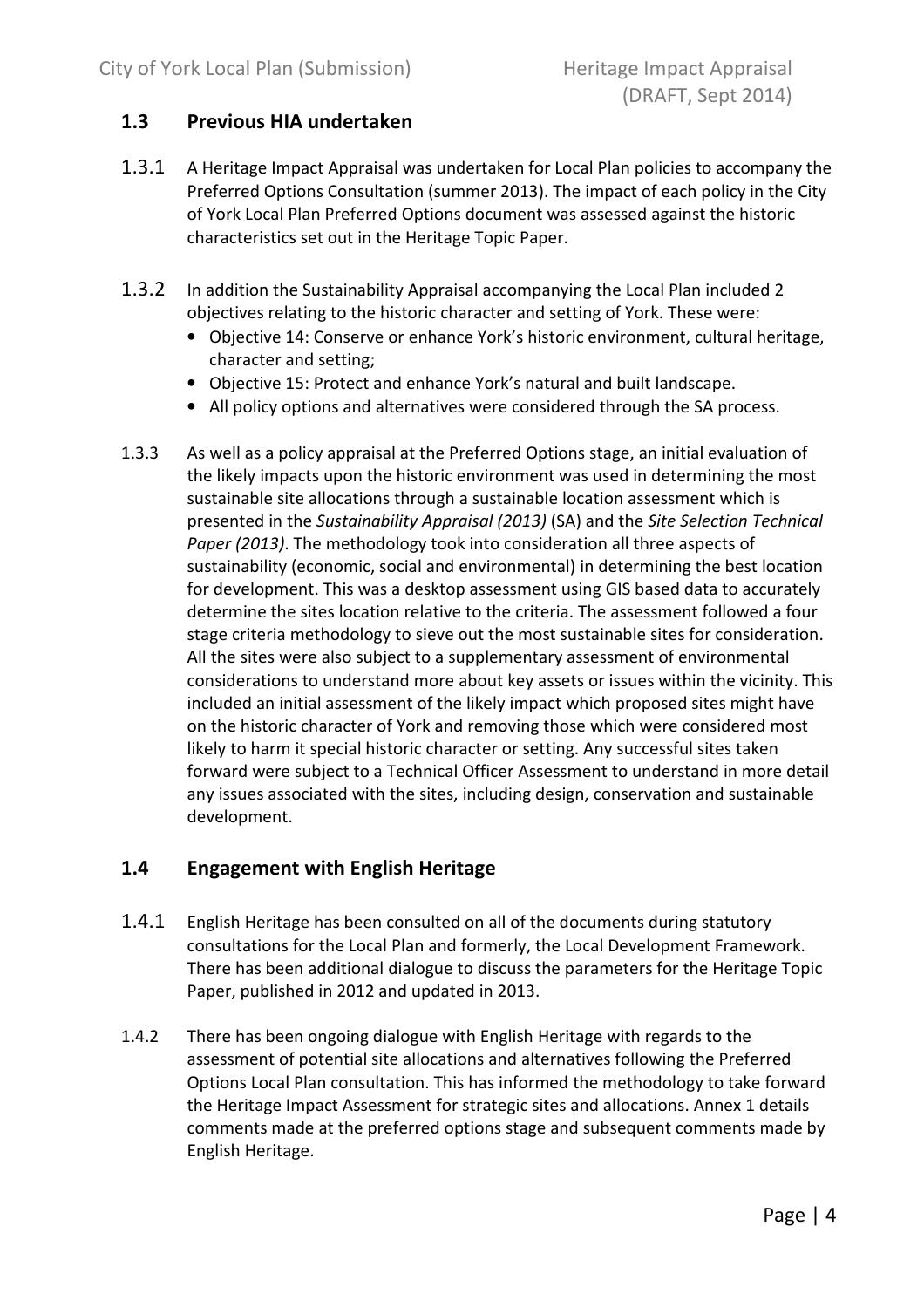### 2. Impact Appraisal Methodology

### 2.1 Introduction

- 2.1.1 This section sets out the different methodologies used to assess the likely impacts of Local Plan (Submission) policies and sites on the City's principal heritage characteristics. The impact appraisal undertaken for policies and sites differ slightly to enable the best capture of issues.
- 2.1.2 The appraisals have been carried out in house using professional expertise within the Planning and Environmental Management Planning Policy) and (Design, Conservation and Sustainable Development) teams.

### 2.2 Appraisal Structure

- 2.2.1 The Heritage Topic Paper sets out 6 Principal Characteristics which afford York its unique character. Both appraisals use these 6 Principal Characteristics to structure comments around the likely impact of the Local Plan. Importantly, where adverse impacts are identified, the appraisal goes further to identify possible mitigation measures.
- 2.2.2 The appraisals make use of a colour coded key to present a quick visual summary of the potential likely impacts without mitigation. Where impacts are likely to depend heavily on implementation, this colour coding may show 2 or even 3 possible outcomes; explanatory comments are included within the supporting text.

| <b>Site</b> | <b>Policy</b><br>Theme or                                                                                        | Strong Urban<br>Form | Compactness<br>$\overline{\mathbf{r}}$ | Landmark<br>Monuments<br>$\dot{\mathbf{c}}$ | Architectural<br>character<br>$\ddot{+}$ | Archaeological<br>complexity<br>ທ່ | and<br>Landscape<br>setting<br>Ġ | <b>Likely</b><br><b>Impacts</b> | <b>Mitigation</b> |
|-------------|------------------------------------------------------------------------------------------------------------------|----------------------|----------------------------------------|---------------------------------------------|------------------------------------------|------------------------------------|----------------------------------|---------------------------------|-------------------|
|             | Eg Section 3<br>Spatial                                                                                          |                      |                                        |                                             |                                          |                                    |                                  |                                 |                   |
|             | Vision                                                                                                           |                      |                                        |                                             |                                          |                                    |                                  |                                 |                   |
|             | <b>Impact Key:</b>                                                                                               |                      |                                        |                                             |                                          |                                    |                                  |                                 |                   |
|             | Significant Positive: Potential for significant positive benefit through<br>enhancement as well as adding value. |                      |                                        |                                             |                                          |                                    |                                  |                                 |                   |
|             | <b>Positive:</b> Potential for positive benefit through enhancement as well as adding                            |                      |                                        |                                             |                                          |                                    |                                  |                                 |                   |
|             | value                                                                                                            |                      |                                        |                                             |                                          |                                    |                                  |                                 |                   |
|             | Minor harm: Potential for harm to historic character and significances but                                       |                      |                                        |                                             |                                          |                                    |                                  |                                 |                   |
|             | identified policy framework in place to provide mitigation                                                       |                      |                                        |                                             |                                          |                                    |                                  |                                 |                   |

#### Figure 1: Heritage Impact Appraisal structure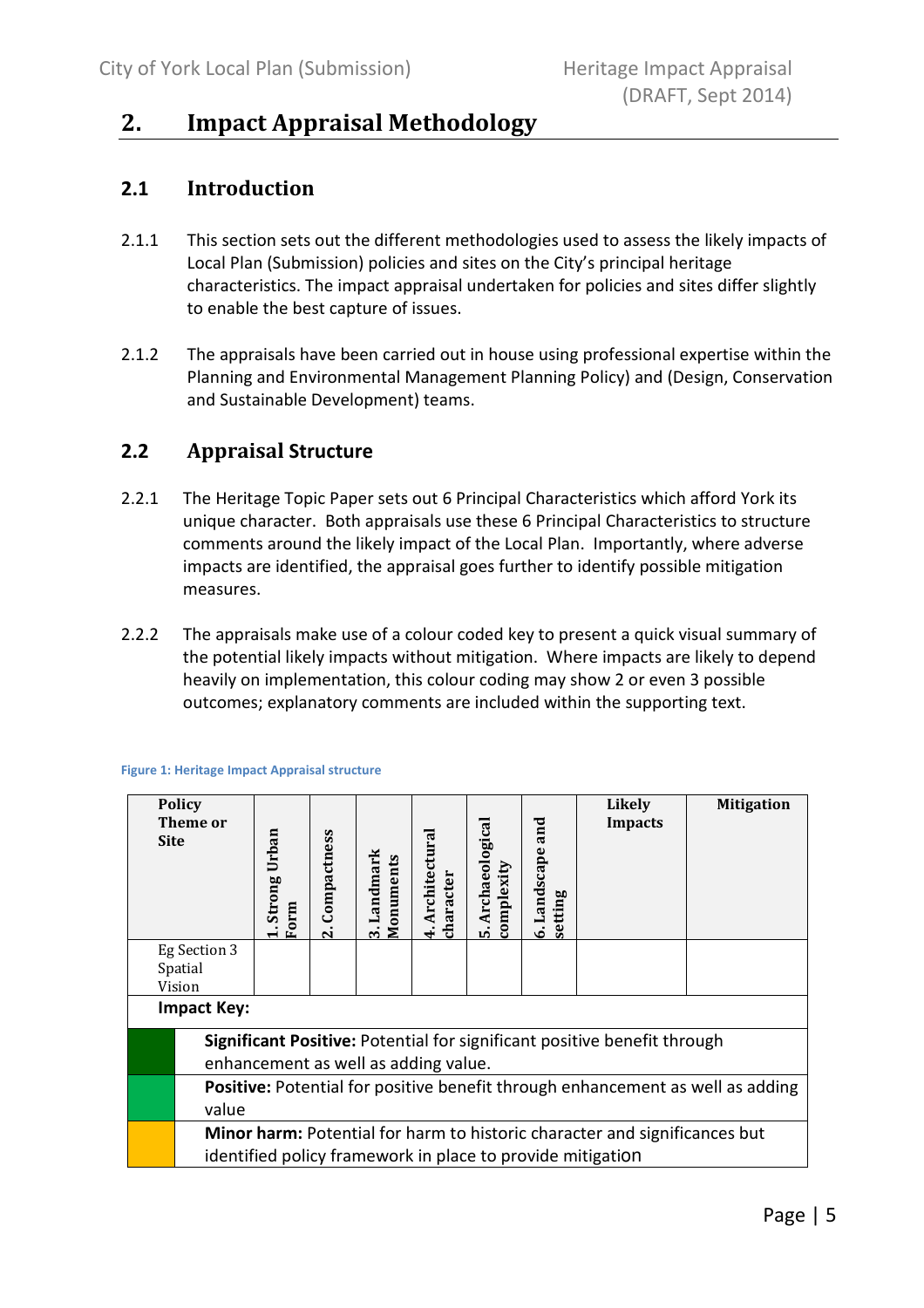| Serious harm: Highly likely to cause significant harm leading to loss of historic |
|-----------------------------------------------------------------------------------|
| character or substantial harm to its significance.                                |
| Neutral: Negligible impact and negligible benefit                                 |
| Unknown: There is insufficient information to determine an impact                 |

### 2.3 Sites Appraisal

- 2.3.1 For the Sites appraisal, discussions with colleagues within the Design, Conservation and Sustainable Development Team and English Heritage led to a two-stage methodology being developed to enable a baseline position to be established for all reasonable alternatives, followed by a more detailed evaluation for strategic sites and allocations (where further information has been submitted):
- 2.3.2 Stage 1: Rapid Assessment of all Strategic Sites, Allocations and reasonable alternatives: All sites considered as 'reasonable alternatives' have been subject to a rapid appraisal. Using the structure detailed in Figure 1 above, the resultant matrix indicates the contribution a site makes against each principal characteristics and what the likely impacts development may have in this location. It is intended that that this analysis will form the baseline position for the site, on which future analysis and decision making in relation to the historic environment can be based. The assessments for this stage 1 will be iterative to allow for different site boundaries to be considered for each site.
- 2.3.3 Stage 2: Assessing the Strategic Sites, Allocations and reasonable alternatives: The stage 2 assessment allows a fuller appraisal of the likely impacts of development. This stage will build upon the stage 1 assessment to understand how the proposals are likely to impact on the special qualities and characteristics identified and suggest measures which may be implemented to mitigate against potential harmful impacts. This stage uses the full characteristics framework as set out in the Heritage Topic Paper as the basis for analysis. The framework would therefore consider:

|            | <b>Character</b><br><b>Elements</b>             | <b>Key features</b>                                                                                                                                                                                                               |
|------------|-------------------------------------------------|-----------------------------------------------------------------------------------------------------------------------------------------------------------------------------------------------------------------------------------|
|            | 1. Strong Urban Form                            |                                                                                                                                                                                                                                   |
| 1.1<br>1.2 | Large urban blocks                              | Mixed use blocks composed of taller (3-5 storey)<br>buildings facing the street with lower extensions and ad-<br>hoc smaller structures behind and within the blocks,<br>retained private yards. Blocks strongly enclose streets. |
|            | Long narrow plots<br>and gates side<br>passages | Usually reflecting medieval or earlier building plots with<br>side access to former workshops and gardens.                                                                                                                        |
| 1.3        | Framed shop fronts                              | Variety of good quality 'frames' around shop windows,<br>providing visual support to building above whilst<br>allowing interaction with the street. Usually associated<br>with smaller retail premises.                           |

#### Figure 2: Stage 2 Sites Appraisal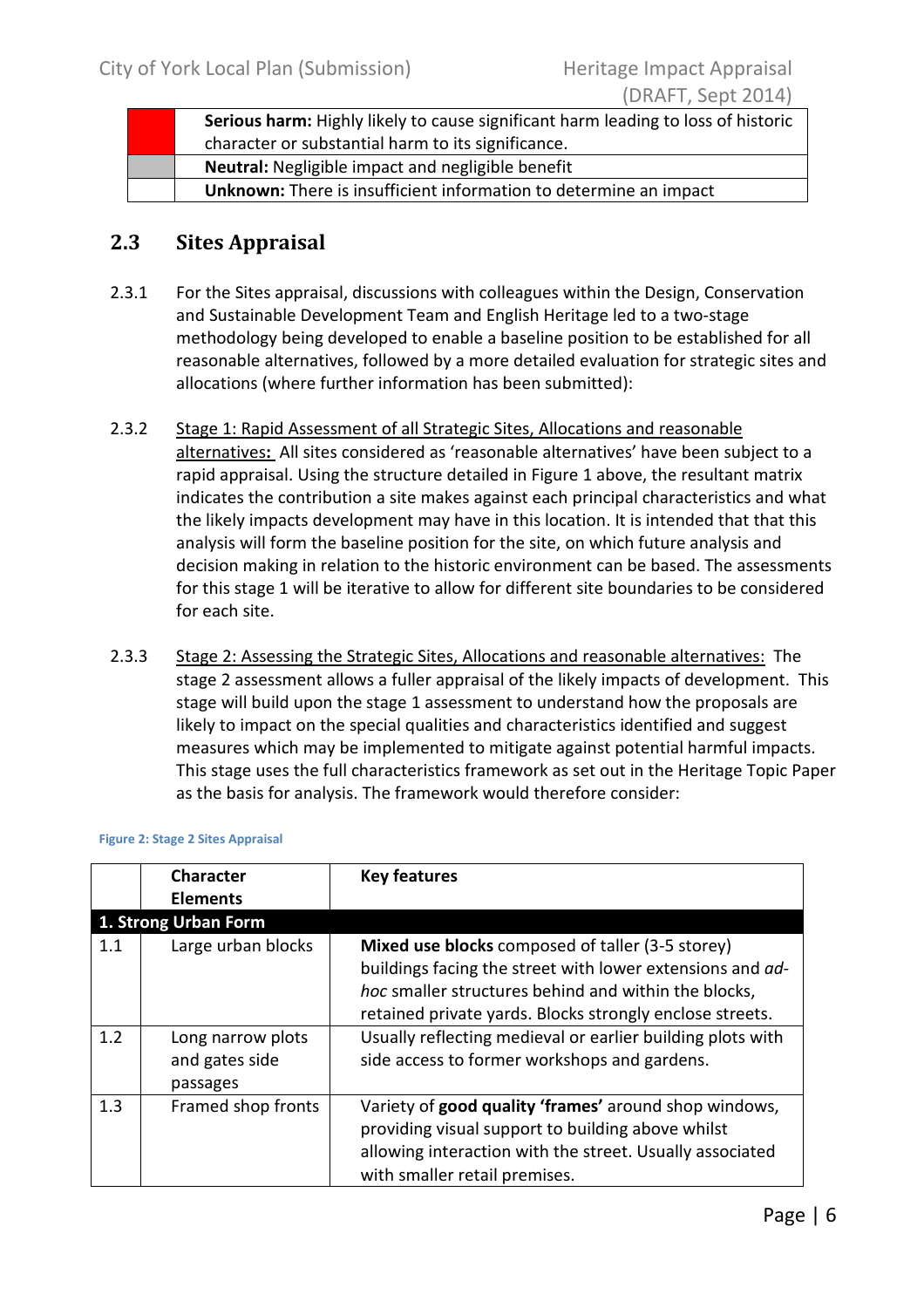|     | <b>Character</b>   | <b>Key features</b>                                             |
|-----|--------------------|-----------------------------------------------------------------|
|     | <b>Elements</b>    |                                                                 |
| 1.4 | Medieval street    | Overlaying pattern of historic routes, narrow well              |
|     | patterns           | enclosed primary streets, gentle curvilinear routes,            |
|     |                    | secondary lanes and ginnels/alleys threading through the        |
|     |                    | blocks or giving access to more private enclaves. High          |
|     |                    | degree of choice, connectivity and permeability.                |
| 1.5 | Small squares      | Close distribution of small squares intimate in scale.          |
|     |                    | Larger spaces formed later by highways interventions or         |
|     |                    | through provision of markets. Few examples of formal            |
|     |                    | compositions such as at 'Eye of York'                           |
| 1.6 | Rich townscape     | City centre as a place of diversity, contrasts and              |
|     |                    | surprises; unfolding views of great variety and historic        |
|     |                    | interest; juxtaposition of different materials and forms;       |
|     |                    | experience of shock scale; bridges offering panoramic           |
|     |                    | views; pre-industrial skyline of city centre; city walls as     |
|     |                    | vantage points; highly legible environment                      |
| 1.7 | Arterial roads     | Broad straight streets connecting city centre to suburbs        |
|     |                    | enclosed by buildings of higher stature towards city bars;      |
|     |                    | cobbled margins and tree lined avenues giving way to            |
|     |                    | broad verges (at best); routes interrupted by large             |
|     |                    | outlying complexes providing green open spaces.                 |
|     | 2. Compactness     |                                                                 |
| 2.1 | Contained          | The city is walkable and the centre is accessible by cycle      |
|     | concentric form    | and foot with relative ease. The York outer ring road           |
|     |                    | accentuates the city form and the walls enclose the             |
|     |                    | historic core.                                                  |
| 2.2 | Flat terrain and   | Low lying setting and compactness of city creates both          |
|     | views              | long views and surprise views both out of and into the          |
|     |                    | historic core.                                                  |
| 2.3 | Arterial roads     | <b>Broad straight streets</b> connecting city centre to suburbs |
|     |                    | enclosed by buildings of higher stature towards city bars;      |
|     |                    | cobbled margins and tree lined avenues giving way to            |
|     |                    | broad verges (at best); routes interrupted by large             |
|     |                    | outlying complexes providing green open spaces.                 |
| 2.4 | Dense urban fabric | Inward focussed centre, mixed uses both horizontally            |
|     |                    | and vertically in urban centre, identifiable sub-areas of       |
|     |                    | particular form and use.                                        |
| 2.5 | Identifiable       | Outlying development is divided into segments by the            |
|     | compact districts  | rivers, strays and arterial roads; this containment of built    |
|     |                    | form positively accentuates the identity of each area           |
|     |                    | whilst allowing quick access to open areas, informal            |
|     |                    | green spaces and the cycle routes and riverside walks           |
|     |                    | leading out the city.                                           |
| 2.6 | Urban villages     | (a) Village greens as focus or linear main streets with         |
|     | retain identity    | surviving back lanes.                                           |
|     |                    | (b) Clusters of facilities in village core.                     |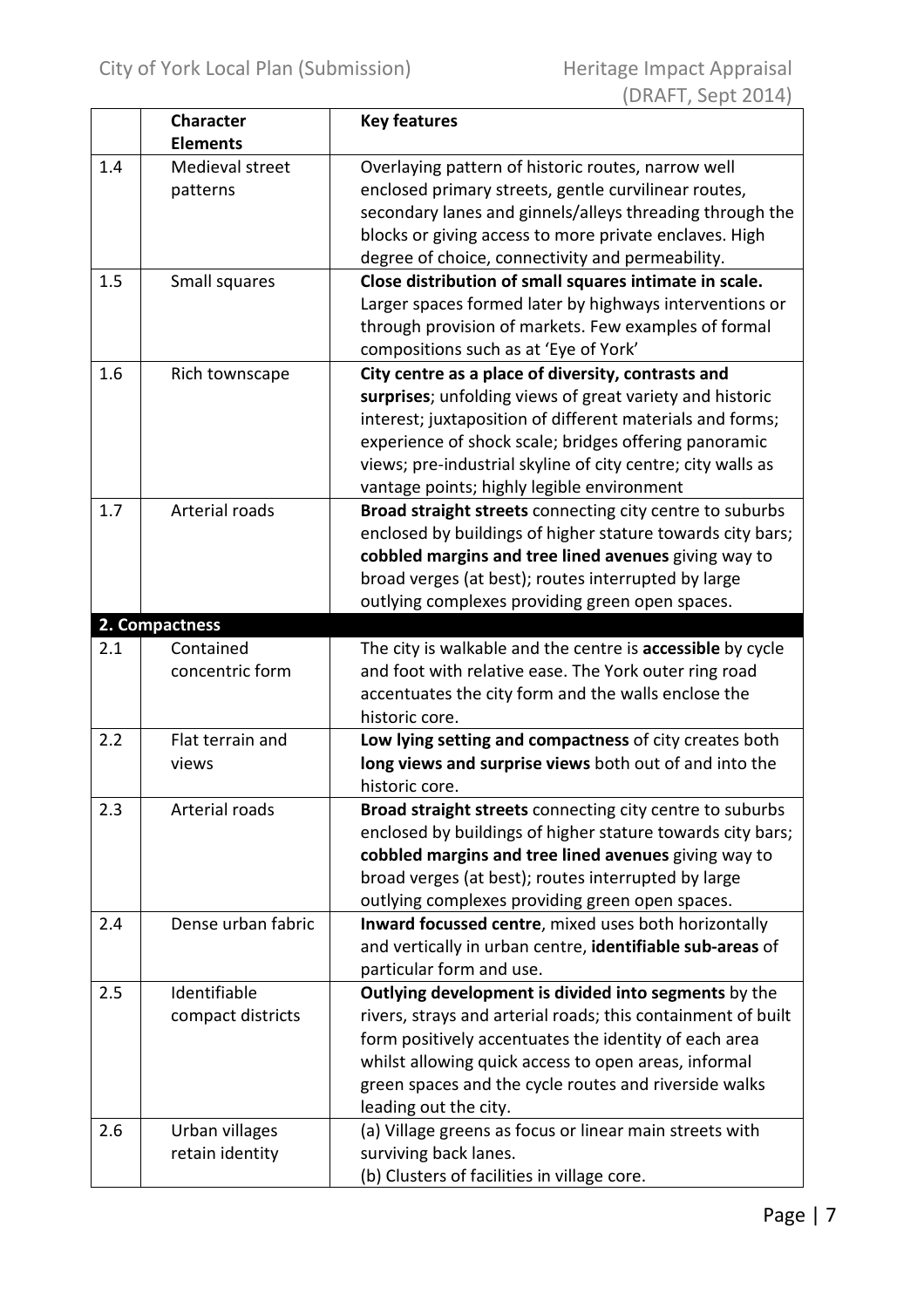|     | <b>Character</b>                                           | <b>Key features</b>                                                                                                                                                                                                                                                                                                                                                                        |
|-----|------------------------------------------------------------|--------------------------------------------------------------------------------------------------------------------------------------------------------------------------------------------------------------------------------------------------------------------------------------------------------------------------------------------------------------------------------------------|
|     | <b>Elements</b>                                            |                                                                                                                                                                                                                                                                                                                                                                                            |
| 2.7 | Planned rural<br>villages                                  | Enduring form of curving linear main street with burgage<br>plots running to historic back lanes; broad planted verges<br>common feature of main artery, later infilling and minor<br>extensions often protect historic grain, openness, and<br>views out to the countryside.                                                                                                              |
|     | <b>3. Landmark Monuments</b>                               |                                                                                                                                                                                                                                                                                                                                                                                            |
| 3.1 | <b>Buildings of high</b><br>cultural significance          | Visually, aesthetically and historically interesting and<br>sometimes associated with historical events and specific<br>individuals.                                                                                                                                                                                                                                                       |
| 3.2 | Physical and<br>temporal<br>landmarks                      | (a) The Minster in particular can be viewed from the<br>Wolds, Moors and Dales. The walls are ever present and<br>a perambulation of them will reveal many of the City's<br>monuments including Terry's and the Nestle Factory.<br>(b) Clifford's Tower is particularly associated with<br>historical events. The Civil War is associated with the<br>Bars. The Eye of York with Luddites. |
| 3.3 | Substantial number<br>of medieval<br>communal<br>buildings | Buildings that reflect functional importance as civic<br>centres, places of justice, work and religious activity.                                                                                                                                                                                                                                                                          |
| 3.4 | Monument<br>clustering                                     | There is very little dispersion and most principle<br>monuments are sited within the historic core and there<br>is a degree of inter-visibility, especially from the City<br>Walls.                                                                                                                                                                                                        |
| 3.5 | Quantity of<br>monuments                                   | York has a higher than average number of listed<br>buildings and other principle monuments                                                                                                                                                                                                                                                                                                 |
| 3.6 | Diversity of<br>monuments                                  | Diversity ranges from substantial limestone structures<br>like the Minster to Timber framed Barley Hall and<br>Merchant Adventurers Hall. From domestic buildings to<br>brick built railway headquarters and 19 <sup>th</sup> -20 <sup>th</sup> century<br>factories.                                                                                                                      |
| 3.7 | Churches locked                                            | Provide pockets of green space within dense urban                                                                                                                                                                                                                                                                                                                                          |
|     | into urban fabric                                          | blocks and are a haven for wildlife.                                                                                                                                                                                                                                                                                                                                                       |
|     | 4. Architectural Character                                 |                                                                                                                                                                                                                                                                                                                                                                                            |
| 4.1 | Architectural legacy                                       | Buildings representing two thousand years of<br>architectural development in close proximity to each<br>other.                                                                                                                                                                                                                                                                             |
| 4.2 | Variety                                                    | The fine grain of urban blocks accommodates a<br>tremendous range of building types from all ages. Few<br>streets have consistent themes, though streets have<br>formed their own identity.                                                                                                                                                                                                |
| 4.3 | Human scale                                                | The limits of natural materials and techniques have<br>ensured that human scale buildings predominate.<br>Narrow plot boundaries assist in developing rhythm.<br>Where these limits have been exceeded to create                                                                                                                                                                           |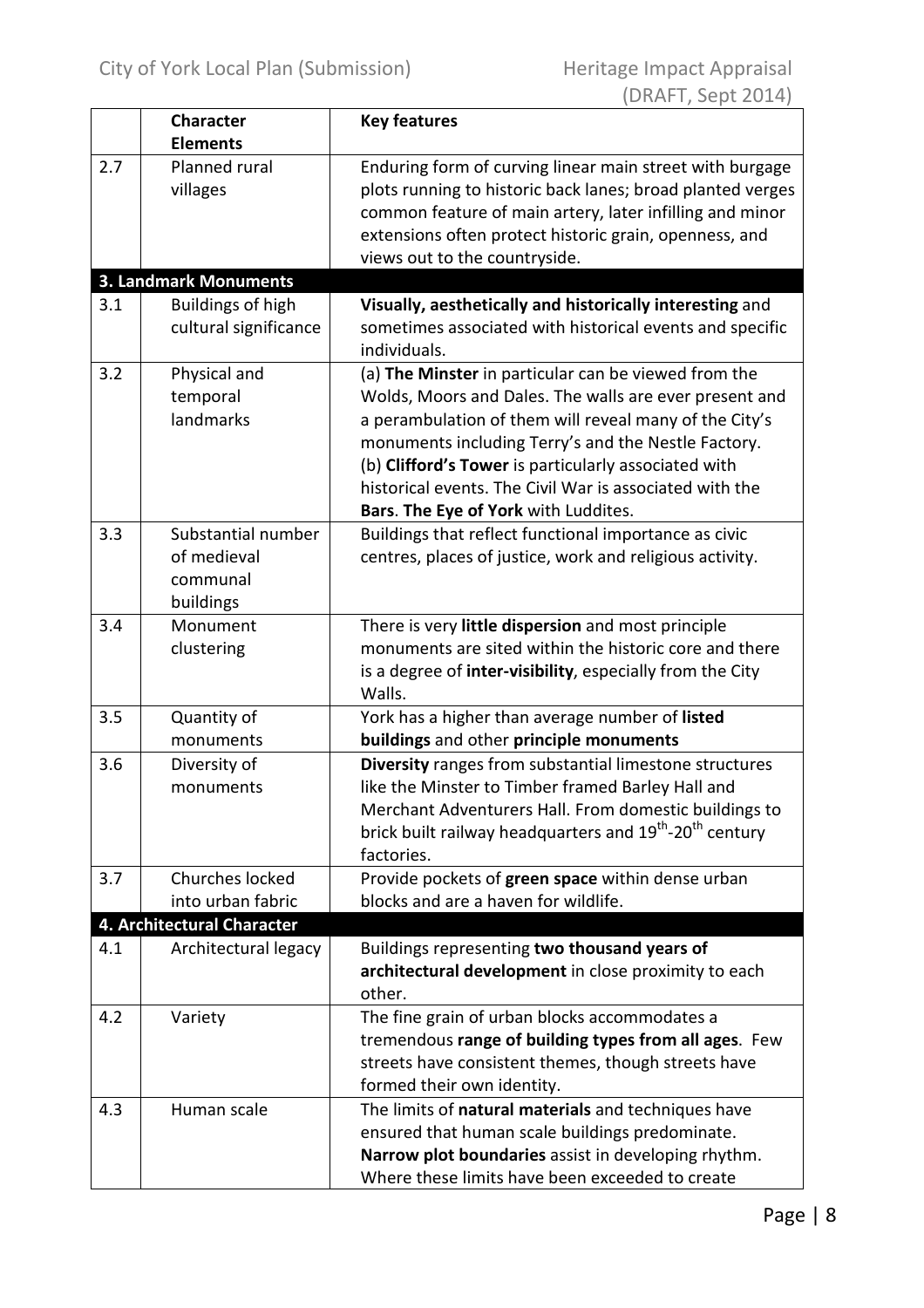|     | <b>Character</b>                                                                                                         | <b>Key features</b>                                                                                                                                                                                                                                                                                                                                  |
|-----|--------------------------------------------------------------------------------------------------------------------------|------------------------------------------------------------------------------------------------------------------------------------------------------------------------------------------------------------------------------------------------------------------------------------------------------------------------------------------------------|
|     | <b>Elements</b>                                                                                                          |                                                                                                                                                                                                                                                                                                                                                      |
|     |                                                                                                                          | factories, warehouses, office blocks, they have simple<br>massing and are clustered on low ground close to the<br>station of within extra mural compounds. Even so height<br>is restrained, roof-tops acknowledge with modelling or<br>decorative parapets, and facades have a level of detailed<br>consideration.                                   |
| 4.4 | Craftsmanship                                                                                                            | Highly skilled craftsmen and artists have benefited from<br>religious and secular patronage through-out York's<br>history. Of particular significance are: stained glass,<br>stone carving, carpentry and timber relief work, wrought<br>and cast ironwork, monuments, brasses, bells and public<br>statuary                                         |
|     | 5. Architectural Complexity                                                                                              |                                                                                                                                                                                                                                                                                                                                                      |
| 5.1 | Exceptional<br>preservation in<br>historic core                                                                          | Timber foundations of Anglo-Scandinavian houses have<br>been found well preserved in Coppergate and Hungate.<br>Food waste and other similar organic waste is well<br>preserved giving invaluable insight into diet, health,<br>economy that is lacking in more conventional<br>archaeological deposits                                              |
| 5.2 | Depth of deposits<br>in the historic core                                                                                | Remains of successive development from Roman<br>through to the present day.                                                                                                                                                                                                                                                                          |
| 5.3 | 2000 years of<br>urban development                                                                                       | Archaeological deposits relating to at least Roman<br>through to the present day                                                                                                                                                                                                                                                                     |
| 5.4 | Finite and non-<br>renewable<br>resource                                                                                 | (a) <b>Anaerobic deposits</b> that are extremely dependant on<br>sustained ground conditions. Fluctuating water table<br>creates pressures on the continued preservation of these<br>deposits.<br>(b) Any form of deposit removal, even by archaeologists<br>in a controlled and recorded manner will destroy<br>important evidence and information. |
| 5.5 | Majority of known<br>and unknown<br>archaeological<br>features and<br>deposits are not<br>designated heritage<br>assets. | The York HER contains some 6000 records relating to the<br>archaeology of York and its surroundings which is only a<br>small percentage of what actually remains.                                                                                                                                                                                    |
|     | <b>6. Landscape and Setting</b>                                                                                          |                                                                                                                                                                                                                                                                                                                                                      |
| 6.1 | Views in and out                                                                                                         | (a) Long-distance views of York Minster in low-lying<br>relatively flat vale landscape. The Minster constantly<br>reappears at closer quarters.<br>(b) View of the race course/Knavesmire and Terrys<br>combined.<br>(c) Rural edge setting viewed from majority of ring road<br>by way of field margin (northern ring road business parks           |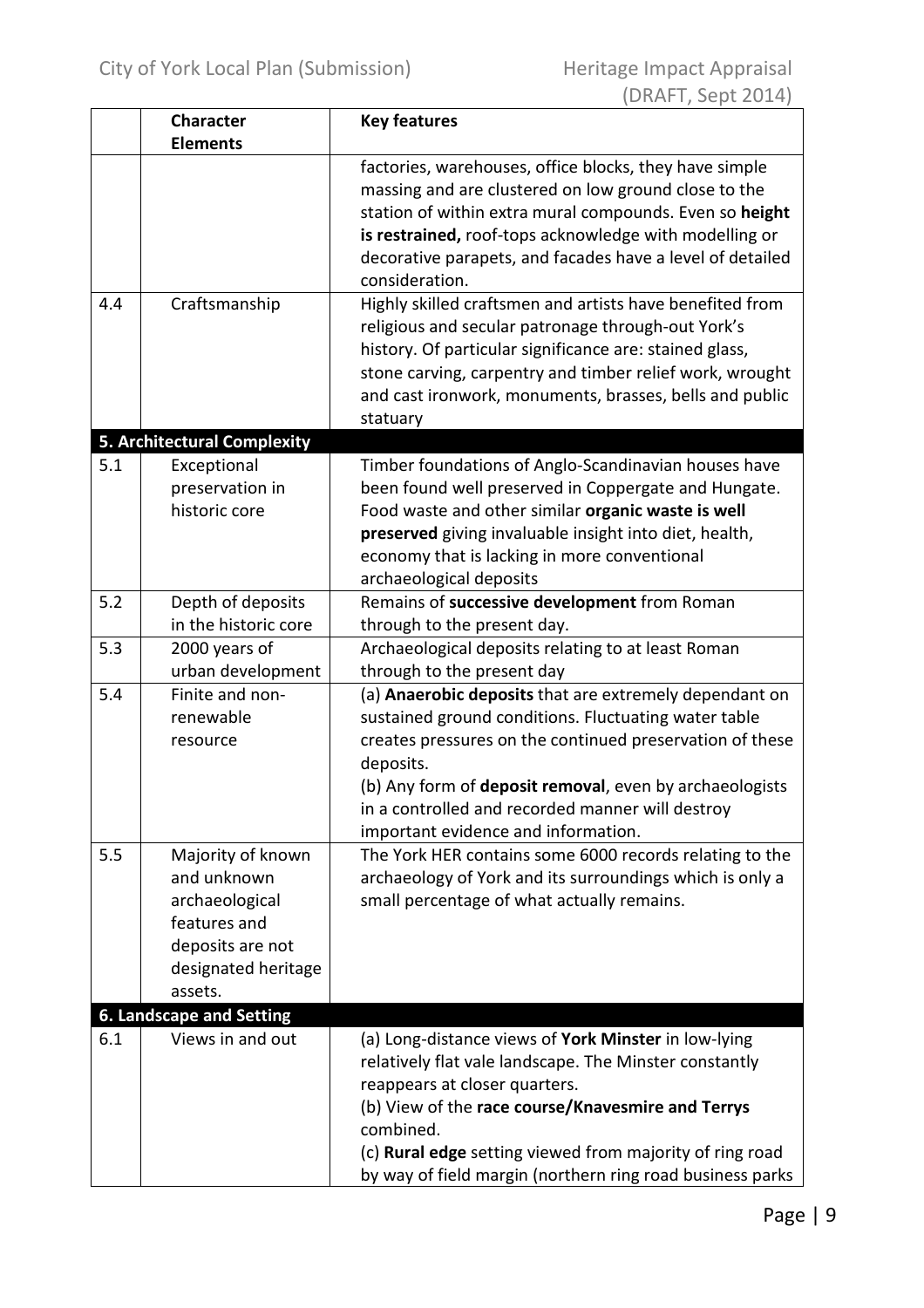|     | <b>Character</b>                                                               | <b>Key features</b>                                                                                                                                                                                                                                                                                                                                                                                                                                                                                                                                                                                                                                                                                                                                                                                 |
|-----|--------------------------------------------------------------------------------|-----------------------------------------------------------------------------------------------------------------------------------------------------------------------------------------------------------------------------------------------------------------------------------------------------------------------------------------------------------------------------------------------------------------------------------------------------------------------------------------------------------------------------------------------------------------------------------------------------------------------------------------------------------------------------------------------------------------------------------------------------------------------------------------------------|
|     | <b>Elements</b>                                                                |                                                                                                                                                                                                                                                                                                                                                                                                                                                                                                                                                                                                                                                                                                                                                                                                     |
|     |                                                                                | exception to rule).<br>(d) Views out to the Wolds, Moors and the Howardian<br>Hills (orientation, identity, and sense of location/setting).                                                                                                                                                                                                                                                                                                                                                                                                                                                                                                                                                                                                                                                         |
| 6.2 | <b>Strays</b><br>(including<br>racecourse)<br>and common land                  | Openness; greenness; natural/rural character within city.<br>Village greens.                                                                                                                                                                                                                                                                                                                                                                                                                                                                                                                                                                                                                                                                                                                        |
| 6.3 | Rivers and Ings                                                                | (a) Derwent/Ouse: Flooding; Ings meadows; retention of<br>traditional management over centuries - still hay<br>cropped and grazed where possible.<br>(b) Ouse - walking along most of either bank north to<br>Beningborough hall, south past Bishops palace. Activity<br>on river - rowing (3 clubs) dating back to mid 19th<br>century.<br>(c) Foss - two rivers converging in city centre; walkway<br>from centre to countryside beyond ring road; linking<br>villages - the 'hidden' river.<br>(d) Views along river/banks.                                                                                                                                                                                                                                                                      |
| 6.4 | Open countryside<br>and green belt                                             | (a) The open countryside surrounding York contributes<br>to the landscape setting of the historic City;<br>(b) A wide variety of different habitats and landscape<br>elements including: Lowland heath; wet acidic grassland;<br>rich hedgerows; valley fen; open Ings landscape<br>associated with river; wiildflower meadows;<br>(c) Airfields with large expanse of openness/cultural<br>heritage/habitat value;<br>(d) Village settings including: assorted land; strip field<br>pattern/ridge and furrow; hedgerows; veteran orchards.<br>(e) Long distance uninterrupted recreation routes with<br>cultural significance through countryside<br>(f) Orchards - vale of York high orchard productivity<br>historically; veteran Pear and apple trees often in<br>gardens of later development. |
| 6.5 | Suburban villages                                                              | Street trees, public parks, large gardens, 'quiet streets',<br>pedestrian-friendly environment, strong community<br>identity, allotments, front gardens bound by hedges                                                                                                                                                                                                                                                                                                                                                                                                                                                                                                                                                                                                                             |
| 6.6 | <b>Parks and Gardens</b>                                                       | (a) Registered historic parks and gardens<br>(b) Parks for the people<br>(c) Designed campus landscape<br>(d) Matrix of accessible parks                                                                                                                                                                                                                                                                                                                                                                                                                                                                                                                                                                                                                                                            |
| 6.7 | Relationship of the<br>historic city of York<br>to the surrounding<br>villages | The relationship of York to its surrounding settlements.<br>This relationship derives from:-<br>(a) the distance between the settlements<br>(b) the size of the villages themselves,<br>(c) the fact that they are free-standing, clearly definable                                                                                                                                                                                                                                                                                                                                                                                                                                                                                                                                                 |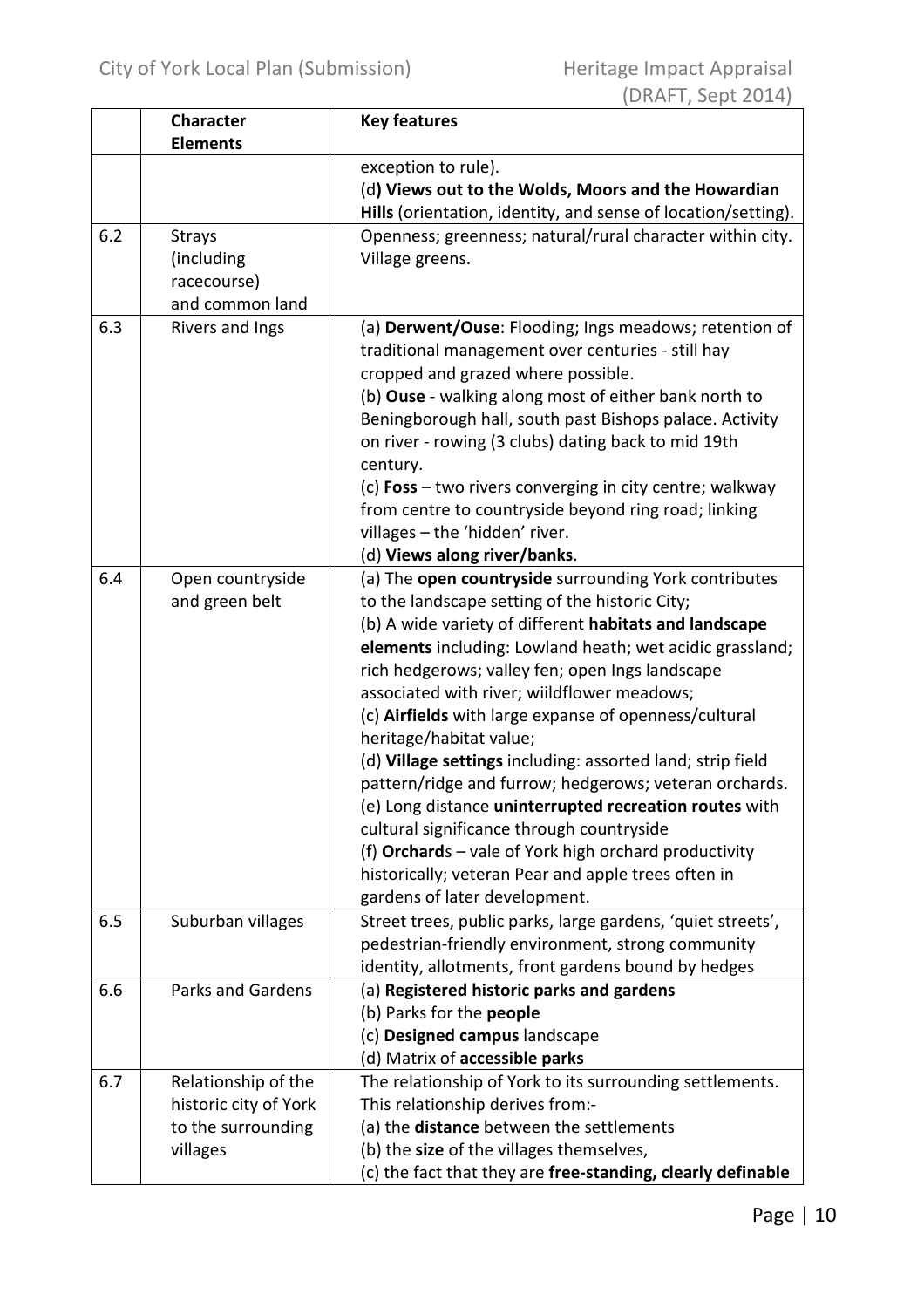| Character<br><b>Elements</b> | <b>Key features</b> |  |  |
|------------------------------|---------------------|--|--|
|                              | settlements         |  |  |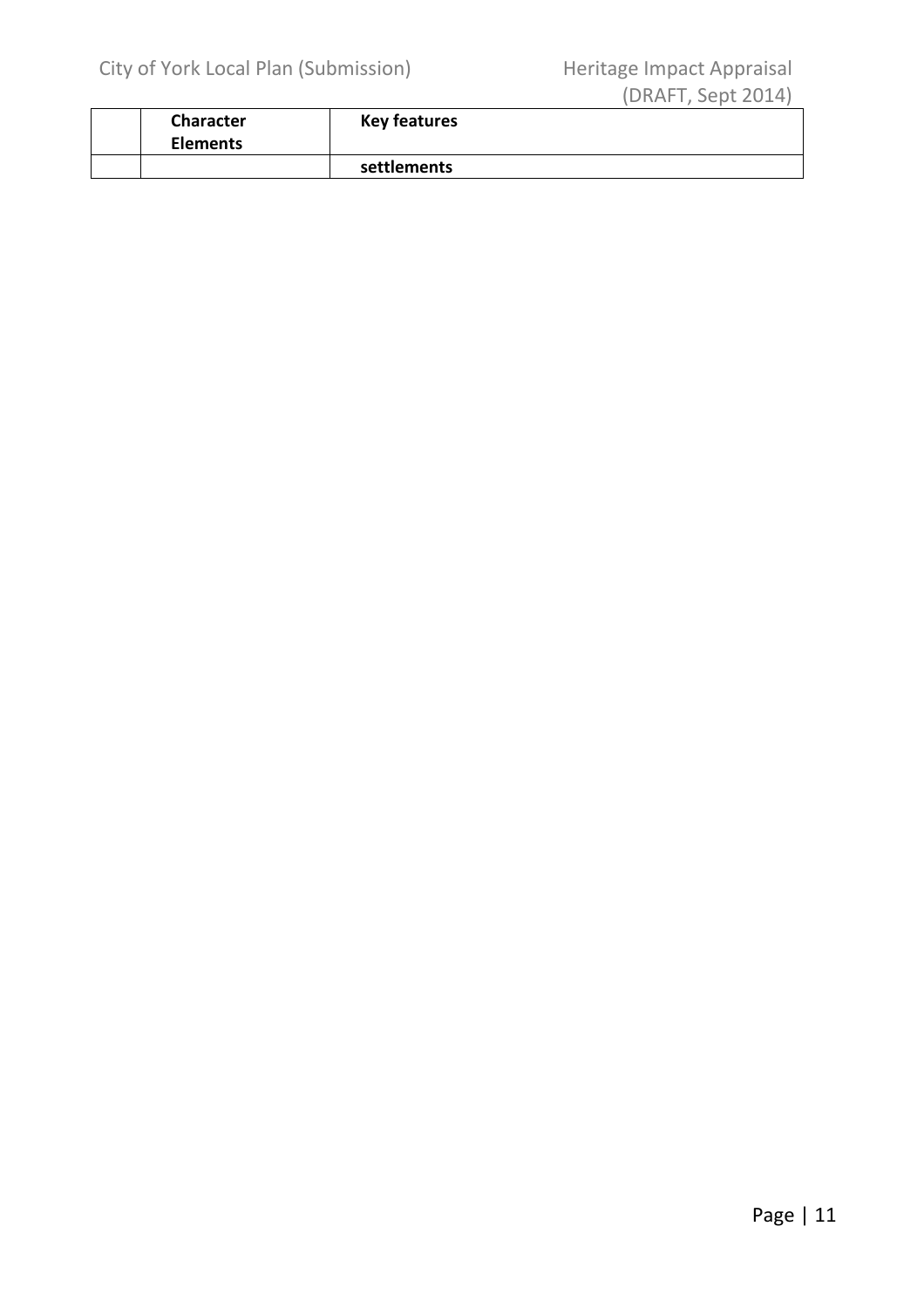#### 3.Outcomes of Local Plan Policy Appraisal

#### 3.1Introduction

3.1.1 The following table presents the outcomes of the Heritage Impact Appraisal of emerging Local Plan (Submission) policies.

| $++$ | <b>Significant Positive:</b> Potential for significant positive benefit through<br>enhancement as well as adding value. | <b>Minor harm:</b> Potential for harm to historic character and<br>significances but identified policy framework in place to provide<br>mitigation |
|------|-------------------------------------------------------------------------------------------------------------------------|----------------------------------------------------------------------------------------------------------------------------------------------------|
|      | <b>Positive:</b> Potential for positive benefit through enhancement as well<br>as adding value                          | <b>Serious harm:</b> Highly likely to cause significant harm leading to loss<br>of historic character or substantial harm to its significance.     |
|      | <b>Neutral:</b> Negligible impact and negligible benefit                                                                | <b>Unknown:</b> There is insufficient information to determine an impact.                                                                          |
|      |                                                                                                                         |                                                                                                                                                    |

| <b>Policy Theme</b>          |                                  |                    |                       | <b>Principal Characteristics</b> |                                  |                                         | <b>Likely Impacts</b>                                                                                                                                     | <b>Mitigation</b> |
|------------------------------|----------------------------------|--------------------|-----------------------|----------------------------------|----------------------------------|-----------------------------------------|-----------------------------------------------------------------------------------------------------------------------------------------------------------|-------------------|
|                              |                                  |                    | 3                     | 4                                | 5.                               | 6                                       |                                                                                                                                                           |                   |
|                              | an<br>Örb<br>D<br>Strong<br>Form | Ö,<br>ctne<br>ompa | Monuments<br>Landmark | ಸ<br>rchitectur<br>characte      | 90<br>complexity<br>ಠ<br>Archaeo | and<br>ڡ<br>dscap<br>setting<br>n<br>BL |                                                                                                                                                           |                   |
| <b>Section 2: Vision and</b> |                                  |                    |                       |                                  |                                  |                                         |                                                                                                                                                           |                   |
| <b>Development</b>           |                                  |                    |                       |                                  |                                  |                                         |                                                                                                                                                           |                   |
| <b>Principles</b>            |                                  |                    |                       |                                  |                                  |                                         |                                                                                                                                                           |                   |
| Policy DP1: York Sub<br>Area | $++$                             | $++$               | $++$                  | $++$                             | $++$                             | $++$                                    | This describes York's role and function within the<br>wider sub-region. It continues to focus growth on<br>York City Centre, further enhancing the city's | n/a               |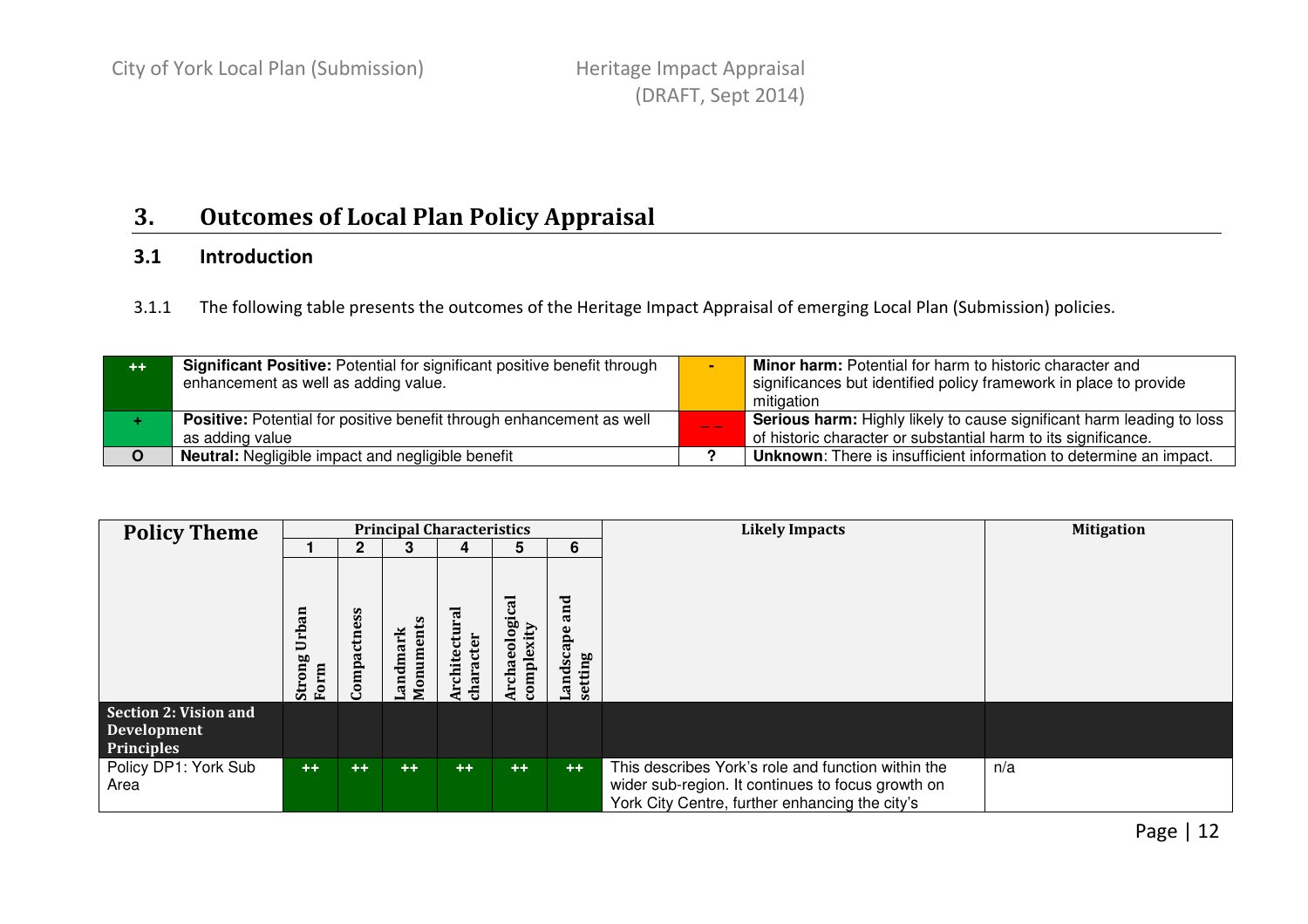|                                        |      |      |      |      |    |       | compactness. The conservation and enhancement of<br>York's outstanding historic environment is<br>recognised as paramount to the region's success,<br>and afforded protection alongside York's landscapes,<br>biodiversity and other areas of environmental<br>character. Policy further defines the principle of a<br>Green Belt around York. In doing so, in general<br>terms, the policy sets out to safeguard the special<br>qualities of York.                                                                                                                                                                                                                                                                                                                                        |     |
|----------------------------------------|------|------|------|------|----|-------|--------------------------------------------------------------------------------------------------------------------------------------------------------------------------------------------------------------------------------------------------------------------------------------------------------------------------------------------------------------------------------------------------------------------------------------------------------------------------------------------------------------------------------------------------------------------------------------------------------------------------------------------------------------------------------------------------------------------------------------------------------------------------------------------|-----|
| Policy DP2: Sustainable<br>Development | $++$ | $++$ | $++$ | $++$ | O  | $++$  | The policy lists general development principles to<br>promote a level, type and location of development<br>appropriate within what the Plan defines as<br>'sustainable'. Several principles relate directly to the<br>aspiration to protect York's environment, and, while<br>much will be reliant on how other parts of the Plan<br>are implemented, are likely to deliver positive<br>impacts across the majority of historic characteristics<br>in general terms. This is firstly due to the<br>commitment in this policy for creating strong<br>sustainable neighbourhoods, which will be positive<br>for Principles 1 and 2, and secondly its commitments<br>to conserving and enhancing York's character and<br>setting as well as ensuring high quality design and<br>urban design. | n/a |
| Policy DP3: Sustainable<br>Communities | $++$ | $++$ | $++$ | $++$ | ++ | $+ +$ | Further to DP2, DP3 goes on to describe how the<br>Plan will help to deliver sustainable communities,<br>and again points to respect for the City's historic<br>character and landscape. Further acknowledgement<br>is given to York's unique character through a clause<br>promoting locally distinctive design and respect for<br>historic character and key views.                                                                                                                                                                                                                                                                                                                                                                                                                      | n/a |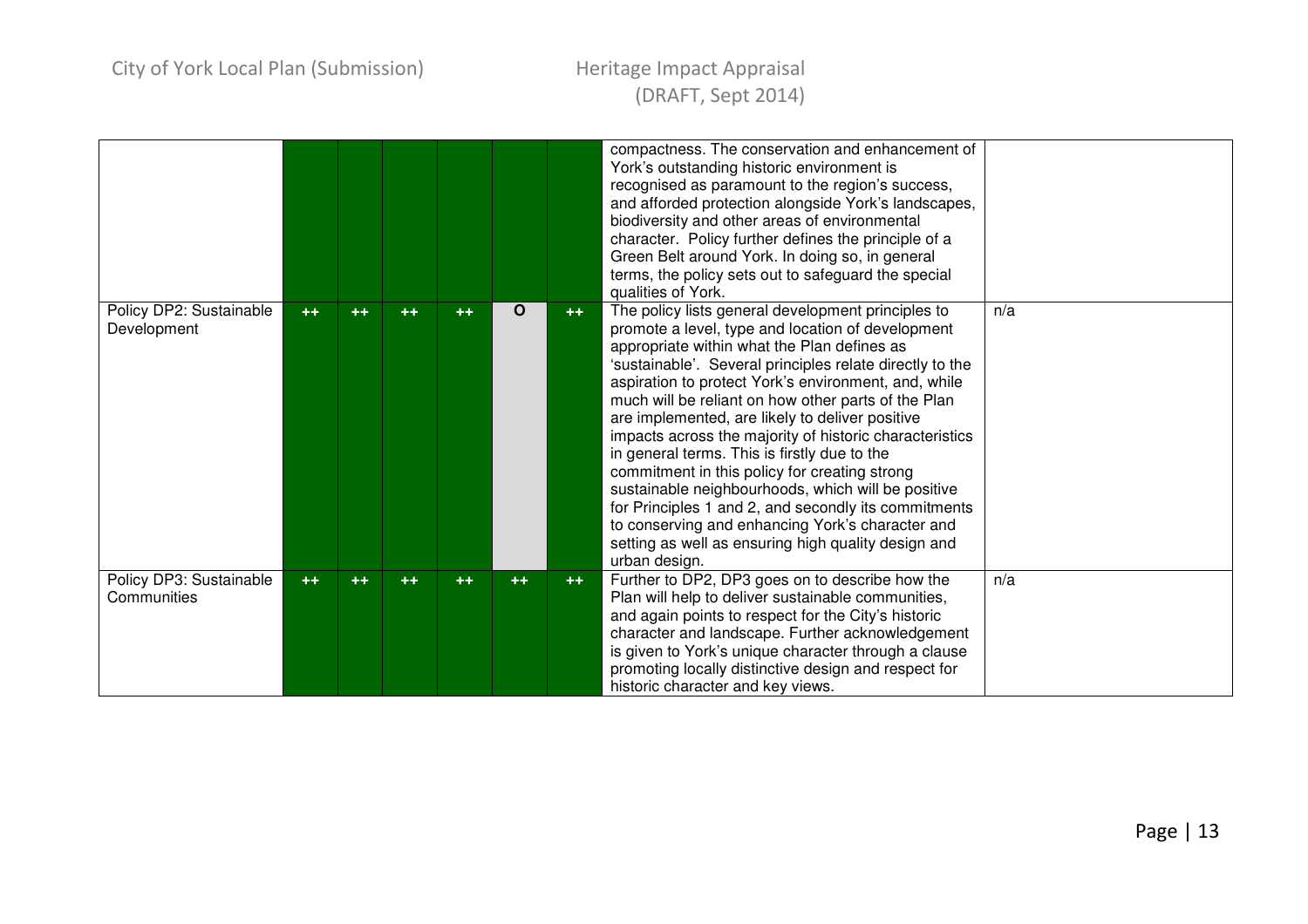# (DRAFT, Sept 2014)

| Policy DP4: Approach<br>to Development<br>Management     | $++$        | $^{\rm ++}$    | ++           | $++$        | $++$     | $++$         | This policy's role is to guide development in<br>accordance with local plan policies, and as such<br>should help to deliver places which respect and<br>enhance York's special qualities.                                                                                                                                                                                     | n/a                                                                                                                  |
|----------------------------------------------------------|-------------|----------------|--------------|-------------|----------|--------------|-------------------------------------------------------------------------------------------------------------------------------------------------------------------------------------------------------------------------------------------------------------------------------------------------------------------------------------------------------------------------------|----------------------------------------------------------------------------------------------------------------------|
| <b>Section 3: Spatial</b><br>Strategy <sup>1</sup>       |             |                |              |             |          |              |                                                                                                                                                                                                                                                                                                                                                                               |                                                                                                                      |
| Policy SS1: Delivering<br>Sustainable Growth in<br>York  | $++$        | $++$           | $++$         | $++$        | $++$     | $++$         | SS1 guides development to brownfield sites, with<br>emphasis on protecting the character and setting of<br>the City and its wider historic and natural<br>environment. It continues to focus growth on York<br>City Centre, further enhancing the city's<br>compactness. In doing so, in general terms, the<br>policy sets out to safeguard the special qualities of<br>York. |                                                                                                                      |
| Policy SS2: The Role of<br>York's Green Belt             | $++$        | $++$           | $\Omega$     | O           | $\Omega$ | $++$         | Further to DP1, SS2 describes the primary purpose<br>of the Green Belt as to preserve the setting and the<br>special character of York.                                                                                                                                                                                                                                       |                                                                                                                      |
| Policy SS3: The<br>Creation of an Enduring<br>Green Belt | $++$        | $++$           | $\mathbf O$  | $\mathbf O$ | $\Omega$ | $++$         | SS3 identifies 'safeguarded' land, excluded from the<br>green belt, which may be needed for development<br>following the Plan's review. This helps to ensure the<br>green belt's permanence.                                                                                                                                                                                  |                                                                                                                      |
| Policy SS4: York City<br>Centre                          | ÷.          | $++$           | $++$         | ÷           |          | ÷            | This policy is likely to have a positive or significantly<br>positive impact on all of the characteristics as it<br>recognises York's City Centre as the hub of the city<br>and seeks to conserve and enhance its special<br>qualities and distinctiveness as well as its setting and<br>heritage assets.                                                                     | n/a                                                                                                                  |
| Policy SS5: Whinthorpe<br>Area of Change                 | $\mathbf O$ | $\overline{O}$ | $\mathbf{o}$ | O           |          | $\mathbf{o}$ | The Heritage Impact Appraisal (SITES) identifies a<br>number of negative impacts likely as a result of<br>developing in this location. Policy SS5 addresses<br>these as follows (HIA (SITES) comment in italics,                                                                                                                                                              | Implement this policy<br>alongside others in the Plan<br>(especially those contained<br>within Section 8: Design and |

 $^{\text{1}}$  The spatial strategy lists a number of sites which will have been subject to Heritage Impact Appraisal as part of the HIA (SITES) document. It should be noted that the HIA (SITES) document appraises the principle of development on a site, but not a specific development type or level. The policy in the Local Plan (appraised here) tells us more about the type, level and location of development on a site, and should respond to the points raised by the HIA (SITES) document, including suggested mitigation measures. As such, the 2 appraisals may have differing conclusions.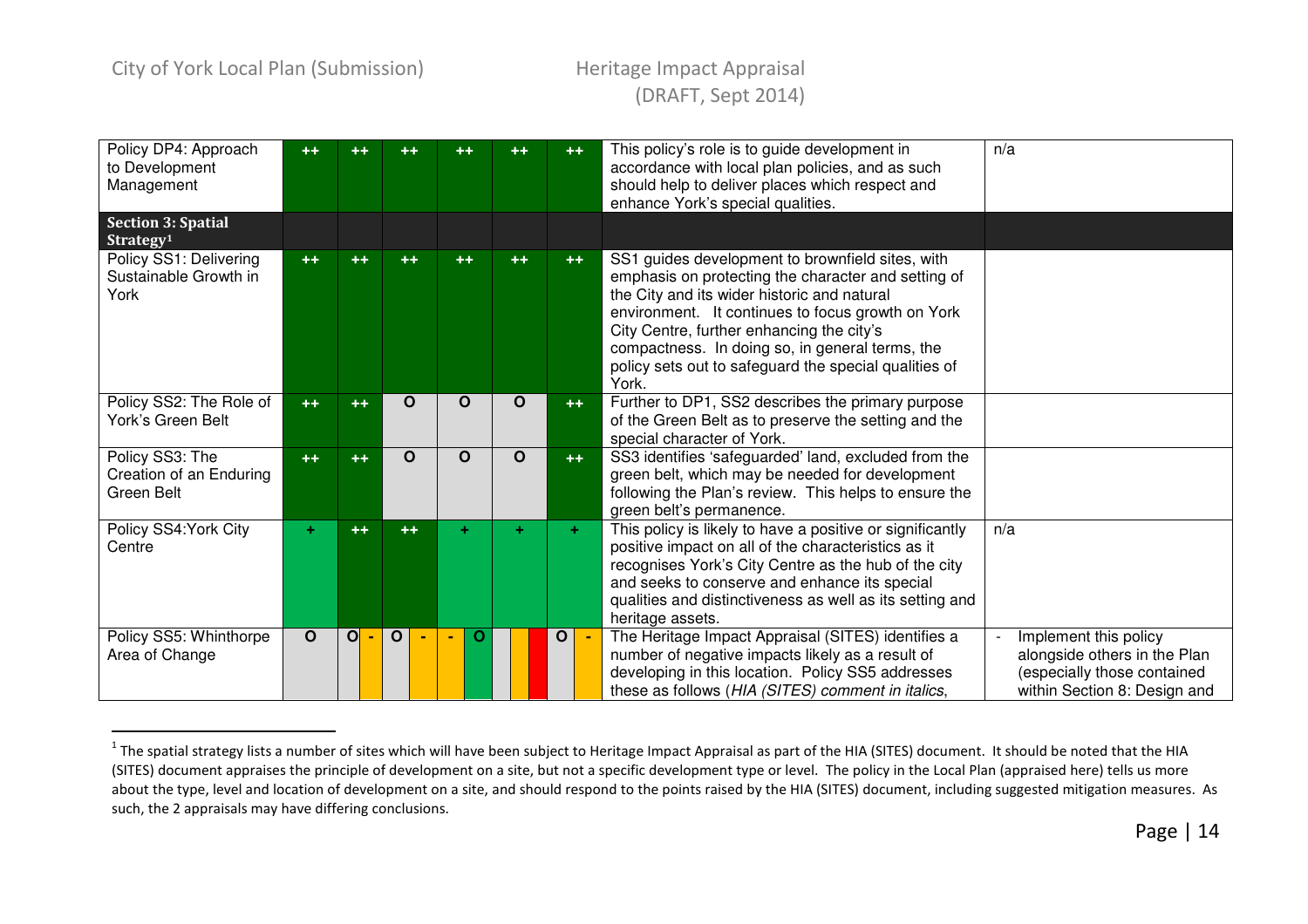| with HIA (POLICIES) response in normal text):          | Placemaking) to mitigate and   |  |
|--------------------------------------------------------|--------------------------------|--|
|                                                        | minimise harm as well as       |  |
| In general, the policy advises that Whinthorpe will be | maximise enhancement           |  |
| supported by detailed planning guidance to guide       | opportunities.                 |  |
| implementation through the preparation of a SPD,       | Ensure SPD is informed by      |  |
| which will contain further detail on policy SS5. This  | clear appraisal and            |  |
| must be guided by sufficient appraisal and             | understanding of the site's    |  |
| understanding to inform a scheme which responds        | characteristics (in particular |  |
| well to its context and delivers a new place with its  | views appraisal), and that     |  |
| own character.                                         | future development             |  |
|                                                        | masterplanning is              |  |
| <b>Strong Urban Form</b>                               | contextually relevant and      |  |
| No likely impacts identified.                          | references the best in         |  |
| No likely impact identified.                           | contemporary placemaking.      |  |
|                                                        | Reducing the settlement size   |  |
| Compactness                                            | and/or moving further from     |  |
| Potentially negative impact on compactness,            | the ring road/Heslington may   |  |
| although existing field margin suggests a separate     | further reinforce Whinthorpe   |  |
| settlement rather than an extension to York itself.    | as a free-standing settlement. |  |
| Policy requires a significant buffer to the A64, in    | Further archaeological         |  |
| order that the development reads as a separate         | investigation by geophysical   |  |
| settlement, and sits within its own landscape context. | survey and evaluation          |  |
|                                                        | trenching is needed to         |  |
| Potential to harm experience of views to the city      | provide further information    |  |
| centre by providing another focus. No reference to     | and evidence to the            |  |
| views - this should be picked up in SPD and            | archaeological record.         |  |
| informed by views analysis.                            | Mititgation by recording and   |  |
|                                                        | avoidance.                     |  |
| <b>Landmark Monuments</b>                              | Inspection of ridge and furrow |  |
| Development may obscure or impact on views of the      | should take place to decide    |  |
| Minster and other features. No reference to views -    | which areas merit              |  |
| this should be picked up in SPD and informed by        | preservation as part of open   |  |
| views analysis. Views of Minster should be retained    | space.                         |  |
| in new development.                                    | Historic field boundaries      |  |
|                                                        | should be retained and         |  |
| Architectural Character                                |                                |  |
|                                                        | enhanced where possible or     |  |
| Poor architectural design, including inappropriately   | at least respected in the      |  |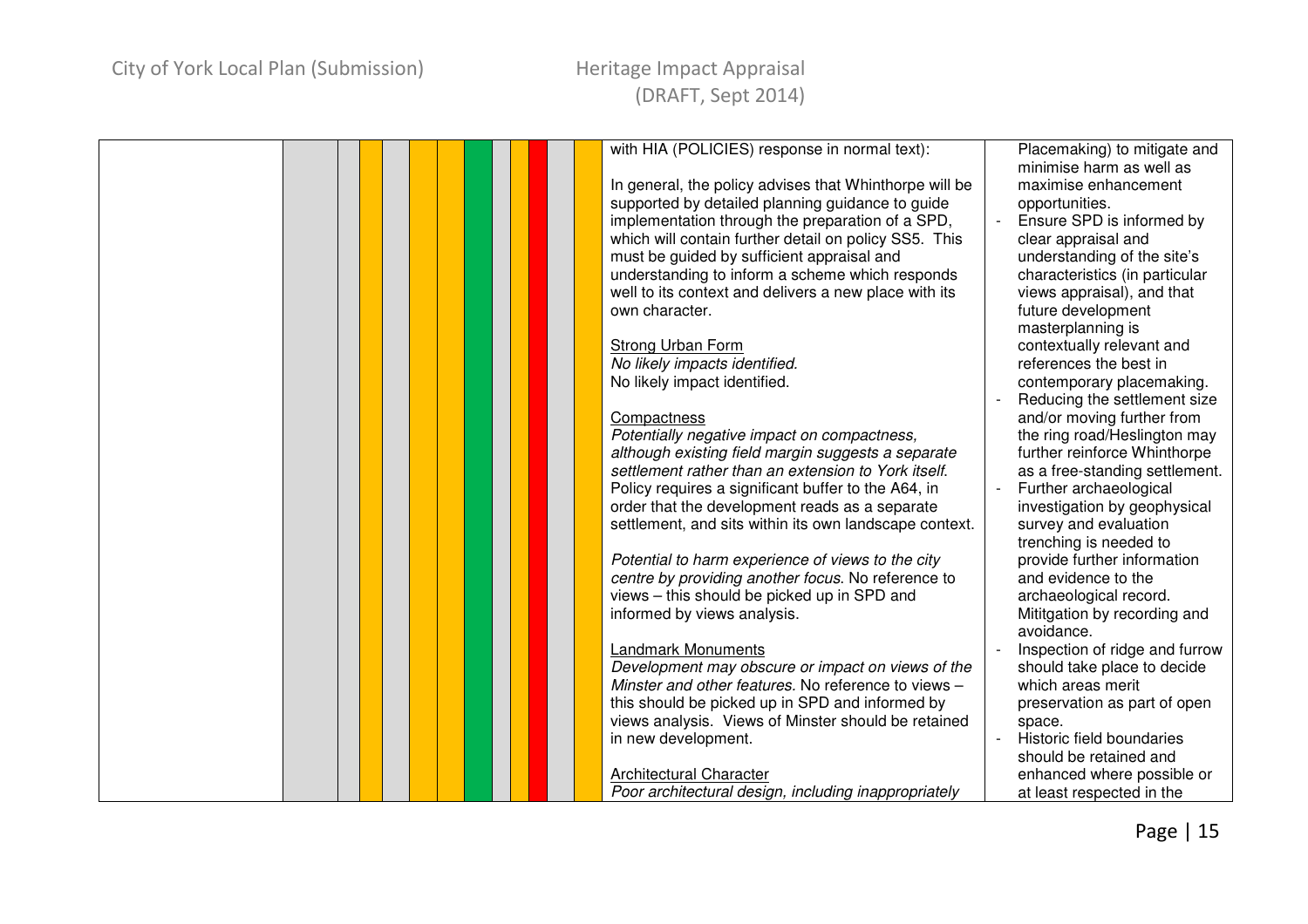| tall buildings, would be detrimental to the generally<br>high quality of buildings and craftsmanship in York. | design of the new<br>development. Further |
|---------------------------------------------------------------------------------------------------------------|-------------------------------------------|
| Policy makes no mention of design aspirations - site                                                          | assessment needed to                      |
| should create an independent identity informed by                                                             | identify the most significant of          |
| contextual appraisals and the best of contemporary                                                            | these.                                    |
| placemaking.                                                                                                  | Existing tracks and                       |
| <b>Archaeological Complexity</b>                                                                              | plantations should be used to             |
| Development and archaeological investigation of the                                                           | guide the form of routes and              |
| site would have a destructive impact on any                                                                   | open spaces on site if the                |
| surviving remains or landscape features.                                                                      | historic pattern of                       |
| Development which removed the visible inherited                                                               | development is not to be lost.            |
| historic grain would be detrimental to the area.                                                              | Information on any                        |
| The potential loss of the farms within the site will                                                          | archaeological features or                |
| remove agricultural character from the area.                                                                  | deposits should also, if                  |
| No reference to archaeological investigation or                                                               | possible, be presented in                 |
| mitigating measures - this should be picked up in                                                             | some form to local residents              |
| SPD. See mitigation measures for further action.                                                              | to enhance knowledge.                     |
| <b>Landscape and Setting</b>                                                                                  | Investigation of the farm                 |
| Significantly negative impact on setting of the city by                                                       | buildings should be                       |
| development encroaching up to the ring road.                                                                  | undertaken to determine                   |
| Changes the relationship between the southern edge                                                            | whether any are worthy of                 |
| of York and the surrounding open countryside.                                                                 | preservation. Existing rural              |
| Policy requires a significant buffer to the A64, in                                                           | buildings have potential to               |
| order that the development reads as a separate                                                                | give local distinctiveness to             |
| settlement, and sits within its own landscape context.                                                        | architectural character of any            |
|                                                                                                               | new building.                             |
| Whinthorpe would be a distinct, freestanding                                                                  | Carefully designed                        |
| settlement, close to the City's fringe. It would lie                                                          | landscaping and buffering,                |
| close to the outskirts of Elvington and Heslington.                                                           | alongside high tree cover,                |
| The relationship of York to its surrounding                                                                   | should help protect the                   |
| settlements is a key element of the City's character.                                                         | development's rural setting.              |
| Policy requires a significant buffer to the A64, in                                                           | Information should be                     |
| order that the development reads as a separate                                                                | provided within the                       |
| settlement, and sits within its own landscape context.                                                        | development on the                        |
| Reducing the settlement size and/or moving further                                                            | significance of the nearby                |
| from the ring road/Heslington may further reinforce                                                           | SINC/SSSI sites as well as                |
| Whinthorpe as a free-standing settlement.                                                                     | historic features.                        |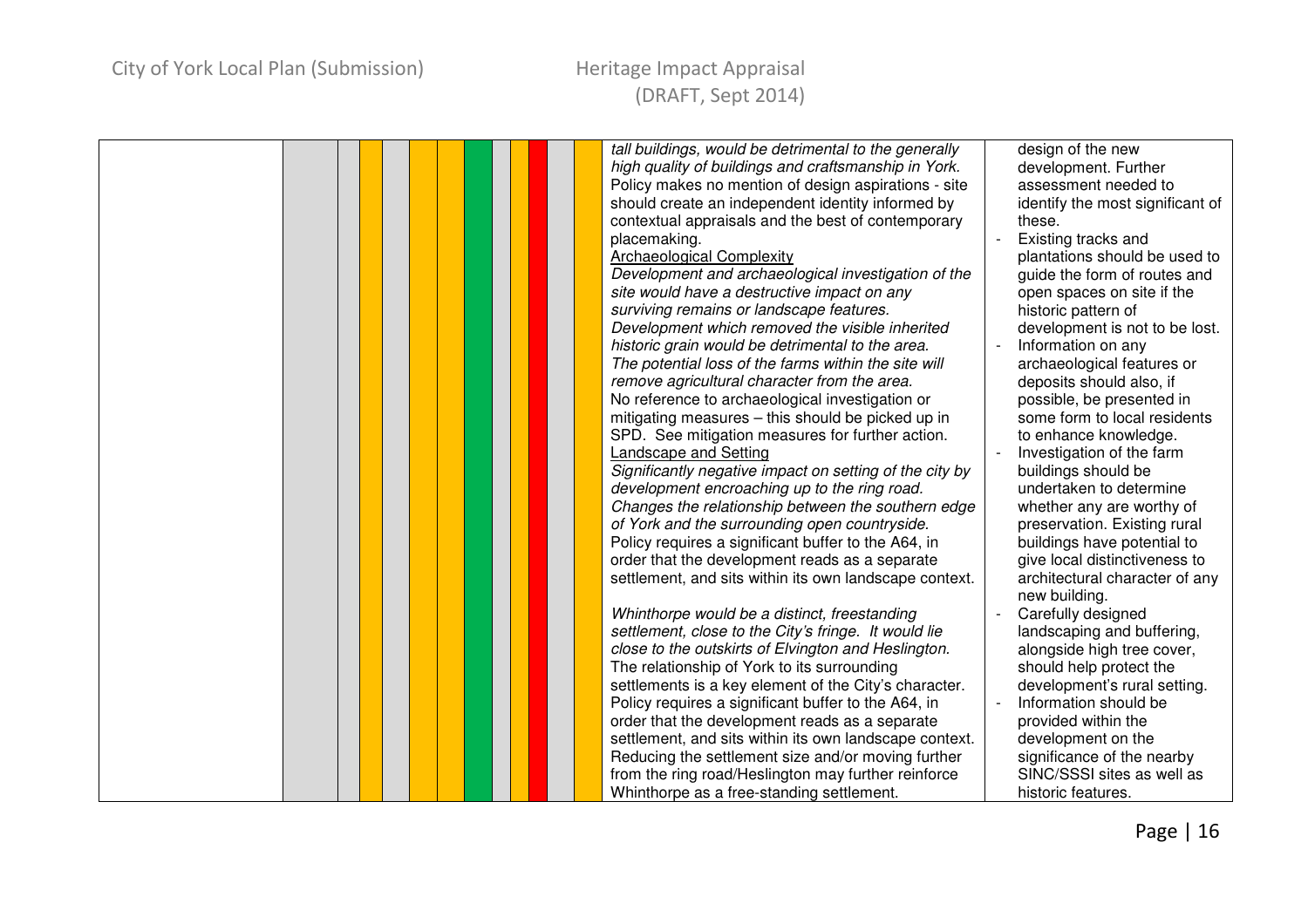|                                                        |              |   |              |                |   |  |              | Development may obscure or impact on views of the<br>Minster and other features, including the Wolds. No<br>reference to views - this should be picked up in SPD<br>and informed by views analysis. Views of Minster<br>should be retained in new development.<br>Negative impact of new access point from A64, due<br>to potentially substantial land take. No reference to<br>impact of access - this should be picked up in SPD<br>and informed by further assessment.<br>Potential negative impact on SINC/SSSI sites<br>without appropriate mitigation. Policy seeks to<br>ensure no advese impacts on Heslington Tilmire<br>SSSI, and recommends an adjacent mitigating<br>Habitat Enhancement Area. Requires impacts on<br>biodiversity to be managed through avoidance,<br>mitigation or, as a last resort, compensation.<br>Potentially negative impact on existing recreational<br>routes, including the Minster Way. Ensure that<br>future development masterplanning is contextually | Inclusion of buffered HEA to<br>mitigate impacts on<br>biodiversity, in particular on<br>Heslington Tilmire.                                                                     |
|--------------------------------------------------------|--------------|---|--------------|----------------|---|--|--------------|--------------------------------------------------------------------------------------------------------------------------------------------------------------------------------------------------------------------------------------------------------------------------------------------------------------------------------------------------------------------------------------------------------------------------------------------------------------------------------------------------------------------------------------------------------------------------------------------------------------------------------------------------------------------------------------------------------------------------------------------------------------------------------------------------------------------------------------------------------------------------------------------------------------------------------------------------------------------------------------------------|----------------------------------------------------------------------------------------------------------------------------------------------------------------------------------|
|                                                        |              |   |              |                |   |  |              | relevant, and avoids the Minster Way.                                                                                                                                                                                                                                                                                                                                                                                                                                                                                                                                                                                                                                                                                                                                                                                                                                                                                                                                                            |                                                                                                                                                                                  |
| Policy SS6: East of<br>Metcalfe Lane Area of<br>Change | $\mathbf{o}$ | O | $\mathbf{o}$ | $\blacksquare$ | ÷ |  | $\mathbf{o}$ | The Heritage Impact Appraisal (SITES) identifies a<br>number of negative impacts likely as a result of<br>developing in this location. Policy SS6 addresses<br>these as follows (HIA (SITES) comment in italics,<br>with HIA (POLICIES) response in normal text):                                                                                                                                                                                                                                                                                                                                                                                                                                                                                                                                                                                                                                                                                                                                | Implement this policy<br>alongside others in the Plan<br>(especially those contained<br>within Section 8: Design and<br>Placemaking) to mitigate and<br>minimise harm as well as |
|                                                        |              |   |              |                |   |  |              | In general, policy advises that the East of Metcalfe<br>Lane Area of Change will provide a well integrated<br>and connected new development, with further<br>masterplanning guided by a Supplementary Planning<br>Document. This must be require sufficient appraisal                                                                                                                                                                                                                                                                                                                                                                                                                                                                                                                                                                                                                                                                                                                            | maximise enhancement<br>opportunities.<br>Ensure SPD is informed by<br>clear appraisal and<br>understanding of the site's                                                        |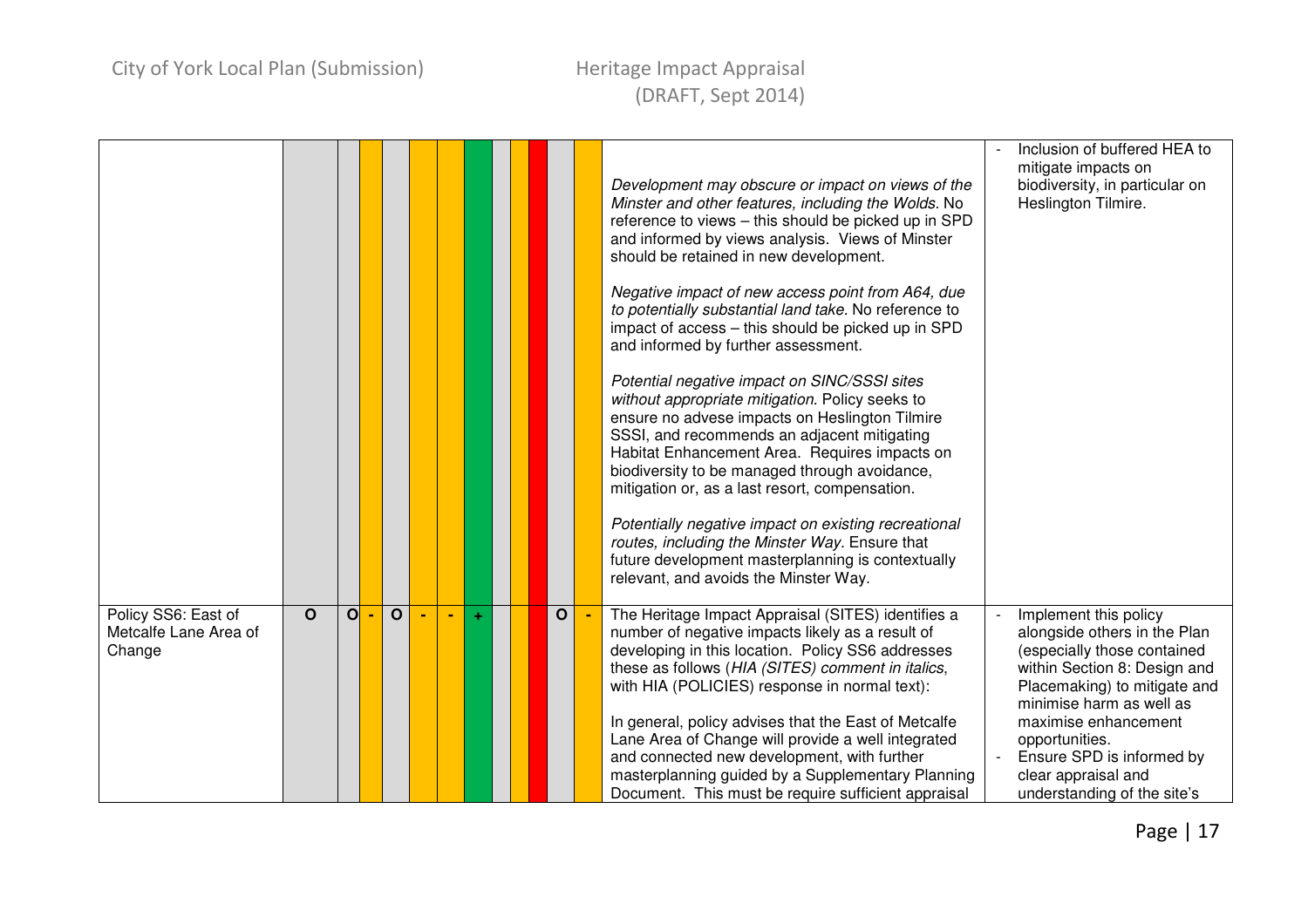| and understanding to inform a scheme which              | characteristics (in particular                      |
|---------------------------------------------------------|-----------------------------------------------------|
| responds well to its context and delivers a new place   | views appraisal and adjacent                        |
| with its own character.                                 | conservation area), and that                        |
|                                                         | future development                                  |
| Strong Urban Form                                       | masterplanning is                                   |
| No likely impacts identified.                           | contextually relevant and                           |
| No likely impact identified.                            | references the best in                              |
|                                                         | contemporary placemaking.                           |
| Compactness                                             | Strong landscaped edge                              |
| Potential for adverse impact on compactness, given      | needed to the development,                          |
| that development would increase the distance from       | particularly on the eastern                         |
| the city centre to the urban edge. Further, the loss of | edge.                                               |
| distinct boundaries or open space may erode the         | Further archaeological                              |
| identity of existing residential districts. A degree of | investigation by geophysical                        |
| loss of compactness is unavoidable, but could be        | survey and evaluation                               |
| reduced through pulling back the eastern edge of the    | trenching is needed to                              |
| development boundary. Policy suggests improving         | provide further information                         |
| connectivity by maximising cycle integration in and     | and evidence to the                                 |
| out of the site, and with the City Centre and           | archaeological record.                              |
| surrounding area.                                       | Mititgation by recording and                        |
|                                                         | avoidance.                                          |
| Landmark Monuments                                      | Inspection of ridge and furrow                      |
| Development may obscure or impact on views of the       |                                                     |
| Minster and other features. No reference to views -     | should take place to decide<br>which areas merit    |
|                                                         |                                                     |
| this should be picked up in SPD and informed by         | preservation as part of open                        |
| views analysis. Views of Minster should be retained     | space.                                              |
| in new development.                                     | Historic field boundaries<br>should be retained and |
|                                                         |                                                     |
| Architectural Character                                 | enhanced where possible or                          |
| Poor architectural design, including inappropriately    | at least respected in the                           |
| tall buildings, would be detrimental to the generally   | design of the new                                   |
| high quality of buildings and craftsmanship in York.    | development. Further                                |
| Policy makes no mention of design aspirations - site    | assessment needed to                                |
| should create an independent identity informed by       | identify the most significant of                    |
| contextual appraisals and the best of contemporary      | these.                                              |
| placemaking.                                            | Existing tracks and                                 |
| Archaeological complexity                               | plantations should be used to                       |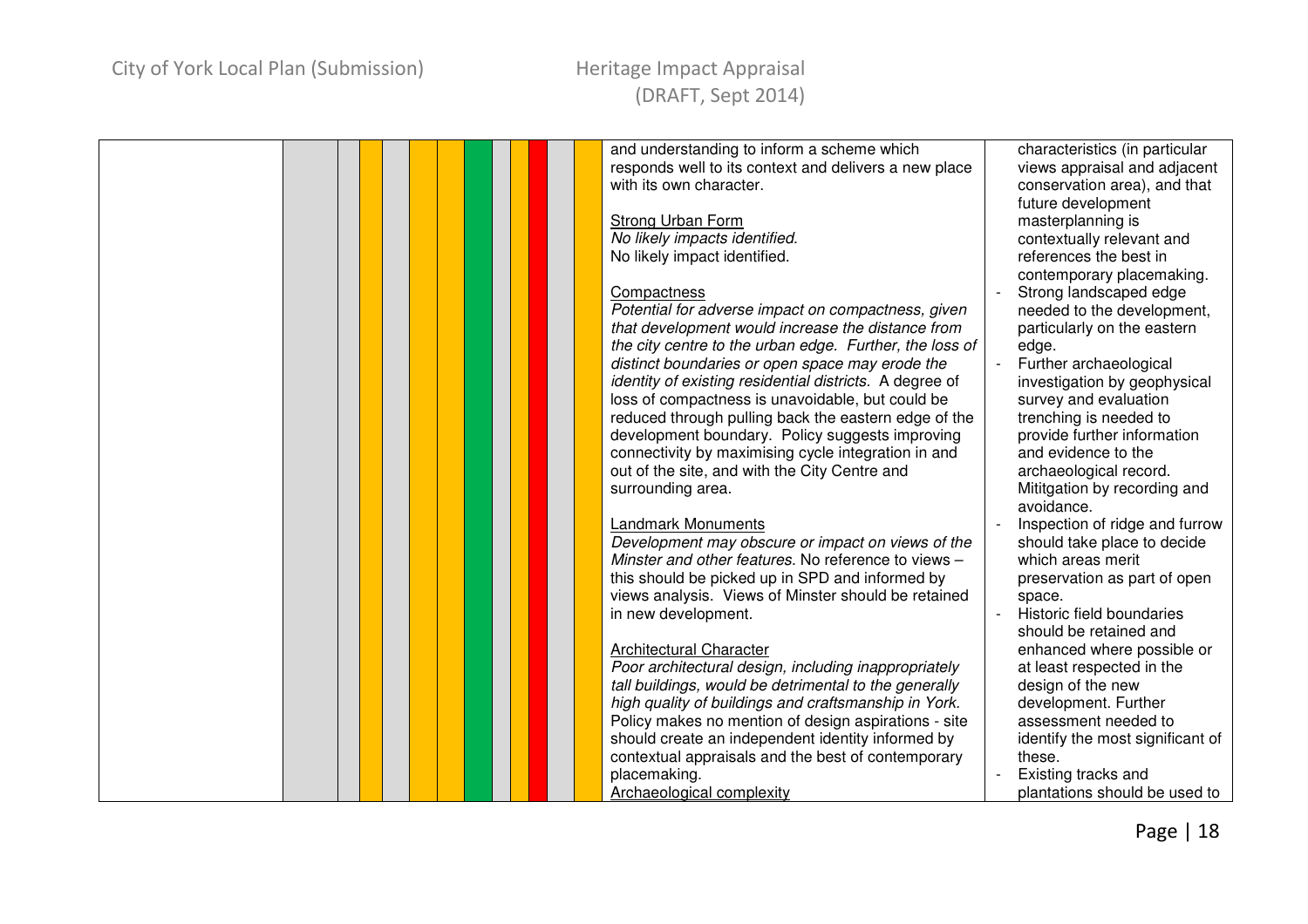### City of York Local Plan (Submission) Theritage Impact Appraisal

# (DRAFT, Sept 2014)

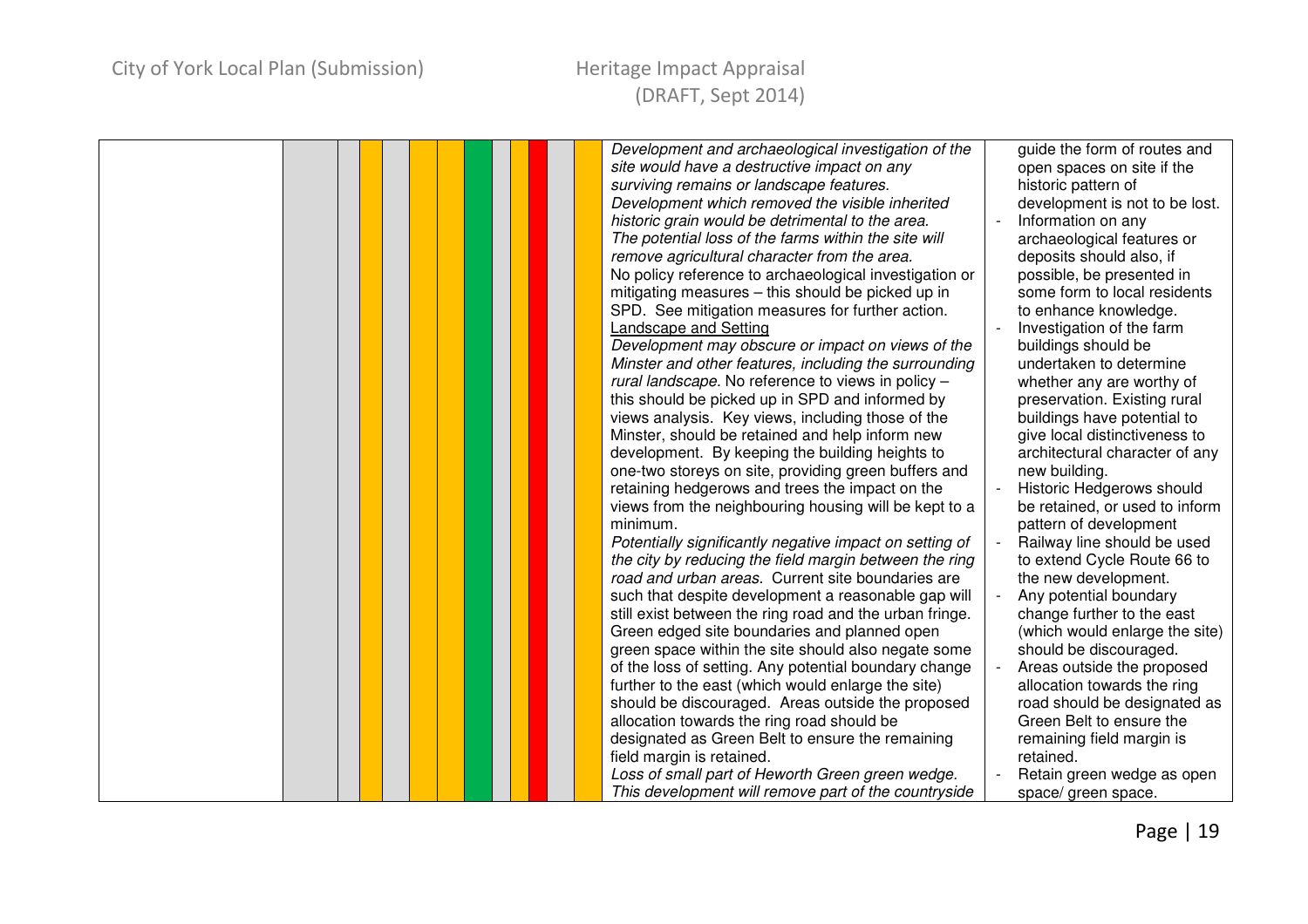| surrounding the city. Development which would<br>remove open countryside features would have a<br>detrimental impact on this character element without<br>mitigation. In particular, construction of housing<br>against the northern edge of Osbaldwick would<br>destroy its historic rural setting. Policy requires a<br>green wedge to be established to protect the corridor<br>of South Beck and maintain the distinction between<br>Heworth and Tang Hall. Removing development<br>from this wedge and instead providing green<br>space/open space would help maintain its openness. | Ensure no development<br>further to the east of the<br>current proposed boundaries.<br>Incorporate as much of a<br>green buffer between the<br>rural setting and proposed<br>development. Green edges<br>and buffering required for the<br>eastern edge of the site and<br>to boundaries of existing<br>settlements.<br>Retain reasonable farmstead<br>buildings and possibly some<br>function and a sufficient<br>degree of context and retain<br>the sense of identity and<br>historic connection that such<br>complexes provide.<br>The SINC site is outside the<br>proposed development<br>boundary. Appropriate<br>buffering to the edge of the<br>SINC and development<br>should be put in place.<br>No development against the<br>northern edge of Osbaldwick.<br>The fields immediately north<br>of the village, which include<br>the SINC site, and part of the<br>Green Belt should remain<br>open. This would mitigate<br>some of the impact on the<br>immediate setting of the<br>village.<br>Clear margin needed |
|-------------------------------------------------------------------------------------------------------------------------------------------------------------------------------------------------------------------------------------------------------------------------------------------------------------------------------------------------------------------------------------------------------------------------------------------------------------------------------------------------------------------------------------------------------------------------------------------|-------------------------------------------------------------------------------------------------------------------------------------------------------------------------------------------------------------------------------------------------------------------------------------------------------------------------------------------------------------------------------------------------------------------------------------------------------------------------------------------------------------------------------------------------------------------------------------------------------------------------------------------------------------------------------------------------------------------------------------------------------------------------------------------------------------------------------------------------------------------------------------------------------------------------------------------------------------------------------------------------------------------------------|
|                                                                                                                                                                                                                                                                                                                                                                                                                                                                                                                                                                                           | between Conservation Area                                                                                                                                                                                                                                                                                                                                                                                                                                                                                                                                                                                                                                                                                                                                                                                                                                                                                                                                                                                                     |
|                                                                                                                                                                                                                                                                                                                                                                                                                                                                                                                                                                                           | of Osbaldwick and the new                                                                                                                                                                                                                                                                                                                                                                                                                                                                                                                                                                                                                                                                                                                                                                                                                                                                                                                                                                                                     |
|                                                                                                                                                                                                                                                                                                                                                                                                                                                                                                                                                                                           |                                                                                                                                                                                                                                                                                                                                                                                                                                                                                                                                                                                                                                                                                                                                                                                                                                                                                                                                                                                                                               |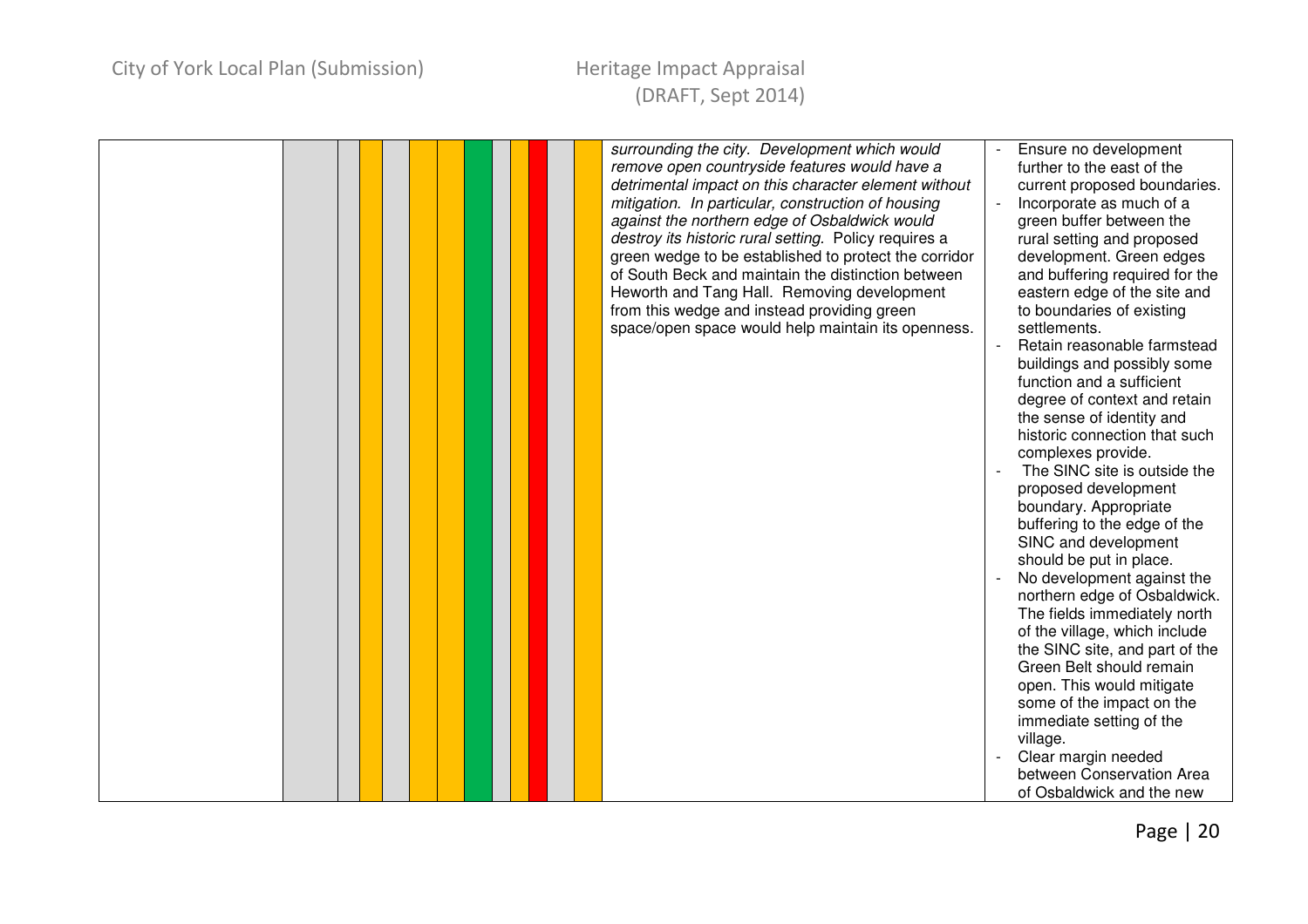|                                            |              |  |             |                |   |  |                                                                                                                                                                                                                                                                                                                                                                                                                                                                                                                                                                                                                                                                                                                                                                                                                                                                                                                                                                                                                                                                                                           | development.<br>Selected areas of ridge and<br>furrow should also be<br>retained where possible as<br>part of the planned open<br>space.<br>Low building heights and low-<br>medium housing densities<br>may also minimise the impact<br>on the rural setting of the city.                                                                                                                                                                                                                                                                                                                                                                                                                                                                                                   |
|--------------------------------------------|--------------|--|-------------|----------------|---|--|-----------------------------------------------------------------------------------------------------------------------------------------------------------------------------------------------------------------------------------------------------------------------------------------------------------------------------------------------------------------------------------------------------------------------------------------------------------------------------------------------------------------------------------------------------------------------------------------------------------------------------------------------------------------------------------------------------------------------------------------------------------------------------------------------------------------------------------------------------------------------------------------------------------------------------------------------------------------------------------------------------------------------------------------------------------------------------------------------------------|------------------------------------------------------------------------------------------------------------------------------------------------------------------------------------------------------------------------------------------------------------------------------------------------------------------------------------------------------------------------------------------------------------------------------------------------------------------------------------------------------------------------------------------------------------------------------------------------------------------------------------------------------------------------------------------------------------------------------------------------------------------------------|
| Policy SS7: Clifton Gate<br>Area of Change | $\mathbf{o}$ |  | $\mathbf O$ | $\blacksquare$ | ÷ |  | The Heritage Impact Appraisal (SITES) identifies a<br>number of negative impacts likely as a result of<br>developing in this location. Policy SS7 addresses<br>these as follows (HIA (SITES) comment in italics,<br>with HIA (POLICIES) response in normal text):<br>In general, policy advises that Land North of Clifton<br>Moor will deliver a mix of housing, community<br>facilities and infrastructure, with further<br>masterplanning guided by a Supplementary Planning<br>Document. This must require sufficient appraisal<br>and understanding to inform a scheme which<br>responds well to its context and delivers a new place<br>with its own character.<br>Strong Urban Form<br>No likely impacts identified.<br>No likely impact identified.<br>Compactness<br>Potential significant negative impacts from urban<br>sprawl - would extend development beyond the<br>confines of the ring road. Policy promotes landscape<br>buffers around the site to prevent coalescence with<br>adjacent settlements and maintain the setting of<br>Skelton. Further greenspace buffers to the south of | Implement this policy<br>alongside others in the Plan<br>(especially those contained<br>within Section 8: Design and<br>Placemaking) to mitigate and<br>minimise harm as well as<br>maximise enhancement<br>opportunities.<br>Ensure SPD is informed by<br>clear appraisal and<br>understanding of the site's<br>characteristics (in particular<br>views appraisal and the<br>significance of the<br>SLI/airfield), and that future<br>development masterplanning<br>is contextually relevant and<br>references the best in<br>contemporary placemaking.<br>Impact on compactness and<br>on the setting of the city could<br>be mitigated through<br>sensitive masterplanning,<br>reducing the scale of the<br>overall site and/or increasing<br>the green space buffer with |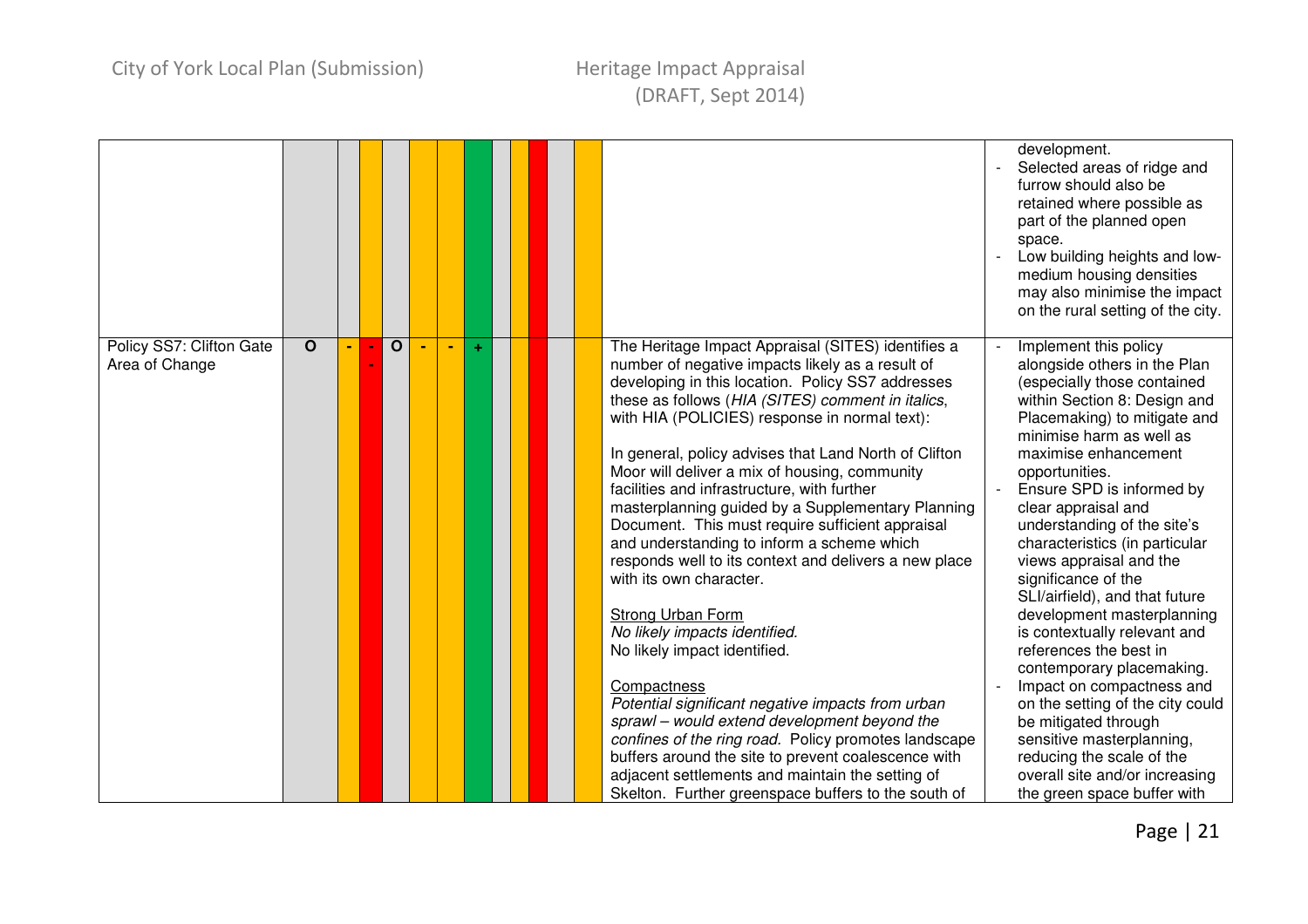| the site would help to create distance between this    | the ring road.                   |
|--------------------------------------------------------|----------------------------------|
| development and the City itself, with Clifton Gate     | An area of avoidance should      |
| reading as a standalone settlement. An element of      | be enforced to prevent           |
| urban sprawl is inevitable.                            | coalescence with Skelton         |
|                                                        | Further archaeological           |
| <b>Landmark Monuments</b>                              | investigation by geophysical     |
| Development may obscure or impact on views of the      | survey and evaluation            |
| Minster and other features. No reference to views in   | trenching is needed to           |
| policy – this should be picked up in SPD and           | provide further information      |
| informed by views analysis. Views of Minster should    | and evidence to the              |
|                                                        |                                  |
| be retained in new development.                        | archaeological record.           |
|                                                        | Mitigation by recording and      |
| <b>Architectural Character</b>                         | avoidance.                       |
| Poor architectural design, including inappropriately   | Inspection of ridge and furrow   |
| tall buildings, would be detrimental to the generally  | should take place to decide      |
| high quality of buildings and craftsmanship in York.   | which areas merit                |
| Policy makes no mention of design aspirations - site   | preservation as part of open     |
| should create an independent identity informed by      | space.                           |
| contextual appraisals and the best of contemporary     | Historic field boundaries        |
| placemaking.                                           | should be retained and           |
|                                                        | enhanced where possible or       |
| Archaeological complexity                              | at least respected in the        |
| Development and archaeological investigation of the    | design of the new                |
| site would have a destructive impact on any            | development. Further             |
| surviving remains or landscape features.               | assessment needed to             |
| Development which removed the visible inherited        | identify the most significant of |
| historic grain would be detrimental to the area.       | these.                           |
| The potential loss of the farm within the site will    | Information on any               |
| remove remaining agricultural character from the       | archaeological features or       |
| area.                                                  | deposits should also, if         |
|                                                        |                                  |
| No policy reference to archaeological investigation or | possible, be presented in        |
| mitigating measures - this should be picked up in      | some form to local residents     |
| SPD. Non-intrusive desk based assessment and           | to enhance knowledge.            |
| geophysical survey in progress. See mitigation         | Investigation of the farm        |
| measures for further action.                           | buildings should be              |
|                                                        | undertaken to determine          |
| Landscape and Setting                                  | whether any are worthy of        |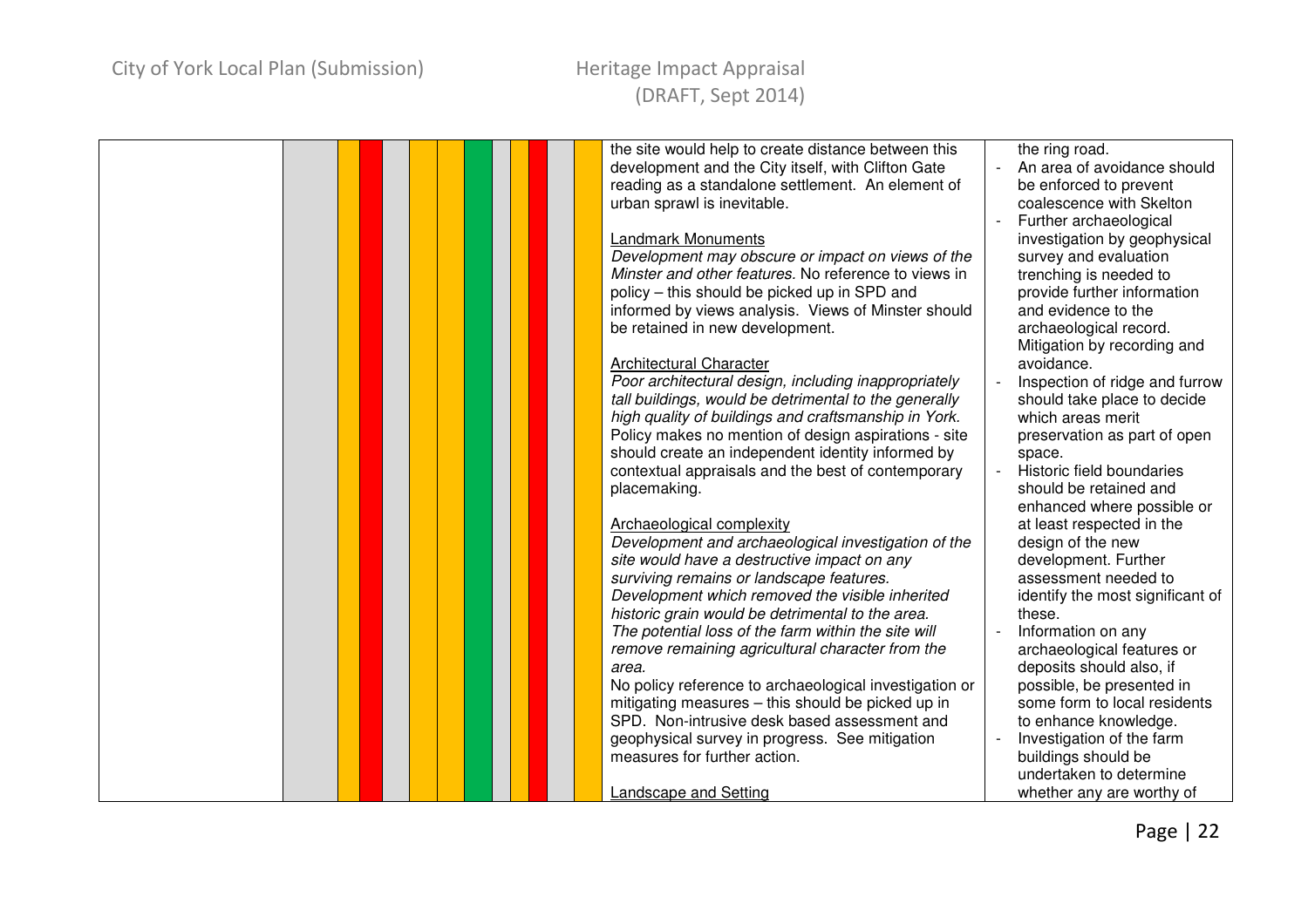|                                                            |              |  |             |                |   |              |              | Development may obscure or impact on views<br>towards the city and outwards across the rural<br>landscape. No reference to views in policy - this<br>should be picked up in SPD and informed by views<br>analysis. Note that landscape and setting has<br>already been compromised by the location of the<br>retail park.<br>Potentially significant negative impact through<br>development creating an urban corridor due to its<br>location opposite Clifton Moor Retail Park.<br>Potential harm to setting/character of Site of Local<br>Interest for species rich grassland.<br>Further erosion of setting of Skelton<br>Policy promotes landscape buffers around the site to<br>prevent coalescence with adjacent settlements and<br>maintain the setting of Skelton. Further greenspace<br>buffers to the south of the site would help to create<br>distance between this development and the City<br>itself, with Clifton Gate reading as a standalone<br>settlement. SLI, on-site plantations and tree/hedge<br>lines remain protected through policy. An element of<br>urban sprawl is inevitable. | preservation. Existing rural<br>buildings have potential to<br>give local distinctiveness to<br>architectural character of any<br>new building.<br>Low density housing and<br>buffering/landscaping to the<br>rural edges may soften the<br>urban character of the new<br>development, particularly<br>towards Skelton<br>SLI should remain as open<br>space.                                                                                |
|------------------------------------------------------------|--------------|--|-------------|----------------|---|--------------|--------------|-------------------------------------------------------------------------------------------------------------------------------------------------------------------------------------------------------------------------------------------------------------------------------------------------------------------------------------------------------------------------------------------------------------------------------------------------------------------------------------------------------------------------------------------------------------------------------------------------------------------------------------------------------------------------------------------------------------------------------------------------------------------------------------------------------------------------------------------------------------------------------------------------------------------------------------------------------------------------------------------------------------------------------------------------------------------------------------------------------------|----------------------------------------------------------------------------------------------------------------------------------------------------------------------------------------------------------------------------------------------------------------------------------------------------------------------------------------------------------------------------------------------------------------------------------------------|
| Policy SS8: Land North<br>of Monks Cross Area of<br>Change | $\mathbf{o}$ |  | $\mathbf O$ | $\blacksquare$ | ÷ | $\mathbf{o}$ | $\mathbf{o}$ | The Heritage Impact Appraisal (SITES) identifies a<br>number of negative impacts likely as a result of<br>developing in this location. Policy SS8 addresses<br>these as follows (HIA (SITES) comment in italics,<br>with HIA (POLICIES) response in normal text):<br>In general, policy advises that Land North of Monks<br>Cross will deliver a new urban extension; a mix of<br>housing, community facilities and infrastructure, with<br>further masterplanning guided by a Supplementary<br>Planning Document. This must require sufficient<br>appraisal and understanding to inform a scheme<br>which responds well to its context and delivers a new<br>place with its own character.                                                                                                                                                                                                                                                                                                                                                                                                                 | Implement this policy<br>alongside others in the Plan<br>(especially those contained<br>within Section 8: Design and<br>Placemaking) to mitigate and<br>minimise harm as well as<br>maximise enhancement<br>opportunities.<br>Ensure SPD is informed by<br>clear appraisal and<br>understanding of the site's<br>characteristics (in particular<br>landscaping, and the site's<br>setting on the urban edge),<br>and that future development |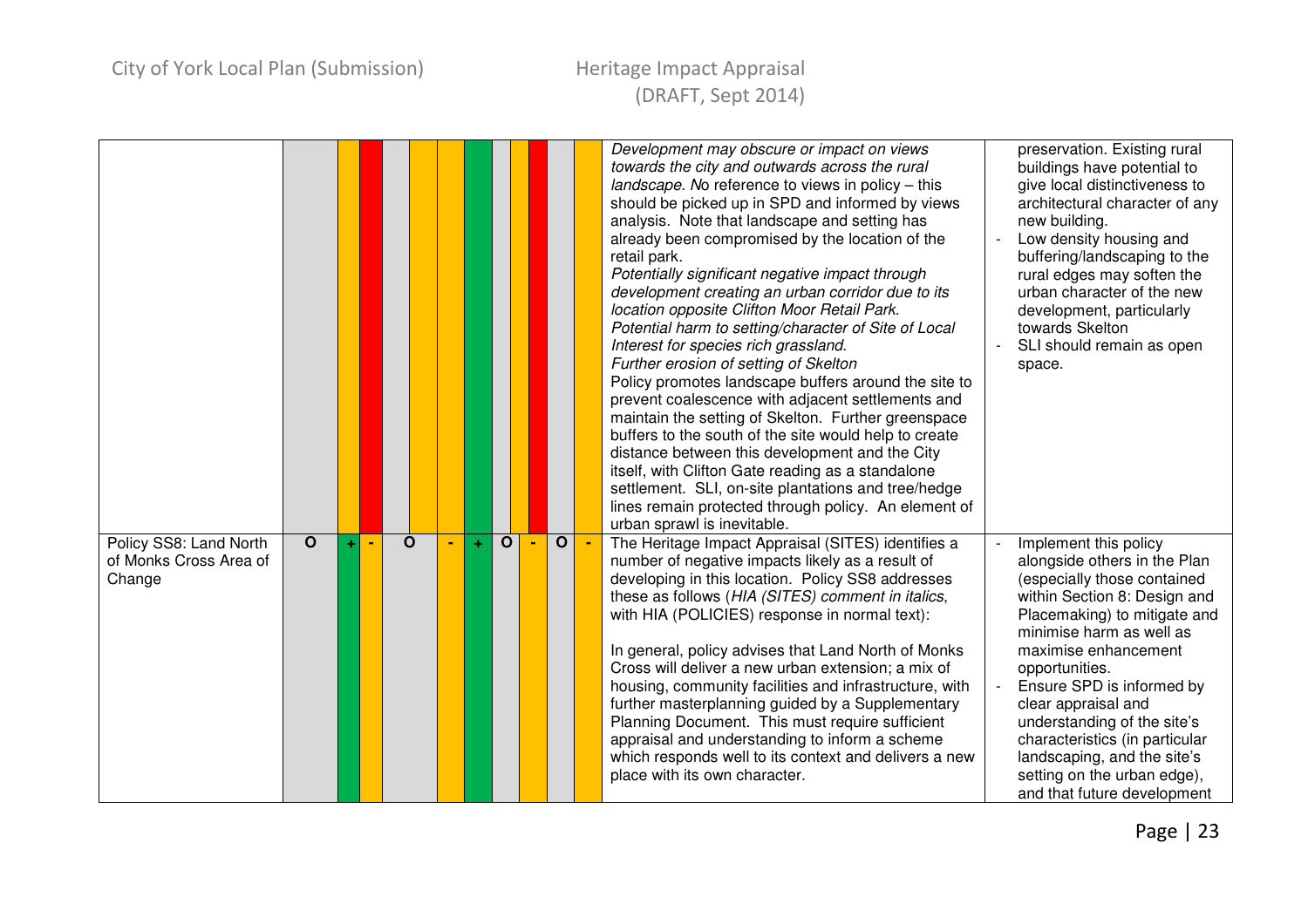| <b>Strong Urban Form</b>                                                                            | masterplanning is                                         |
|-----------------------------------------------------------------------------------------------------|-----------------------------------------------------------|
| No likely impacts identified.                                                                       | contextually relevant and                                 |
| No likely impact identified.                                                                        | references the best in                                    |
|                                                                                                     | contemporary placemaking.                                 |
| Compactness                                                                                         | The creation of green                                     |
| Site is located within the ring road, although on the                                               | corridors throughout the site                             |
| periphery of the City. Development should not                                                       | will enhance connectivity and                             |
| extend further than the proposed eastern boundary                                                   | 'rural' space through the                                 |
| to maintain an element of compactness.                                                              | settlement.                                               |
|                                                                                                     | Further archaeological                                    |
| Developing the site would compromise the transition                                                 | investigation by evaluation                               |
| zone between primary residential area and larger                                                    | trenching is needed to                                    |
| scale uses at Monks Cross. The form of                                                              | provide further information                               |
| development must allow for a transition zone                                                        | and evidence to the                                       |
| between the rural and commercial area.                                                              | archaeological record.                                    |
| <b>Landmark Monuments</b>                                                                           | Mitigation by recording and                               |
| No likely impacts identified.                                                                       | avoidance.                                                |
| No likely impact identified.                                                                        | Inspection of ridge and furrow                            |
|                                                                                                     | should take place to decide                               |
| <b>Architectural Character</b>                                                                      | which areas merit                                         |
| Poor architectural design, including inappropriately                                                | preservation as part of open                              |
| tall buildings, would be detrimental to the generally                                               | space.                                                    |
| high quality of buildings and craftsmanship in York.                                                | Historic field boundaries<br>$\overline{\phantom{a}}$     |
| Policy makes no mention of design aspirations - site                                                | should be retained and                                    |
| should create an independent identity informed by                                                   | enhanced where possible or                                |
| contextual appraisals and the best of contemporary                                                  | at least respected in the                                 |
| placemaking.                                                                                        | design of the new                                         |
| Archaeological complexity                                                                           | development. Further                                      |
| Development and archaeological investigation of the                                                 | assessment needed to                                      |
| site would have a destructive impact on any                                                         | identify the most significant of                          |
| surviving remains or landscape features.                                                            | these.                                                    |
|                                                                                                     |                                                           |
| Development which removed the visible inherited<br>historic grain would be detrimental to the area. | Information on any                                        |
| The potential loss of the farm within the site will                                                 | archaeological features or<br>deposits should also, if    |
|                                                                                                     |                                                           |
| remove remaining agricultural character from the                                                    | possible, be presented in<br>some form to local residents |
| area.                                                                                               |                                                           |
| No policy reference to archaeological investigation or                                              | to enhance knowledge.                                     |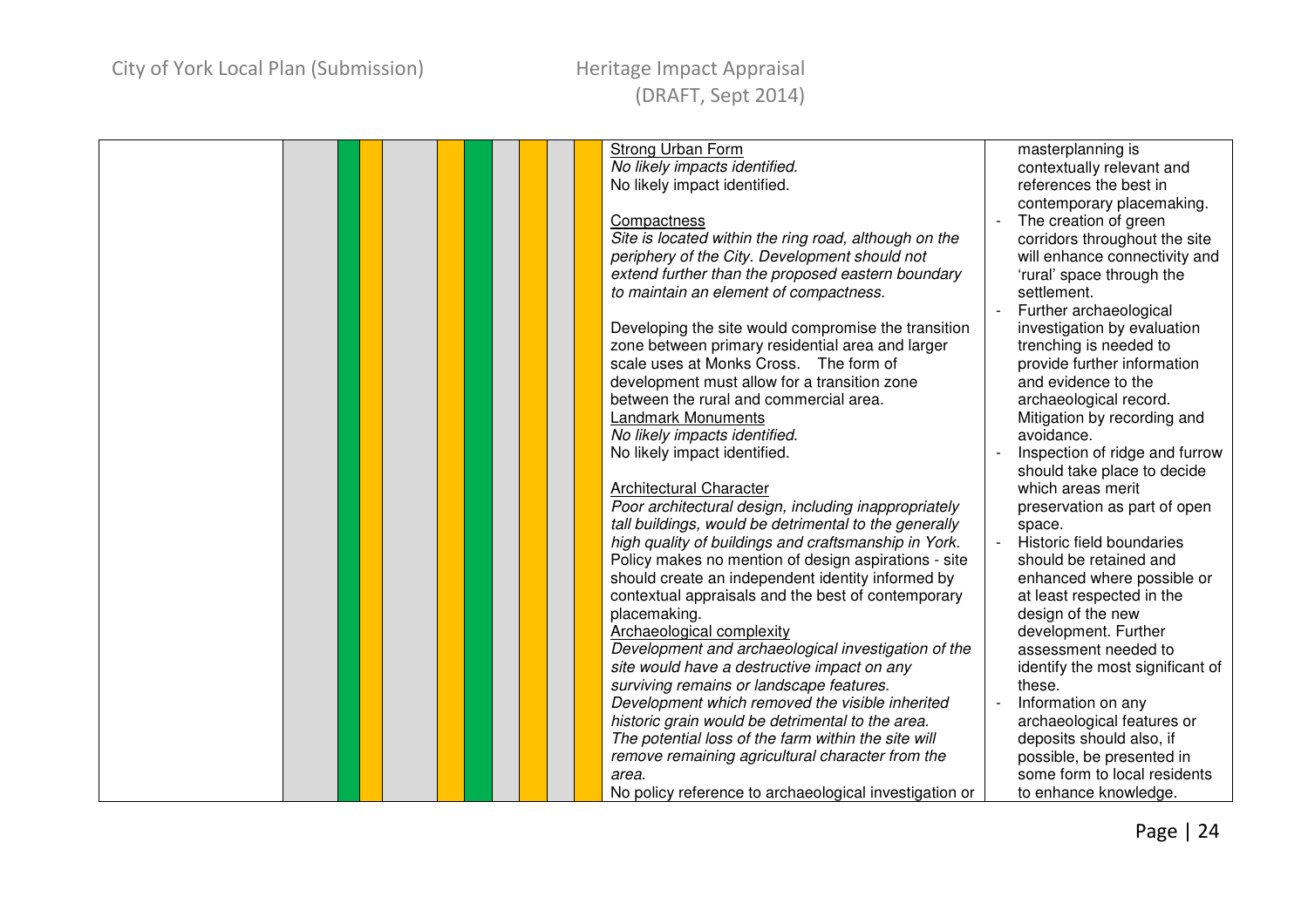### Heritage Impact Appraisal (DRAFT, Sept 2014)

|                                                    |    |      |                   |   |              |              | mitigating measures - this should be picked up in<br>SPD. Non-intrusive desk based assessment<br>undertaken. Geophysical survey complete. See<br>mitigation measures for further action.<br>Landscape and Setting<br>Development of the site would reduce the field<br>margin between the ring road and urban areas,<br>impacting on the open rural setting of the city. The<br>proposed area of development runs up to the ring<br>road at its north-east corner thereby potentially<br>removing the field margin altogether and altering the<br>rural character of North Lane which continues on the<br>other side of the A1237. Policy advocates strategic<br>greenspace, in part to safeguard the setting of the<br>city and retain key strategic views towards the<br>Minster.<br>The loss of the remaining agricultural land here<br>would further erode the village setting of Huntington.<br>Several strip fields, historic field boundaries and<br>ridge and furrow associated with the village exist<br>across the site. Policy advocates strategic<br>greenspace, in part to conserve on-site assets<br>including ridge and furrow, hedgerows and trees,<br>that also contribute to the setting of Huntington. | Ways of incorporating some<br>of the farm buildings into the<br>new development should be<br>explored. Green buffering<br>should be used to maintain a<br>rural image when looking<br>from Galtres Farm to the new<br>development.<br>Any potential boundary<br>change further to the east<br>should be discouraged. A<br>new Green Belt designation<br>in this area may assist in<br>protecting the remaining field<br>margin here in the future. |
|----------------------------------------------------|----|------|-------------------|---|--------------|--------------|---------------------------------------------------------------------------------------------------------------------------------------------------------------------------------------------------------------------------------------------------------------------------------------------------------------------------------------------------------------------------------------------------------------------------------------------------------------------------------------------------------------------------------------------------------------------------------------------------------------------------------------------------------------------------------------------------------------------------------------------------------------------------------------------------------------------------------------------------------------------------------------------------------------------------------------------------------------------------------------------------------------------------------------------------------------------------------------------------------------------------------------------------------------------------------------------------------------------------|----------------------------------------------------------------------------------------------------------------------------------------------------------------------------------------------------------------------------------------------------------------------------------------------------------------------------------------------------------------------------------------------------------------------------------------------------|
| Policy SS9: York<br>Central Area of<br>Opportunity | ÷. | $++$ | $\mathbf{o}$<br>÷ | ÷ | $\mathsf{d}$ | $\mathbf{o}$ | The Heritage Impact Appraisal (SITES) identifies a<br>number of negative impacts likely as a result of<br>developing in this location. Policy SS9 addresses<br>these as follows (HIA (SITES) comment in italics,<br>with HIA (POLICIES) response in normal text):<br>In general, York Central offers an area of opportunity<br>promoting mixed use development including a new<br>CBD, expanded and new cultural and visitor<br>facilities, and a new residential community.<br>Development on site will be guided by a<br>Supplementary Planning Document. This must                                                                                                                                                                                                                                                                                                                                                                                                                                                                                                                                                                                                                                                     | Implement this policy<br>alongside others in the Plan<br>(especially those contained<br>within Section 8: Design and<br>Placemaking) to mitigate and<br>minimise harm as well as<br>maximise enhancement<br>opportunities.<br>Ensure SPD is informed by<br>clear appraisal and<br>understanding of the site's<br>characteristics (in particular                                                                                                    |

Page | 25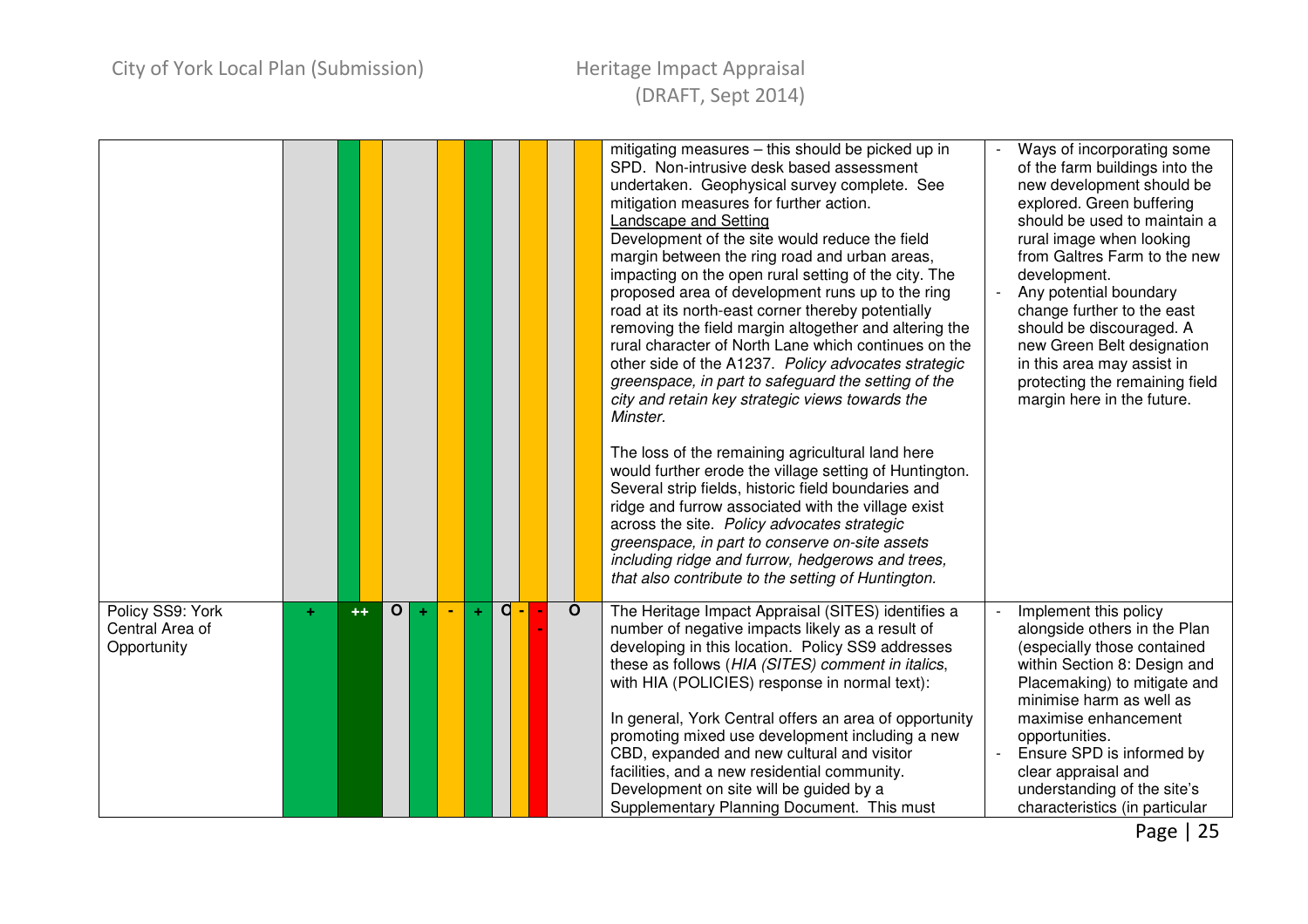### City of York Local Plan (Submission) Theritage Impact Appraisal

# (DRAFT, Sept 2014)

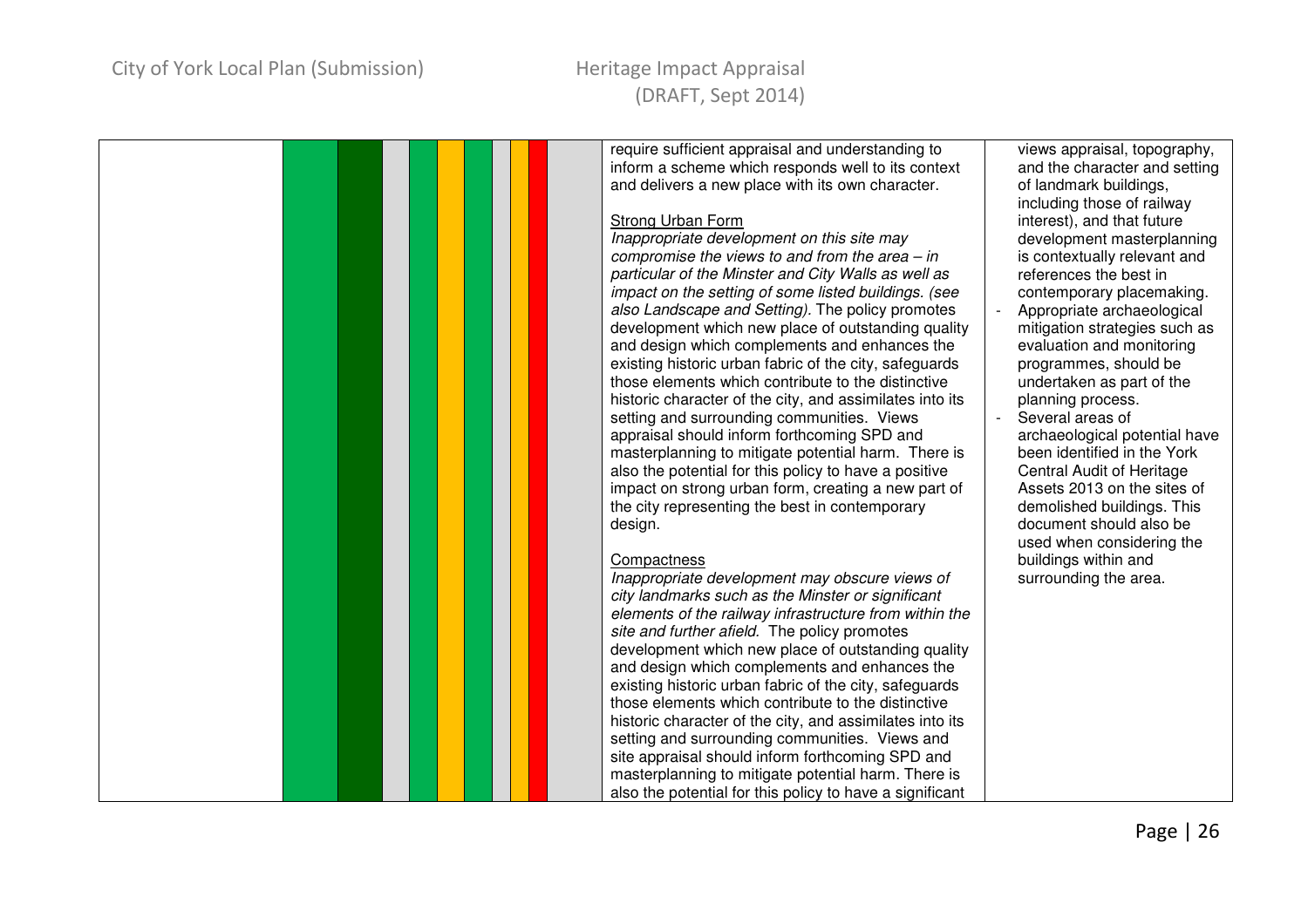|  | positive impact on compactness offering a mixed use        |  |
|--|------------------------------------------------------------|--|
|  |                                                            |  |
|  | development opportunity within the heart of the City.      |  |
|  |                                                            |  |
|  | <b>Landmark Monuments</b>                                  |  |
|  |                                                            |  |
|  | Development may subsume or seek to demolish                |  |
|  | significant buildings which would have a negative          |  |
|  | impact on the character of the area                        |  |
|  |                                                            |  |
|  |                                                            |  |
|  | Potential for significant negative impact from             |  |
|  | development on the setting of listed buildings or          |  |
|  | may impact upon the clustering of the monuments in         |  |
|  |                                                            |  |
|  | this area.                                                 |  |
|  |                                                            |  |
|  | Policy acknowledges the potential for harm and is          |  |
|  | clear that future development of the site must             |  |
|  |                                                            |  |
|  | safeguard those elements which contribute to the           |  |
|  | distinctive historic character of the city. This is likely |  |
|  | to mitigate against potential harm.                        |  |
|  |                                                            |  |
|  |                                                            |  |
|  | Policy seeks outstanding quality in new design,            |  |
|  | which is likely to deliver a scheme which adds to the      |  |
|  | diversity of existing buildings and significant historic   |  |
|  | structures.                                                |  |
|  |                                                            |  |
|  |                                                            |  |
|  | <b>Architectural Character</b>                             |  |
|  | Poor architectural design and craftsmanship on this        |  |
|  |                                                            |  |
|  | site would be detrimental to the high quality of           |  |
|  | buildings in York city centre. It may also impact on       |  |
|  | the setting of the Central and St. Paul's Square           |  |
|  | Conservation Areas, and on the setting of the              |  |
|  |                                                            |  |
|  | grouping of railway heritage assets. Policy seeks          |  |
|  | outstanding quality in new design. Forthcoming SPD         |  |
|  | must ensure that urban design principles are               |  |
|  | established which guide an appropriate scale,              |  |
|  |                                                            |  |
|  | massing and height of development on site.                 |  |
|  |                                                            |  |
|  |                                                            |  |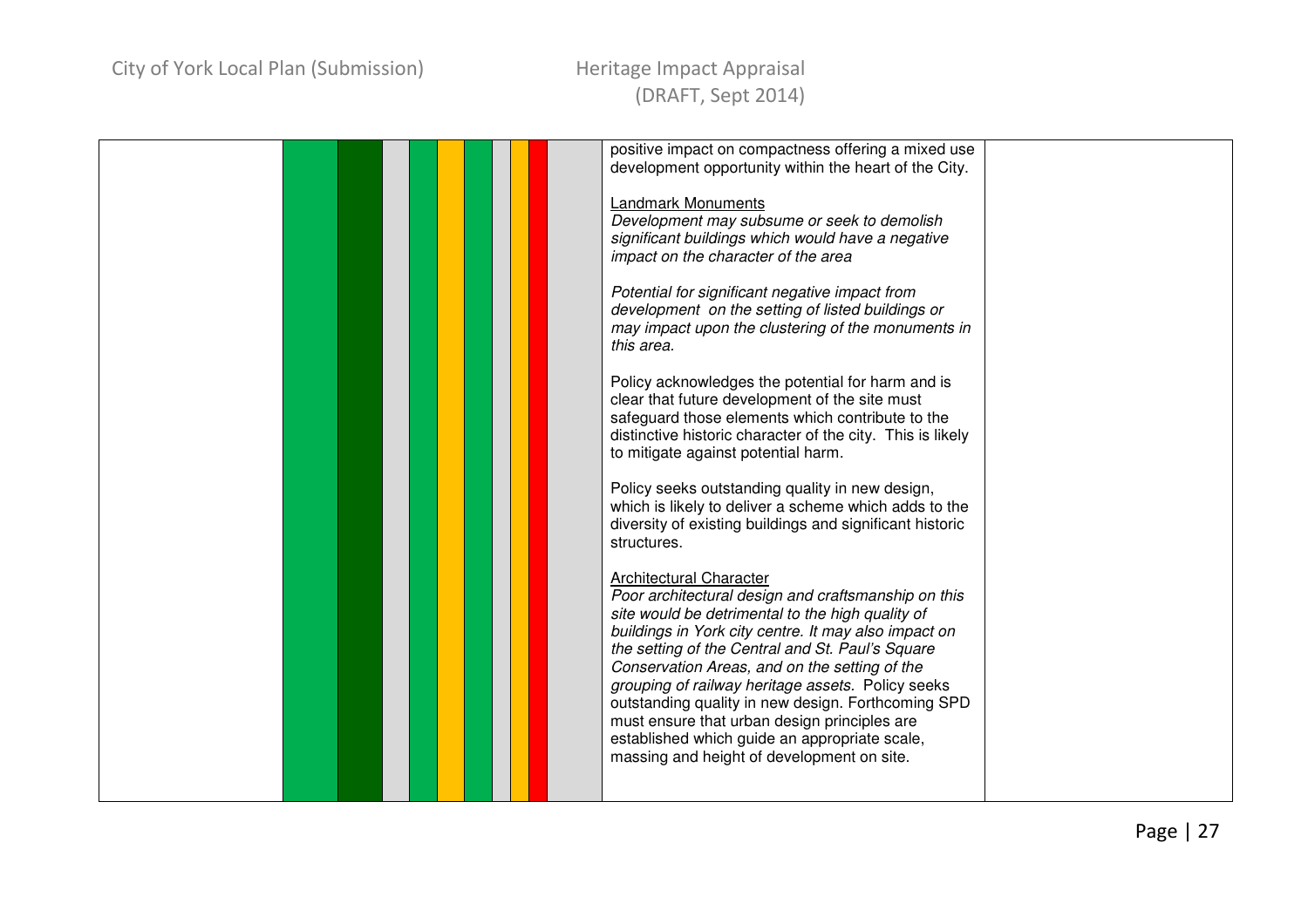|                                                          |   |  |              |   |  |    | <b>Archaeological Complexity</b><br>The HIA (SITES) recognises the potential for<br>significant harm to surviving archaeological deposits,<br>and to extant heritage assets if area not fully<br>understood. No policy reference to archaeological<br>investigation or mitigating measures - this should be<br>picked up in SPD. Desk-based assessment has<br>been completed ahead of further archaeological<br>investigation. A WSI was agreed for trenching in<br>c.2008 but has yet to be implemented.<br>Landscape and Setting<br>No likely impacts identified<br>No likely impacts identified                                                                                                                                                                                                                                                                                                                                                                                                          |                                                                                                                                                                                                                                                                                                                                                                                                                                                                                                                                                                                                                                                                |
|----------------------------------------------------------|---|--|--------------|---|--|----|-------------------------------------------------------------------------------------------------------------------------------------------------------------------------------------------------------------------------------------------------------------------------------------------------------------------------------------------------------------------------------------------------------------------------------------------------------------------------------------------------------------------------------------------------------------------------------------------------------------------------------------------------------------------------------------------------------------------------------------------------------------------------------------------------------------------------------------------------------------------------------------------------------------------------------------------------------------------------------------------------------------|----------------------------------------------------------------------------------------------------------------------------------------------------------------------------------------------------------------------------------------------------------------------------------------------------------------------------------------------------------------------------------------------------------------------------------------------------------------------------------------------------------------------------------------------------------------------------------------------------------------------------------------------------------------|
| Policy SS10: Castle<br>Piccadilly Area of<br>Opportunity | ÷ |  | $\mathbf{o}$ | ÷ |  | ÷. | The Heritage Impact Appraisal (SITES) identifies a<br>number of negative impacts likely as a result of<br>developing in this location. Policy SS10 addresses<br>these as follows (HIA (SITES) comment in italics,<br>with HIA (POLICIES) response in normal text):<br>In general, Castle Piccadilly offers an area of<br>opportunity promoting regeneration and<br>enhancement, quality civic and open space, retail,<br>leisure, residential and employment uses. A planning<br>brief and supporting Conservation Area Character<br>Appraisal exist, forming the basis for understanding<br>the special architectural and historic qualities of the<br>proposed development and its immediate<br>surroundings. These require sufficient appraisal and<br>understanding to inform a scheme which responds<br>well to its context and delivers a new place with its<br>own character.<br>Strong Urban Form<br>Inappropriate development on this site may<br>compromise the views to and from the area $-$ as | Implement this policy<br>alongside others in the Plan<br>(especially those contained<br>within Section 8: Design and<br>Placemaking) to mitigate and<br>minimise harm as well as<br>maximise enhancement<br>opportunities.<br>Ensure SPD is informed by<br>clear appraisal and<br>understanding of the site's<br>characteristics (in particular<br>views appraisal, topography,<br>and the character and setting<br>of landmark buildings,<br>including those of industrial<br>interest), and that future<br>development masterplanning<br>is contextually relevant and<br>references the best in<br>contemporary placemaking.<br>Non-intrusive archaeological |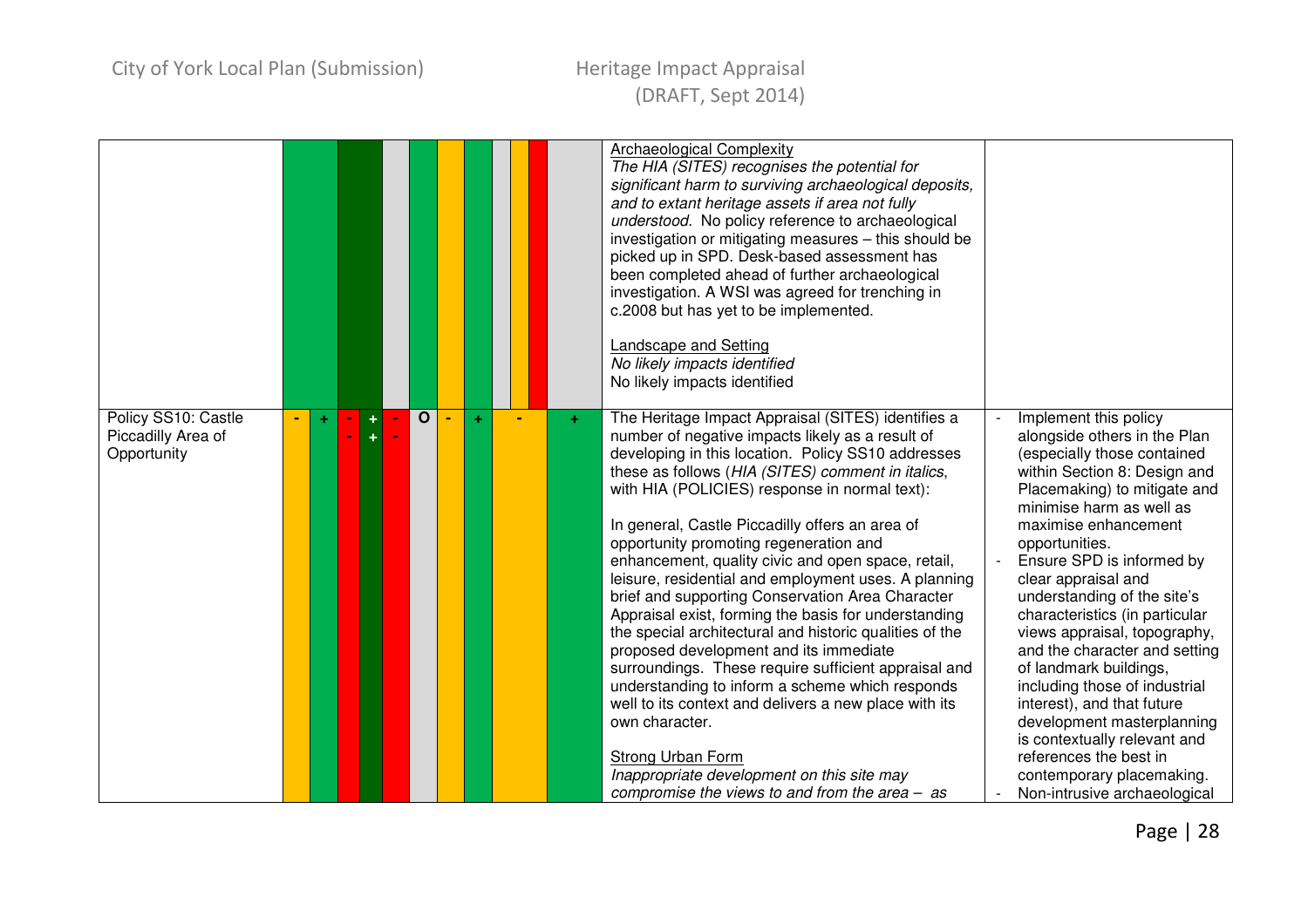|  | well as impact on the setting of some listed buildings. | investigation and analysis of  |
|--|---------------------------------------------------------|--------------------------------|
|  | (see also Landscape and Setting).                       | previous investigations        |
|  | Large scale development may result in the loss of       | should precede any             |
|  | some of the rich $18^{th}C - 20^{th}C$ townscape.       | archaeological excavation to   |
|  | The policy promotes development which: ensures          | assess the nature and          |
|  | the setting of Clifford's Tower and the Castle precinct | significance of any            |
|  | is enhanced and the important views of these historic   | archaeological deposits on     |
|  | buildings are maintained; ensures development is of     | site.                          |
|  | the highest architectural quality, which respects the   | Appropriate archaeological     |
|  | scale and massing of development in the City            | investigation such as trial    |
|  | Centre; and creates a new open and civic space          | trenching is needed to assess  |
|  | around the Eye of York and Clifford's Tower, which is   | the nature and significance of |
|  | of the highest quality of design, will enhance the      | any archaeological deposits    |
|  | historic character and appearance of the area,          | on site and inform mitigation  |
|  | provide an appropriate setting for Clifford's Tower     | strategies.                    |
|  | and assist in the public's understanding of the Castle  |                                |
|  | Precinct; As such there, while there is potential for   |                                |
|  | some harm to urban form, there is also potential for    |                                |
|  | urban form to be strengthened using strong              |                                |
|  | architecture at the right scale.                        |                                |
|  |                                                         |                                |
|  | Compactness                                             |                                |
|  | Re-development will enhance this commercial area        |                                |
|  | of the city centre and bring it closer to the outlying  |                                |
|  | residential areas of Walmgate.                          |                                |
|  | Inappropriate development may restrict or remove        |                                |
|  | existing views. Where this may impact upon key          |                                |
|  | views the threat becomes more significant. The          |                                |
|  | policy promotes development which: ensures the          |                                |
|  | setting of Clifford's Tower and the Castle precinct is  |                                |
|  | enhanced and the important views of these historic      |                                |
|  | buildings are maintained. The CACA says much on         |                                |
|  | this aspect - views and site appraisal should inform    |                                |
|  | future masterplanning to mitigate potential harm.       |                                |
|  | Sensitive redevelopment offers opportunities to open    |                                |
|  | up new views, particularly of the river Foss and        |                                |
|  | castle area from Piccadilly.                            |                                |
|  | <b>Landmark Monuments</b>                               |                                |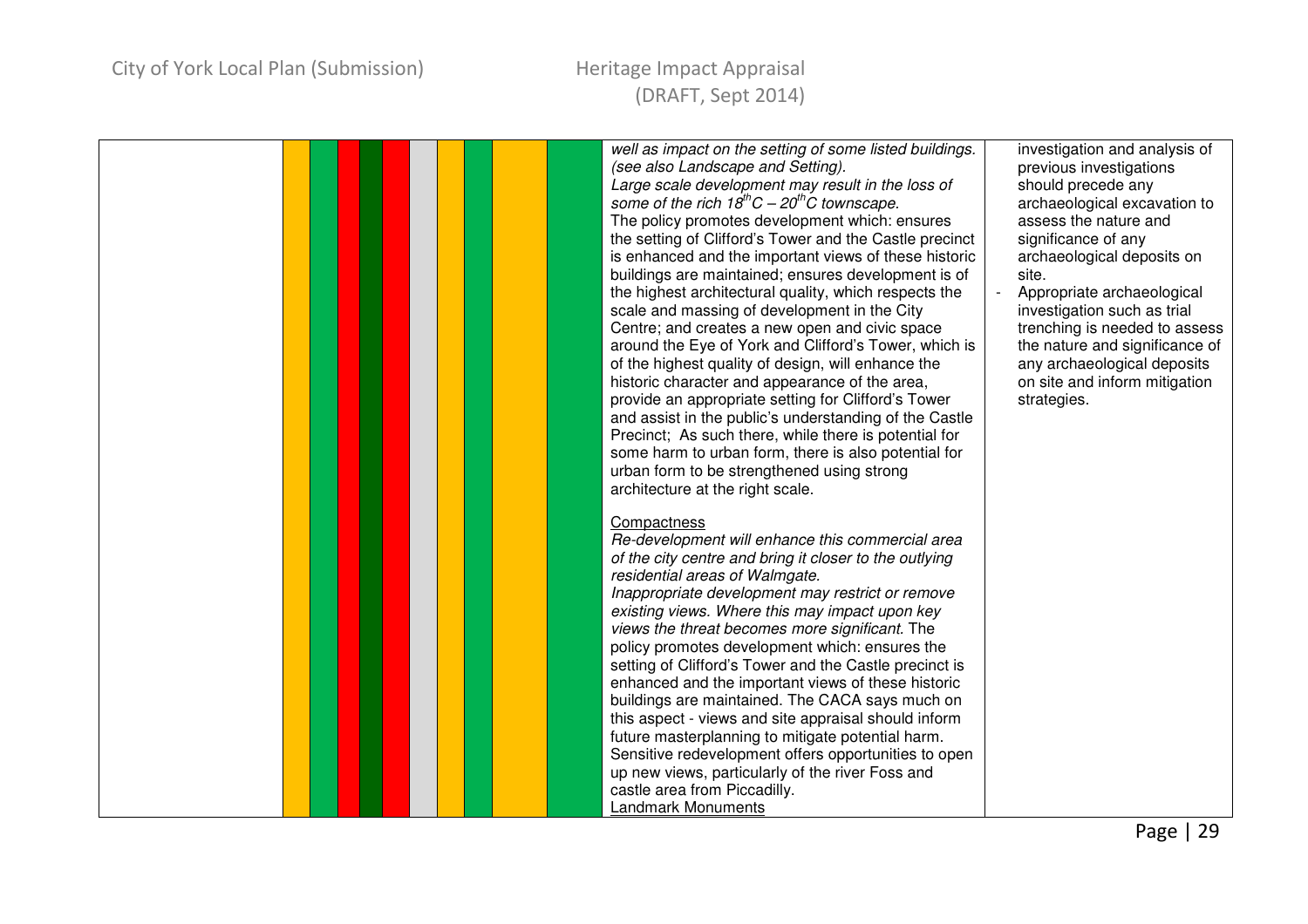|  |  | Redevelopment may have a detrimental impact on          |  |
|--|--|---------------------------------------------------------|--|
|  |  | the setting of the listed buildings within and          |  |
|  |  | surrounding the site. It may also impact upon the       |  |
|  |  | Scheduled Area of the Castle or have a detrimental      |  |
|  |  |                                                         |  |
|  |  | impact on the Core Conservation Area in general.        |  |
|  |  |                                                         |  |
|  |  | Inappropriately scaled buildings will have a            |  |
|  |  | detrimental affect on the human scale element of this   |  |
|  |  | characteristic.                                         |  |
|  |  |                                                         |  |
|  |  |                                                         |  |
|  |  | The policy promotes development which ensures the       |  |
|  |  | setting of Clifford's Tower and the Castle precinct is  |  |
|  |  | enhanced and the important views of these historic      |  |
|  |  | buildings are maintained; and ensures development       |  |
|  |  |                                                         |  |
|  |  | is of the highest architectural quality, which respects |  |
|  |  | the scale and massing of development in the City        |  |
|  |  | Centre. A sensitive design response, mitigating         |  |
|  |  | impact through sympathetic styles, scale, material      |  |
|  |  | and appropriate layout of new builds is required in     |  |
|  |  |                                                         |  |
|  |  | relation to listed and scheduled monuments.             |  |
|  |  |                                                         |  |
|  |  | <b>Architectural Diversity</b>                          |  |
|  |  | Poor architectural design and craftsmanship on this     |  |
|  |  | site would be detrimental to the high quality of        |  |
|  |  |                                                         |  |
|  |  | buildings in York city centre. The policy seeks to      |  |
|  |  | ensure that development is of the highest               |  |
|  |  | architectural quality and respects the scale and        |  |
|  |  | massing of development in the City Centre. New          |  |
|  |  | buildings will add to legacy. Opportunity to request    |  |
|  |  |                                                         |  |
|  |  | high quality design - in particular reflecting designs  |  |
|  |  | seen in other parts of the city or those which are      |  |
|  |  | York specific.                                          |  |
|  |  |                                                         |  |
|  |  | <b>Archaeological Complexity</b>                        |  |
|  |  | The HIA (SITES) identifies potentially significant      |  |
|  |  |                                                         |  |
|  |  | negative impacts on this characteristic, namely that    |  |
|  |  | any development in this area has the potential to       |  |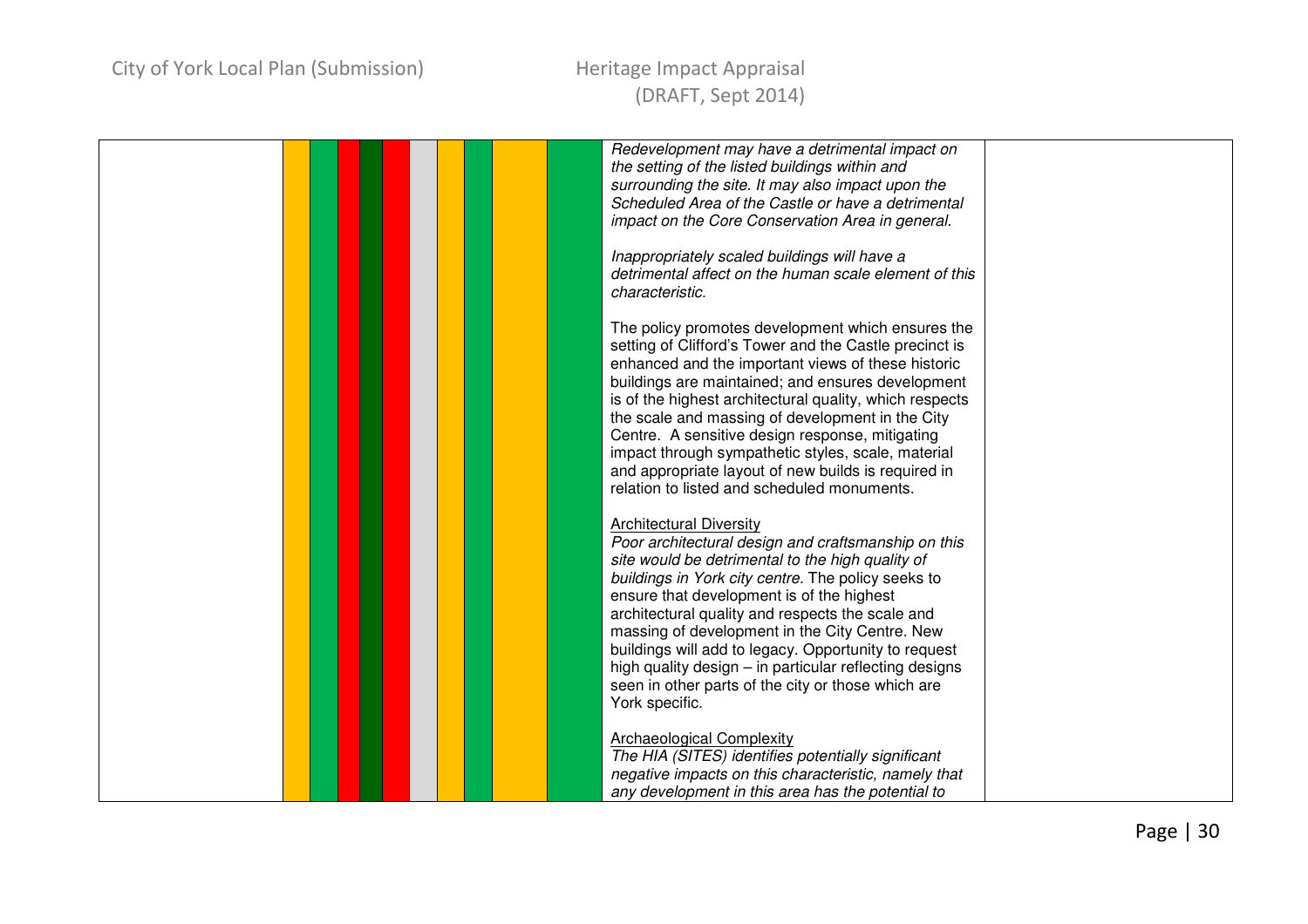|                                                    |       |           |   |   |                  |   |   | have a negative impact upon archaeological<br>deposits. Development and intrusive investigation on<br>this site would have a destructive impact on any<br>surviving archaeological deposits.<br><b>Landscape and Setting</b><br>Redevelopment may have a positive impact on this<br>character element as there is an opportunity to<br>reveal the River Foss from Piccadilly and the Castle<br>area. Also opportunity to increase public access to<br>the river. Agreed.                                                                                                                                                                                                                                                                                                                                                                                                                                                                                                                                                                                                                                                         |                                                                                                                                                                                                                                                                                                                                                                                                                                                                                           |
|----------------------------------------------------|-------|-----------|---|---|------------------|---|---|----------------------------------------------------------------------------------------------------------------------------------------------------------------------------------------------------------------------------------------------------------------------------------------------------------------------------------------------------------------------------------------------------------------------------------------------------------------------------------------------------------------------------------------------------------------------------------------------------------------------------------------------------------------------------------------------------------------------------------------------------------------------------------------------------------------------------------------------------------------------------------------------------------------------------------------------------------------------------------------------------------------------------------------------------------------------------------------------------------------------------------|-------------------------------------------------------------------------------------------------------------------------------------------------------------------------------------------------------------------------------------------------------------------------------------------------------------------------------------------------------------------------------------------------------------------------------------------------------------------------------------------|
| <b>Section 4: Economy</b><br>and Retail            |       |           |   |   |                  |   |   |                                                                                                                                                                                                                                                                                                                                                                                                                                                                                                                                                                                                                                                                                                                                                                                                                                                                                                                                                                                                                                                                                                                                  |                                                                                                                                                                                                                                                                                                                                                                                                                                                                                           |
| Policy EC1: Provision of<br><b>Employment Land</b> | $\pm$ | <u>ر.</u> | ? | ? | $\boldsymbol{?}$ | ? | ? | The policy identifies sites and criteria to<br>accommodate employment growth to 2030, with the<br>City Centre remaining the focus for main town centre<br>uses to protect its vitality and viability. In general, by<br>identifying sites rather than responding to<br>speculative planning applications, there is potential<br>to manage the wider impact of development and to<br>positively plan for how it can help to deliver<br>social/cultural benefits through education or<br>improved access to heritage assets, eg through CIL.<br>This principle also has the potential to reinforce the<br>city's compactness, reinforcing connectivity and<br>strengthening the mix of uses within the urban core -<br>this will be reliant on sensitive design to deliver scale<br>and massing appropriate to individual sites. As<br>such, impact on other historic characteristics will be<br>dependent on the nature of development and its<br>implementation.<br>The policy lists a number of sites for a range of town<br>centre and other employment uses. These are<br>subject to separate heritage impact appraisal – see | · Identify and incorporate views<br>and reveal new views within<br>proposed development design.<br>• Detailed masterplanning, the<br>use of design briefs and/or<br>design codes etc. should inform<br>the development of identified<br>locations. These should<br>implement heritage policies set<br>out in Section 8 of the Plan,<br>alongside others (e.g. green<br>infrastructure /archaeology) to<br>mitigate and minimise harm as<br>well as maximise enhancement<br>opportunities. |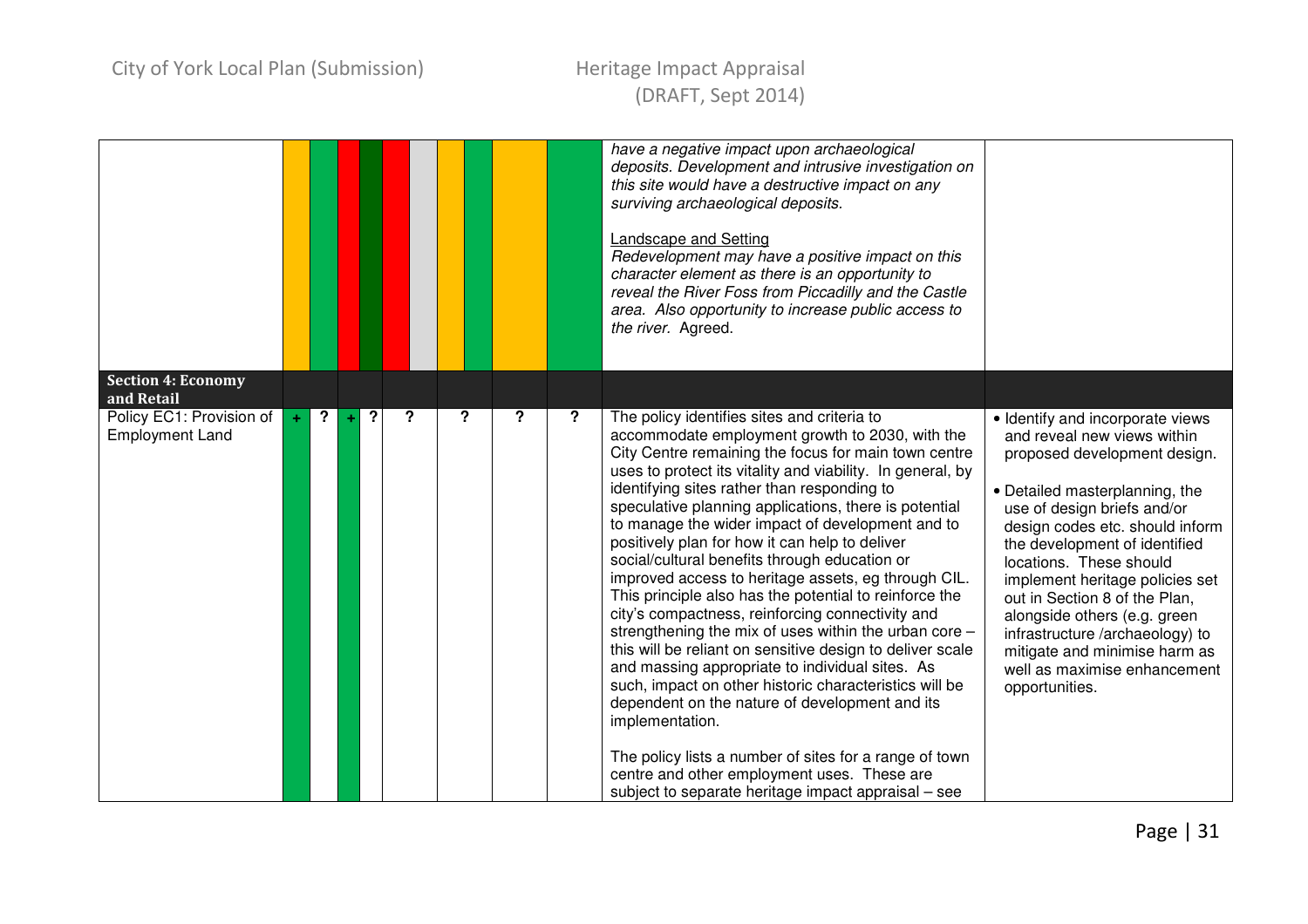|                                                                            |              |              |             |              |                         |              | HIA (SITES) document.                                                                                                                                                                                                                                                                                                                                                                                                                                                                         |                                                                                                                                                                                                                                                                                                                                                                                                                                                                                                                                                   |
|----------------------------------------------------------------------------|--------------|--------------|-------------|--------------|-------------------------|--------------|-----------------------------------------------------------------------------------------------------------------------------------------------------------------------------------------------------------------------------------------------------------------------------------------------------------------------------------------------------------------------------------------------------------------------------------------------------------------------------------------------|---------------------------------------------------------------------------------------------------------------------------------------------------------------------------------------------------------------------------------------------------------------------------------------------------------------------------------------------------------------------------------------------------------------------------------------------------------------------------------------------------------------------------------------------------|
| Policy EC2: Economic<br>Growth in the Health<br>and Social Care<br>Sectors | $\mathbf{o}$ | $\mathbf O$  | $\mathbf O$ | $\mathbf{o}$ | O                       | $\mathbf{o}$ | Impacts come from the scale and location of any<br>development proposed and the implementation of<br>policy as opposed to direct impacts from the policy.<br>The impacts are therefore identified as neutral.                                                                                                                                                                                                                                                                                 | • Use in conjunction with other<br>detailed policies to mitigate<br>effects of development.                                                                                                                                                                                                                                                                                                                                                                                                                                                       |
| Policy EC3: Loss of<br><b>Employment Land</b>                              | $\mathbf{o}$ | $\mathbf{o}$ | $\mathbf O$ | $\mathbf{o}$ | $\mathbf{o}$            | $\mathbf{o}$ | The likely effects of this policy are unknown although<br>depending on their location, loss of employment use<br>may impact on principle 1 and 6 where they<br>contribute to York's character.                                                                                                                                                                                                                                                                                                | • Consider employment<br>generating uses first.                                                                                                                                                                                                                                                                                                                                                                                                                                                                                                   |
| Policy EC4: Business<br>and Industrial Uses<br>within Residential Areas    |              |              |             |              | $\overline{\mathbf{o}}$ | $\mathbf{o}$ | Policy seeks to reduce or remove the impact of<br>harmful business uses in residential areas.<br>Relocating such uses may have the effect of<br>removing character in some cases where a mix of<br>uses adds interest to the city's townscape. Many of<br>the city's landmark buildings are associated with its<br>manufacturing heritage.                                                                                                                                                    | • Ensure that heritage<br>statements are produced where<br>development is proposed, to<br>enable a better understanding<br>of heritage assets affected.<br>• Detailed masterplanning, the<br>use of design briefs and/or<br>design codes etc. should inform<br>the development of identified<br>locations. These should<br>implement heritage policies set<br>out in Section 8 of the Plan,<br>alongside others (e.g. green<br>infrastructure /archaeology) to<br>mitigate and minimise harm as<br>well as maximise enhancement<br>opportunities. |
| Policy EC5: Tourism                                                        |              | $\mathbf{o}$ |             |              | $\mathbf{o}$            | $\mathbf{o}$ | By supporting the provision of quality visitor<br>attractions, building on York's existing cultural<br>heritage, there is potential to improve access to and<br>understand of York's special character. The impact<br>on the physical character of the city is less tangible,<br>although by supporting attractions such as the<br>National Railway Museum (amongst other landmark<br>buildings/uses) there is potential too to protect<br>aspects of the city's urban form and architectural |                                                                                                                                                                                                                                                                                                                                                                                                                                                                                                                                                   |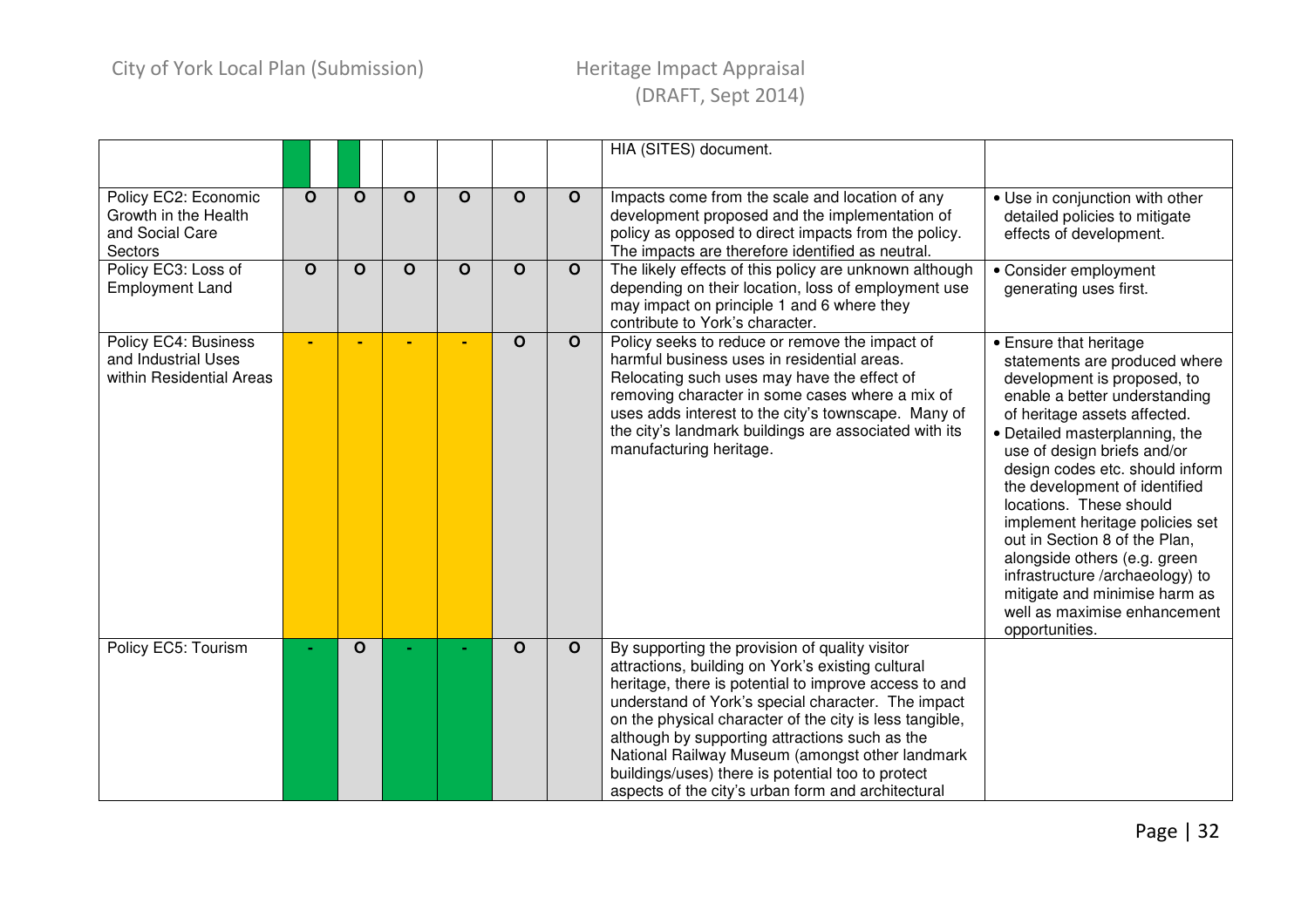|                                                           |    |      |             |              |             |              | character. Other historic buildings may be given<br>longevity through new creative uses.                                                                                                                                                                                                                                                                                                                                                                                                                                                                                                                                            |                                                                                                                                                                                                                                                                                                                                                                                                                                                                                                                                                   |
|-----------------------------------------------------------|----|------|-------------|--------------|-------------|--------------|-------------------------------------------------------------------------------------------------------------------------------------------------------------------------------------------------------------------------------------------------------------------------------------------------------------------------------------------------------------------------------------------------------------------------------------------------------------------------------------------------------------------------------------------------------------------------------------------------------------------------------------|---------------------------------------------------------------------------------------------------------------------------------------------------------------------------------------------------------------------------------------------------------------------------------------------------------------------------------------------------------------------------------------------------------------------------------------------------------------------------------------------------------------------------------------------------|
| Policy EC6: Rural<br>Economy                              | O  | O    | $\mathbf O$ | $\mathbf{o}$ | $\mathbf O$ | 20           | See also EC1.<br>Impacts come from the scale and location of any<br>development proposed and the implementation of<br>policy as opposed to direct impacts from the policy.<br>The impacts are therefore identified as neutral.                                                                                                                                                                                                                                                                                                                                                                                                      | • Ensure that heritage<br>statements are produced where<br>development is proposed, to<br>enable a better understanding<br>of heritage assets affected.<br>• Detailed masterplanning, the<br>use of design briefs and/or<br>design codes etc. should inform<br>the development of identified<br>locations. These should<br>implement heritage policies set<br>out in Section 8 of the Plan,<br>alongside others (e.g. green<br>infrastructure /archaeology) to<br>mitigate and minimise harm as<br>well as maximise enhancement<br>opportunities. |
| Policy R1: Retail<br>Hierarchy and<br>Sequential Approach | ÷. | $++$ | $\mathbf O$ | ÷            | $\mathbf O$ | $\mathbf{o}$ | By continuing to focus growth on York City Centre,<br>this policy further enhances the city's compactness.<br>The survival of small specialist retail establishments<br>is a significant contributor to the quality of the York<br>experience. Architecturally there is a close fit<br>between this use and the layout and fabric of many<br>surviving historic buildings. Importantly, this<br>characteristic maintains the authenticity of historic<br>form. Concentrating town centre uses within existing<br>centres helps to maintain the city's dense urban<br>fabric and also helps urban villages retain their<br>identity. | • Ensure that heritage<br>statements are produced where<br>development is proposed, to<br>enable a better understanding<br>of heritage assets affected.<br>• Detailed masterplanning, the<br>use of design briefs and/or<br>design codes etc. should inform<br>the development of identified<br>locations. These should<br>implement heritage policies set<br>out in Section 8 of the Plan,<br>alongside others (e.g. green<br>infrastructure /archaeology) to<br>mitigate and minimise harm as<br>well as maximise enhancement<br>opportunities. |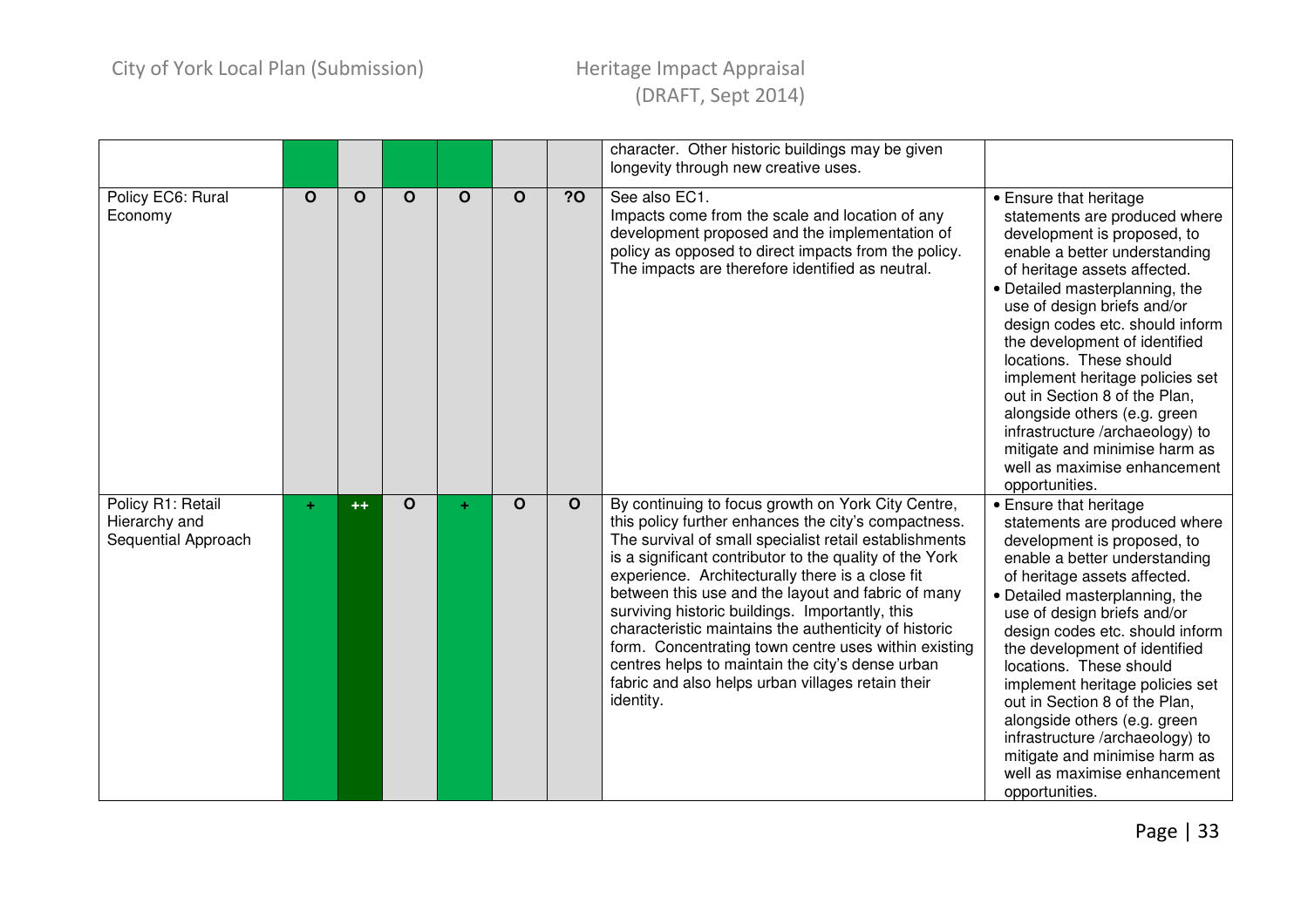| Policy R2: District<br>Centres, Local Centres<br>and Neighbourhood<br>Parades | ÷  | $^{\rm ++}$ | O            |    | O            | $\mathbf{o}$            | Policy R2 aims to manage the mix of uses within<br>existing centres, protecting them from inappropriate<br>development, and makes specific mention of the<br>potential impact on the historic environment. The<br>survival of small specialist retail establishments is a<br>significant contributor to the quality of the York<br>experience. Architecturally there is a close fit<br>between this use and the layout and fabric of many<br>surviving historic buildings. Importantly, this<br>characteristic maintains the authenticity of historic<br>form. Concentrating town centre uses within existing<br>centres helps to maintain the city's dense urban<br>fabric and also helps urban villages and rural<br>communities retain their identity. | • Ensure that heritage<br>statements are produced where<br>development is proposed, to<br>enable a better understanding<br>of heritage assets affected.                                                                                                                                                                                                                                                                                                                                                                                           |
|-------------------------------------------------------------------------------|----|-------------|--------------|----|--------------|-------------------------|-----------------------------------------------------------------------------------------------------------------------------------------------------------------------------------------------------------------------------------------------------------------------------------------------------------------------------------------------------------------------------------------------------------------------------------------------------------------------------------------------------------------------------------------------------------------------------------------------------------------------------------------------------------------------------------------------------------------------------------------------------------|---------------------------------------------------------------------------------------------------------------------------------------------------------------------------------------------------------------------------------------------------------------------------------------------------------------------------------------------------------------------------------------------------------------------------------------------------------------------------------------------------------------------------------------------------|
| Policy R3: York City<br><b>Centre Retail</b>                                  | ٠. | $++$        | $\mathbf{o}$ | ÷. | $\mathbf O$  | $\overline{\mathbf{o}}$ | Policy R3 gives preference to locating town centre<br>uses within York's city centre. The survival of small<br>specialist retail establishments is a significant<br>contributor to the quality of the York experience.<br>Architecturally there is a close fit between this use<br>and the layout and fabric of many surviving historic<br>buildings. Importantly, this characteristic maintains<br>the authenticity of historic form. Concentrating town<br>centre uses within existing centres helps to maintain<br>the city's dense urban fabric and also helps urban<br>villages retain their identity.<br>See also SS10: Castle Piccadilly Area of<br>Opportunity.                                                                                   | • Ensure that heritage<br>statements are produced where<br>development is proposed, to<br>enable a better understanding<br>of heritage assets affected.<br>• Detailed masterplanning, the<br>use of design briefs and/or<br>design codes etc. should inform<br>the development of identified<br>locations. These should<br>implement heritage policies set<br>out in Section 8 of the Plan,<br>alongside others (e.g. green<br>infrastructure /archaeology) to<br>mitigate and minimise harm as<br>well as maximise enhancement<br>opportunities. |
| Policy R4: Out of<br><b>Centre Retailing</b>                                  | ÷. | $^{++}$     | $\mathbf{o}$ | ÷. | $\mathbf{o}$ | $\blacksquare$          | Policy R4 gives preference to existing centres,<br>making reference to the sequential test set out in R1.<br>Concentrating town centre uses within existing<br>centres helps to maintain the city's dense urban<br>fabric and also helps urban villages and rural<br>communities retain their identity.                                                                                                                                                                                                                                                                                                                                                                                                                                                   | • Ensure that heritage<br>statements are produced where<br>development is proposed, to<br>enable a better understanding<br>of heritage assets affected.                                                                                                                                                                                                                                                                                                                                                                                           |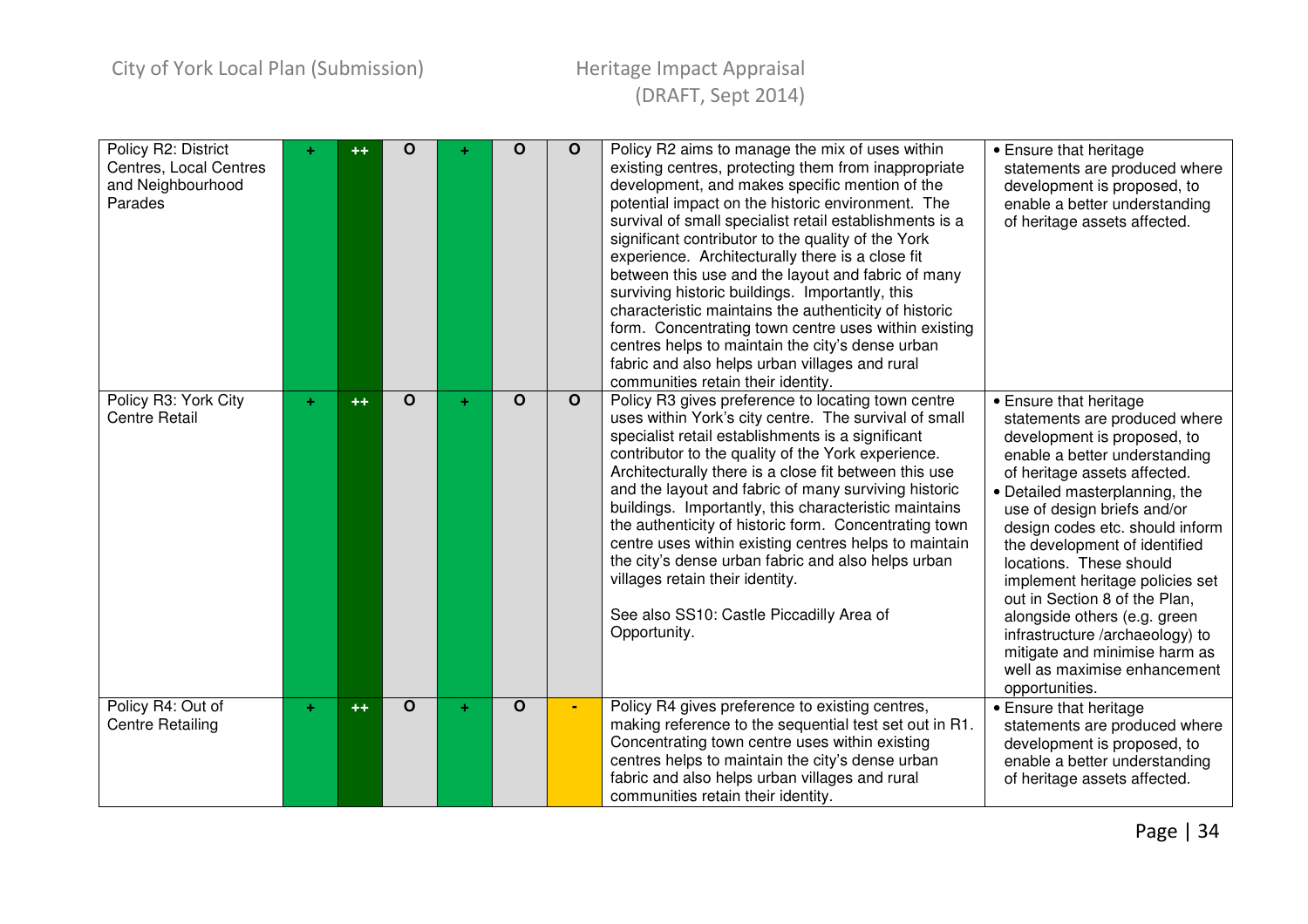|                                                                |                         |   |              |   |          |                           |   |              |              | There is potential for harm to historic character and,<br>particularly, the setting of the city through the<br>development of unidentified out-of-centre retail<br>locations. The open countryside and green belt<br>supports a wide variety of different habitats and<br>landscape elements, alongside affording long<br>distance views, recreation routes and contributing to<br>the setting of villages.                                                                                                                                                                                                                          |                                                                                                                                                                                                                                                                                                                                                                                                                                                                                           |
|----------------------------------------------------------------|-------------------------|---|--------------|---|----------|---------------------------|---|--------------|--------------|--------------------------------------------------------------------------------------------------------------------------------------------------------------------------------------------------------------------------------------------------------------------------------------------------------------------------------------------------------------------------------------------------------------------------------------------------------------------------------------------------------------------------------------------------------------------------------------------------------------------------------------|-------------------------------------------------------------------------------------------------------------------------------------------------------------------------------------------------------------------------------------------------------------------------------------------------------------------------------------------------------------------------------------------------------------------------------------------------------------------------------------------|
| <b>Section 5: Housing</b><br>Policy H1: Housing<br>Allocations | ?                       | ÷ | $\mathbf{P}$ |   | ?        | $\boldsymbol{\mathsf{?}}$ |   | ?            | ?            | H1 is a housing allocations policy, determining a list<br>and phasing of housing sites to provide for housing<br>need across the plan period. Refer to Strategic Sites<br>above or HIA (SITES) document (where relevant) for<br>full HIA appraisal.<br>In general, the principle of allocating sites to<br>accommodate housing need, rather than responding<br>to speculative planning applications, has the<br>potential to manage the wider impact of development<br>and to positively plan for how it can help to deliver<br>social/cultural benefits through education or<br>improved access to heritage assets, eg through CIL. | • Identify and incorporate views<br>and reveal new views within<br>proposed development design.<br>• Detailed masterplanning, the<br>use of design briefs and/or<br>design codes etc. should inform<br>the development of identified<br>locations. These should<br>implement heritage policies set<br>out in Section 8 of the Plan,<br>alongside others (e.g. green<br>infrastructure /archaeology) to<br>mitigate and minimise harm as<br>well as maximise enhancement<br>opportunities. |
| Policy H2: Density of<br>Residential<br>Development            | $\overline{\mathbf{o}}$ | ÷ | O            | ÷ | $\Omega$ | $\mathbf{o}$              | ÷ | $\mathbf{o}$ | $\mathbf{o}$ | H2 takes a zoned approach to development density,<br>supporting higher densities within 400m of a higher<br>frequency public transport corridor. The policy also<br>recognises that development should respond to its<br>context and local character. This principle has the<br>potential to reinforce the city's compactness,<br>reinforcing connectivity and strengthen the mix of<br>uses within the urban core - this will be reliant on<br>sensitive design to deliver scale and massing<br>appropriate to individual sites. As such, impact on<br>other historic characteristics will be dependent on the                      | • Ensure that heritage<br>statements are produced where<br>development is proposed, to<br>enable a better understanding<br>of heritage assets affected.<br>• Detailed masterplanning, the<br>use of design briefs and/or<br>design codes etc. should inform<br>the development of identified<br>locations. These should<br>implement heritage policies set                                                                                                                                |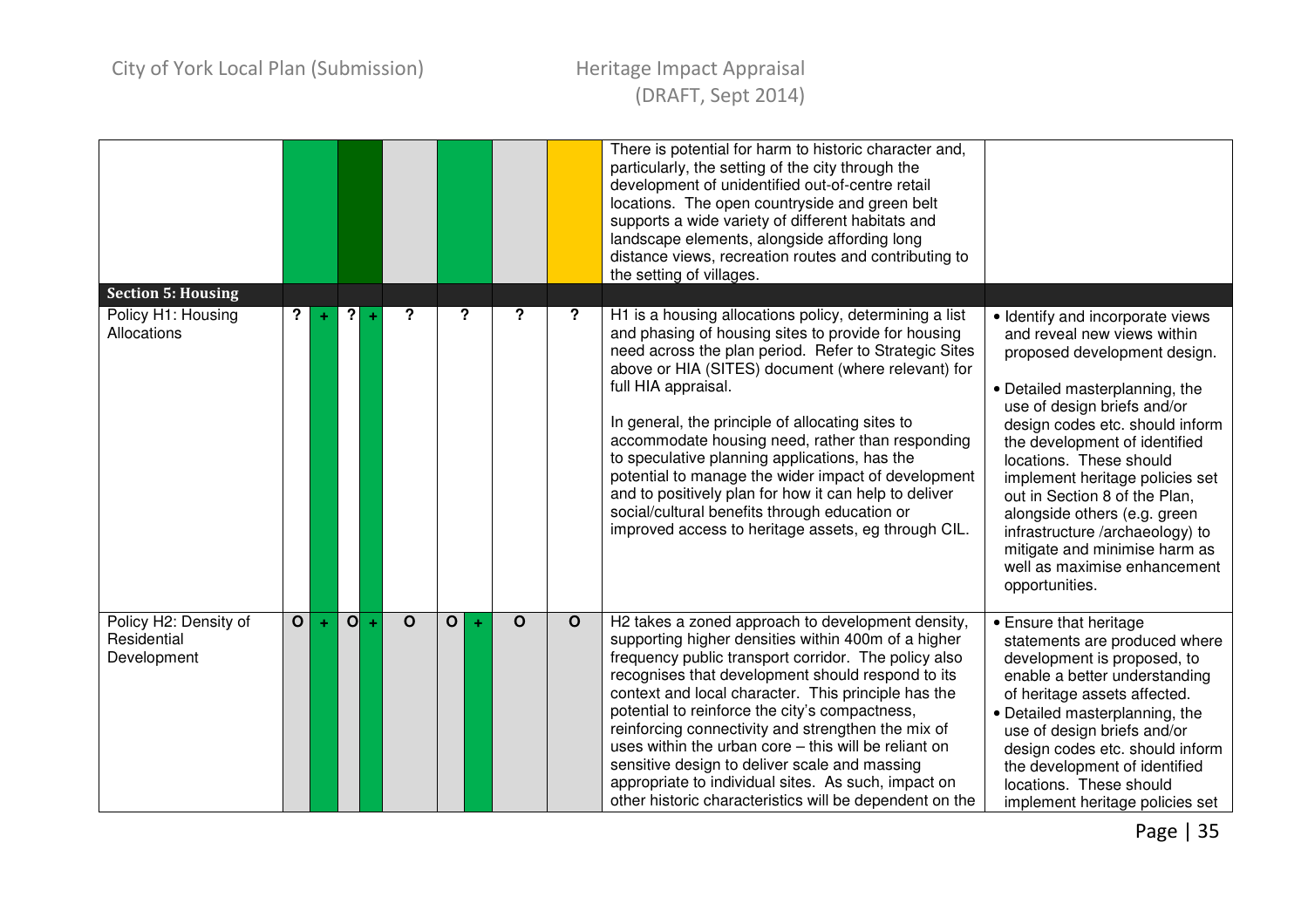|                                            |                  |                         |             |         |             |              | nature of development and its implementation.                                                                                                                                                                                                                                                                                                                                                                                                                                      | out in Section 8 of the Plan,<br>alongside others (e.g. green<br>infrastructure /archaeology) to<br>mitigate and minimise harm as<br>well as maximise enhancement<br>opportunities.                                                                                                                                                                                                                                                                                                                                                               |
|--------------------------------------------|------------------|-------------------------|-------------|---------|-------------|--------------|------------------------------------------------------------------------------------------------------------------------------------------------------------------------------------------------------------------------------------------------------------------------------------------------------------------------------------------------------------------------------------------------------------------------------------------------------------------------------------|---------------------------------------------------------------------------------------------------------------------------------------------------------------------------------------------------------------------------------------------------------------------------------------------------------------------------------------------------------------------------------------------------------------------------------------------------------------------------------------------------------------------------------------------------|
| Policy H3: Balancing<br>the Housing Market | $\overline{d}$ + | $\overline{O}$          | $\mathbf O$ | d<br>шI | $\mathbf O$ | $\mathbf O$  | This policy encourages a mix of different housing<br>types across development sites to help meet the<br>needs of York's changing population. The influence<br>on the city's special characteristics will therefore<br>depend on design proposals that come forward.<br>Currently, the likely impacts are predominantly<br>neutral, however, there is potential for enhancement<br>or harm to both urban form and architectural<br>character dependent on design or implementation. | • Ensure that heritage<br>statements are produced where<br>development is proposed, to<br>enable a better understanding<br>of heritage assets affected.<br>• Detailed masterplanning, the<br>use of design briefs and/or<br>design codes etc. should inform<br>the development of identified<br>locations. These should<br>implement heritage policies set<br>out in Section 8 of the Plan,<br>alongside others (e.g. green<br>infrastructure /archaeology) to<br>mitigate and minimise harm as<br>well as maximise enhancement<br>opportunities. |
| Policy H4: Housing Mix                     | $\overline{a}$   | $\overline{\mathbf{o}}$ | $\mathbf O$ | d       | $\mathbf O$ | $\mathbf{o}$ | This policy encourages a mix of different housing<br>types across development sites to help meet the<br>needs of York's changing population. The influence<br>on the city's special characteristics will therefore<br>depend on design proposals that come forward.<br>Currently, the likely impacts are predominantly<br>neutral, however, there is potential for enhancement<br>or harm to both urban form and architectural<br>character dependent on design or implementation. | • Ensure that heritage<br>statements are produced where<br>development is proposed, to<br>enable a better understanding<br>of heritage assets affected.<br>• Detailed masterplanning, the<br>use of design briefs and/or<br>design codes etc. should inform<br>the development of identified<br>locations. These should<br>implement heritage policies set<br>out in Section 8 of the Plan,<br>alongside others (e.g. green<br>infrastructure /archaeology) to                                                                                    |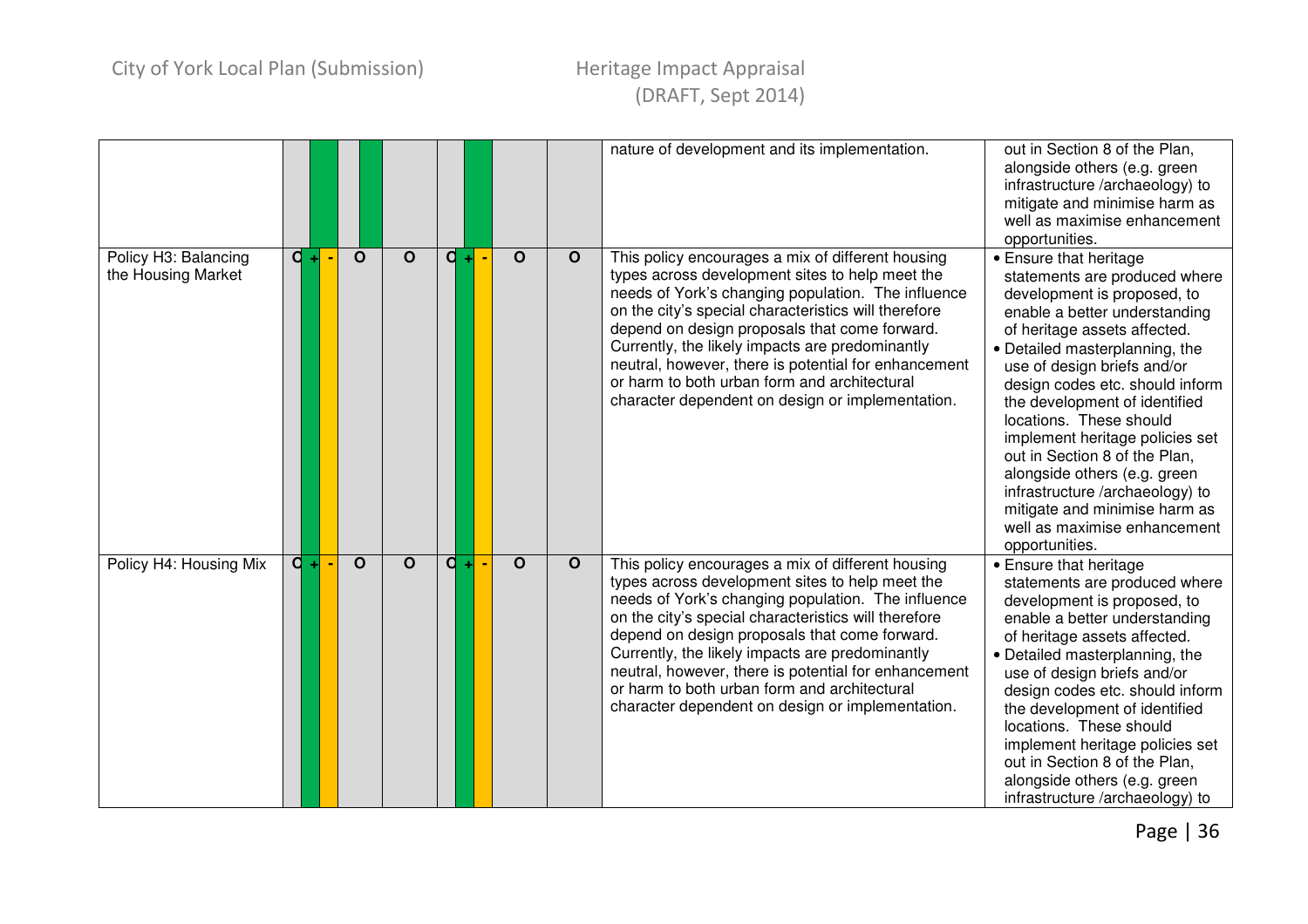|                                                              |              |              |              |              |             |             |                                                                                                                                                                                                                                                                                                                                                                                                                                                                                                                                                                                                                                                                                                                                                                   | mitigate and minimise harm as<br>well as maximise enhancement<br>opportunities.                                                                                                                                                                                                                                                                                                        |
|--------------------------------------------------------------|--------------|--------------|--------------|--------------|-------------|-------------|-------------------------------------------------------------------------------------------------------------------------------------------------------------------------------------------------------------------------------------------------------------------------------------------------------------------------------------------------------------------------------------------------------------------------------------------------------------------------------------------------------------------------------------------------------------------------------------------------------------------------------------------------------------------------------------------------------------------------------------------------------------------|----------------------------------------------------------------------------------------------------------------------------------------------------------------------------------------------------------------------------------------------------------------------------------------------------------------------------------------------------------------------------------------|
| Policy H5: Promoting<br>Self-build                           | $\mathbf{o}$ | $\mathbf O$  | $\mathbf O$  | $\mathbf O$  | $\mathbf O$ | $\mathbf O$ | H5 seeks to promote self build, requiring a proportion<br>of the largest strategic sites to be given over to small<br>house builders. This is unlikely to have a direct<br>impact on historic character.                                                                                                                                                                                                                                                                                                                                                                                                                                                                                                                                                          | • Detailed masterplanning, the<br>use of design briefs and/or<br>design codes etc. should inform<br>the development of identified<br>locations. These should<br>implement heritage policies set<br>out in Section 8 of the Plan,<br>alongside others (e.g. green<br>infrastructure /archaeology) to<br>mitigate and minimise harm as<br>well as maximise enhancement<br>opportunities. |
| Policy H6: Gypsy,<br>Traveller and<br>Showpeople Allocations | O            | $\mathbf O$  | $\mathbf{o}$ | $\mathbf{o}$ | O           | ٠           | H5 gives protection to existing sites/plots, identifies<br>likely need for additional sites/plots over the plan<br>period and sets out a number of allocated sites to<br>provide for some of that need. Criteria are also<br>included to guide site appraisal - these include the<br>clause to conserve and enhance York's historic<br>character. The likely effects are predominantly likely<br>to be neutral for this policy. However, it has been<br>identified that there is the potential for minor harm to<br>Characteristic 6: Landscape and Setting in relation to<br>the openness and purpose of the greenbelt, should<br>sites within this be considered for this use. The type<br>and scale of these would be dependent upon the<br>location of sites. | • There is the potential to<br>mitigate against harm to the<br>landscape and setting of the<br>city through the identification of<br>suitable locations, in particular<br>by avoiding those areas<br>identified as Green Belt<br>Character Areas. Need to<br>ensure that landscape policy is<br>implemented alongside this<br>policy to mitigate any harmful<br>impacts.               |
| Policy H7: Student<br>Housing                                | $\mathbf{o}$ | $\mathbf{o}$ |              | $\mathbf{o}$ | O           | ä,          | Potential harm has been identified for characteristics<br>3 and 6, Landmark Monuments and Landscape and<br>Setting respectively, particularly in relation to the<br>provision of n housing development at the University<br>of York's location on the green belt periphery (note:<br>see also ED1, which asks that future provision of<br>student accommodation on this site should take<br>place within the campus) The type and scale of                                                                                                                                                                                                                                                                                                                        | • Detailed masterplanning, the<br>use of design briefs and/or<br>design codes etc. should inform<br>the development of identified<br>locations. These should<br>implement heritage policies set<br>out in Section 8 of the Plan,<br>alongside others (e.g. green                                                                                                                       |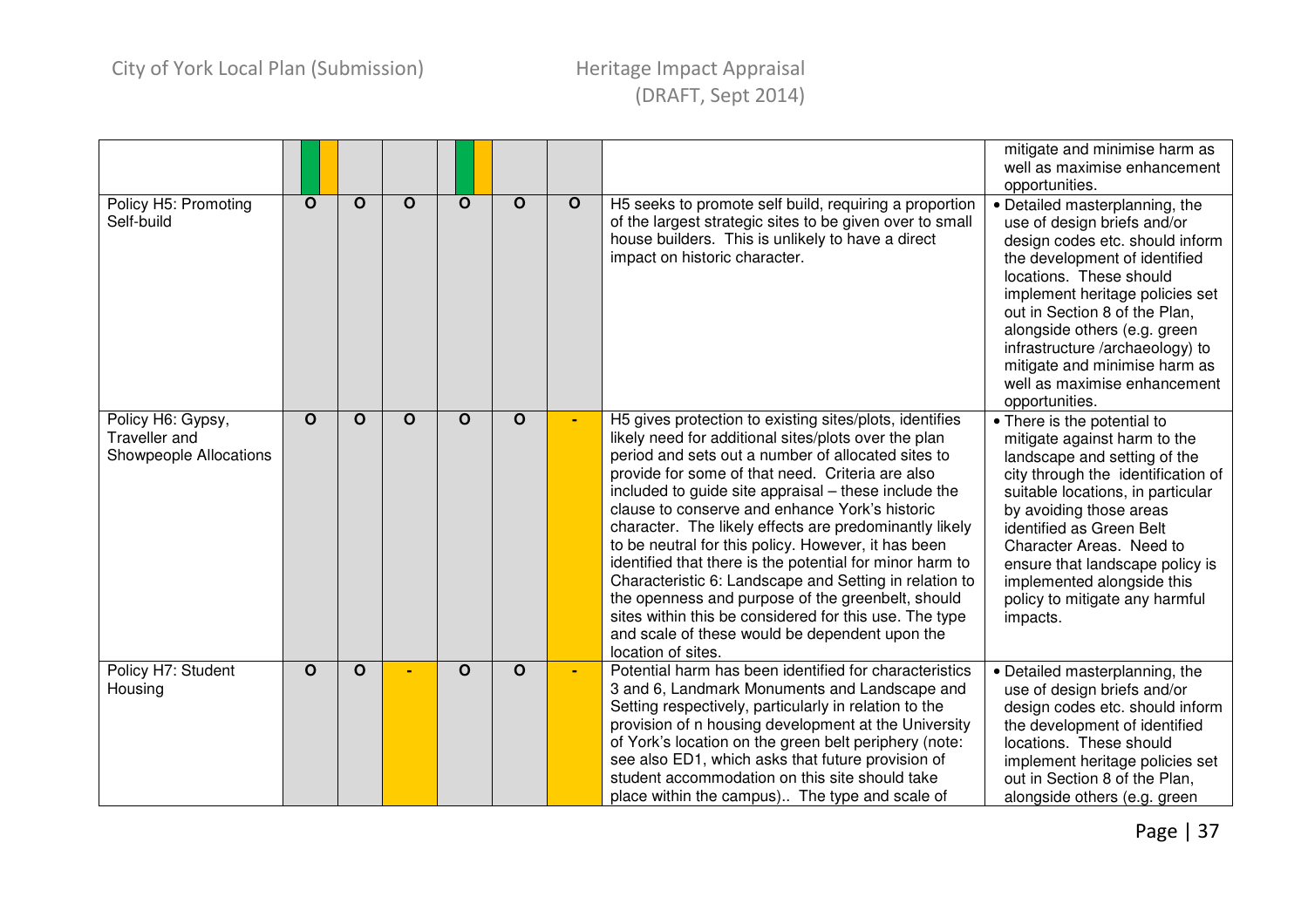|                                             |             |          |          |   |          |              | these impacts would be dependent upon the type<br>and location of any development.<br>See also ED1: University of York Campuses/ED2:<br>Heslington West/ED3: Heslington East                                                                                                                                                 | infrastructure /archaeology) to<br>mitigate and minimise harm as<br>well as maximise enhancement<br>opportunities.                                                                                                                                                                                                                                                                      |
|---------------------------------------------|-------------|----------|----------|---|----------|--------------|------------------------------------------------------------------------------------------------------------------------------------------------------------------------------------------------------------------------------------------------------------------------------------------------------------------------------|-----------------------------------------------------------------------------------------------------------------------------------------------------------------------------------------------------------------------------------------------------------------------------------------------------------------------------------------------------------------------------------------|
| Policy H8: Houses in<br>Multiple Occupation | $\mathbf O$ |          | $\Omega$ |   | $\Omega$ | $\mathbf{o}$ | Policy has a neutral impact on strong urban form by<br>preventing any current impacts from worsening<br>Policy has a potentially positive impact on the<br>architectural character of the city and on its<br>compactness as it is conserving existing housing<br>stock and limiting pressures from new build<br>development. | n/a                                                                                                                                                                                                                                                                                                                                                                                     |
| Policy H9: Affordable<br>Housing            | O           | $\Omega$ | $\Omega$ | O | O        | $\mathbf{O}$ | H9 requires a contribution towards affordable<br>housing from all development sites of 2+. This is<br>unlikely to have a direct impact on historic character.                                                                                                                                                                | Detailed masterplanning, the<br>use of design briefs and/or<br>design codes etc. should<br>inform the development of<br>identified locations. These<br>should implement heritage<br>policies set out in Section 8 of<br>the Plan, alongside others<br>(e.g. green infrastructure<br>/archaeology) to mitigate and<br>minimise harm as well as<br>maximise enhancement<br>opportunities. |

| Section 6: Community<br><b>Facilities</b>  |   |                |  |  |                                                                                                                                                                                                                                                                        |     |
|--------------------------------------------|---|----------------|--|--|------------------------------------------------------------------------------------------------------------------------------------------------------------------------------------------------------------------------------------------------------------------------|-----|
| Policy CF1: Community<br><b>Facilities</b> | O | $\overline{O}$ |  |  | The ease of accessibility to facilities and services<br>advocated by the policy suggests a positive<br>contribution to compactness. The impact on the<br>other characteristics will depend on proposed design<br>and the implementation of other policies in the Plan. | n/a |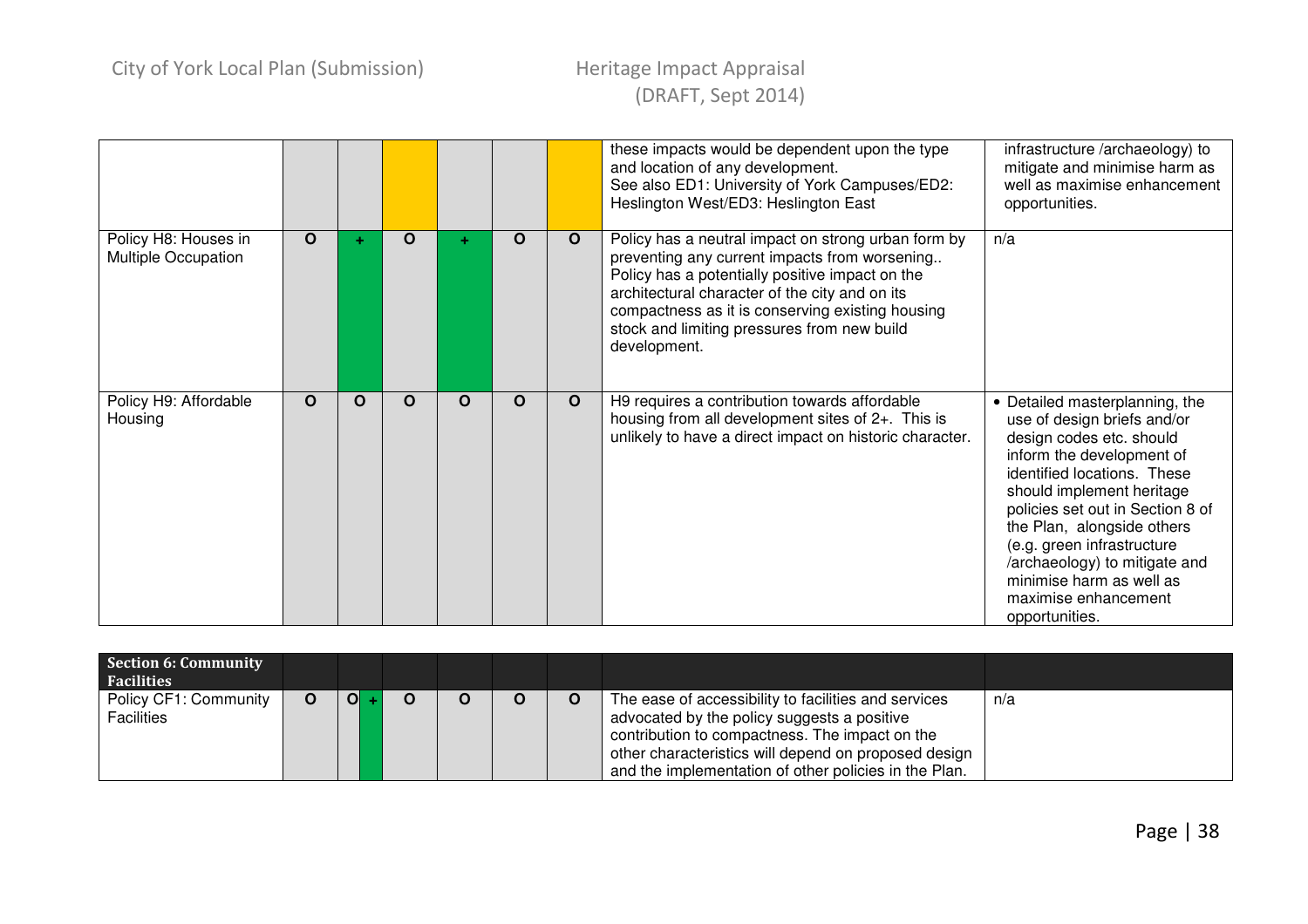| Policy CF2: Built Sports<br><b>Facilities</b><br>Policy CF3: Childcare<br>Provision       | $\mathbf{o}$<br>$\mathbf{o}$ | O <br>$\mathbf O$ | $\mathbf O$<br>$\mathbf{o}$ | O<br>О | $\Omega$<br>$\mathbf O$ | $\mathbf O$<br>$\mathbf{o}$ |        | This policy suggests a possible positive impact on<br>compactness given that facilities need to be located<br>in accessible locations, although the impacts depend<br>on the knock on effect/locations of new facilities, if<br>provided.<br>This policy is likely to have neutral impact on the 6<br>principal characteristics.                                                                                                                                                                                                                                                                                                                                                                                                                                                                                                                                                                                                                                                                                                                                                                                                                                                                                                                                                   | n/a<br>n/a                                                                                                                                                                                                                                                                                                                                                           |
|-------------------------------------------------------------------------------------------|------------------------------|-------------------|-----------------------------|--------|-------------------------|-----------------------------|--------|------------------------------------------------------------------------------------------------------------------------------------------------------------------------------------------------------------------------------------------------------------------------------------------------------------------------------------------------------------------------------------------------------------------------------------------------------------------------------------------------------------------------------------------------------------------------------------------------------------------------------------------------------------------------------------------------------------------------------------------------------------------------------------------------------------------------------------------------------------------------------------------------------------------------------------------------------------------------------------------------------------------------------------------------------------------------------------------------------------------------------------------------------------------------------------------------------------------------------------------------------------------------------------|----------------------------------------------------------------------------------------------------------------------------------------------------------------------------------------------------------------------------------------------------------------------------------------------------------------------------------------------------------------------|
| Policy CF4: Healthcare<br>and Emergency<br><b>Services</b><br><b>Section 7: Education</b> |                              |                   |                             | O      |                         | $\mathbf{o}$                | $\sim$ | The provision of new services to accommodate<br>additional need generated by strategic housing<br>allocations puts an additional demand on<br>development land. There are limited locations for<br>these facilities and therefore it may encourage<br>densification of existing locations. Policy notes that<br>the setting of important historic buildings should be<br>protected, but the level of impact on strong urban<br>form and character and setting depends on the scale<br>and design of any new or expanding facility. In order<br>to mitigate this, it will be important to implement<br>other policies in the plan in relation to design and<br>landscaping.<br>This policy is likely to have a positive impact on<br>compactness as this policy will minimise urban<br>sprawl.<br>There is the potential for any new buildings in<br>connection to this policy to contribute or cause<br>potential for harm to the architectural legacy of the<br>city depending on the design and location of<br>development. Given the location of existing sites,<br>there may be some sensitivity to existing high<br>profile/designated buildings.<br>Potential harm has been identified to sites from<br>disturbance during and as a consequence to<br>expansion of services. | • Implementation of other policies<br>in the plan (e.g. relating to<br>design) will be necessary to<br>any proposed expansion/new<br>facility to minimise harm to<br>urban form/character and<br>setting.<br>• Ensure that heritage<br>statements are produced where<br>development is proposed, to<br>enable a better understanding<br>of heritage assets affected. |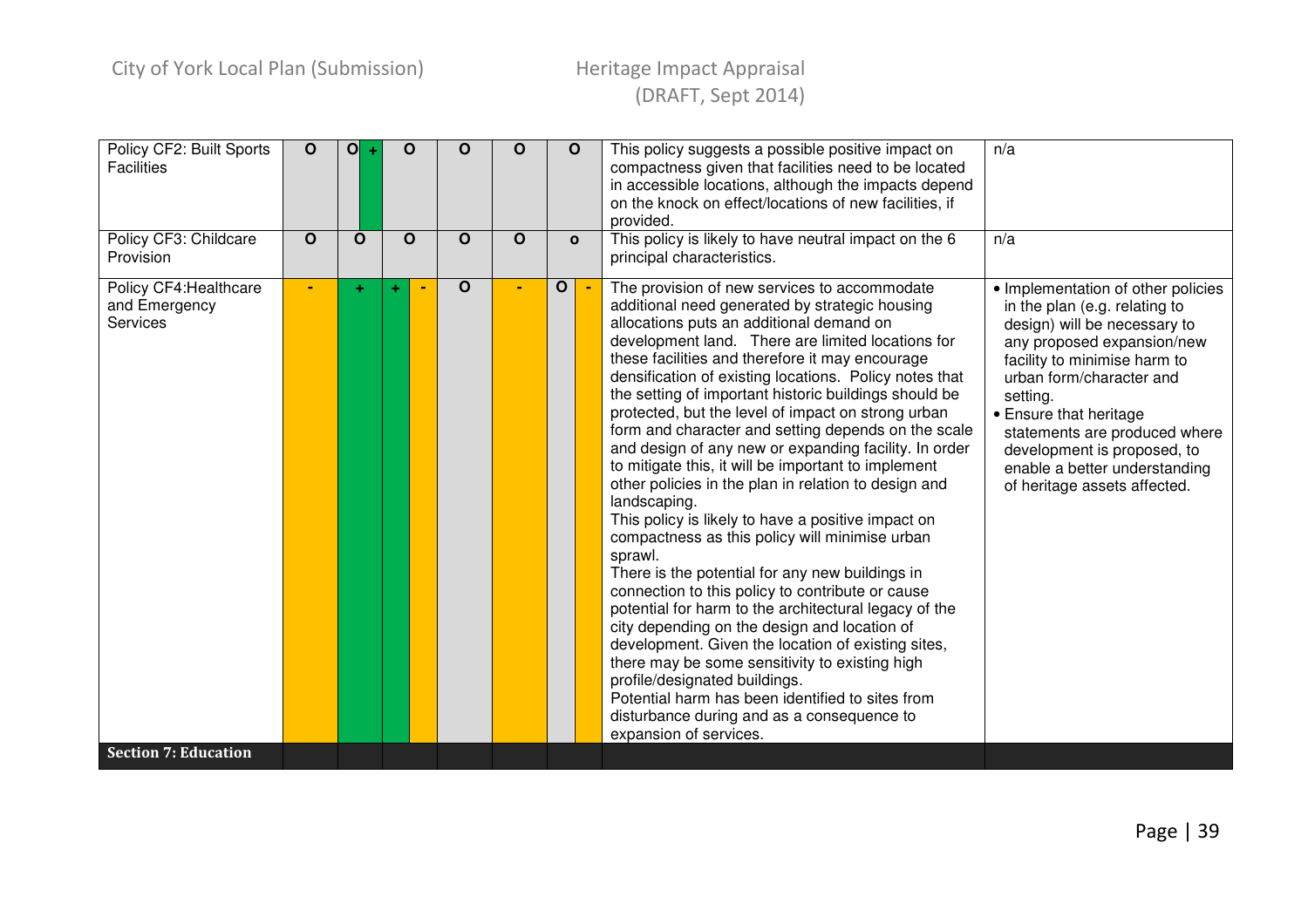| Policy ED1: University<br>of York Campuses   | $\mathbf{O}$ | O            | $\mathbf O$  | O            | O | $\mathbf O$  | The impacts of this policy are generally neutral on<br>the 6 principal characteristics.<br>However, by encouraging development to focus on<br>the University's existing campuses, there is potential<br>to reinforce the city's compactness, and help to<br>protect the open countryside and green belt from<br>further encroachment.                                                                                                                                                                                                                                  | • Ensure that heritage<br>statements are produced where<br>development is proposed, to<br>enable a better understanding<br>of heritage assets affected.                                                                                                                                                                         |
|----------------------------------------------|--------------|--------------|--------------|--------------|---|--------------|------------------------------------------------------------------------------------------------------------------------------------------------------------------------------------------------------------------------------------------------------------------------------------------------------------------------------------------------------------------------------------------------------------------------------------------------------------------------------------------------------------------------------------------------------------------------|---------------------------------------------------------------------------------------------------------------------------------------------------------------------------------------------------------------------------------------------------------------------------------------------------------------------------------|
| Policy ED2: Heslington<br><b>West Campus</b> | $\mathbf{o}$ | $\mathbf{O}$ | $\mathbf O$  | О            | O | $\mathbf{o}$ | Policy ED2 sets design parameters for future<br>development ton the Heslington West Campus,<br>which encourage maintaining a low density/low level<br>development on the site.<br>The impacts of this policy are generally neutral on<br>the 6 principal characteristics.<br>However, it does helps to define York's compactness<br>by supporting existing university campuses. It also<br>reinforces the compactness of each University within<br>York.                                                                                                               | • Ensure that heritage<br>statements are produced where<br>development is proposed, to<br>enable a better understanding<br>of heritage assets affected.                                                                                                                                                                         |
| Policy ED3: Heslington<br>East Campus        | $\mathbf{o}$ | $\mathbf{O}$ | $\mathbf O$  | O            | O | $\mathbf{o}$ | Policy ED3 sets design parameters for future<br>development ton the Heslington East Campus, which<br>encourage maintaining a low density development<br>on the site and establishing an appropriately<br>landscaped buffer between the site and the A64 in<br>order to mitigate heritage impacts on the character<br>and setting of the city.<br>The impacts of this policy are generally neutral on<br>the 6 principal characteristics. However, it does<br>helps to reinforce York's compactness by focusing<br>development within the University's existing campus. | • Ensure landscape buffer is<br>established and maintained, to<br>mitigate impact on the city's<br>character and setting,<br>particularly as viewed from the<br>A64.<br>• Ensure that heritage<br>statements are produced where<br>development is proposed, to<br>enable a better understanding<br>of heritage assets affected. |
| Policy ED4: Lord<br>Mayor's Walk Campus      | $\mathbf{o}$ | ÷            | $\mathbf{o}$ | $\mathbf{o}$ | 0 | $\mathbf{o}$ | The York St. John University Campus is within a<br>sensitive city centre location.<br>Any development on the existing Campus may<br>therefore have an impact on strong urban form in<br>relation to density, which may be neutral or positive<br>depending on the nature of development proposed.<br>Also, the existing university buildings are landmarks<br>with cultural significance, some of which are listed. In                                                                                                                                                 | • Implementation of other policies<br>in the plan (e.g. design) will be<br>necessary to ensure the<br>sensitive location and any<br>sensitive receptors are<br>appropriately considered in any<br>future development.<br>• Ensure that heritage                                                                                 |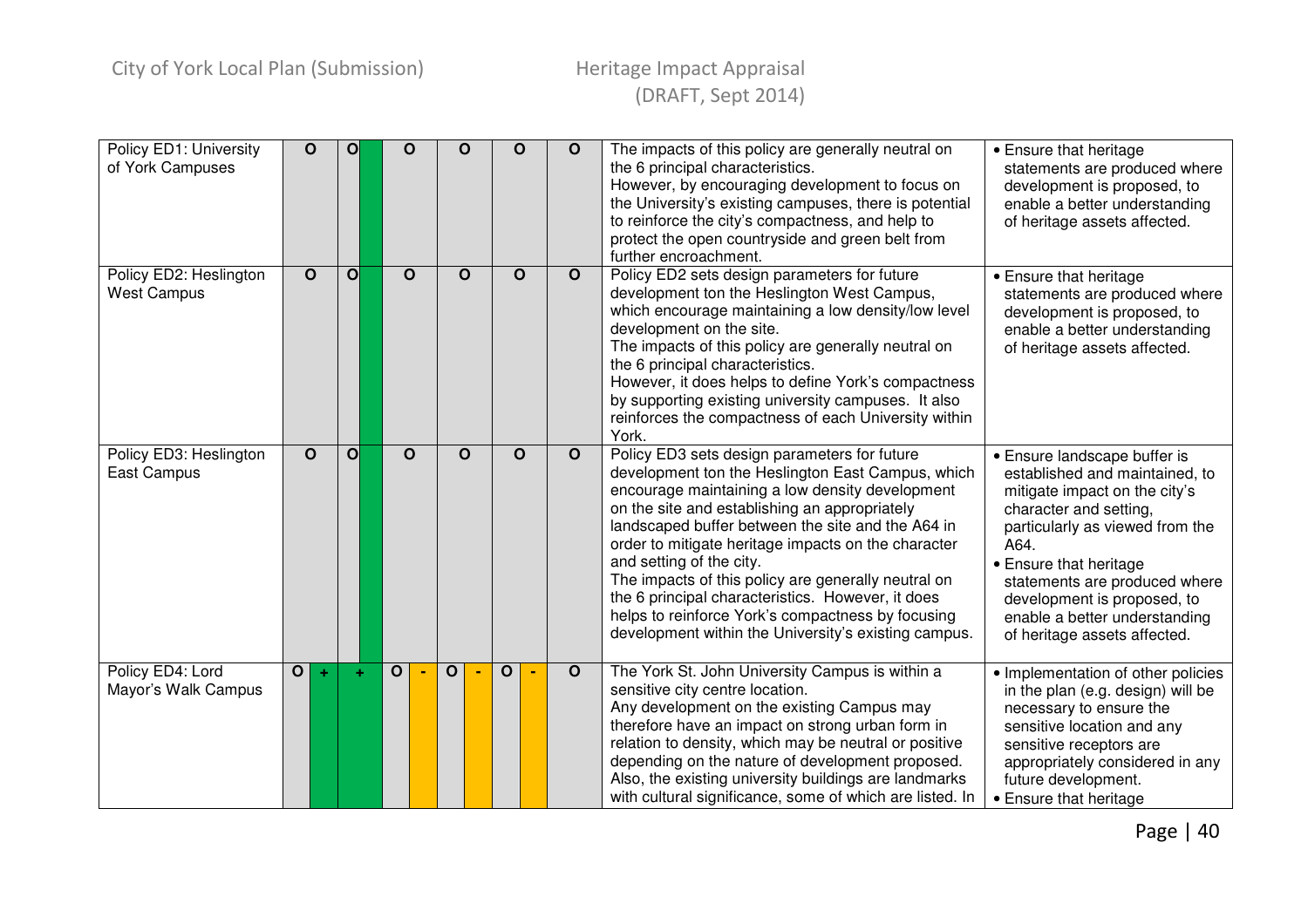|                                                                     |              |              |          |              |          |          |                |        | addition, given the campus's location, there are also<br>potential risks to archaeological deposits. There is<br>the potential for harm to characteristics 3,4 and 5<br>therefore, due to the uncertainty and location of any<br>new expansion designs.<br>A positive impact on compactness has been<br>identified as these sites enhance the existing<br>campus location.<br>There are likely to be neutral impacts on<br>characteristic 6 as the policy picks up on the<br>sensitivity of the campus and its setting, although<br>there is some risk in connection its implementation.                                                                                                      | statements are produced where<br>development is proposed, to<br>enable a better understanding<br>of heritage assets affected.                                                                                                                                                                                                                                                    |
|---------------------------------------------------------------------|--------------|--------------|----------|--------------|----------|----------|----------------|--------|-----------------------------------------------------------------------------------------------------------------------------------------------------------------------------------------------------------------------------------------------------------------------------------------------------------------------------------------------------------------------------------------------------------------------------------------------------------------------------------------------------------------------------------------------------------------------------------------------------------------------------------------------------------------------------------------------|----------------------------------------------------------------------------------------------------------------------------------------------------------------------------------------------------------------------------------------------------------------------------------------------------------------------------------------------------------------------------------|
| Policy ED5: York St<br>John University Further<br>Expansion         | $\mathbf{o}$ |              | $\Omega$ | $\Omega$     | $\Omega$ | $\Omega$ | $\overline{O}$ | $\sim$ | There is potential for minor harm to strong urban<br>form and York's character and setting depending on<br>the extent and type of facility proposed.<br>Likely neutral impact on other characteristics, but the<br>principle to locate new facilities on central rather than<br>peripheral sites has the potential to reinforce the<br>city's compactness, enhancing connectivity and<br>strengthening the mix of uses within the urban core -<br>this will be reliant on sensitive design to deliver scale<br>and massing appropriate to individual sites. As<br>such, impact on other historic characteristics will be<br>dependent on the nature of development and its<br>implementation. | • Implementation of other policies<br>in the plan (e.g. design) will be<br>necessary to ensure the<br>sensitive location and any<br>sensitive receptors are<br>appropriately considered in any<br>future development.<br>• Ensure that heritage<br>statements are produced where<br>development is proposed, to<br>enable a better understanding<br>of heritage assets affected. |
| Policy ED6: Preschool,<br><b>Primary and Secondary</b><br>Education |              | $\mathbf{o}$ | $\Omega$ | $\Omega$     | $\Omega$ | $\Omega$ |                |        | There are likely to be neutral impacts on<br>characteristics 1-5 depending on the scale, design<br>and location of any buildings and the implementation<br>of other policies within the plan.<br>There is the potential for minor harm to be caused to<br>landscape and setting characteristic, particularly on<br>existing sites where change may be proposed. There<br>is potential for mitigation however through the<br>appropriate use of landscaping and design.                                                                                                                                                                                                                        | • Implementation of other policies<br>in the plan (e.g. in relation to<br>design) will be necessary to<br>ensure any sensitive locations<br>and any sensitive receptors are<br>appropriately considered in any<br>future development.                                                                                                                                            |
| Policy ED7: Further and<br><b>Higher Education</b>                  |              | $\mathbf{o}$ |          | $\mathbf{o}$ | O        | O        | $\blacksquare$ |        | There may be a positive or negative impact on<br>compactness due to the range of locations identified                                                                                                                                                                                                                                                                                                                                                                                                                                                                                                                                                                                         | • Implementation of other policies<br>in the plan (e.g. in relation to                                                                                                                                                                                                                                                                                                           |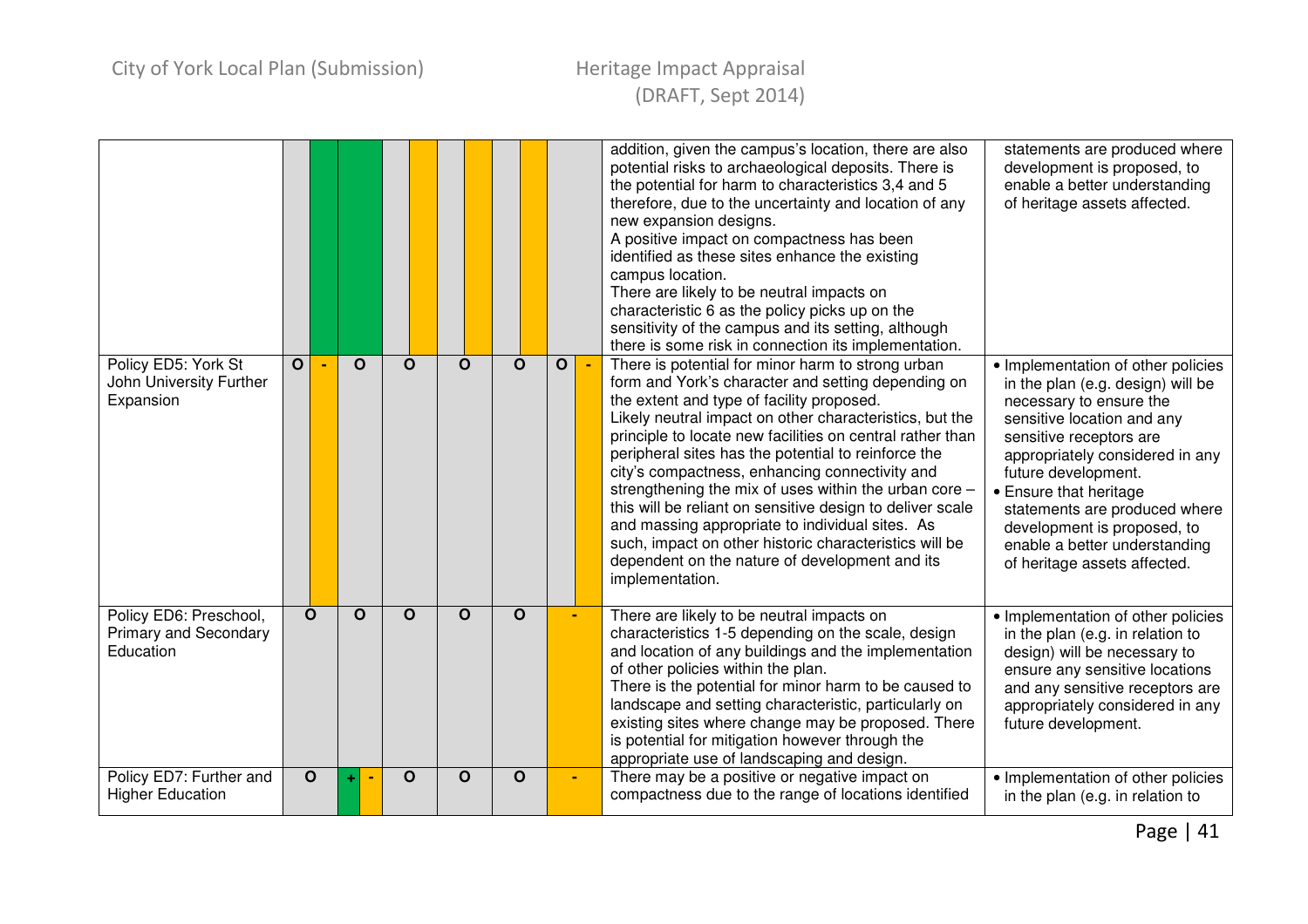|                                                                                                          |              |             |             |             |          |             | for school sites.<br>Generally a neutral impact on characteristics 1, 3, 4<br>and-5 depending on the scale of development and<br>the effects identified through design and other<br>policies in the plan.<br>There may be minor harm caused to the landscape<br>and setting characteristic. Without appropriate<br>mitigation the inclusion of the potential new<br>University of York South of Heslington East Campus<br>may result in significant harm although there is<br>potential for mitigation through landscaping and<br>design. On balance, minor harm is assigned to<br>characteristic 6 as the majority of sites are<br>expansions to existing facilities and some sensitive<br>locations have been identified.                                                                                        | design) will be necessary to<br>ensure any sensitive locations<br>and any sensitive receptors are<br>appropriately considered in any<br>future development. |
|----------------------------------------------------------------------------------------------------------|--------------|-------------|-------------|-------------|----------|-------------|--------------------------------------------------------------------------------------------------------------------------------------------------------------------------------------------------------------------------------------------------------------------------------------------------------------------------------------------------------------------------------------------------------------------------------------------------------------------------------------------------------------------------------------------------------------------------------------------------------------------------------------------------------------------------------------------------------------------------------------------------------------------------------------------------------------------|-------------------------------------------------------------------------------------------------------------------------------------------------------------|
| Policy ED8: Community<br>Access to Sports and<br><b>Cultural Facilities on</b><br><b>Education Sites</b> | $\mathbf{o}$ | $\mathbf O$ | $\mathbf O$ | $\mathbf O$ | $\Omega$ | $\mathbf O$ | Neutral impact on the 6 principal characteristics.                                                                                                                                                                                                                                                                                                                                                                                                                                                                                                                                                                                                                                                                                                                                                                 |                                                                                                                                                             |
| <b>Section 8: Place-</b><br>making and Design                                                            |              |             |             |             |          |             |                                                                                                                                                                                                                                                                                                                                                                                                                                                                                                                                                                                                                                                                                                                                                                                                                    |                                                                                                                                                             |
| Policy D1: Landscape<br>and Setting                                                                      | $++$         | $++$        | ÷           | O           |          | $++$        | D1 encourages development which responds to,<br>conserves and enhances the city's landscape quality<br>and character. As such, there are likely to be strong<br>positive impacts on landscape and setting (directly)<br>and compactness (indirectly).<br>Much of the city's suburban townscape is punctuated<br>by historic greenspace (strays, ings and parks). The<br>protection of such landscapes can be expected to<br>have a positive impact on the city's townscape.<br>Greenspace often provides the setting for significant<br>landmark monuments, including the Minster and,<br>particularly within the urban core, these provide<br>breathing spaces or pockets which are often a haven<br>for wildlife.<br>Protection of landscapes may also assist in<br>protecting archaeological deposits/features. |                                                                                                                                                             |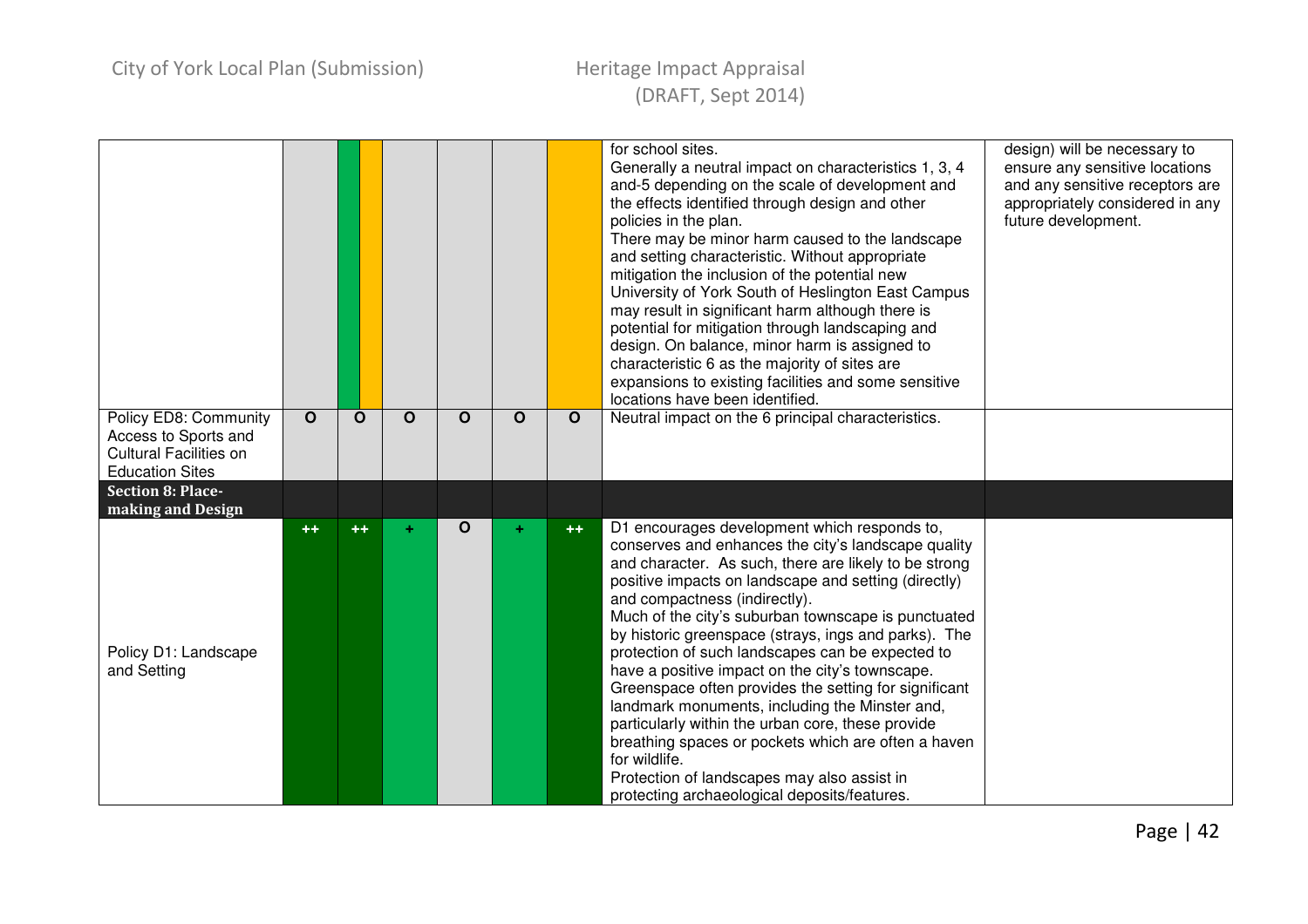| Policy D2: Placemaking                                                   | ++   | $^{\rm ++}$ | $^{\tiny{++}}$ | $+ +$ | $\Omega$    | $++$        | The intent of D2 is to support development which<br>responds positively to York's special qualities and<br>significances. There is little in the policy to protect<br>features below ground, but in all other cases, the<br>impact on historic character is likely to be<br>significantly positive.                                                                                                                                                                                                                                                                                   | • Implementation of other policies<br>in the plan (particularly D7:<br>Archaeology) will be necessary<br>to ensure archaeological<br>complexity characteristic is<br>protected. |
|--------------------------------------------------------------------------|------|-------------|----------------|-------|-------------|-------------|---------------------------------------------------------------------------------------------------------------------------------------------------------------------------------------------------------------------------------------------------------------------------------------------------------------------------------------------------------------------------------------------------------------------------------------------------------------------------------------------------------------------------------------------------------------------------------------|---------------------------------------------------------------------------------------------------------------------------------------------------------------------------------|
| Policy D3: Extensions<br>and Alterations to<br><b>Existing Buildings</b> | $++$ | $++$        | ÷              | $++$  | $\Omega$    | $\mathbf O$ | D3 encourages additions to existing buildings where<br>they respect and reinforce local character and the<br>building/structure's wider setting. This is likely to<br>have a positive impact on strong urban form and<br>compactness, encouraging the reuse of buildings<br>and extending their useful life. It also aims to protect<br>the city's architectural character, giving protection to<br>existing architectural features and heritage assets.                                                                                                                              | · Implementation of other policies<br>in the plan (particularly D7:<br>Archaeology) will be necessary<br>to ensure archaeological<br>complexity characteristic is<br>protected. |
| Policy D4: Conservation<br>Areas                                         | $++$ | $++$        | $++$           | $++$  | $\mathbf O$ | $++$        | D4 aims to conserve and enhance the special<br>character and appearance of the City's conservation<br>areas, and promote better understand of their special<br>character. Conservation areas contain some of the<br>most significant features of historic interest in the<br>City, whether individual landmark monuments or<br>because of their composition. They also offer unique<br>townscape features. While there is little in the policy<br>to protect features below ground, in all other cases<br>the impact on historic character is likely to be<br>significantly positive. | · Implementation of other policies<br>in the plan (particularly D7:<br>Archaeology) will be necessary<br>to ensure archaeological<br>complexity characteristic is<br>protected. |
| Policy D5: Listed<br><b>Buildings</b>                                    | $++$ | $\mathbf O$ | $++$           | $++$  | $\Omega$    | $\mathbf O$ | D5 manages the impact of development on listed<br>buildings, with the aim of sustaining their significance<br>and promoting better understanding of their special<br>qualities.<br>York has a higher than average number of listed<br>buildings and other principle monuments - this is a<br>defining characteristic of York which has succeeded<br>in conserving so much of its architectural and artistic<br>legacy. Blocks of listed buildings provide the<br>structure for much of the city's core, offer a sense of<br>enclosure and often provide a guide to earlier            | • Implementation of other policies<br>in the plan (particularly D7:<br>Archaeology) will be necessary<br>to ensure archaeological<br>complexity characteristic is<br>protected. |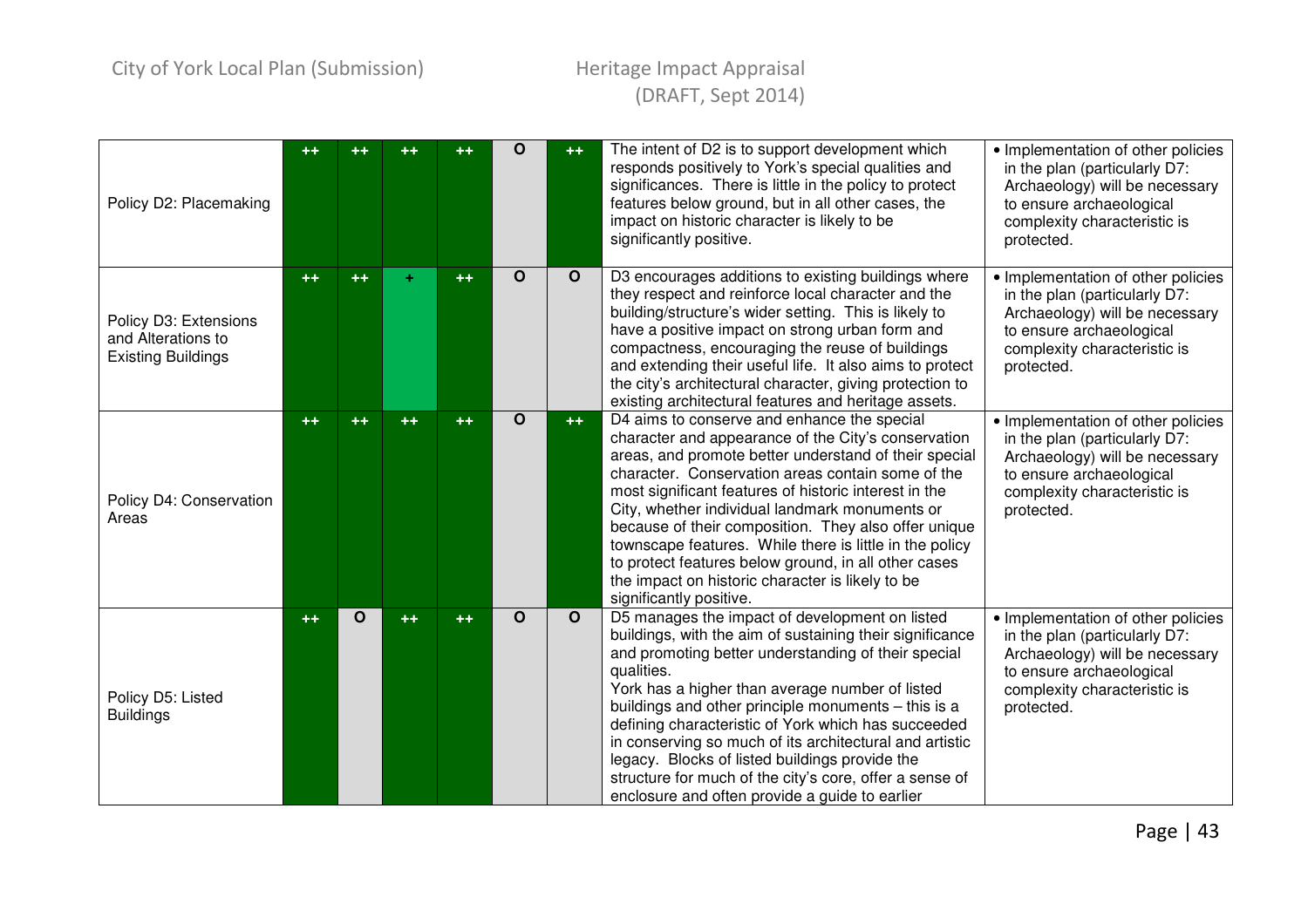|                                                             |          |             |             |              |             |              | building plots (sometimes medieval). Within the city<br>centre many retain their original intended use.<br>Impact on townscape character, urban form<br>architectural character and landmark monuments is<br>therefore likely to be significantly positive.                                                                                                                                                                                                                                                                                                                                                                                                                                                                                      |                                                                                                                                                                                 |
|-------------------------------------------------------------|----------|-------------|-------------|--------------|-------------|--------------|--------------------------------------------------------------------------------------------------------------------------------------------------------------------------------------------------------------------------------------------------------------------------------------------------------------------------------------------------------------------------------------------------------------------------------------------------------------------------------------------------------------------------------------------------------------------------------------------------------------------------------------------------------------------------------------------------------------------------------------------------|---------------------------------------------------------------------------------------------------------------------------------------------------------------------------------|
| Policy D6: York City<br>Walls and St. Mary's<br>Abbey Walls | $++$     | ٠           | $++$        | O            | $\mathbf O$ | ÷.           | The walls are ever present and by walking them, the<br>city reveals many of its monuments, including Terry's<br>and the Nestle Factory. They enclose the historic<br>core, and entry points provide gateways separating<br>rural from urban. They are a very significant<br>contributor to York's unique identity. D6 promotes a<br>better understanding of the principle characteristics<br>which contribute to the Walls' significance, and<br>ensures that development affecting the Walls and<br>their setting is of the highest quality and does not<br>cause harm to their special qualities. Their elevated<br>position affords interesting views from within the<br>historic city, across York's relatively low-lying vale<br>landscape. | • Implementation of other policies<br>in the plan (particularly D7:<br>Archaeology) will be necessary<br>to ensure archaeological<br>complexity characteristic is<br>protected. |
| Policy D7: Archaeology                                      | $\Omega$ | $\mathbf O$ | $\mathbf O$ | $\mathbf{O}$ | $++$        | $\mathbf{o}$ | D7's primary purpose is the avoidance of harm to<br>archaeological deposits, or where this is<br>unavoidable, ensuring that deposits are appropriately<br>recorded. Its impact on characteristic 5 is likely to be<br>significantly positive.                                                                                                                                                                                                                                                                                                                                                                                                                                                                                                    |                                                                                                                                                                                 |
| Policy D8: Historic<br><b>Parks and Gardens</b>             | ÷.       |             | ٠           | $\mathbf{o}$ |             | $++$         | York currently has 4 sites on English Heritage's<br>Register of Historic Parks and Gardens, the<br>character of which is protected through D8. Much of<br>the city's suburban townscape is punctuated by<br>historic greenspace (strays, ings and parks). The<br>protection of such landscapes can be expected to<br>have a positive impact on the city's townscape.<br>Greenspace often provides the setting for significant<br>landmark monuments, including the Minster and,<br>particularly within the urban core. Protection of<br>parks and gardens helps maintain the compact<br>nature of the city and may protect underlying                                                                                                            |                                                                                                                                                                                 |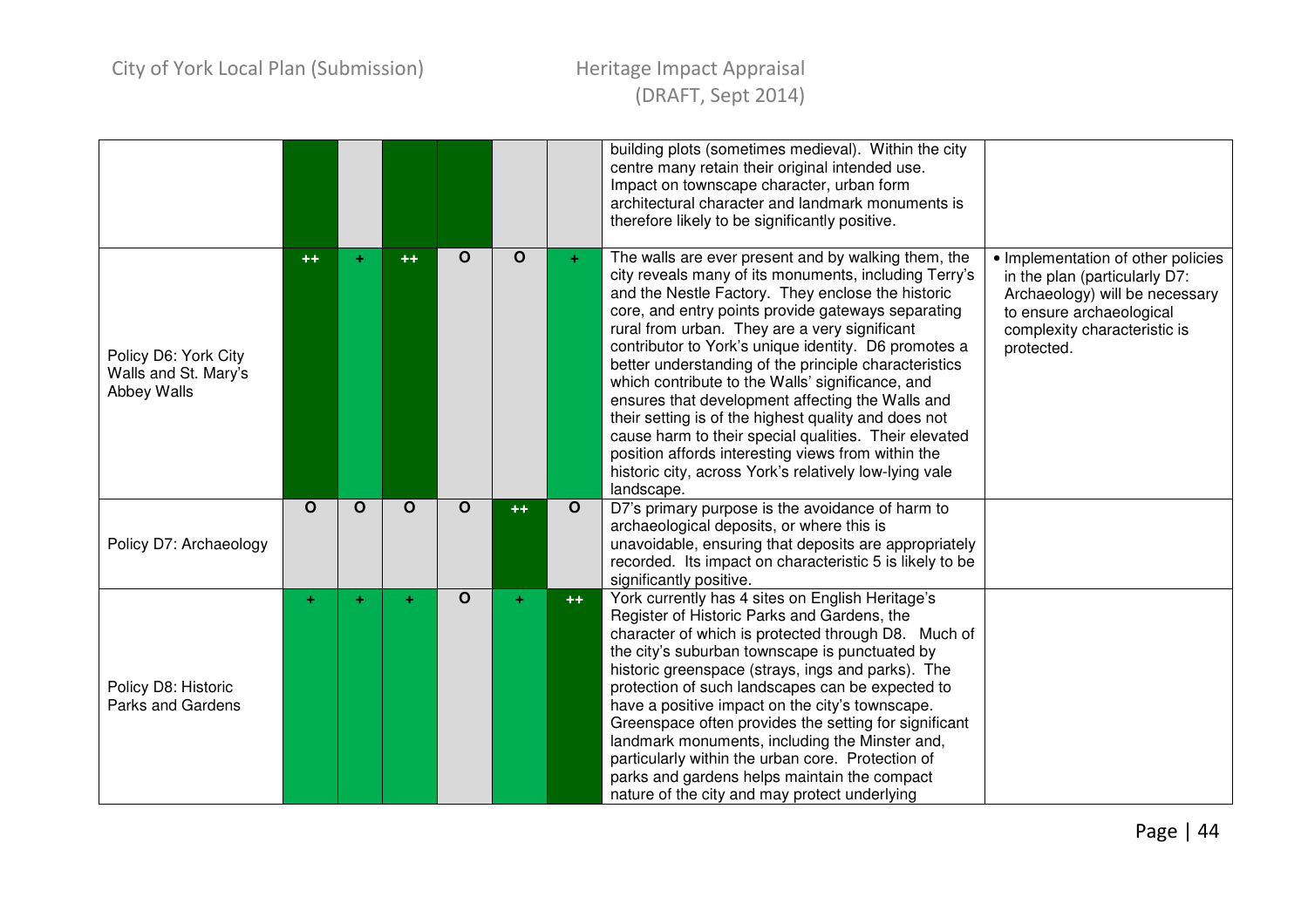|                                                                                 |      |      |             |      |              |              | archaeological deposits from disturbance.                                                                                                                                                                                                                                                                                                                                                                                                                                                                                                                                                                                                                                                                                                                                                                                |  |
|---------------------------------------------------------------------------------|------|------|-------------|------|--------------|--------------|--------------------------------------------------------------------------------------------------------------------------------------------------------------------------------------------------------------------------------------------------------------------------------------------------------------------------------------------------------------------------------------------------------------------------------------------------------------------------------------------------------------------------------------------------------------------------------------------------------------------------------------------------------------------------------------------------------------------------------------------------------------------------------------------------------------------------|--|
|                                                                                 |      |      |             |      |              |              |                                                                                                                                                                                                                                                                                                                                                                                                                                                                                                                                                                                                                                                                                                                                                                                                                          |  |
| Policy D9: City of York<br><b>Historic Environment</b><br>Record                | $++$ | $++$ | $++$        | $++$ | $++$         | $+ + +$      | HER can provide information on significance and<br>value of landmarks and lesser known monuments.<br>HER can provide information on previous<br>archaeological interventions to inform on the<br>archaeological impact of development proposals.<br>An element of protection to landscape and setting<br>may be afforded through the development of the<br>HER through the provision of information on<br>significance/value of landscapes covered in grey<br>literature.<br>In general, maintaining and developing the HER<br>ensures that development proposals are developed<br>and appraised within the context of the most up date<br>and comprehensive understanding of the City's<br>special characteristics. It also provides a facility from<br>which further interpretation and education can be<br>distilled. |  |
| Policy D10: The<br>Significance of Non-<br><b>Designated Heritage</b><br>Assets | ÷    | O    | $++$        | $++$ | $++$         | $++$         | In a similar vein to D5: Listed Buildings, D10<br>promotes the aim of sustaining the significance and<br>better understanding of the special qualities of non-<br>designated assets. Such assets can be important<br>landmark monuments, and offer contextual historic<br>eferences within a streetscene/neighbourhood.<br>Policy recognises the range of significances such<br>assets may hold. As a result, their protection is likely<br>to have significantly positive impacts on may of the<br>city's special characteristics.                                                                                                                                                                                                                                                                                      |  |
| Policy D11: Shopfronts                                                          | $++$ | O    | $\mathbf O$ | $++$ | $\mathbf{o}$ | $\mathbf{o}$ | This policy is aimed at managing change to all<br>shopfronts, not only those within historic buildings.<br>There is balance between the design of an original<br>shopfront (fascia, stallriser and shop window) and its<br>host building. Incremental change can offset this<br>balance, dramatically changing the character of an<br>individual building and the wider streetscene. By<br>managing change, the impacts on architectural                                                                                                                                                                                                                                                                                                                                                                                 |  |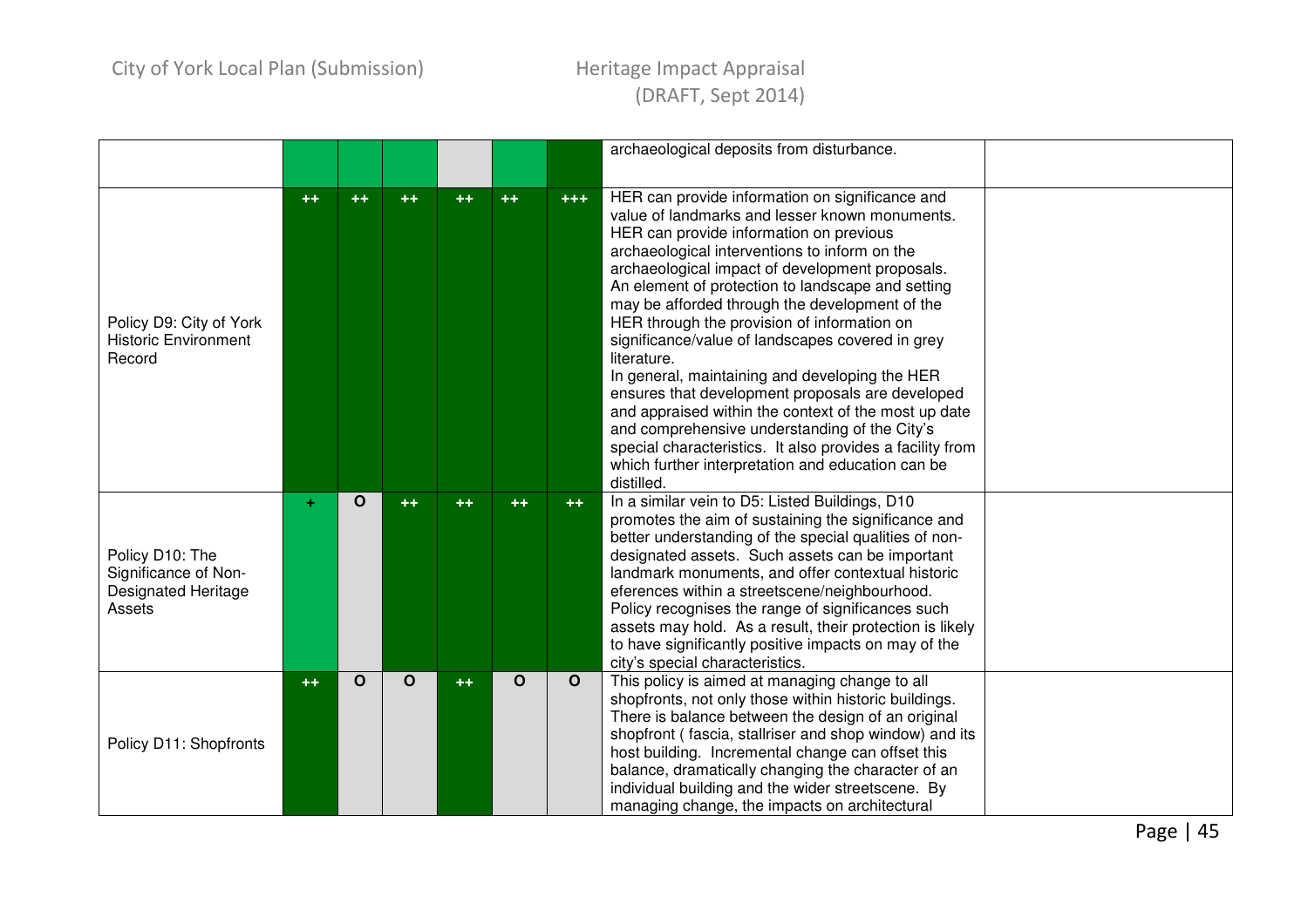|                                                  |      |             |                   |              |          |              | character and townscape are therefore likely to be<br>significant.                                                                                                                                                                                                                                                                                                                                                                                                                                                                                                                                                                                                                                                                                                                                   |                                                                        |
|--------------------------------------------------|------|-------------|-------------------|--------------|----------|--------------|------------------------------------------------------------------------------------------------------------------------------------------------------------------------------------------------------------------------------------------------------------------------------------------------------------------------------------------------------------------------------------------------------------------------------------------------------------------------------------------------------------------------------------------------------------------------------------------------------------------------------------------------------------------------------------------------------------------------------------------------------------------------------------------------------|------------------------------------------------------------------------|
| Policy D12:<br>Advertisements                    | $++$ | $\Omega$    | $\Omega$          | $++$         | $\Omega$ | $\mathbf{o}$ | D12 is aimed at all advertisements, including<br>shopfront signage. Inappropriate signage and<br>adverts become noticeable and harmful features in<br>the streetscene, and can result in a change to the<br>character of that streetscene. By managing change,<br>the impacts on architectural character and<br>townscape are therefore likely to be significant.<br>See also D11: Shopfronts.                                                                                                                                                                                                                                                                                                                                                                                                       |                                                                        |
| Policy D13: Security<br><b>Shutters</b>          | $++$ | $\Omega$    | $\Omega$          | $++$         | $\Omega$ | $\mathbf{o}$ | D13 promotes internal shuttering ahead of other<br>types of security shutter, and gives further guidance<br>on preferred security shuttering on heritage assets or<br>within conservation areas. The implementation of<br>the policy is likely to have significantly positive<br>impacts on architectural character and townscape.<br>See also D11: Shopfronts                                                                                                                                                                                                                                                                                                                                                                                                                                       |                                                                        |
| <b>Section 9: Green</b><br><b>Infrastructure</b> |      |             |                   |              |          |              |                                                                                                                                                                                                                                                                                                                                                                                                                                                                                                                                                                                                                                                                                                                                                                                                      |                                                                        |
| Policy: GI1 Green<br>Infrastructure              |      | $\Omega$    |                   | $\mathbf{o}$ | $\Omega$ | $++$         | This policy is likely to have a significantly positive<br>impact on characteristic 6 given that it would help to<br>enhance landscape and setting through the provision<br>of green infrastructure. The commitment to<br>undertaking a Green Infrastructure Strategy gives<br>further strength to the long term management and<br>protection of designated and non-designated green<br>spaces, including York's historic Strays and Ings,<br>grasslands, parks and gardens.<br>There is also potential for characteristic 3 to be<br>positively affected since green infrastructure can<br>contribute to the setting of landmark buildings.<br>Characteristic 1: Strong urban form may also be<br>positively impacted where green infrastructure is<br>recognised or used to reinforce urban design. | n/a                                                                    |
| Policy GI2: Biodiversity<br>and access to nature | ÷.   | $\mathbf O$ | $\mathbf{o}$<br>÷ | $\mathbf O$  |          | $++$         | Protection of bio-diverse assets often also benefits<br>landscape and setting. Similarly the rivers and                                                                                                                                                                                                                                                                                                                                                                                                                                                                                                                                                                                                                                                                                              | • Implementation of other policies<br>in the plan (e.g. in relation to |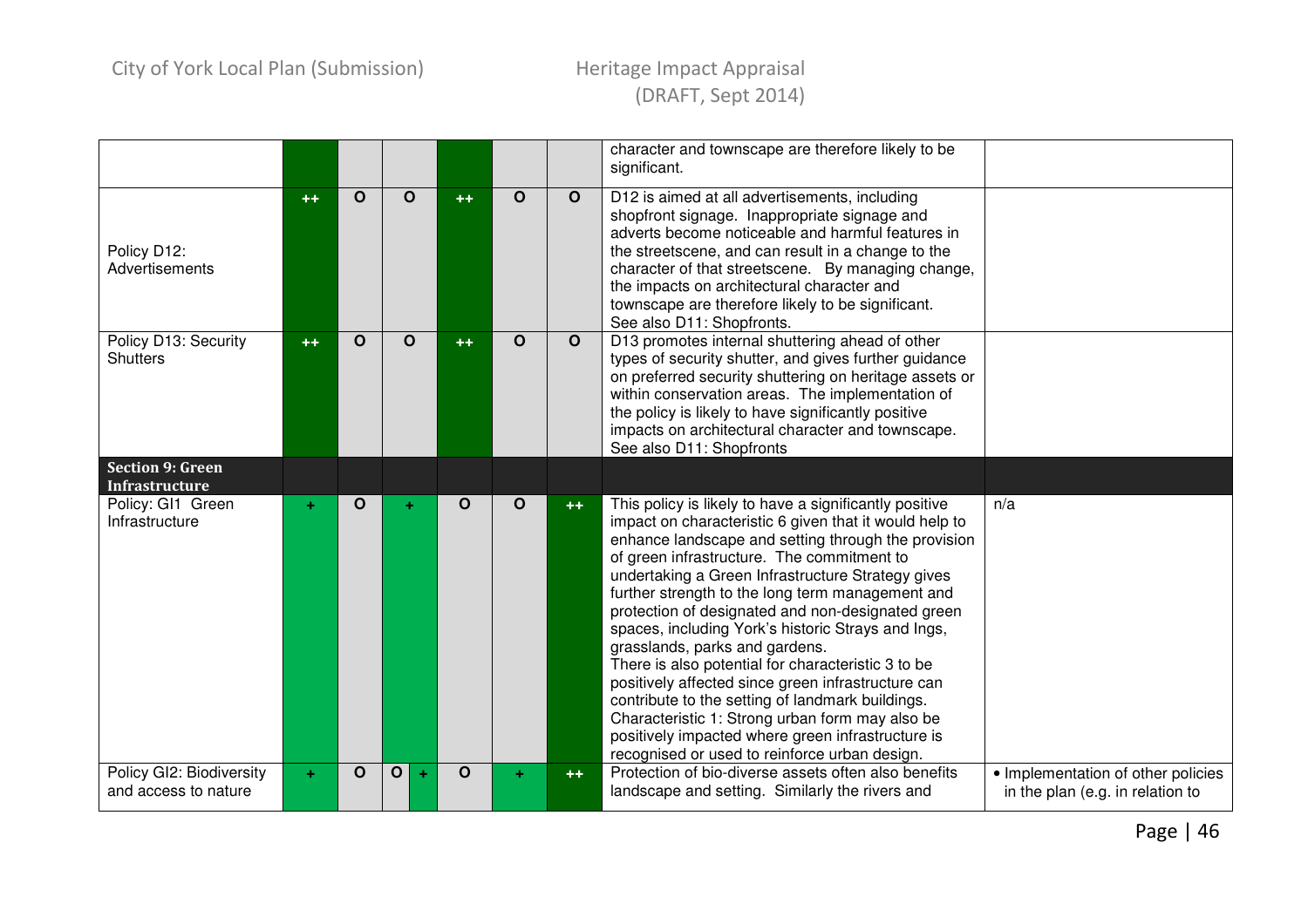|                                                    |                |    |                |           |                   |              |                |       |                                |      | strays are integral to York's urban form. This policy<br>design) will be necessary to<br>has therefore been recognised to potentially have a<br>ensure any sensitive locations<br>significantly positive impact on characteristic 6.<br>and any sensitive receptors are<br>Characteristic 1: Strong urban form may also be<br>appropriately considered in any<br>positively impacted where public access or<br>future development.<br>biodiversity is recognised or used to reinforce urban<br>design. This may also have similar effects on<br>architectural character.                                                                                                                                                                                                                                                                                                    |
|----------------------------------------------------|----------------|----|----------------|-----------|-------------------|--------------|----------------|-------|--------------------------------|------|-----------------------------------------------------------------------------------------------------------------------------------------------------------------------------------------------------------------------------------------------------------------------------------------------------------------------------------------------------------------------------------------------------------------------------------------------------------------------------------------------------------------------------------------------------------------------------------------------------------------------------------------------------------------------------------------------------------------------------------------------------------------------------------------------------------------------------------------------------------------------------|
| Policy GI3: Trees                                  |                | ÷. | $\Omega$       |           |                   | $\mathbf O$  | $\Omega$       |       |                                | $++$ | Trees have been recognised to have a positive<br>n/a<br>influence on a number of the characteristics due to<br>their potential positive contribution to setting of<br>buildings and monuments. Policy includes specific<br>aim to retain trees and hedges that make a<br>significant contribution to the character of setting of a<br>conservation area or listed buildings.<br>Trees/woodlands are a key feature in, and influence<br>on, the urban form.                                                                                                                                                                                                                                                                                                                                                                                                                  |
| Policy GI4: Green<br><b>Infrastructure Network</b> | $\mathbf{o}$   | ÷  | O              | ÷         | $\mathbf{o}$<br>÷ | $\mathbf{o}$ | O              |       |                                | $++$ | Green Corridors are a primary influence on the<br>• Implementation of other policies<br>Plan's spatial strategy, included as an area of<br>in the plan (e.g. in relation to<br>constrain within which development would be<br>design) will be necessary to<br>inappropriate. As such, the Plan acknowledges that<br>ensure any sensitive locations<br>green corridors are a significant feature in affording<br>and any sensitive receptors are<br>the City its unique setting (including of landmark<br>appropriately considered in any<br>monuments). The impact on urban form is more<br>future development.<br>difficult to predict $-$ a positive impact would require<br>the implementation of other supporting design<br>policies. Retaining/creating local access to green<br>infrastructure on residents' doorstep also potentially<br>contributes to compactness. |
| Policy GI5: Protection of<br>open space            | $\overline{O}$ | ÷  | $\overline{O}$ | $\bullet$ | $\mathbf{o}$      | $\mathbf{o}$ | $\overline{O}$ | $\pm$ | $\mathbf{o}$<br>$\blacksquare$ |      | Influence on characteristics depends on<br>• Implementation of other policies<br>development type and design of openspace. While<br>in the plan (e.g. design) will be<br>the policy gives protection to existing open space,<br>necessary to ensure the<br>there is scope for its development where appropriate<br>sensitive location and any<br>provision could be made elsewhere. It has been<br>sensitive receptors are<br>identified that there could be potential for harm to<br>appropriately considered in any<br>landscape and setting due to loss of openness<br>future development.<br>where openspace may be lost to another use.<br>• Ensure that heritage                                                                                                                                                                                                      |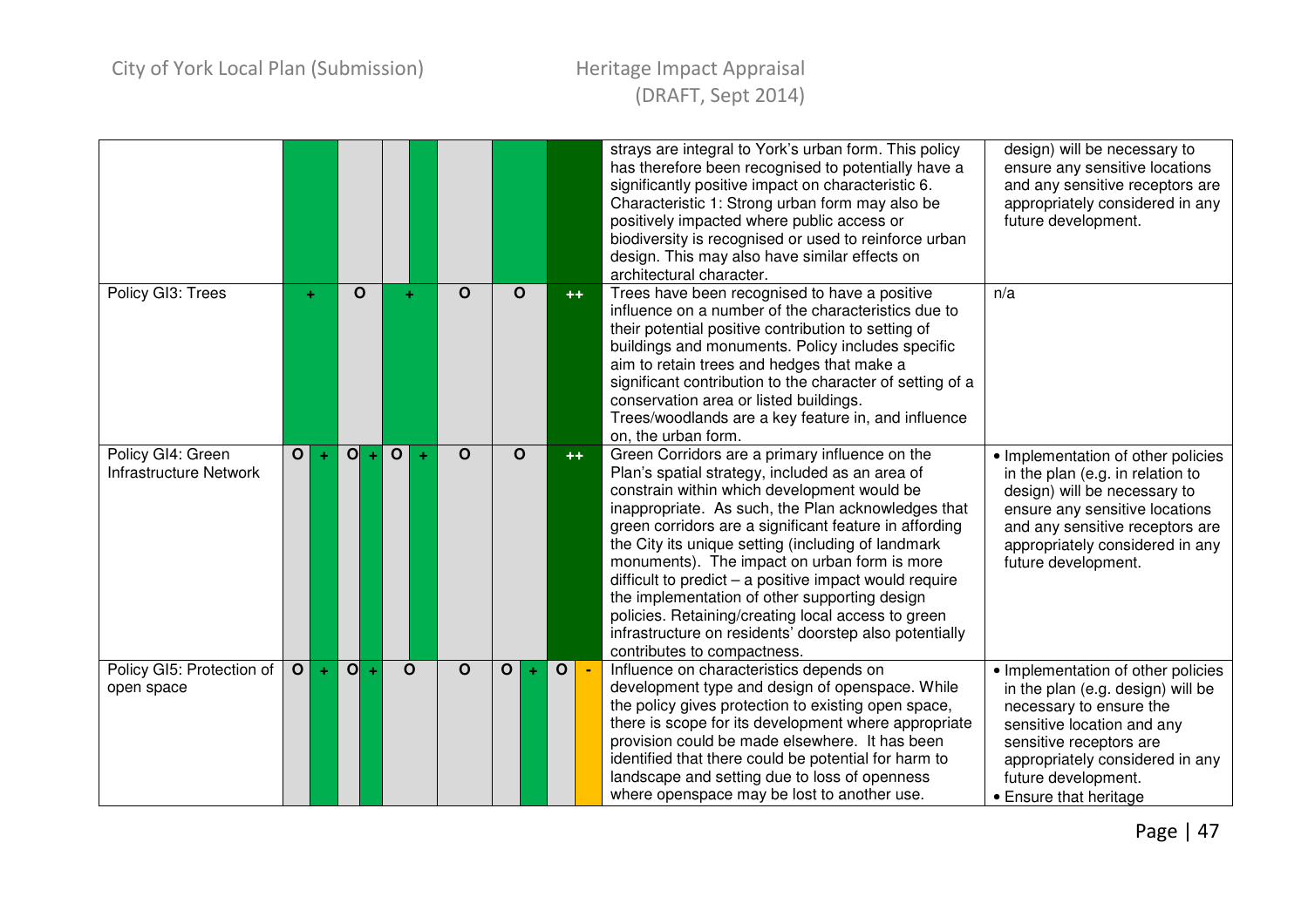|                                                                |                         |   |                                      |          |             |             |       | However, there may some potential benefit for<br>archaeological deposits as safeguarding openspace<br>may mean they are not disturbed.                                                                                                                                                                                                                                                                                                                                                                                                                                 | statements are produced where<br>development is proposed, to<br>enable a better understanding<br>of heritage assets affected -<br>this should include the historic<br>setting of the city.                                                                                                                                                                                                                                                    |
|----------------------------------------------------------------|-------------------------|---|--------------------------------------|----------|-------------|-------------|-------|------------------------------------------------------------------------------------------------------------------------------------------------------------------------------------------------------------------------------------------------------------------------------------------------------------------------------------------------------------------------------------------------------------------------------------------------------------------------------------------------------------------------------------------------------------------------|-----------------------------------------------------------------------------------------------------------------------------------------------------------------------------------------------------------------------------------------------------------------------------------------------------------------------------------------------------------------------------------------------------------------------------------------------|
| Policy: GI6 New open<br>space and recreation<br>provision      | $\overline{\mathbf{o}}$ | ÷ | $\overline{\mathbf{O}}$<br>$\ddot{}$ | $\Omega$ | $\mathbf O$ | $\mathbf O$ | $\pm$ | Policy requires all new residential development to<br>contribute towards provision of on-site open space.<br>Additionally, it identifies strategic greenspace, the<br>function of which is to help to protect the historic<br>character and setting of the City. The impact on<br>landscape and setting therefore requires sensitive<br>negotiation and masterplanning. There is potential<br>to harm setting depending on nature of open space<br>provision. Potential to contribute to overall<br>compactness by way of availability of local facilities.            | • Implementation of other policies<br>in the plan (e.g. design) will be<br>necessary to ensure the<br>sensitive location and any<br>sensitive receptors are<br>appropriately considered in any<br>future development.<br>• Ensure that heritage<br>statements are produced where<br>development is proposed, to<br>enable a better understanding<br>of heritage assets affected -<br>this should include the historic<br>setting of the city. |
| <b>Section 10: Managing</b><br>Development in the<br>Greenbelt |                         |   |                                      |          |             |             |       |                                                                                                                                                                                                                                                                                                                                                                                                                                                                                                                                                                        |                                                                                                                                                                                                                                                                                                                                                                                                                                               |
| Policy GB1:<br>Development in the<br>Green Belt                | ÷                       |   | $++$                                 | ÷        | O           | $\mathbf O$ | $++$  | The City's green belt is a key contributor to<br>protecting the historic setting of the City, maintaining<br>a compact centre and preserving the distinction<br>between the city itself and its outlying villages. By<br>protecting green belt land from development this<br>policy should have significant positive impacts on<br>both characteristic 2: Compactness and 6:<br>Landscape and Setting.<br>Ensuring development in the green belt would not<br>harm the special characteristics of the city would<br>potentially have a positive impact on its landmark | • Policy states that planning<br>permission should only be<br>granted where it wouldn't harm<br>the special characteristics of<br>York.<br>• Implementation of other policies<br>in the plan (e.g. design) will be<br>necessary to ensure the<br>sensitive location and any<br>sensitive receptors are<br>appropriately considered in any<br>future development.                                                                              |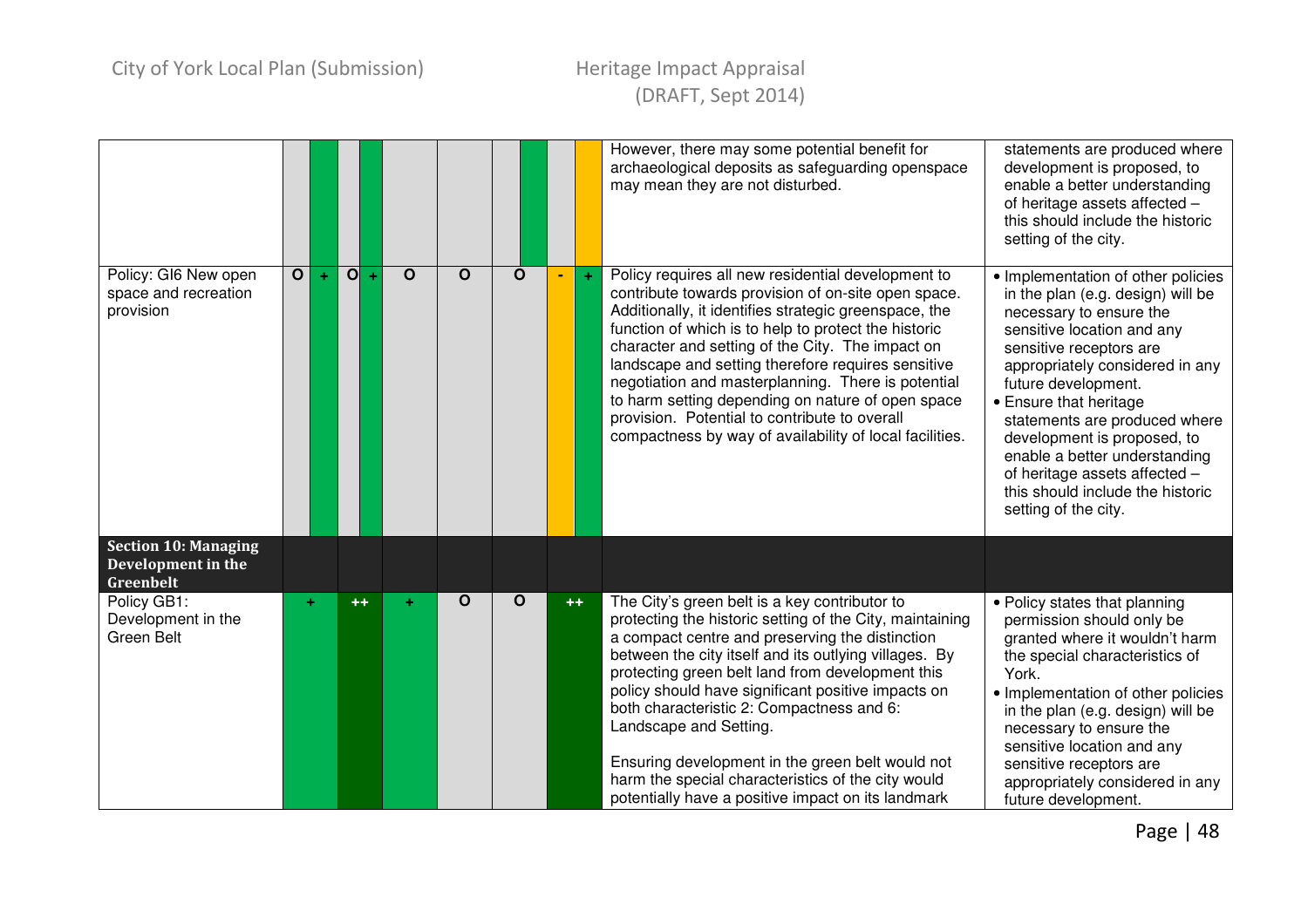|                                                                                |              |   |             |              |    | monuments, such as the Minster - there is a unique<br>contribution of cultural/historic significance important<br>for the setting of York. Positive impacts are also<br>identified for strong urban form as respecting the<br>green belt boundary may help to reinforce existing<br>settlements, encouraging the reuse of existing<br>buildings rather than promoting village expansion.                                                                                                                                                                                                                                                                                                                                                                                                         | • Ensure that heritage<br>statements are produced where<br>development is proposed, to<br>enable a better understanding<br>of heritage assets affected -<br>this should include the historic<br>setting of the city. |
|--------------------------------------------------------------------------------|--------------|---|-------------|--------------|----|--------------------------------------------------------------------------------------------------------------------------------------------------------------------------------------------------------------------------------------------------------------------------------------------------------------------------------------------------------------------------------------------------------------------------------------------------------------------------------------------------------------------------------------------------------------------------------------------------------------------------------------------------------------------------------------------------------------------------------------------------------------------------------------------------|----------------------------------------------------------------------------------------------------------------------------------------------------------------------------------------------------------------------|
| Policy GB2:<br>Development in<br>Settlements 'Washed<br>Over' by the Greenbelt | ÷.           | ٠ | $\mathbf O$ | $\mathbf{o}$ | ÷  | GB2 controls the type of development appropriate<br>within 'washed over' villages - these are protected in<br>recognition of their important contribution to the<br>openness of the green belt. This policy is likely to<br>have positive impacts on characteristics 1, 2 and 6<br>as it intends to protect strong urban form and<br>promote compactness through only allowing small<br>scale development contained within the built-up<br>area. This should also have a positive impact on<br>landscape and setting as it should also help to retain<br>strong settlement boundaries and the distinction<br>between outlying settlements and the urban edge.<br>Further, by protecting the green belt from further<br>development, archaeological deposits are likely to<br>remain undisturbed. | n/a                                                                                                                                                                                                                  |
| Policy GB3: Reuse of<br>buildings                                              | $\mathbf{o}$ | ÷ | $\mathbf O$ | $\mathbf{o}$ | ÷. | GB3 encourages re-use rather than new build within<br>green belt locations. This policy predominantly has<br>positive impacts associated with the historic<br>environment. The most apparent impact is likely to<br>be in relation to the city's landscape and setting. By<br>managing the scale of development appropriate in<br>sensitive green belt locations it is possible to protect<br>the green belts openness, As with GB2 above this<br>policy is likely to have positive impacts on<br>characteristics 2 and 6 as it intends to protect strong<br>urban form and promote compactness through only<br>allowing small scale development contained within<br>the built-up area. This should also have a positive                                                                         | n/a                                                                                                                                                                                                                  |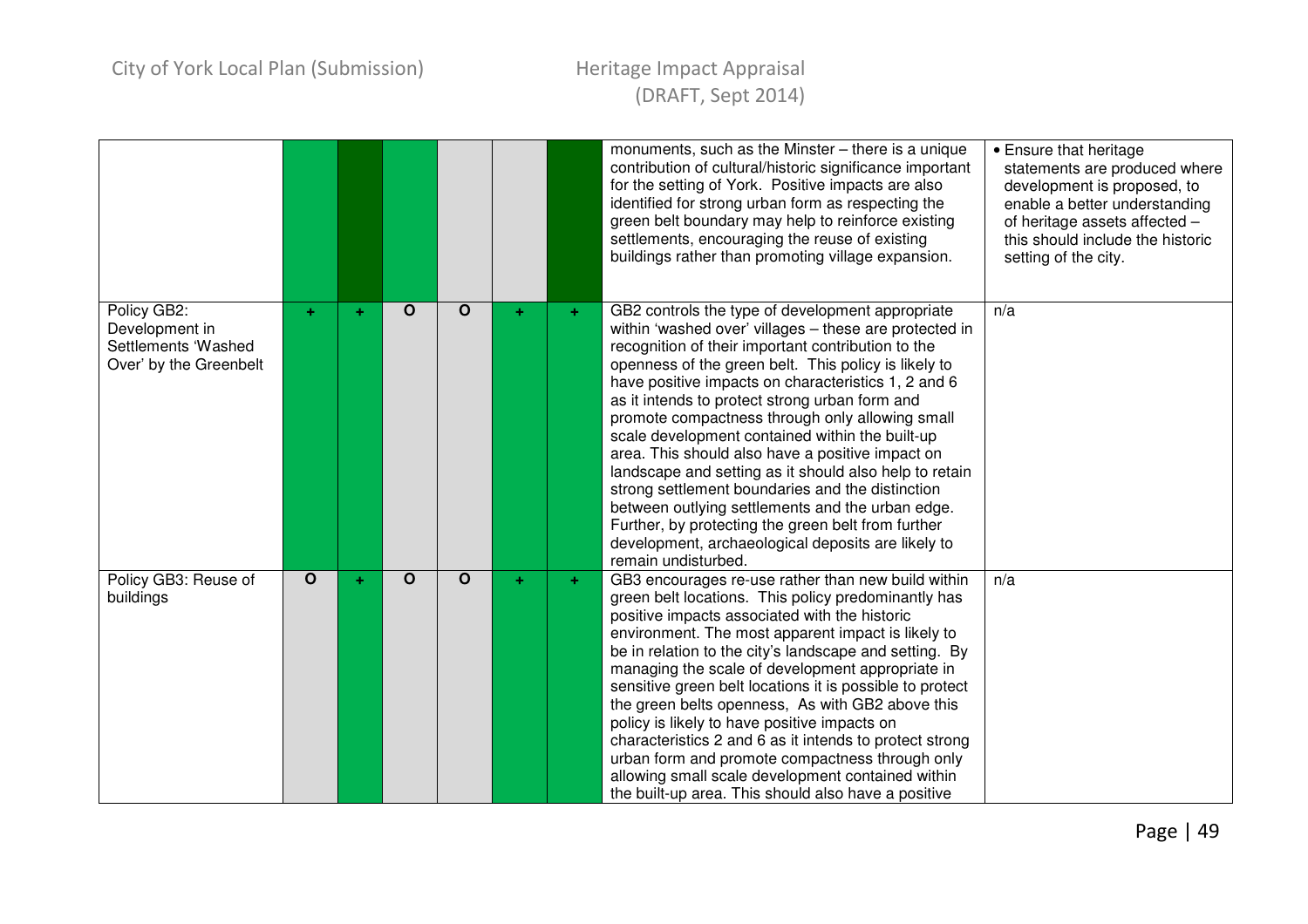|                                                                                      |              |             |                                                            |  |                                                                                                                                                                                                                                                                                                                  |                                                                                                                                                                                                                                                                                                                                                                                                                                                                                                                             | impact on landscape and setting as it should also<br>help to retain strong settlement boundaries and the<br>distinction between outlying settlements and the<br>urban edge. Further, by protecting the green belt<br>from further development, archaeological features<br>above and below ground are likely to remain<br>undisturbed. |                                                                                                                                                                                                                                                                                                                                                                                  |
|--------------------------------------------------------------------------------------|--------------|-------------|------------------------------------------------------------|--|------------------------------------------------------------------------------------------------------------------------------------------------------------------------------------------------------------------------------------------------------------------------------------------------------------------|-----------------------------------------------------------------------------------------------------------------------------------------------------------------------------------------------------------------------------------------------------------------------------------------------------------------------------------------------------------------------------------------------------------------------------------------------------------------------------------------------------------------------------|---------------------------------------------------------------------------------------------------------------------------------------------------------------------------------------------------------------------------------------------------------------------------------------------------------------------------------------|----------------------------------------------------------------------------------------------------------------------------------------------------------------------------------------------------------------------------------------------------------------------------------------------------------------------------------------------------------------------------------|
| Policy GB4: Exception<br>Sites for Affordable<br>Housing in the Green<br><b>Belt</b> |              |             | $\mathbf{o}$                                               |  | $\mathbf O$                                                                                                                                                                                                                                                                                                      |                                                                                                                                                                                                                                                                                                                                                                                                                                                                                                                             | The impacts from this policy could be positive or<br>cause minor harm depending upon implementation<br>of policies in the plan as well as the location and<br>design of a proposal.                                                                                                                                                   | • Implementation of other policies<br>in the plan (e.g. design) will be<br>necessary to ensure the<br>sensitive location and any<br>sensitive receptors are<br>appropriately considered in any<br>future development.<br>• Ensure that heritage<br>statements are produced where<br>development is proposed, to<br>enable a better understanding<br>of heritage assets affected. |
| <b>Section 11: Managing</b><br><b>Climate Change</b>                                 |              |             |                                                            |  |                                                                                                                                                                                                                                                                                                                  |                                                                                                                                                                                                                                                                                                                                                                                                                                                                                                                             |                                                                                                                                                                                                                                                                                                                                       |                                                                                                                                                                                                                                                                                                                                                                                  |
| Policy CC1: Renewable<br>and Low Carbon<br><b>Energy Generation</b>                  | $\mathbf{o}$ | $\mathbf O$ | $\mathbf O$<br>$\mathbf{o}$<br>$\mathbf O$<br>$\mathbf{o}$ |  | This policy will have mostly neutral impacts on the<br>principal characteristics given that adverse visual<br>impacts on historic/settings landscapes are to be<br>managed through the development process. Any<br>potential harm to landscape and setting should be<br>managed through the development process. | • The policy refers to considering<br>impact on historic<br>character/setting or diverse<br>landscapes. Implementation of<br>other policies in the plan (e.g.<br>design) will be necessary to<br>ensure the sensitive location<br>and any sensitive receptors are<br>appropriately considered in any<br>future development.<br>• Ensure that heritage<br>statements are produced where<br>development is proposed, to<br>enable a better understanding<br>of heritage assets affected -<br>this should include the historic |                                                                                                                                                                                                                                                                                                                                       |                                                                                                                                                                                                                                                                                                                                                                                  |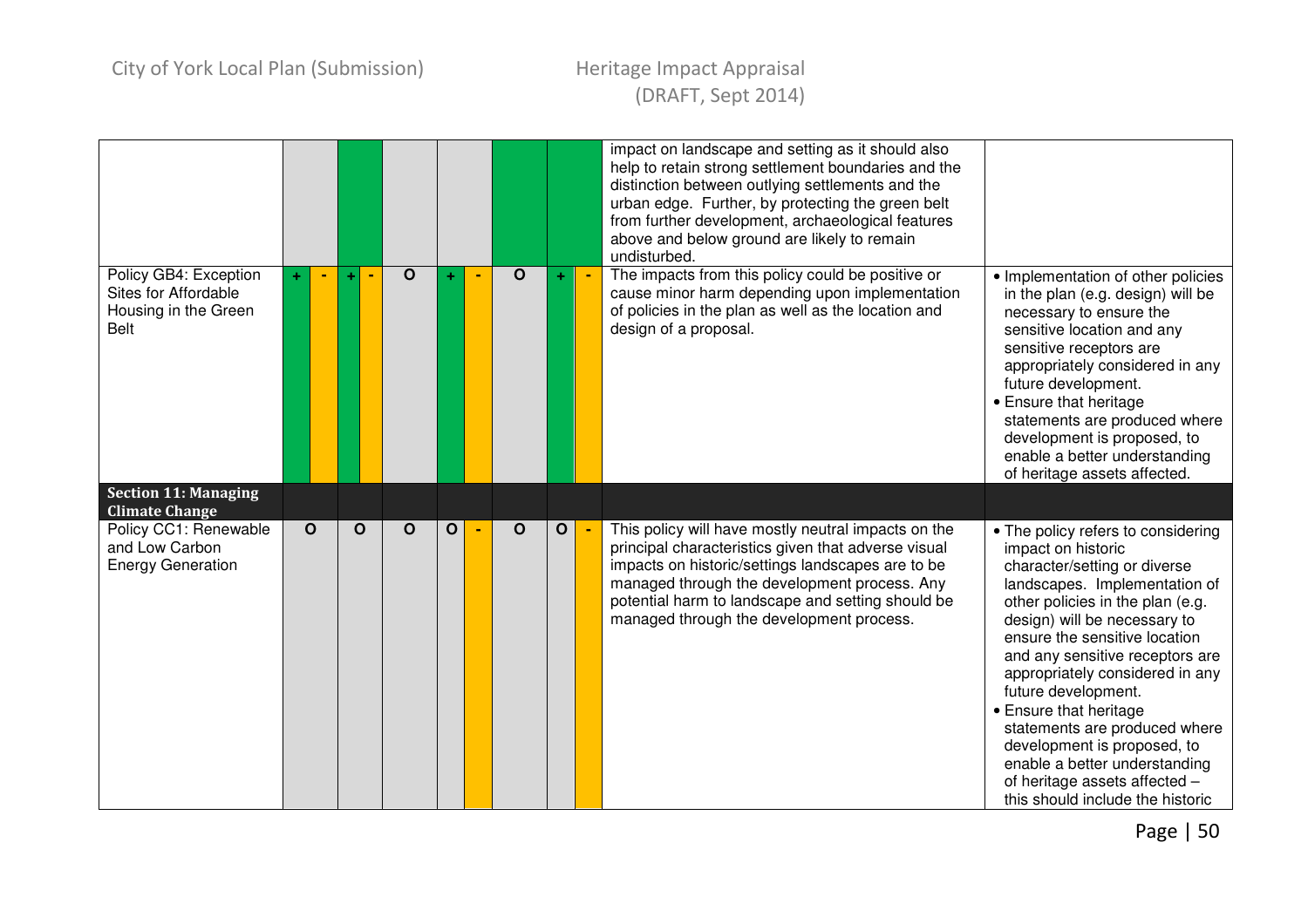|                                                                      |              |              |              |              |              |              |                |                                                                                                                                                                                                                                                                                                                                                                               | setting of the city.                                                                                                                                                                                                                                                                                                            |
|----------------------------------------------------------------------|--------------|--------------|--------------|--------------|--------------|--------------|----------------|-------------------------------------------------------------------------------------------------------------------------------------------------------------------------------------------------------------------------------------------------------------------------------------------------------------------------------------------------------------------------------|---------------------------------------------------------------------------------------------------------------------------------------------------------------------------------------------------------------------------------------------------------------------------------------------------------------------------------|
| Policy CC2: Sustainable<br>Design and<br>Construction                | $\mathbf{o}$ | $\mathbf O$  | $\mathbf O$  | $\mathbf{o}$ | $\mathbf O$  | $\mathbf{o}$ | $\blacksquare$ | Policy requires that all new development, including<br>conversions, considers sustainable design principles.<br>It will be important to ensure that proposals give<br>careful consideration to their setting as such<br>low/carbon/renewable energy generators could<br>impact negatively on the city's historic environment,<br>particularly on its architectural character. | • Any policy or mitigation<br>proposed to protect<br>architectural complexity should<br>be considered in conjunction<br>with other relevant policies in<br>the plan.<br>• Ensure that heritage<br>statements are produced where<br>development is proposed, to<br>enable a better understanding<br>of heritage assets affected. |
| <b>Section 12:</b><br><b>Environmental Quality</b><br>and Protection |              |              |              |              |              |              |                |                                                                                                                                                                                                                                                                                                                                                                               |                                                                                                                                                                                                                                                                                                                                 |
| Policy ENV1: Air Quality                                             | $\mathbf{o}$ | $\mathbf{o}$ | ÷            | ÷            |              | ÷            |                | This policy will have a generally neutral impact on<br>principal characteristics 1 and 2. However, an<br>indirect positive impact may be made to<br>characteristics 3-6 through any improvements to air<br>quality and the implementation of low emissions<br>infrastructure.                                                                                                 | n/a                                                                                                                                                                                                                                                                                                                             |
| Policy ENV2: Managing<br><b>Environmental Quality</b>                | $\mathbf{o}$ | $\mathbf{o}$ | $\mathbf{o}$ | $\mathbf{o}$ | $\mathbf O$  | $\mathbf O$  |                | EQ2 manages the impact of development on its<br>surroundings, and includes a clause to protect local<br>character and distinctiveness from unwanted<br>environmental impacts. This policy will therefore<br>have mostly neutral impacts on the principal<br>characteristics.                                                                                                  | • The policy references<br>minimising harm to local<br>character and distinctiveness.<br>Any policy or mitigation<br>proposed should be considered<br>in conjunction with other<br>relevant policies in the plan                                                                                                                |
| Policy ENV3: Land<br>Contamination                                   | $\mathbf O$  | $\mathbf O$  | $\mathbf{o}$ | $\mathbf{o}$ | $\mathbf{o}$ |              |                | A generally neutral impact on strong urban form and<br>architectural character has been identified but there<br>is the potential for change to the grain of street<br>depending on the location of any remediation.<br>Predominantly a neutral impact on characteristics 2,<br>3 & 6, although this is largely dependent upon<br>location and remediation methods.            | • Any policy or mitigation<br>proposed should be considered<br>in conjunction with other<br>relevant policies in the plan (e.g<br>in relation to design and<br>conservation), particularly in<br>relation to characteristics 2, 3, 5                                                                                            |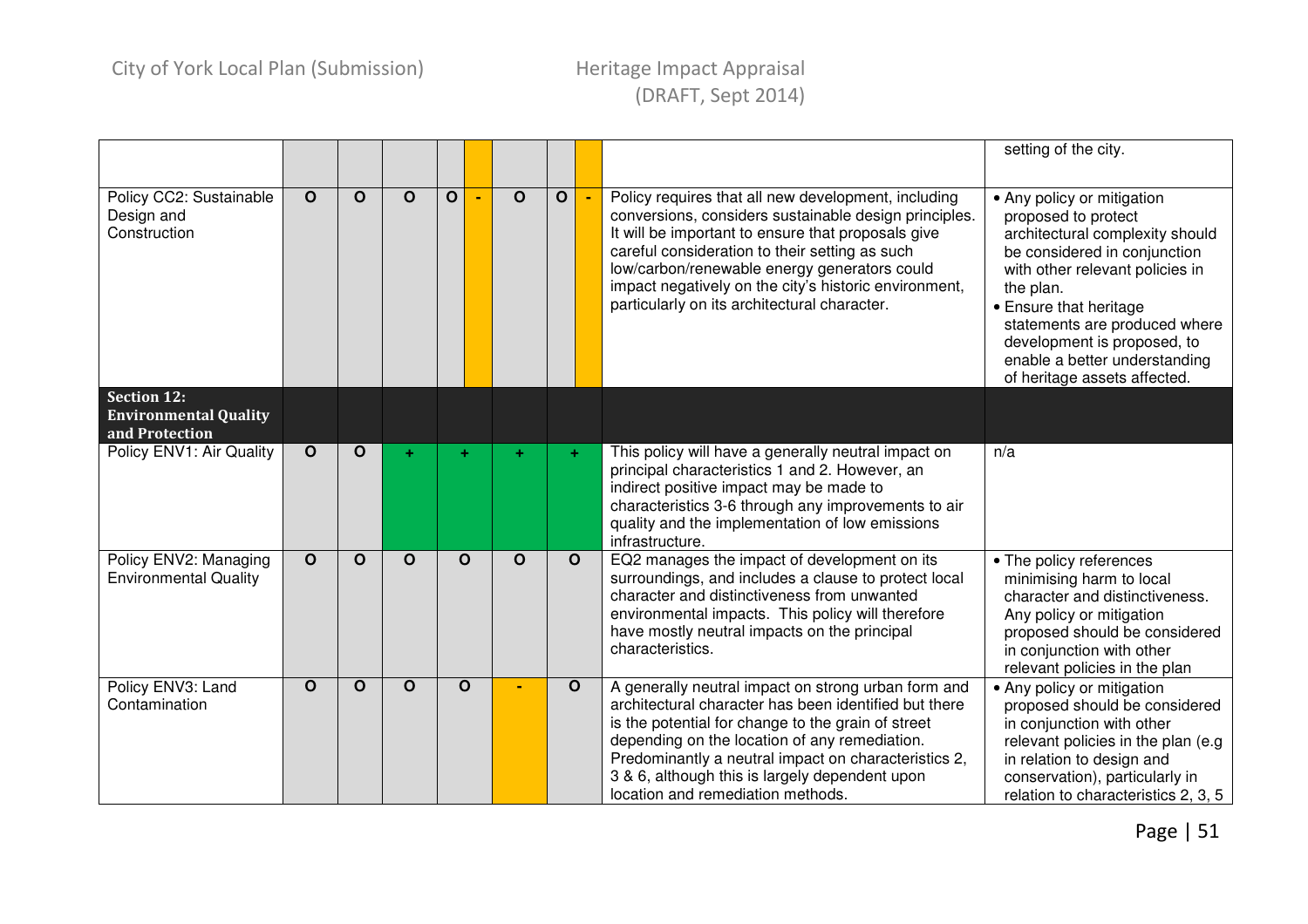|                                      |              |  |              |              |   |             |               | Minor harm may be caused to archaeological<br>deposits due to remediation of land from<br>contamination. There may be some benefits gained<br>through remediation for understanding history of the<br>site. However, on balance, it is likely that there is<br>more potential to be harmful by removal than the<br>benefit gained through excavation and<br>understanding.                                                                                                                                                                                                                                                                                                                                                                                                                                                                                                                                                                                                                                                                                                                        | and 6.                                                                                                                                                                                      |
|--------------------------------------|--------------|--|--------------|--------------|---|-------------|---------------|---------------------------------------------------------------------------------------------------------------------------------------------------------------------------------------------------------------------------------------------------------------------------------------------------------------------------------------------------------------------------------------------------------------------------------------------------------------------------------------------------------------------------------------------------------------------------------------------------------------------------------------------------------------------------------------------------------------------------------------------------------------------------------------------------------------------------------------------------------------------------------------------------------------------------------------------------------------------------------------------------------------------------------------------------------------------------------------------------|---------------------------------------------------------------------------------------------------------------------------------------------------------------------------------------------|
| Policy ENV4: Flood<br><b>Risk</b>    | $\mathbf{o}$ |  | $\mathbf O$  | $\mathbf{o}$ | 0 | $\pm$       |               | The Local Plan's development strategy avoids land<br>at greatest risk of flooding, and promotes sites which<br>are within lower risk zones. This risk avoidance<br>strategy has the effect of retaining historic<br>development patterns. Flood risk has helped to<br>constrain the development of York and provide a<br>compact city with accessible green space.<br>Development on sites with higher flood risk may<br>have an impact on this and there are uncertainties<br>over what mitigation measures could be<br>implemented. Impact would depend on measures<br>required.<br>Generally a neutral impact on characteristic 5<br>although there is the potential for a positive impact<br>here by maintaining flood risk to land which may<br>protect waterlogged archaeological deposits.<br>Flood risk has helped to provide the city with<br>accessible green space. Development on sites with<br>higher flood risk may have an impact on this.<br>However, there are uncertainties over what<br>mitigation measures could be implemented. Impact<br>would depend on measures required. | • Mitigation in relation to<br>characteristics 2 & 6. Mitigation<br>measures would need to be<br>considered against other<br>policies in the Plan to ensure<br>adverse impacts are avoided. |
| Policy ENV5:<br>Sustainable Drainage | $\mathbf O$  |  | $\mathbf{o}$ | O            |   | $\mathbf O$ | $+$<br>$\sim$ | Overall, surface water management is likely to have<br>a neutral impact on HE characteristic. There is<br>potential for a positive impact on archaeological<br>complexity by maintaining flood risk to land which<br>may protect waterlogged archaeological deposits.<br>Water management has helped to provide the city<br>with accessible green space. Development on sites                                                                                                                                                                                                                                                                                                                                                                                                                                                                                                                                                                                                                                                                                                                     | 2 & 6. Mitigation measures would<br>need to be considered against<br>other policies to ensure adverse<br>impacts are avoided.                                                               |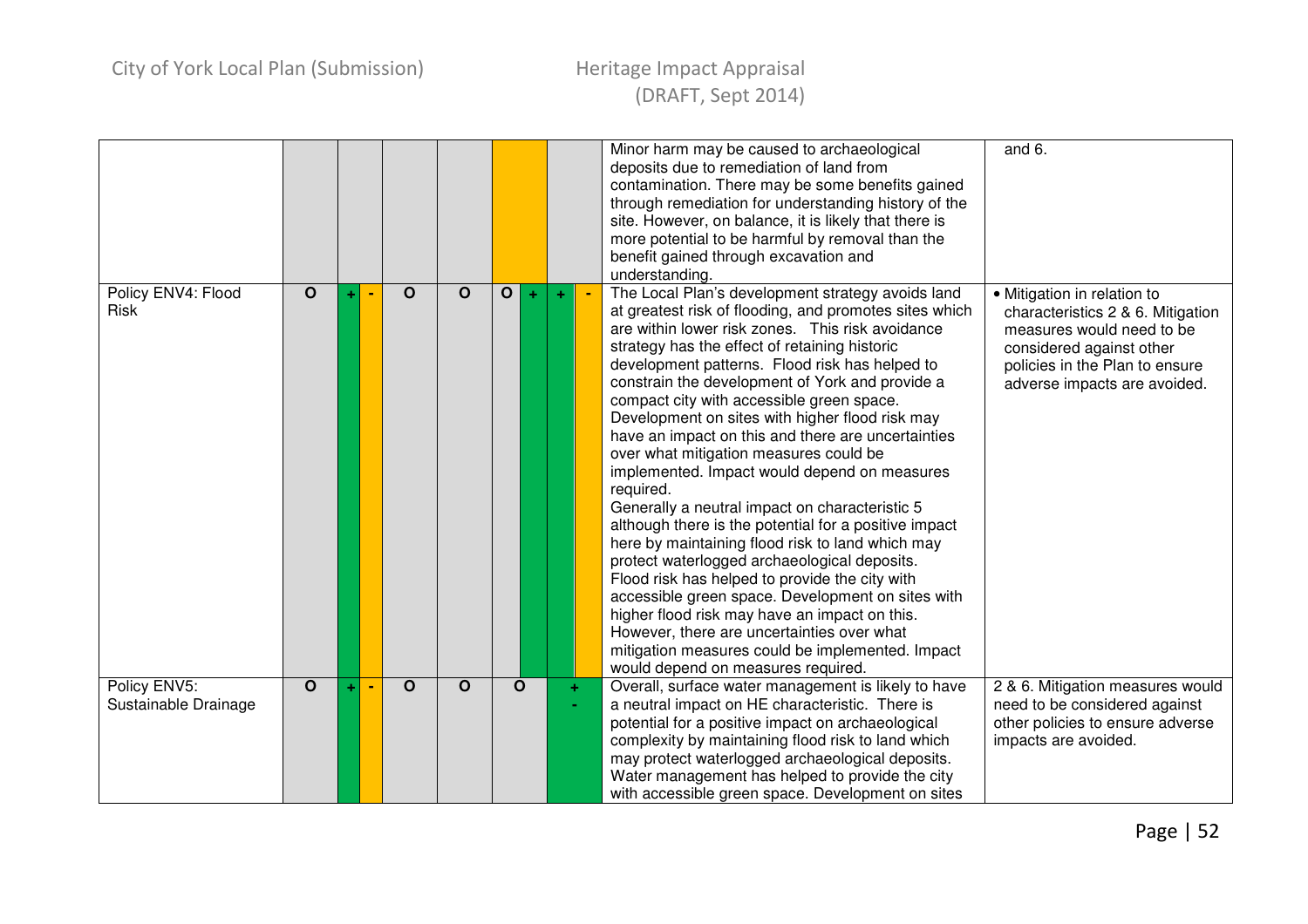|                                                   |              |              |              |              |              |              |             | with higher flood risk may have an impact on this.<br>However, there are uncertainties over what<br>mitigation measures could be implemented. Impact<br>would depend on measures required.                                                                                                                                                                                                                                                                                                                                                                                                                                                                                                                                                                                                                                                |                                                                                                                                                                                                                                                                                                                                                                                                                                               |
|---------------------------------------------------|--------------|--------------|--------------|--------------|--------------|--------------|-------------|-------------------------------------------------------------------------------------------------------------------------------------------------------------------------------------------------------------------------------------------------------------------------------------------------------------------------------------------------------------------------------------------------------------------------------------------------------------------------------------------------------------------------------------------------------------------------------------------------------------------------------------------------------------------------------------------------------------------------------------------------------------------------------------------------------------------------------------------|-----------------------------------------------------------------------------------------------------------------------------------------------------------------------------------------------------------------------------------------------------------------------------------------------------------------------------------------------------------------------------------------------------------------------------------------------|
| <b>Section 13: Waste and</b><br><b>Minerals</b>   |              |              |              |              |              |              |             |                                                                                                                                                                                                                                                                                                                                                                                                                                                                                                                                                                                                                                                                                                                                                                                                                                           |                                                                                                                                                                                                                                                                                                                                                                                                                                               |
| Policy WM1:<br>Sustainable Waste<br>Management    | $\mathbf{o}$ | $\mathbf{o}$ | $\mathbf O$  | $\mathbf{o}$ | $\mathbf O$  |              | $\mathbf O$ | Neutral impacts have been identified on the 6<br>principal characteristics. The policy contains<br>constraints for ensuring no significant adverse<br>effects occur to the historic environment through<br>waste management.                                                                                                                                                                                                                                                                                                                                                                                                                                                                                                                                                                                                              | • Ensure that any specific<br>locations for waste<br>management are dealt with in<br>accordance with other policies<br>within the plan and the<br>emerging Minerals and Waste<br>Plan, where applicable.                                                                                                                                                                                                                                      |
| Policy WM2:<br>Sustainable Minerals<br>Management | $\mathbf O$  | $\mathbf{o}$ | $\mathbf{o}$ | $\mathbf{o}$ | $\mathbf{o}$ | $\mathbf{O}$ | $\ddot{}$   | General neutral impact on the 6 principal<br>characteristics given that the policy would only<br>permit minerals development where York's heritage<br>and environmental assets are conserved and<br>enhanced. In the long-term, there may be a positive<br>impact as a result of mitigation following any<br>development that has occurred.                                                                                                                                                                                                                                                                                                                                                                                                                                                                                               | • Ensure that any specific<br>locations for minerals<br>management are dealt with in<br>accordance with other policies<br>within the plan and the<br>emerging Minerals and Waste<br>Plan, where applicable.                                                                                                                                                                                                                                   |
| <b>Section 14:</b><br>Infrastructure              |              |              |              |              |              |              |             |                                                                                                                                                                                                                                                                                                                                                                                                                                                                                                                                                                                                                                                                                                                                                                                                                                           |                                                                                                                                                                                                                                                                                                                                                                                                                                               |
| Policy T1: Sustainable<br>Access                  |              |              | $\mathbf O$  | O            | $\mathbf O$  | $\mathbf{o}$ |             | T1 aims to locate high trip generating development in<br>locations where access to frequent high quality<br>public transport links are available, and that provision<br>is made to promote sustainable modes of travel. It<br>does not make reference to the need for impact on<br>character to be appraised, and as such should be<br>mitigated by the implementation of other supporting<br>design policies. There is potential that promoting<br>accessible sites could be to the detriment of the<br>city's compactness and setting, as peripheral sites<br>along high frequency transport corridors could be<br>promoted. Conversely, by promoting higher density<br>development along primary corridors there could be<br>a positive impact in terms of the city's urban form<br>and compactness, maintaining and reinforcing those | • Implementation of other policies<br>in the plan (e.g. design) will be<br>necessary to ensure the<br>sensitive location and any<br>sensitive receptors are<br>appropriately considered in any<br>future development.<br>• Ensure that heritage<br>statements are produced where<br>development is proposed, to<br>enable a better understanding<br>of heritage assets affected -<br>this should include the historic<br>setting of the city. |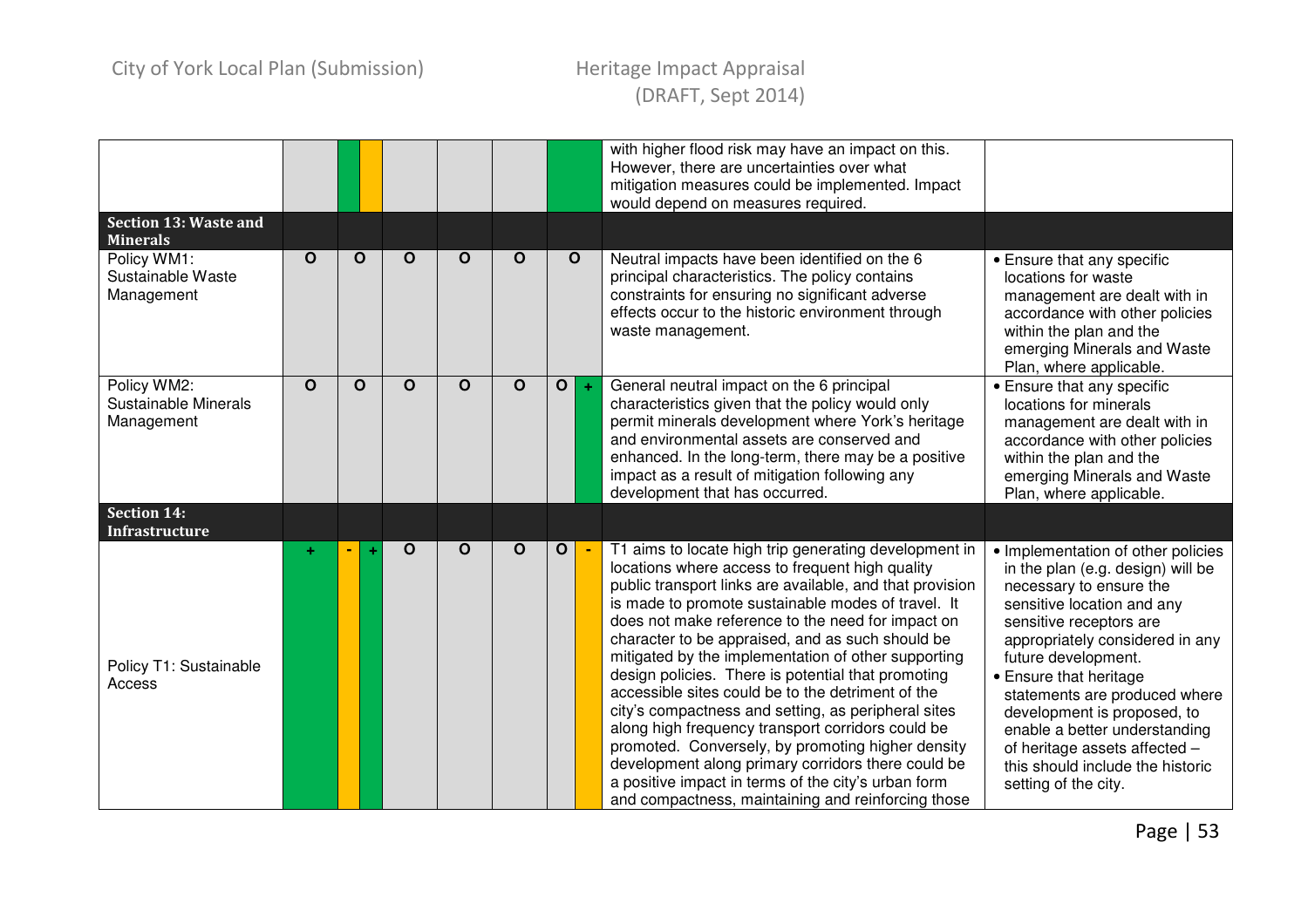|                                                                                           |                   |  |              |                         |              |                         |                                                                                                                                                                                                                                                                                                                                                                                                                                                           | strong arterial roads which follow historic routes.                                                                                                                                                                                                                                                                                                                                                                                                                                                                                                                                                                                                                        |                                                                                                                                                                                                                       |
|-------------------------------------------------------------------------------------------|-------------------|--|--------------|-------------------------|--------------|-------------------------|-----------------------------------------------------------------------------------------------------------------------------------------------------------------------------------------------------------------------------------------------------------------------------------------------------------------------------------------------------------------------------------------------------------------------------------------------------------|----------------------------------------------------------------------------------------------------------------------------------------------------------------------------------------------------------------------------------------------------------------------------------------------------------------------------------------------------------------------------------------------------------------------------------------------------------------------------------------------------------------------------------------------------------------------------------------------------------------------------------------------------------------------------|-----------------------------------------------------------------------------------------------------------------------------------------------------------------------------------------------------------------------|
| Policy T2: Strategic<br><b>Public Transport</b><br>Improvements                           |                   |  | $\mathbf O$  | $\mathbf{o}$            | $\mathbf O$  | $\Omega$                | $\mathbf O$                                                                                                                                                                                                                                                                                                                                                                                                                                               | T2 As with T1 above, T2 makes no reference to the<br>need to consider the design implications of<br>development proposed, and should be mitigated by<br>other supporting policies. Changes to bus lanes or<br>access points could impact on the cobbled margins<br>and tree lined avenues which run alongside the city's<br>arterial routes. The provision of larger facilities,<br>including new railway stations, is likely to impact on<br>townscape, but the nature of that impact is unknown<br>until sites and masterplans have been established.<br>Some may have the positive impact of reducing<br>transport movements on currently congested arterial<br>routes. | • Implementation of other policies<br>in the plan (e.g. design) will be<br>necessary to ensure the<br>sensitive location and any<br>sensitive receptors are<br>appropriately considered in any<br>future development. |
| Policy T3: York Railway<br><b>Station and Associated</b><br><b>Operational Facilities</b> | O<br>$\mathbf{o}$ |  | $++$         | $+ +$                   | $\Omega$     | $\Omega$                | Proposals that enhance the Grade II* station and its<br>setting that conserve and enhance its historic<br>environment, particularly those that improve the<br>visual amenity at the station and its environs, are<br>likely to result in significant positive impacts on the<br>stations architectural character. Further, as one of<br>York's diverse landmark monuments, the Station<br>buildings add richness and interest to the City's<br>townscape. | • Ensure that any proposals refer<br>to the relevant policies on<br>design and Listed Buildings.                                                                                                                                                                                                                                                                                                                                                                                                                                                                                                                                                                           |                                                                                                                                                                                                                       |
| Policy T4: Strategic<br><b>Highway Network</b><br><b>Capacity Improvements</b>            |                   |  |              | $\overline{\mathbf{o}}$ | $\mathbf O$  | $\overline{\mathbf{o}}$ | $\mathbf O$                                                                                                                                                                                                                                                                                                                                                                                                                                               | T4 makes no reference to the need to consider the<br>design implications of development proposed, and<br>should be mitigated by other supporting policies.<br>Changes to the transport network could impact on<br>the cobbled margins and tree lined avenues which<br>run alongside the city's arterial routes. By increasing<br>capacity on some routes there may be the knock on<br>effect of reducing transport movements on other<br>currently congested arterial routes.                                                                                                                                                                                              |                                                                                                                                                                                                                       |
| Policy T5: Strategic<br><b>Cycle and Pedestrian</b><br>Network Links and<br>Improvements  | $\mathbf{o}$      |  | $\mathbf{o}$ | $\mathbf{o}$            | $\mathbf{o}$ | $\mathbf{O}$            | $\mathbf O$                                                                                                                                                                                                                                                                                                                                                                                                                                               | As with T1 above, T5 makes no reference to the<br>need to consider the design implications of<br>development proposed, and should be mitigated by<br>other supporting policies. Changes to existing cycle                                                                                                                                                                                                                                                                                                                                                                                                                                                                  | • Implementation of other policies<br>in the plan (e.g. design) will be<br>necessary to ensure the<br>sensitive location and any                                                                                      |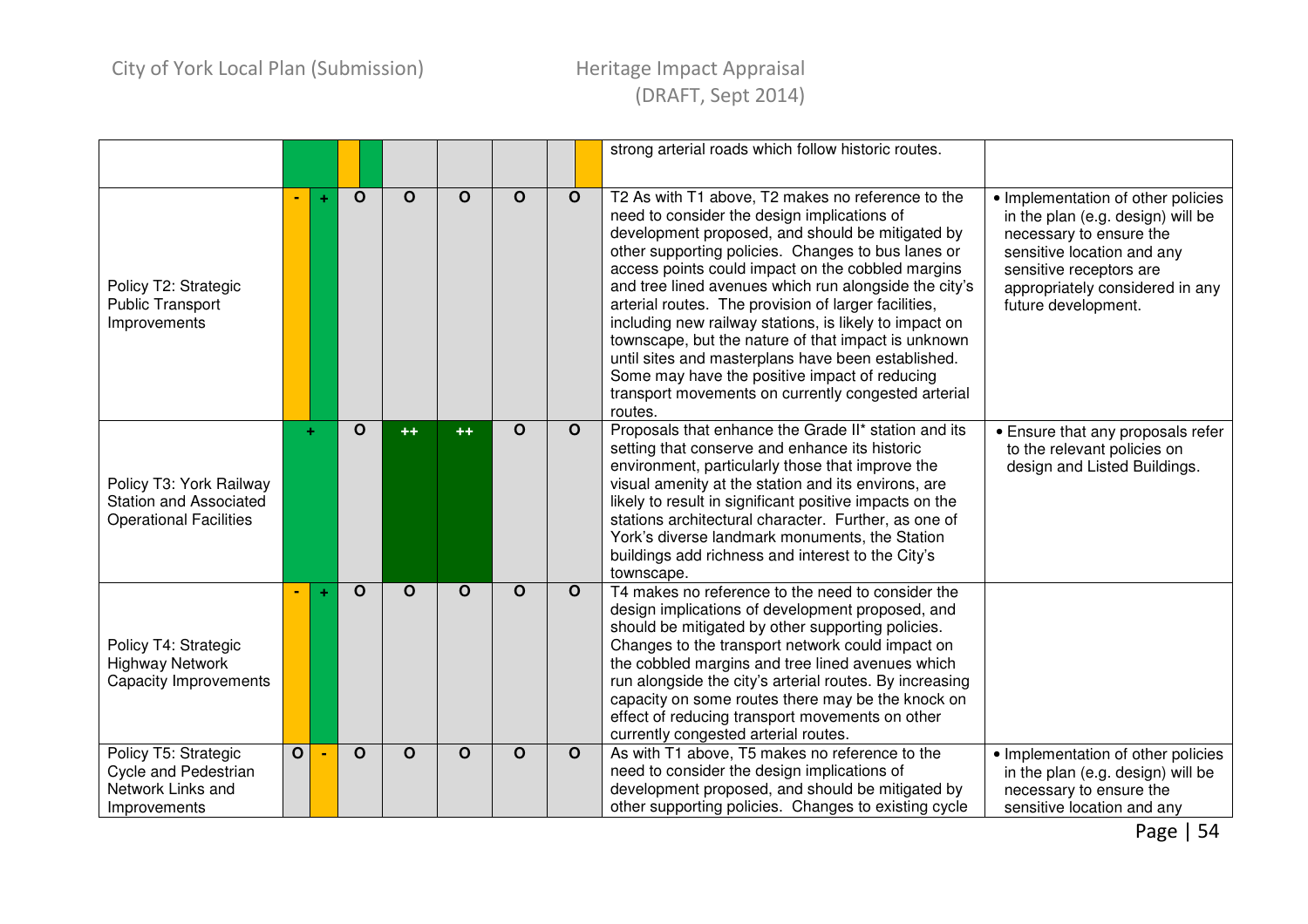|                                                                                                              |              |              |              |              |              |              |                                | lanes or new provision could impact on the cobbled<br>margins and tree lined avenues which run alongside<br>the city's arterial routes.                                                                                                                                                                                                                                                                                                                                                      | sensitive receptors are<br>appropriately considered in any<br>future development.                                                                                                                                                                                                                                                                                                                                                                |
|--------------------------------------------------------------------------------------------------------------|--------------|--------------|--------------|--------------|--------------|--------------|--------------------------------|----------------------------------------------------------------------------------------------------------------------------------------------------------------------------------------------------------------------------------------------------------------------------------------------------------------------------------------------------------------------------------------------------------------------------------------------------------------------------------------------|--------------------------------------------------------------------------------------------------------------------------------------------------------------------------------------------------------------------------------------------------------------------------------------------------------------------------------------------------------------------------------------------------------------------------------------------------|
| Policy T6: Development<br>at or Near Public<br>Transport Corridors,<br>Interchanges and<br><b>Facilities</b> |              | $\mathbf O$  | $\mathbf O$  | $\mathbf O$  | $\mathbf{o}$ | $\mathbf O$  | $\mathbf{o}$                   | T6 protects unused land which has been identified<br>as having viable future transport development<br>potential. The policy promotes higher density<br>development in the vicinity of well served<br>interchanges, but notes that this should not have an<br>adverse impact on the character, historic<br>environment and amenity of the area - this should<br>be established through pre-application appraisal<br>work, and any application informed by a supporting<br>heritage appraisal. | • Implementation of other policies<br>in the plan (e.g. design) will be<br>necessary to ensure the<br>sensitive location and any<br>sensitive receptors are<br>appropriately considered in any<br>future development.<br>• Ensure that heritage<br>statements are produced<br>where development is<br>proposed, to enable a better<br>understanding of heritage<br>assets affected - this should<br>include the historic setting of<br>the city. |
| Policy T7: Demand<br>Management                                                                              | $\mathbf{o}$ |              | $\mathbf{o}$ | $\mathbf{o}$ | $\mathbf{o}$ | $\mathbf O$  | $\mathbf{o}$                   | T7 promotes changes to existing carriageways as<br>one means of improving the overall flow of traffic in<br>and around York city centre. Changes to existing<br>routes could impact on the cobbled margins and tree<br>lined avenues which run alongside the city's arterial<br>routes.                                                                                                                                                                                                      | · Implementation of other policies<br>in the plan (e.g. design) will be<br>necessary to ensure the<br>sensitive location and any<br>sensitive receptors are<br>appropriately considered in any<br>future development.                                                                                                                                                                                                                            |
| Policy T8: Minimising<br>and Accommodating<br><b>Generated Trips</b>                                         |              | $\mathbf{o}$ | $\mathbf O$  | $\mathbf O$  | $\mathbf O$  | $\mathbf O$  | $\mathbf O$                    | T8 focuses on the information to be included within a<br>transport statement. No likely impacts identified.                                                                                                                                                                                                                                                                                                                                                                                  |                                                                                                                                                                                                                                                                                                                                                                                                                                                  |
| Policy T9: Freight<br>Consolidation                                                                          |              | $\mathbf O$  | $\mathbf O$  | $\mathbf{o}$ | $\mathbf{o}$ | $\mathbf{o}$ | $\mathbf{o}$<br>$\blacksquare$ | The location of future freight consolidation is likely to<br>be within the city's green belt, as is the proposed site<br>near Askham Bryan. Such sites have the potential to<br>negatively impact on the openness of the green belt,<br>providing new features within otherwise rural<br>settings. It will be important for such proposals to<br>consider their impact on view corridors, the city's<br>natural/rural character, the setting of villages and on                              | • Ensure that heritage<br>statements are produced<br>where development is<br>proposed, to enable a better<br>understanding of heritage<br>assets affected - this should<br>include the historic setting of<br>the city.                                                                                                                                                                                                                          |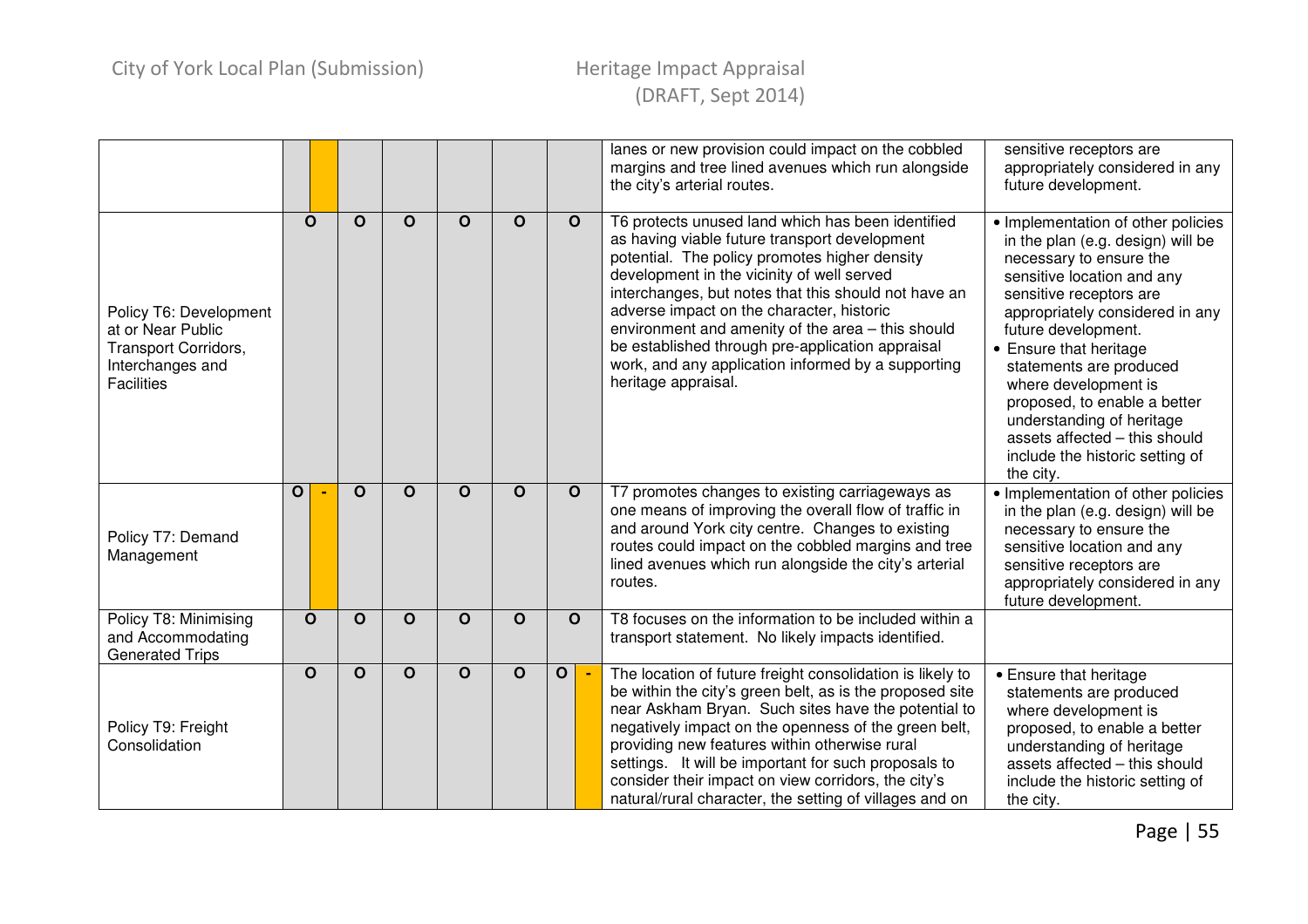|                                                                     |              |             |              |              |             |   |                | other habitats and landscapes which afford the city<br>its setting.                                                                                                                                                                                                                                                                                                                                         |                                                                                                                                                                                                                                                                                                                             |
|---------------------------------------------------------------------|--------------|-------------|--------------|--------------|-------------|---|----------------|-------------------------------------------------------------------------------------------------------------------------------------------------------------------------------------------------------------------------------------------------------------------------------------------------------------------------------------------------------------------------------------------------------------|-----------------------------------------------------------------------------------------------------------------------------------------------------------------------------------------------------------------------------------------------------------------------------------------------------------------------------|
| Policy T10:<br>Safeguarded Routes<br>and Sites                      | $\mathbf{o}$ | $\mathbf O$ | $\mathbf{o}$ | $\mathbf{o}$ | $\Omega$    |   | $\mathbf O$    | As with preceding transport policies, there is<br>potential that changes to the existing road network<br>could result in the loss of features (street trees,<br>cobbled margins) which add to the city centre's<br>character. The impact from other development sites<br>should be mitigated through pre-application appraisal<br>work, and any application informed by a supporting<br>heritage appraisal. | • Ensure that heritage<br>statements are produced<br>where development is<br>proposed, to enable a better<br>understanding of heritage<br>assets affected - this should<br>include the historic setting of<br>the city.                                                                                                     |
| Policy C1:<br>Communications<br>Infrastructure                      | $\mathbf{O}$ | $\mathbf O$ | $\mathbf O$  | $\mathbf{o}$ | $\mathbf O$ | O | $\blacksquare$ | This policy will have mostly neutral impacts on the<br>principal characteristics given that adverse visual<br>impacts and impacts on sensitive green belt or other<br>historic landscape areas, are to be managed through<br>the development process. Further, the policy<br>promotes rationalising street 'clutter' where facilities<br>are no longer operational.                                         | • The policy refers to considering<br>impact on historic<br>character/setting or diverse<br>landscapes. Implementation of<br>other policies in the plan (e.g.<br>design) will be necessary to<br>ensure the sensitive location<br>and any sensitive receptors are<br>appropriately considered in any<br>future development. |
| <b>Section 15: Delivery and Monitoring</b>                          |              |             |              |              |             |   |                |                                                                                                                                                                                                                                                                                                                                                                                                             |                                                                                                                                                                                                                                                                                                                             |
| Policy DM1:<br>Infrastructure and<br><b>Developer Contributions</b> |              |             |              |              |             |   | ÷              | C1 allows for contributions to be sought for<br>infrastructure provision, including for public realm<br>improvements and the protection and improvement<br>of the historic environment, which can include<br>improved interpretation. As such, C1 is likely to have<br>generally positive impacts on the city's special<br>characteristics.                                                                 |                                                                                                                                                                                                                                                                                                                             |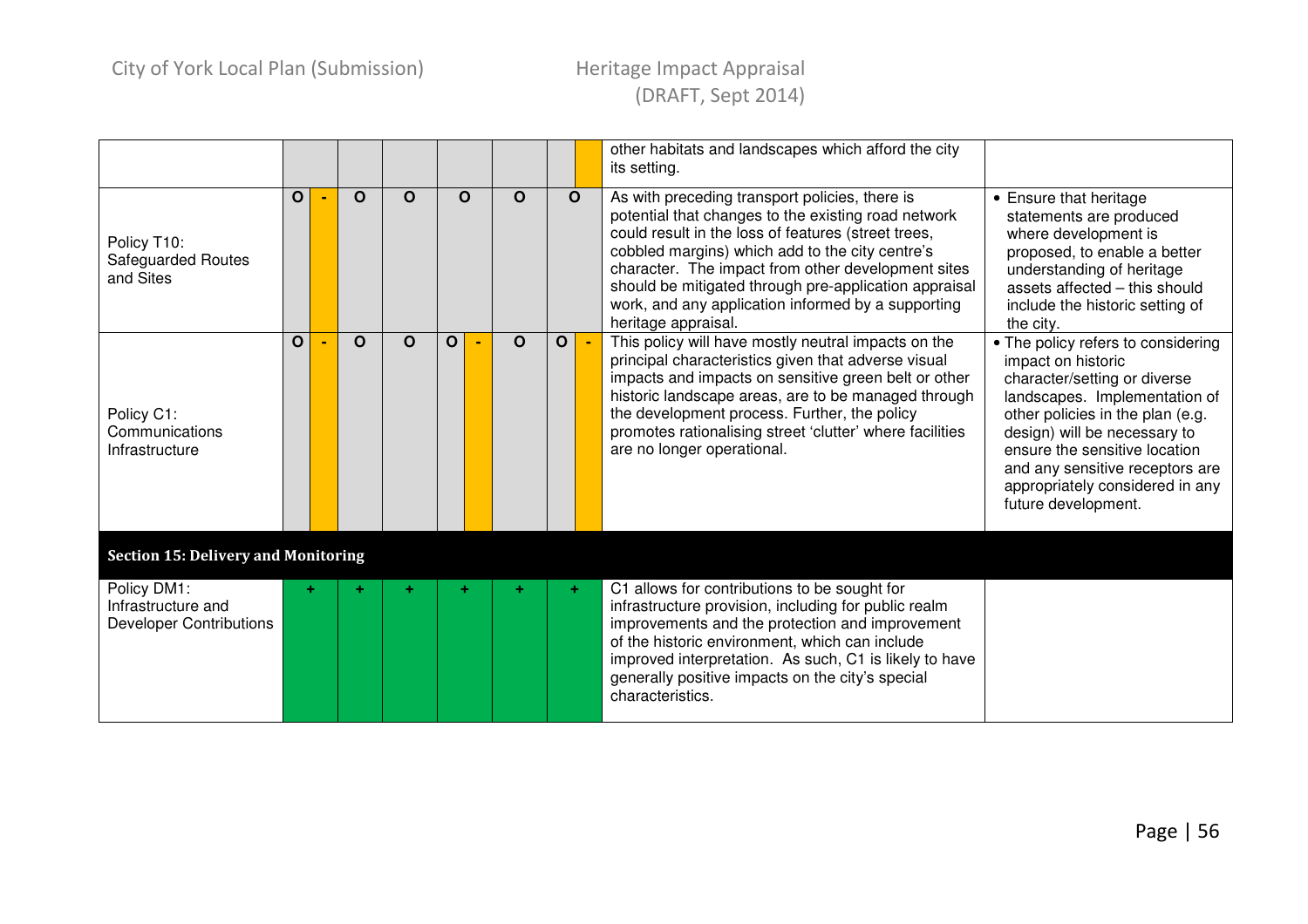# 4. Outcomes of the Local Plan Sites Appraisal –Allocated Strategic Sites

The Local Plan (Submission) document identifies sites to accommodate strategic growth in housing and employment over the plan period. In total, 30 sites have undergone a full Heritage Impact Appraisal, 27 of which have been taken forward as Strategic Allocations. This section provides an overview of the outcomes from the Heritage Impact Appraisal of Local Plan Sites (Submission). The full HIA is appended at Appendix 3.

### 4.1 British Sugar (ST1)

4.1.1 Two site options were considered for ST1. Overall the assessment of this site for both options 1 and 2 identified that development in this location would not cause any serious harm to the principal characteristics of York and has the potential to improve the former industrial site.

Figure 3: British Sugar (ST1) summary

|                     |   |                          | <b>OPTION 1</b>           |         |                          |  | <b>OPTION 2</b> |                              |  |
|---------------------|---|--------------------------|---------------------------|---------|--------------------------|--|-----------------|------------------------------|--|
|                     |   |                          | (Preferred Options stage) |         |                          |  |                 | (Further Sites Consultation) |  |
| Site/characteristic |   |                          | 4                         |         |                          |  |                 |                              |  |
|                     | O | $\overline{\phantom{a}}$ |                           | $\circ$ | $\overline{\phantom{a}}$ |  | -               | $\circ$                      |  |

4.1.2 A minor harm grading has been awarded against principal characteristics 3 and 6 particularly due to the potential for harm to views to and from the site and potential harm to the setting of the river/ings area. Partial minor harm may occur to characteristics 2, 4 and 5 due to the unknown nature of proposed housing design and potential harm to pockets of archaeological deposits which may have survived the construction and demolition of the factory structures. Undisturbed areas included in option 2 may have higher archaeological interest although initial investigations suggest there is little on the site.

### 4.1.3 Key recommendations/Mitigation:

- A views analysis is required to assess the impact of development on any views which may be available from the site also to assess the impact of the development against the setting of the river/ings areas.
- Open space should be designed in the river corridor areas.
- Detailed information on architectural proposals required to further assess impact on architectural complexity characteristic.
- Limited archaeological investigation required to further assess the nature and significance of any deposits on site.
- SINC site needs protection through green buffering and landscaping.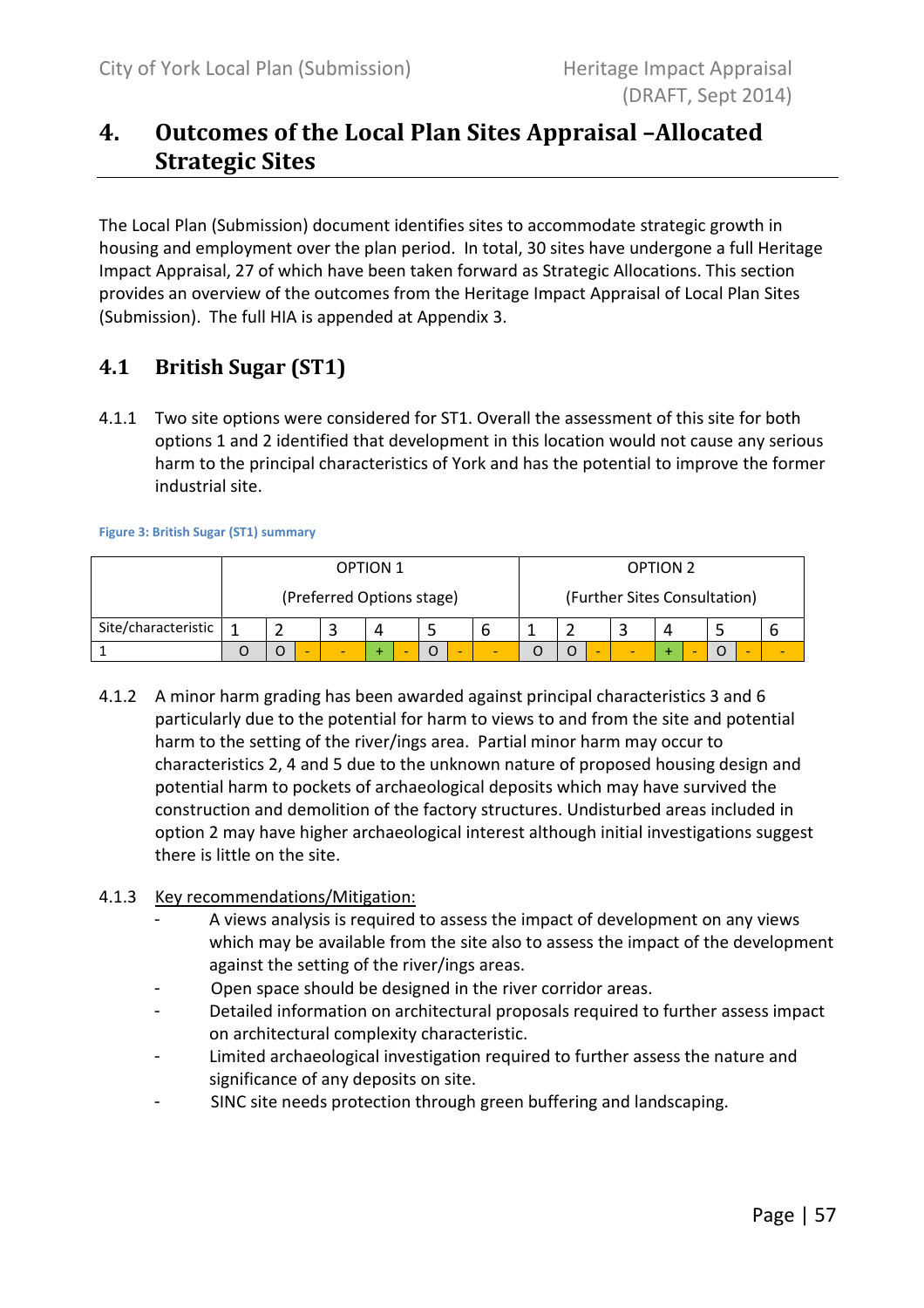### 4.2 Former civil service sports ground (ST2)

4.2.1 Two options have been considered for ST2. Overall the assessment of both options submitted for this site has identified that development in this location would not cause any serious harm to the principal characteristics of York.

Figure 4: Fmr Civil Service Sports Ground (ST2) summary

|                     |  |  |   | <b>OPTION 1</b>           |  |  |  | <b>OPTION 2</b> |                              |  |
|---------------------|--|--|---|---------------------------|--|--|--|-----------------|------------------------------|--|
|                     |  |  |   | (Preferred Options stage) |  |  |  |                 | (Further Sites Consultation) |  |
| Site/characteristic |  |  |   | д                         |  |  |  |                 |                              |  |
|                     |  |  | - |                           |  |  |  |                 |                              |  |

4.2.2 Partial minor harm may occur to principal characteristics 4 and 5 particularly due to the unknown nature of proposed housing design and the potential for harm to any surviving archaeological deposits or historic landscape features. The site does not significantly contribute to the open countryside surrounding York, particularly since the re-location of Manor School adjacent.

### 4.2.3 Key recommendations/Mitigation:

- A views analysis is required to assess the impact of development on any views which may be available from the site also to further inform design proposals on how the development may appear from nearby areas due to its slightly elevated topography.
- Detailed information on architectural proposals required to further assess impact on architectural complexity characteristic.
- Archaeological investigation required to further assess the nature and significance of any archaeological deposits on site.
- Retention of the  $18<sup>th</sup>$  century field boundary should be sought if possible as not many survive in this area.

### 4.3 The Grain Stores, Water Lane (ST3)

4.3.1 Only one option was considered for ST3. Overall the assessment of this site has identified that development in this location would not cause any serious harm to the principal characteristics of York.

#### Figure 5: The Grain Stores (ST3) summary

|                     |  |                           | <b>OPTION 1</b> |  |  |  |  |  |  |  |  |  |
|---------------------|--|---------------------------|-----------------|--|--|--|--|--|--|--|--|--|
|                     |  | (Preferred Options stage) |                 |  |  |  |  |  |  |  |  |  |
| Site/characteristic |  |                           |                 |  |  |  |  |  |  |  |  |  |
|                     |  |                           |                 |  |  |  |  |  |  |  |  |  |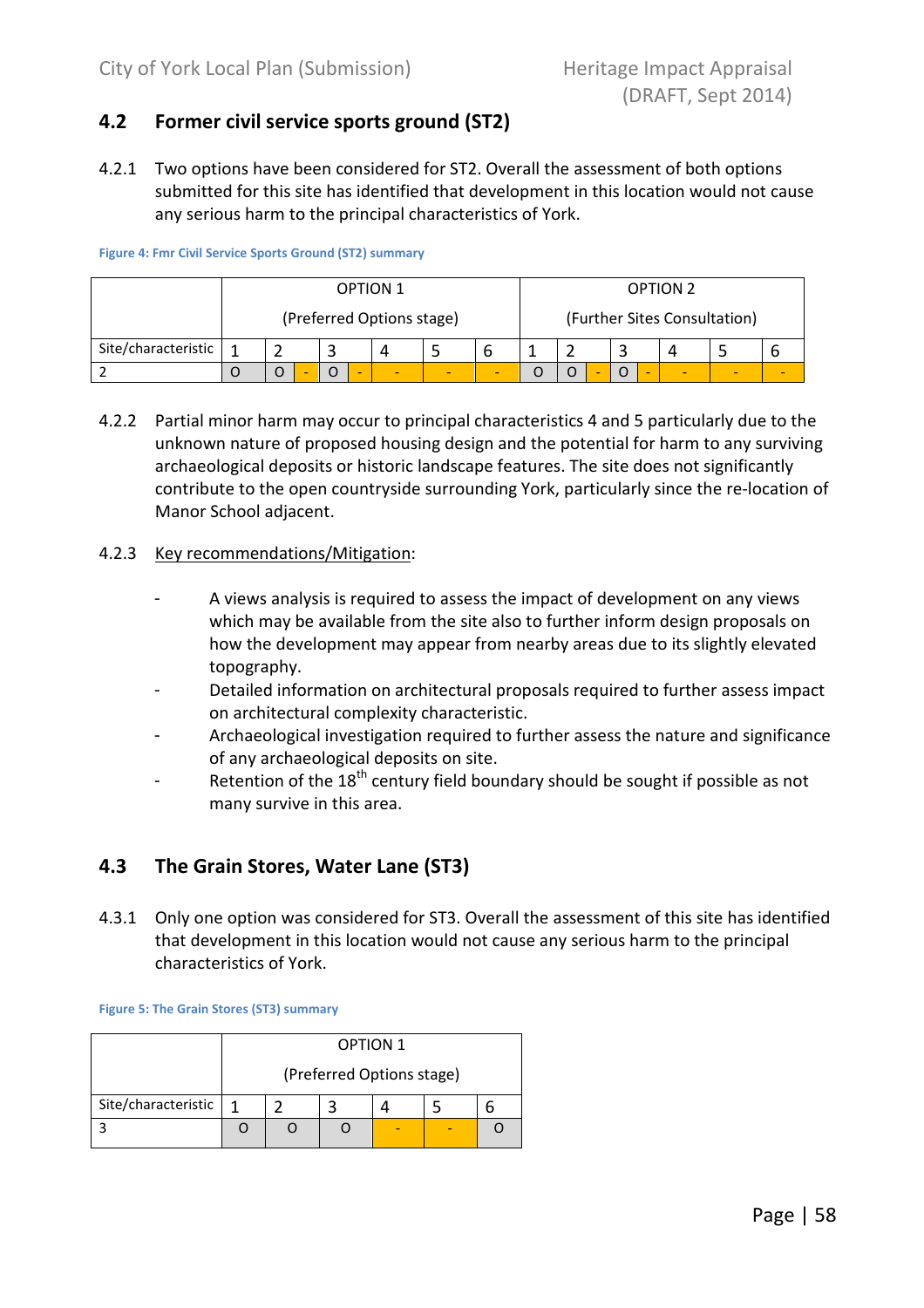- 4.3.2 Potential minor harm has been identified against principal characteristics 4 and 5 particularly due to the unknown nature of proposed housing design and possibility of harm to known surviving archaeological deposits primarily relating to the former airfield.
- 4.3.3 Key recommendations/Mitigation:
	- Detailed information on architectural proposals required to further assess impact on architectural complexity characteristic.
	- Development on the border with Victoria Farm should be sympathetically integrated to fit in with the immediate surroundings of the farm.
	- -Further archaeological investigation may be required when proposals are known to assess the impact on known archaeological deposits.

### 4.4 Land adjacent to Hull Road, Grimston Bar (ST4)

4.4.1 Only one option was considered for ST4. A summary of the impact of development in this area on the principal characteristics of York is set out below.

Figure 6: Land adj Hull Road (ST4) summary

|                     |  |  |  | <b>OPTION 1</b>           |  |  |  |  |  |  |  |  |
|---------------------|--|--|--|---------------------------|--|--|--|--|--|--|--|--|
|                     |  |  |  | (Preferred Options stage) |  |  |  |  |  |  |  |  |
| Site/characteristic |  |  |  |                           |  |  |  |  |  |  |  |  |
|                     |  |  |  |                           |  |  |  |  |  |  |  |  |

- 4.4.2 The assessment of this site has identified that development in this location may potentially result in serious harm to principal characteristic 5 regarding the archaeological complexity of the site. A desk based assessment has confirmed that the site may contain features relating to the prehistoric and Romano-British period. The threat to archaeological deposits can be mitigated against through planning policy and guidance.
- 4.4.3 Minor harm may occur to principal characteristics 3, 4 and 6 (and partial minor harm to 2) particularly due to the unknown nature of proposed housing design and its visibility occupying an elevated position, the potential harm on views from the hillside and the loss of a buffer between the university campus and residential areas. Kimberlow Hill currently provides 360 degree views towards the historic core and The Minster and outwards across the rural landscape of the Wolds and the Vale.
- 4.4.4 Key recommendations/Mitigation:
	- Detailed information on architectural proposals required to further assess impact on architectural complexity characteristic. Roofscape needs to be carefully designed given the elevated position of the site.
	- Develop site with low-medium density housing and small scale buildings due to the topography of the area.
	- Retain, frame and create new views of the Minster, rural area and cityscape through the housing layout.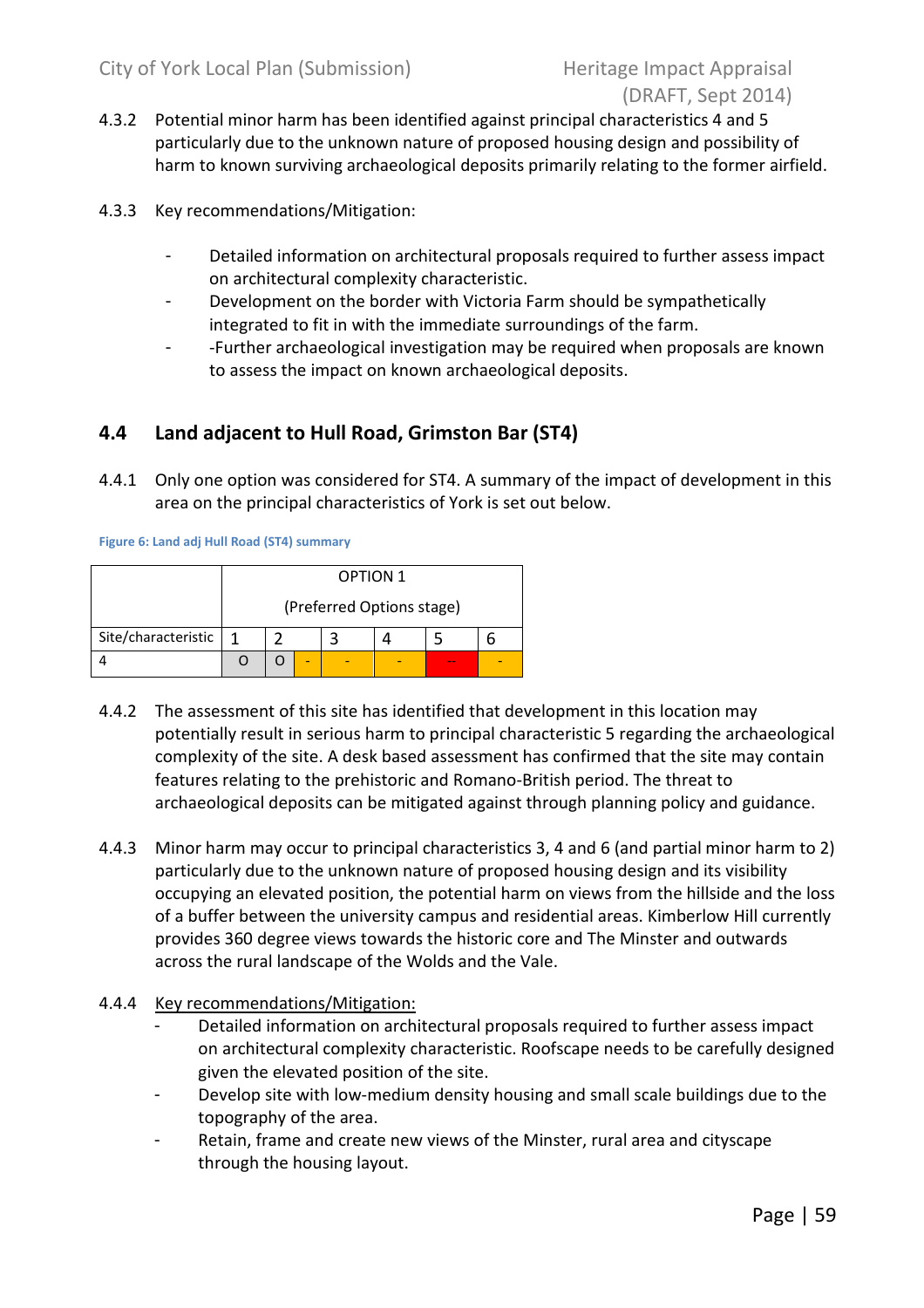- Good tree cover required to maintain a degree of separation between the development and the campus, while buildings should complement the landscape structure of Heslington east campus.
- Archaeological investigation required to further assess the nature and significance of any archaeological deposits on site.

### 4.5 York Central

4.5.1 Only one option was considered for ST5. A summary of the impact of development in this area on the principal characteristics of York is set out below.

Figure 7: York Central (ST5) summary

|                     |   |                                 |  |  |  | <b>OPTION 1</b> |  |  |  |  |  |  |
|---------------------|---|---------------------------------|--|--|--|-----------------|--|--|--|--|--|--|
|                     |   | (Preferred Options stage)       |  |  |  |                 |  |  |  |  |  |  |
| Site/characteristic | 1 |                                 |  |  |  |                 |  |  |  |  |  |  |
|                     |   | -<br>$\sim$<br>$\sim$<br>$\sim$ |  |  |  |                 |  |  |  |  |  |  |

- 4.5.2 The assessment of this site has identified that development in this location may result in serious harm to principal characteristic 5. Development may cause serious harm to any surviving archaeological deposits and non-designated extant buildings without appropriate mitigation. Excavations have proven that Romano-British archaeology still survives in some pockets across the area despite  $19<sup>th</sup>$  century construction of the railway. The site also falls partly within the Central Area of Archaeological Importance. The threat to archaeological deposits can be mitigated against through planning policy and guidance.
- 4.5.3 Minor-serious harm may occur to several other characteristics (2, 3, and 4) particularly due to the potential harm to views of landmark buildings and monuments, the unknown nature of proposed development design, the impact of development on the setting of nearby listed buildings and scheduled monuments and that the site falls partly within the Central Historic Core. A partial minor harm grading has been awarded to characteristic 1.

### 4.5.4 Key recommendations/Mitigation

- Retention of important railway buildings and the remaining functionality of the railway should mitigate against potential loss of character.
- There is an opportunity to potentially create new revealed views of the Minster and other key buildings. Existing views can be protected by carefully choosing the site of new builds and/or regulating their height.
- Development in the area of these listed and scheduled structures should be designed so it does not detract from their setting or impact upon their intervisibility.
- The setting of listed buildings within and bordering the area should be protected. Proposed development plans should also aim to sympathetically covert as many of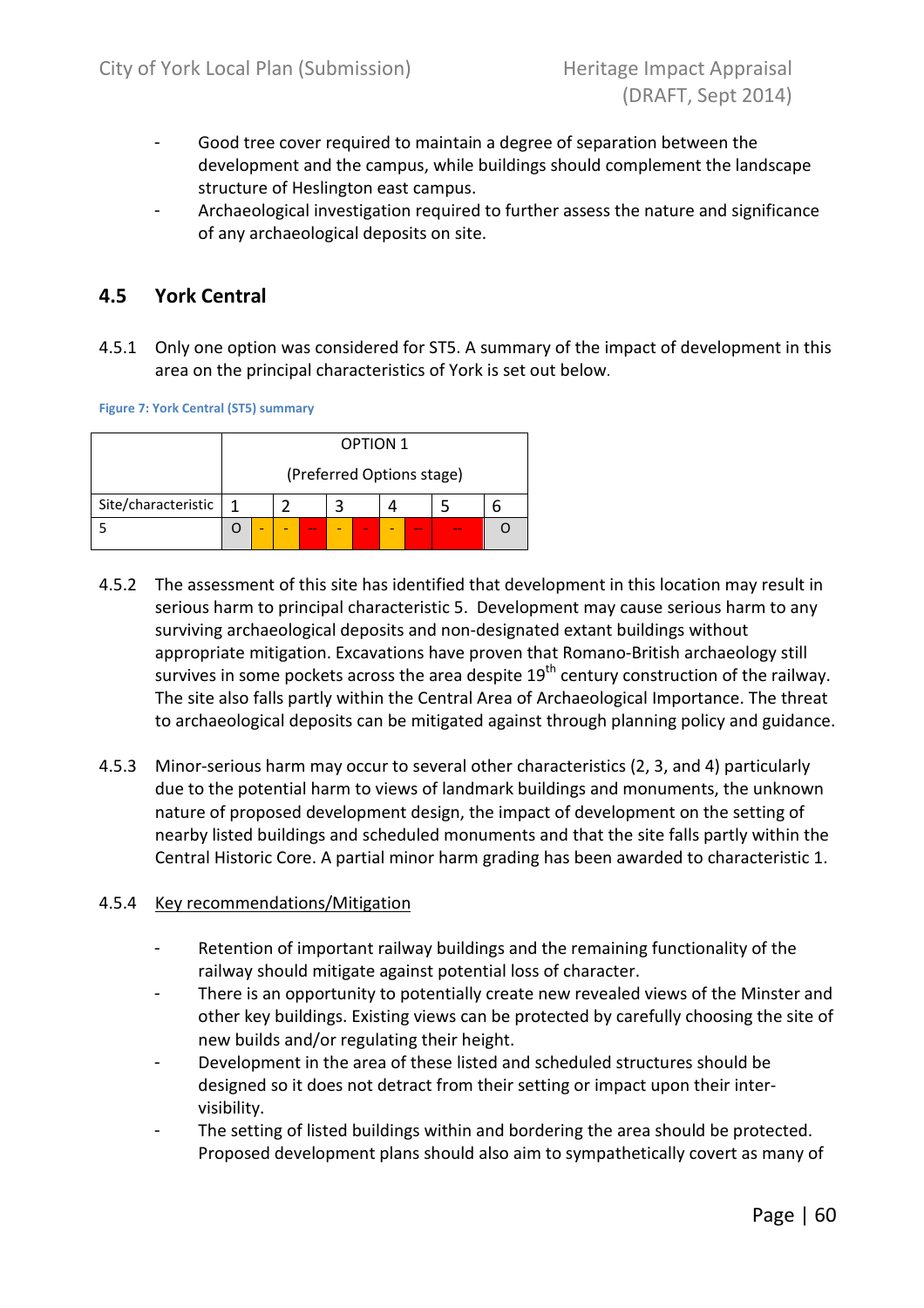the significant industrial buildings as possible for modern use-in particular those which have been nominated for inclusion on the Local List of Heritage Assets.

- Detailed information on architectural proposals required to further assess impact on architectural complexity characteristic. Some taller structures may be acceptable providing they do not harm views across the city, the appearance of the central conservation area or detract from the setting of the listed buildings.
- -Archaeological investigation required to further assess the nature and significance of any archaeological deposits on site.

### 4.6 Land east of Grimston Bar (Formerly ST4)

4.6.1 Two options were considered for ST6. Option 1 had potential to cause varying degrees of serious harm to characteristics 2 and 6. Option 2 is substantially larger than the original preferred options proposed boundary. The Heritage Impact Appraisal concluded that the enlargement of the site may mean serious harm (rather than minor-serious) would occur to principal characteristic 6 (landscape and setting). This site has now been renumbered and forms part of Safeguarded Land (SF13).

### 4.7 Land to the east of Metcalfe Lane (ST7)

4.7.1 Two options have been considered for ST7. Despite the enlargement of the site to the north and the south it was concluded that the impact on the principal characteristics of York would be the same for both options. The main threat being to principal characteristic 3 due to the views of the Minster from the site one of which has been identified as a Key View.

Figure 8: Land East of Metcalfe Lane (ST7) summary

|                     | <b>OPTION 1</b> |                           |  |  |  |  |     | <b>OPTION 2</b>              |   |     |  |  |     |  |    |
|---------------------|-----------------|---------------------------|--|--|--|--|-----|------------------------------|---|-----|--|--|-----|--|----|
|                     |                 | (Preferred Options stage) |  |  |  |  |     | (Further Sites Consultation) |   |     |  |  |     |  |    |
| Site/characteristic | b               |                           |  |  |  |  |     |                              |   |     |  |  |     |  |    |
|                     | $-$<br>-<br>--  |                           |  |  |  |  | $-$ |                              | - | $-$ |  |  | $-$ |  | -- |

- 4.7.2 The assessment of this site for both option 1 and 2 has identified that serious harm may be caused to principal characteristic 3 as development may obscure key views (Key View 5 identified in YCHCCA) of the Minster.
- 4.7.3 Minor-serious harm has been identified in relation to characteristics 5 and 6 due to the potential for harm to any surviving archaeological deposits and historic landscape features, removal of open countryside and impact on setting of Osbaldwick.
- 4.7.4 Development of this site has been identified as causing minor harm in relation to characteristics 2 and 4 particularly due to the potential impact on compactness and the unknown nature of proposed housing design.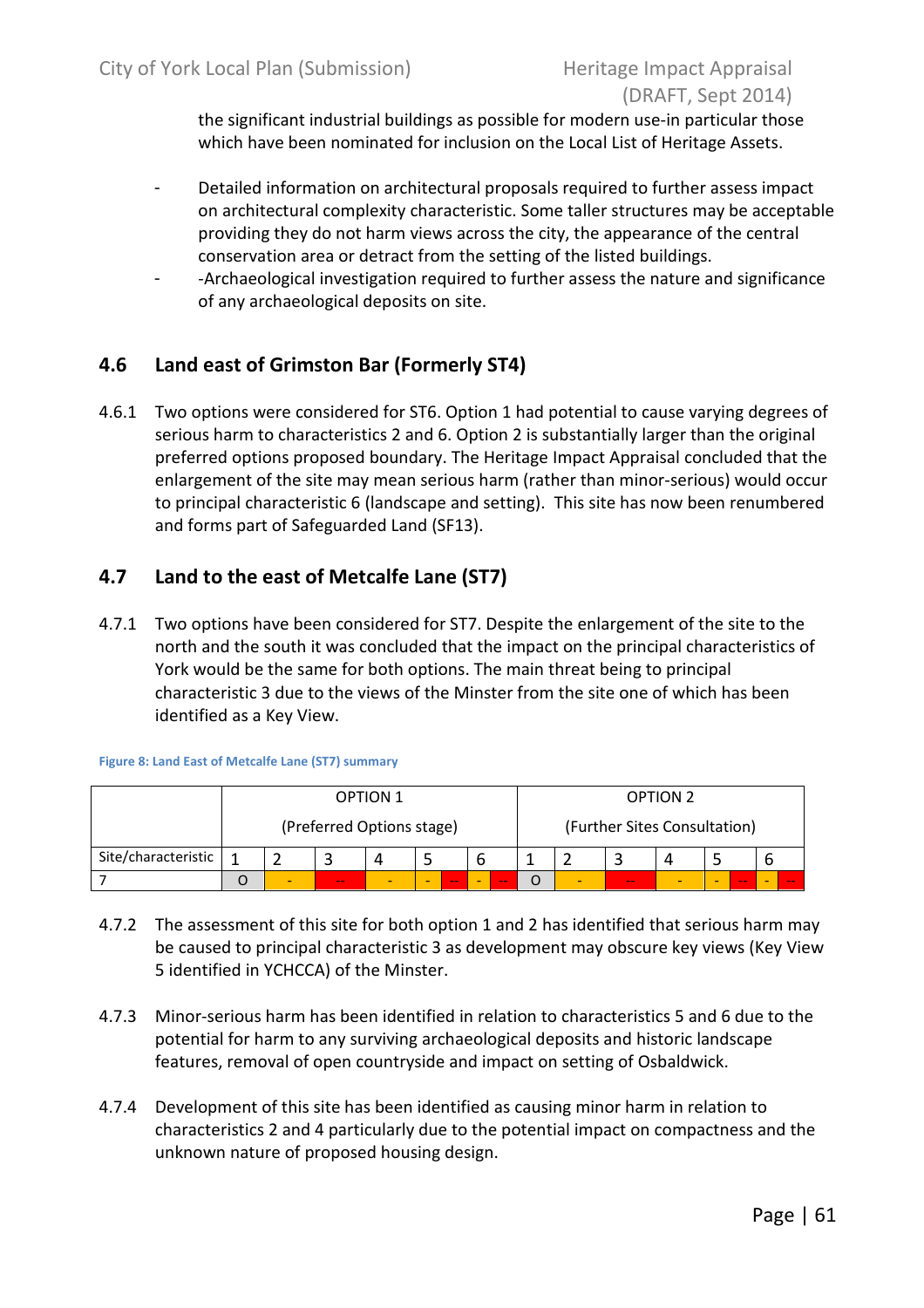### 4.7.5 Key recommendations/Mitigation:

### Option 1&2:

- Reduce site by its eastern edge perhaps in line with buildings around Cottage Farm. A degree of loss of compactness is unavoidable.
- Further views analysis needed against proposed development plans. Significant views of the Minster or other important buildings/landscapes should be respected within proposed scheme.
- Detailed information on architectural proposals required to further assess impact on architectural complexity characteristic. Characteristic materials and forms of the rural farmsteads should be used to inspire design. Distinctive spatial configuration should also be recognised.
- Archaeological investigation required to further assess the nature and significance of any archaeological deposits or historic landscape features on site.
- Historic field boundaries should be retained and enhanced where possible or at least respected in the design of the new development.
- Ways of incorporating some of the oldest farm buildings into the new development should be explored.
- Evaluation required to assess the impact of development on the setting of the Conservation Area
- Clear margin needed between Conservation Area of Osbaldwick and the new development. The fields immediately north of the village should remain open to mitigate some of the impact on the immediate setting of the village.
- Use of strong green edge boundaries to the site and planned open green space may partially negate some loss of setting when viewed from the ring road.

### Option 2 as above and:

- Reduce/move development away from or provide green/open space in the Heworth Green/Stray area.

### 4.8 Land north of Monks Cross (ST8)

4.8.1 Only one option was considered for ST8. A summary of the impact of development in this area on the principal characteristics of York is set out below.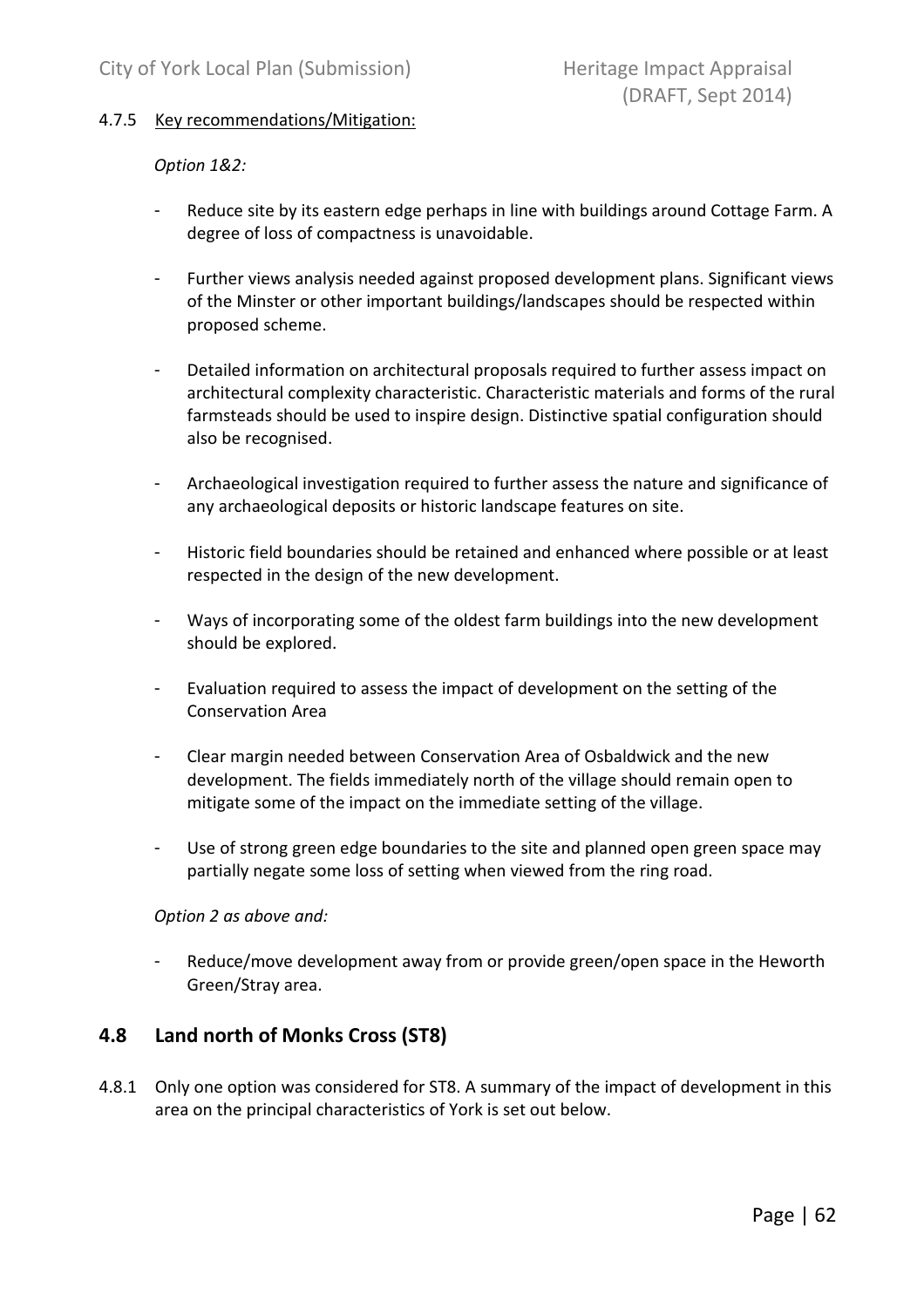#### Figure 9: Land North of Monks Cross (ST8) summary

|                     |   |  | <b>OPTION 1</b>           |  |  |  |  |  |  |  |  |  |
|---------------------|---|--|---------------------------|--|--|--|--|--|--|--|--|--|
|                     |   |  | (Preferred Options stage) |  |  |  |  |  |  |  |  |  |
| Site/characteristic | 1 |  |                           |  |  |  |  |  |  |  |  |  |
|                     |   |  |                           |  |  |  |  |  |  |  |  |  |

4.8.2 The assessment of this site has identified that development in this location may cause minor harm to principal characteristics 2, 4, 5 and 6. This is due to the distance of the development away from the city centre, the unknown nature of proposed housing design, the potential for harm to any surviving archaeological deposits or historic landscape features and the impact on the rural edge setting of the city.

#### 4.8.3 Key recommendations/Mitigation:

- Development should not expand further than the proposed eastern boundary
- Detailed information on architectural proposals required to further assess impact on architectural complexity characteristic.
- Archaeological investigation required to further assess the nature and significance of any archaeological deposits or historic landscape features on site.
- Historic field boundaries should be retained and enhanced where possible or at least respected in the design of the new development.
- Ways of incorporating some of the farm buildings into the new development should be explored.
- Reduce site in the north-eastern corner to the line of North Lane to create a gap between the development area and the ring road.
- Reduce the size of the site on the northern and eastern edge so the development is further away from ring road/Monk Cross Link Road junction.

### 4.9 Land north of Haxby (ST9)

4.9.1 Two options have been considered for ST9. The impact of development on the Option 1 site was generally assessed to be of potential minor harm. Option 2 is larger than the original preferred options proposed boundary. The Heritage Impact Appraisal concluded that the enlargement of the site may potentially cause an element of serious harm (rather than minor) to principal characteristic 5 (archaeological complexity). However, the threat to archaeological deposits can be mitigated against through planning policy and guidance.

#### Figure 10: Land North of Haxby (ST9) summary

| <b>OPTION 1</b> | <b>OPTION 2</b> |
|-----------------|-----------------|
|                 |                 |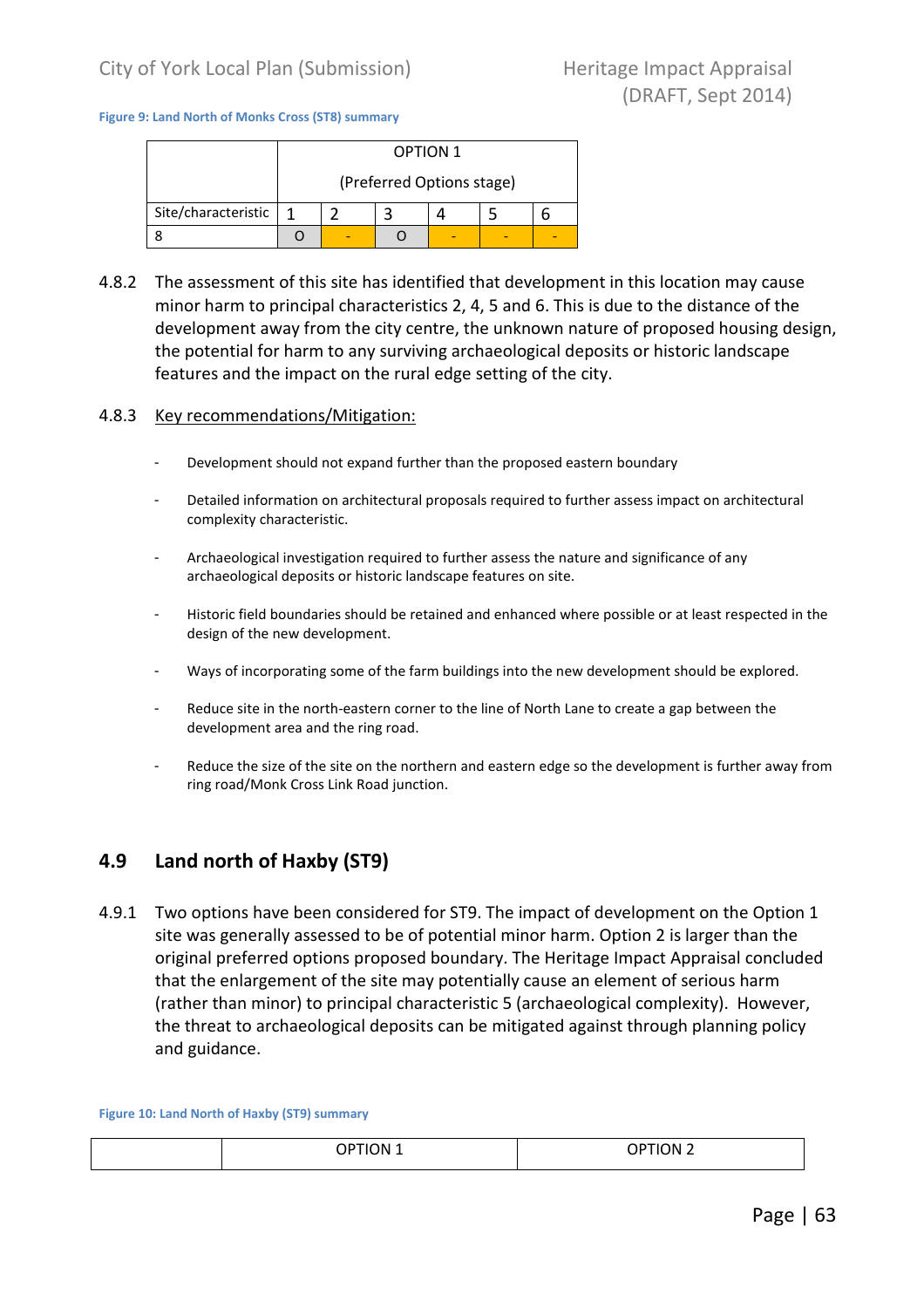|                     |  | (Preferred Options stage) |  |  |  | (Further Sites Consultation) |  |  |  |         |  |
|---------------------|--|---------------------------|--|--|--|------------------------------|--|--|--|---------|--|
| Site/characteristic |  |                           |  |  |  |                              |  |  |  |         |  |
|                     |  |                           |  |  |  |                              |  |  |  | -<br>-- |  |

- 4.9.2 The assessment of option 1 and 2 concluded that development in this area may result in minor harm to principal characteristics 2, 4 and 6. Harm may be caused due to the further loss of compactness of Haxby, the unknown nature of proposed housing design and the potential impact on the surviving historic landscape of Haxby. Option 2 development may also impact upon the perception of the rural setting of the area viewed from Moor Lane.
- 4.9.3 The assessment of option 1 identified that development in this location may cause minorserious harm to principal characteristic 5 due to the increased potential threat to any surviving archaeological deposits or historic landscape features. This was increased to minor-serious harm for the enlarged site of option 2 particularly due to the previous recovery of a Roman coin hoard located within the additional development area.

### 4.9.3 Key recommendations/Mitigation:

Option 1&2:

- Reduce the site to the existing building line.
- Detailed information on architectural proposals required to further assess impact on architectural complexity characteristic.
- Archaeological investigation required to further assess the nature and significance of any archaeological deposits or historic landscape features on site.
- Historic field boundaries should be retained and enhanced where possible or at least respected in the design of the new development.
- Suitable landscape treatment to the north, east and western boundaries may soften the urban edge of the development
- New development should maintain a gap and provide screening between it and the existing residential estate.

### Option 2 as above and:

Pull the development away from the edge of Moor Lane or maintain a green space in the field closest to it.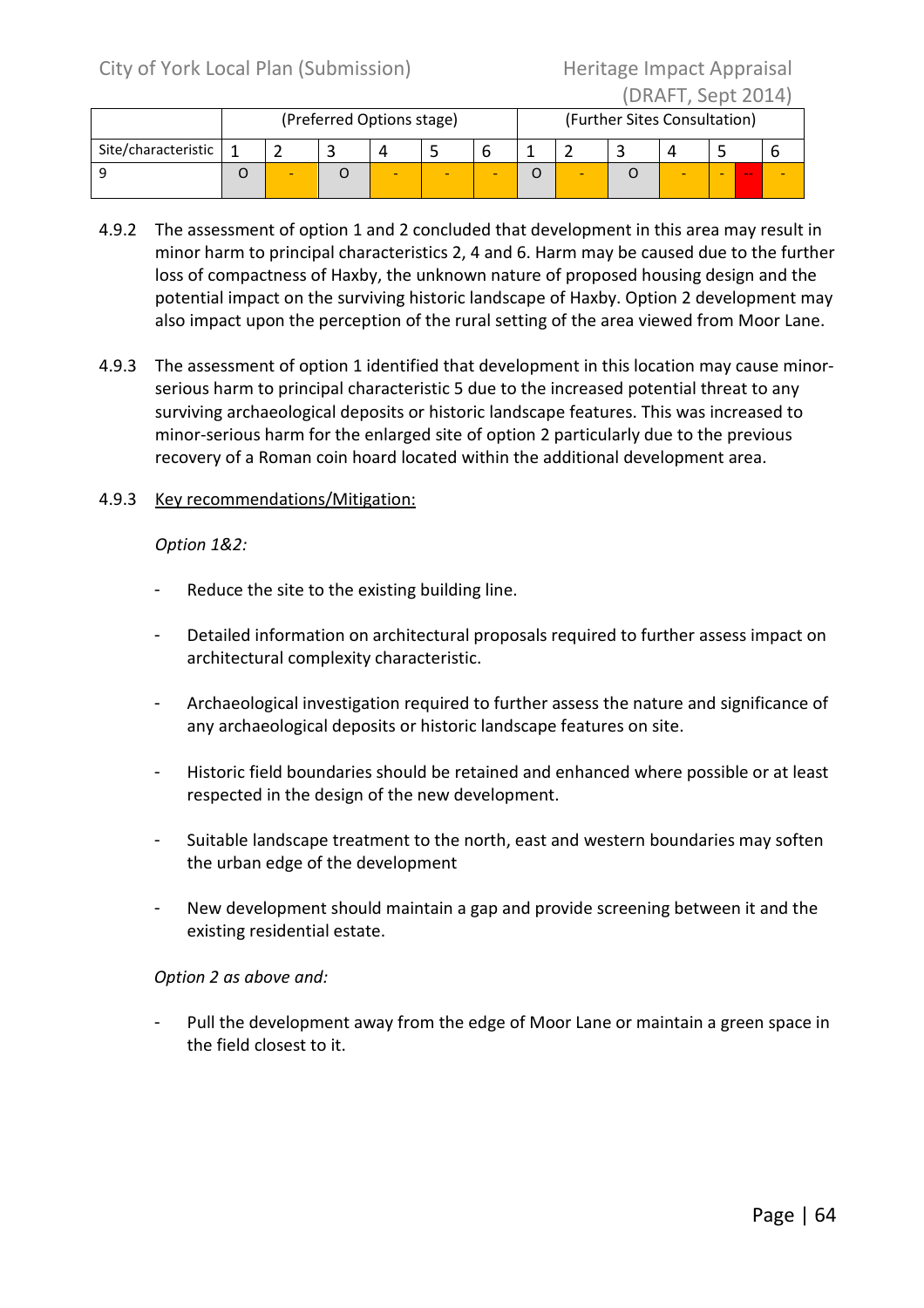### 4.10 Land at Moor Lane, Woodthorpe (formerly ST10)

4.10.1 One option was considered for ST10. Option 1 had the potential to cause harm to several principal characteristics of York to characteristic 6 (landscape and setting). This has now been renumbered and is part of Safeguarded Land (SF12).

### 4.11 Land at New Lane, Huntington (ST11)

4.11.1 Only one option was considered for ST11. A summary of the impact of development in this area on the principal characteristics of York is set out below.

Figure 11: Land at New Lane, Huntington (ST11) summary

|                     |     |                           |  | <b>OPTION 1</b> |  |  |  |  |  |  |  |  |
|---------------------|-----|---------------------------|--|-----------------|--|--|--|--|--|--|--|--|
|                     |     | (Preferred Options stage) |  |                 |  |  |  |  |  |  |  |  |
| Site/characteristic | 1   |                           |  |                 |  |  |  |  |  |  |  |  |
|                     | - - |                           |  |                 |  |  |  |  |  |  |  |  |

- 4.11.2 The assessment of this site has identified that development in this location may result in serious harm to characteristic 5. Archaeological deposits relating to prehistoric settlement, Romano-British activity and medieval and post-medieval agricultural practices may be present. A Scheduled Ancient Monument (temporary Roman camp) exists within the proposed site. A Grade II listed building also borders the site. Several other non-designated heritage assets are located within this are such as ridge and furrow and historic field boundaries. Development of this site may cause serious harm to these archaeological features.
- 4.11.3 The potential for minor harm was identified against principal characteristics 4 and 6 particularly because of the unknown nature of proposed housing design and the loss of green space further eroding the openness, rural character and setting of the eastern edge of Huntington and its separation from Monks Cross.
- 4.11.4 A neutral-minor harm grading was given to characteristic 2 due to the loss of a break in the landscape between Monks Cross commercial area and residential areas should development go ahead here.
- 4.11.5 Key recommendations/Mitigation:
	- Detailed information on architectural proposals required to further assess impact on architectural complexity characteristic.
	- Archaeological investigation required to further assess the nature and significance of any archaeological deposits or historic landscape features on site.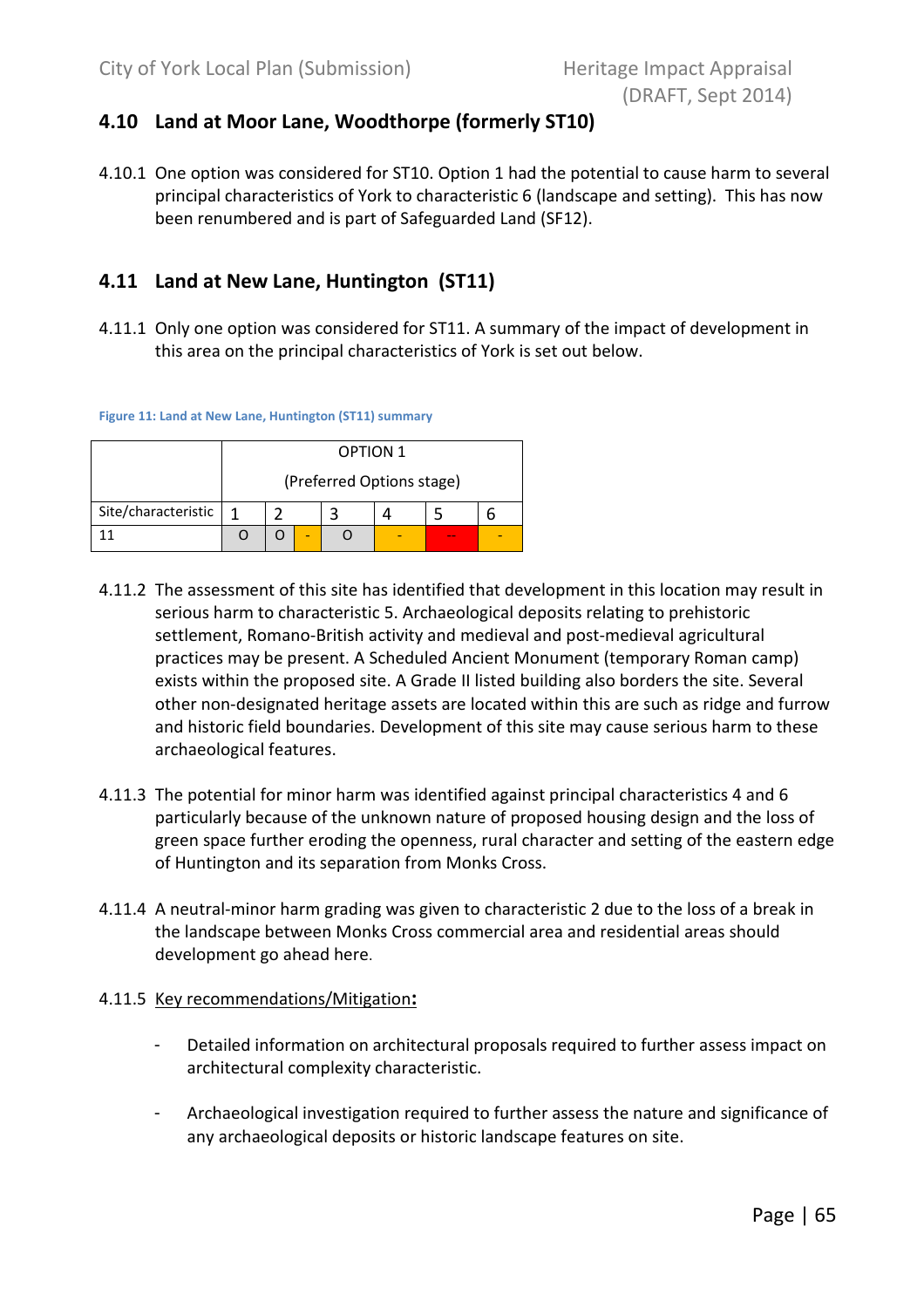- Historic field boundaries and hedge rows should be retained and enhanced where possible or at least respected in the design of the new development.
- Evaluation of the impact on setting of the SAM and listed building needed.
- The SAM site should remain as open space.
- The construction of buildings close to the SAM and Huntington Grange need to be sympathetic in terms of scale and character to have the least impact on setting.
- Retain separation from Monks Cross.

### 4.12 Land at Manor Heath Road, Copmanthorpe (ST12)

4.12.1 Two options have been considered for ST12. While Option 1 had the potential to cause minor harm to some elements of the principal characteristics, Option 3 is slightly larger and had a marginally more detrimental impact on the historic environment.

Figure 12: Land at Manor Heath Road, Copmanthorpe (ST12) summary

|                     |   |                           |  | <b>OPTION 1</b> |  |  |   | OPTION 3              |   |   |  |  |   |        |         |  |
|---------------------|---|---------------------------|--|-----------------|--|--|---|-----------------------|---|---|--|--|---|--------|---------|--|
|                     |   | (Preferred Options stage) |  |                 |  |  |   | (Submission Boundary) |   |   |  |  |   |        |         |  |
| Site/characteristic |   |                           |  | $\Delta$        |  |  | O |                       |   |   |  |  |   |        |         |  |
|                     | O | O<br>-<br>-<br>$-$        |  |                 |  |  |   |                       | O | ۰ |  |  | - | $\sim$ | $\circ$ |  |

- 4.12.2 The assessment of option 1 identified that development in this location may result in minor-serious harm to principal characteristic 5 due to the potential harm to archaeological deposits and minor harm to characteristic 4 because of the unknown nature of proposed housing design. Archaeological deposits relating to prehistoric and Romano-British activity may be present on site particularly due to its topography and the location of the York-Tadcaster Roman road running through the site.
- 4.12.3 The assessment of option 2 identified that development in this location may result in partial minor harm to characteristics 2 and 6 (in addition to potential harm to 4 and 5 already identified in option 1). This is due to the expansion of the residential area to the north and west of Copmanthorpe village spilling over the current boundary of Manor Heath and the higher visibility from the west and on the northern approach to Copmanthorpe after leaving the A64 junction. This site may also have a minor detrimental impact on the wider open countryside character element.
- 4.12.4 Key recommendations/Mitigation:

Option 1&2: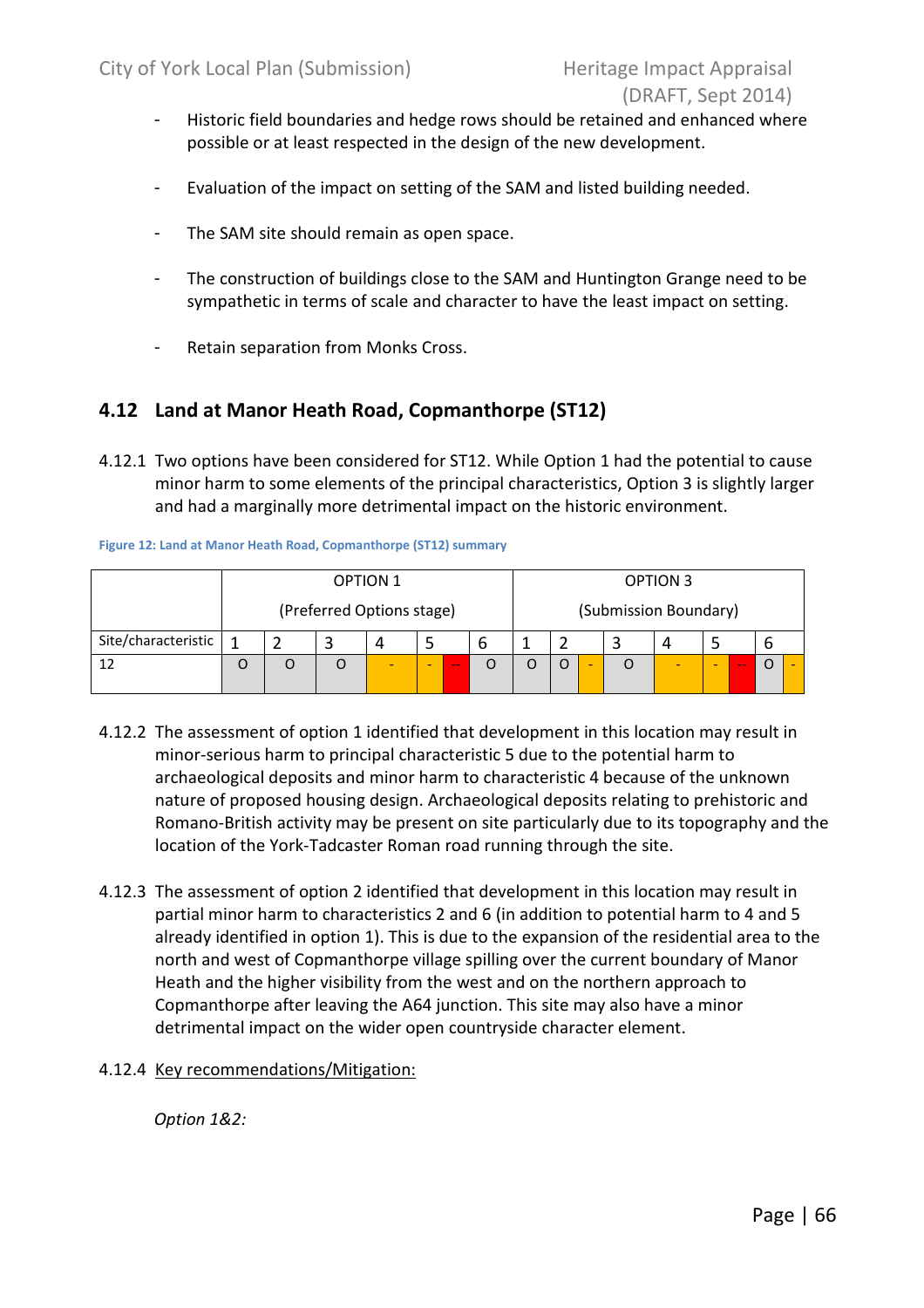- Detailed information on architectural proposals required to further assess impact on architectural complexity characteristic.
- Archaeological investigation required to further assess the nature and significance of any archaeological deposits or historic landscape features on site.
- Historic field boundaries and hedge rows should be retained and enhanced where possible or at least respected in the design of the new development.
- The Roman road should be respected within the development with information presented on site to further reveal this and other elements of the historic landscape.

Option 3 as above and:

- Restrict development from spreading further to the west of the current proposed boundary.
- Reduce size of proposed site so it lies closer to Copmanthorpe centre.

### 4.13 Land at Moor Lane, Copmanthorpe (ST13)

4.13.1 Only one option was considered for ST13. A summary of the impact of development in this area on the principal characteristics of York is set out below.

|                     |  | <b>OPTION 1</b>           |  |  |
|---------------------|--|---------------------------|--|--|
|                     |  | (Preferred Options stage) |  |  |
| Site/characteristic |  |                           |  |  |
|                     |  |                           |  |  |

Figure 13: Land at Moor Lane, Copmanthorpe (ST13) summary

- 4.13.2 The assessment of this site has identified that development in this location may result in minor harm to principal characteristics 4 and 5 due to the unknown nature of proposed housing design and the potential harm to archaeological deposits
- 4.13.3 This site does not significantly contribute to the open countryside surrounding York or to the village setting of Companthorpe.

### 4.13.4 Key recommendations/Mitigation:

- Detailed information on architectural proposals required to further assess impact on architectural complexity characteristic.
- Archaeological investigation required to further assess the nature and significance of any archaeological deposits or historic landscape features on site.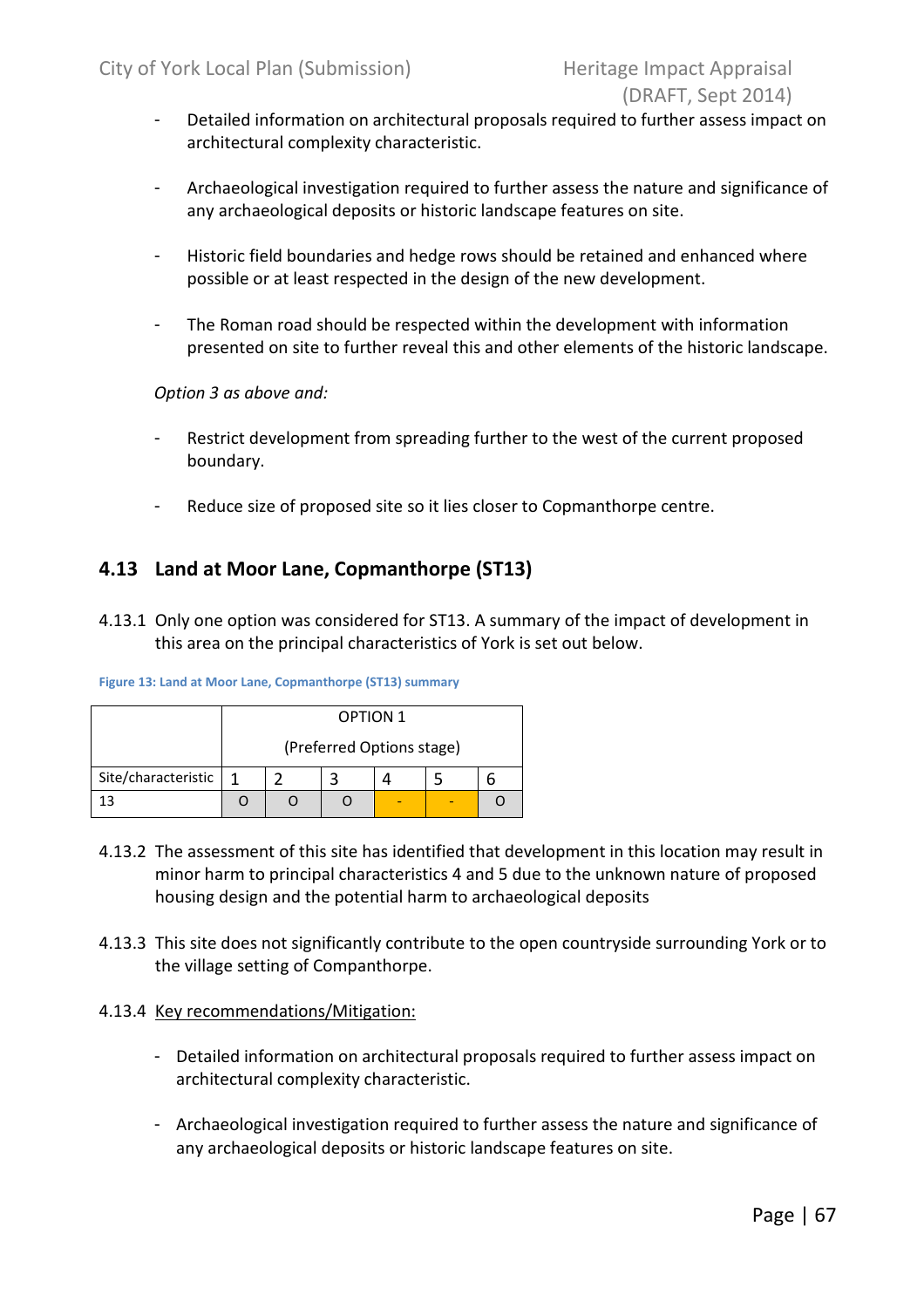## 4.14 Land to the north of Clifton Moor (ST14)

4.14.1 Two options have been considered for ST14. Both options have the same outcome from the Heritage Impact Appraisal.

Figure 14: Land to North of Clifton Moor (ST14) summary

|                     | <b>OPTION 1</b>         |  |  |                           |  |  | <b>OPTION 2</b>                                                                                |  |                              |  |  |   |   |        |   |     |
|---------------------|-------------------------|--|--|---------------------------|--|--|------------------------------------------------------------------------------------------------|--|------------------------------|--|--|---|---|--------|---|-----|
|                     |                         |  |  | (Preferred Options stage) |  |  |                                                                                                |  | (Further Sites Consultation) |  |  |   |   |        |   |     |
| Site/characteristic | 4                       |  |  |                           |  |  |                                                                                                |  |                              |  |  |   |   |        |   |     |
| 14                  | -<br>-<br>$-$<br>$\sim$ |  |  |                           |  |  | $\frac{1}{2} \left( \frac{1}{2} \right) \left( \frac{1}{2} \right) \left( \frac{1}{2} \right)$ |  | $\sim$                       |  |  | - | ۰ | $\sim$ | - | $-$ |

- 4.14.2 The assessment of this site both options 1 and 2 has identified that development in this location may result in serious harm to principal characteristic 2 as this site will cause urban sprawl outside of the ring road.
- 4.14.3 The development of this site has been assessed as having the potential to cause minorserious harm to characteristics 5 and 6. There are known archaeological deposits on this site dating from the Iron Age – post-medieval period including an Iron Age and Romano-British settlement. There is also a high quantity of legible non designated landscape features. The main impacts on characteristic 6 relate to the rural setting and reduction of area of coalescence between Haxby, Skelton, outlying farmsteads and York.
- 4.14.4 The possibility for minor harm was identified against characteristic 4 due to the unknown nature of proposed housing design while the harm to characteristic 3 was deemed as potentially causing neutral-minor harm.
- 4.14.5 Key recommendations/Mitigation:

### Option 1 only:

- Proposed development area could be reduced in size with the southern boundary, or indeed the whole site, shunted further north away from the ring road. The site could also be reduced in size by removing land on the western edge, close to Skelton.
- Reduce site on its western edge to fall in line with the drain and Moor Lane (or a compromise between the drain and the proposed edge). This would enhance the gap between Skelton and the new settlement.

### Option 1&2:

- Reduce development area in size and move away from the ring road to make new settlement rather than an extension.
- Reduce and locate site closer to the ring road with a small green buffer to assist in maintaining compactness.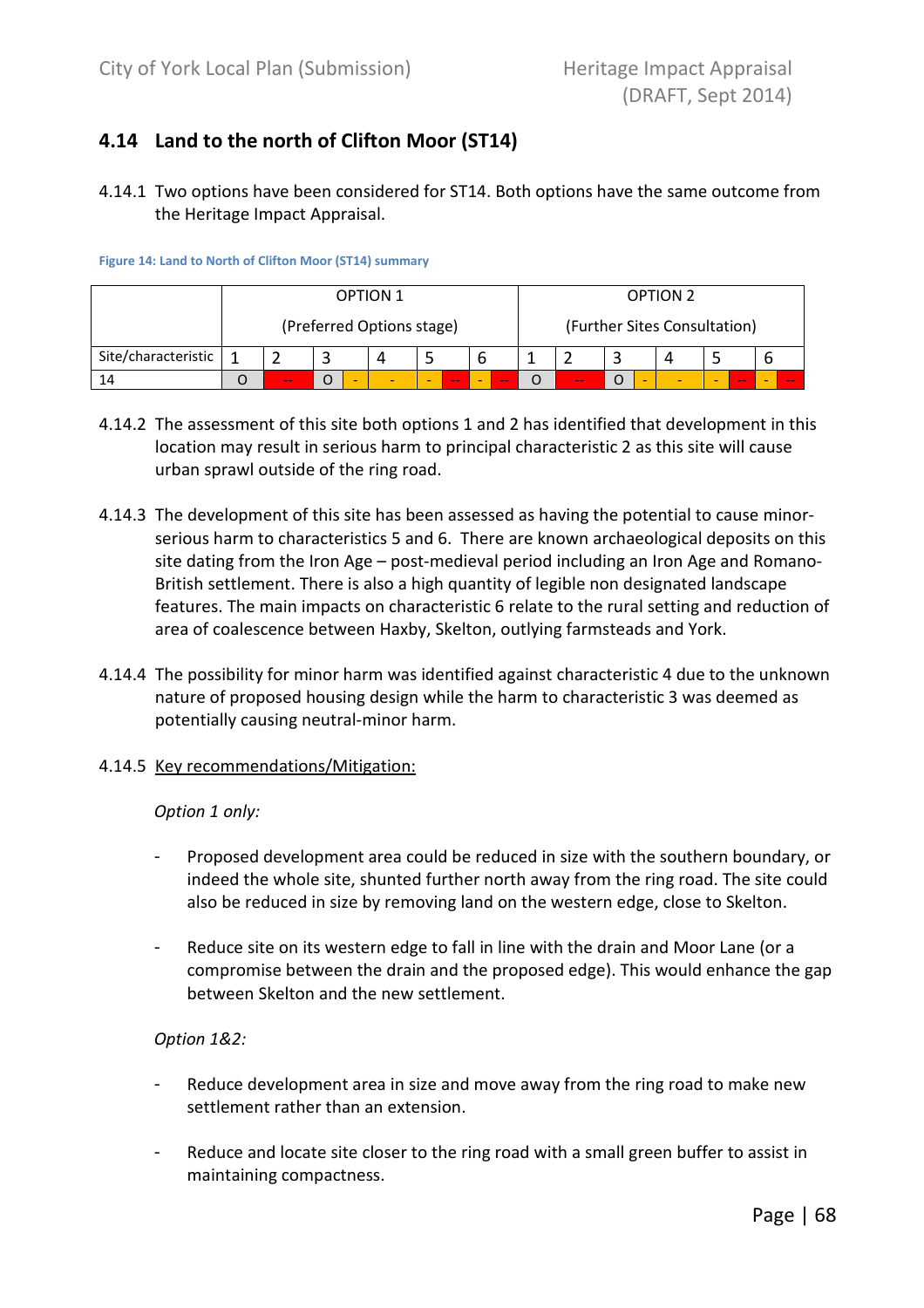- Views analysis required in relation characteristic 3 and 6
- Detailed information on architectural proposals required to further assess impact on architectural complexity characteristic.
- Archaeological investigation required to further assess the nature and significance of any archaeological deposits or historic landscape features on site.
- Historic field boundaries and hedge rows should be retained and enhanced where possible or at least respected in the design of the new development.
- Ways of incorporating existing farm buildings into the new development should be explored.
- Development should include carefully designed landscaping and buffering to its outer edges – in particular the western edge to Skelton and southern boundary to ring road.
- Development should not be allowed up to the ring road itself it should be well screened and set back.
- Low density housing to the rural edges may soften the urban character of the new development.

### 4.15 Whinthorpe (ST15)

4.15.1 Three options have been considered for ST15 identified through the Preferred Options, Further Sites Consultation and Submission stages. Option 1 had the potential to cause minor and elements of serious harm to several principal characteristics of York. Particular concern was given towards characteristic 6 (landscape and setting). Options 2 and 3 saw the site enlarge in both cases further to the north-west. The Heritage Impact Appraisal concluded that the enlargement of the site for options 2 and 3 may still result in serious harm to principal to characteristic 6 with serious harm also to characteristic 5 (archaeological complexity).

| Site 15                                |   |   | Characteristic |        |        |
|----------------------------------------|---|---|----------------|--------|--------|
| Option                                 |   |   |                |        | b      |
| Option 1<br><b>Preferred Options</b>   | - | ۰ |                | $\sim$ |        |
| Option 2<br>Further sites consultation | - | ۰ | -              | $-$    | $\sim$ |

Figure 15: Whinthorpe (ST15) summary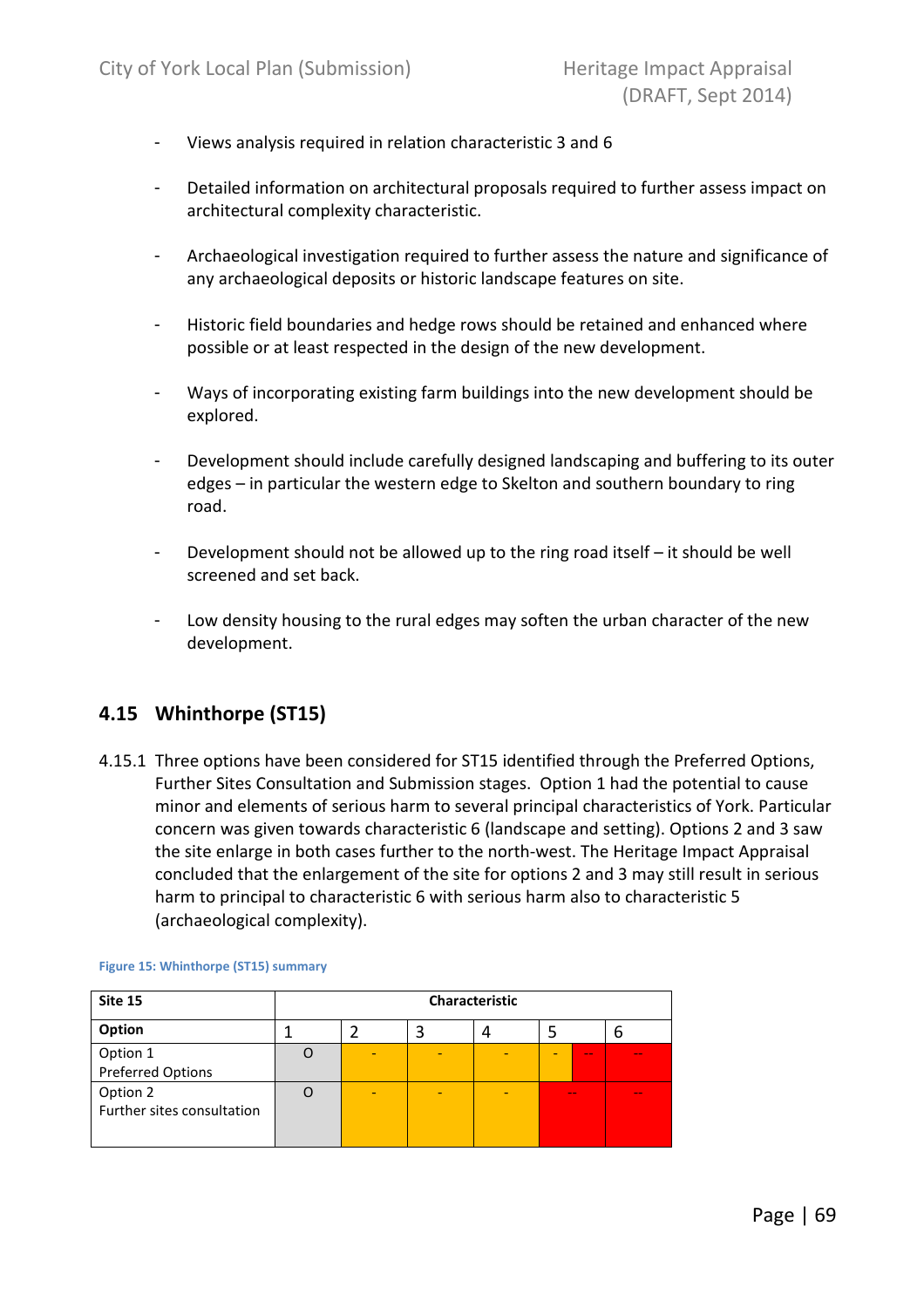- 4.15.2 The assessment of options 1, 2 and 3 identified that development in this location may result in serious harm to principal characteristic 6 primarily due to its role in the open countryside/rural setting of York and the views afforded from and to the site.
- 4.15.3 The development of this site was been assessed as having the potential to cause minorserious harm to characteristic 5 for option 1 and serious harm for options 2 and 3 due to the impact on the archaeological deposits in this area. The site includes archaeological features dating from the Iron Age – post-medieval period including an Iron Age/Romano-British field system (west of Prospect Farm). Option 2 and 3 boundaries are larger than option 1 meaning the development of the site therefore has the potential to have a more destructive impact on archaeological remains. It also includes additional historic farmsteads.
- 4.15.4 Possible minor harm was identified against characteristics 2, 3 and 4 for all three option boundaries particularly due to the potential harm to views to and from the site and the unknown nature of proposed housing design.
- 4.15.5 Key recommendations/Mitigation:

### Option 1&2:

- Views analysis required. View of Minster should be retained within new development.
- Development should be well screened and set back from the ring road.
- Detailed information on architectural proposals required to further assess impact on architectural complexity characteristic. Existing rural buildings have potential to give local distinctiveness to architectural character.
- Archaeological investigation required to further assess the nature and significance of any archaeological deposits or historic landscape features on site.
- Historic field boundaries and hedge rows should be retained and enhanced where possible or at least respected in the design of the new development.
- Locate the development away from the route of the Minster Way.
- Development should include carefully designed landscaping and buffering to its outer edges and should be well set back and appropriately screened from ring road.
- Reduction of the proposed development area and relocation from the ring road may further reinforce Whinthorpe as a free-standing settlement.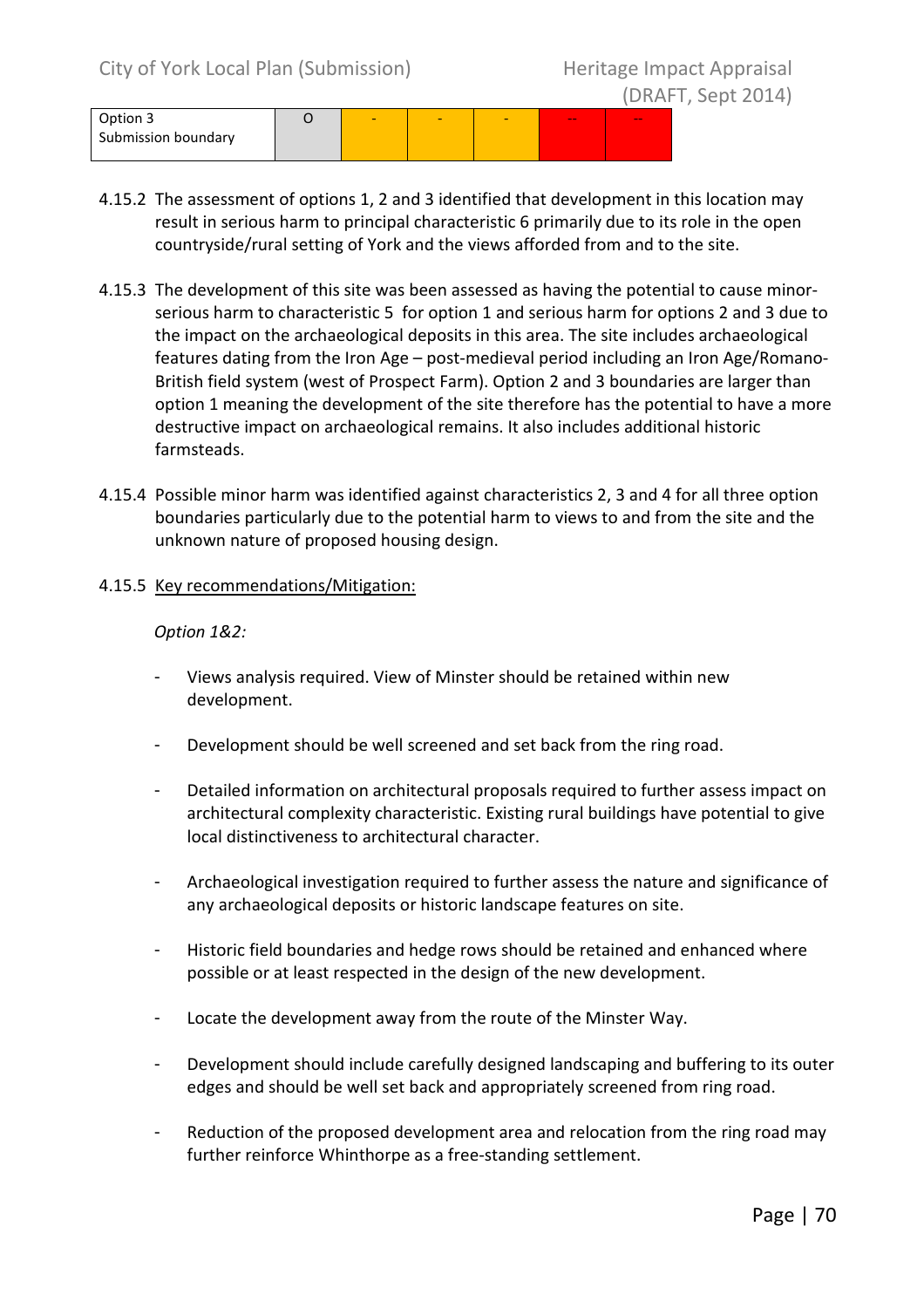- Further assessment of access to new settlement required.
- Buffering and landscaping required in the vicinity of the SINC and SSSI sites.

### Option 3 only:

- Reduce settlement so it is moved away from the roundabout e.g. for the northern boundary to fall in line with White House Farm and the western edge of Ox Close Farm.
- Site could be reduced further north away from the airfield e.g. in line with Langworth Lodge. A strip of fields will remain as a buffer between the development and the airfield. Appropriate landscaping/screening may assist in providing mitigation against the loss of openness surrounding the airfield.

### 4.16 Terry's Chocolate Factory (formerly ST16)

4.16.1 Only one option was considered for ST16. The Heritage Impact Appraisal concluded that development in this location may result in serious harm to principal characteristics 3 and 4. Development may potentially impact on the attributes that contribute to, or affect the setting of the Terry's/Racecourse Conservation Area, listed buildings within and surrounding the site and views of landmark buildings.

This site has been renumbered and is now part of Mixed Use (MU2).

### 4.17 Nestle South (ST17)

4.17.1 Only one option was considered for ST17. A summary of the impact of development in this area on the principal characteristics of York is set out below.

Figure 16: Nestle South (ST17) summary

|                     | <b>OPTION 1</b><br>(Preferred Options stage) |  |  |  |        |  |  |  |  |
|---------------------|----------------------------------------------|--|--|--|--------|--|--|--|--|
|                     |                                              |  |  |  |        |  |  |  |  |
| Site/characteristic | 1                                            |  |  |  |        |  |  |  |  |
|                     |                                              |  |  |  | $\sim$ |  |  |  |  |

4.17.2 The assessment of this site has identified that development in this location may result in minor-serious harm to principal characteristic 3 and minor harm to principal characteristics 4 and 5. Development has the potential to seriously harm the attributes that contribute to, or affect the setting of the Nestle/Rowntree Conservation Area and on the listed buildings within and surrounding the site. The extant industrial buildings on site form an important part of York's heritage relating to chocolate production and the Nestle/Rowntree brand. Inappropriate development surrounding the extant factory buildings may detract from their local significance. Therefore a minor harm grading has been applied to characteristic 4 due to the unknown nature of development design.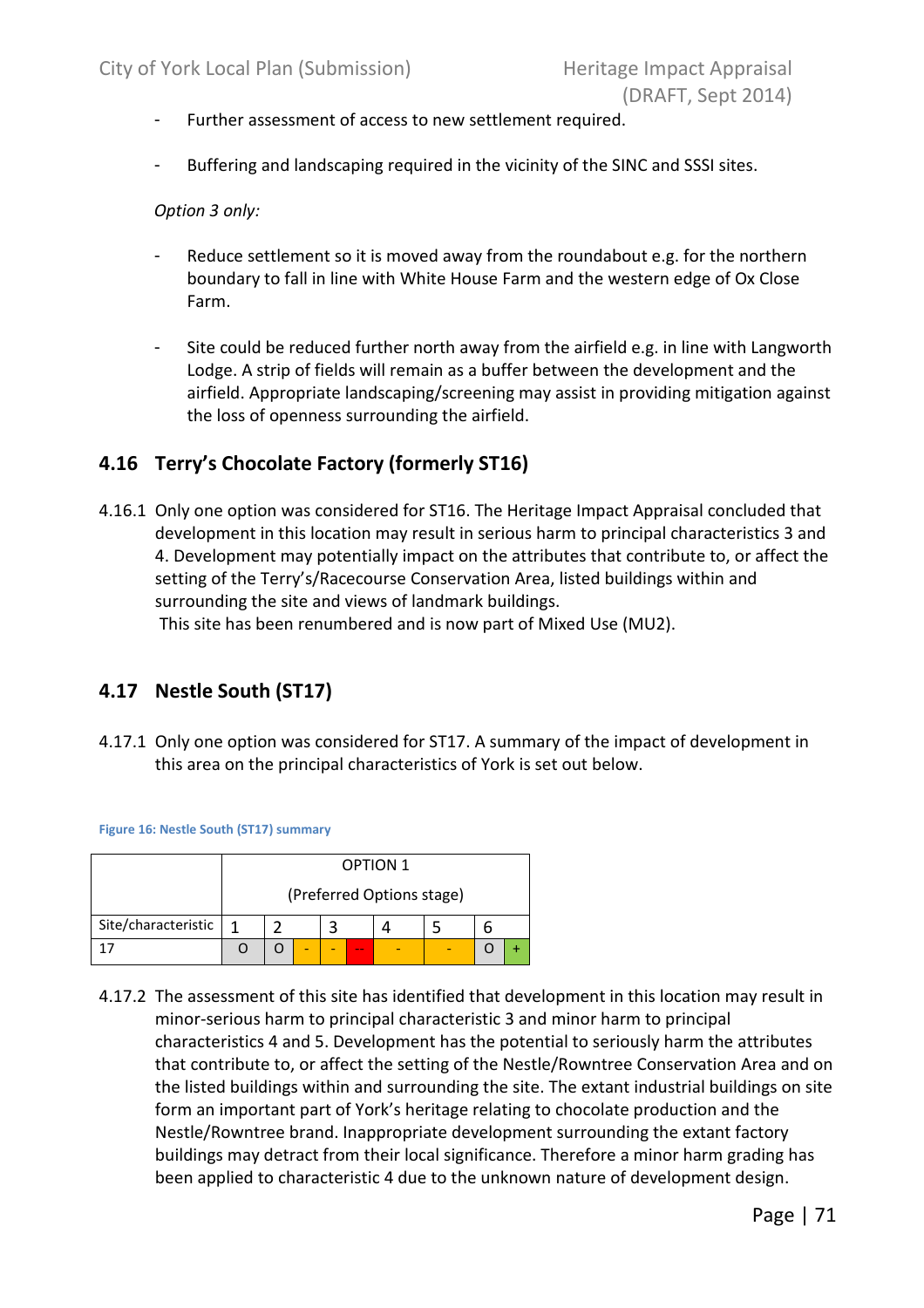There may also be the potential for minor harm to occur to any surviving archaeological deposits that may have survived the construction of the factory.

4.17.3 A neutral-minor impact on characteristic 2 was identified related to the potential harm to the identity/distinctiveness of the factory area. There may be some potential to enhance the landscape characteristic (6) with regard to the close proximity of the Stray and disused railway line cycleway.

#### 4.17.4 Key recommendations/Mitigation:

- Detailed information on architectural proposals required to further assess impact on architectural complexity characteristic.
- Extant early 20<sup>th</sup> century factory buildings should be re-used and sympathetically respected within the development.
- The heights of new builds should not detract from the dominance/importance of the landmark structures.
- Archaeological investigation required to further assess the nature and significance of any archaeological deposits.

## 4.18 Monks Cross North (ST18)

4.18.1 Only one option was considered for ST18. A summary of the impact of development in this area on the principal characteristics of York is set out below.

Figure 17: Monks Cross North (ST18) summary

|                     |    | <b>OPTION 1</b>           |  |  |  |  |  |  |  |  |
|---------------------|----|---------------------------|--|--|--|--|--|--|--|--|
|                     |    | (Preferred Options stage) |  |  |  |  |  |  |  |  |
| Site/characteristic | -1 |                           |  |  |  |  |  |  |  |  |
|                     |    |                           |  |  |  |  |  |  |  |  |

4.18.2 The assessment of this site has identified that development in this location may result in minor harm to principal characteristics 4 and 5 due to the unknown nature of development design and potential for harm to occur to any surviving archaeological deposits or landscape features on the site.

#### 4.18.3 Key recommendations/Mitigation:

- Detailed information on architectural proposals required to further assess impact on architectural complexity characteristic.
- Archaeological investigation required to further assess the nature and significance of any archaeological deposits.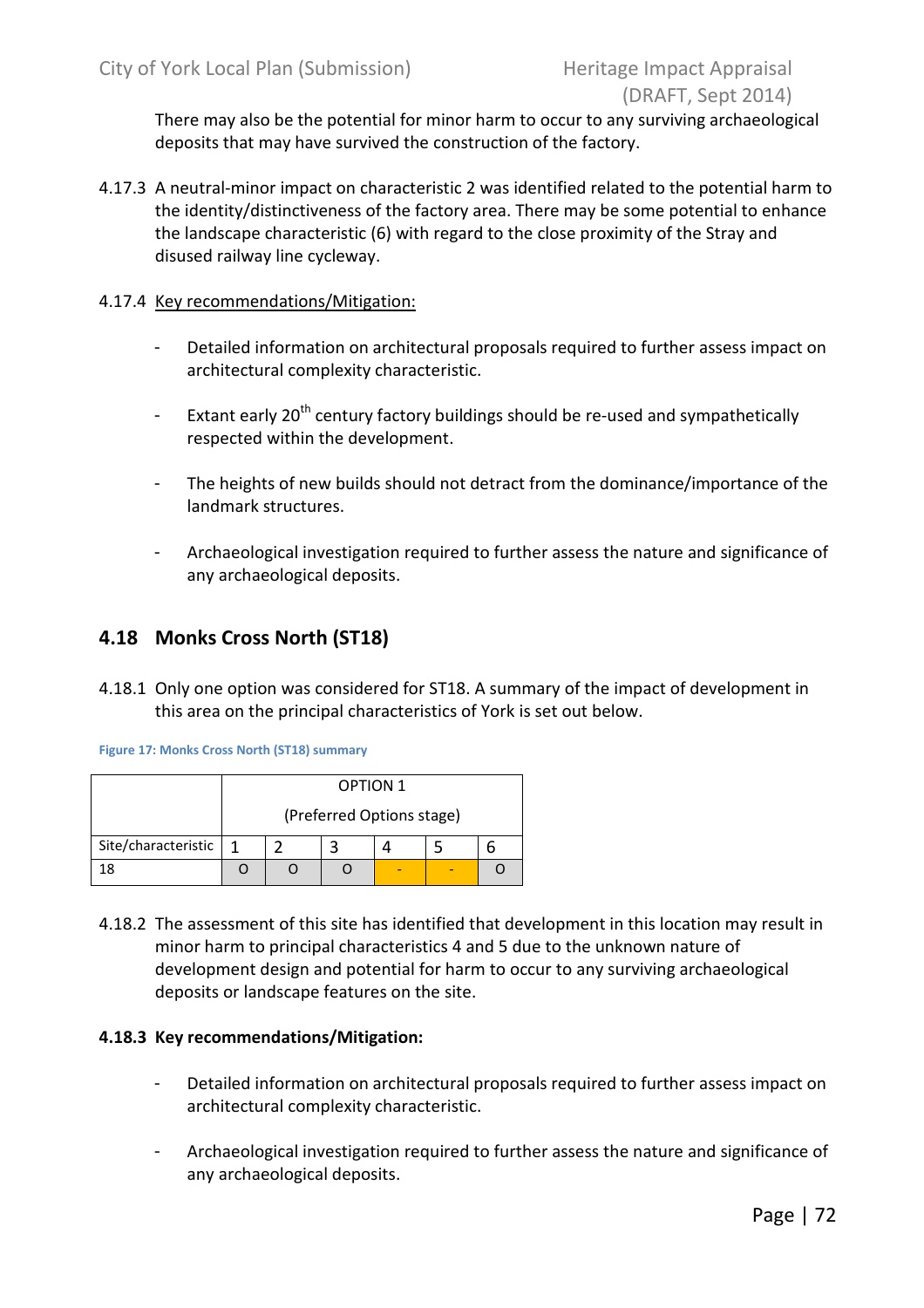- The former line of the railway should be revealed across the site.

#### 4.19 Northminster Business Park (formerly ST19)

4.19.1 Three options were considered for ST19. Option 1 (Preferred Option) proposed three separate parcels of development. This option had the potential to cause elements of minor harm to principal characteristics 4, 5 and 6. Option 2 (Further Sites Consultation), produced the same results in the Heritage Impact Appraisal as option 1, despite being a larger development to the south of the business park. The third option (Submission boundary), a single small area of development to the south of the park, has been identified as causing the least impact to the principal characteristics of York although the outcome is broadly similar to options 1 and 2. This has now been renumbered and is part of Employment Allocations (E17).

#### 4.20 Castle Piccadilly (ST20)

4.20.1 Only one option was considered for ST20. A summary of the impact of development in this area on the principal characteristics of York is set out below.

Figure 18: Castle Piccadilly (ST20) summary

|                     |                           | <b>OPTION 1</b> |  |  |        |  |        |  |  |  |
|---------------------|---------------------------|-----------------|--|--|--------|--|--------|--|--|--|
|                     | (Preferred Options stage) |                 |  |  |        |  |        |  |  |  |
| Site/characteristic | 1                         |                 |  |  |        |  |        |  |  |  |
|                     |                           |                 |  |  | $\sim$ |  | $\sim$ |  |  |  |

- 4.20.1 The assessment of this site has identified that development in this location may result in serious harm to principal characteristic 5 (archaeological complexity) with minor-serious harm potentially to characteristic 3 (landmark monuments). Previous investigations have revealed a wealth of features and deposits across this site dating from the Roman period to present day, in addition to the visible heritage assets in the area. There is the potential for further archaeological deposits to remain in undisturbed pockets of land across the site. These known and unknown deposits are at significant risk from re-development of this area. In relation to characteristic 3, inappropriate development may detract from the most significant and listed buildings in the area, restrict existing views of landmark buildings or impact upon their dominance. Redevelopment may also have a detrimental impact upon the Scheduled Area of the Castle and/or the Core Conservation Area in general.
- 4.20.2 Characteristics 1 and 4 may suffer minor harm as a result of development of this site. Inappropriately scaled buildings, poor architectural design and the removal of existing squares/open space would have a detrimental impact on the urban form and architectural complexity of the area.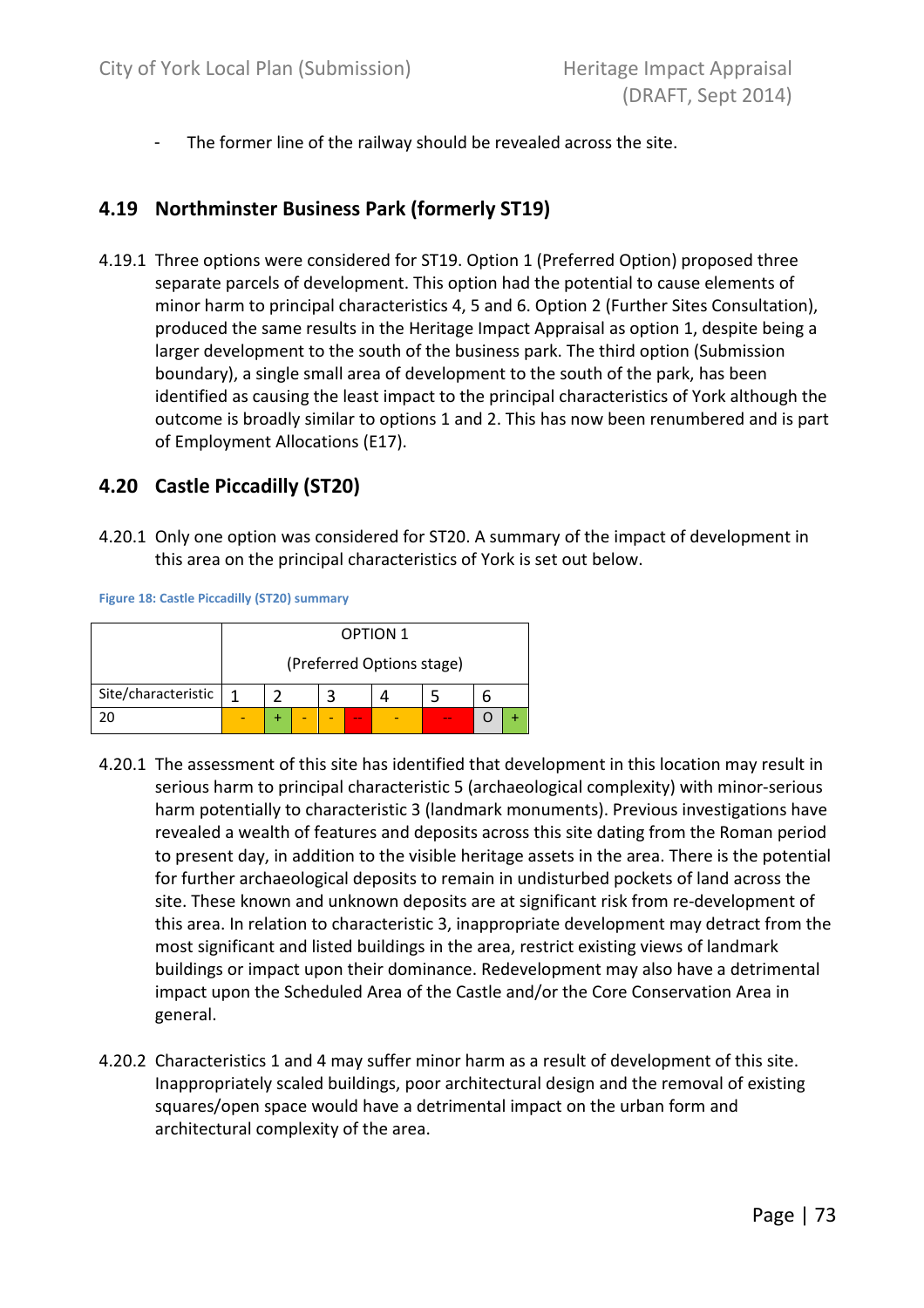- 4.20.3 Characteristic 2 may be partially subjected to minor harm through development which restrict or remove existing views; where this may impact upon key views the threat becomes more significant.
- 4.20.4 Key recommendations/Mitigation:
	- Lot of opportunity to improve area through quality buildings, shop fronts, public realm etc.
	- Views analysis required. Opportunities to reveal new views of the River Foss and the Castle area from Piccadilly.
	- Detailed information on architectural proposals required to further assess impact on architectural complexity characteristic.
	- Sympathetic styles, scale, material and appropriate layout of new builds required in relation to listed and scheduled monuments.
	- Archaeological investigation required to further assess the nature and significance of any archaeological deposits.

## 4.21 Naburn Designer Outlet (ST21)

4.21.1 Only one option was considered for ST21. A summary of the impact of development in this area on the principal characteristics of York is set out below.

|                     |                           |  |  | <b>OPTION 1</b> |  |  |  |
|---------------------|---------------------------|--|--|-----------------|--|--|--|
|                     | (Preferred Options stage) |  |  |                 |  |  |  |
| Site/characteristic | 1                         |  |  |                 |  |  |  |
|                     |                           |  |  |                 |  |  |  |

- 4.21.2 The assessment of this site has identified that development in this location may result in minor harm to principal characteristic 5. The harm has been identified as particularly relating to the potential for harm to occur to any surviving archaeological deposits. The site has produced some evidence for prehistoric/Romano-British activity and field systems and settlements are known in the vicinity. However, the construction of the current retail buildings as well as the asylum buildings which stood here previously will have had an adverse impact on any archaeological features.
- 4.21.3 Due to the boundaries of this site, close to an existing out of town retail area, the impact of development on the other characteristics has been identified as neutral.

#### 4.21.4 Key recommendations/Mitigation: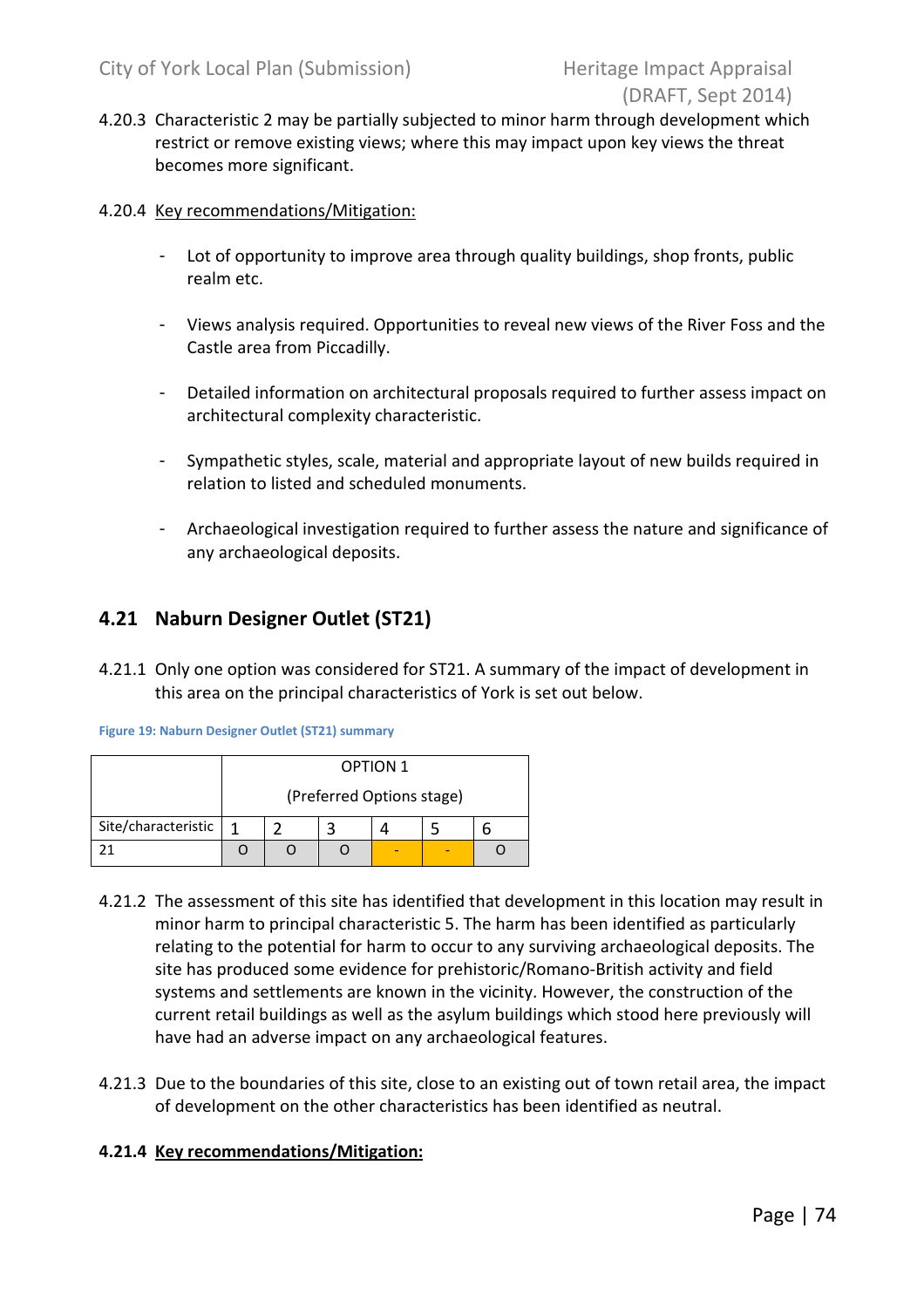- Detailed information on architectural proposals required to further assess impact on architectural complexity characteristic.
- Archaeological investigation required to further assess the nature and significance of any archaeological deposits.
- Development should not extend further west of the existing Outlet site.
- Avoid enlarging site to the north and north-west where it would meet the ring road and Fulford.

## 4.22 Germany Beck (ST22)

4.22.1 Only one option was considered for ST22. A summary of the impact of development in this area on the principal characteristics of York is set out below.

Figure 20: Germany Beck (ST22) summary

|                     |                           |  |        | <b>OPTION 1</b> |  |        |  |  |  |  |  |  |
|---------------------|---------------------------|--|--------|-----------------|--|--------|--|--|--|--|--|--|
|                     | (Preferred Options stage) |  |        |                 |  |        |  |  |  |  |  |  |
| Site/characteristic | 1                         |  |        |                 |  |        |  |  |  |  |  |  |
|                     |                           |  | $\sim$ |                 |  | $\sim$ |  |  |  |  |  |  |

- 4.22.2 Overall the assessment of this site has identified that development in this location may result in serious harm to principal characteristic 5 due to the potential for harm to occur to archaeological deposits and landscape features. This site contains possible evidence for a prehistoric/Romano-British field system and enclosure ditches. Further field systems are known immediately to the south and the line of a Roman road runs close to the eastern boundary of this area. The Battle of Fulford is also thought to have taken place in the vicinity.
- 4.22.3 The threat of minor-serious harm has been identified to characteristic 2 due to the distance from the city centre and the erosion of rural character/traditional form of Fulford village.
- 4.22.4 Minor harm may occur to characteristic 4 and 6 if development occurs in this location. The harm to characteristic 4 relates to the unknown nature of development design and its impact on Fulford Conservation Area. In relation to characteristic 6 (landscape and setting), development in this location may have an adverse impact on long distance view of Minster from ring road and an impingement onto land identified as protecting the rural setting.
- 4.22.5 Key recommendations/Mitigation:
	- Detailed information on architectural proposals required to further assess impact on architectural complexity characteristic.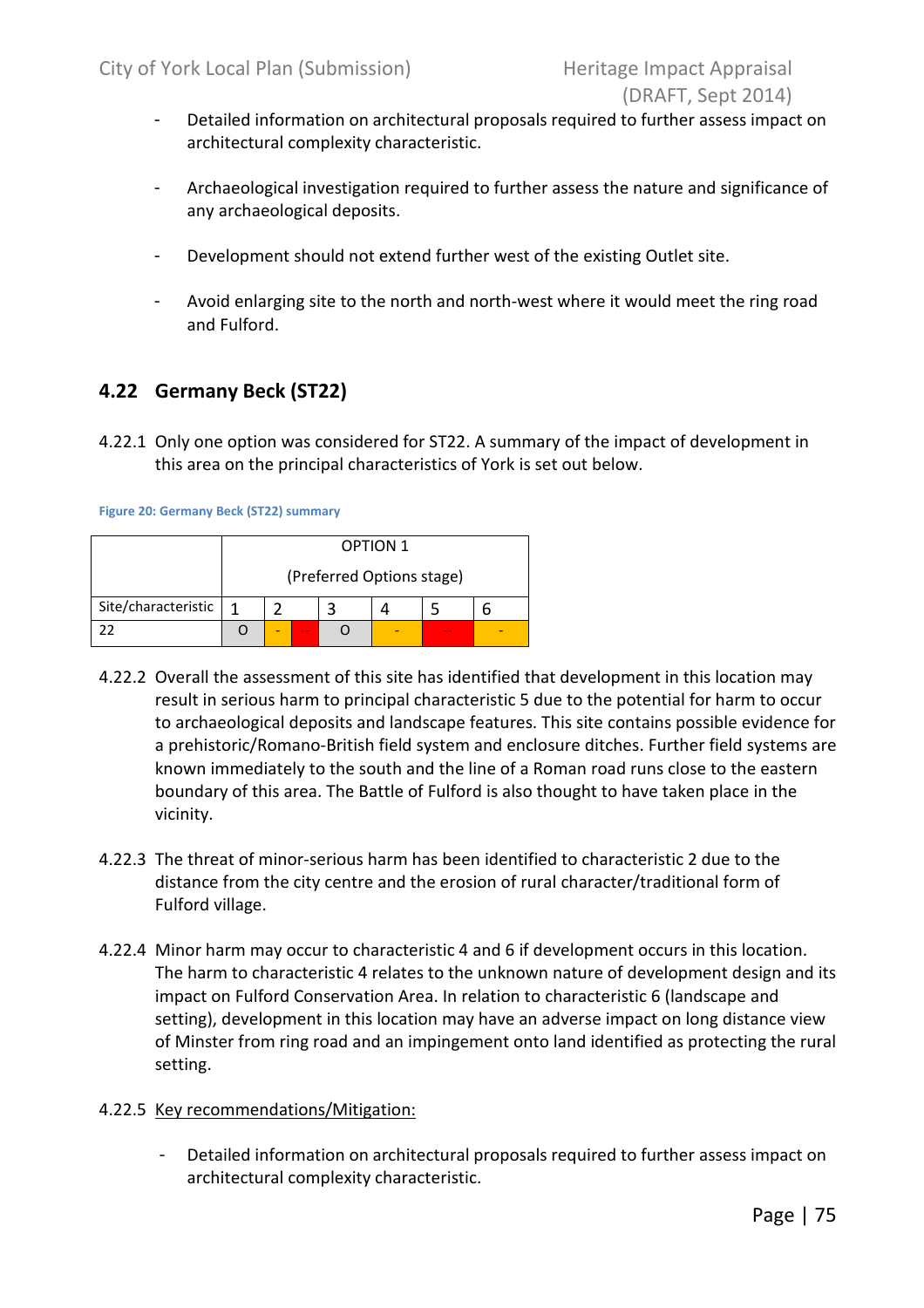- Archaeological investigation required to further assess the nature and significance of any archaeological deposits.
- Historic field boundaries and hedge rows should be retained and enhanced where possible or at least respected in the design of the new development.
- Views analysis required.
- Consideration should be given to reducing the size of the proposed development area to the Germany Beck border to the south.
- Green buffering around the outer edges of development will mitigate the impact of the boundary between rural landscape and urban fringe.

## 4.23 Derwenthorpe (ST23)

4.23.1 Only one option was considered for ST23. A summary of the impact of development in this area on the principal characteristics of York is set out below.

Figure 21: Derwenthorpe (ST23) summary

|                     |                           |  |  | <b>OPTION 1</b> |  |  |  |
|---------------------|---------------------------|--|--|-----------------|--|--|--|
|                     | (Preferred Options stage) |  |  |                 |  |  |  |
| Site/characteristic | 1                         |  |  |                 |  |  |  |
|                     |                           |  |  |                 |  |  |  |

- 4.23.2 Overall the assessment of this site has identified that development in this location may result in minor harm to principal characteristics 4, 5 and 6. Harm has been identified due to the unknown nature of development design, its impact on Osbaldwick Conservation Area, the potential for harm to occur to archaeological deposits/landscape features and the impact of the removal of open space surrounding Osbaldwick.
- 4.23.3 Neolithic and Bronze Age settlement evidence as well as an Iron Age roundhouse and enclosures were investigated approximately 1.3km to the south at Heslington East prior to the expansion of the university campus. This suggests that area was settled and farmed at these times although no evidence exists in Osbaldwick itself. Evidence for Romano-British settlement is known to the north-east at Apple Tree Farm. Part of a possible 10th-11th century toft enclosure was investigated on the west side of Metcalfe Lane prior to development at Derwenthorpe (within this development boundary).

#### 4.23.4 Key recommendations/Mitigation:

Detailed information on architectural proposals required to further assess impact on architectural complexity characteristic.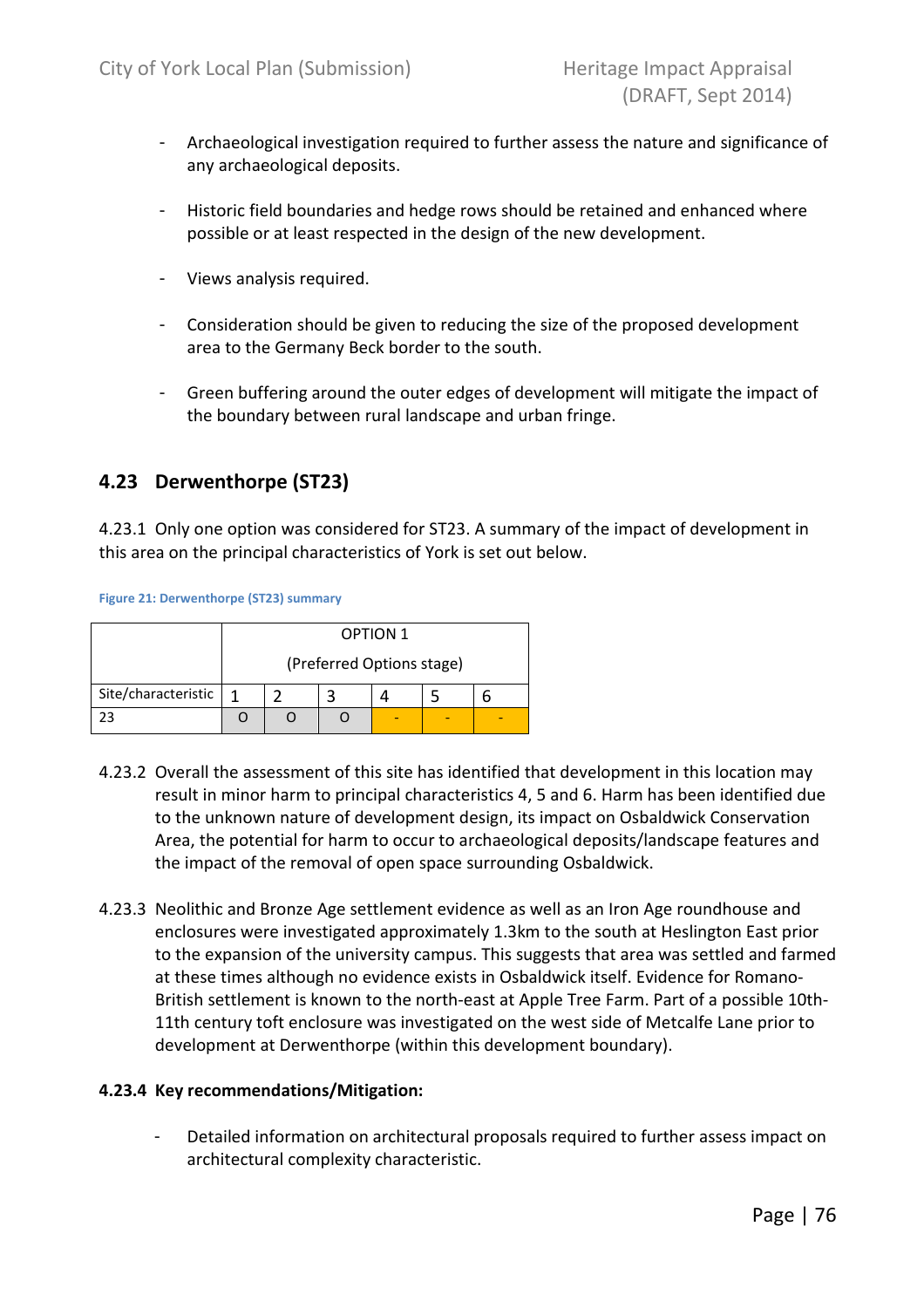- Archaeological investigation required to further assess the nature and significance of any archaeological deposits.
- Historic field boundaries and hedge rows should be retained and enhanced where possible or at least respected in the design of the new development.
- The line of the former railway should be respected within the new development.
- Selected areas of ridge and furrow (if appropriate) and historic boundaries should be retained where possible.

#### 4.24 York College (ST24)

4.24.1 This site was not assessed as development as the majority of development has been copmpleted.

## 4.25 Land south of Designer Outlet (ST25)

4.25.1 Two options were considered for ST25 resulting in the same outcome after a HIA. A summary of the impact of development in this area on the principal characteristics of York is set out below.

#### Figure 22: Land South of Designer Outlet (ST25) summary

|                     | <b>OPTION 1</b>           |  |  |  |  |                       | <b>OPTION 3</b> |  |  |   |        |
|---------------------|---------------------------|--|--|--|--|-----------------------|-----------------|--|--|---|--------|
|                     | (Preferred Options stage) |  |  |  |  | (Submission Boundary) |                 |  |  |   |        |
| Site/characteristic |                           |  |  |  |  | b                     |                 |  |  | 4 |        |
| 25                  |                           |  |  |  |  | $-$                   |                 |  |  |   | $\sim$ |

- 4.25.2 The assessment of both options identified that development in this location may result in serious harm to principal characteristic 6 mainly due to the harm to the extended green wedge and loss of open countryside in this area.
- 4.25.3 Development may cause minor harm to principal characteristic 5. This is due to the potential impact to any surviving archaeological deposits. Prehistoric/Romano-British field systems and settlements are known in the area. The Battle of Fulford may also have taken place in the vicinity.
- 4.25.4 Key recommendations/Mitigation:

#### Option 1&3:

- Detailed information on architectural proposals required to further assess impact on architectural complexity characteristic.
- Archaeological investigation required to further assess the nature and significance of any archaeological deposits on site.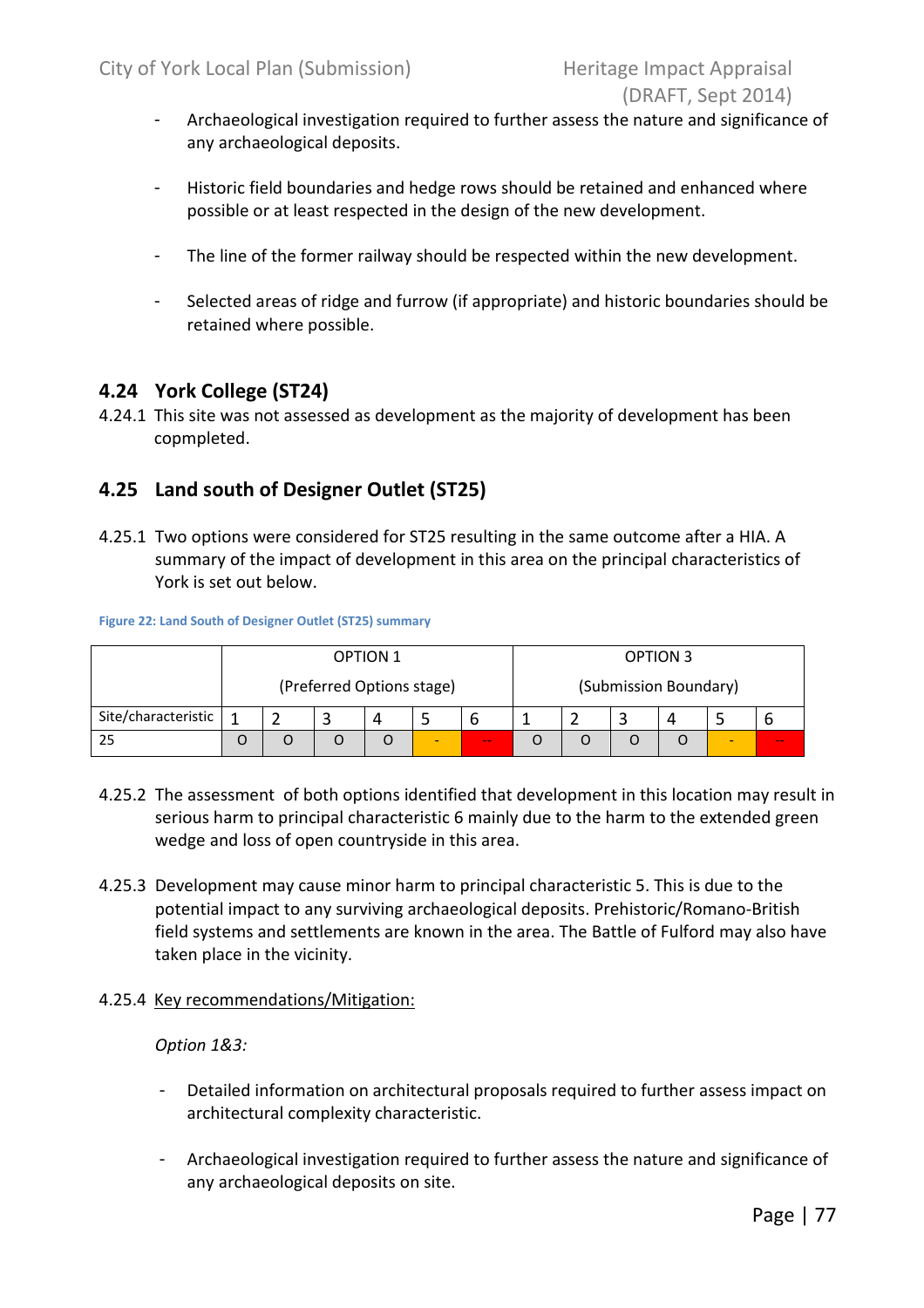- Historic field boundaries should be retained and enhanced where possible or at least respected in the design of the new development.
- Planting, particularly to the south and west may assist in protecting an element of the rural setting of the city in this area. Screening to the western boundary of the proposed site should also mitigate against any impact on Bishopthorpe.
- Landscape appraisal which also considers the setting of the Conservation Area required.
- A portion of semi-open countryside will be removed regardless of mitigation.

#### Option 1 only:

- Assessment of the farm buildings required – retention should be sought of any significant structures.

## 4.26 South of Airfield Business Park (ST26)

4.26.1 Only one option was considered for ST26 at Further Sites Consultation. A summary of the impact of development in this area on the principal characteristics of York is set out below.

|                     |                              | <b>OPTION 2</b> |  |  |   |  |  |  |  |  |
|---------------------|------------------------------|-----------------|--|--|---|--|--|--|--|--|
|                     | (Further Sites Consultation) |                 |  |  |   |  |  |  |  |  |
| Site/characteristic | 1                            |                 |  |  |   |  |  |  |  |  |
|                     |                              |                 |  |  | - |  |  |  |  |  |

Figure 23: South of Airfield Business Park (ST26) summary

- 4.26.2 The assessment of this site has identified that development in this location may result in minor harm to principal characteristics 5 and 6. This is due to the potential impact to any surviving archaeological deposits, impact on the setting of the city and distance between industrial and rural areas.
- 4.26.3 Partial minor harm may occur to characteristic 4 however it is a partially industrial area.

#### 4.26.4 Key recommendations/Mitigation:

- Detailed information on architectural proposals required to further assess impact on architectural complexity characteristic.
- Archaeological investigation required to further assess the nature and significance of any archaeological deposits on site.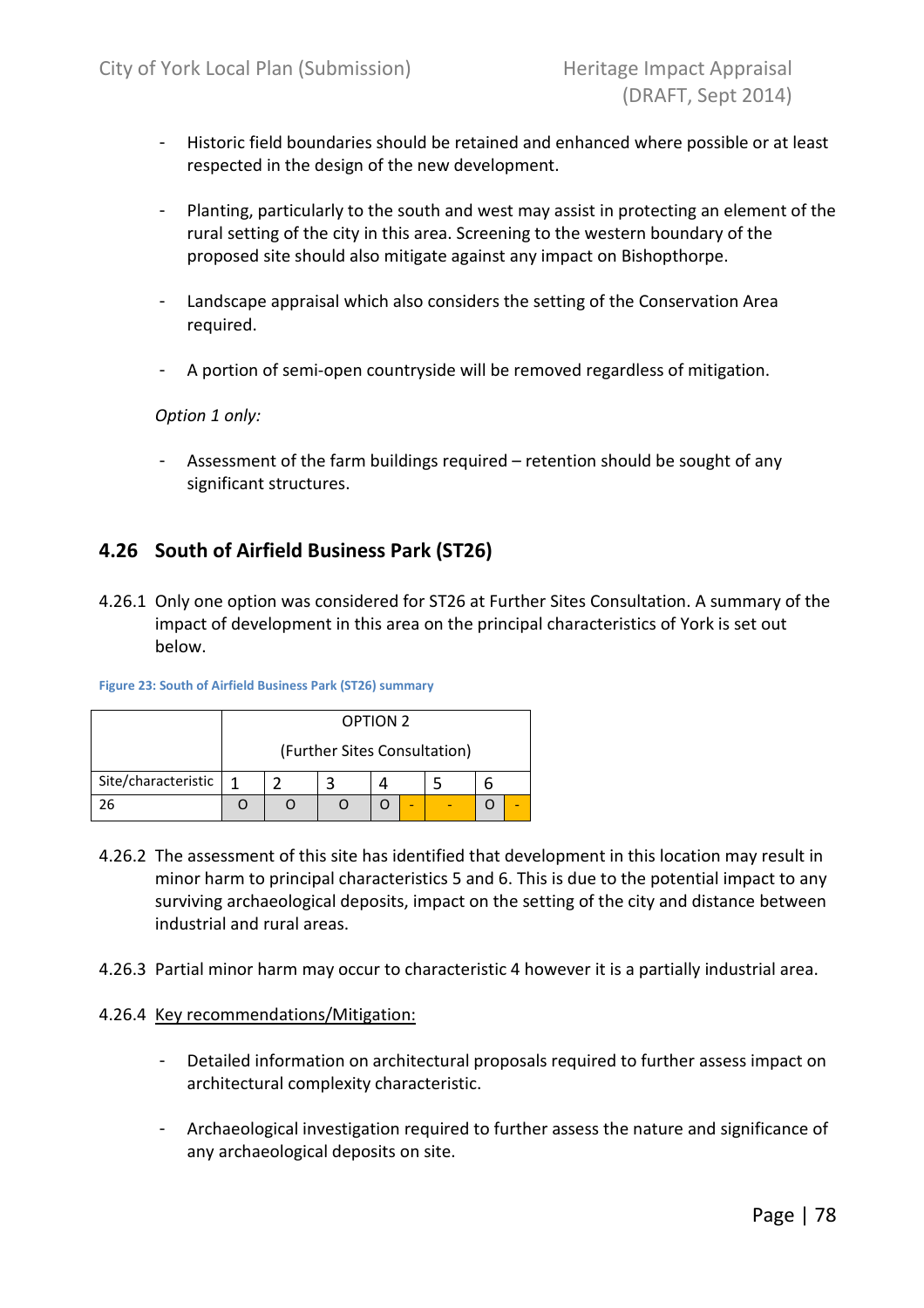- Historic field boundaries should be retained and enhanced where possible or at least respected in the design of the new development.
- Screening may partially assist in mitigation against the erosion of the semi-rural setting of the airfield.
- Reduction in distance between Industrial Estate and farmsteads is inevitable.

## 4.27 Heslington East University Campus Extension (ST27)

4.27.1 Only one option was considered for ST27 at Further Sites Consultation. A summary of the impact of development in this area on the principal characteristics of York is set out below. The appraisal concentrates on the new parcel of land to the south of the existing campus.

|                     |                              | <b>OPTION 2</b> |  |  |  |  |  |  |  |
|---------------------|------------------------------|-----------------|--|--|--|--|--|--|--|
|                     | (Further Sites Consultation) |                 |  |  |  |  |  |  |  |
| Site/characteristic | 1                            |                 |  |  |  |  |  |  |  |
|                     |                              |                 |  |  |  |  |  |  |  |

Figure 24: Heslington East University Campus Extension (ST27) summary

- 4.27.2 The assessment of this site has identified that development in this location may result in serious harm to principal characteristic 6. This is due to the potential loss of open countryside – affecting the rural setting of the city and the close proximity of the development to Heslington.
- 4.27.3 Minor harm may be caused to characteristics 4 and 5 because of the potential for poorly designed architectural design and impact to any surviving archaeological deposits. Prehistoric-Romano-British settlement and activity is known across the existing campus site. This has already been mitigated against through excavation/recording prior to the construction of the new campus. Further archaeological features (yet unknown) may exist outside the existing campus boundary.
- 4.27.4 Partial minor harm may occur to characteristic 2 (compactness) by expansion of this site.

#### 4.27.5 Key recommendations/Mitigation:

- Detailed information on architectural proposals required to further assess impact on architectural complexity characteristic.
- Archaeological investigation required to further assess the nature and significance of any archaeological deposits on site.
- Historic landscape features/grain should be retained and enhanced where possible or at least respected in the design of the new development.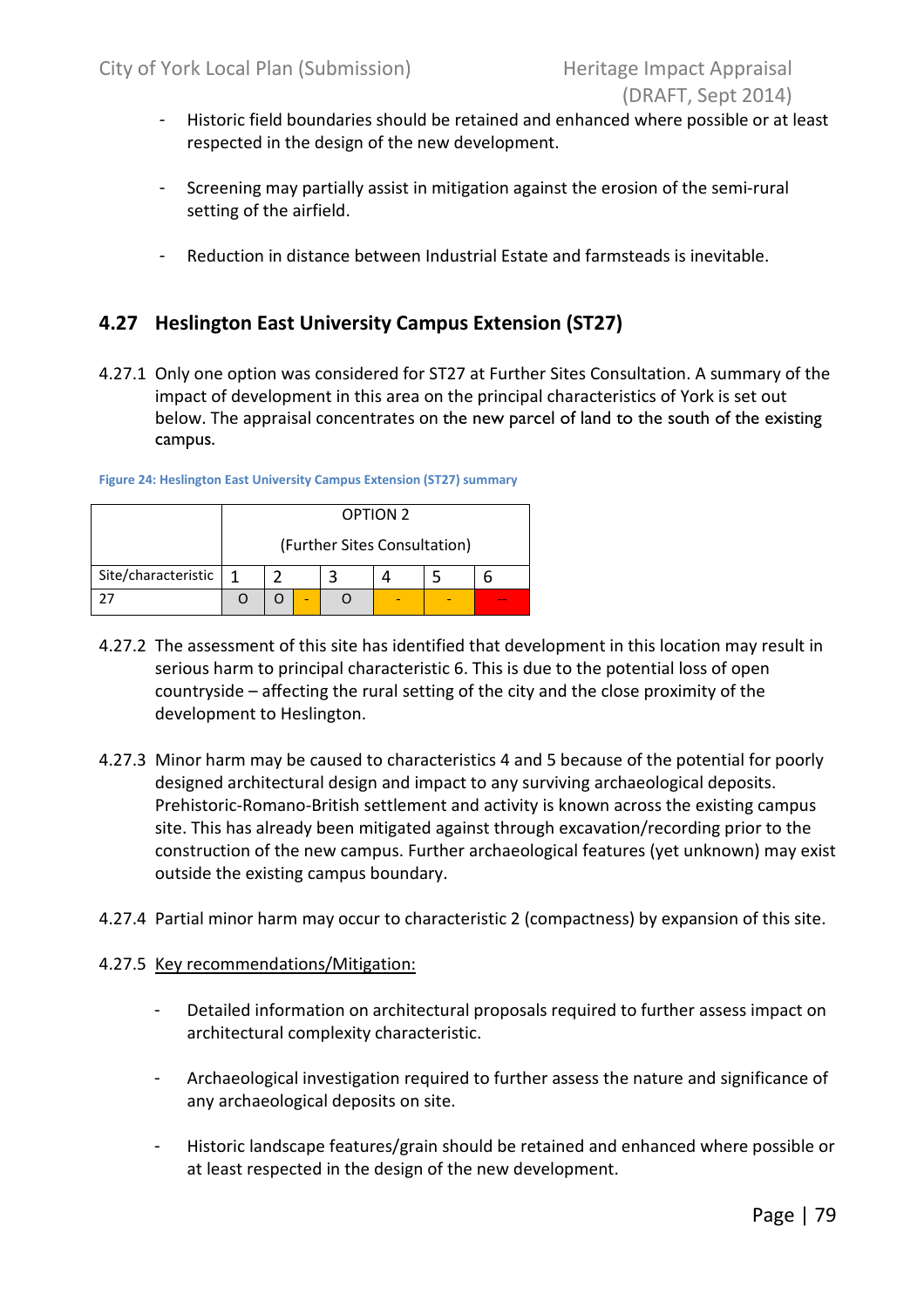- Development will result in the loss of part of the open countryside/rural setting of York. However, benefits of development may outweigh this loss.
- Screening and landscaping may afford some protection to the rural view from the ring road.

Buffer the site on the eastern edge to push and screen the development from the ring road. Buffering to the west may mitigate against possible harmful impacts to views from the Conservation Area of Heslington.

- Significant green infrastructure to mitigate effects will be required
- Reduce site by one field on the eastern edge to bring the development a little further away from the ring road.
- Reduce proposed site to create a new western boundary along Green Lane to enlarge the gap between Heslington and development (obviously if both this and the above reduction were made site would be unviable).

## 4.28 Land Adj to & R/O Windy Ridge & Brecks Lane Huntington (ST28)

4.28.1 Only one option was considered for ST28 at submission boundary stage. A summary of the impact of development in this area on the principal characteristics of York is set out below.

|                     |                       |  |  |  | <b>OPTION 3</b> |  |  |  |
|---------------------|-----------------------|--|--|--|-----------------|--|--|--|
|                     | (Submission Boundary) |  |  |  |                 |  |  |  |
| Site/characteristic | 1                     |  |  |  |                 |  |  |  |
|                     |                       |  |  |  |                 |  |  |  |

| Land Adj to & R/O Windy Ridge & Brecks Lane Huntington (ST28) summary<br>Figure 25: |
|-------------------------------------------------------------------------------------|
|-------------------------------------------------------------------------------------|

- 4.28.2 The assessment of this site has identified that development in this location may cause minor harm to principal characteristics 4, 5 and 6. This conclusion was reached due to the unknown nature of proposed housing design, the potential for harm to any surviving archaeological deposits and the loss of historic landscape features and open space.
- 4.28.3 An element of minor harm was identified to characteristic 2 due to the potential removal of land which separates residential and retail/industrial areas.

#### 4.28.4 Key recommendations/Mitigation:

- The form of development must allow for a transition zone between the rural and commercial area.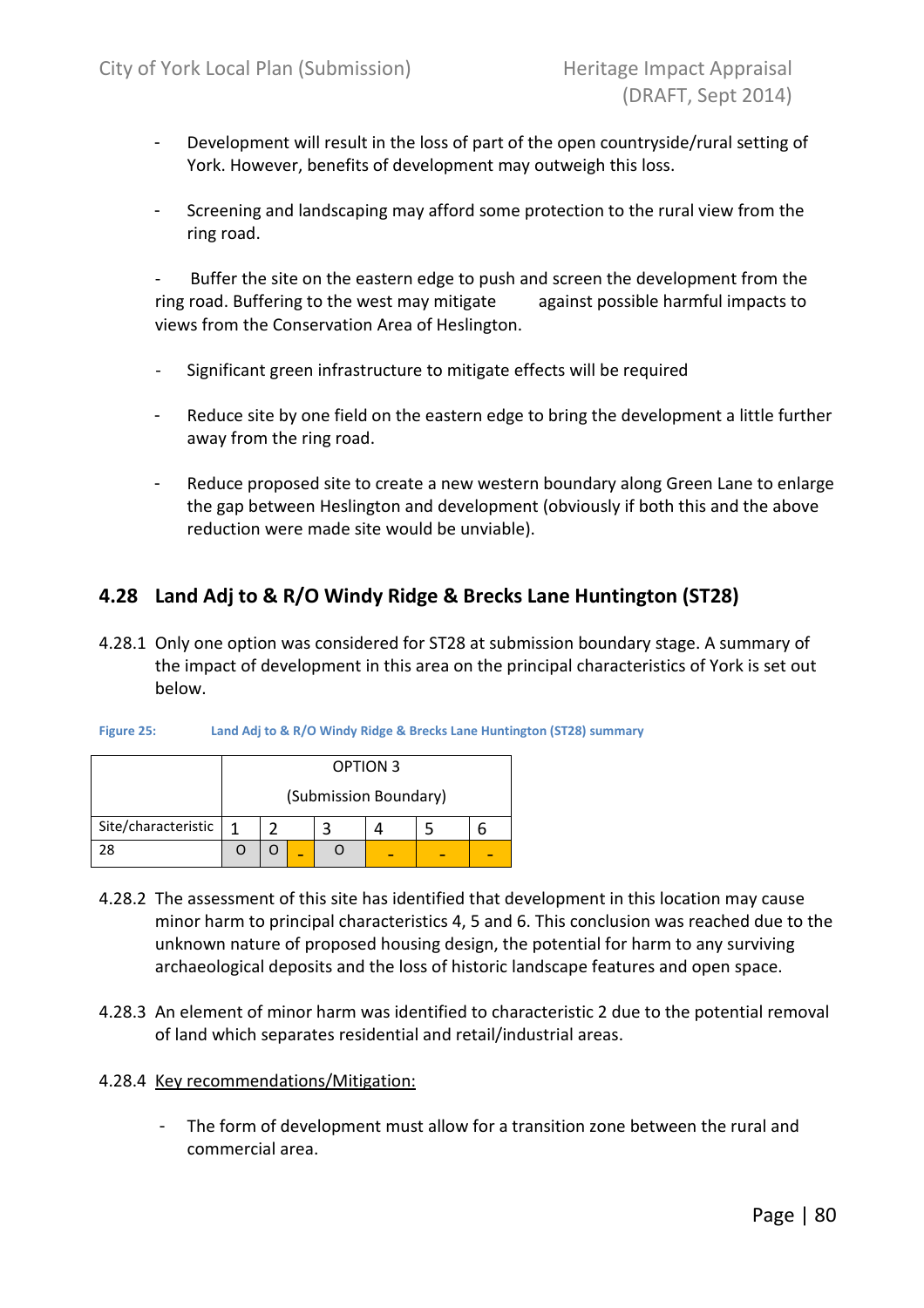- Planting and screening may assist with separation of developments.
- Reduce the size of the site at the southern boundary to fall in line with existing building of Sunnymead to retain a buffer between developments (albeit a small one).
- Detailed information on architectural proposals required to further assess impact on architectural complexity characteristic.
- Archaeological investigation required to further assess the nature and significance of any archaeological deposits on site.
- Historic field boundaries should be retained and enhanced where possible or at least respected in the design of the new development.
- Retention of any good examples of ridge and furrow is encouraged.
- Reduce the size of the site at the southern boundary to fall in line with existing building of Sunnymead to retain part of this landscape.
- As much of the inherited landscape characteristics should be retained within design proposal. E.g. using existing boundaries to guide development plots and retaining as many green boundaries as possible.

## 4.29 Land at Boroughbridge Road, Millfield Lane (ST29)

4.29.1 Only one option was considered for ST29 at Further Sites Consultation. A summary of the impact of development in this area on the principal characteristics of York is set out below.

|                     |                              |  |  | <b>OPTION 2</b> |  |  |  |  |  |  |  |
|---------------------|------------------------------|--|--|-----------------|--|--|--|--|--|--|--|
|                     | (Further Sites Consultation) |  |  |                 |  |  |  |  |  |  |  |
| Site/characteristic | 1                            |  |  |                 |  |  |  |  |  |  |  |
|                     |                              |  |  |                 |  |  |  |  |  |  |  |

Figure 26:Land at Boroughbridge Road, Millfield Lane (ST29) summary

- 4.29.2 The assessment of this site has identified that development in this location may result in minor harm to principal characteristics 4, 5 and 6. This is due to the unknown nature of proposed housing design, the potential impact to any surviving archaeological deposits, impact on the rural setting of the city and also the area of coalescence between Poppleton and York.
- 4.29.3 Development may cause an element of minor harm to characteristic 2 due to potential impact on this approach into the city.
- 4.29.4 Key recommendations/Mitigation: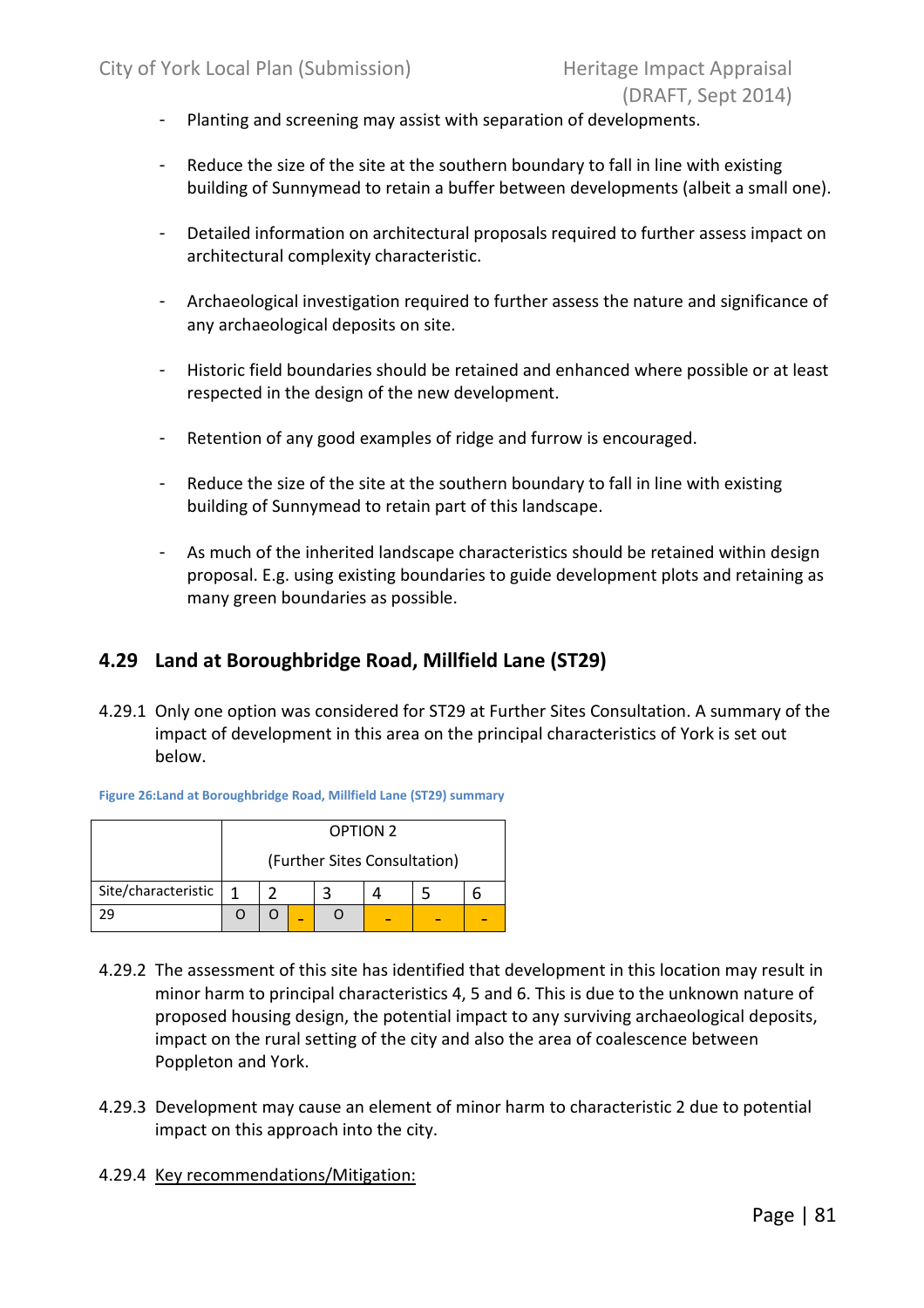- Detailed information on architectural proposals required to further assess impact on architectural complexity characteristic.
- Archaeological investigation required to further assess the nature and significance of any archaeological deposits on site.
- Suitable buffering is needed to front the A59 and A1237 to minimise the impact of the development on the setting of York as experienced from the various approaches.
- Buffering and landscaping may assist in maintaining a green boundary between the two settlements.
- The village will also still be separated from the city by the ring road.

## 4.30 Land to the north of Stockton Lane (ST30)

4.30.1 Only one option was considered for ST30 identified at the Preferred Options stage. A summary of the impact of development in this area on the principal characteristics of York is set out below.

#### Figure 27:Land to the north of Stockton Lane (ST30) summary

|                     |   | <b>OPTION 2</b> |                              |  |  |  |  |  |  |  |  |
|---------------------|---|-----------------|------------------------------|--|--|--|--|--|--|--|--|
|                     |   |                 | (Further Sites Consultation) |  |  |  |  |  |  |  |  |
| Site/characteristic | 1 |                 |                              |  |  |  |  |  |  |  |  |
|                     |   |                 |                              |  |  |  |  |  |  |  |  |

4.30.2 The assessment of this site has identified that development in this location may result in minor harm to principal characteristics 4, 5 and 6. This is due to the unknown nature of proposed housing design, the potential impact to any surviving archaeological deposits and impact on the landscape and setting of the city and of the village of Heworth.

#### 4.30.3 Key recommendations/Mitigation:

- -Detailed information on architectural proposals required to further assess impact on architectural complexity characteristic.
- -Archaeological investigation required to further assess the nature and significance of any archaeological deposits or historic landscape features on site.
- Historic field boundaries should be retained and enhanced where possible or at least respected in the design of the new development.
- Use green buffers and landscaping to the edges of development.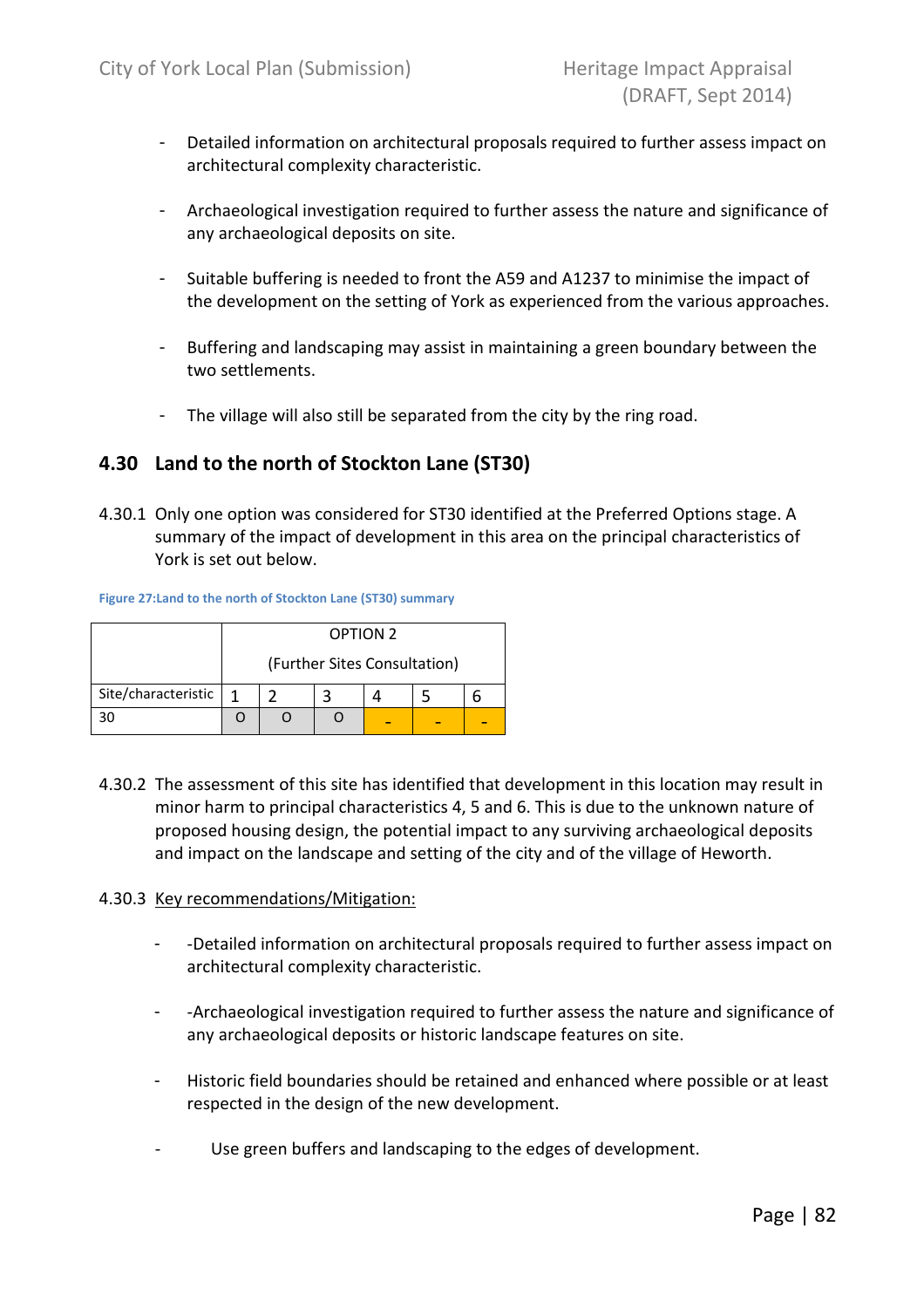# 5. Outcomes of the Local Plan Sites Appraisal – Alternative Strategic Sites

Eleven sites have undergone a rapid (stage 1) Heritage Impact Appraisal as alternative options for Strategic Sites. This section provides an overview of the outcomes from the alternative sites appraisal. The table also indicates whether the site was assessed for residential use or employment land.

|                  | <b>OPTION I PREFERRED OPTION</b> | <b>RES</b>                          | <b>EMP</b> |                          |                    |        |   |              |
|------------------|----------------------------------|-------------------------------------|------------|--------------------------|--------------------|--------|---|--------------|
| 167              | O                                | $\Omega$                            | $\Omega$   |                          |                    | $- -$  | X |              |
| 170              | $\Omega$                         | ٠                                   | $\Omega$   | $\overline{\phantom{a}}$ | $- -$              | $- -$  | X |              |
| 250              | $\Omega$                         | ۰                                   | $\Omega$   | $\overline{\phantom{a}}$ |                    | $\sim$ | X |              |
| 297              | $\Omega$                         | ۰                                   | $\Omega$   | ٠                        |                    |        | X |              |
| 302              | $\Omega$                         | --                                  | $\Omega$   | $\overline{\phantom{a}}$ | $-1$               | --     | X | X            |
| 317              | $\Omega$                         | $\overline{\phantom{a}}$            | $\circ$    | $\overline{\phantom{a}}$ | $\sim$ $\sim$<br>- | $- -$  | X |              |
| $\overline{327}$ | $\Omega$                         | $- -$                               | $\Omega$   | ٠                        | ۰                  | $- -$  | X | $\mathsf{X}$ |
| 607              | ∩                                | ÷                                   | $\Omega$   | -                        | $\sim$             | $\sim$ | X |              |
| 691              | $\Omega$                         | ۰                                   | $\circ$    | ٠                        |                    | $\sim$ |   | X            |
|                  |                                  | OPTION 2 FURTHER SITES CONSULTATION |            |                          |                    |        |   |              |
| 763              | ∩                                | $- -$                               | Ω          | $- -$                    |                    | $- -$  | X |              |
| 764              | $\Omega$                         | $-1$                                | $\Omega$   | -                        |                    | --     | X |              |
| 777              | ∩                                |                                     | O          |                          |                    | $- -$  | X |              |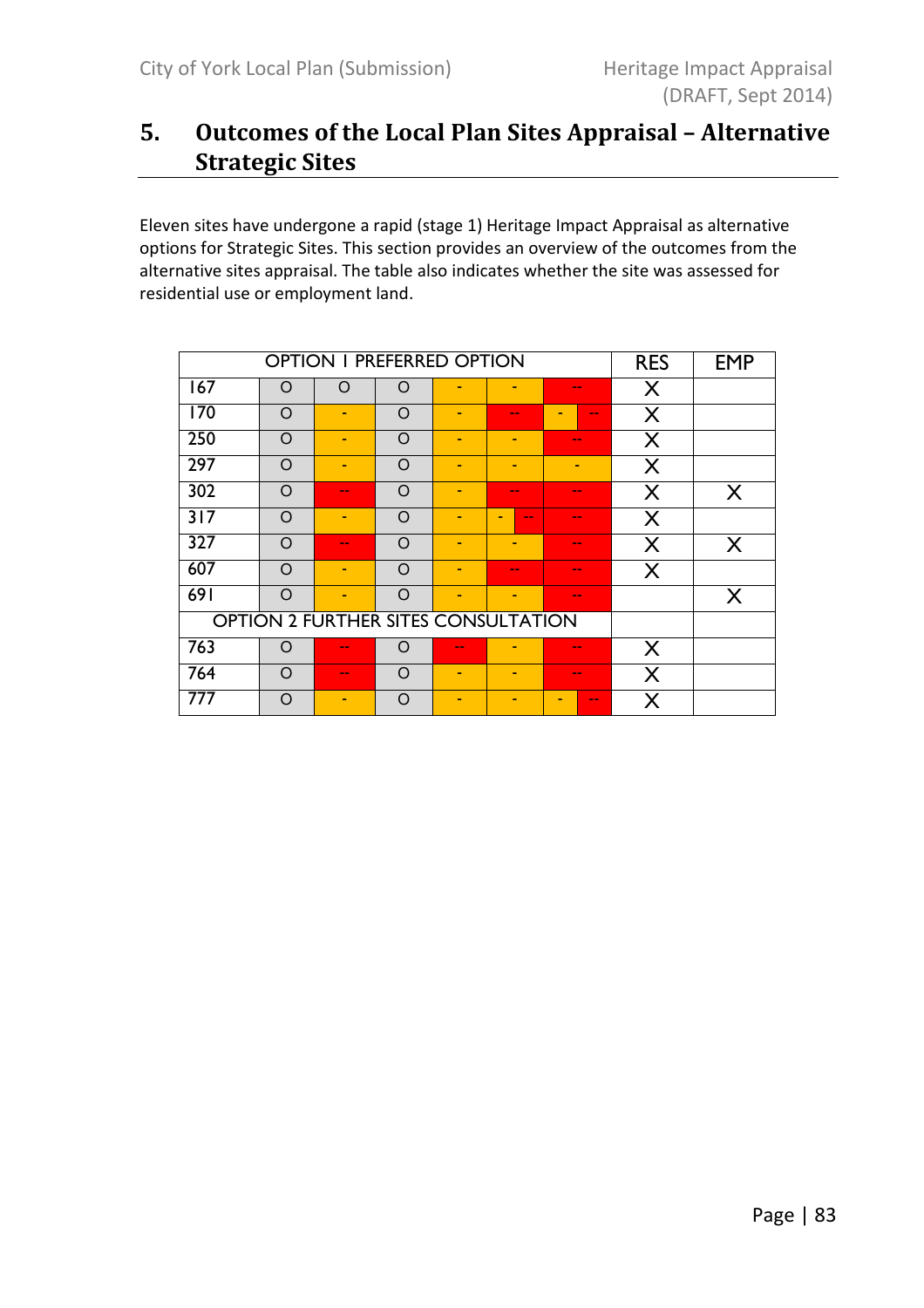# 6. Outcomes of the Local Plan Sites Appraisal – Allocated Housing Sites

The local plan has identified sites to accommodate residential growth across the city. In total 51 Housing Sites have undergone a full Heritage Impact Appraisal, with 46 included as potential housing allocations in the Local Plan. This section provides an overview of the outcomes from the sites chosen as Housing Allocations within the Plan.

Key: Characteristic 1: Strong urban form, 2: Compactness, 3: Landmark monuments, 4: Architectural character, 5: Archaeological complexity and 6: Landscape and setting

|                  |                                  |                                  | <b>Option I</b>                  |                                            |                                 |                           | <b>Option 2</b>                  |                |                                            |                |                               |                |  |
|------------------|----------------------------------|----------------------------------|----------------------------------|--------------------------------------------|---------------------------------|---------------------------|----------------------------------|----------------|--------------------------------------------|----------------|-------------------------------|----------------|--|
|                  |                                  |                                  | (Preferred Options)              |                                            |                                 |                           |                                  |                |                                            |                | (Further Sites Consultation)  |                |  |
| <b>Site</b>      | I.                               | $\overline{2}$                   | 3                                | $\overline{4}$                             | $\overline{5}$                  | $\overline{6}$            | I.                               | $\overline{2}$ | 3                                          | $\overline{4}$ | $\overline{\mathsf{5}}$       | $\overline{6}$ |  |
| $\overline{H}$   | $\overline{O}$<br>$\pm$          | Ŧ<br>Ξ                           | $\blacksquare$                   | $\blacksquare$                             | $\blacksquare$                  | $\overline{O}$            |                                  |                |                                            |                |                               |                |  |
| H <sub>2</sub>   | $\overline{+}$<br>$\overline{O}$ | ÷                                | $\blacksquare$<br>$\rightarrow$  | 44                                         | $\omega$<br>$\rightarrow$       | ÷<br>$\rightarrow$        | $\overline{+}$<br>$\overline{O}$ | ÷,             | $\blacksquare$<br>$\overline{\phantom{m}}$ | 44             | Ξ<br>$\overline{\phantom{m}}$ | $\blacksquare$ |  |
| H <sub>3</sub>   | $\circ$                          | $\circ$                          | $\circ$                          | $\blacksquare$                             | Ξ                               | $\circ$<br>$\blacksquare$ | $\circ$                          | $\circ$        | $\circ$                                    | Ξ              | $\circ$<br>÷                  | $\bigcirc$     |  |
| $\overline{H4}$  | $\overline{+}$<br>$\bigcirc$     | $\overline{+}$<br>$\circ$        | $\mathbf{u}$                     | $\blacksquare$                             | $\overline{\phantom{m}}$        | $\circ$                   |                                  |                |                                            |                |                               |                |  |
| $\overline{H}$   | $\circ$                          | $\circ$                          | $\circ$                          | ÷                                          | ÷                               | $\circ$<br>$\blacksquare$ | $\circ$                          | $\circ$        | $\circ$                                    | $\blacksquare$ | O<br>÷                        | $\bigcirc$     |  |
| $\overline{H6}$  | $\overline{O}$                   | $\overline{O}$                   | $\circ$                          | ٠                                          | $\rightarrow$<br>٠              | $\blacksquare$            |                                  |                |                                            |                |                               |                |  |
| $\overline{H}$   | $\overline{O}$                   | $\overline{O}$                   | $\mathbf{u}$                     | $\blacksquare$                             | $\blacksquare$                  | $\overline{O}$            |                                  |                |                                            |                |                               |                |  |
| $\overline{H8}$  | $\overline{O}$                   | $\overline{O}$                   | $\circ$                          | Ξ                                          | Ξ                               | $\overline{O}$            |                                  |                |                                            |                |                               |                |  |
| H <sub>9</sub>   | $\circ$                          | $\circ$<br>$\blacksquare$        | $\circ$                          | ÷                                          | $\blacksquare$<br>$\rightarrow$ | $\Box$                    | $\circ$                          | $\circ$        | $\circ$                                    | ٠              | ٠                             | $\circ$        |  |
| HIO              | $\circ$                          | $\circ$                          | $\mathbf{u}$                     | $\blacksquare$<br>$\mathbf{u}$             | $\overline{\phantom{m}}$        | $\circ$                   |                                  |                |                                            |                |                               |                |  |
| HII              | $\overline{O}$                   | $\circ$                          | $\blacksquare$                   | $\blacksquare$<br>$\overline{\phantom{m}}$ | Ξ                               | $\circ$                   |                                  |                |                                            |                |                               |                |  |
| H12              | $\bigcirc$                       | $\circ$                          | $\circ$                          | ٠                                          | ٠                               | $\circ$                   |                                  |                |                                            |                |                               |                |  |
| $\overline{H13}$ | $\overline{O}$                   | $\overline{O}$                   | $\overline{O}$                   | ä,                                         | ä,                              | ÷,                        |                                  |                |                                            |                |                               |                |  |
| H14              | $\overline{+}$<br>$\circ$        | $\overline{+}$<br>$\overline{O}$ | ä,<br>$\mathbb{Z}^{\mathbb{Z}}$  | $\blacksquare$<br>$\rightarrow$            | Ξ<br>$\rightarrow$              | $\circ$                   |                                  |                |                                            |                |                               |                |  |
| H15              | $\overline{O}$                   | $\circ$                          | $\overline{O}$                   | ٠                                          | ÷                               | $\overline{O}$            |                                  |                |                                            |                |                               |                |  |
| $\overline{H16}$ | $\overline{O}$                   | $\overline{O}$                   | $\overline{O}$<br>$\blacksquare$ | $\blacksquare$                             | $\blacksquare$                  | $\overline{O}$            | $\overline{O}$                   | $\overline{O}$ | $\overline{O}$<br>$\blacksquare$           | ٠              | $\circ$<br>$\blacksquare$     | $\overline{O}$ |  |
| $\overline{H17}$ | $\overline{O}$                   | $\circ$                          | $\circ$                          | Ξ                                          | $\circ$                         | $\circ$                   |                                  |                |                                            |                |                               |                |  |
| $\overline{H18}$ | $\bigcirc$                       | $\circ$                          | $\circ$                          | ٠                                          | ÷                               | $\circ$                   |                                  |                |                                            |                |                               |                |  |
| H19              | $\overline{O}$                   | $\circ$                          | $\blacksquare$                   | $-$                                        | $\blacksquare$                  | $\circ$                   |                                  |                |                                            |                |                               |                |  |
| H <sub>20</sub>  | $+$<br>$\overline{O}$            | $\overline{O}$                   | $\circ$                          | $\blacksquare$                             | Ξ                               | $\overline{O}$            |                                  |                |                                            |                |                               |                |  |
| H2I              | $\circ$                          | $\circ$                          | $\circ$                          | ٠                                          | ٠                               | $\circ$                   |                                  |                |                                            |                |                               |                |  |
| H <sub>22</sub>  | $\circ$                          | $\circ$                          | $\overline{O}$                   | $\blacksquare$                             | $\blacksquare$                  | $\circ$                   |                                  |                |                                            |                |                               |                |  |
| H <sub>23</sub>  | $\overline{O}$                   | $\overline{O}$                   | $\overline{O}$<br>$\blacksquare$ | ÷                                          | $\overline{\phantom{a}}$        | $\overline{O}$            |                                  |                |                                            |                |                               |                |  |
| H <sub>25</sub>  | $\overline{O}$                   | $\overline{O}$                   | $\overline{O}$<br>$\overline{+}$ | $\blacksquare$                             | $\blacksquare$                  | $\overline{O}$            | $\overline{O}$                   | $\circ$        | $\circ$<br>$\pm$                           | ٠              | $\blacksquare$                | $\bigcirc$     |  |
| H <sub>26</sub>  | $\overline{O}$                   | $\overline{O}$<br>$\blacksquare$ | $\circ$                          | $\blacksquare$                             | Ξ                               | $\circ$<br>$\sim$         |                                  |                |                                            |                |                               |                |  |
| H <sub>27</sub>  | $\bigcirc$                       | $\circ$<br>$\blacksquare$        | $\circ$                          | ÷                                          | $\blacksquare$                  | $\circ$                   |                                  |                |                                            |                |                               |                |  |
| H <sub>28</sub>  | $\bigcirc$                       | $\circ$                          | $\circ$                          | $\blacksquare$                             | $\blacksquare$                  | цц                        |                                  |                |                                            |                |                               |                |  |
| H <sub>29</sub>  | $\overline{O}$                   | $\circ$                          | $\circ$                          | ٠                                          | ÷                               | $\circ$                   |                                  |                |                                            |                |                               |                |  |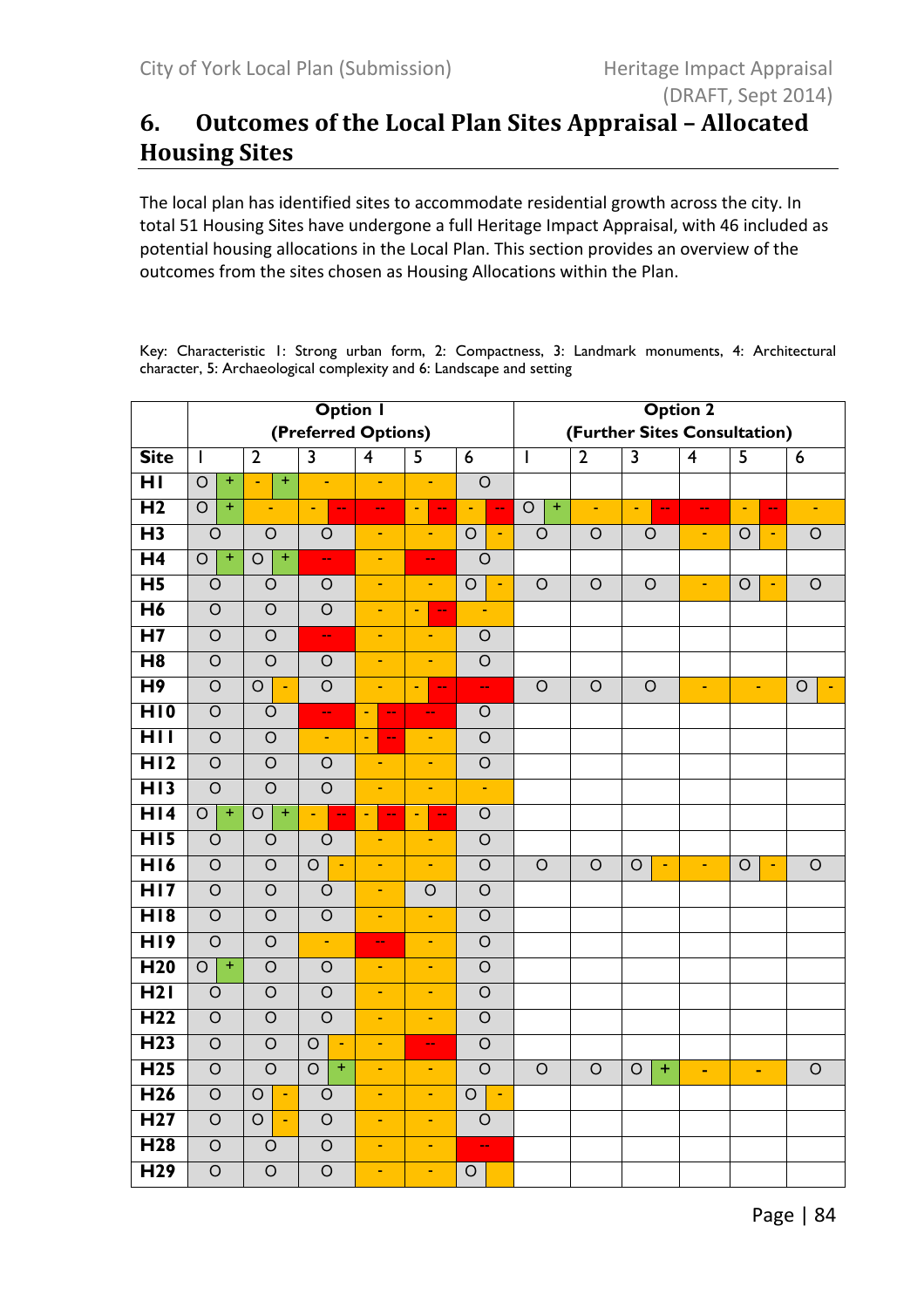|                 |                |                |                           |                              |   |                    |                |              |                           |                                   | $(211)$ $(111)$ $(201)$   |                |
|-----------------|----------------|----------------|---------------------------|------------------------------|---|--------------------|----------------|--------------|---------------------------|-----------------------------------|---------------------------|----------------|
| H30             | $\circ$        | $\circ$<br>٠   | O                         | ٠<br>$- -$                   | ٠ | $\sim$ $\sim$      | $\overline{O}$ | $\circ$      | $\circ$                   | $\blacksquare$<br>$- -$           |                           | ٠<br>$-1$      |
| H3I             | $\circ$        | $\circ$        | $\circ$                   | $\blacksquare$               | ٠ | $\circ$            |                |              |                           |                                   |                           |                |
| H <sub>32</sub> | $\circ$        | $\blacksquare$ | $\circ$<br>$\blacksquare$ | $\frac{1}{2}$                | ٠ | $\circ$            |                |              |                           |                                   |                           |                |
| H <sub>33</sub> | $\circ$        | $\blacksquare$ | $\circ$                   | $\qquad \qquad \blacksquare$ | ٠ | $\sim$ $\sim$      | $\circ$        | $\circ$<br>٠ | $\circ$                   | ٠<br>$\qquad \qquad \blacksquare$ | ٠                         |                |
| H <sub>34</sub> | $\circ$        | $\circ$        | $\circ$                   | $\frac{1}{2}$                | ٠ | $\circ$            | $\circ$        | $\circ$      | $\circ$                   | ٠<br>$\overline{\phantom{a}}$     | ٠                         | $\circ$        |
| H <sub>35</sub> | $\circ$        | $\circ$        | $\circ$                   | ٠                            | ٠ | $\circ$            |                |              |                           |                                   |                           |                |
| H <sub>37</sub> | $\circ$        | $\circ$<br>٠   | $\circ$                   | $\blacksquare$               | ٠ | $\sim$ $\sim$<br>۰ | $\circ$        | $\circ$<br>۰ | $\circ$                   | ٠                                 | ٠                         | ٠<br>--        |
| H <sub>38</sub> | $\overline{O}$ | $\circ$        | $\circ$                   | ٠                            | ٠ | $\circ$            |                |              |                           |                                   |                           |                |
| H39             | $\circ$        | $\circ$        | $\circ$                   | ٠                            | ٠ | $\circ$            |                |              |                           |                                   |                           |                |
| H40             | $\circ$        | $\circ$        | $\circ$                   | $\blacksquare$               | ٠ | $\circ$            |                |              |                           |                                   |                           |                |
| H <sub>43</sub> | $\overline{O}$ | $\overline{O}$ | $\overline{O}$            | $\frac{1}{2}$                | ٠ | $\overline{O}$     |                |              |                           |                                   |                           |                |
| H46             |                |                |                           |                              |   |                    | $\circ$        | $\circ$      | $\circ$                   | $\sim$                            | $\circ$<br>$\blacksquare$ | $\blacksquare$ |
| H47             |                |                |                           |                              |   |                    | $\circ$        | $\circ$      | $\circ$<br>$\blacksquare$ | $\sim$ $\sim$                     | ٠                         | $\circ$        |
| H48             |                |                |                           |                              |   |                    | $\circ$        | $\circ$      | $\circ$                   | ۰                                 | ٠                         | O              |
| H49             |                |                |                           |                              |   |                    | $\circ$        | $\circ$      | $\circ$                   | ٠                                 | ٠                         | $\circ$        |
| H <sub>50</sub> |                |                |                           |                              |   |                    | $\circ$        | $\circ$      | $\circ$                   | ٠                                 | ٠                         | $\blacksquare$ |
| H <sub>51</sub> |                |                |                           |                              |   |                    | $\circ$        | $\circ$      | $\circ$                   | ٠                                 | $\circ$<br>٠              | $\circ$        |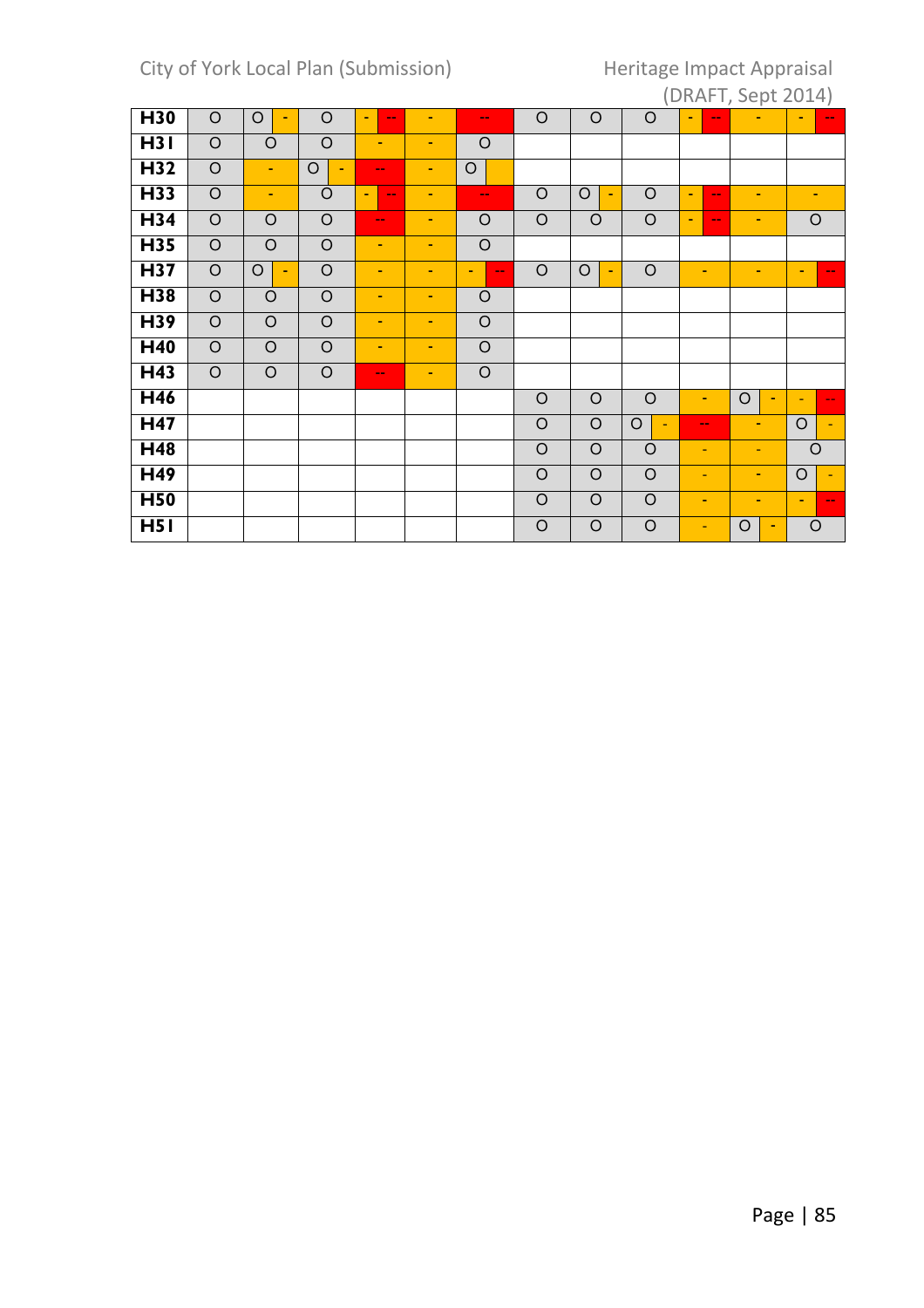# 7. Outcomes of the Local Plan Sites Appraisal – Allocated Employment Sites

The local plan has identified sites to accommodate employment growth across the city. In total 16 Employment Allocations have undergone a rapid (stage 1) Heritage Impact Appraisal. This section provides a brief overview of the outcomes from the sites taken forward as Employment Allocations within the Local Plan. The table also indicates whether the site was assessed for residential use as well as employment land.

Key: Characteristic 1: Strong urban form, 2: Compactness, 3: Landmark monuments, 4: Architectural character, 5: Archaeological complexity and 6: Landscape and setting

|                     |            | <b>OPTION I PREFERRED OPTIONS</b>              |                    |     |                         |                         |                         |                         |  |         |                         |
|---------------------|------------|------------------------------------------------|--------------------|-----|-------------------------|-------------------------|-------------------------|-------------------------|--|---------|-------------------------|
|                     |            |                                                |                    |     |                         | Characteristic          |                         |                         |  |         |                         |
| <b>Site</b>         |            | ı                                              | $\overline{2}$     |     | 3                       | $\overline{\mathbf{4}}$ |                         | $\overline{\mathsf{5}}$ |  | 6       |                         |
| E2                  |            | O                                              | $\circ$            |     | O                       |                         | $\overline{\mathsf{O}}$ | ٠                       |  |         | O                       |
| E3                  |            | $\overline{O}$                                 | O                  |     | $\circ$                 |                         | $\circ$                 | ÷,                      |  |         | $\circ$                 |
| E <sub>4</sub>      |            | $\overline{O}$                                 | $\circ$            |     | $\overline{\mathsf{O}}$ |                         | $\overline{\mathsf{o}}$ |                         |  |         | $\overline{O}$          |
| E <sub>5</sub>      |            | $\overline{O}$                                 | O                  |     | $\overline{\circ}$      |                         | $\overline{\mathsf{o}}$ |                         |  |         | $\overline{\circ}$      |
| E6                  |            | $\overline{O}$                                 | O                  |     | $\overline{\circ}$      |                         | $\overline{\circ}$      |                         |  | $\circ$ |                         |
| E7                  |            | $\overline{O}$                                 | O                  |     | $\overline{\mathsf{o}}$ | $\overline{O}$          |                         |                         |  |         | $\circ$                 |
| E <sub>8</sub>      |            | $\overline{\mathsf{o}}$                        | $\overline{\circ}$ |     | $\overline{\mathsf{o}}$ |                         |                         |                         |  |         | $\overline{\mathsf{o}}$ |
| E <sub>9</sub>      |            | $\overline{\mathsf{o}}$                        | O                  |     | $\overline{\mathsf{o}}$ |                         | $\overline{O}$          |                         |  |         | $\overline{\circ}$      |
| E10                 |            | $\overline{\mathsf{o}}$                        | O                  |     | $\overline{\rm o}$      |                         | $\overline{\mathsf{o}}$ | $\circ$                 |  |         | $\overline{\rm o}$      |
| <b>E</b> II         |            | $\circ$                                        | O                  |     | $\overline{O}$          |                         | $\overline{\circ}$      | O                       |  |         | $\overline{\circ}$      |
| E12                 |            | $\overline{O}$                                 | O                  |     | $\overline{O}$          |                         | $\overline{\circ}$      | ÷,                      |  |         | $\overline{\circ}$      |
| E13                 |            | $\circ$                                        | $\Omega$           |     | $\circ$                 |                         | $\overline{\circ}$      |                         |  |         | $\overline{\circ}$      |
|                     |            | <b>OPTION 2 FURTHER SITES OPTIONS</b>          |                    |     |                         |                         |                         |                         |  |         |                         |
| E14                 |            | $\circ$                                        | O                  | Ξ   | $\circ$                 |                         | O                       |                         |  |         | $\circ$                 |
| E15                 |            | $\overline{O}$                                 | ä,                 | $+$ | $\overline{O}$          |                         |                         |                         |  | O       |                         |
| E16                 |            | $\circ$                                        | O                  |     | $\overline{\circ}$      |                         | ٠                       |                         |  |         | O                       |
|                     |            | <b>OPTION 1, 2 &amp; 3 SUBMISSION BOUNDARY</b> |                    |     |                         |                         |                         |                         |  |         |                         |
| <b>E17</b><br>ı     | <b>OPT</b> | O                                              | O                  |     | $\overline{O}$          | O                       |                         |                         |  |         |                         |
| E17<br>$\mathbf{2}$ | <b>OPT</b> | O                                              | O                  |     | O                       | $\circ$                 |                         |                         |  |         | O                       |
| E17<br>3            | <b>OPT</b> | $\Omega$                                       | $\circ$            |     | O                       | O                       |                         |                         |  | O       |                         |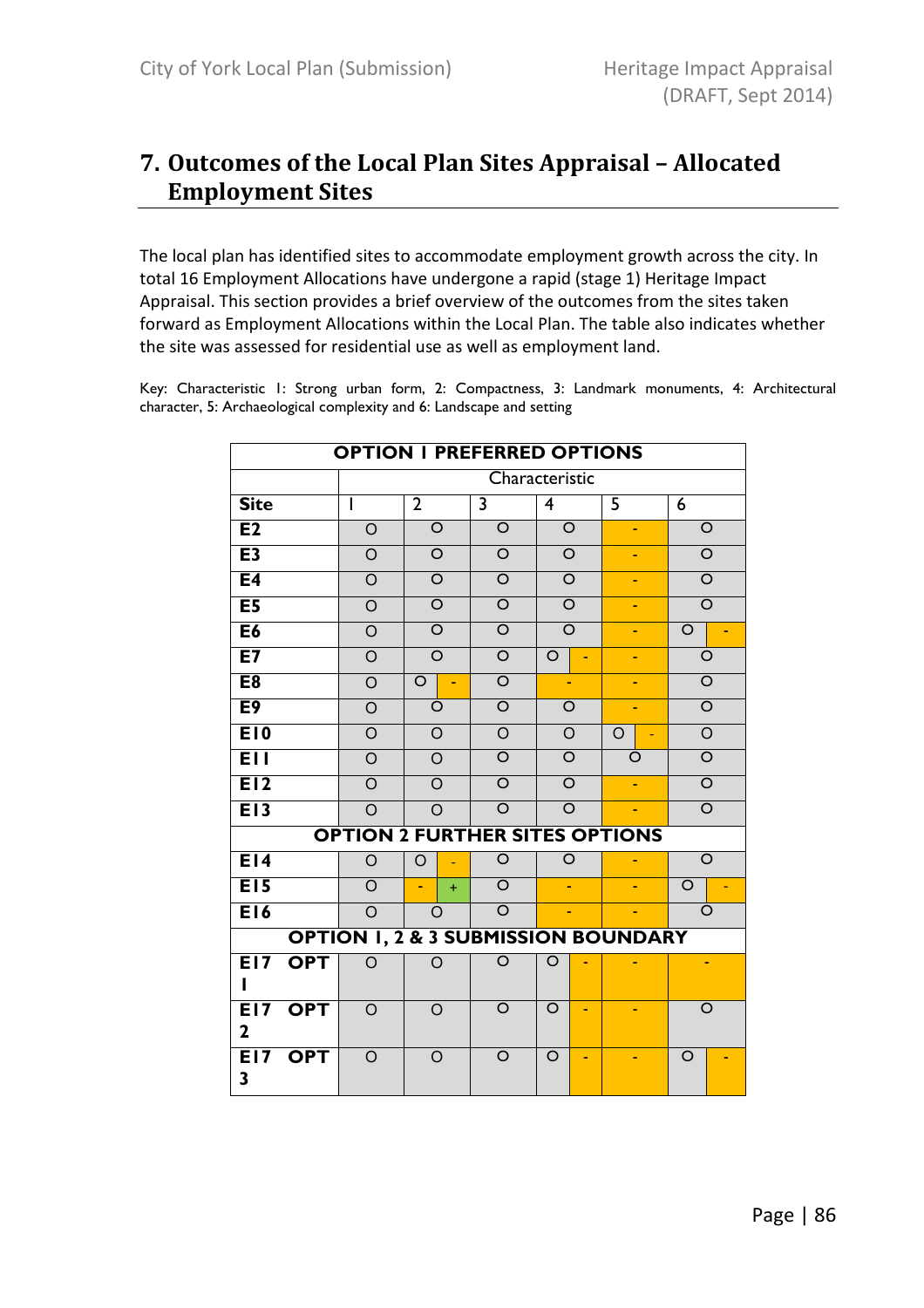# 8. Outcomes of the Local Plan Sites Appraisal – Housing and Employment Alternatives

The local plan has identified alternative sites for bother housing and employment. In total 48 alternative sites have undergone a rapid (Stage 1) Heritage Impact Appraisal. This section provides a brief overview of the outcomes from the sites chosen as housing and employment land alternatives within the Plan. The table also indicates whether the site was assessed for residential and/or employment land.

Key: Characteristic 1: Strong urban form, 2: Compactness, 3: Landmark monuments, 4: Architectural character, 5: Archaeological complexity and 6: Landscape and setting

|                  |                                  | <b>ALTERNATIVE SITES</b>            |                             | <b>Analysed for:</b>                       |                                                                 |                          |                         |                                     |
|------------------|----------------------------------|-------------------------------------|-----------------------------|--------------------------------------------|-----------------------------------------------------------------|--------------------------|-------------------------|-------------------------------------|
|                  |                                  |                                     |                             |                                            |                                                                 |                          | Residential             | <b>Employment</b>                   |
|                  |                                  |                                     |                             | Characteristic                             |                                                                 |                          |                         |                                     |
| Site             |                                  | $\overline{2}$                      | $\overline{\mathbf{3}}$     | $\overline{4}$                             | $\overline{5}$                                                  | $\overline{6}$           |                         |                                     |
| $\overline{9}$   | $\circ$                          | $\overline{O}$<br>$\blacksquare$    | $\overline{O}$              | $\blacksquare$                             | $\blacksquare$                                                  | ÷                        | $\times$                |                                     |
| 30               | $\circ$                          | $\overline{O}$                      | $\overline{O}$              | Ξ                                          | Ξ                                                               | ц,                       | $\overline{\sf X}$      |                                     |
| 61               | $\overline{O}$                   | $\overline{O}$                      | $\overline{O}$              | Ξ                                          | Ξ                                                               | $\blacksquare$           |                         | $\overline{\mathsf{X}}$             |
| 87               | $\overline{O}$                   | $\overline{O}$                      | $\overline{O}$              | $\overline{O}$<br>÷                        | $\overline{O}$<br>÷                                             | $\overline{O}$           |                         | $\frac{\overline{X}}{\overline{X}}$ |
| $\overline{130}$ | $\overline{+}$<br>$\overline{O}$ | $\overline{O}$                      | $\overline{+}$<br>Ξ         | ٠                                          | ٠                                                               | $\overline{+}$           | X                       |                                     |
| $\overline{137}$ | $\overline{O}$                   | $\overline{O}$                      | $\overline{O}$              | ÷                                          | $\overline{\phantom{m}}$                                        | $\blacksquare$           | $\overline{\mathsf{X}}$ |                                     |
| $\overline{147}$ | $\circ$                          | $\circ$<br>Ξ                        | $\overline{O}$              | ٠                                          | $\blacksquare$                                                  | $\blacksquare$           | $\overline{\mathsf{X}}$ |                                     |
| $\overline{163}$ | $\overline{O}$                   | $\overline{O}$<br>÷.                | ц.                          | $\overline{\phantom{a}}$                   | $\overline{\phantom{m}}$                                        | $\circ$                  | X                       | $\sf X$                             |
| 165              | $\overline{O}$                   | $\overline{O}$                      | $\overline{O}$              | ä,                                         | ÷,                                                              | ш,                       | $\overline{\sf X}$      |                                     |
| 167              | $\overline{O}$                   | $\circ$                             | $\overline{O}$              | ÷                                          | $\blacksquare$                                                  | $\overline{\phantom{m}}$ | $\overline{\sf X}$      |                                     |
| $\overline{171}$ | $\circ$                          | $\overline{\phantom{m}}$            | $\circ$                     | $\overline{\phantom{a}}$                   | Ξ                                                               | --                       | $\overline{\mathsf{X}}$ |                                     |
| 9                | $\overline{O}$                   | $\blacksquare$                      | $\overline{O}$              | Ξ                                          | ÷                                                               | $-$                      | $\overline{\sf X}$      |                                     |
| 200              | $\overline{O}$                   | $\blacksquare$                      | $\ddot{}$<br>$\blacksquare$ | ÷                                          | ÷                                                               | Ŧ<br>٠.                  | $\overline{\mathsf{X}}$ |                                     |
| $\overline{216}$ | $\overline{O}$                   | $\blacksquare$                      | $\circ$                     | Ξ                                          | $\blacksquare$<br>$\mathord{\hspace{1pt}\text{--}\hspace{1pt}}$ | --                       | $\overline{\sf X}$      |                                     |
| 226              | $\overline{O}$                   | $\blacksquare$                      | $\overline{O}$              | ä,                                         | $\blacksquare$<br>$\overline{\phantom{a}}$                      | $-1$                     | $\overline{\sf X}$      | $\overline{\mathsf{X}}$             |
| 227              | $\overline{O}$                   | ÷.                                  | $\overline{O}$              | ä,                                         | ä,<br>$\overline{\phantom{m}}$                                  | $-$                      | $\overline{\mathsf{X}}$ | $\overline{\sf X}$                  |
| 229              | $\circ$                          | Ξ                                   | $\circ$                     | $\blacksquare$                             | ÷                                                               | $\blacksquare$           | X                       |                                     |
| 303              | $\overline{O}$                   | $\blacksquare$                      | $\overline{O}$<br>÷         | $\blacksquare$<br>$\overline{\phantom{a}}$ | ÷                                                               | $\blacksquare$<br>۵۵     | $\overline{\sf X}$      |                                     |
| 311              | $\overline{O}$                   | $\overline{\phantom{a}}$            | $\circ$                     | $-$                                        | $\mathbf{u}$                                                    | $\overline{\phantom{m}}$ | $\overline{\sf X}$      |                                     |
| 318              | $\circ$<br>$\ddot{}$             | $\circ$                             | $\blacksquare$              | $\circ$                                    | ÷,                                                              | $\circ$                  | $\overline{\mathsf{X}}$ | X                                   |
| 565              | $\overline{O}$                   | $\overline{O}$                      | $\overline{O}$              | ä,                                         | ä,                                                              | $\overline{O}$           | X                       |                                     |
| 581              | $\overline{O}$                   | $\blacksquare$                      | $\overline{O}$              | Ξ                                          | Ξ                                                               | Ξ                        | $\overline{\mathsf{x}}$ | $\overline{\sf X}$                  |
| 598              | $\overline{O}$                   | $\overline{O}$                      | $\overline{O}$              | ٠                                          | ÷                                                               | $\overline{O}$           | Χ                       | $\frac{\mathsf{X}}{\mathsf{X}}$     |
| 623              | $\overline{O}$                   | $\circ$<br>$\overline{\phantom{a}}$ | $\overline{O}$              | ÷                                          | ÷                                                               | ÷<br>ш,                  |                         |                                     |
| 624              | $\overline{O}$                   | $\circ$                             | $\overline{O}$              | $\blacksquare$                             | ÷                                                               | ٠                        | X                       | $\overline{\sf X}$                  |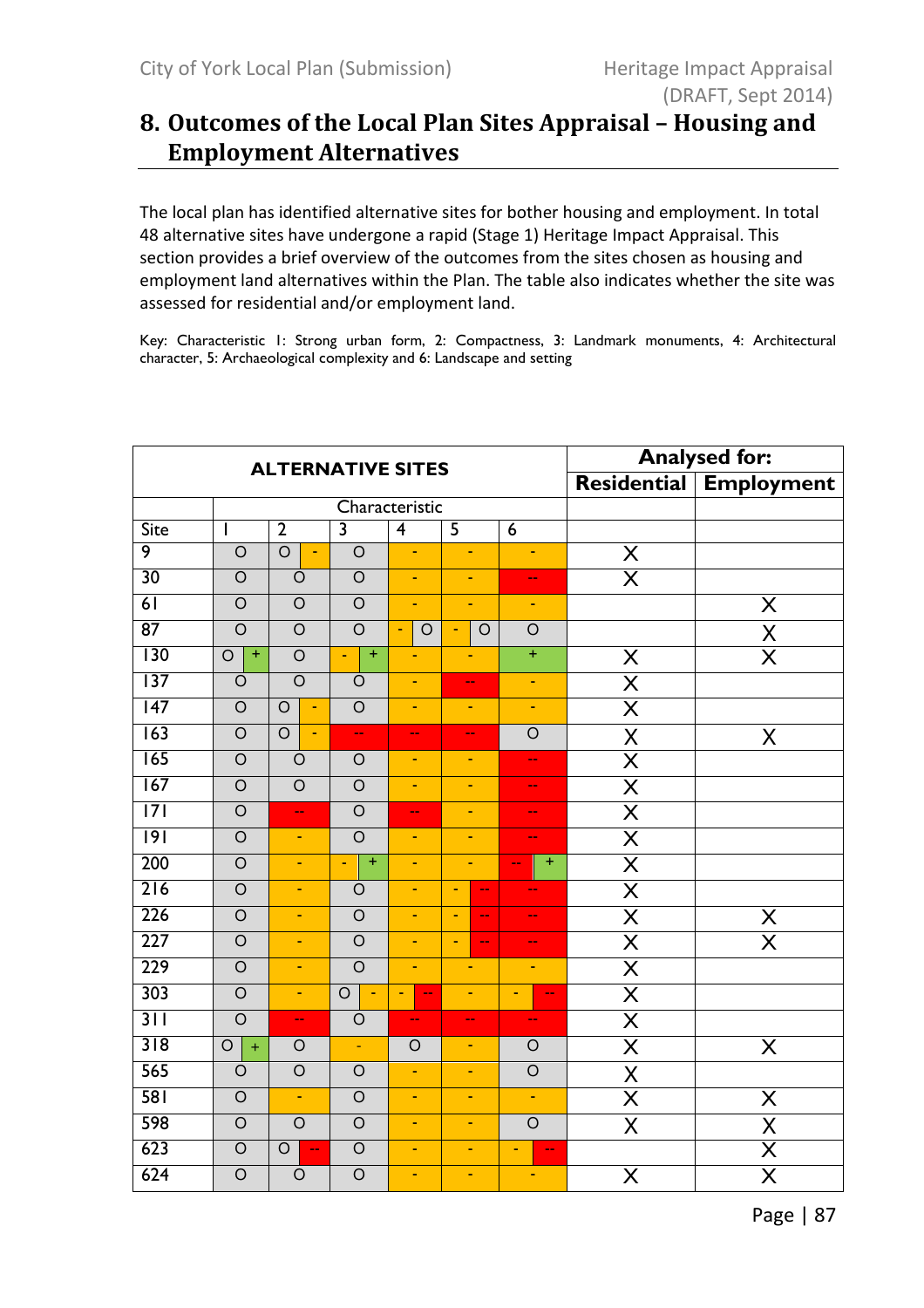# City of York Local Plan (Submission) Heritage Impact Appraisal

|     |                |                              |                           |                          |                          |                           |                         | $(210 \text{ m})$ $5000 \text{ m}$ |
|-----|----------------|------------------------------|---------------------------|--------------------------|--------------------------|---------------------------|-------------------------|------------------------------------|
| 626 | $\circ$        | $\circ$                      | $\mathsf O$               | $\overline{\phantom{a}}$ | $\blacksquare$           | $\bigcirc$                | X                       | X                                  |
| 629 | $\bigcirc$     | $\mathsf O$                  | ۵.                        | $\sim$ $\sim$            | $\mathbf{u}$             | ÷                         | $\overline{\mathsf{X}}$ | $\overline{\mathsf{X}}$            |
| 645 | $\bigcirc$     | $\circ$                      | $\circ$                   | $\blacksquare$           | $\blacksquare$           | $\overline{O}$            |                         | $\sf X$                            |
| 648 | $\overline{O}$ | $\overline{O}$               | $\overline{O}$            | $\hspace{0.05cm}$        | $\blacksquare$           | $\overline{O}$            | X                       | $\sf X$                            |
| 649 | $\bigcirc$     | $\bigcirc$                   | $\circ$                   | ÷.                       | $\blacksquare$           | $\overline{O}$            | X                       | $\sf X$                            |
| 653 | $\overline{O}$ | $\overline{O}$               | $\bigcirc$                | $\blacksquare$           | $\mathbf{u}$             | $\overline{O}$            | X                       | $\sf X$                            |
| 657 | $\bigcirc$     | $\overline{O}$               | $\circ$<br>$\blacksquare$ | $\overline{\phantom{m}}$ | $\overline{\phantom{m}}$ | $\bigcirc$                | X                       | $\mathsf X$                        |
| 660 | $\circ$        | $\bigcirc$<br>$\blacksquare$ | $\overline{\phantom{a}}$  | $\overline{\phantom{a}}$ | $\overline{\phantom{m}}$ | $\blacksquare$            | $\overline{\mathsf{X}}$ | $\overline{\mathsf{X}}$            |
| 661 | $\overline{O}$ | $\circ$                      | $\overline{O}$            | $\overline{\phantom{a}}$ | н.                       | $\overline{O}$            | $\sf X$                 | X                                  |
| 669 | $\overline{O}$ | $\overline{O}$               | $\circ$<br>÷              | ÷.                       | $\omega$                 | $\overline{O}$            | X                       | $\mathsf X$                        |
| 676 | $\bigcirc$     | $\blacksquare$               | $\circ$                   | $\blacksquare$           | $\blacksquare$           | $\bigcirc$<br>٠           | $\overline{\mathsf{X}}$ |                                    |
| 700 | $\bigcirc$     | $\hbox{O}$                   | $\mathsf O$               | $\bigcirc$               | $\bigcirc$               | $\circ$                   | X                       | X                                  |
| 733 | $\bigcirc$     | $\bigcirc$                   | $\overline{O}$            | $\omega$                 | $\blacksquare$           | $\circ$<br>$\blacksquare$ | $\overline{\mathsf{X}}$ |                                    |
| 737 | $\overline{O}$ | $\overline{O}$               | $\overline{O}$            | ÷                        | $\omega$                 | --                        | $\overline{\mathsf{X}}$ |                                    |
| 738 | $\overline{O}$ | $\overline{O}$               | $\overline{O}$            | ä,                       | $\blacksquare$           | --                        | $\overline{\mathsf{X}}$ |                                    |
| 742 | $\overline{O}$ | $\overline{O}$               | $\overline{O}$            | ÷                        | ٠                        | $\circ$                   | $\overline{\mathsf{X}}$ |                                    |
| 744 | $\overline{O}$ | $\overline{O}$               | $\overline{O}$            | μ                        | $\blacksquare$           | --                        | $\overline{\mathsf{X}}$ |                                    |
| 748 | $\bigcirc$     | $\circ$                      | $\mathsf O$               | $\blacksquare$           | $\blacksquare$           | ٠                         | X                       |                                    |
| 749 | $\overline{O}$ | $\bigcirc$<br>$\blacksquare$ | $\overline{O}$            | $\blacksquare$           | $\blacksquare$           | ÷,                        | $\overline{\mathsf{X}}$ |                                    |
| 752 | $\overline{O}$ | $\bigcirc$                   | $\overline{O}$            | ÷.                       | $\blacksquare$           | Ξ                         | $\overline{\mathsf{X}}$ |                                    |
| 753 | $\overline{O}$ | $\overline{\phantom{a}}$     | $\mathsf O$               | $\blacksquare$           | $\blacksquare$           | $-$                       | X                       |                                    |
| 758 | $\bigcirc$     | $\bigcirc$                   | $\overline{O}$            | ÷                        | $\blacksquare$           | ۰                         | $\overline{\mathsf{X}}$ |                                    |
| 788 | $\bigcirc$     | $\bigcirc$                   | $\bigcirc$                | $\blacksquare$           | $\blacksquare$           | $-$                       | X                       |                                    |
|     |                |                              |                           |                          |                          |                           |                         |                                    |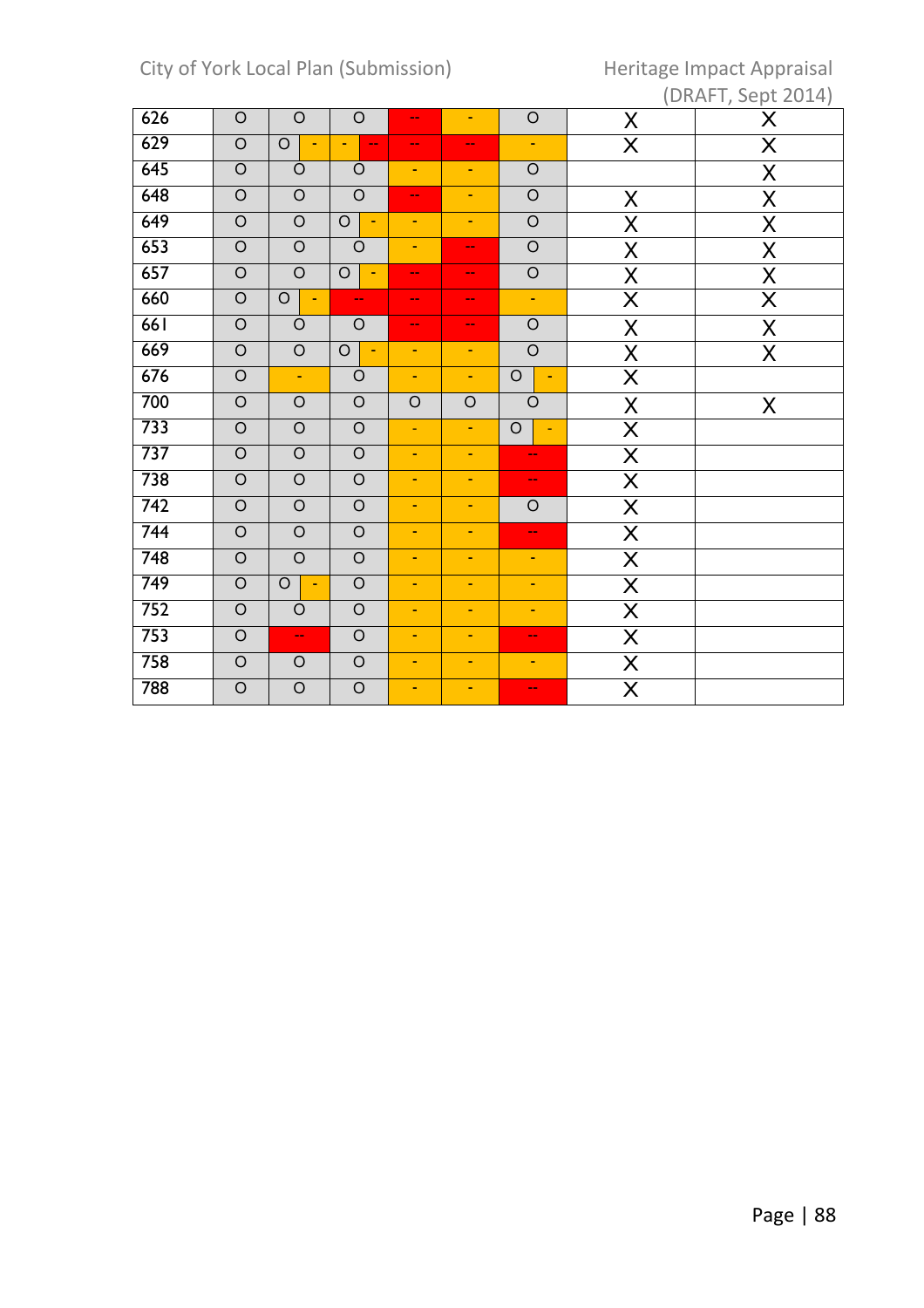# 9. Gypsy and Travellers

The local plan has identified 3 sites to accommodate Gypsy, Travellers and Showpeople. These sites underwent a full Heritage Impact Appraisal. This section provides a brief overview of the outcomes from the sites chosen as potential Gypsy, Traveller and Showpeople sites within the Plan.

| <b>OPTION I PREFERRED OPTION</b> | <b>RES</b> | <b>FMP</b> |        |   |                |                |  |  |
|----------------------------------|------------|------------|--------|---|----------------|----------------|--|--|
| <b>Site</b>                      |            |            |        |   | О              |                |  |  |
| 819                              |            |            | -      | - | $\blacksquare$ | $\sim$ $\sim$  |  |  |
| 818                              |            |            | $\sim$ | - |                | $\blacksquare$ |  |  |
|                                  |            |            | $\sim$ | - |                | $\blacksquare$ |  |  |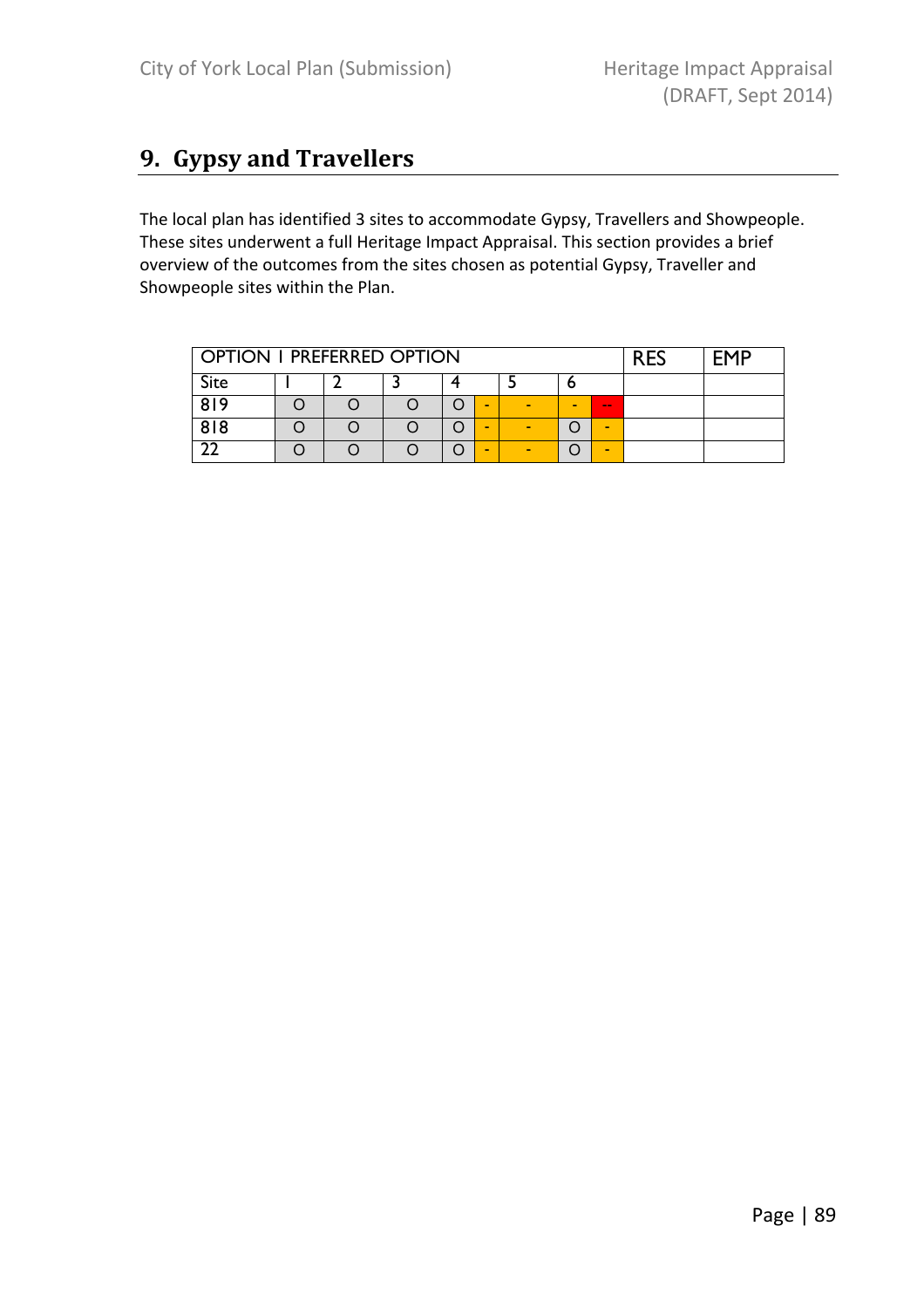# 10. Safeguarded Land

The local plan has identified 15 sites as Safeguarded Lane. These sites underwent a rapid (stage 1) Heritage Impact Appraisal. Some have been assessed more fully as they were previously considered as Strategic Sites. This section provides a brief overview of the outcomes from the sites chosen as Safeguarded Land within the Plan.

|                         | <b>OPTION I PREFERRED OPTIONS</b> |                          |                |                                     |          |                               |                |                          | <b>OPTION 2 FURTHER SITES</b><br><b>CONSULTATION</b> |       |         |                |  |          |                | <b>RES</b>     | <b>EMP</b>               |                                     |                         |
|-------------------------|-----------------------------------|--------------------------|----------------|-------------------------------------|----------|-------------------------------|----------------|--------------------------|------------------------------------------------------|-------|---------|----------------|--|----------|----------------|----------------|--------------------------|-------------------------------------|-------------------------|
| Site                    |                                   | $\overline{2}$           |                | 3                                   | 4        |                               | 5              |                          | 6                                                    |       |         | $\overline{2}$ |  | 3        | 4              | 5              | 6                        |                                     |                         |
| <b>SFI</b>              | $\circ$                           | ٠                        |                | $\circ$                             | ۰        |                               |                | -                        | $- -$                                                |       |         |                |  |          |                |                |                          |                                     |                         |
| SF2                     | $\circ$                           | $\frac{1}{2}$            |                | $\circ$<br>$\overline{\phantom{a}}$ |          |                               |                | ۰.                       | --                                                   |       |         |                |  |          |                |                |                          |                                     |                         |
| SF3                     | $\circ$                           | $\overline{\phantom{a}}$ |                | ٠                                   |          |                               |                | ۰.                       | --                                                   |       |         |                |  |          |                |                |                          |                                     |                         |
| SF <sub>4</sub>         | $\circ$                           | $\blacksquare$           |                | $\circ$                             | ٠        |                               |                | $\sim$ $\sim$            | -                                                    | $- -$ |         |                |  |          |                |                |                          |                                     |                         |
| SF5                     | $\circ$                           | $\overline{\phantom{a}}$ |                | $\circ$                             | -        |                               | $\blacksquare$ | $\sim$ $\sim$            | ÷                                                    |       |         |                |  |          |                |                |                          |                                     |                         |
| SF <sub>6</sub>         | $\circ$                           | $\circ$                  |                | $\circ$                             | $\Omega$ | $\blacksquare$                |                | -                        | $\Omega$                                             | ٠     |         |                |  |          |                |                |                          |                                     |                         |
| SF <sub>8</sub>         | $\circ$                           | $\circ$                  |                | $\circ$                             | $\circ$  | $\blacksquare$                |                | ٠                        | ۰                                                    | $- -$ |         |                |  |          |                |                |                          |                                     |                         |
| SF <sub>9</sub>         | $\circ$                           | ٠                        |                | $\circ$                             | ۰        |                               |                | ٠                        | ٠                                                    |       |         |                |  |          |                |                |                          |                                     |                         |
| SF10                    | $\circ$                           | O                        | $\blacksquare$ | $\circ$                             | ۰        |                               |                | $\blacksquare$           | ٠                                                    |       |         |                |  |          |                |                |                          |                                     |                         |
| <b>SFII</b>             | O                                 | $\circ$                  |                | $\circ$                             | ۰        |                               |                | ۰                        | ٠                                                    |       |         |                |  |          |                |                |                          |                                     |                         |
| SF <sub>12</sub>        | $\circ$                           | $\Omega$                 | ٠              | $\Omega$                            | ٠        |                               |                | $\overline{\phantom{a}}$ | ۰                                                    |       | $\circ$ | $- -$          |  | $\circ$  | $\blacksquare$ | $\blacksquare$ | $\overline{\phantom{a}}$ | X                                   | X                       |
| SF <sub>13</sub>        | $\circ$                           | $\sim$ $\sim$            |                | $\circ$                             | ٠        |                               |                | -                        | -                                                    | $- -$ | O       | $- -$          |  | $\circ$  | ۰              | $\blacksquare$ | $- -$                    | X                                   | $\overline{\mathsf{x}}$ |
| SFI4                    | $\circ$                           | $\sim$ $\sim$            |                | $\Omega$                            | ۰        |                               |                | ۰                        | $- -$                                                |       |         |                |  |          |                |                |                          |                                     |                         |
|                         |                                   |                          |                | <b>CONSULTATION</b>                 |          | <b>OPTION 2 FURTHER SITES</b> |                |                          |                                                      |       |         |                |  |          |                |                |                          | <b>OPTION 3 SUBMISSION BOUNDARY</b> |                         |
| $\overline{\text{SFI}}$ | O                                 | O                        |                | $\circ$                             |          |                               |                |                          | ٠                                                    |       | O       | O              |  | $\Omega$ |                |                |                          | X                                   |                         |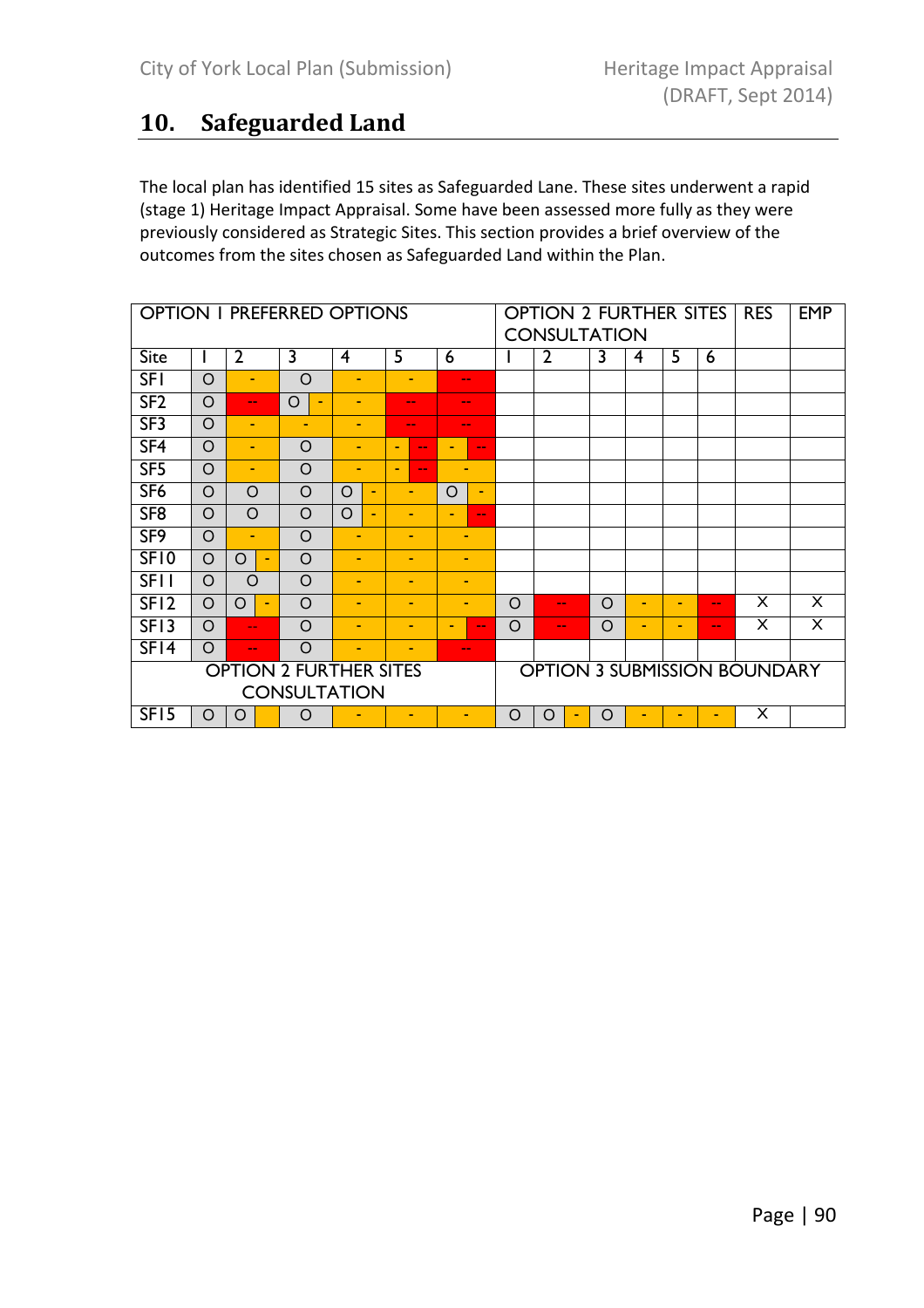# 11. Mixed Use Sites

The local plan has identified 2 sites for Mixed Use. These sites both underwent a rapid (stage 1) Heritage Impact Appraisal. This section provides a brief overview of the outcomes from the sites chosen as Mixed Use within the Plan.

|             | OPTION I PREFERRED OPTIONS                                                                                              |  |                                                                  |  |  |  |  |  |  |  |  |
|-------------|-------------------------------------------------------------------------------------------------------------------------|--|------------------------------------------------------------------|--|--|--|--|--|--|--|--|
| <b>Site</b> |                                                                                                                         |  |                                                                  |  |  |  |  |  |  |  |  |
| MI I        | -                                                                                                                       |  | Ô<br>$\sim$<br>$\sim$<br>$\sim$<br>$\overline{\phantom{a}}$<br>- |  |  |  |  |  |  |  |  |
| мг          | $\frac{1}{2} \left( \frac{1}{2} \right) \left( \frac{1}{2} \right) \left( \frac{1}{2} \right)$<br>$\sim$<br>$\sim$<br>- |  |                                                                  |  |  |  |  |  |  |  |  |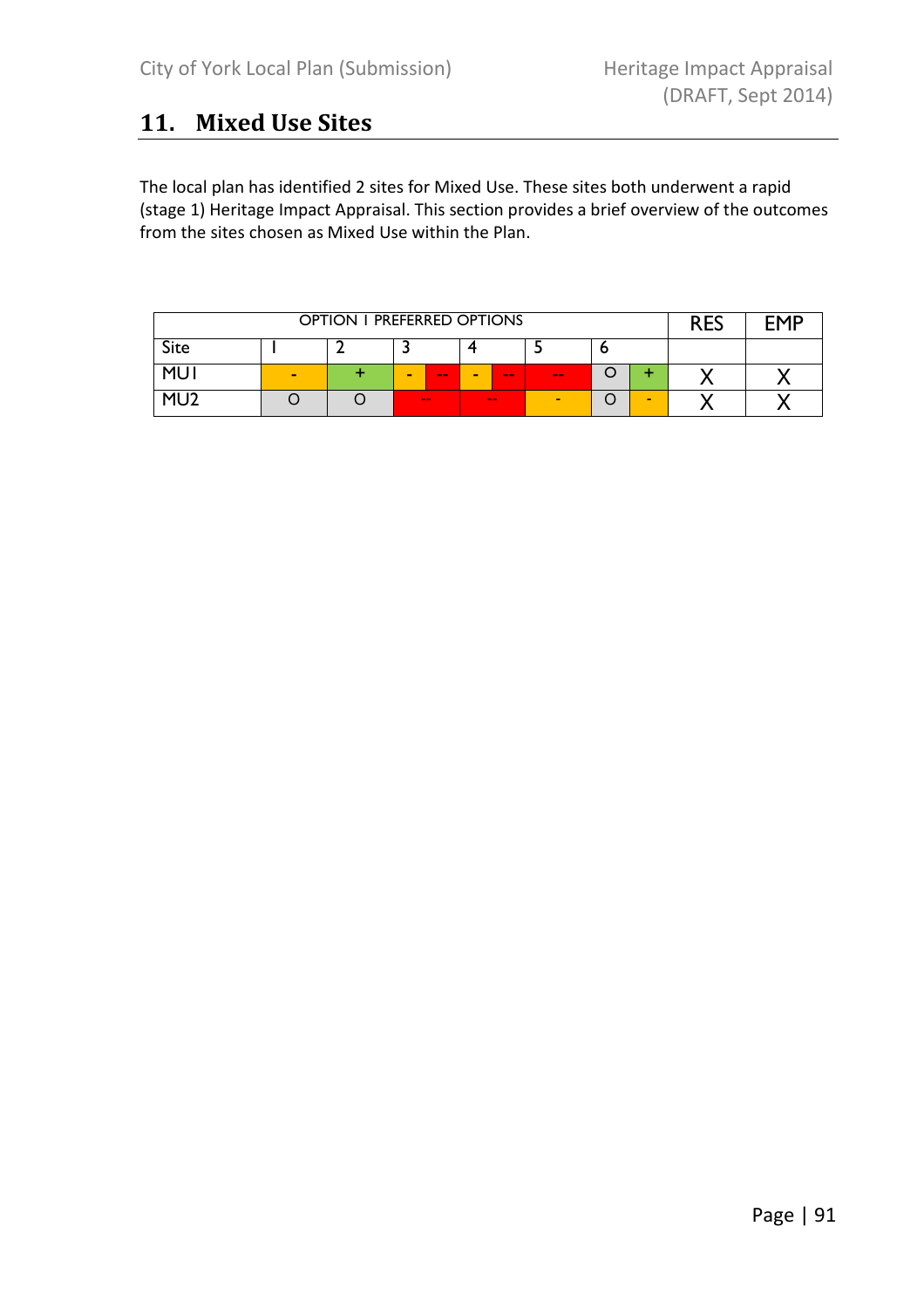# Strategic Sites Index

## **(In 'Allocation Ref' order in each relevant Chapter)**

|                   |                                           | <b>Site Ref</b>                                           |                                 |                                           | <b>Proposed Use</b>          |
|-------------------|-------------------------------------------|-----------------------------------------------------------|---------------------------------|-------------------------------------------|------------------------------|
| <b>ST</b><br>ref. | <b>Option 1</b><br>(Preferred<br>Options) | <b>Option 2</b><br>(Further Sites<br><b>Consultation)</b> | <b>Option 3</b><br>(Submission) | <b>Site</b>                               |                              |
| ST <sub>1</sub>   | 295                                       | n/a                                                       | 295                             | <b>British Sugar/Manor School</b>         | Residential                  |
| ST <sub>2</sub>   | 321                                       | n/a                                                       | 321                             | Former civil service sports ground        | Residential                  |
| ST <sub>3</sub>   | 45                                        | n/a                                                       | 45                              | The Grain Stores, Water Lane              | Residential                  |
| ST <sub>4</sub>   | 35                                        | n/a                                                       | 35                              | Land adjacent to Hull Road- Grimston Bar  | Residential                  |
| ST <sub>5</sub>   | 293                                       | n/a                                                       | 293                             | <b>York Central</b>                       | Opportunity area             |
| ST <sub>6</sub>   | 181                                       | 181                                                       | 181                             | <b>Land East of Grimston Bar</b>          | Now Safeguarded land<br>(SF) |
| ST7               | 699                                       | n/a                                                       | 699                             | Land to the east of Metcalfe Lane         | Residential                  |
| ST <sub>8</sub>   | 329                                       | n/a                                                       | 329                             | Land north of Monks Cross                 | Residential                  |
| ST <sub>9</sub>   | 690                                       | 823                                                       | 823                             | Land north of Haxby                       | Residential                  |
| <b>ST10</b>       | 148                                       | 148                                                       | 148                             | Land south of Moor Lane, Woodthorpe       | Now Safeguarded land<br>(SF  |
| <b>ST11</b>       | 692                                       | n/a                                                       | 692                             | Land at New Lane Huntington               | Residential                  |
| <b>ST12</b>       | 723                                       | n/a                                                       | 723                             | Land at Manor Heath Road,<br>Copmanthorpe | Residential                  |
| <b>ST13</b>       | 131                                       | n/a                                                       | 131                             | Land at Moor Lane, Copmanthorpe           | Residential                  |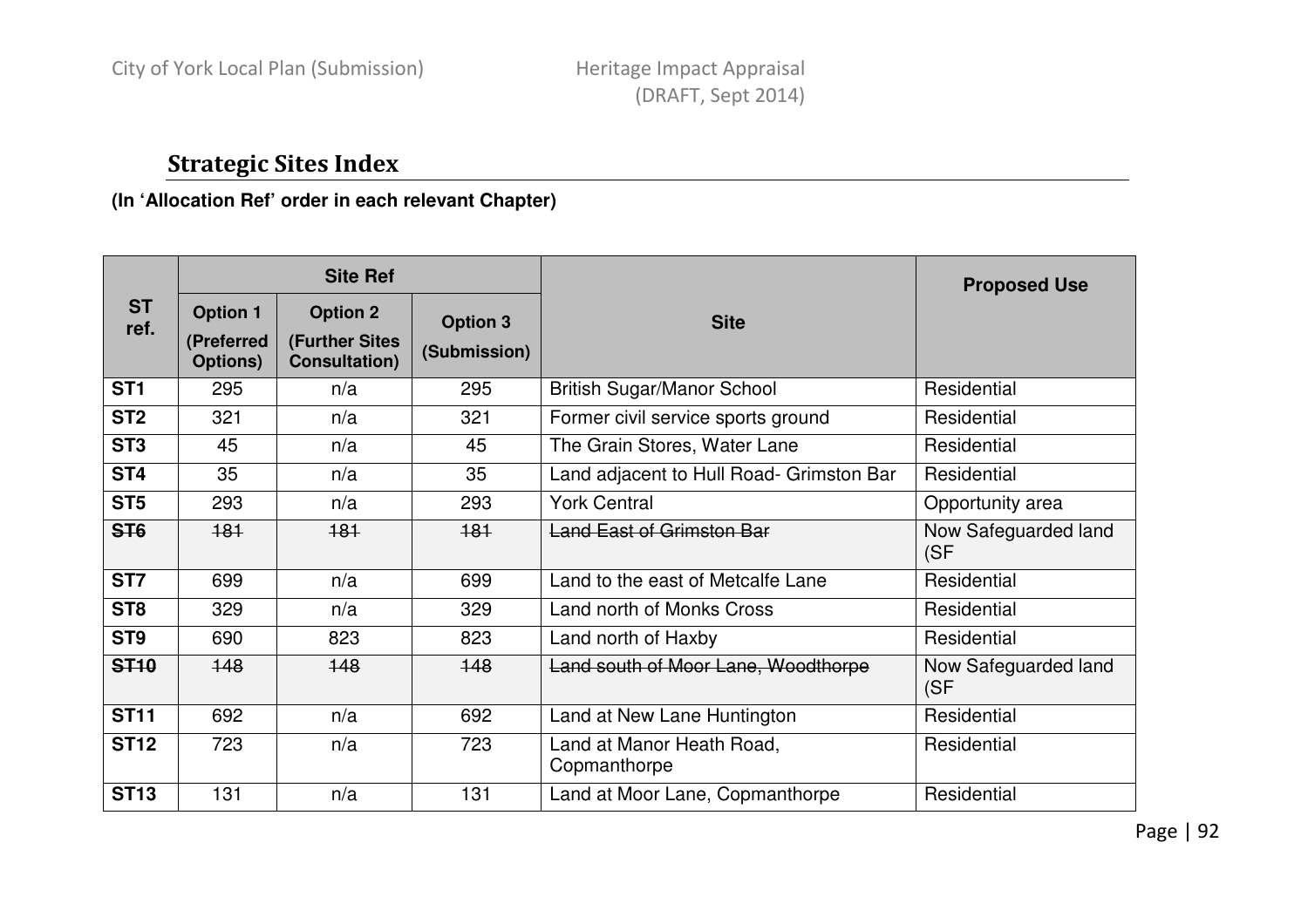| <b>ST14</b> | 698 | 822    | 822 | Land to the north of Clifton Moor                                          | Residential                                              |
|-------------|-----|--------|-----|----------------------------------------------------------------------------|----------------------------------------------------------|
| <b>ST15</b> | 727 | 821    | 821 | Whinthorpe (new settlement)                                                | Residential                                              |
| <b>ST16</b> | 470 | 470    | 824 | Terry's                                                                    | Now Mixed Use (MU2)                                      |
| <b>ST17</b> | 485 | n/a    | 485 | <b>Nestle South</b>                                                        | Residential                                              |
| <b>ST18</b> | 724 | n/a    | 724 | <b>Monks Cross North</b>                                                   | Employment                                               |
| <b>ST19</b> | 689 | 793    | 91  | <b>Northminster Business Park</b>                                          | Employment - now<br>general employment<br>allocation E17 |
| <b>ST20</b> | 725 | n/a    | 725 | <b>Castle Piccadilly</b>                                                   | Opportunity area                                         |
| <b>ST21</b> | n/a | 799    | 799 | Naburn Designer Outlet                                                     | Leisure                                                  |
| <b>ST22</b> | 458 | n/a    | 458 | <b>Germany Beck</b>                                                        | Residential                                              |
| <b>ST23</b> | 457 | n/a    | 457 | Derwenthorpe                                                               | Residential                                              |
| <b>ST24</b> | 461 | n/a    | 461 | <b>York College</b>                                                        | Residential                                              |
| <b>ST25</b> | n/a | 800    | 800 | Land south of Designer Outlet                                              | Employment                                               |
| <b>ST26</b> | n/a | 97/815 | 97  | South of Airfield business park                                            | Employment                                               |
| <b>ST27</b> | n/a | 794    | 816 | <b>Heslington East University Campus</b><br>Extension                      | Employment                                               |
| <b>ST28</b> | n/a | n/a    | 560 | Land Adjacent to & right of Windy Ridge &<br><b>Brecks Lane Huntington</b> | Residential                                              |
| <b>ST29</b> | n/a | 779    | 779 | Land at Boroughbridge Road, Millfield<br>Lane                              | Residential                                              |
| <b>ST30</b> | 187 | 187    | 187 | Land to the north of Stockton Lane                                         | Residential                                              |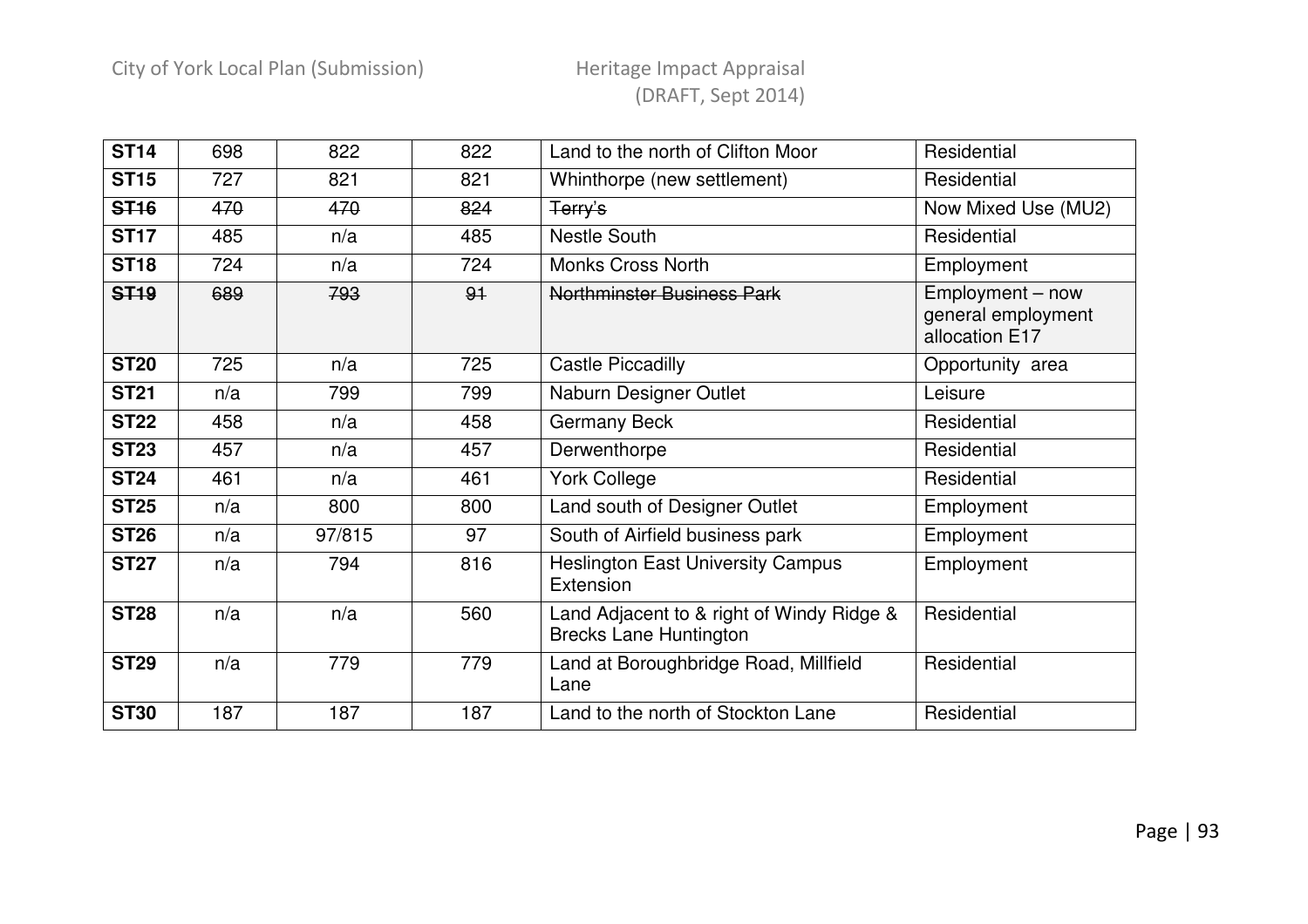# Allocations Index

# **(In 'Allocation Ref' order in each relevant Chapter)**

| <b>Housing Allocations</b>      |                           |                                                         |  |
|---------------------------------|---------------------------|---------------------------------------------------------|--|
| <b>Allocation</b><br><b>Ref</b> | <b>Site</b><br><b>Ref</b> | <b>Name</b>                                             |  |
| H1                              | 472                       | Former gas works, 24 Heworth Green                      |  |
| H <sub>2</sub>                  | 692                       | Sites by racecourse, Tadcaster Road                     |  |
| H <sub>3</sub>                  | 121                       | <b>Burnholme School</b>                                 |  |
| H4                              | 202                       | St Joseph's Monastery                                   |  |
| H <sub>5</sub>                  | 127                       | <b>Lowfield School</b>                                  |  |
| H <sub>6</sub>                  | 308                       | Land right of The Square Tadcaster Road                 |  |
| H7                              | 172                       | <b>Bootham Crescent</b>                                 |  |
| H <sub>8</sub>                  | 58                        | Askham Bar Park and Ride                                |  |
| H <sub>9</sub>                  | 177                       | Land off Askham Lane                                    |  |
| H <sub>10</sub>                 | 656                       | <b>Barbican Centre</b>                                  |  |
| H <sub>11</sub>                 | 627                       | Land at Frederick House, Fulford Road                   |  |
| H <sub>12</sub>                 | 192                       | Land right of Stockton Lane/Greenfield Park Drive       |  |
| H <sub>13</sub>                 | $\overline{7}$            | Our Lady's Primary School (existing building footprint) |  |
| H <sub>14</sub>                 | 556                       | 32 Lawrence Street                                      |  |
| H <sub>15</sub>                 | 120                       | <b>Beckfield Lane Depot</b>                             |  |
| H <sub>16</sub>                 | 25                        | Sessions, Huntington Road                               |  |
| <b>H17</b>                      | 631                       | <b>Burnholme WMC</b>                                    |  |
| H <sub>18</sub>                 | 80                        | Land off Woodland Chase, Clifton Moor                   |  |
| H <sub>19</sub>                 | 654                       | Land at Mill Mount                                      |  |
| H <sub>20</sub>                 | 124                       | Oakhaven EPH                                            |  |
| H <sub>21</sub>                 | 99                        | <b>Woolnough House EPH</b>                              |  |
| H <sub>22</sub>                 | 59                        | Heworth Lighthouse                                      |  |
| H <sub>23</sub>                 | 98                        | <b>Grove House EPH</b>                                  |  |
| H <sub>24</sub>                 | 197                       | Former Bristow's Garage, Fulford Road                   |  |
| H <sub>25</sub>                 | 651                       | <b>Heworth Green North</b>                              |  |
| H <sub>26</sub>                 | 55                        | Land at Dauby Lane, Elvington                           |  |
| H <sub>27</sub>                 | 49                        | Land at the Brecks, Strensall                           |  |
| H <sub>28</sub>                 | 11                        | Land to the north of North Lane, Wheldrake              |  |
| H <sub>29</sub>                 | 166                       | Land at Moor Lane Copmanthorpe                          |  |
| H30                             | 322                       | Land to the south of Strensall village                  |  |
| H31                             | 300                       | Eastfield Lane, Dunnington                              |  |
| H32                             | 562                       | The Tannery, Strensall                                  |  |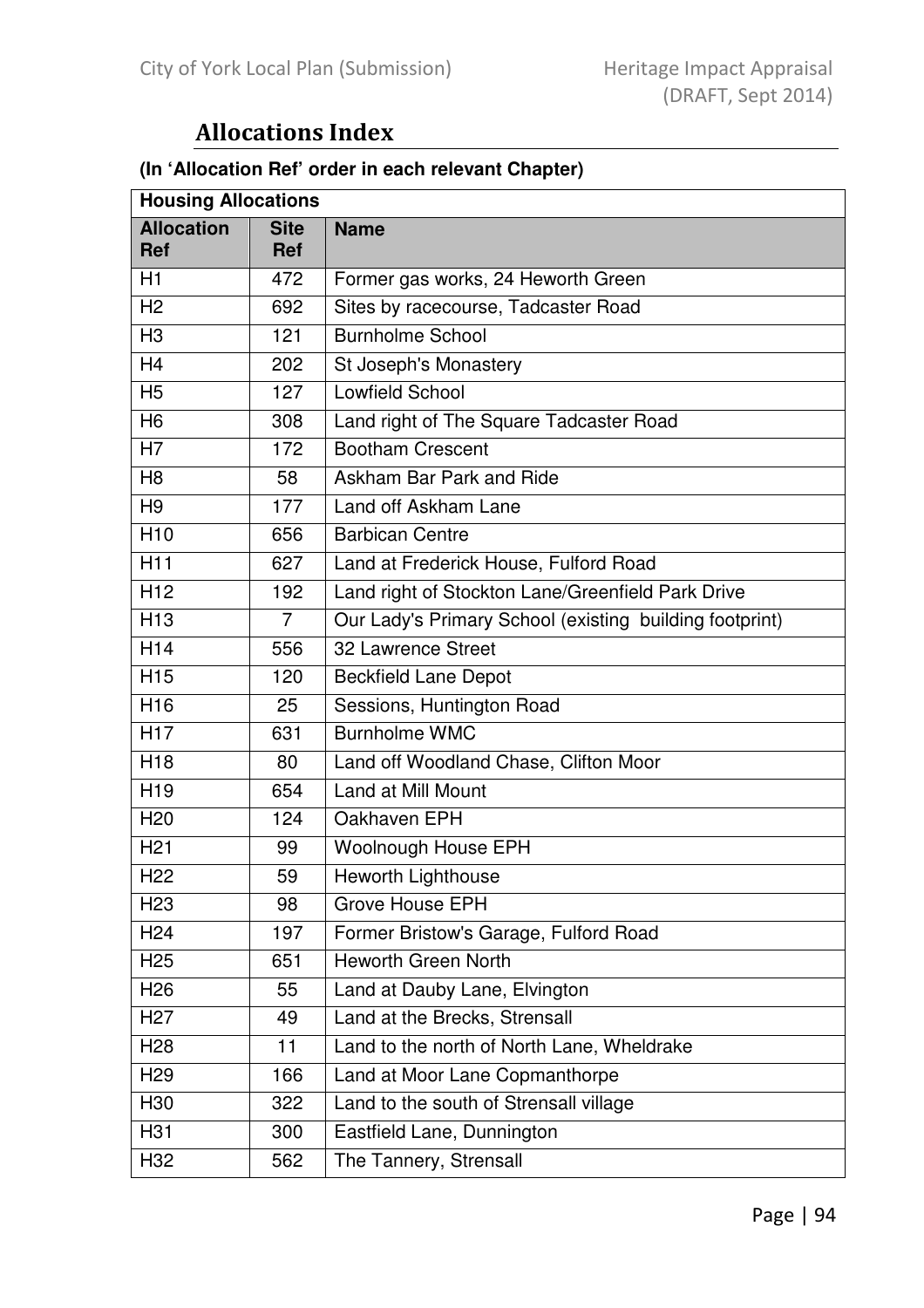| H <sub>33</sub> | 72  | Water Tower Land, Dunnington                           |  |
|-----------------|-----|--------------------------------------------------------|--|
| H <sub>34</sub> | 8   | Land north of Church Lane, Skelton                     |  |
| H <sub>35</sub> | 52  | Land at Intake Lane, Dunnington                        |  |
| H <sub>36</sub> | 580 | Land at Blairgowerie House, Upper Poppleton            |  |
| H37             | 6   | Land at Greystone Court, Haxby                         |  |
| H38             | 677 | Land right of Rufforth Primary School, Rufforth        |  |
| H <sub>39</sub> | 8   | North of Church Lane, Elvington                        |  |
| H40             | 193 | West Fields, Companthorpe                              |  |
| H41             | 596 | Land adj to 26 and 38 Church Lane, Bishopthorpe        |  |
| H42             | 597 | Builer Yard, Church Lane, Bishopthorpe                 |  |
| H43             | 193 | Manor Farm Yard Copmanthorpe                           |  |
| H44             | 618 | RO Surgery and 2a/2b Petercroft Lane, Dunnington       |  |
| H45             | 579 | Land adjacent to 131 Long Ridge Lane, Nether Poppleton |  |
| H46             | 182 | Old School Playing Field New Earswick                  |  |
| H47             | 298 | Sites at Connaught Court                               |  |
| H48             | 757 | <b>Haxby Hall EPH</b>                                  |  |
| H49             | 13  | <b>Station Yard Wheldrake</b>                          |  |
| H <sub>50</sub> | 180 | <b>Malton Road</b>                                     |  |
| H <sub>51</sub> | 125 | <b>Morrell House EPH</b>                               |  |

| <b>Employment Allocations</b>   |                           |                                         |  |
|---------------------------------|---------------------------|-----------------------------------------|--|
| <b>Allocation</b><br><b>Ref</b> | <b>Site</b><br><b>Ref</b> | <b>Name</b>                             |  |
| E <sub>2</sub>                  | 635                       | Land north of Monks Cross Drive         |  |
| E <sub>3</sub>                  | 37                        | Ford Garage, Jockey Lane                |  |
| E <sub>4</sub>                  | 64                        | Land at Layerthorpe and James Street    |  |
| E <sub>5</sub>                  | 307                       | Sites at Layerthorpe and James Street   |  |
| E <sub>6</sub>                  | 697                       | Common Lane, Dunnington                 |  |
| E7                              | 599                       | <b>Wheldrake Industrial Estate</b>      |  |
| E <sub>8</sub>                  | 600                       | <b>Wheldrake Industrial Estate</b>      |  |
| E <sub>9</sub>                  | 602                       | <b>Elvington Industrial Estate</b>      |  |
| E <sub>10</sub>                 | 706                       | Common Lane, Dunnington                 |  |
| E11                             | 639                       | Annamine Nurseries, Jockey Lane         |  |
| E12                             | 684                       | <b>Land at York Business Park</b>       |  |
| E <sub>13</sub>                 | 685                       | End of Great North Way                  |  |
| E <sub>14</sub>                 | 686                       | Site to the south of York Business Park |  |
| E <sub>15</sub>                 | 138                       | Land at Hull Road                       |  |
| E <sub>16</sub>                 | 742                       | Upper Poppleton Garden Centre           |  |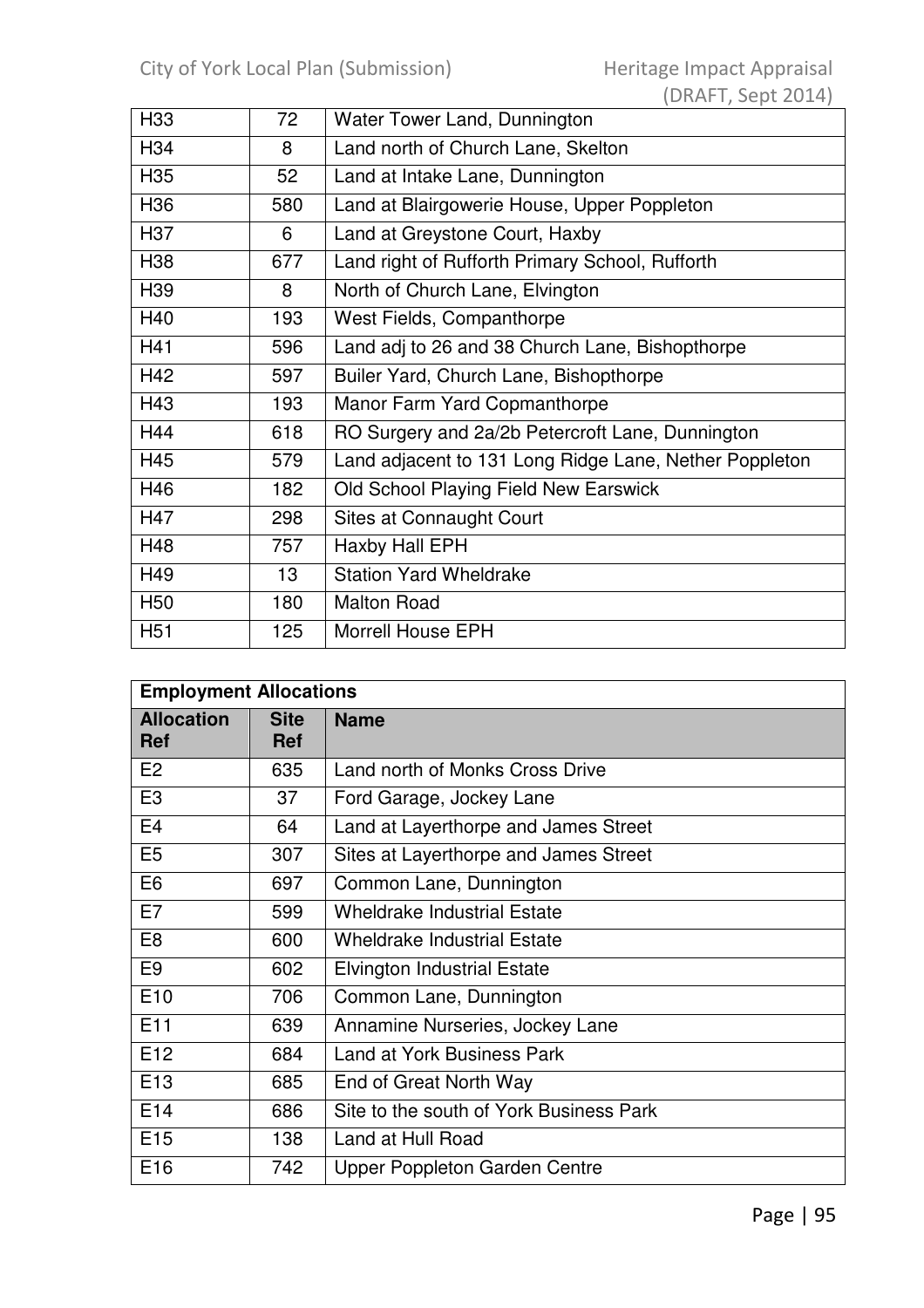|     | ILINATI, JEPU                              |
|-----|--------------------------------------------|
| E17 | Northminster Business Park (formerly ST19) |

| <b>Safeguarded land</b>         |                    |                                             |  |
|---------------------------------|--------------------|---------------------------------------------|--|
| <b>Allocation</b><br><b>Ref</b> | <b>Site</b><br>Ref | <b>Name</b>                                 |  |
| SF <sub>1</sub>                 | 825                | Land south of Strensall Village             |  |
| SF <sub>2</sub>                 | 824                | Cliftongate                                 |  |
| SF <sub>4</sub>                 | 814                | Land north of Haxby                         |  |
| SF <sub>5</sub>                 | 826                | Land to the west of Copmanthorpe            |  |
| SF <sub>6</sub>                 | 815                | <b>Elvington Industrial Estate</b>          |  |
| SF <sub>8</sub>                 | 793                | <b>Land at Northminster Business Park</b>   |  |
| SF <sub>9</sub>                 | 811                | Land at Intake Lane, East of Dunnington     |  |
| <b>SF10</b>                     | 802                | Land at Elvington village                   |  |
| <b>SF11</b>                     | 752                | East Field, Wheldrake                       |  |
| <b>SF12</b>                     | 148                | Land at Moor Lane, Woodthorpe (former ST10) |  |
| <b>SF13</b>                     | 181                | Land East of Grimston Bar (former ST6)      |  |
| <b>SF14</b>                     | 810                | Earswick                                    |  |
| <b>ST15</b>                     | 182                | Land to the North of Escrick                |  |

| <b>Mixed Use Allocations</b>    |                           |                         |  |
|---------------------------------|---------------------------|-------------------------|--|
| <b>Allocation</b><br><b>Ref</b> | <b>Site</b><br><b>Ref</b> | <b>Name</b>             |  |
| MU <sub>1</sub>                 | 456                       | Hungate                 |  |
| MU <sub>2</sub>                 | 470                       | Terry's (formerly ST16) |  |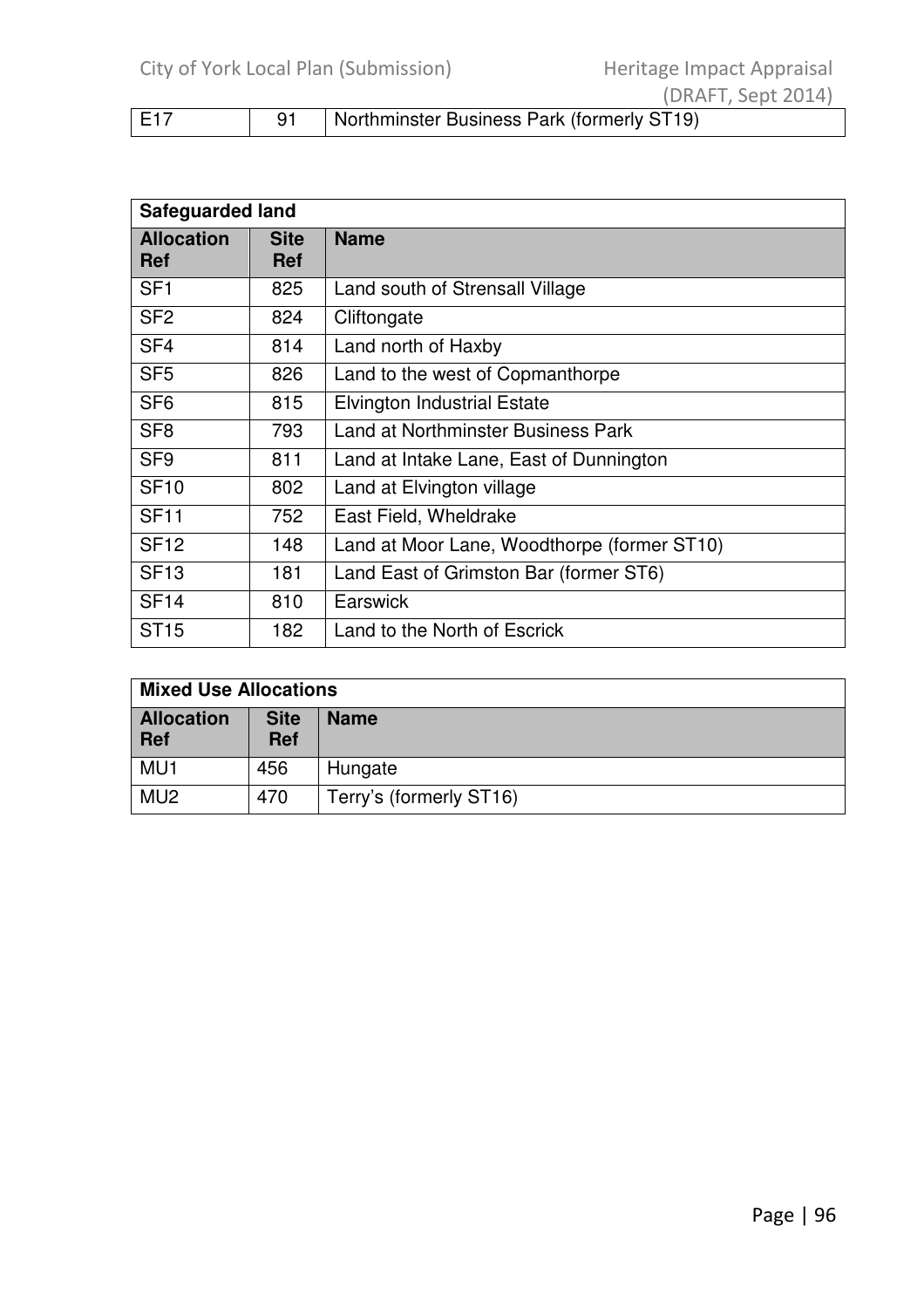# Annex 1: Consultation with English Heritage

## July 2013: Response to the Preferred Options Local Plan.

| Page | <b>Section</b> | <b>Comments</b>                                                                                                                                                                                                                                                                                                                                                                                                                                                                                                                                                                                                                                                                                            | <b>CYC Comments</b>                                                                                                                                                                                                                                                                                                  |
|------|----------------|------------------------------------------------------------------------------------------------------------------------------------------------------------------------------------------------------------------------------------------------------------------------------------------------------------------------------------------------------------------------------------------------------------------------------------------------------------------------------------------------------------------------------------------------------------------------------------------------------------------------------------------------------------------------------------------------------------|----------------------------------------------------------------------------------------------------------------------------------------------------------------------------------------------------------------------------------------------------------------------------------------------------------------------|
|      | General        | Given the purpose of the Heritage Impact Assessment<br>and its role in helping to develop a strategy which<br>safeguards those elements which contribute to the<br>special character and setting of the historic city, this<br>assessment should have, as a starting point, examined<br>what impact each of the various options might have<br>upon the six elements which contribute to the special<br>character of York. Several Options, including some of<br>those which have been chosen, look likely to harm<br>elements of York's Special Character.<br>As currently structured, it merely assesses the chosen<br>options (and is therefore, one step beyond what the<br>current SA is considering.) | Noted. The HIA and Sustainability<br>Appraisal published at the<br>Preferred Options Stage have<br>been used to establish a single<br>baseline for the policies included<br>within the Local Plan to ensure all<br>alternatives have been<br>considered. This is summarised in<br>Section 3 and detailed in Annex 2. |
|      | General        | It is not particularly helpful to merely state "there is<br>potential for harm to historic character". Without specifying<br>what aspect of York's special character is likely to be<br>harmed by a proposal, it is difficult to assess what                                                                                                                                                                                                                                                                                                                                                                                                                                                               | Noted. The assessment has been<br>amended to include analysis<br>against each of the principal<br>characteristics.                                                                                                                                                                                                   |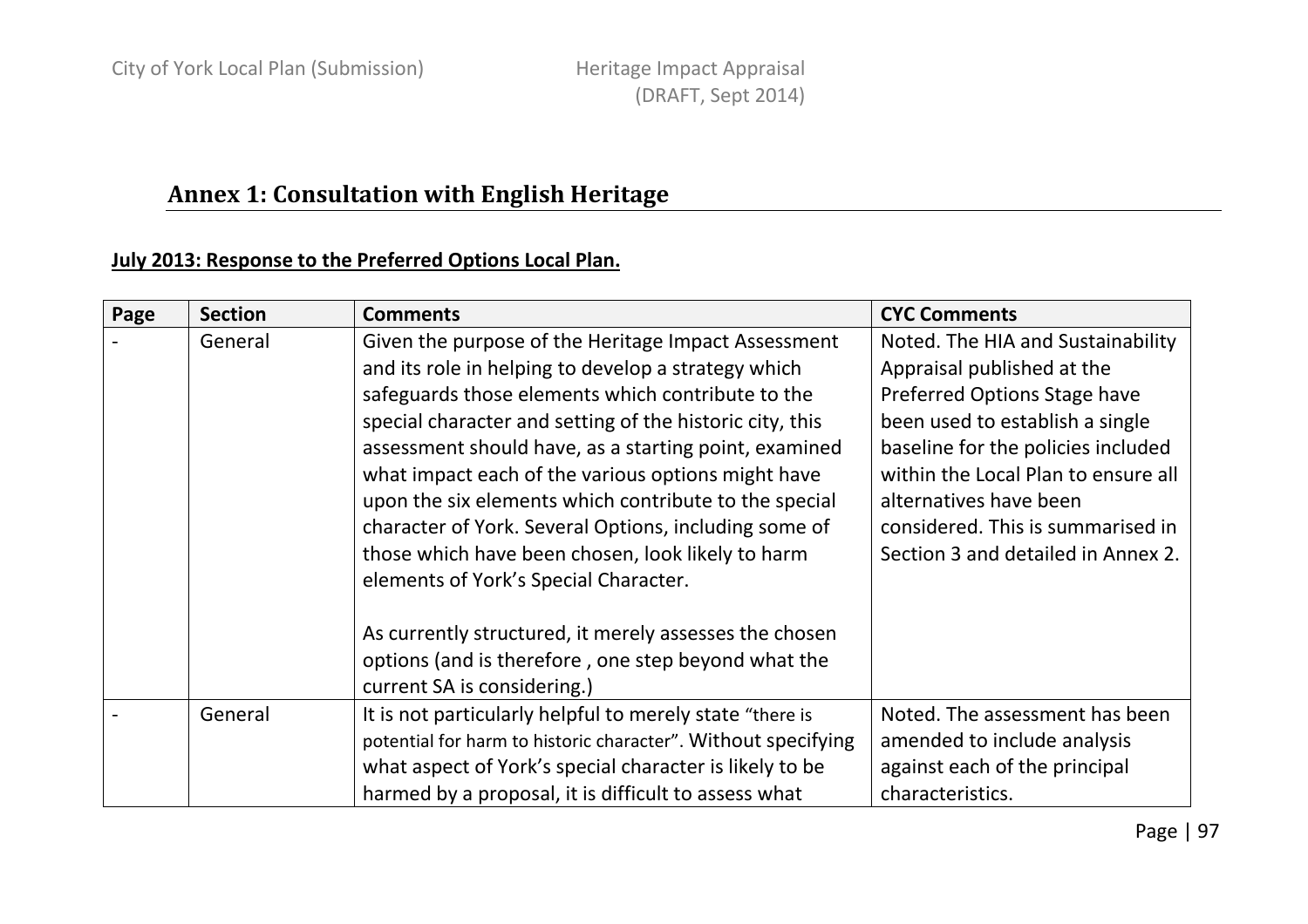|                |               | mitigation measures might be appropriate to offset that    |                                 |
|----------------|---------------|------------------------------------------------------------|---------------------------------|
|                |               | harm.                                                      |                                 |
|                |               |                                                            |                                 |
|                |               | The last version of the Heritage Impact Assessment         |                                 |
|                |               | evaluated each Policy and proposal against the six         |                                 |
|                |               | characteristics which contribute to the special character  |                                 |
|                |               | of York. We would suggest that a similar approach is       |                                 |
|                |               | utilised again. This is particularly important in the case |                                 |
|                |               | of the Strategic Sites where each should be assessed       |                                 |
|                |               | against the six elements identified in the Heritage Topic  |                                 |
|                |               | Paper as contributing to the special character and setting |                                 |
|                |               | of York.                                                   |                                 |
|                | General       | The mitigation measures need to be more specific. For      | Noted. Mitigation measures will |
|                |               | certain sites, harm to elements of York's historic         | be detailed in individual       |
|                |               | environment can only be overcome or reduced by             | assessments.                    |
|                |               | excluding certain areas from the allocations or through    |                                 |
|                |               | developing the sites in a certain manner. This             |                                 |
|                |               | assessment is only of help if it enables developments to   |                                 |
|                |               | come forward in a manner which will not harm the           |                                 |
|                |               | historic environment of the City.                          |                                 |
| $\overline{2}$ | Paragraph 2.1 | The impact which the Plan's Policies might have upon       | Noted and actioned.             |
|                |               | those elements which contribute to the special             |                                 |
|                |               | character and setting of the historic city will not always |                                 |
|                |               | be clear-cut. In many instances the impact will depend     |                                 |
|                |               | upon how the Policy is implemented. Therefore, there       |                                 |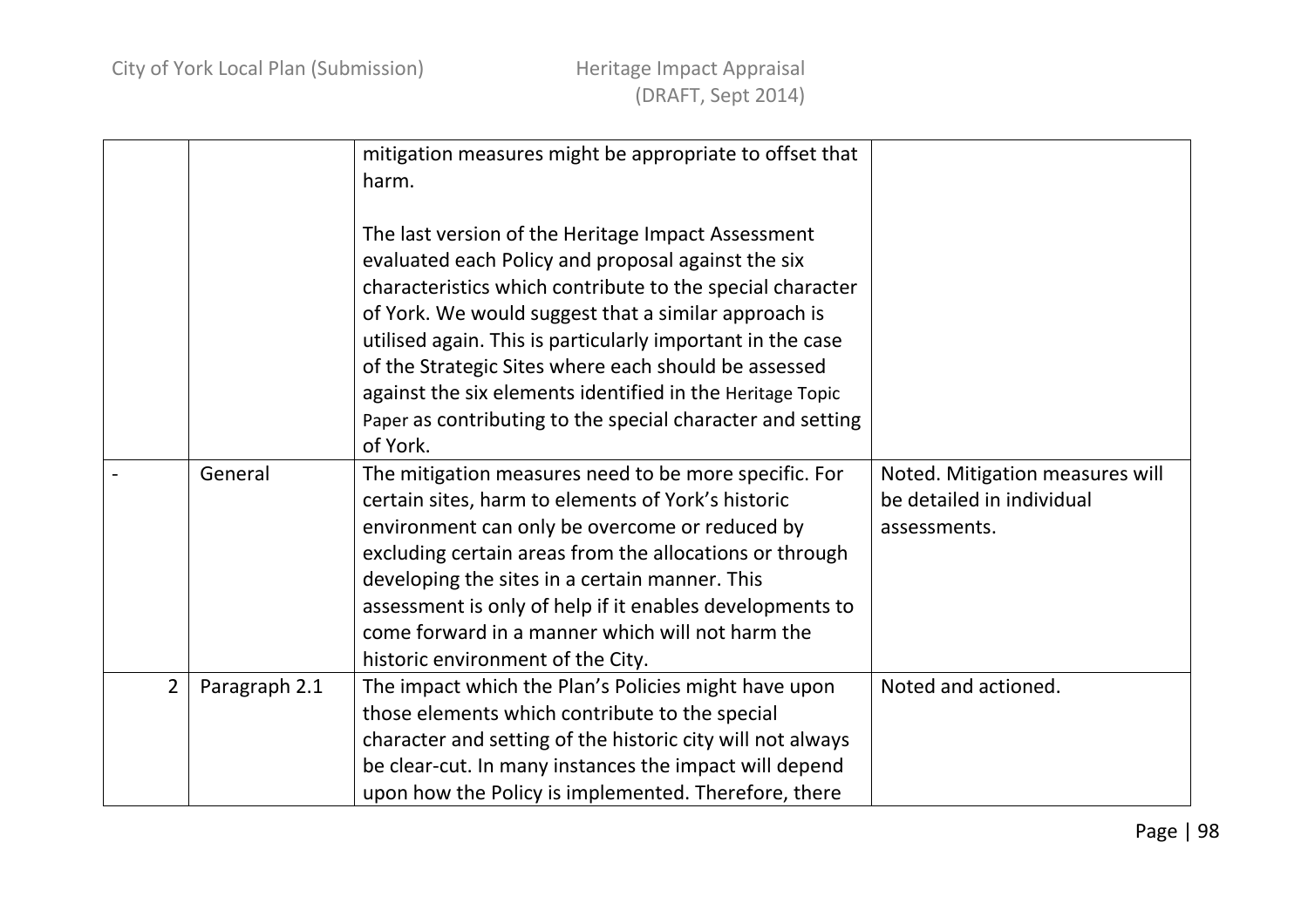|                |                   | should be two additional Impacts along the lines of         |                        |
|----------------|-------------------|-------------------------------------------------------------|------------------------|
|                |                   | those set out on page 57 of the Sustainability Appraisal.   |                        |
|                |                   | This would also assist in better read-across between this   |                        |
|                |                   | document and the SA.                                        |                        |
| $\overline{4}$ | Spatial Strategy, | The assessment of this Policy needs to consider each of     | Noted. Individual site |
|                | Policy SS3        | the sites individually. Given the large number of sites in  | assessments have been  |
|                | (Spatial          | this Policy, the only general conclusion is that the effect | undertaken.            |
|                | Distribution)     | will be uncertain - which does not assist the decision-     |                        |
|                |                   | making process.                                             |                        |
| $\overline{4}$ | Spatial Strategy, | The assessment of this Policy needs to consider each of     | Noted. Individual site |
|                | Policy SS3        | the sites individually. Given the large number of sites in  | assessments have been  |
|                | (Safeguarded      | this Policy, the only general conclusion is that the effect | undertaken.            |
|                | Land)             | will be uncertain - which does not assist the decision-     |                        |
|                |                   | making process.                                             |                        |
| 6              | Spatial           | The assessment of this Policy needs to consider each of     | Noted. Individual site |
|                | Strategy,         | the sites individually. Given the large number of sites in  | assessments have been  |
|                | Policy EMP2       | this Policy, the only general conclusion is that the effect | undertaken.            |
|                | (Provision of     | will be uncertain - which does not assist the decision-     |                        |
|                | employment        | making process.                                             |                        |
|                | land)             |                                                             |                        |
| 8              | Spatial           | The assessment of this Policy needs to consider each of     | Noted. Individual site |
|                | Strategy,         | the sites individually. Given the large number of sites in  | assessments have been  |
|                | Policy H3         | this Policy, the only general conclusion is that the effect | undertaken.            |
|                | (Housing land     | will be uncertain - which does not assist the decision-     |                        |
|                | allocations)      | making process.                                             |                        |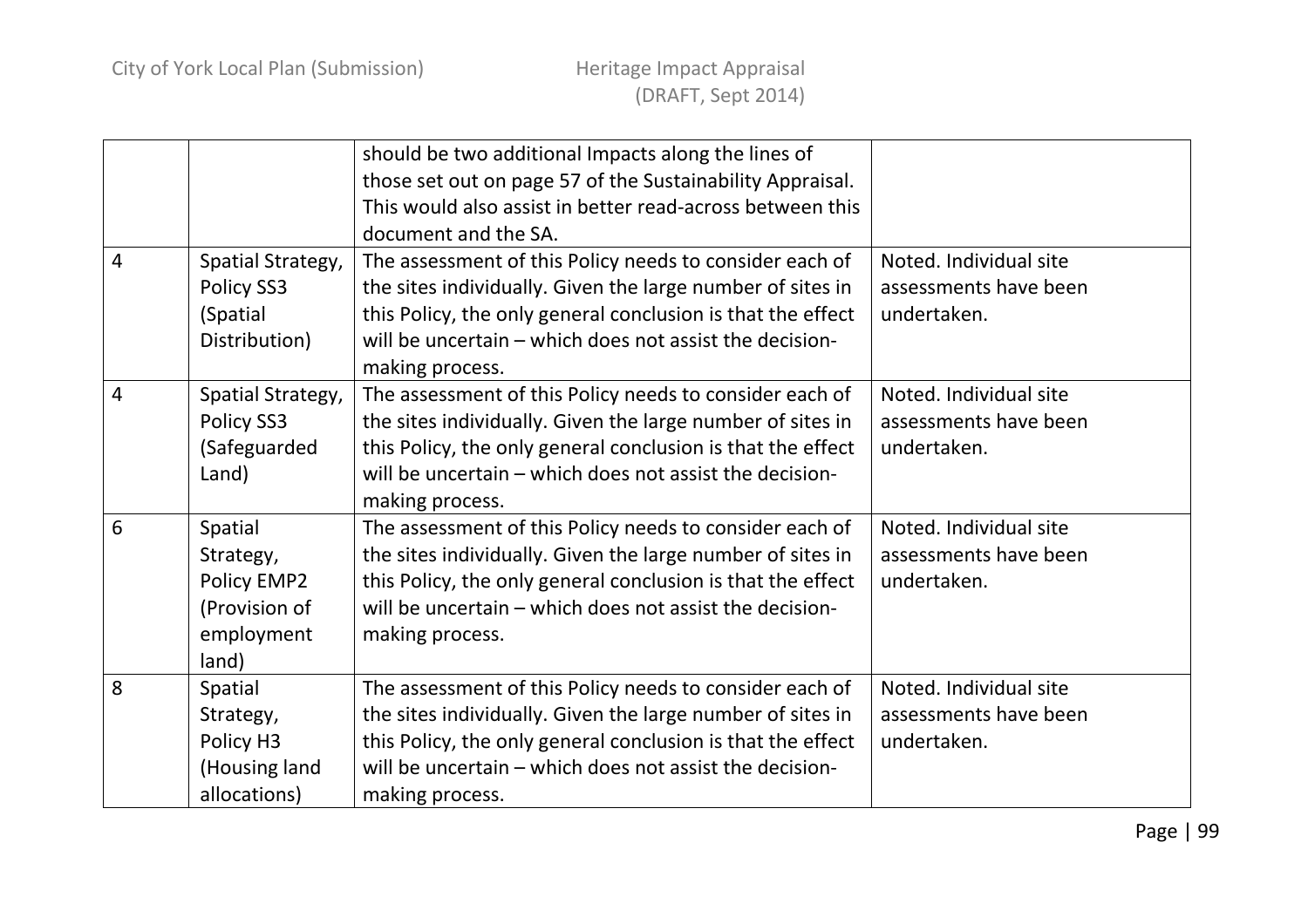## January 2014: Initial feedback on the methodology for sites analysis.

As part of ongoing dialogue with English Heritage, a number of comments were received in relation to the draft methodology shared to enable agreement of the way forward.

| <b>English Heritage suggestion:</b>                                                   | <b>CYC Comments:</b>                      |
|---------------------------------------------------------------------------------------|-------------------------------------------|
| (a) Identify those elements which contribute to the special character and             | Agreed. We have added these               |
| setting of the historic City.                                                         | additional characteristics into the       |
| Using the various Character Elements which contribute to the six Principal            | matrix for assessment.                    |
| Characteristics as set out in <i>Heritage Topic Paper</i> . As well as two additional |                                           |
| elements to the "Landscape and Setting in the City" characteristic:                   |                                           |
| Relationship of the historic city of York to the surrounding villages                 |                                           |
| The open countryside surrounding York which contributes to the                        |                                           |
| landscape setting of the historic City                                                |                                           |
| (b) Assess what contribution this area of land in its current form makes to           | Noted. Whilst we agree that any           |
| the special character and setting of the historic City.                               | analysis of the Strategic Sites is likely |
| Given the location of most of the Strategic Sites, this is likely to concentrate      | to focus on the certain                   |
| mainly on the Character Elements identified in the Heritage Topic Paper               | characteristics, further discussion       |
| under the Principal Characteristic "Landscape and Setting" (including the             | with the Design, Conservation and         |
| amendments suggested above) although there may be other Character                     | Sustainability team revealed that         |
| Elements (such as "Compactness" which might need to be considered).                   | they were keen to have analysis for       |
|                                                                                       | each of the principal characteristics     |
|                                                                                       | to ensure consistency across the          |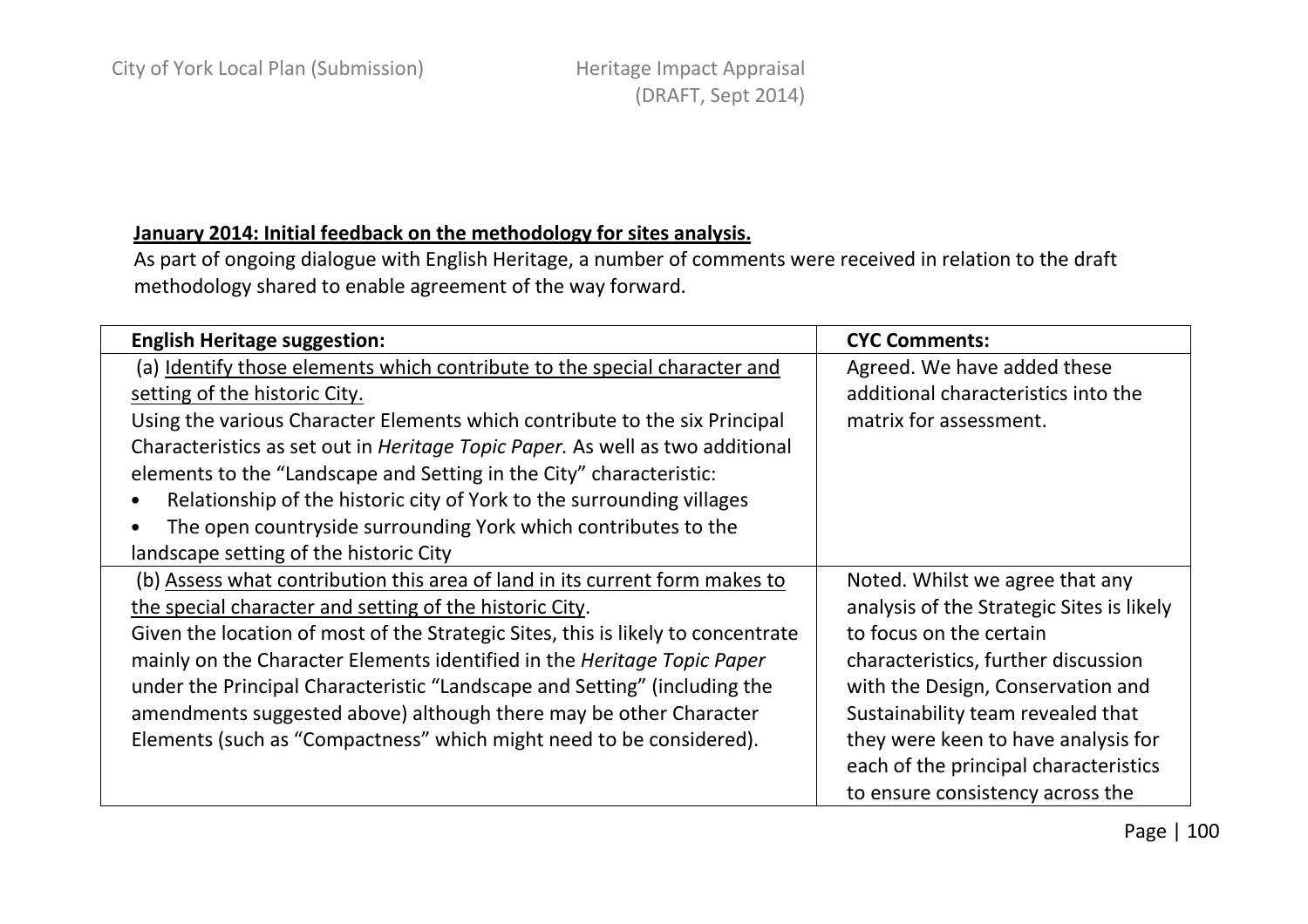|                                                                                                                                                      | assessment and to capture all<br>applicable issues.                 |
|------------------------------------------------------------------------------------------------------------------------------------------------------|---------------------------------------------------------------------|
| (c) Evaluate the likely impact which the loss of the currently-open area and<br>its subsequent development might have upon the special character and | Agreed and implemented. We have<br>included a two-stage approach in |
| setting of the historic City.                                                                                                                        | assessing sites. Stage 2 of the sites                               |
| This should be made with reference to the latest proposals for the design                                                                            | assessment will assess site                                         |
| and layout of these sites.                                                                                                                           | masterplans where applicable.                                       |
| (d) Identify what mitigation measures might be used to remove or reduce                                                                              | Noted. These will be detailed in the                                |
| any harm to the special character and setting of the historic City.                                                                                  | individual assessments.                                             |
| These might include:-                                                                                                                                |                                                                     |
| Reducing its scale<br>$\circ$                                                                                                                        |                                                                     |
| Amending its location<br>$\circ$                                                                                                                     |                                                                     |
| Leaving certain parts of the site undeveloped<br>$\circ$                                                                                             |                                                                     |
| Limiting the scale of buildings or potential uses in certain areas.<br>$\circ$                                                                       |                                                                     |
| Landscaping etc<br>$\circ$                                                                                                                           |                                                                     |
| Consider what opportunities the development of this site might provide<br>(e)                                                                        | Noted. These will be detailed in the                                |
| to enhance the special character and setting of the historic City.                                                                                   | individual assessments.                                             |
|                                                                                                                                                      |                                                                     |
| Assess what impact the development might be likely to have upon those<br>(f)                                                                         | Noted. A narrative explaining the                                   |
| elements which contribute to the special character and setting of the                                                                                | mitigation suggested will be included                               |
| historic City with the mitigation measures in place.                                                                                                 | in the individual assessments.                                      |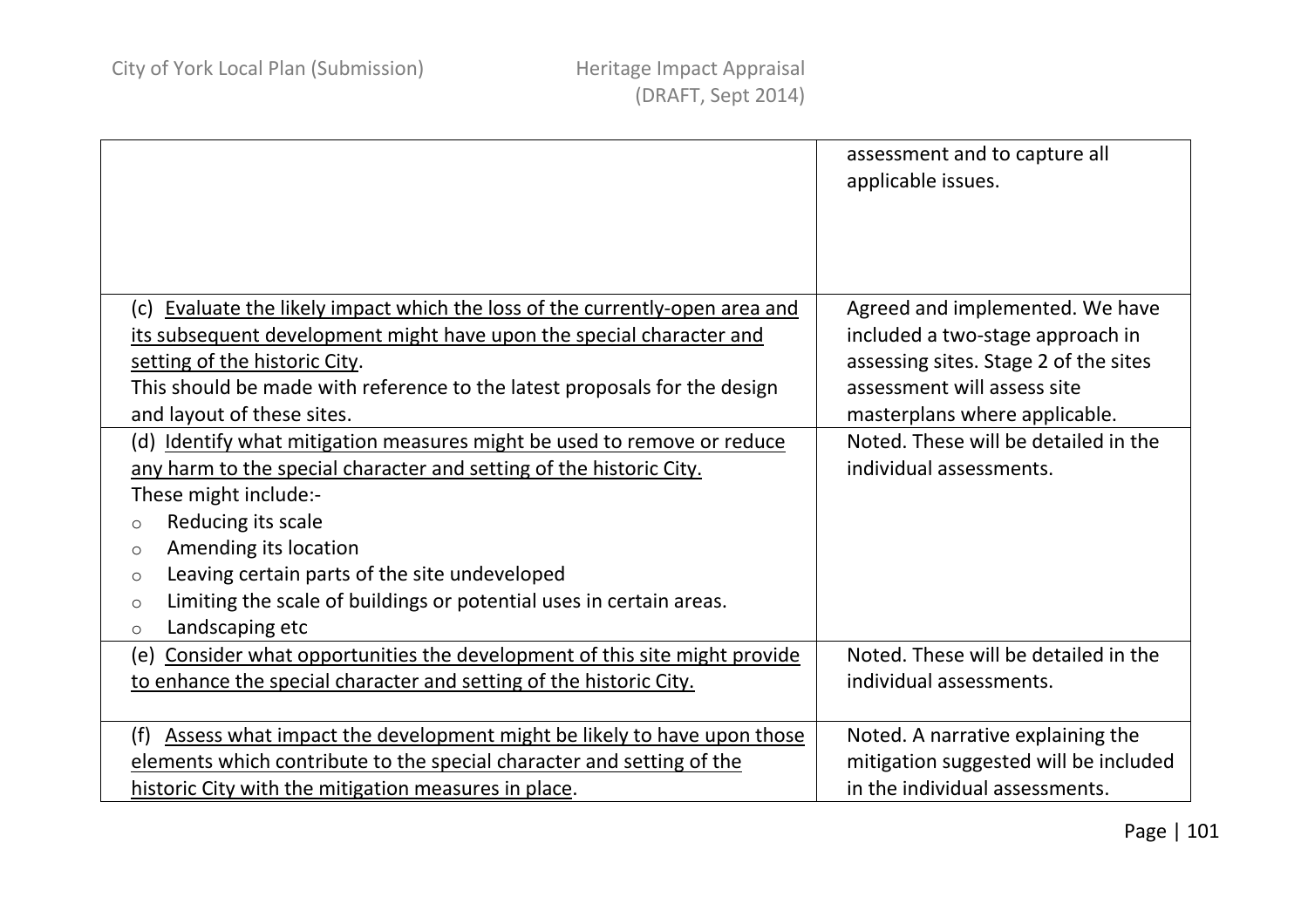## May-August 2014: Feedback on Strategic Sites HIA.

| Site/Characteristic      | <b>EH Analysis</b>                                                            | CYC response                                           |
|--------------------------|-------------------------------------------------------------------------------|--------------------------------------------------------|
| ST1.1 & 1.2 British      | Characteristic 4:                                                             | CYC believe that there is the potential to improve     |
| <b>Sugar</b>             | The redevelopment of this former industrial site will not have any impact     | this currently derelict site. Generally all sites have |
|                          | upon this Principal Characteristic unless the design of the scheme is of      | been graded as having the potential to cause minor     |
| Comments on Rapid        | sufficient quality that it makes a positive contribution to the architectural | harm to this characteristic although we agree that     |
| Appraisals (same for     | legacy of the City. One would hope that the development of every site         | this depends on the design schemes offered.            |
| both)                    | allocated in the plan would contribute to this Character Element although,    |                                                        |
|                          | judging by some recent examples around the City, one would suspect most       |                                                        |
|                          | will not. Consequently, it might be more appropriate not to make any          |                                                        |
|                          | reference to the potential that the site can make to this Principal           |                                                        |
|                          | Characteristic.                                                               |                                                        |
| 2.2 Flat terrain and     | Mitigation                                                                    | Agree. The appraisals do not go into a lot of detail   |
| views                    | Producing a views analysis is only the first stage in mitigating any harm on  | regarding mitigation. Assume that a views analysis     |
|                          | this element of York's character. The next step is to ensure that, in any     | would make suggestions regarding important views       |
|                          | scheme for the site, important views are safeguarded and that the             | and opening up of views.                               |
|                          | possibility of opening up new views of these assets is maximised.             |                                                        |
| 3.1 Buildings of high    | Impact                                                                        | This may relate to 3.2, Agree although it is not       |
| cultural significance    | This Character Element is, essentially, about the City's legacy of buildings  | impossible that buildings of significance may be       |
|                          | of high cultural significance. Consequently, the redevelopment of this area   | built on this site.                                    |
|                          | seems unlikely to have much impact upon this particular aspect of York's      |                                                        |
|                          | character. It would also seem somewhat improbable that this                   |                                                        |
|                          | redevelopment of this area will contain buildings of high cultural            |                                                        |
|                          | significance                                                                  |                                                        |
| 4.1 Architectural legacy | Impact                                                                        | CYC believe that there is the potential to improve     |
|                          | The redevelopment this former industrial site will not have any impact        | this currently derelict site by contributing to the    |
|                          | upon this Character Element unless the buildings are of sufficient quality    | architecture of the area. Generally all sites have     |
|                          | that they make a positive contribution to the architectural legacy of the     | been graded as having the potential to cause minor     |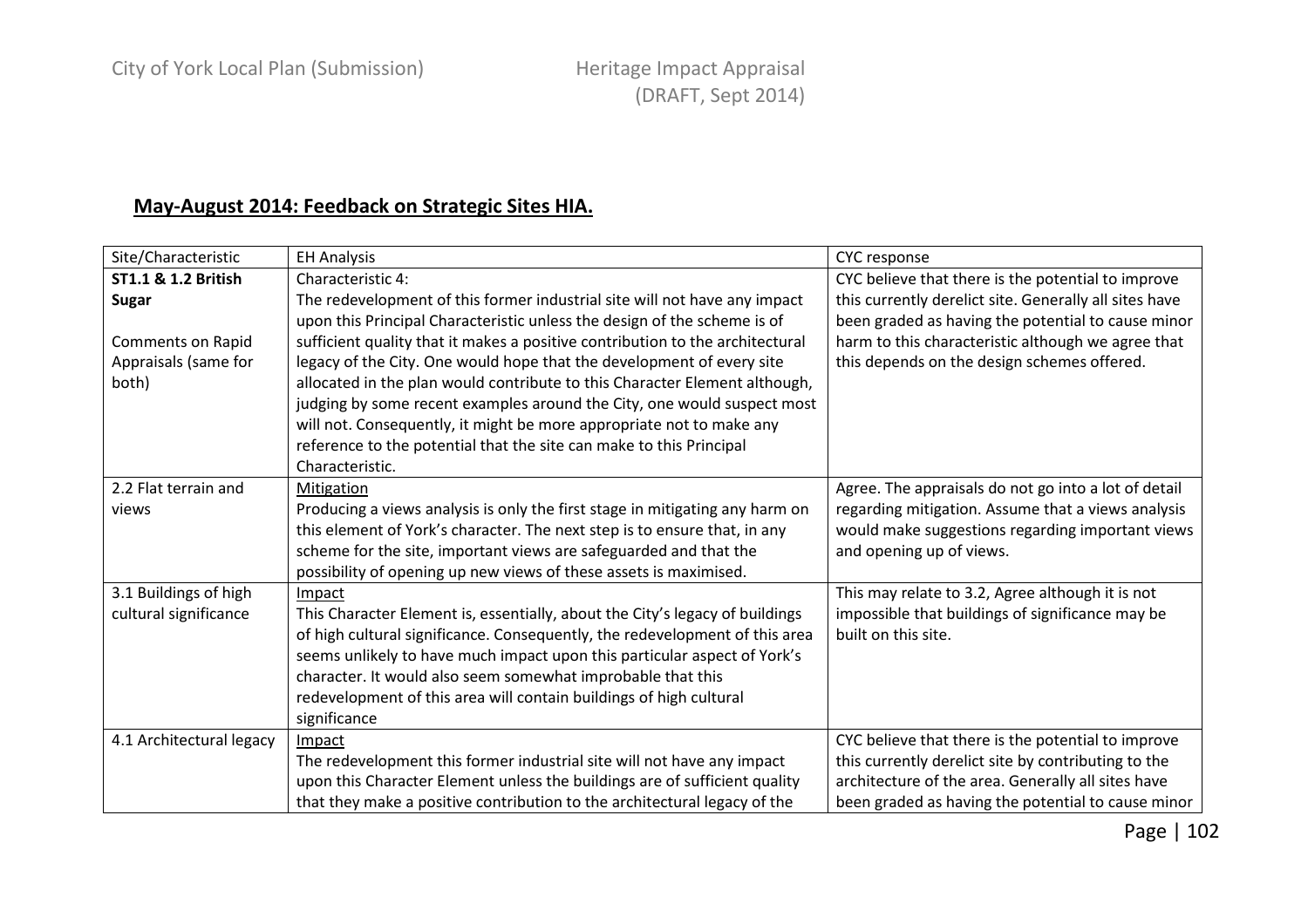|                                                                                                               | City. One would hope that the development of every site allocated in the<br>plan would contribute to this Character Element although, judging by some<br>recent examples around the City, one would suspect most will not.<br>Consequently, it might be more appropriate not to make any reference to<br>the potential that the site can make to Character Element 4.1.                                                                                                                                                                                             | harm to this characteristic although we agree that<br>this depends on the design schemes offered.                                                                                                                                                                                                                       |
|---------------------------------------------------------------------------------------------------------------|---------------------------------------------------------------------------------------------------------------------------------------------------------------------------------------------------------------------------------------------------------------------------------------------------------------------------------------------------------------------------------------------------------------------------------------------------------------------------------------------------------------------------------------------------------------------|-------------------------------------------------------------------------------------------------------------------------------------------------------------------------------------------------------------------------------------------------------------------------------------------------------------------------|
| 6.2 Strays                                                                                                    | Impact<br>It should also be noted that the site is visible from (and therefore, could<br>impact upon the character of) Acomb and Clifton Ings and the River Ouse.<br>Mitigation<br>Producing a views analysis is only the first stage in mitigating any harm on<br>this element of York's character. The next step is to ensure that, in any<br>scheme for the site, important views towards the site from Acomb and<br>Clifton Ings and the River Ouse are safeguarded and that the possibility of<br>opening up or improving views from these areas is maximised. | Impact<br>CYC feel that we have covered this and that the<br>character of Acomb would not be impacted upon.<br>Mitigation<br>Agree. The appraisals do not go into a lot of detail<br>regarding mitigation. Assume that a views analysis<br>would make suggestions regarding important views<br>and opening up of views. |
| 6.3 Rivers and Ings                                                                                           | Mitigation<br>Producing a views analysis is only the first stage in mitigating any harm on<br>this element of York's character. The next step is to ensure that, in any<br>scheme for the site, important views towards the site from the River Ouse<br>are safeguarded and that the possibility of opening up or improving views<br>from the river is maximised.                                                                                                                                                                                                   | Mitigation<br>Agree. The appraisals do not go into a lot of detail<br>regarding mitigation. Assume that a views analysis<br>would make suggestions regarding important views<br>and opening up of views.                                                                                                                |
| ST2.1 and 2.2<br><b>Former Civil Service</b><br><b>Sports Ground</b><br><b>Comments on Rapid</b><br>Appraisal | Although Manor School lies to the north of this site, visually the School it is<br>not perceived as lying within the built-up area of the City. As a result,<br>extending housing up to the school site will, to some extent, extend the<br>edge of the main part of the built-up area of York further away from the<br>City Centre and, thereby, harm its compact nature. Consequently, this<br>development would be likely to cause Minor Harm to Character Element<br>2.1                                                                                        | CYC maintain that the impact of development on<br>Characteristic 2 is neutral-minor harm given the<br>sequential change to have occurred over the last<br>few years.                                                                                                                                                    |
|                                                                                                               | Although the Millfield Road frontage this site lies between existing<br>development to the north and south, the frontage alongside the A59 is<br>undeveloped and this open area contributes to the setting and approach                                                                                                                                                                                                                                                                                                                                             | Since the draft version of ST2.1 and 2.2 was sent to                                                                                                                                                                                                                                                                    |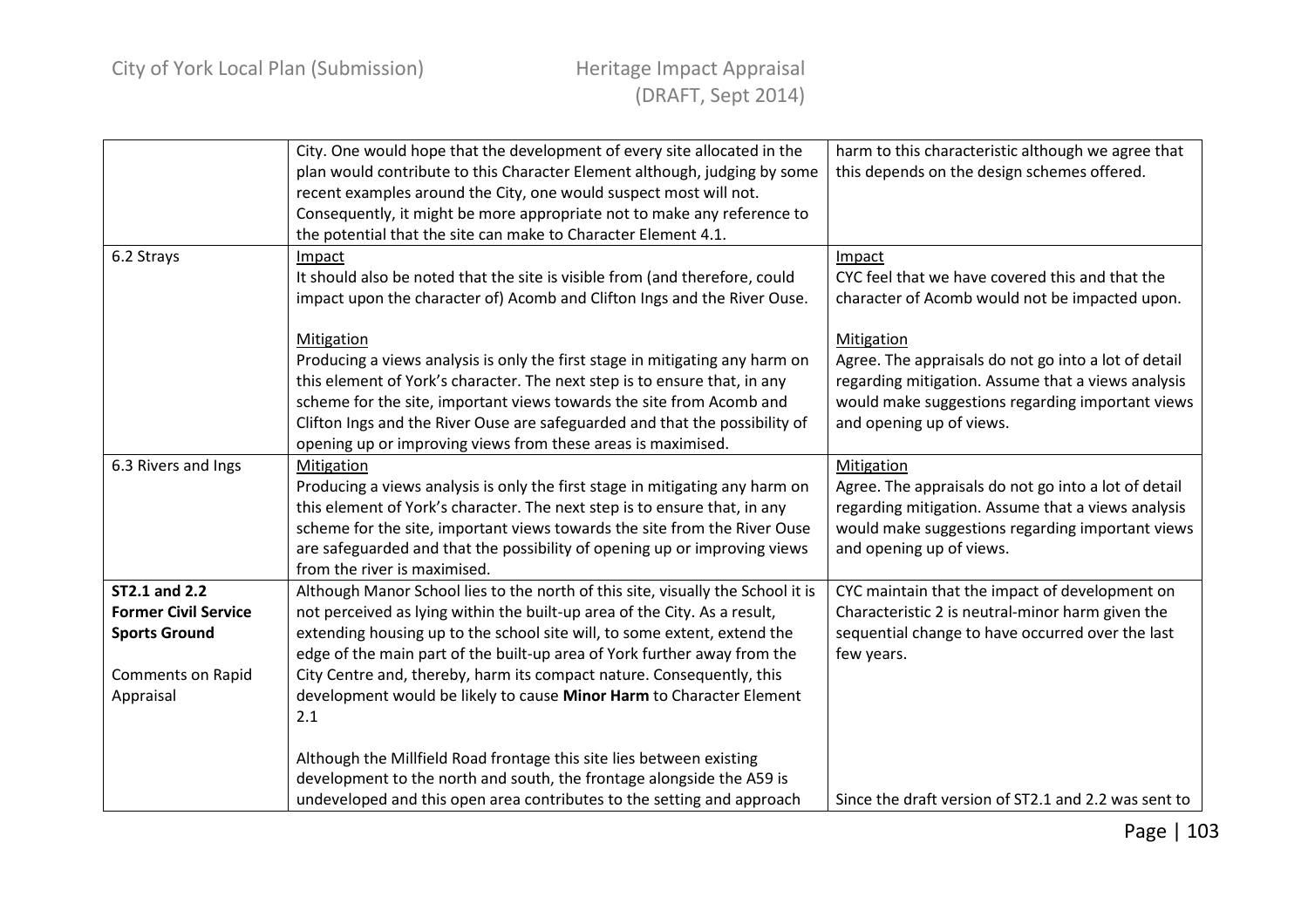|                                  | to the City from the north-west. The loss of this area could, therefore<br>result in Minor Harm to the rural edge of the City (Character Element 6.1<br>(a)                                                                                                                                                                                                                                                                                                                                                                                                   | English Heritage the impact of development on<br>Characteristic 6 has been upgraded to minor harm.                                                                                                                                                                                                    |
|----------------------------------|---------------------------------------------------------------------------------------------------------------------------------------------------------------------------------------------------------------------------------------------------------------------------------------------------------------------------------------------------------------------------------------------------------------------------------------------------------------------------------------------------------------------------------------------------------------|-------------------------------------------------------------------------------------------------------------------------------------------------------------------------------------------------------------------------------------------------------------------------------------------------------|
| 2.1 Contained<br>concentric form | Impact<br>Although Manor School lies to the north of this site, visually the School it is<br>not perceived as lying within the built-up area of the City. As a result,<br>extending housing up to the school site will, to some extent, extend the<br>edge of the main part of the built-up area of York further away from the<br>City Centre and, thereby, harm its compact nature. Consequently, this<br>development would be likely to cause Minor Harm to this Character<br>Element.                                                                      | The proposed site would have fairly strong<br>relationship with existing development and is well<br>connected both to the city centre and Poppleton.<br>CYC maintain that the impact of development on<br>characteristic 2 is neutral-minor harm given the<br>changes that have occurred in the area. |
|                                  | Mitigation<br>The precise degree to which the impact upon this particular Character<br>Element is reduced will be dependent upon the extent to which the north-<br>western boundary of the site is moved away from the ring road.                                                                                                                                                                                                                                                                                                                             |                                                                                                                                                                                                                                                                                                       |
| 6.1 Views in and out             | Impact<br>Although the Millfield Road frontage this site lies between existing<br>development to the north and south, the frontage alongside the A59 is<br>undeveloped and this open area contributes to the setting and approach<br>to the City from the north-west. The site is also partially visible from the<br>ring road and is perceived as being part of the swathe of open land<br>between the edge of the main built-up area of York and the A1237. The<br>loss of this area could, therefore result in Minor Harm to the rural edge of<br>the City | Agree that minor harm may be caused to this<br>character element - amendments made to HIA.<br>Harm can be reduced by suitable mitigation<br>including design and landscaping.                                                                                                                         |
|                                  | Mitigation<br>In order to reduce the harm, the southern part of this site alongside the<br>A59 should remain undeveloped and existing trees within the site should<br>be retained.                                                                                                                                                                                                                                                                                                                                                                            |                                                                                                                                                                                                                                                                                                       |
| <b>ST 3 The Grain Stores</b>     | No comments supplied. Planning permission granted.                                                                                                                                                                                                                                                                                                                                                                                                                                                                                                            |                                                                                                                                                                                                                                                                                                       |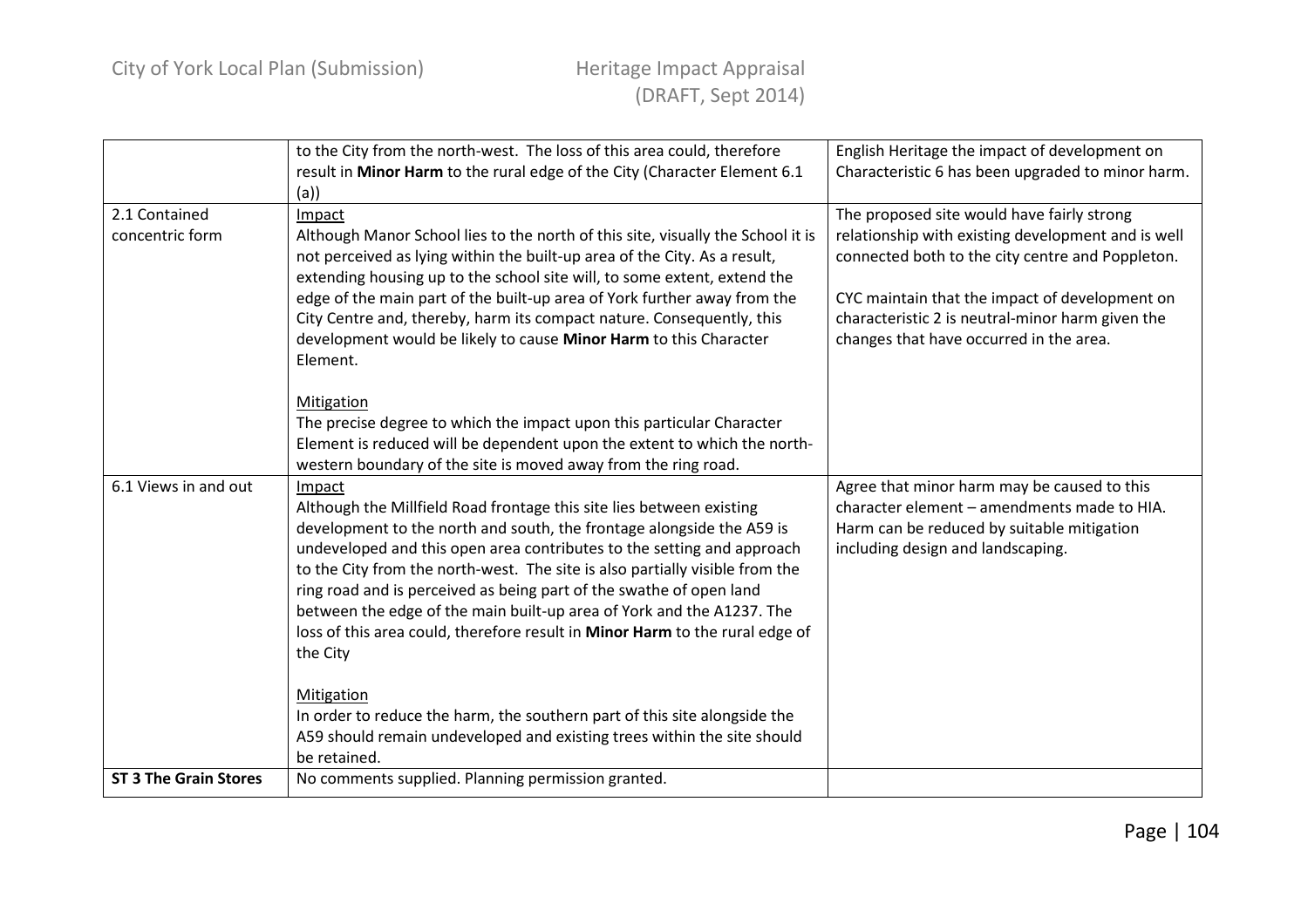| <b>ST4 Land adj to Hull</b><br>Road      | Development would result in Serious Harm to Characteristic 6                                                                                                                                                                                                                                       | CYC maintain that the impact of development on<br>Characteristic 6 is minor harm.                                                                                                                                                                                                                                                       |
|------------------------------------------|----------------------------------------------------------------------------------------------------------------------------------------------------------------------------------------------------------------------------------------------------------------------------------------------------|-----------------------------------------------------------------------------------------------------------------------------------------------------------------------------------------------------------------------------------------------------------------------------------------------------------------------------------------|
| <b>Comments on Rapid</b><br>Appraisal    |                                                                                                                                                                                                                                                                                                    |                                                                                                                                                                                                                                                                                                                                         |
| 6.1 Views in and out                     | Impact<br>It might also be noted that development on this site may impact upon<br>views from the south, especially on the higher areas of the site and thus<br>impact upon the character of the rural edge of the City when viewed from<br>the ring road.                                          | CYC consider that development of site would not<br>have impact on the setting of the city from the ring<br>road. However, it is likely to be visible from the<br>university campus hence impacting on the rural<br>setting of the campus.                                                                                               |
|                                          | Mitigation<br>One of the ways in which the impact of the site could be mitigated is to<br>ensure that all development occurs on the lower (i.e. northern) part of the<br>site with a requirement that none of the development on this site be<br>visible in views towards the site from the south. | Mitigation<br>Agree. This would reduce the impact on the<br>campus setting. CYC maintain that harm can be<br>reduced by suitable mitigation including design and<br>landscaping.                                                                                                                                                        |
| 6.4 Open countryside<br>and green belt   | Mitigation<br>Landscaping will not reduce the impact upon this Character Element since<br>the development still involves the loss of a large area of open countryside.<br>The only way to reduce the harm is to reduce the size of the site.                                                       | Mitigation<br>The site currently contributes to the apron of open<br>fields surrounding the city $-$ in this case as seen<br>from Hull Road and Field Lane. Therefore, a loss of<br>open space could not be avoided if this site comes<br>forward but provision of open space and access to<br>landscape could provide some mitigation. |
| <b>ST5 York Central</b>                  |                                                                                                                                                                                                                                                                                                    |                                                                                                                                                                                                                                                                                                                                         |
| 2.5<br>Identifiable compact<br>districts | It should be noted that this site presents an opportunity to create an<br>identifiable new district in the City.                                                                                                                                                                                   | Agreed-amendments made to HIA.                                                                                                                                                                                                                                                                                                          |
| 3.4<br><b>Monument Clustering</b>        | Mitigation<br>Given the potential for the redevelopment of this site to impact upon<br>important several key buildings of the City, one of the mitigation measures<br>should be the development of a Development Brief and Masterplan for the                                                      | Mitigation<br>A development brief for this site is ongoing. This<br>isn't seen as a mitigation option rather as part of<br>the emerging planning process.                                                                                                                                                                               |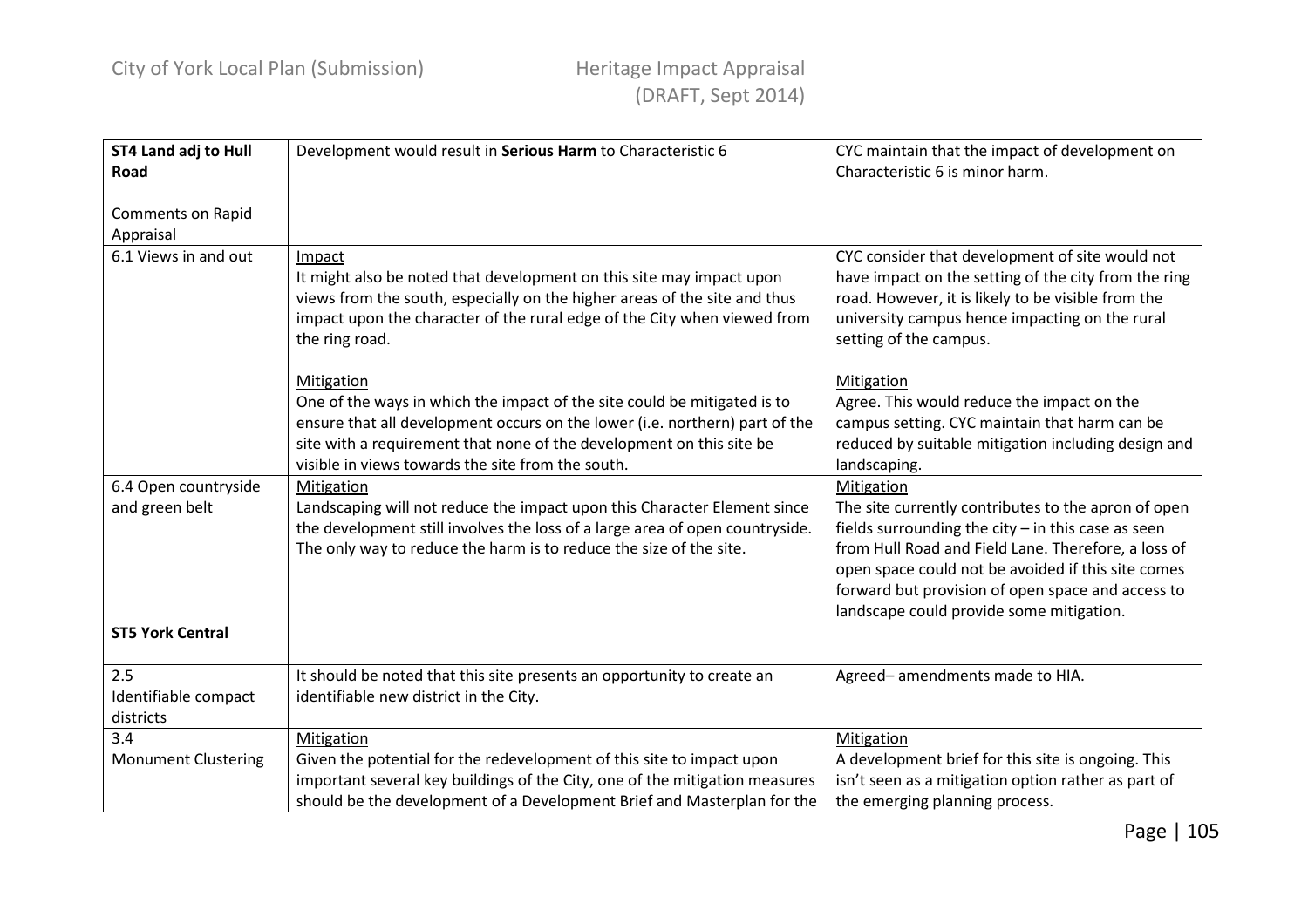|                                                                      | area.                                                                                                                                                                                                                                                         |                                                                                                                                                                             |
|----------------------------------------------------------------------|---------------------------------------------------------------------------------------------------------------------------------------------------------------------------------------------------------------------------------------------------------------|-----------------------------------------------------------------------------------------------------------------------------------------------------------------------------|
| 3.5<br><b>Quantity of monuments</b>                                  | <b>Mitigation</b><br>Given the potential for the redevelopment of this site to impact upon<br>important several key buildings of the City, one of the mitigation measures<br>should be the development of a Development Brief and Masterplan for the<br>area. | Mitigation<br>A development brief for this site is ongoing. This<br>isn't seen as a mitigation option rather as part of<br>the emerging planning process.                   |
| 4.1<br>Architectural legacy                                          | Mitigation<br>Given the potential for the redevelopment of this site to impact upon<br>important several key buildings of the City, one of the mitigation measures<br>should be the development of a Development Brief and Masterplan for the<br>area.        | Mitigation<br>A development brief for this site is ongoing. This<br>isn't seen as a mitigation option rather as part of<br>the emerging planning process.                   |
| 4.2<br>Variety                                                       | Mitigation<br>Given the potential for the redevelopment of this site to impact upon<br>important several key buildings of the City, one of the mitigation measures<br>should be the development of a Development Brief and Masterplan for the<br>area.        | Mitigation<br>A development brief for this site is ongoing. This<br>isn't seen as a mitigation option rather as part of<br>the emerging planning process.                   |
| 4.3<br>Human scale                                                   | Mitigation<br>Given the potential for the redevelopment of this site to impact upon<br>important several key buildings of the City, one of the mitigation measures<br>should be the development of a Development Brief and Masterplan for the<br>area.        | Mitigation<br>A development brief for this site is ongoing. This<br>isn't seen as a mitigation option rather as part of<br>the emerging planning process.                   |
| <b>ST6 (Now SF 13)</b><br><b>Land east of Grimston</b><br><b>Bar</b> | Because of the harm that would be caused to Character Element 2.1, the<br>development of this site would result in Serious Harm to Principal<br>Characteristic 2.                                                                                             | Agree. Since the draft version of ST6 was sent to<br>English Heritage the impact of development on<br>Characteristic 2 has been upgraded to serious<br>harm.                |
| <b>Comments on Rapid</b><br>Appraisal                                | Because of the harm that would be caused to Character Elements 6.1 and<br>6.4, the development of this site would result in Serious Harm to Principal<br>Characteristic 6.                                                                                    | Agree in part. Since the draft version of ST6 was<br>sent to English Heritage the impact of development<br>on Characteristic 6 has been upgraded to minor-<br>serious harm. |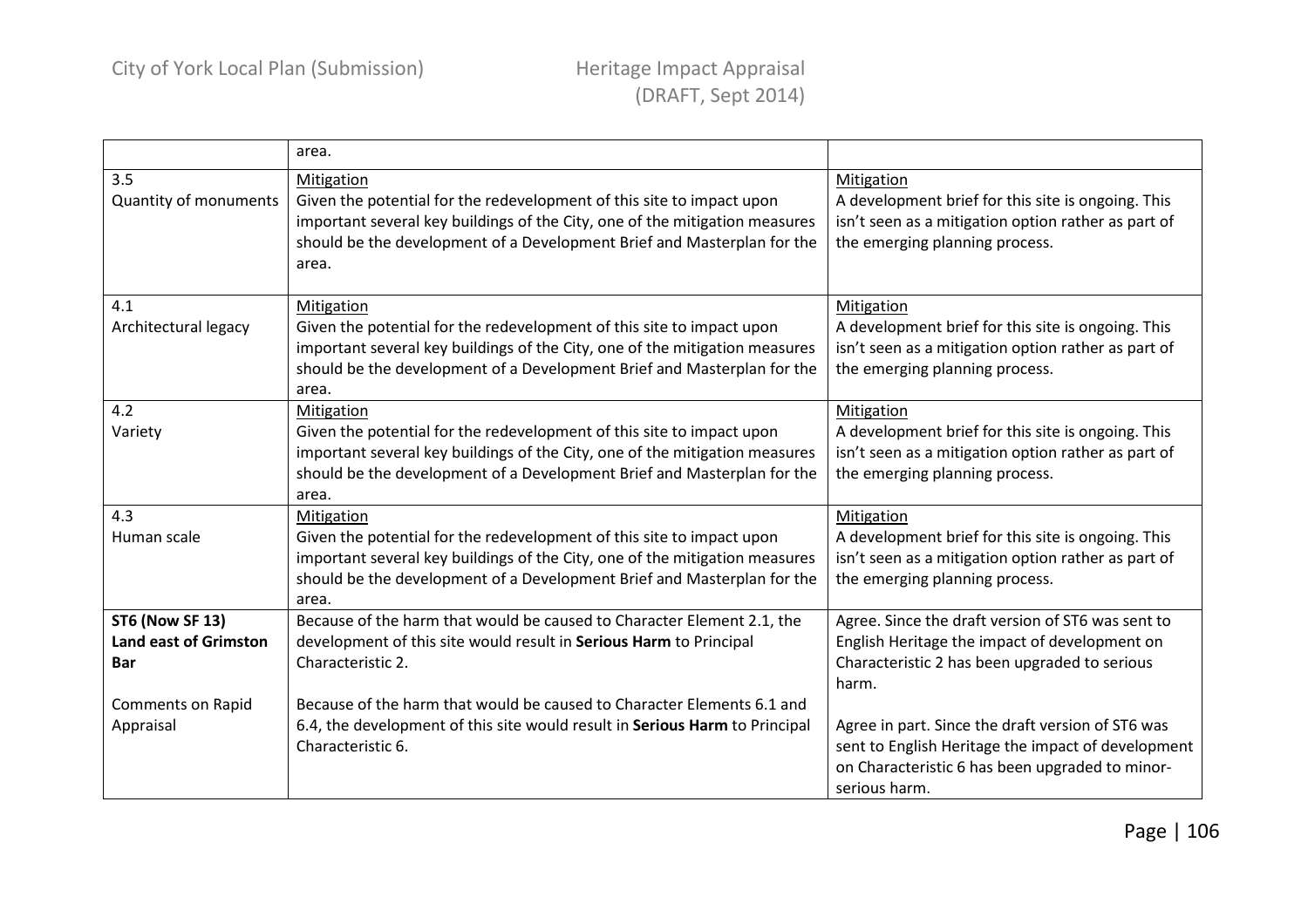| 2.1 Contained        | Impact                                                                       | Impact                                             |
|----------------------|------------------------------------------------------------------------------|----------------------------------------------------|
| concentric form      | The development of this area would increase the distance between the         | Agree with statement - added into HIA.             |
|                      | city centre and the eastern edge of the built-up area, reducing its          |                                                    |
|                      | compactness and decreasing the walkable nature of the City.                  | Mitigation                                         |
|                      |                                                                              | Agree in part that mitigation measures will not    |
|                      | Mitigation                                                                   | significantly reduce impact on compactness.        |
|                      | The impact upon this particular Character Element is not capable of          | However, the site may be suitable for another use  |
|                      | mitigation. Reducing the size of the site or, for example, limiting          | other than residential. A more                     |
|                      | development to the south-west corner only, would be unlikely to              | industrial/employment based development may        |
|                      | significantly reduce the impact which the development of this area would     | have less of an impact on compactness than a       |
|                      | have on the compact nature of York.                                          | residential development.                           |
| 2.5 Identifiable     | This site would result in a free-standing residential area poorly related to | Agree with statement - added into HIA.             |
| compact districts    | the form and character of the City.                                          |                                                    |
|                      |                                                                              |                                                    |
|                      |                                                                              |                                                    |
| 6.1 Views in and out | Impact                                                                       | Impact                                             |
|                      | Development of this site would bring the edge of the built up area of the    | Agree with statement on impacts. Upon review the   |
|                      | City to within 250 metres of the ring road.                                  | impacts on element 6.1 have been upgraded to       |
|                      |                                                                              | serious harm.                                      |
|                      | The topography of the site means that any development would dominate         |                                                    |
|                      | views towards, and be particularly noticeable in views from, the ring road.  | Mitigation                                         |
|                      |                                                                              | CYC believe that the impacts can be mitigated to a |
|                      | Mitigation                                                                   | degree by the measures given in the HIA.           |
|                      | The impact upon this particular Character Element is not capable of          |                                                    |
|                      | mitigation. Reducing the size of the site or limiting development to, for    |                                                    |
|                      | example, the south-west corner only, would still be likely to harm the rural |                                                    |
|                      | edge of the City when viewed from the ring road because of the location of   |                                                    |
|                      | the site relative to the A64 and its topography.                             |                                                    |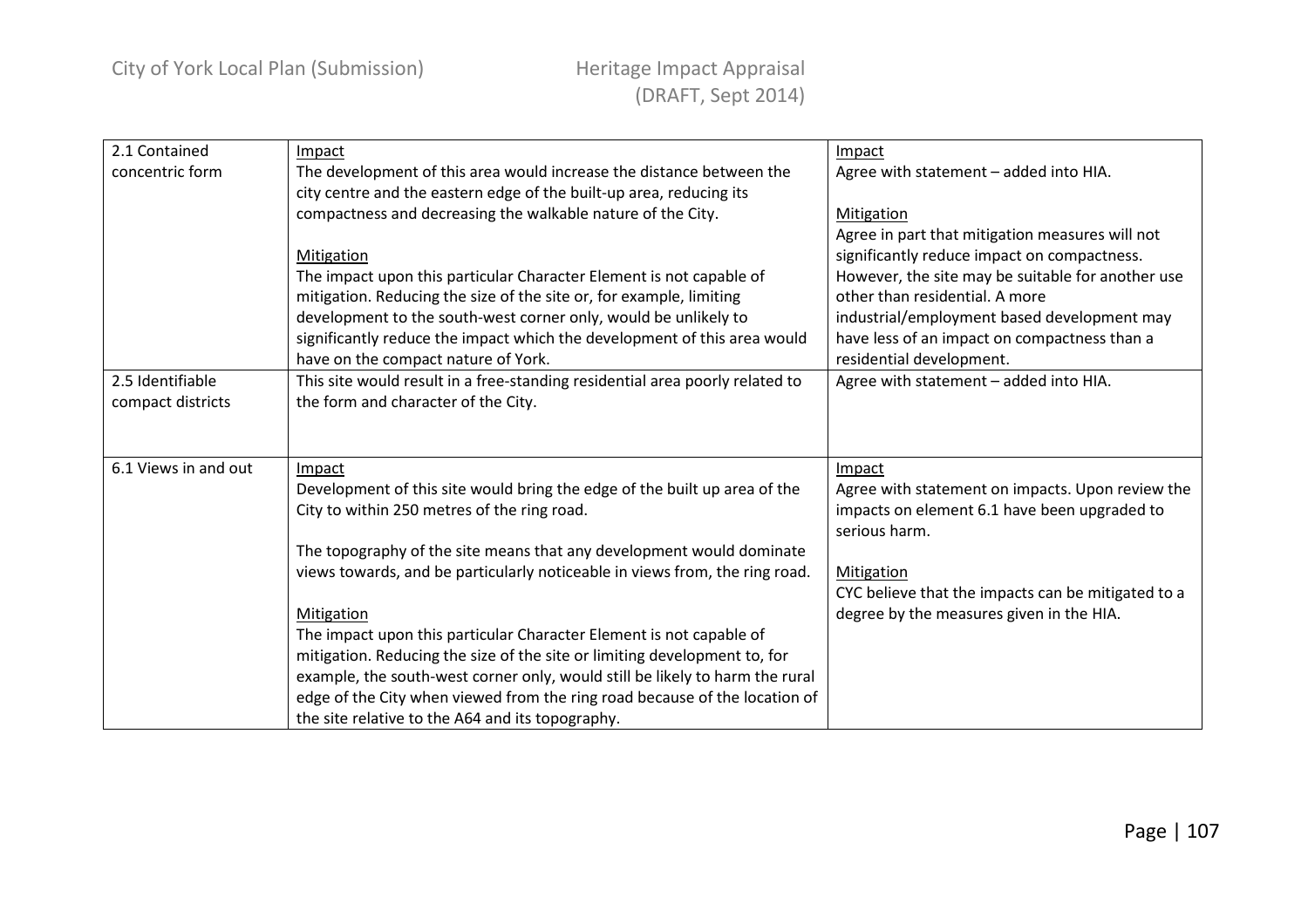| 6.4 Open country side | Impact                                                                       | Impact                                             |
|-----------------------|------------------------------------------------------------------------------|----------------------------------------------------|
| and green belt        | Development of this site would bring the edge of the built up area of        | Agree with statement on impacts although we        |
|                       | the City to within 250 metres of the ring road.                              | disagree on the degree of harm development may     |
|                       | Because of the topography of this site, any development would                | have upon this element. CYC maintain that the      |
|                       | dominate views towards, and be particularly noticeable in views from,        | impact of development on character element 6.4 is  |
|                       | the ring road.                                                               | minor harm.                                        |
|                       | It would erode the rural character of this part of the City                  |                                                    |
|                       | It would reduce the distance between the built-up edge of the City and<br>٠  | <b>Mitigation</b>                                  |
|                       | the Livestock Centre from 1.03km to just 500 metres. Even from the           | CYC believe that the impacts can be mitigated to a |
|                       | edge of the electricity sub-station, it reduces the gap from 700 metres      | degree by the measures given in the HIA.           |
|                       | to 500 metres. This is a substantial reduction and would further lead to     |                                                    |
|                       | the urbanisation of the experience of travelling along this part of the      |                                                    |
|                       | ring road.                                                                   |                                                    |
|                       |                                                                              |                                                    |
|                       | Mitigation                                                                   |                                                    |
|                       | The impact upon this particular Character Element is not capable of          |                                                    |
|                       | mitigation. Reducing the size of the site or limiting development to, for    |                                                    |
|                       | example, the south-west corner only, would still be likely to harm the rural |                                                    |
|                       | edge of the City when viewed from the ring road because of the location of   |                                                    |
|                       | the site relative to the A64 and its topography.                             |                                                    |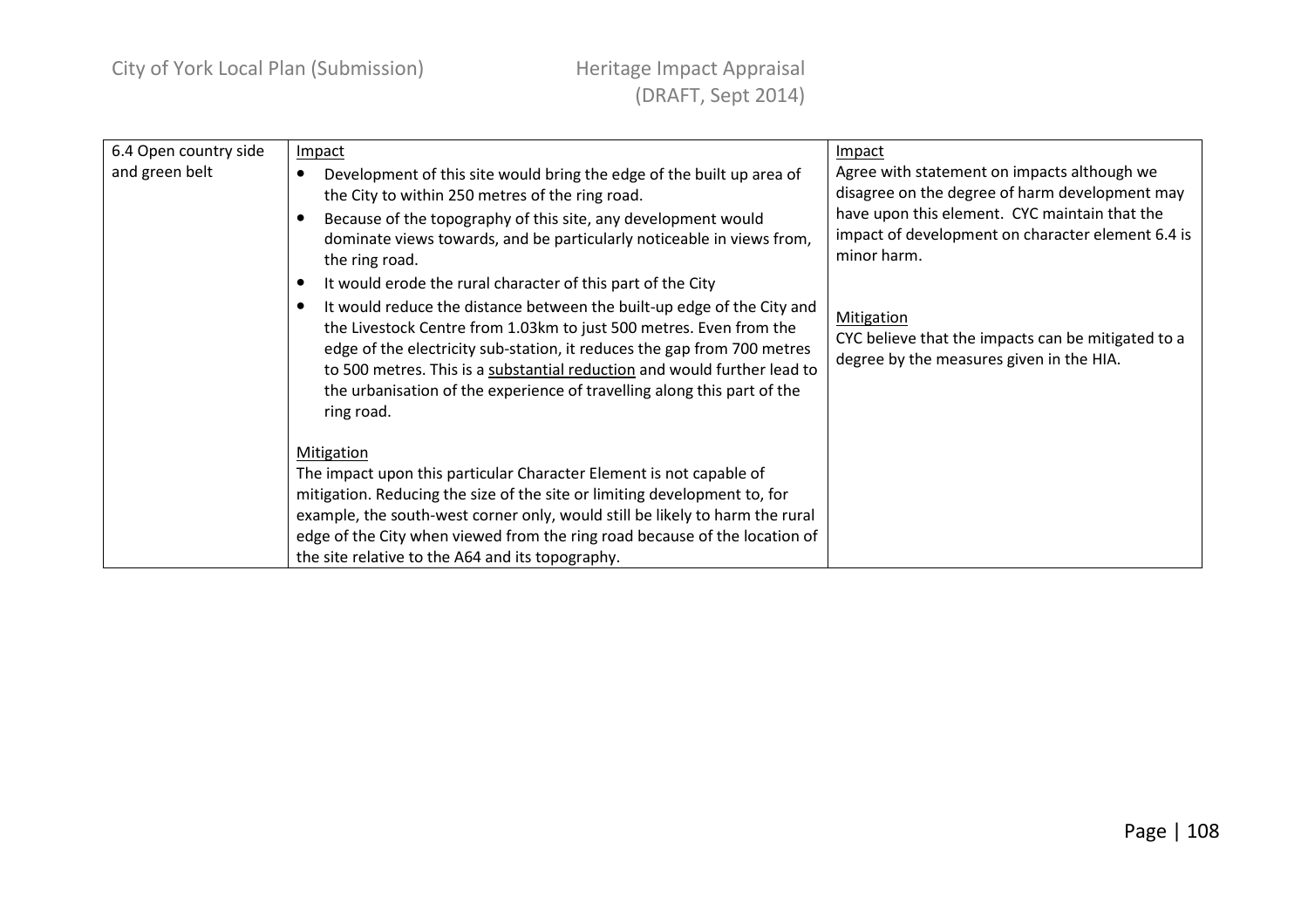| 6.7 Relationship of the  | Impact                                                                          | Impact                                               |
|--------------------------|---------------------------------------------------------------------------------|------------------------------------------------------|
| historic city of York to | Development of this site would be likely to result in minor harm-serious        | Whilst the development would reduce the physical     |
| the surrounding          | harm to the relationship of York to Murton:-                                    | distance between York and Murton, this would not     |
| villages.                | It would bring the edge of the built-up area of York to within 770<br>$\bullet$ | cause serious harm to this relationship from the     |
|                          | metres of the south-western part of village of Murton. In view of the           | ring road. Furthermore the development is distant    |
|                          | topography of this area, this is likely to be a noticeable reduction and        | from Murton Lane. CYC maintain that the impact of    |
|                          | would be likely to affect the character of the village and its relationship     | development on character element 6.7 is minor        |
|                          | with York                                                                       | harm.                                                |
|                          |                                                                                 |                                                      |
|                          | Mitigation                                                                      | <b>Mitigation</b>                                    |
|                          | The impact upon this particular Character Element is capable of mitigation      | Agree with the statement on mitigation.              |
|                          | to some extent by reducing the size of the site and so increasing the           |                                                      |
|                          | distance between the village and any new development.                           |                                                      |
| ST7.1                    | Because of the harm that would be caused to Character Element 2.1, the          | Since the draft version of ST7.1 was sent to English |
| Land to the east of      | development of this site would result in Serious Harm to Principal              | Heritage the impact of development on                |
| <b>Metcalfe Lane</b>     | Characteristic 2.                                                               | Characteristic 2 has been downgraded to minor        |
|                          |                                                                                 | harm. It was agreed that although the site was       |
| Comments on Rapid        | Because of the harm that would be caused to Character Elements 6.1 and          | located someway from the city centre it was a        |
| Appraisal                | 6.4, the development of this site would result in Serious Harm to Principal     | continuation of existing urban areas and was not as  |
|                          | Characteristic 6.                                                               | detrimental to this characteristic as other          |
|                          |                                                                                 | proposed sites.                                      |
|                          |                                                                                 |                                                      |
|                          |                                                                                 | CYC maintain that the impact of development on       |
|                          |                                                                                 | Characteristic 6 is minor harm-serious harm.         |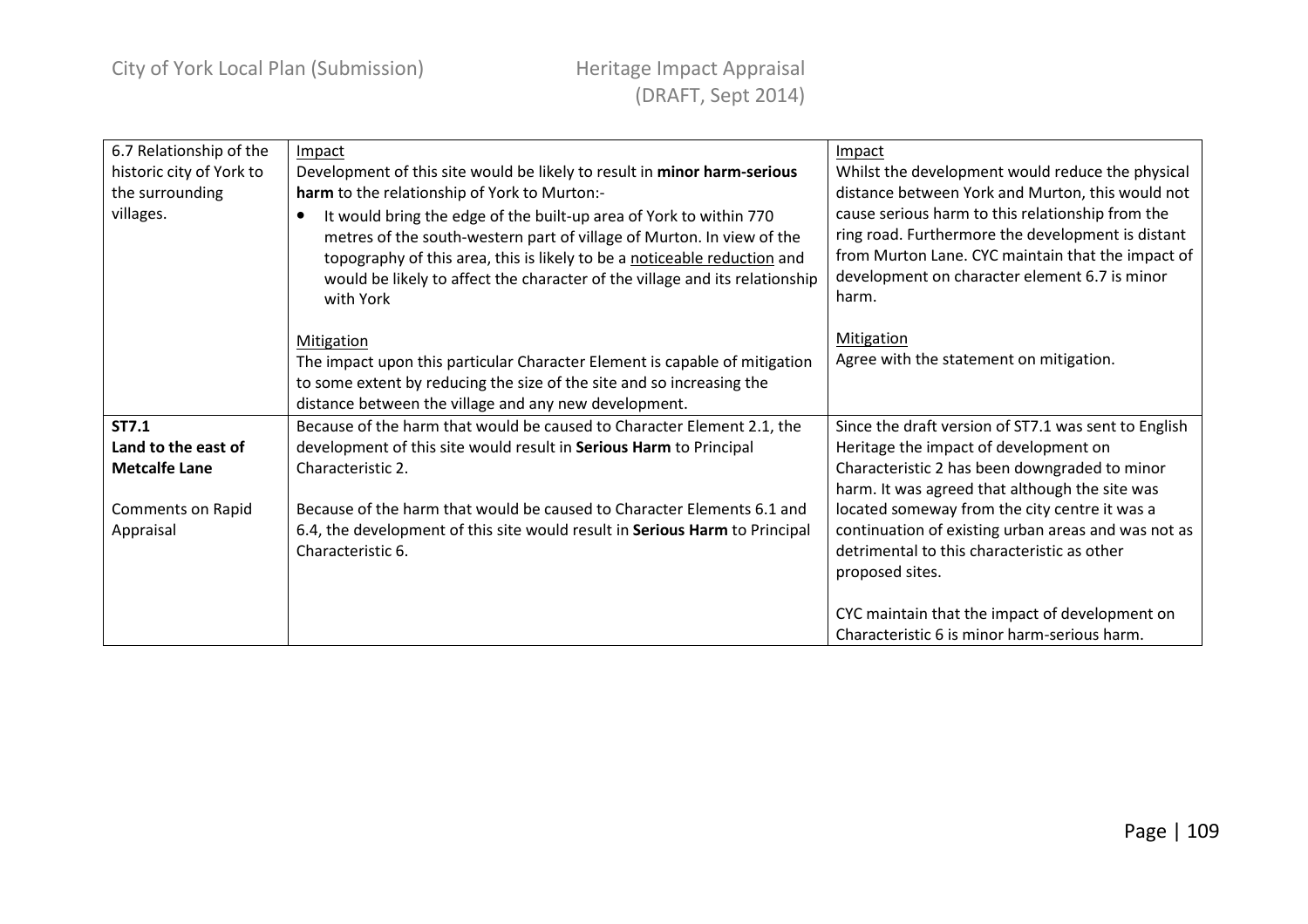| 2.1<br>Contained concentric<br>form      | <b>Mitigation</b><br>The precise degree to which it is possible to reduce the impact upon this<br>particular Character Element to Minor Harm will be dependent upon the<br>extent to which the eastern boundary of the site is moved away from the<br>ring road. To be of any assistance to those drawing up revised plans, the<br>Assessment should give some indication of the extent to which the site<br>should be reduced in size to bring the impact upon this Character Element<br>to an acceptable level.                                                    | Mitigation<br>Whilst a pulling back of the eastern edge would<br>make actual distances between development and<br>the existing urban form walkable, access to<br>facilities and green space could be incorporated<br>into the design to reduce perceived distances to<br>community centres.                                                                                                                                                                                                                                                                                     |
|------------------------------------------|----------------------------------------------------------------------------------------------------------------------------------------------------------------------------------------------------------------------------------------------------------------------------------------------------------------------------------------------------------------------------------------------------------------------------------------------------------------------------------------------------------------------------------------------------------------------|---------------------------------------------------------------------------------------------------------------------------------------------------------------------------------------------------------------------------------------------------------------------------------------------------------------------------------------------------------------------------------------------------------------------------------------------------------------------------------------------------------------------------------------------------------------------------------|
| 2.5<br>Identifiable compact<br>districts | Impact<br>Given that the original site boundary provides no indication whatsoever of<br>what this development might look like if allocated, it is not possible to<br>reach any conclusion about whether or not it might, either, create an<br>identifiable compact district or, conversely, erode the character of those<br>communities that exist on the eastern edge of the City. At present,<br>therefore, it is almost impossible to state what impact this allocation might<br>have upon this element of York's character.                                      | The site potentially has strong association with<br>existing communities. There is the potential to<br>provide integrated extensions to the existing<br>communities with additional facilities available to<br>all. Landscape infrastructure could aid individual<br>identification of adjacent communities.<br>Ensuring the creation of compact districts and<br>identifiable communities is dealt with more fully<br>through planning policy.                                                                                                                                 |
| 6.1 Views in and out                     | Mitigation<br>(c) This site is prominent in views from the ring road and the development<br>of this area would reduce the gap between the A64 and the edge of the<br>built-up area from 1.3km at its narrowest point to just 575 metres. It<br>would therefore, result in Serious Harm to the views towards the eastern<br>edge of the City from the ring road. The only way to reduce this impact<br>would be to reduce the size of the allocation in order to retain a significant<br>swathe of open countryside between the new development and the ring<br>road. | Mitigation<br>Agree development would be visible from ring<br>road. The decrease in distance could therefore<br>potentially harm the quality of view and setting of<br>Minster/city because currently foreground<br>buildings are distant with a substantial depth of<br>open lowland in the foreground, typifying the<br>setting of the minster and the city. There is scope<br>for sensitive building design and some landscape<br>mitigation by creating a suitable landscape setting<br>for the development along its eastern edge.<br>Deemed as causing minor harm to this |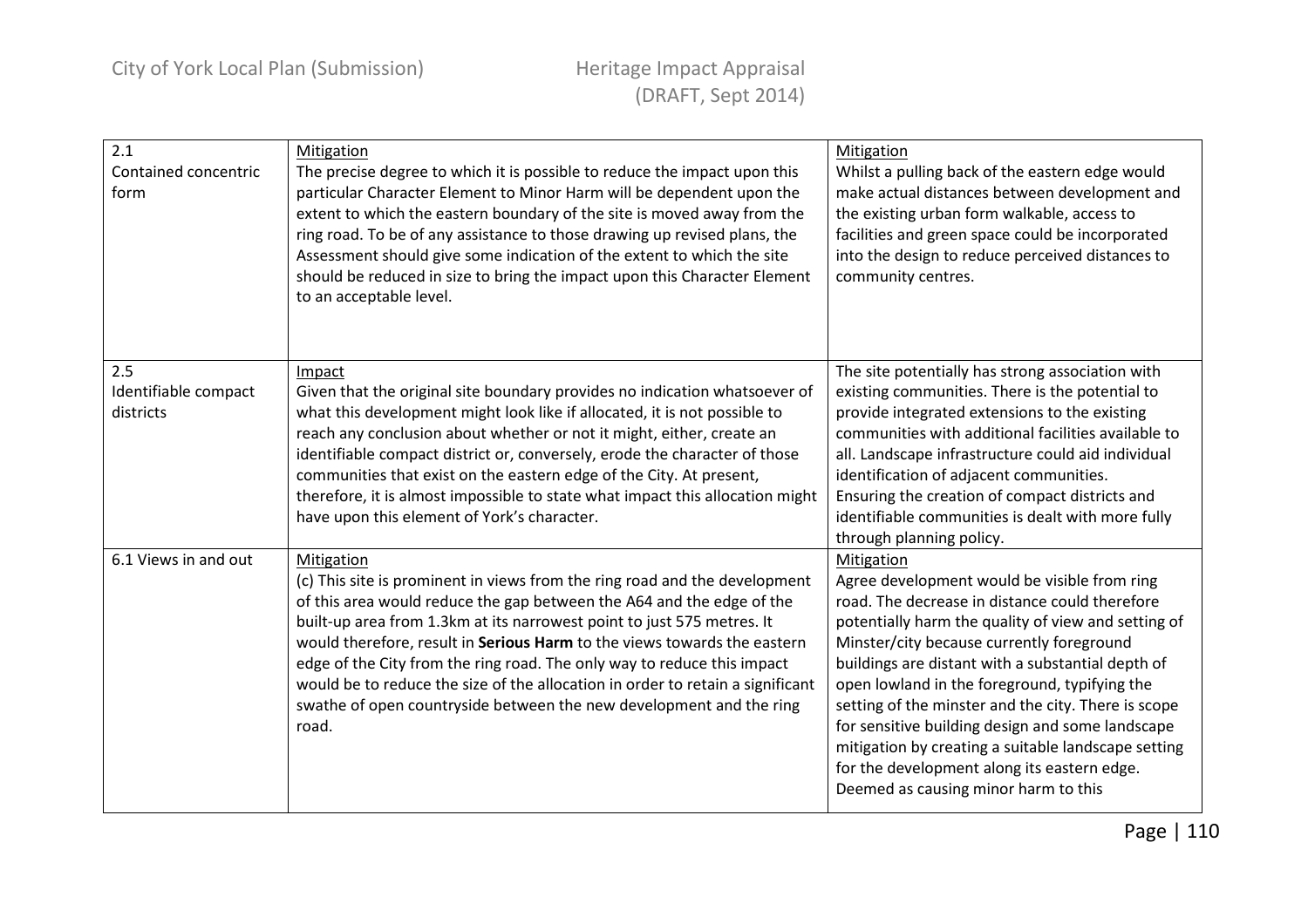|                      |                                                                                      | characteristic element.                                      |
|----------------------|--------------------------------------------------------------------------------------|--------------------------------------------------------------|
|                      |                                                                                      |                                                              |
|                      |                                                                                      |                                                              |
|                      |                                                                                      |                                                              |
|                      |                                                                                      |                                                              |
|                      |                                                                                      |                                                              |
|                      |                                                                                      |                                                              |
|                      |                                                                                      |                                                              |
|                      |                                                                                      |                                                              |
|                      |                                                                                      |                                                              |
|                      |                                                                                      |                                                              |
|                      |                                                                                      |                                                              |
| 6.4 Open countryside |                                                                                      |                                                              |
| and green belt       | Impact<br>(a) Just because the site is not included in one of the areas specifically | Impact<br>Agree that despite not being earmarked for setting |
|                      | identified by the Council in its Green Belt Appraisal does not mean that it          | of the city that the tract of land does contribute to        |
|                      | is, necessarily, of lesser importance in the contribution it makes to the            | York's special character.                                    |
|                      | special character or setting of the historic City. Indeed, this site is a key        |                                                              |
|                      | part of the swathe of open land to the east of the City that contributes to          | Mitigation                                                   |
|                      | York's special character. The second observation that you have made                  | (a) Agree development would be visible from ring             |
|                      | regarding the site falling specifically outside any specifically earmarked           | road. The decrease in distance could therefore               |
|                      | areas should be deleted.                                                             | potentially harm the quality of view and setting of          |
|                      |                                                                                      | Minster/city because currently foreground                    |
|                      | Mitigation                                                                           | buildings are distant with a substantial depth of            |
|                      | (a) Given that you have concluded that the loss of the open countryside to           | open lowland in the foreground, typifying the                |
|                      | the east of the City is likely to result in Serious Harm to this Character           | setting of the minster and the city. There is scope          |
|                      | Element, ensuring that development is no further east than the currently-            | for sensitive building design and some landscape             |
|                      | proposed eastern boundary will not reduce the harm in any way                        | mitigation by creating a suitable landscape setting          |
|                      | whatsoever. By bringing development to within 575 metres of the ring                 | for the development along its eastern edge.                  |
|                      | road, it will result in serious harm to the character of the open countryside        | Deemed as causing minor harm to this                         |
|                      | on the eastern side of the city. The only way to reduce this impact would            | characteristic element.                                      |
|                      | be to reduce the size of the allocation in order to retain a significant             |                                                              |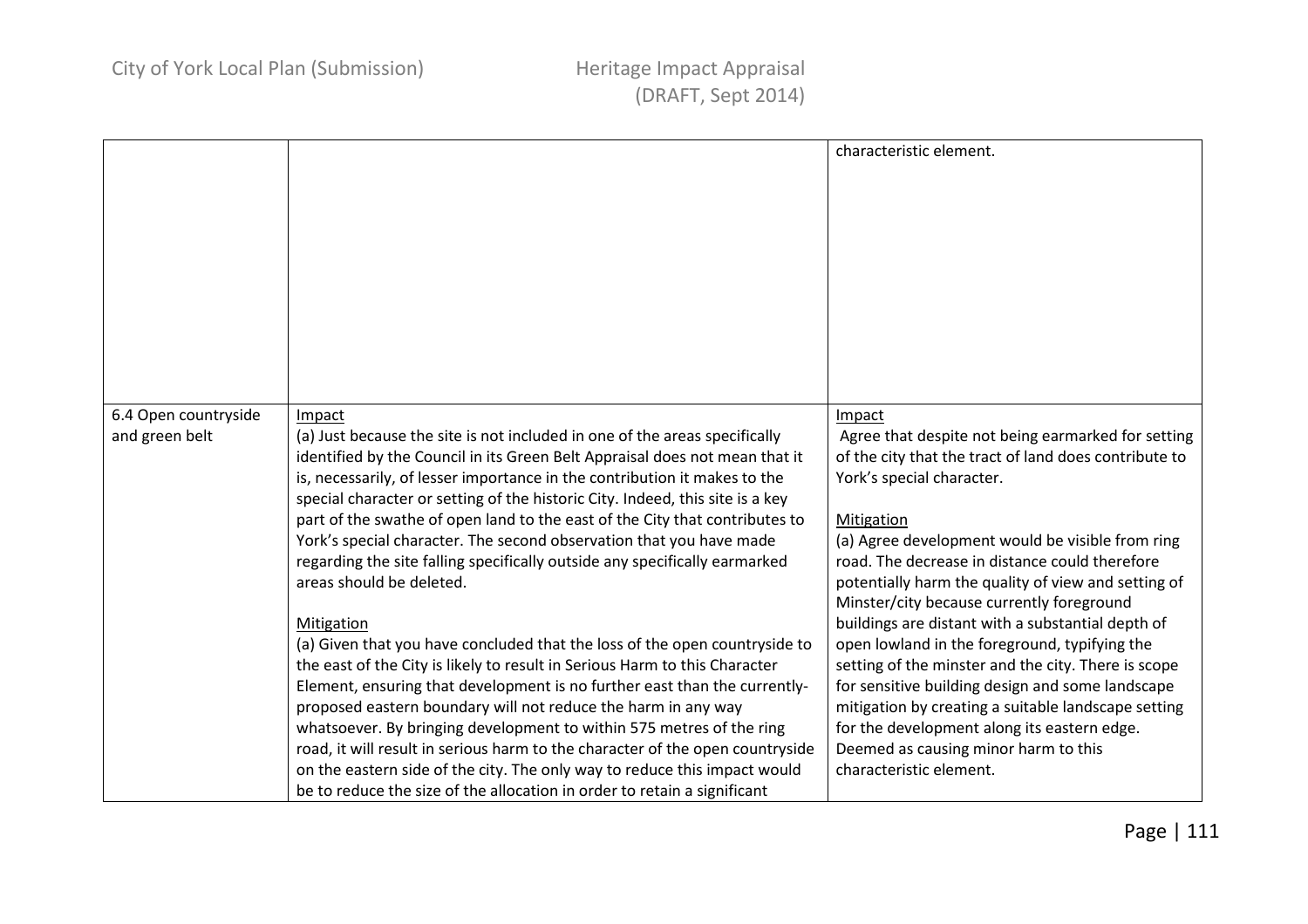|                          | swathe of open countryside between the new development and the ring<br>road.                                                                        | (d) CYC agree that a more detailed evaluation is<br>required. Added to HIA.                      |
|--------------------------|-----------------------------------------------------------------------------------------------------------------------------------------------------|--------------------------------------------------------------------------------------------------|
|                          | (d) This development would be just 155 metres from the northern edge of                                                                             |                                                                                                  |
|                          | the Osbaldwick Conservation Area. A large residential development this<br>close to the village would impact upon the rural setting of the           |                                                                                                  |
|                          | Conservation Area and result in harm to its setting. The only way to retain                                                                         |                                                                                                  |
|                          | this rural setting is to increase the distance between any new housing                                                                              |                                                                                                  |
|                          | development and the Conservation Area. The Council has a statutory duty                                                                             |                                                                                                  |
|                          | under the provisions of the Planning (Listed Buildings and Conservation                                                                             |                                                                                                  |
|                          | Areas) Act, 1990 to pay "special attention" to "the desirability of preserving                                                                      |                                                                                                  |
|                          | or enhancing the character or appearance" of its Conservation Areas.                                                                                |                                                                                                  |
|                          | Consequently, before allocating this area for development there will need                                                                           |                                                                                                  |
|                          | to be some evaluation of the contribution which this currently-open area<br>makes to the setting of the Conservation Area and an assessment of what |                                                                                                  |
|                          | impact its loss and subsequent development might have upon the                                                                                      |                                                                                                  |
|                          | character of the Conservation Area.                                                                                                                 |                                                                                                  |
| 6.7 Relationship of the  | Impact                                                                                                                                              | Impact                                                                                           |
| historic city of York to | (a) The development of this area would reduce the gap between the                                                                                   | (a) CYC maintain that the development is located                                                 |
| the surrounding          | existing edge of the built-up area of the City from 1.6 km to 720 meters,                                                                           | some distance from Murton and that the impact of                                                 |
| villages.                | which is quite a marked reduction - i.e. it could not be described as leaving                                                                       | development on this character element is minor as                                                |
|                          | a "reasonable gap" between Murton and the new eastern edge of the City.                                                                             | Murton and York will be separated by a strip of<br>fields and the ring road and can be mitigated |
|                          | This Character Element deals with York's relationship with the free-                                                                                | against though landscaping.                                                                      |
|                          | standing settlements in the Green Belt. Therefore, it does not include                                                                              |                                                                                                  |
|                          | Osbaldwick, Tang Hall or any other areas on the edge of the built up area.                                                                          | Mitigation                                                                                       |
|                          |                                                                                                                                                     | (a) Site offers potential to incorporate suitable                                                |
|                          | Mitigation                                                                                                                                          | mitigation to mitigate negative effects through                                                  |
|                          | (a) In order to retain the relationship of the main built-up area of York with                                                                      | development on the eastern edge of the city.                                                     |
|                          | Murton, a substantial area of open countryside should be retained                                                                                   | Principally this will include sensitive, high quality                                            |
|                          | between any new housing and the village.                                                                                                            | design and landscaping.                                                                          |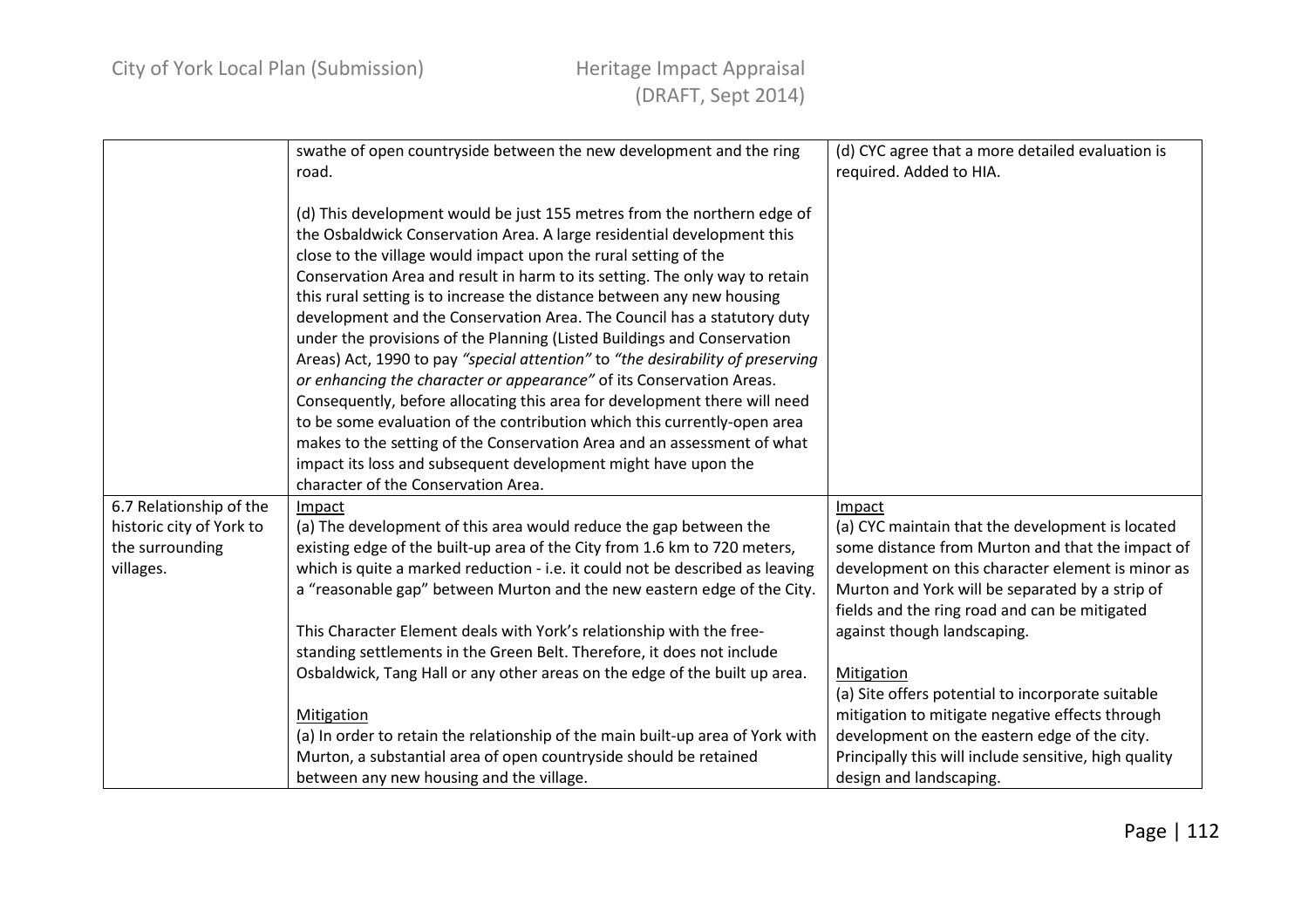| <b>ST7.2</b><br>Land to the east of<br><b>Metcalfe Lane</b> | Because of the harm that would be caused to Character Element 2.1, the<br>development of this site would result in Serious Harm to Principal<br>Characteristic 2.<br>Because of the harm that would be caused to Character Elements 6.1 and<br>6.4, the development of this site would result in Serious Harm to Principal<br>Characteristic 6.                                                                                                                                                            | Since the draft version of ST7.2 was sent to English<br>Heritage the impact of development on<br>Characteristic 2 has been downgraded to minor<br>harm. It was agreed that although the site was<br>located someway from the city centre it was a<br>continuation of existing urban areas and was not as<br>detrimental to this characteristic as other<br>proposed sites. |
|-------------------------------------------------------------|------------------------------------------------------------------------------------------------------------------------------------------------------------------------------------------------------------------------------------------------------------------------------------------------------------------------------------------------------------------------------------------------------------------------------------------------------------------------------------------------------------|----------------------------------------------------------------------------------------------------------------------------------------------------------------------------------------------------------------------------------------------------------------------------------------------------------------------------------------------------------------------------|
|                                                             |                                                                                                                                                                                                                                                                                                                                                                                                                                                                                                            | CYC maintain that the impact of development on<br>Characteristic 6 is minor harm-serious harm.                                                                                                                                                                                                                                                                             |
| 2.1 Contained<br>concentric form                            | Mitigation<br>The precise degree to which it is possible to reduce the impact upon this<br>particular Character Element to Minor Harm will be dependent upon the<br>extent to which the eastern boundary of the site is moved away from the<br>ring road. To be of any assistance to those drawing up revised plans, the<br>Assessment should give some indication of the extent to which the site<br>should be reduced in size to bring the impact upon this Character Element<br>to an acceptable level. | Mitigation<br>Whilst a pulling back of the eastern edge would<br>make actual distances between development and<br>the existing urban form walkable, access to<br>facilities and green space could be incorporated<br>into the design to reduce perceived distances to<br>community centres.                                                                                |
| 2.5 Identifiable<br>compact districts                       | Impact<br>Given that the Indicative Block Plans provide little more than general areas<br>where housing might be developed, it is not possible to reach any real<br>conclusions about whether or not the development of this area might,<br>either, create an identifiable compact district or, conversely, erode the<br>character of those communities that exist on the eastern edge of the City.                                                                                                        | Impact<br>The site potentially has strong association with<br>existing communities. There is the potential to<br>provide integrated extensions to the existing<br>communities with additional facilities available to<br>all. Landscape infrastructure could aid individual<br>identification of adjacent communities.                                                     |
| 4.3 Human scale                                             | Impact<br>It is not clear why you have made any reference to high-rise buildings in<br>this Assessment when it has not been identified as an issue in the<br>evaluation of the Original ST7 (or indeed any of the other sites). Given that<br>this is a detailed design issue, it would be better not to include it at all.                                                                                                                                                                                | This was an error and has been corrected. We<br>think it is worth mentioning that good design<br>which takes into account scale and architectural<br>style is required in any new development.                                                                                                                                                                             |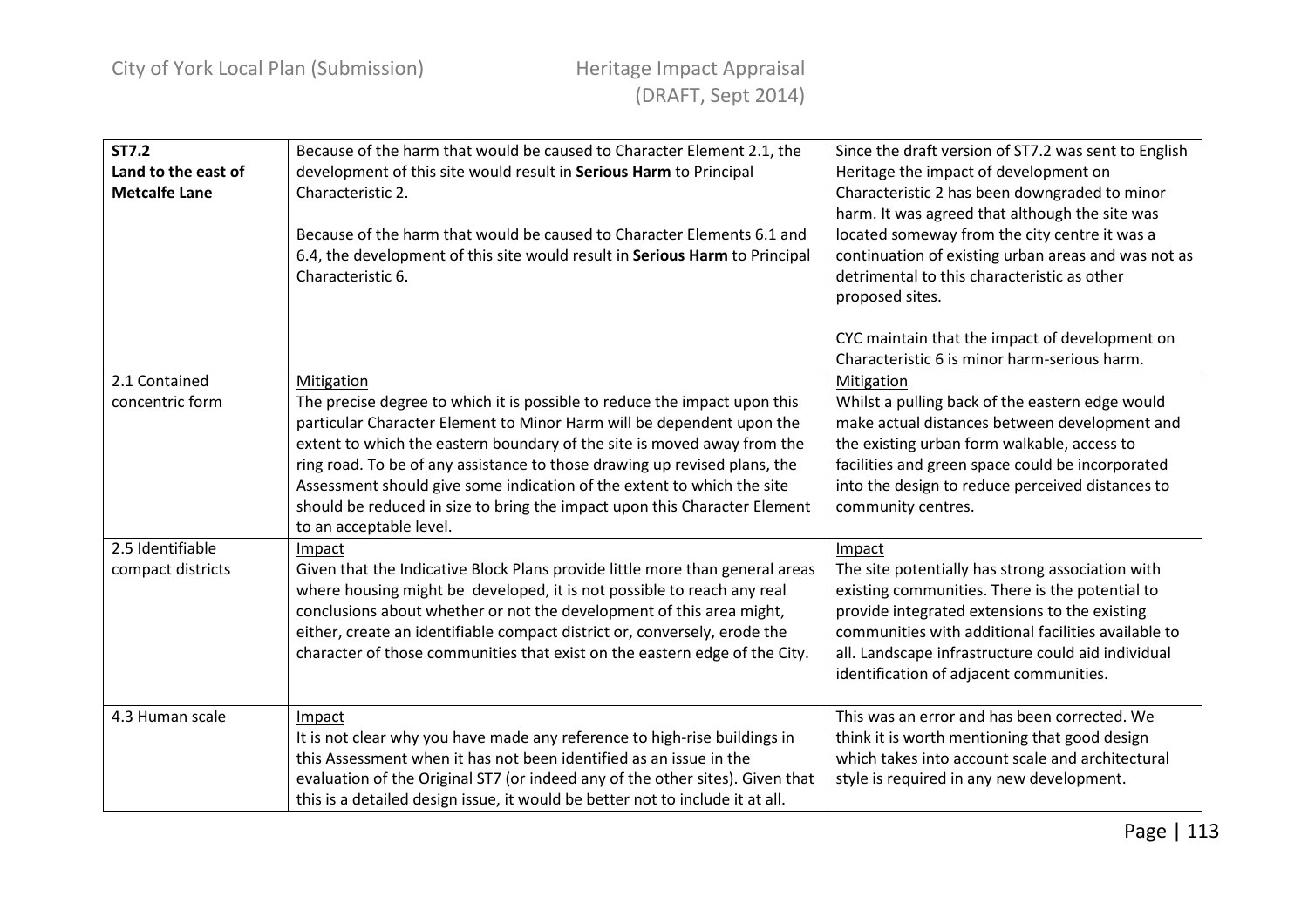| 6.1 Views in and out | Mitigation                                                                      | Mitigation                                            |
|----------------------|---------------------------------------------------------------------------------|-------------------------------------------------------|
|                      | (c) This site is prominent in views from the ring road and the development      | Agree development would be visible from ring          |
|                      | of this area would reduce the gap between the A64 and the edge of the           | road. The decrease in distance could therefore        |
|                      | built-up area from 1.3km at its narrowest point to just 575 metres. It          | potentially harm the quality of view and setting of   |
|                      | would therefore, result in Serious Harm to views towards the eastern edge       | Minster/city because currently foreground             |
|                      | of the City from the ring road. The only way to reduce this impact would be     | buildings are distant with a substantial depth of     |
|                      | to reduce the size of the allocation in order to retain a significant swathe of | open lowland in the foreground, typifying the         |
|                      | open countryside between the new development and the ring road.                 | setting of the minster and the city. There is scope   |
|                      |                                                                                 | for sensitive building design and some landscape      |
|                      |                                                                                 | mitigation by creating a suitable landscape setting   |
|                      |                                                                                 | for the development along its eastern edge. CYC       |
|                      |                                                                                 | maintain that the impact of development on            |
|                      |                                                                                 | character element 6.1 is minor harm.                  |
| 6.2 Strays           | The proposed additional land up which now extends the site up to                | Agree that the site occupies part of the Green        |
|                      | Stockton Lane would involve the loss of part of the Green Wedge linked to       | Wedge linked to Heworth Stray. Added to HIA.          |
|                      | Heworth Stray.                                                                  |                                                       |
|                      |                                                                                 | Impact                                                |
|                      | Impact                                                                          | Land is required for access. CYC maintain that the    |
|                      | The incursion of development into the Green Wedge would harm a key              | impact of development on character element 6.2 is     |
|                      | element which contributes to the special character of York. This would          | minor harm.                                           |
|                      | result in Serious Harm to this Character Element.                               |                                                       |
|                      |                                                                                 | <b>Mitigation</b>                                     |
|                      | Mitigation                                                                      | CYC maintain that there is the potential to reduce    |
|                      | The only way in which this harm can be mitigated is to remove any               | degree of harm through the use of                     |
|                      | development from the area identified as being part of the Green Wedge.          | landscaping/providing green space in the area of      |
|                      |                                                                                 | the Stray.                                            |
| 6.4 Open countryside | Mitigation                                                                      | Impact                                                |
| and green belt       | (a) Given that you have concluded that the loss of the open countryside to      | Agree that despite not being earmarked for setting    |
|                      | the east of the City is likely to result in Serious Harm to this Character      | of the city that the tract of land does contribute to |
|                      | Element, ensuring that development is no further east than the currently-       | York's special character.                             |
|                      | proposed eastern boundary will not reduce the harm in any way                   |                                                       |
|                      | whatsoever. By bringing development to within 575 metres of the ring            | <b>Mitigation</b>                                     |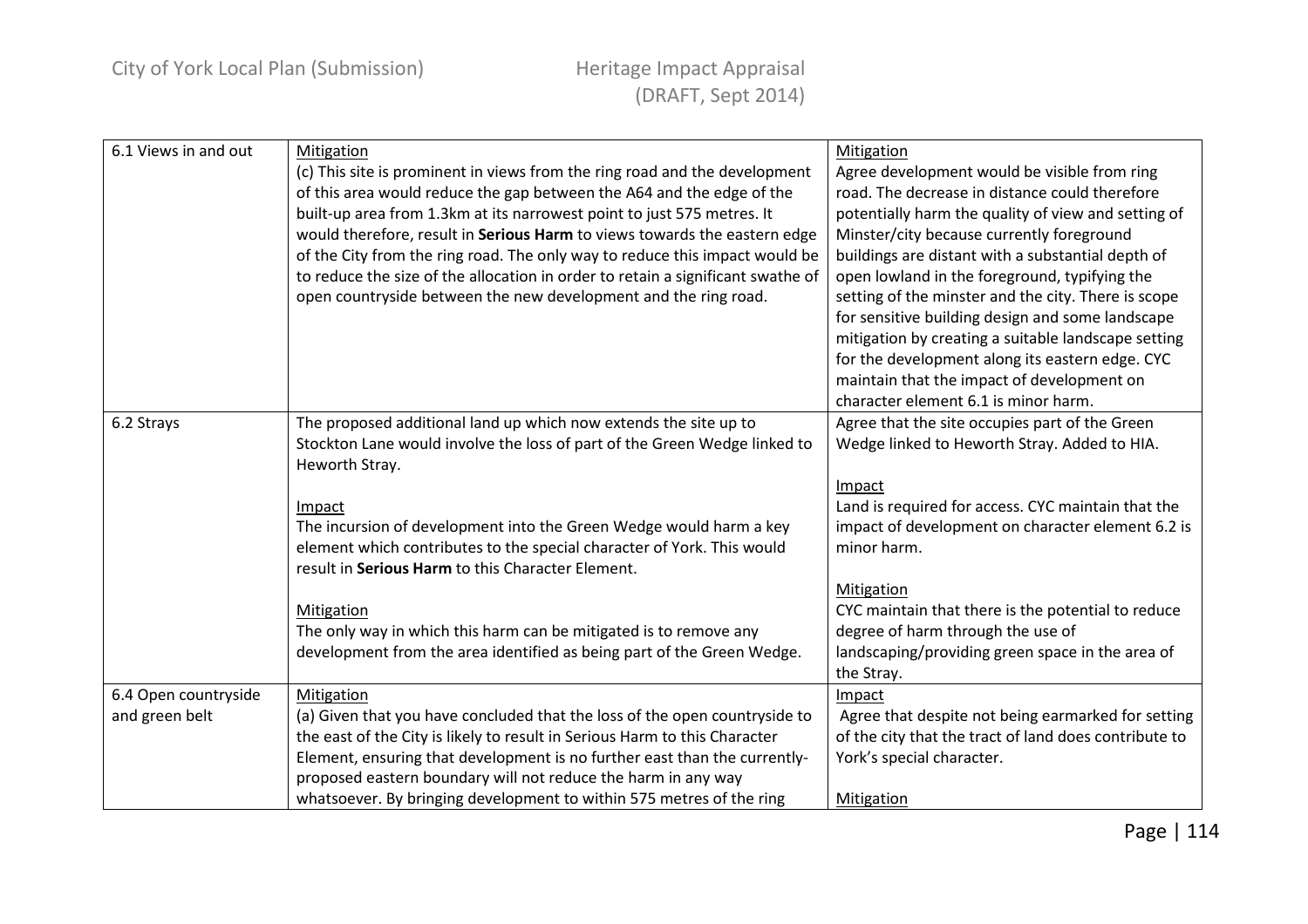|                                             | road, it will result in serious harm to the character of the open countryside<br>on the eastern side of the city. The only way to reduce this impact would                                                           | (a) Agree development would be visible from ring<br>road. The decrease in distance could therefore                                                             |
|---------------------------------------------|----------------------------------------------------------------------------------------------------------------------------------------------------------------------------------------------------------------------|----------------------------------------------------------------------------------------------------------------------------------------------------------------|
|                                             | be to reduce the size of the allocation in order to retain a significant<br>swathe of open countryside between the new development and the ring                                                                      | potentially harm the quality of view and setting of<br>Minster/city because currently foreground                                                               |
|                                             | road.                                                                                                                                                                                                                | buildings are distant with a substantial depth of<br>open lowland in the foreground, typifying the                                                             |
|                                             | (d) This development would be just 155 metres from the northern edge of<br>the Osbaldwick Conservation Area. A large residential development this<br>close to the village would impact upon the rural setting of the | setting of the minster and the city. There is scope<br>for sensitive building design and some landscape<br>mitigation by creating a suitable landscape setting |
|                                             | Conservation Area and result in harm to its setting. The only way to retain                                                                                                                                          | for the development along its eastern edge.                                                                                                                    |
|                                             | this rural setting is to increase the distance between any new housing                                                                                                                                               | Deemed as causing minor harm to this                                                                                                                           |
|                                             | development and the Conservation Area. The Council has a statutory duty<br>under the provisions of the Planning (Listed Buildings and Conservation                                                                   | characteristic element.                                                                                                                                        |
|                                             | Areas) Act, 1990 to pay "special attention" to "the desirability of preserving                                                                                                                                       | (d) CYC agree that a more detailed evaluation is                                                                                                               |
|                                             | or enhancing the character or appearance" of its Conservation Areas.<br>Consequently, before allocating this area for development there will need                                                                    | required. Added to the HIA.                                                                                                                                    |
|                                             | to be some evaluation of the contribution which this currently-open area                                                                                                                                             |                                                                                                                                                                |
|                                             | makes to the setting of the Conservation Area and an assessment of what<br>impact its loss and subsequent development might have upon the                                                                            |                                                                                                                                                                |
|                                             | character of the Conservation Area.                                                                                                                                                                                  |                                                                                                                                                                |
| 6.7 Relationship of the                     | Impact                                                                                                                                                                                                               | Impact                                                                                                                                                         |
| historic city of York to<br>the surrounding | (a) The development of this area would reduce the gap between the<br>existing edge of the built-up area of the City from 1.6 km to 720 meters,                                                                       | (a) CYC maintain that the development is located<br>some distance from Murton and that the impact of                                                           |
| villages.                                   | which is quite a marked reduction - i.e. it could not be described as a                                                                                                                                              | development on this character element is minor as                                                                                                              |
|                                             | "reasonable gap.                                                                                                                                                                                                     | Murton and York will be separated by a strip of                                                                                                                |
|                                             |                                                                                                                                                                                                                      | fields and the ring road and can be mitigated                                                                                                                  |
|                                             | This Character Element deals with York's relationship with the free-                                                                                                                                                 | against though landscaping.                                                                                                                                    |
|                                             | standing settlements in the Green Belt. Therefore, it does not include                                                                                                                                               |                                                                                                                                                                |
|                                             | Osbaldwick, Tang Hall or any other areas on the edge of the built up area.                                                                                                                                           | Mitigation<br>(a) Site offers potential to incorporate suitable                                                                                                |
|                                             | Mitigation                                                                                                                                                                                                           | mitigation to mitigate negative effects through                                                                                                                |
|                                             | (a) In order to retain the relationship of the main built-up area of York with                                                                                                                                       | development on the eastern edge of the city.                                                                                                                   |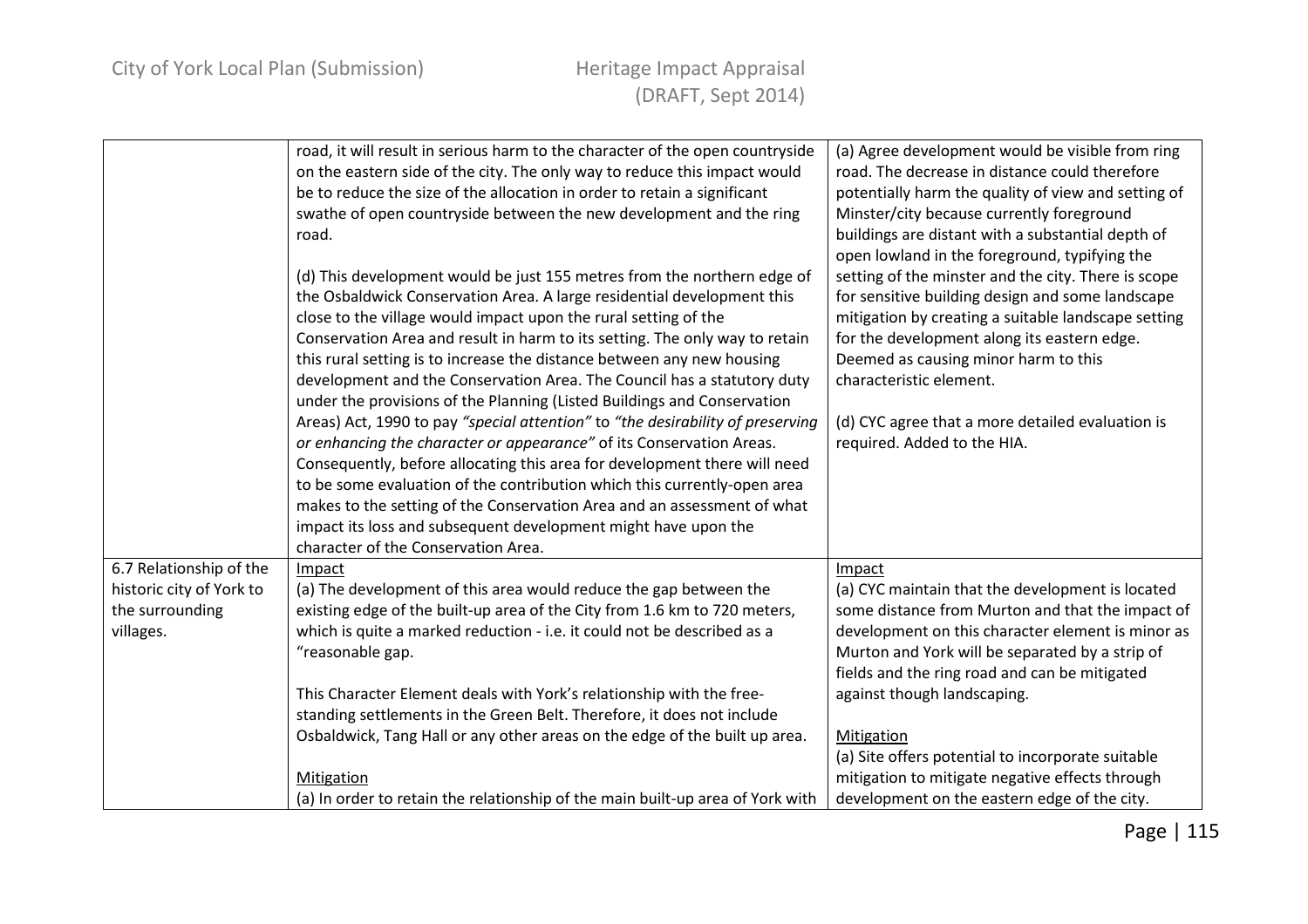|                                                               | Murton, a substantial area of open countryside should be retained<br>between any new housing and the village.                                                                                                                                                                                                                                                                                                                                                                                                                                           | Principally this will include sensitive, high quality<br>design and landscaping.                                                                                                                                                                                                                                                                                   |
|---------------------------------------------------------------|---------------------------------------------------------------------------------------------------------------------------------------------------------------------------------------------------------------------------------------------------------------------------------------------------------------------------------------------------------------------------------------------------------------------------------------------------------------------------------------------------------------------------------------------------------|--------------------------------------------------------------------------------------------------------------------------------------------------------------------------------------------------------------------------------------------------------------------------------------------------------------------------------------------------------------------|
| ST <sub>8</sub><br><b>Land north of Monks</b><br><b>Cross</b> | This allocation would be likely to result in Serious Harm to Principal<br>Characteristic 2 since the development of this area would increase the<br>distance between the city centre and the north-eastern edge of the built-                                                                                                                                                                                                                                                                                                                           | CYC acknowledge harm but maintain that the<br>impact of development on Characteristic 2 and 6 is<br>minor harm-serious harm.                                                                                                                                                                                                                                       |
| Comments on Rapid<br>Appraisal                                | up area, reducing the compactness of York and decreasing the walkable<br>nature of the City (Character element 2.1). Whilst it is true that<br>development to the north of Huntington extends as far as the ring road,<br>the development of this site would substantially increase the extent of the<br>City in a north-easterly direction.                                                                                                                                                                                                            |                                                                                                                                                                                                                                                                                                                                                                    |
|                                                               | This allocation would be likely to result in Serious Harm to Principal<br>Characteristic 6.<br>Development of this site would bring the edge of the built up area of<br>$\bullet$<br>the City right up to the northern the ring road. This would result in<br>Serious Harm to the rural edge of York (Character Element 6.1(a)).<br>This site would represent a huge expansion of the City into the open<br>$\bullet$<br>countryside to the north of York resulting in Serious Harm to the City's<br>landscape setting (Character Element 6.4(a)).      |                                                                                                                                                                                                                                                                                                                                                                    |
| 2.1 Contained<br>concentric form                              | Impact<br>This allocation would be likely to result in Serious Harm to this Character<br>element since the development of this area would increase the distance<br>between the city centre and the north-eastern edge of the built-up area,<br>reducing the compactness of York and decreasing the walkable nature of<br>the City. Whilst it is true that development to the north of Huntington<br>extends as far as the ring road, the development of this site would<br>substantially increase the extent of the City in a north-easterly direction. | Impact<br>CYC maintain that the impact of development on<br>character element 2.1 is minor harm. The impact<br>on compactness is limited since Huntington centre<br>is within a reasonable distance. Furthermore, the<br>size of development would accommodate<br>additional readily accessible facilities which would<br>also be available to existing residents. |
|                                                               | Mitigation<br>The precise degree to which it is possible to reduce the impact upon this<br>particular Character Element to Minor Harm will be dependent upon the<br>extent to which the north-eastern boundary of the site is moved away                                                                                                                                                                                                                                                                                                                |                                                                                                                                                                                                                                                                                                                                                                    |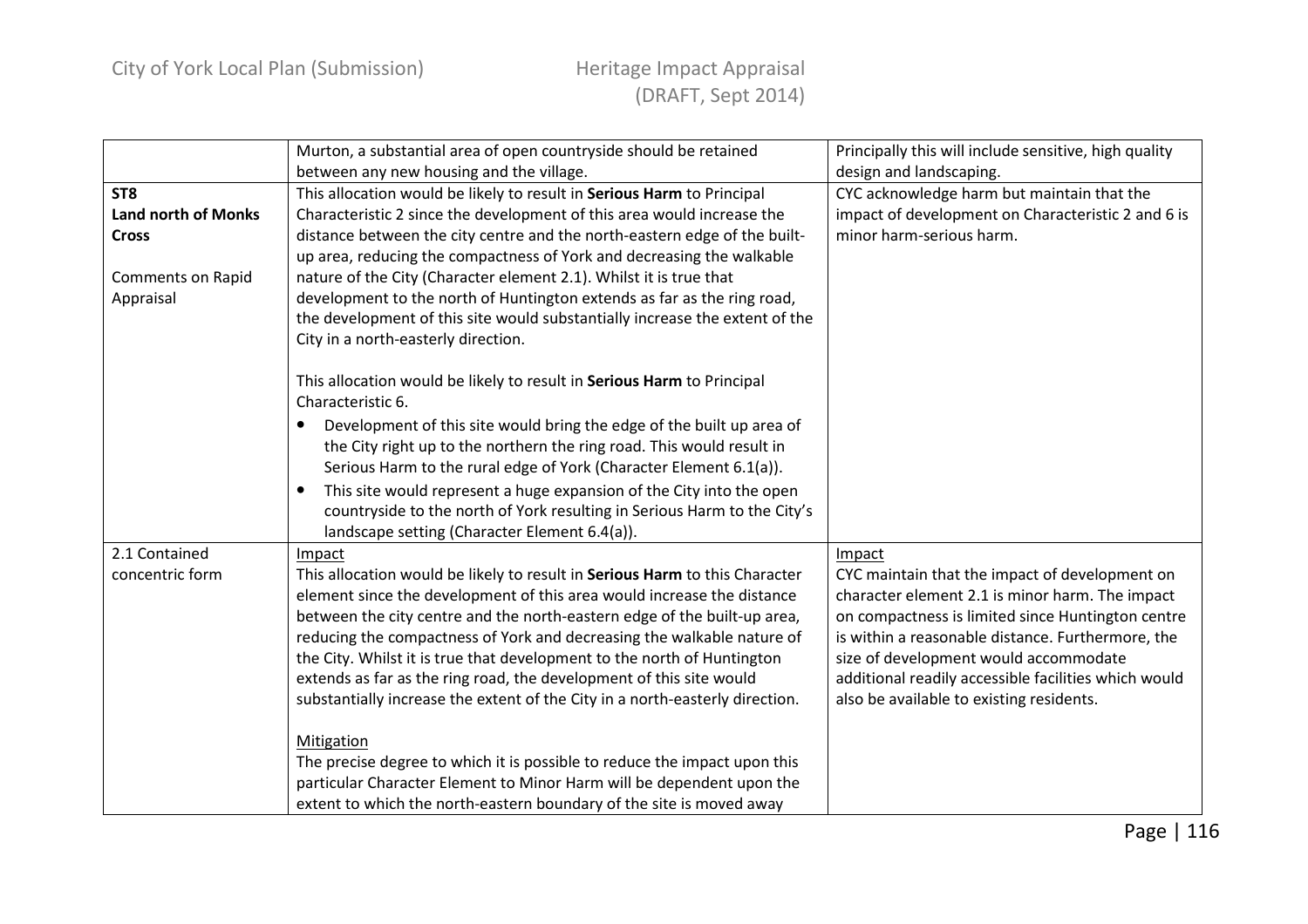|                                                                                     | from the ring road. To be of any assistance to those drawing up revised<br>plans, the Assessment should give some indication of the extent to which<br>the site should be reduced in size to bring the impact upon this Character<br>Element to an acceptable level.                                                                                                                                                                                                                                                                                                                                                                                                                                                                                                                                                                                                                                                                                                                                                                                                                                         |                                                                                                                                                                                                                                                                                                                |
|-------------------------------------------------------------------------------------|--------------------------------------------------------------------------------------------------------------------------------------------------------------------------------------------------------------------------------------------------------------------------------------------------------------------------------------------------------------------------------------------------------------------------------------------------------------------------------------------------------------------------------------------------------------------------------------------------------------------------------------------------------------------------------------------------------------------------------------------------------------------------------------------------------------------------------------------------------------------------------------------------------------------------------------------------------------------------------------------------------------------------------------------------------------------------------------------------------------|----------------------------------------------------------------------------------------------------------------------------------------------------------------------------------------------------------------------------------------------------------------------------------------------------------------|
| 6.1 Views in and out                                                                | The Key features column notes that there are few views of the rural edge<br>of York from the northern ring road. In this particular site, this Character<br>Element is unlikely to be affected by this development.                                                                                                                                                                                                                                                                                                                                                                                                                                                                                                                                                                                                                                                                                                                                                                                                                                                                                          | Disagree. See CYC HIA.                                                                                                                                                                                                                                                                                         |
| 6.4 Open countryside<br>and green belt                                              | Impact<br>Development of this site would cause Serious Harm to the Open<br>Countryside in this part of the City:-<br>Development of this site would bring the edge of the built up area of<br>$\bullet$<br>the City right up to the northern the ring road. This would result in<br>Serious Harm to the rural edge of York and, therefore, to Character<br>Element $6.1(a)$ .<br>This site would represent a huge expansion of the City into the open<br>$\bullet$<br>countryside to the north of York resulting in Serious Harm to the City's<br>landscape setting and, therefore, to Character Element 6.4(a).<br>Mitigation<br>Reducing the extent of this site "slightly" will have little impact in reducing<br>the harm which the site in its current configuration would be likely to have<br>upon this Character Element. The only way to make any real reduction to<br>the degree of harm would be to reduce the size of the development<br>substantially and move its north-eastern edge away from the ring-road in<br>order to create a substantial gap between the development and the<br>A1237. | Agree that there would be a degree of harm to the<br>setting of the city by way of loss of open space as<br>viewed from the ring road. However, CYC maintain<br>that the impact of development on character<br>element 6.4 is minor harm.<br><b>Mitigation</b><br>Agree. Some wording has been changed on HIA. |
| 6.7 Relationship of the<br>historic city of York to<br>the surrounding<br>villages. | Impact<br>It is unlikely that this development of this site will actually have any impact<br>upon this particular Character element (Galtres Farm is not a "surrounding<br>village" nor is it a sizeable development in the open countryside (such as<br>Askham Bryan College)).                                                                                                                                                                                                                                                                                                                                                                                                                                                                                                                                                                                                                                                                                                                                                                                                                             | Agree that farms are not sizeable settlements but<br>are components of a rural community which may<br>be impacted upon by development.                                                                                                                                                                         |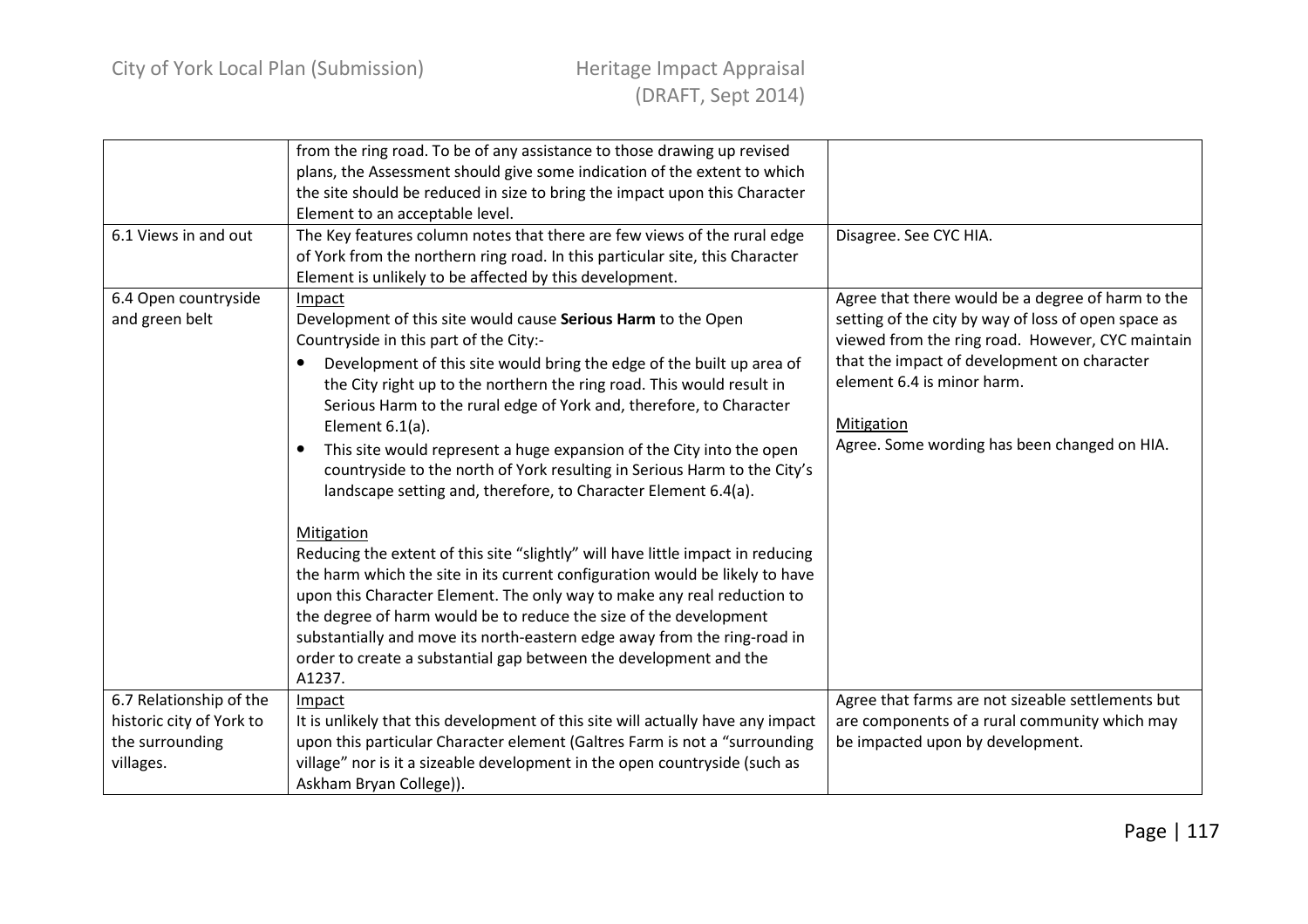| ST9.1 North of Haxby                  | The development of this site is unlikely to have any impact upon<br>$\bullet$                                                                   | Agree. CYC HIA generally reflects these comments.   |
|---------------------------------------|-------------------------------------------------------------------------------------------------------------------------------------------------|-----------------------------------------------------|
|                                       | Character Element 6.1 (views in and out)                                                                                                        |                                                     |
| <b>Comments on Rapid</b><br>Appraisal | The development of this area will have no impact upon Character                                                                                 |                                                     |
|                                       | Element 6.7(a) since it does not reduce the distance between Haxby                                                                              |                                                     |
|                                       | and other settlement.                                                                                                                           |                                                     |
|                                       | It will have an impact upon Character Element 6.7 (b) insomuch as it                                                                            |                                                     |
|                                       | will increase the size of the settlement. However, Haxby/Wiggington is,                                                                         |                                                     |
|                                       | already, the largest free-standing settlement in the York Green Belt                                                                            |                                                     |
|                                       | and this allocation would increase its size by about 10%.                                                                                       |                                                     |
|                                       | This development would have no impact upon Character Element<br>$\bullet$                                                                       |                                                     |
|                                       | 6.7(c) since Haxby would still be a free-standing, clearly definable                                                                            |                                                     |
|                                       | settlement.                                                                                                                                     |                                                     |
| 6.1                                   | The development of this area will have no impact upon Character Element                                                                         | Agree. Although CYC maintain that local rural views |
| Views in and out                      | 6.1(c) which deals with views of the rural edge of the main built-up are of                                                                     | may be affected by residential growth.              |
|                                       | the City from, primarily, the ring road.                                                                                                        |                                                     |
| 6.7                                   | The development of this area will have no impact upon Character Element                                                                         | Agree settlement will grow while not reducing       |
| Relationship of York to               | 6.7(a) since it does not reduce the distance between Haxby and other                                                                            | distance between Haxby and elsewhere. CYC HIA       |
| the surrounding villages              | settlement.                                                                                                                                     | has been amended to further recognise this.         |
|                                       | It will have a slight impact upon Character Element 6.7 (b) insomuch as it                                                                      |                                                     |
|                                       | increases the size of the settlement. However, Haxby/Wiggington is,<br>already, the largest free-standing settlement in the York Green Belt and |                                                     |
|                                       | this allocation would increase the size by about 10%.                                                                                           |                                                     |
| ST9.2 North of Haxby                  |                                                                                                                                                 | Agree. CYC HIA generally reflects these comments.   |
|                                       | The development of this site is unlikely to have any impact upon<br>Character Element 6.1 (views in and out)                                    |                                                     |
| <b>Comments on Rapid</b>              |                                                                                                                                                 |                                                     |
| Appraisal                             | It will have no impact upon Character Element 6.7(a) since it does not                                                                          |                                                     |
|                                       | reduce the distance between Haxby and other settlement.                                                                                         |                                                     |
|                                       | It will have a slight impact upon Character Element 6.7 (b) insomuch as                                                                         |                                                     |
|                                       | it increases the size of the settlement. However, Haxby/Wiggington is,                                                                          |                                                     |
|                                       | already, the largest free-standing settlement in the York Green Belt                                                                            |                                                     |
|                                       | and this allocation would increase the size by about 12%.                                                                                       |                                                     |
|                                       | This development would have no impact upon Character Element                                                                                    |                                                     |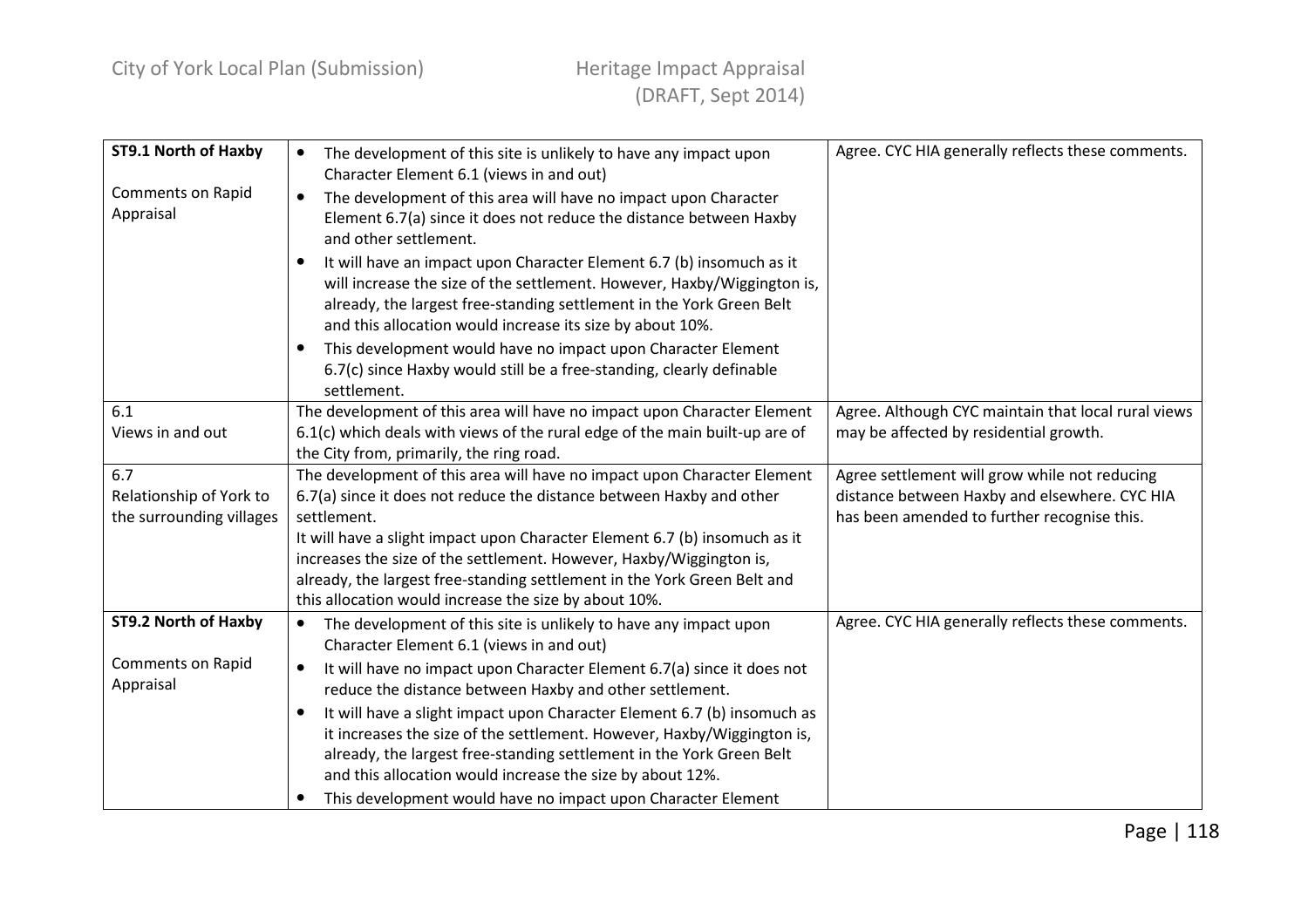|                                                                                                 | 6.7(c) since Haxby would still be a free-standing, clearly definable<br>settlement.                                                                                                                                                                                                                                                                                                                                                                                                                                                                                                                                           |                                                                                                                                                             |
|-------------------------------------------------------------------------------------------------|-------------------------------------------------------------------------------------------------------------------------------------------------------------------------------------------------------------------------------------------------------------------------------------------------------------------------------------------------------------------------------------------------------------------------------------------------------------------------------------------------------------------------------------------------------------------------------------------------------------------------------|-------------------------------------------------------------------------------------------------------------------------------------------------------------|
| 6.1<br>Views in and out                                                                         | The development of this area will have no impact upon Character Element<br>6.1(c) which deals with views of the rural edge of the main built-up are of<br>the City from, primarily, the ring road.                                                                                                                                                                                                                                                                                                                                                                                                                            | Agree. Although CYC maintain that local rural views<br>may be affected by residential growth.                                                               |
| 6.7<br>Relationship of York to<br>the surrounding villages                                      | The development of this area will have no impact upon Character Element<br>6.7(a)since it does not reduce the distance between Haxby and other<br>settlements<br>It will have a slight impact upon Character Element 6.7 (b) insomuch as it<br>increases the size of the settlement. However, Haxby/Wiggington is,<br>already, the largest free-standing settlement in the York Green Belt and<br>this allocation would increase the size by about 12%.                                                                                                                                                                       | Agree settlement will grow while not reducing<br>distance between Haxby and elsewhere. CYC HIA<br>has been amended to further recognise this.               |
| <b>ST10.1 (Now SF 12)</b><br>Land at Moor Lane,<br>Woodthorpe<br>Comments on Rapid<br>Appraisal | This allocation would be likely to result in Minor/Serious Harm to this<br>element since the development of this area would increase the distance<br>between the city centre and the south-western edge of the built-up area,<br>reducing the compactness of York and decreasing the walkable nature of<br>the City.                                                                                                                                                                                                                                                                                                          | CYC maintain that the impact of development on<br>Characteristic 2 is neutral-minor harm and on 6 is<br>minor harm.                                         |
|                                                                                                 | What you have noted down here would be likely to result in Serious Harm<br>to Principal Characteristic 6:-<br>By reducing the distance between the edge of the built-up area of the<br>$\bullet$<br>City and the ring-road, it would result in would harm one of the Key<br>Views of the Minster (Character Element 6.1(a)).<br>It would result in Serious Harm to the rural edge of the City when<br>$\bullet$<br>viewed from the ring road (Character Element 6.1(c)).<br>This site would represent a large expansion of the City into the open<br>countryside to the south of York resulting in Serious Harm to the City's |                                                                                                                                                             |
| 2.1 Contained<br>concentric form                                                                | landscape setting (Character Element 6.4(a)).<br>Impact<br>This allocation would be likely to result in Minor/Serious Harm to this<br>Character element since the development of this area would increase the<br>distance between the city centre and the south-western edge of the built-                                                                                                                                                                                                                                                                                                                                    | Impact<br>CYC maintain that the impact of development on<br>character element 2.1 as neutral as the proposed<br>development relates closely to the existing |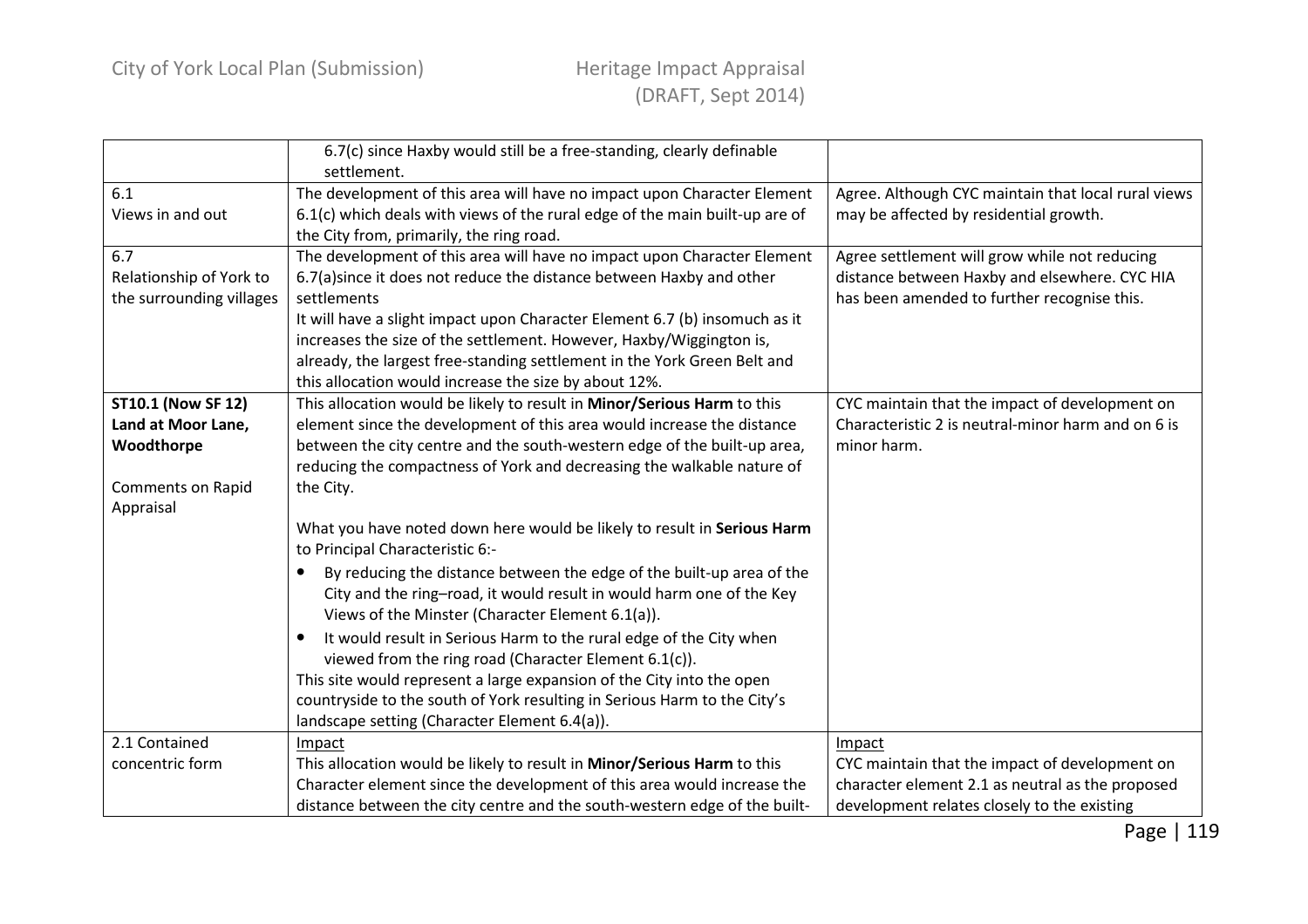|                      | up area, reducing the compactness of York and decreasing the walkable<br>nature of the City.<br>Mitigation<br>The precise degree to which it is possible to reduce the impact upon this<br>particular Character Element will be dependent upon the extent to which<br>the south-western boundary of the site is moved away from the ring road.<br>To be of any assistance to those drawing up revised plans, the Assessment                                                                                                                                                                                                                                                                                                                                                                                                                                                                                                                               | community and is a fairly limited extension into a<br>large tract of open fields.<br>Mitigation<br>Agree that reducing the size of the site would<br>reduce the impact on characteristic 2.                                                                                                                                                                                                                                                               |
|----------------------|-----------------------------------------------------------------------------------------------------------------------------------------------------------------------------------------------------------------------------------------------------------------------------------------------------------------------------------------------------------------------------------------------------------------------------------------------------------------------------------------------------------------------------------------------------------------------------------------------------------------------------------------------------------------------------------------------------------------------------------------------------------------------------------------------------------------------------------------------------------------------------------------------------------------------------------------------------------|-----------------------------------------------------------------------------------------------------------------------------------------------------------------------------------------------------------------------------------------------------------------------------------------------------------------------------------------------------------------------------------------------------------------------------------------------------------|
|                      | should give some indication of the extent to which the site should be<br>reduced in size to bring the impact upon this Character Element to an<br>acceptable level.                                                                                                                                                                                                                                                                                                                                                                                                                                                                                                                                                                                                                                                                                                                                                                                       |                                                                                                                                                                                                                                                                                                                                                                                                                                                           |
| 6.1 Views in and out | Impact<br>Development of this site would cause Serious Harm to the rural setting of<br>the City:-<br>It would result in a reduction in the gap between the edge of the built-<br>$\bullet$<br>up area of the City and the ring-road, affecting appreciation of the<br>views of the Minster and the City when seen across open countryside.<br>This view is one of the Key Views of the Minster. This would result in<br>Minor/Serious Harm to Character Element 6.1(a)<br>It would result in Serious Harm to views of the rural edge of the City<br>$\bullet$<br>from the ring road (Character Element $6.1(c)$ ).<br>Mitigation<br>In his Report to the York Green Belt Local Plan in 1994, the Inspector<br>considered that :-<br>"Moor Lane provides a clear and satisfactory edge to the developed area of<br>York".<br>He felt that this land helped:-<br>" to separate York and Copmanthorpe and to prevent further sprawl of<br>the built-up area" | Impact<br>Agree that the development may be visible within<br>the key view. CYC maintain that the impact of<br>development on character element 6.1 is minor<br>harm. Development would represent a degree of<br>encroachment into open country side as viewed<br>from ring road - again degree of harm is<br>considered minor.<br>Mitigation<br>Development can be mitigated by way of<br>landscape structure, architectural style and<br>building mass. |
|                      | In his opinion development south of Moor Lane would:-<br>" be very harmful to the underlying objectives of the Green Belt"                                                                                                                                                                                                                                                                                                                                                                                                                                                                                                                                                                                                                                                                                                                                                                                                                                |                                                                                                                                                                                                                                                                                                                                                                                                                                                           |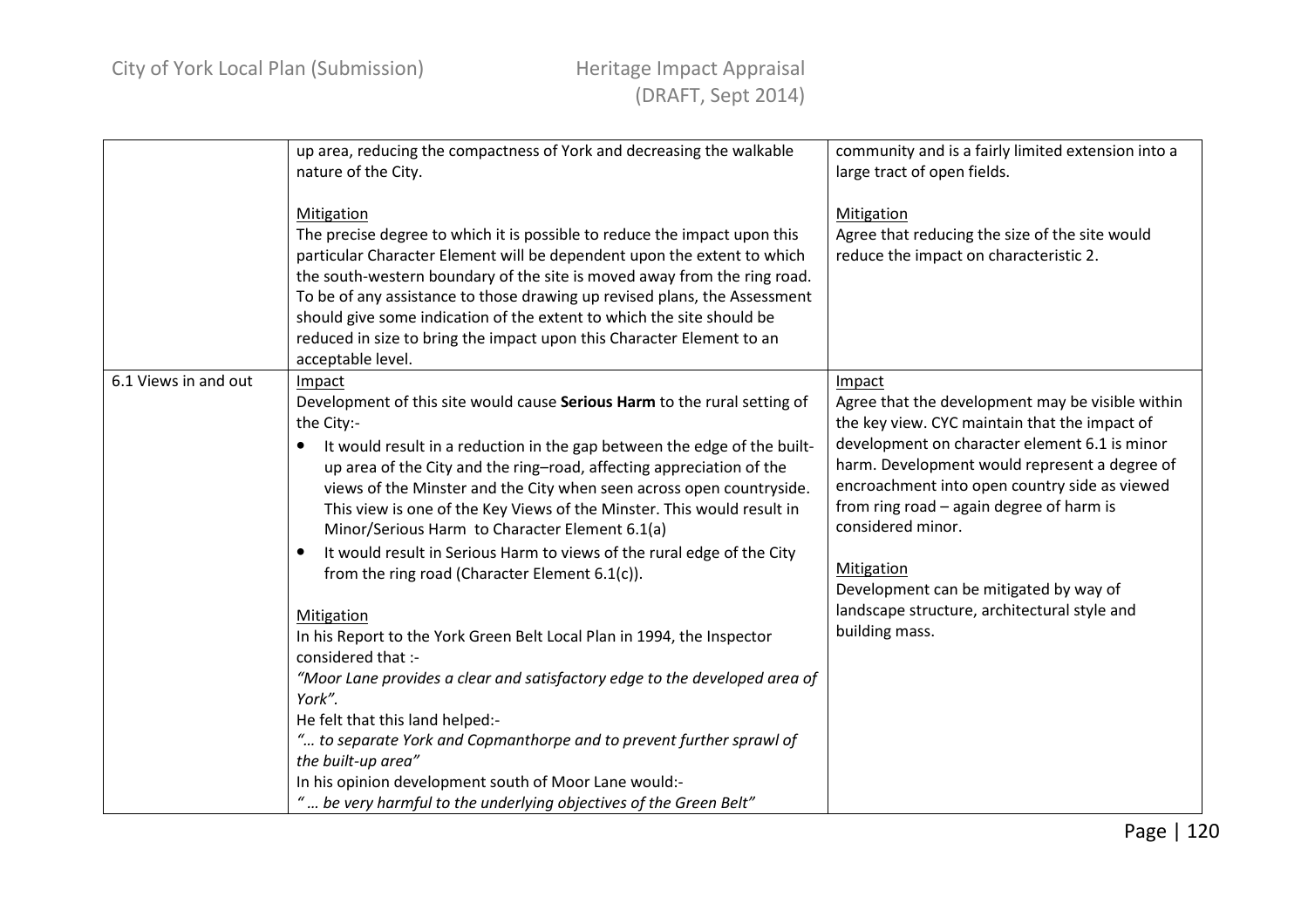|                          | [Inspector's Report, page 95, Paragraph C78.4].                                                                                                                                                                                                                                                                                                                                                                                                                                                                                                                                                                                                               |                                                                                                                                                                                                                                                                                                                                                                                             |
|--------------------------|---------------------------------------------------------------------------------------------------------------------------------------------------------------------------------------------------------------------------------------------------------------------------------------------------------------------------------------------------------------------------------------------------------------------------------------------------------------------------------------------------------------------------------------------------------------------------------------------------------------------------------------------------------------|---------------------------------------------------------------------------------------------------------------------------------------------------------------------------------------------------------------------------------------------------------------------------------------------------------------------------------------------------------------------------------------------|
|                          | In view of these comments, the only way to reduce this impact would be a<br>substantial reduction in the size of the allocation in order to retain a<br>significant swathe of open countryside between the new development and<br>the ring road.                                                                                                                                                                                                                                                                                                                                                                                                              |                                                                                                                                                                                                                                                                                                                                                                                             |
| 6.4 Open countryside     | Impact                                                                                                                                                                                                                                                                                                                                                                                                                                                                                                                                                                                                                                                        | Impact                                                                                                                                                                                                                                                                                                                                                                                      |
| and green belt           | (a) Just because the site is not included in one of the areas specifically<br>identified by the Council in its Green Belt Appraisal does not mean that it<br>is, necessarily, of lesser importance in the contribution it makes to the<br>special character or setting of the historic City. Indeed, this site is a key<br>part of the swathe of open land to the south of the City that contributes to<br>York's special character. In view of the comments of the York Green Belt<br>Local Plan Inspector, the incursion into the open countryside to the south<br>of the City would be likely to result in Serious harm to Character Element<br>$6.4(a)$ . | Agree that development will impact upon the open<br>countryside especially as experienced from Moor<br>Lane - see CYC HIA. However, CYC maintain that<br>the impact of development on character element<br>6.4 is minor harm-serious harm.<br><b>Mitigation</b><br>Agree that reducing size of site would reduce the<br>impact of development (although this may also<br>affect viability). |
|                          | Mitigation                                                                                                                                                                                                                                                                                                                                                                                                                                                                                                                                                                                                                                                    |                                                                                                                                                                                                                                                                                                                                                                                             |
|                          | The precise degree to which it is possible to reduce the impact upon this                                                                                                                                                                                                                                                                                                                                                                                                                                                                                                                                                                                     |                                                                                                                                                                                                                                                                                                                                                                                             |
|                          | particular Character Element will be dependent upon the extent to which                                                                                                                                                                                                                                                                                                                                                                                                                                                                                                                                                                                       |                                                                                                                                                                                                                                                                                                                                                                                             |
|                          | the southern and western boundaries of the site are moved away from the                                                                                                                                                                                                                                                                                                                                                                                                                                                                                                                                                                                       |                                                                                                                                                                                                                                                                                                                                                                                             |
|                          | ring road. To be of any assistance to those drawing up revised plans, the<br>Assessment should give some indication of the extent to which the site                                                                                                                                                                                                                                                                                                                                                                                                                                                                                                           |                                                                                                                                                                                                                                                                                                                                                                                             |
|                          | should be reduced in size to bring the impact upon this Character Element                                                                                                                                                                                                                                                                                                                                                                                                                                                                                                                                                                                     |                                                                                                                                                                                                                                                                                                                                                                                             |
|                          | to an acceptable level.                                                                                                                                                                                                                                                                                                                                                                                                                                                                                                                                                                                                                                       |                                                                                                                                                                                                                                                                                                                                                                                             |
| ST10.2                   | This allocation would be likely to result in Serious Harm to Character                                                                                                                                                                                                                                                                                                                                                                                                                                                                                                                                                                                        | On reflection CYC agree that the development may                                                                                                                                                                                                                                                                                                                                            |
| Land at Moor Lane,       | Element 2.1(a) since the development of this area would increase the                                                                                                                                                                                                                                                                                                                                                                                                                                                                                                                                                                                          | cause serious harm to Characteristic 2. HIA                                                                                                                                                                                                                                                                                                                                                 |
| Woodthorpe               | distance (by a further half mile or so) between the city centre and the                                                                                                                                                                                                                                                                                                                                                                                                                                                                                                                                                                                       | amended.                                                                                                                                                                                                                                                                                                                                                                                    |
|                          | south-western edge of the built-up area, reducing the compactness of York                                                                                                                                                                                                                                                                                                                                                                                                                                                                                                                                                                                     |                                                                                                                                                                                                                                                                                                                                                                                             |
| <b>Comments on Rapid</b> | and decreasing the walkable nature of the City.                                                                                                                                                                                                                                                                                                                                                                                                                                                                                                                                                                                                               |                                                                                                                                                                                                                                                                                                                                                                                             |
| Appraisal                |                                                                                                                                                                                                                                                                                                                                                                                                                                                                                                                                                                                                                                                               |                                                                                                                                                                                                                                                                                                                                                                                             |
| 2.1                      | Impact                                                                                                                                                                                                                                                                                                                                                                                                                                                                                                                                                                                                                                                        | Impact                                                                                                                                                                                                                                                                                                                                                                                      |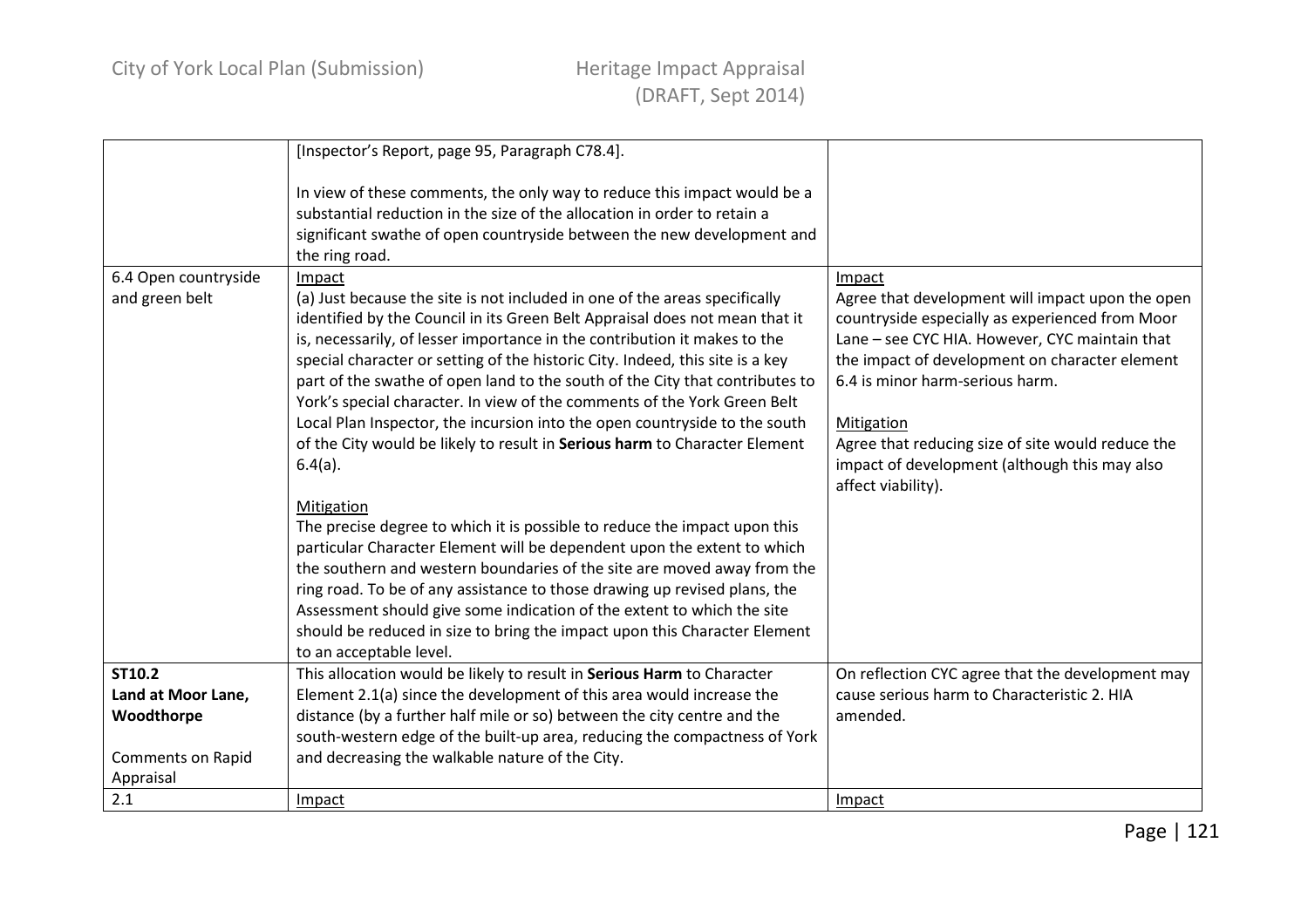| Contained concentric | This allocation would be likely to result in Serious Harm to Character        | Agree. CYC have amended HIA to show serious        |
|----------------------|-------------------------------------------------------------------------------|----------------------------------------------------|
| form                 | Element 2.1(a) since the development of this area would increase the          | harm to this character element.                    |
|                      | distance between the city centre and the south-western edge of the built-     |                                                    |
|                      | up area, reducing the compactness of York and decreasing the walkable         | Mitigation                                         |
|                      | nature of the City.                                                           | CYC recommended that the development area be       |
|                      |                                                                               | reduced so it was located closer to Moor Lane and  |
|                      | Mitigation                                                                    | existing developed areas (i.e the Option 1         |
|                      | The precise degree to which it is possible to reduce the impact upon this     | boundary).                                         |
|                      | particular Character Element will be dependent upon the extent to which       |                                                    |
|                      | the south-western boundary of the site is moved away from both the            |                                                    |
|                      | southern and western sections of the ring road. To be of any assistance to    |                                                    |
|                      | those drawing up revised plans, the Assessment should give some               |                                                    |
|                      | indication of the extent to which the site should be reduced in size to bring |                                                    |
|                      | the impact upon this Character Element to an acceptable level.                |                                                    |
| 6.1                  | Mitigation                                                                    | Mitigation                                         |
| Views in and out     | In his Report to the York Green Belt Local Plan in 1994, the Inspector        | Agree that a substantial reduction would be        |
|                      | considered that :-                                                            | required to reduce the impact on 6.1. CYC          |
|                      | "Moor Lane provides a clear and satisfactory edge to the developed area of    | recommend that the development area be reduced     |
|                      | York".                                                                        | so it was located closer to Moor Lane and existing |
|                      | He felt that this land helped:-                                               | developed areas (i.e the Option 1 boundary).       |
|                      | " to separate York and Copmanthorpe and to prevent further sprawl of          |                                                    |
|                      | the built-up area"                                                            |                                                    |
|                      | In his opinion development south of Moor Lane would:-                         |                                                    |
|                      | " be very harmful to the underlying objectives of the Green Belt"             |                                                    |
|                      | [Inspector's Report, page 95, Paragraph C78.4].                               |                                                    |
|                      |                                                                               |                                                    |
|                      | In view of these comments, the only way to reduce this impact would be a      |                                                    |
|                      | substantial reduction in the size of the allocation in order to retain a      |                                                    |
|                      | significant swathe of open countryside between the new development and        |                                                    |
|                      | the ring road.                                                                |                                                    |
| 6.4                  | Mitigation                                                                    | <b>Mitigation</b>                                  |
| Open countryside and | (a) The precise degree to which it is possible to reduce the impact upon      | Agree that a substantial reduction would be        |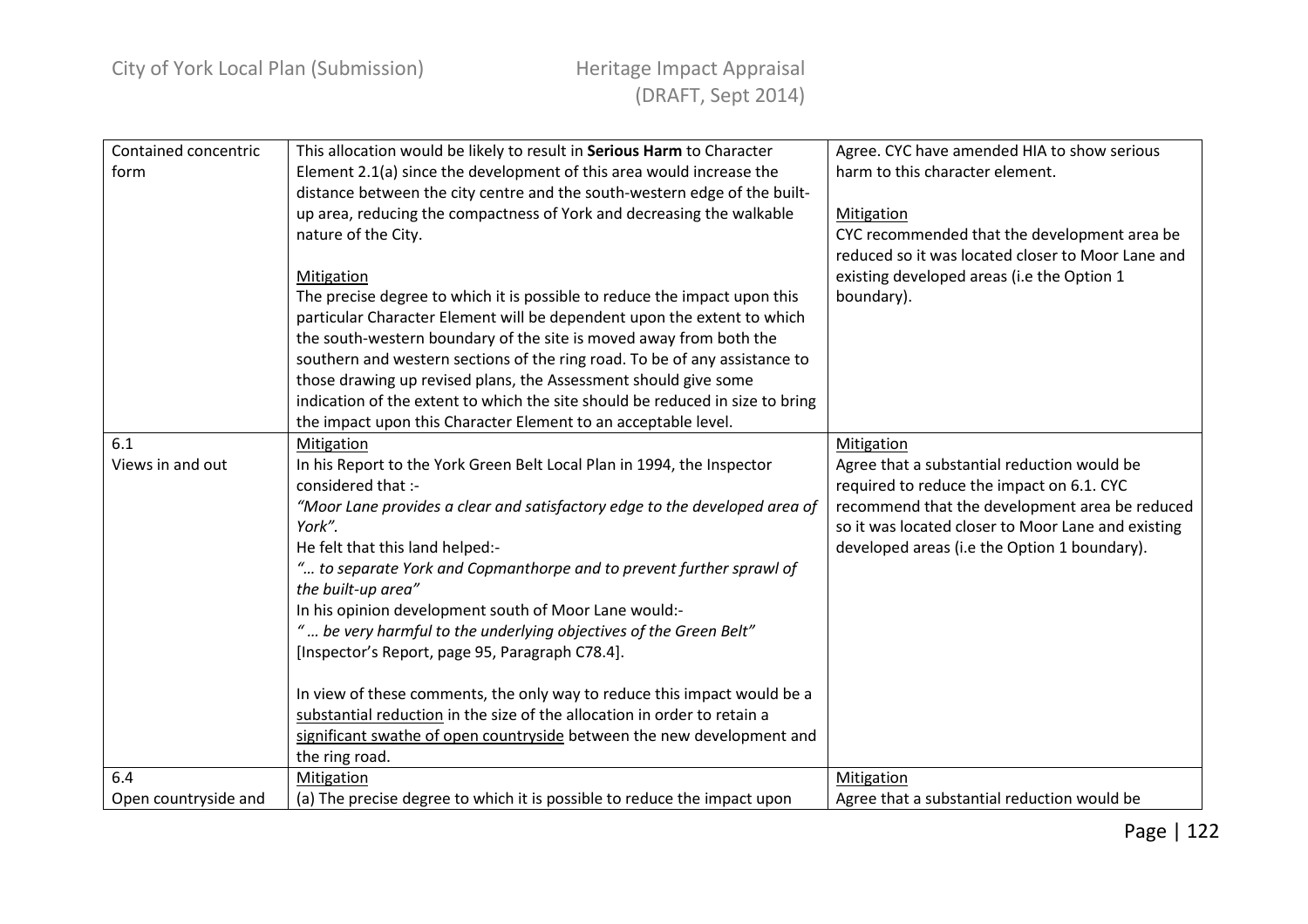| green belt                 | this particular Character Element will be dependent upon the extent to<br>which the southern and western boundaries of the site are moved away<br>from the ring road. To be of any assistance to those drawing up revised<br>plans, the assessment should give some indication of the extent to which<br>the site should be reduced in size to bring the impact upon this character<br>element to an acceptable level. Given the previous Local Plan Inspector's<br>comments, one would suspect that only a substantial reduction in the size<br>of this area would be appropriate. | required to reduce the impact on 6.4. CYC<br>recommend that the development area be reduced<br>so it was located closer to Moor Lane and existing<br>developed areas (i.e the Option 1 boundary). |
|----------------------------|-------------------------------------------------------------------------------------------------------------------------------------------------------------------------------------------------------------------------------------------------------------------------------------------------------------------------------------------------------------------------------------------------------------------------------------------------------------------------------------------------------------------------------------------------------------------------------------|---------------------------------------------------------------------------------------------------------------------------------------------------------------------------------------------------|
| <b>ST11</b>                | It should also be noted that this development could harm the setting of                                                                                                                                                                                                                                                                                                                                                                                                                                                                                                             | This has been highlighted within both rapid and full                                                                                                                                              |
| Land at New Lane,          | the grade II Listed Huntington Grange.                                                                                                                                                                                                                                                                                                                                                                                                                                                                                                                                              | appraisals. It has now been made clearer in the                                                                                                                                                   |
| Huntington                 |                                                                                                                                                                                                                                                                                                                                                                                                                                                                                                                                                                                     | rapid version.                                                                                                                                                                                    |
|                            |                                                                                                                                                                                                                                                                                                                                                                                                                                                                                                                                                                                     |                                                                                                                                                                                                   |
| <b>Comments on Rapid</b>   |                                                                                                                                                                                                                                                                                                                                                                                                                                                                                                                                                                                     |                                                                                                                                                                                                   |
| Appraisal                  |                                                                                                                                                                                                                                                                                                                                                                                                                                                                                                                                                                                     |                                                                                                                                                                                                   |
| <b>ST12</b>                | This development is likely to result in Minor Harm to this Principal                                                                                                                                                                                                                                                                                                                                                                                                                                                                                                                | CYC maintain that the impact of development on                                                                                                                                                    |
| <b>Land at Manor Heath</b> | Characteristic:-                                                                                                                                                                                                                                                                                                                                                                                                                                                                                                                                                                    | Characteristic 6 is neutral (see below).                                                                                                                                                          |
| Road, Copmanthorpe         | The loss of almost 15 hectares of land will impact upon Character<br>Element 6.4                                                                                                                                                                                                                                                                                                                                                                                                                                                                                                    |                                                                                                                                                                                                   |
| <b>Comments on Rapid</b>   | Although Askham Bryan College is not a "village", as such, nonetheless, it is                                                                                                                                                                                                                                                                                                                                                                                                                                                                                                       |                                                                                                                                                                                                   |
| Appraisal                  | a sizeable development in the open countryside to the west of the City and                                                                                                                                                                                                                                                                                                                                                                                                                                                                                                          |                                                                                                                                                                                                   |
|                            | the development of this site would substantially reduce the current gap                                                                                                                                                                                                                                                                                                                                                                                                                                                                                                             |                                                                                                                                                                                                   |
|                            | between Copmanthorpe and the large assortment of buildings to its north-                                                                                                                                                                                                                                                                                                                                                                                                                                                                                                            |                                                                                                                                                                                                   |
|                            | west around the College. As such it will harm Character Element 6.7                                                                                                                                                                                                                                                                                                                                                                                                                                                                                                                 |                                                                                                                                                                                                   |
| 6.4 Open countryside       | Impact                                                                                                                                                                                                                                                                                                                                                                                                                                                                                                                                                                              | Impact                                                                                                                                                                                            |
| and green belt             | The loss of almost 15 hectares of land will impact upon Character Element                                                                                                                                                                                                                                                                                                                                                                                                                                                                                                           | Agree that development would result in the loss of                                                                                                                                                |
|                            | 6.4. Given the location of the site, the amount of tree screening, and its                                                                                                                                                                                                                                                                                                                                                                                                                                                                                                          | open countryside, the impact of which would be                                                                                                                                                    |
|                            | degree of visibility from the A64, this harm is likely to be Minor Harm                                                                                                                                                                                                                                                                                                                                                                                                                                                                                                             | relatively local. However, CYC maintain this will                                                                                                                                                 |
|                            |                                                                                                                                                                                                                                                                                                                                                                                                                                                                                                                                                                                     | result in neutral level of harm.                                                                                                                                                                  |
|                            | Mitigation                                                                                                                                                                                                                                                                                                                                                                                                                                                                                                                                                                          |                                                                                                                                                                                                   |
|                            | The impact upon this particular Character Element could be mitigated                                                                                                                                                                                                                                                                                                                                                                                                                                                                                                                | Mitigation                                                                                                                                                                                        |
|                            | though reducing the size of the proposed allocation                                                                                                                                                                                                                                                                                                                                                                                                                                                                                                                                 | Agree that reducing size of proposed allocation will                                                                                                                                              |
|                            |                                                                                                                                                                                                                                                                                                                                                                                                                                                                                                                                                                                     | reduce impact on characteristic.                                                                                                                                                                  |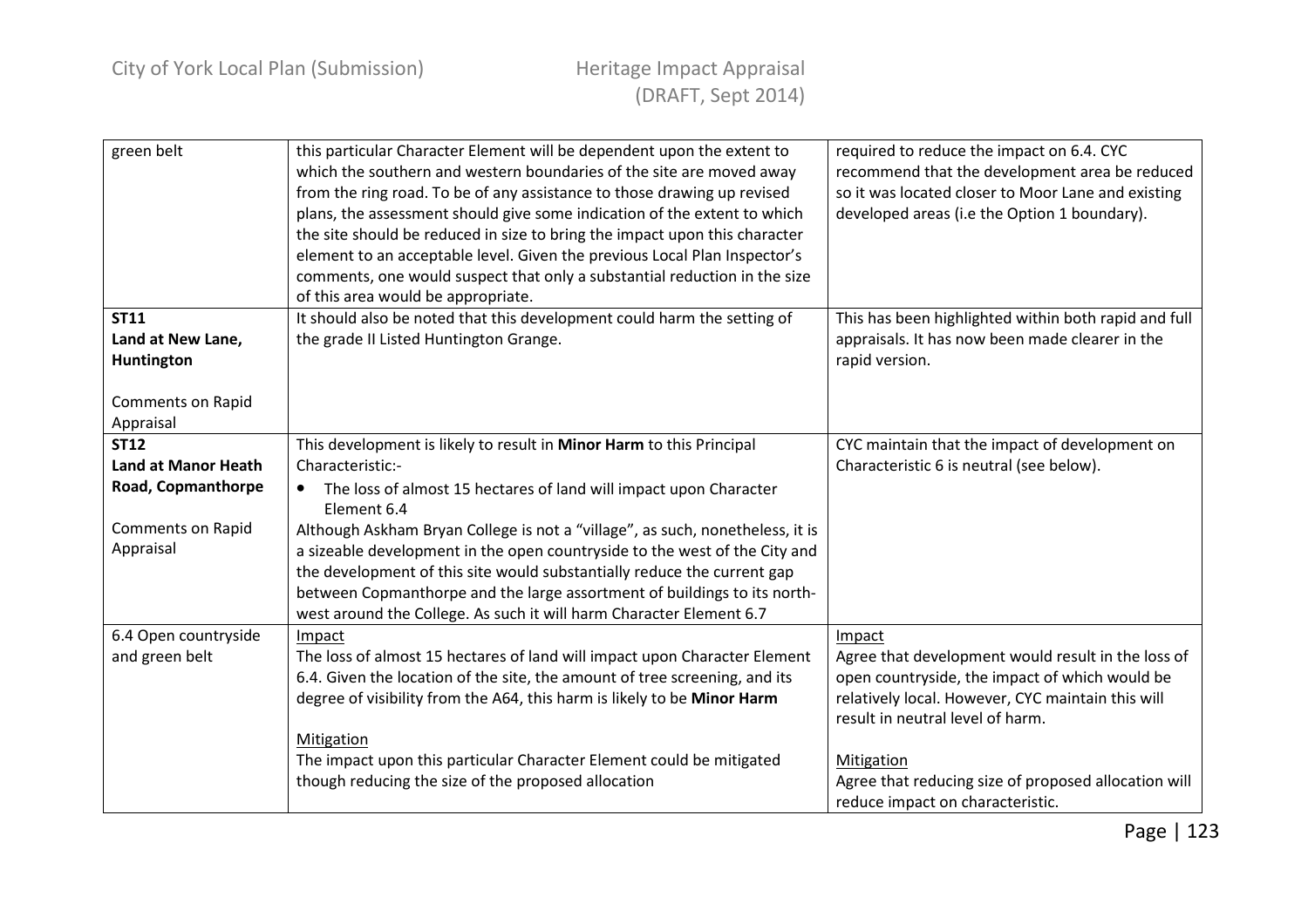| 6.7 Relationship of the  | Impact                                                                        | Impact and mitigation                              |
|--------------------------|-------------------------------------------------------------------------------|----------------------------------------------------|
| historic city of York to | Although Askham Bryan College is not a "village", as such, nonetheless, it is | The ring road and junction contributes a major     |
| the surrounding          | a sizeable development in the open countryside to the west of the City and    | mitigating factor to a reduction in gap between    |
| villages.                | the development of this site would substantially reduce the current gap       | Askham Bryan and Copmanthorpe.                     |
|                          | between Copmanthorpe and the large assortment of buildings to its north-      |                                                    |
|                          | west around the College. Because this would, theoretically, threaten the      | Site has potential to contribute to overall tree   |
|                          | free-standing character of Copmanthorpe, this is likely to result in Minor    | cover that is read in the landscape in association |
|                          | Harm to this Character Element.                                               | with Askham Bryan College.                         |
|                          |                                                                               |                                                    |
|                          | Mitigation                                                                    | CYC maintain that the impact of development is     |
|                          | The impact upon this particular Character Element could be reduced by         | likely to be neutral.                              |
|                          | increasing the gap between the northern edge of the allocated area and        |                                                    |
|                          | Askham Bryan College.                                                         |                                                    |
| ST 13 Land at Moor       | No comments supplied                                                          |                                                    |
| <b>Lane Copmanthorpe</b> |                                                                               |                                                    |
| ST14.1                   | What you have noted down here would be likely to result in Serious Harm       | CYC maintain that site 14.1 will result in minor-  |
| Land to the north of     | to Principal Characteristic 6.                                                | serious harm being caused to Characteristic 6 as   |
| <b>Monks Cross</b>       |                                                                               | stated in the HIA.                                 |
|                          |                                                                               |                                                    |
| <b>Comments on Rapid</b> |                                                                               |                                                    |
| Appraisal                |                                                                               |                                                    |
| 6.4 Open countryside     | Impact                                                                        | Impact                                             |
| and green belt           | (a) The development of this site would fundamentally affect the               | (a) Agree, but there are varying degrees of        |
|                          | impression that one has of the rural setting of this part of the City when    | sensitivity and existing influences along the full |
|                          | travelling along the ring road since there would be development on both       | length of the ring road which contributes to       |
|                          | sides of the 1237.                                                            | the overall impression of York.                    |
|                          |                                                                               | (d) Agree there is potential harm. See CYC HIA     |
|                          | (d) Development of this area would bring development to within 620            | comments.                                          |
|                          | metres of the village of Skelton. This would have a significant impact upon   |                                                    |
|                          | the rural setting of this settlement and would constitute Serious Harm to     | Mitigation                                         |
|                          | this aspect of this Character Element.                                        | (a) Agree reducing size of site would reduce the   |
|                          |                                                                               | degree of harm, but CYC maintain that there        |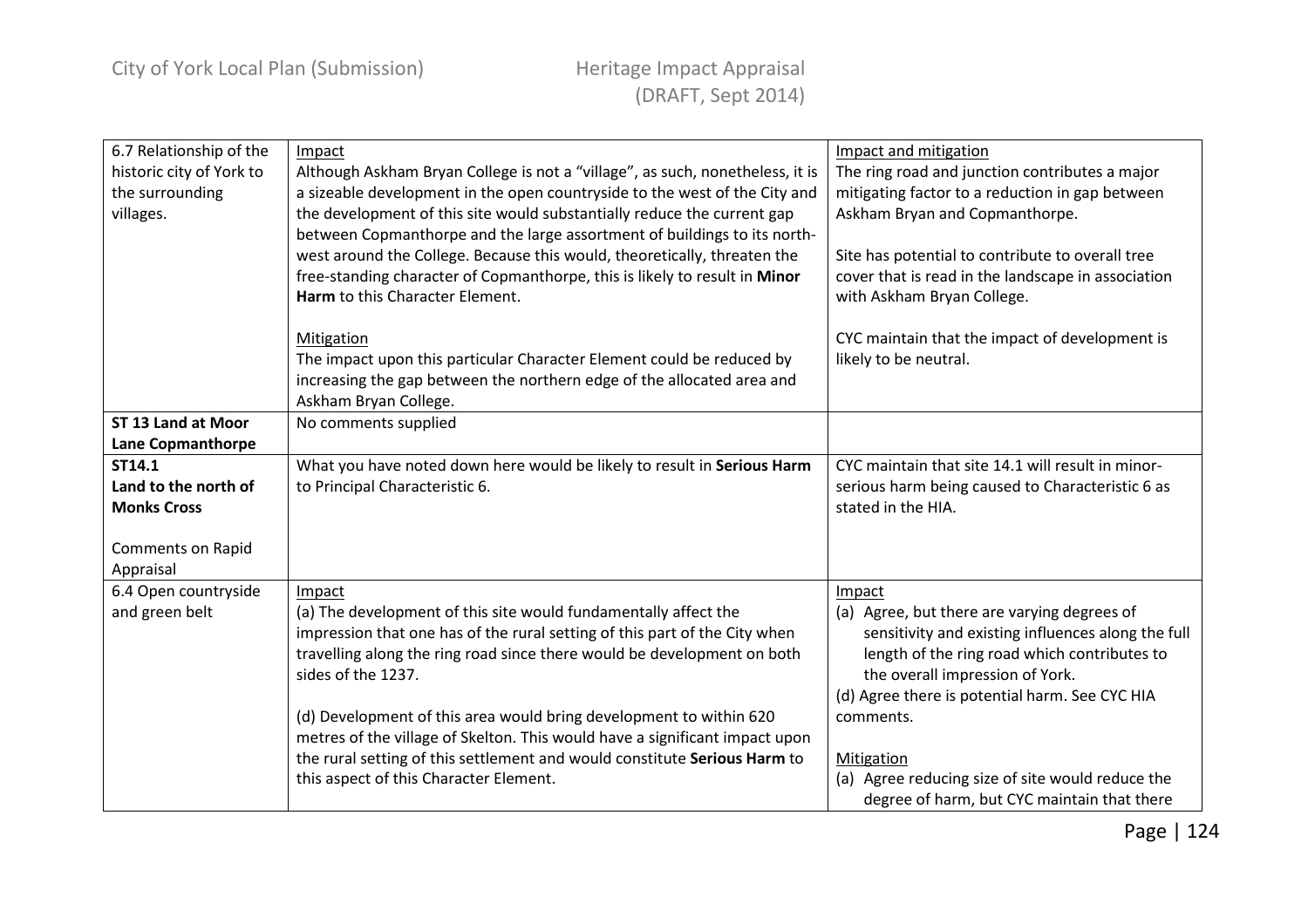|                                                     | <b>Mitigation</b><br>(a) Landscaping of the site's outer edges will not reduce the impact upon<br>this Character Element since the development still involves the loss of a<br>large area of open countryside to the north of the city. Moving<br>development further north away from the ring road, again, will not lessen<br>the harm to this Character Element. The only way to reduce the harm is to        | are other measures available as well - See CYC<br>HIA comments.<br>(d) There are consequences relating to the<br>sensitivity of Moor Lane and its relationship with<br>Skelton by potentially moving the site further |
|-----------------------------------------------------|-----------------------------------------------------------------------------------------------------------------------------------------------------------------------------------------------------------------------------------------------------------------------------------------------------------------------------------------------------------------------------------------------------------------|-----------------------------------------------------------------------------------------------------------------------------------------------------------------------------------------------------------------------|
|                                                     | reduce the size of the site.                                                                                                                                                                                                                                                                                                                                                                                    | north. See also point (a) above.                                                                                                                                                                                      |
|                                                     | (d) Moving the western edge of the development back to the drain would<br>not result in much appreciable defence to the rural setting of Skelton. The<br>only way to make any real reduction in the degree of harm would be to<br>reduce the size of the development substantially or, alternatively, move it<br>further north in order to create s substantial gap between the village and<br>any new housing. |                                                                                                                                                                                                                       |
|                                                     | The development of housing in this area would be unlikely to have any<br>positive effects on the setting of Skelton.                                                                                                                                                                                                                                                                                            |                                                                                                                                                                                                                       |
|                                                     |                                                                                                                                                                                                                                                                                                                                                                                                                 |                                                                                                                                                                                                                       |
| 6.7 Relationship of the<br>historic city of York to | Impact<br>The development of this area impacts upon two aspects of this Character                                                                                                                                                                                                                                                                                                                               | Impact<br>The allocation has to be of a certain size for it to                                                                                                                                                        |
| the surrounding                                     | Element. Firstly is the effect it has on the setting of the settlements of                                                                                                                                                                                                                                                                                                                                      | operate as a free-standing community rather than                                                                                                                                                                      |
| villages.                                           | Haxby and Skelton and their relationship with one another. The second is                                                                                                                                                                                                                                                                                                                                        | an extension to development on the inside of the                                                                                                                                                                      |
|                                                     | how this new development, itself, relates to York. With the exception of                                                                                                                                                                                                                                                                                                                                        | ring road. CYC have already recognized this as                                                                                                                                                                        |
|                                                     | Earswick which is considerably smaller in size, the settlements beyond the                                                                                                                                                                                                                                                                                                                                      | having the potential for significant harm. Agree                                                                                                                                                                      |
|                                                     | ring road are all free-standing. This development would simply be an                                                                                                                                                                                                                                                                                                                                            | separation from the ring road would assist in this.                                                                                                                                                                   |
|                                                     | extension to Clifton Moor and would therefore not reflect the way in                                                                                                                                                                                                                                                                                                                                            |                                                                                                                                                                                                                       |
|                                                     | which settlements have developed around York.                                                                                                                                                                                                                                                                                                                                                                   | Mitigation                                                                                                                                                                                                            |
|                                                     |                                                                                                                                                                                                                                                                                                                                                                                                                 | CYC maintain that, although an element of harm                                                                                                                                                                        |
|                                                     | Mitigation                                                                                                                                                                                                                                                                                                                                                                                                      | will still be caused to this character element a                                                                                                                                                                      |
|                                                     | "Slightly" reducing the size of the development would not have a great                                                                                                                                                                                                                                                                                                                                          | partial site reduction and well                                                                                                                                                                                       |
|                                                     | impact upon the harm that this scale of development in this location would                                                                                                                                                                                                                                                                                                                                      | designed/landscaped development will mitigate                                                                                                                                                                         |
|                                                     | be likely to have upon this Character Element. Any development in this                                                                                                                                                                                                                                                                                                                                          | against the amount of harm caused. The existing                                                                                                                                                                       |
|                                                     | location would compromise the separation between, and distinct                                                                                                                                                                                                                                                                                                                                                  | woodland blocks in the area also provide                                                                                                                                                                              |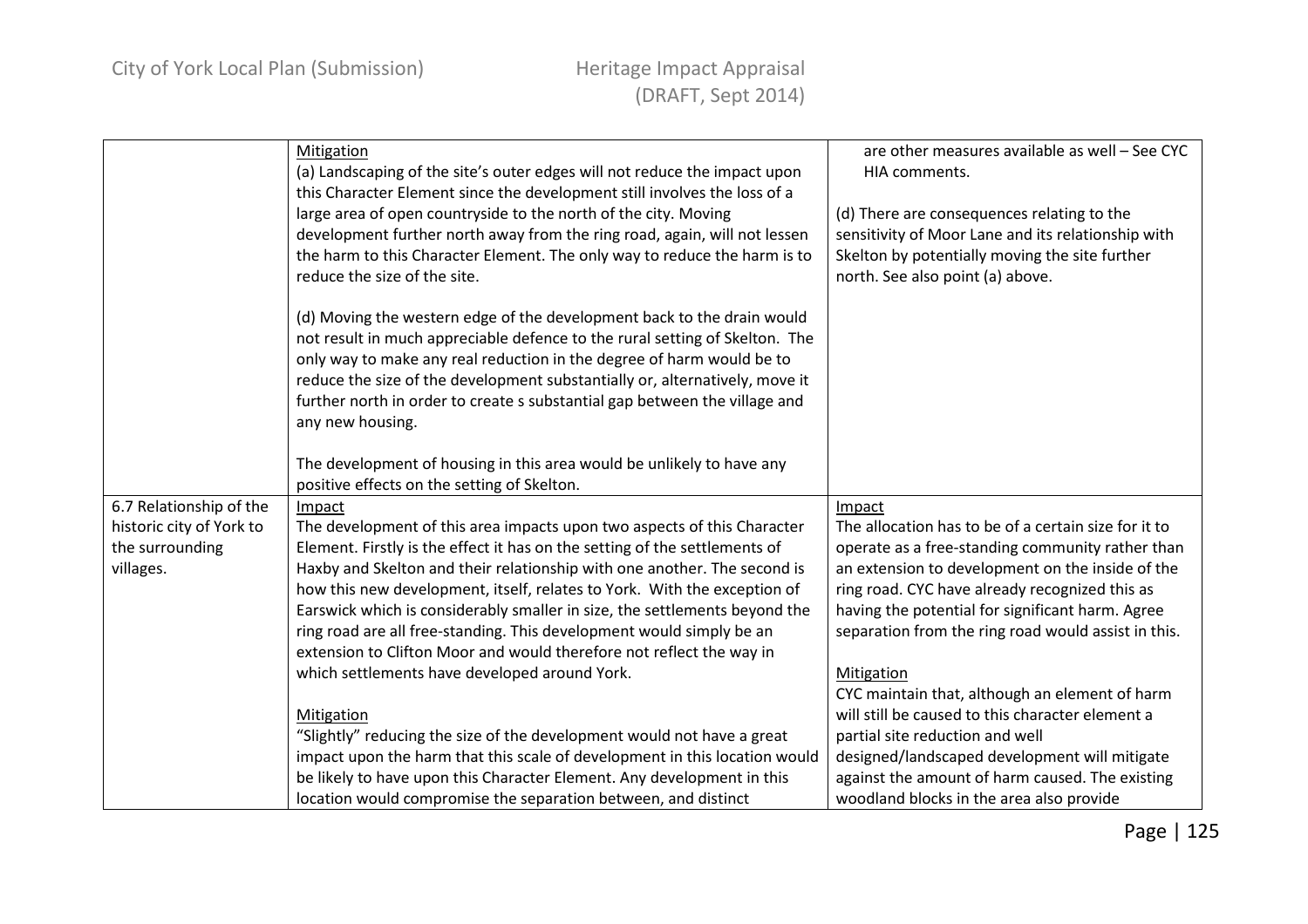|                                            | individual identity of, Haxby and Skelton. The only way in which the harm<br>could be reduced to any great extent would be for a substantial reduction<br>in the size of this development and/or it being located further away from<br>the edge of the built-up area of the City. | significant mitigation dividing Haxby, the ring road<br>and the proposed development.                          |
|--------------------------------------------|-----------------------------------------------------------------------------------------------------------------------------------------------------------------------------------------------------------------------------------------------------------------------------------|----------------------------------------------------------------------------------------------------------------|
|                                            | The development of housing in this area would be unlikely to have any<br>positive effects on this Character Element.                                                                                                                                                              |                                                                                                                |
| <b>ST14.2</b>                              | What you have noted down here would be likely to result in Serious Harm                                                                                                                                                                                                           | CYC maintain that site 14.2 will result in minor-                                                              |
| Land to the north of<br><b>Monks Cross</b> | to Principal Characteristic 6.                                                                                                                                                                                                                                                    | serious harm being caused to Characteristic 6 as<br>stated in the HIA.                                         |
|                                            | It should also be noted that:-                                                                                                                                                                                                                                                    |                                                                                                                |
| Comments on Rapid<br>Appraisal             | The proposed Park and Ride site intrudes into the area identified as being<br>an Extension of the Green Wedge centred on Bootham Stray.                                                                                                                                           | The proposed park and ride site does not fall<br>within the site boundary (option 2) as put forward<br>by CYC. |
|                                            | N.B English Heritage have analysed the developers proposed outline and                                                                                                                                                                                                            |                                                                                                                |
|                                            | not the CYC option 2 boundary-this has been stated where appropriate.                                                                                                                                                                                                             |                                                                                                                |
|                                            |                                                                                                                                                                                                                                                                                   |                                                                                                                |
| 6.4 Open countryside                       | Impact                                                                                                                                                                                                                                                                            | Impact                                                                                                         |
| and green belt                             | (a) The development of this site would fundamentally affect the                                                                                                                                                                                                                   | (a) Agree, but there are varying degrees of                                                                    |
|                                            | impression that one has of the rural setting of this part of the City when                                                                                                                                                                                                        | sensitivity and existing influences along the full                                                             |
|                                            | travelling along the ring road since there would be development on both<br>sides of the 1237.                                                                                                                                                                                     | length of the ring road which contribute to the<br>overall impression of York.                                 |
|                                            | The proposed Park and Ride Site would be a clear incursion into the                                                                                                                                                                                                               | Proposed Park and Ride was put forward by                                                                      |
|                                            | Extension of the Green Wedge which is centred on Bootham Stray and<br>would have Serious Harm upon this aspect of the Character Element.                                                                                                                                          | developer and is not part of CYC option 2.                                                                     |
|                                            |                                                                                                                                                                                                                                                                                   | (d) Agree there is potential harm. See CYC HIA                                                                 |
|                                            | (d) Development of this area would bring development to within 620                                                                                                                                                                                                                | comments which identifies minor-serious harm on                                                                |
|                                            | metres of the village of Skelton. This would have a significant impact upon                                                                                                                                                                                                       | this character element.                                                                                        |
|                                            | the rural setting of this settlement and would constitute Serious Harm to                                                                                                                                                                                                         |                                                                                                                |
|                                            | this aspect of this Character Element.                                                                                                                                                                                                                                            | Mitigation                                                                                                     |
|                                            | <b>Mitigation</b>                                                                                                                                                                                                                                                                 | (b) Agree reducing size of site would reduce the<br>degree of harm, but there are other measures               |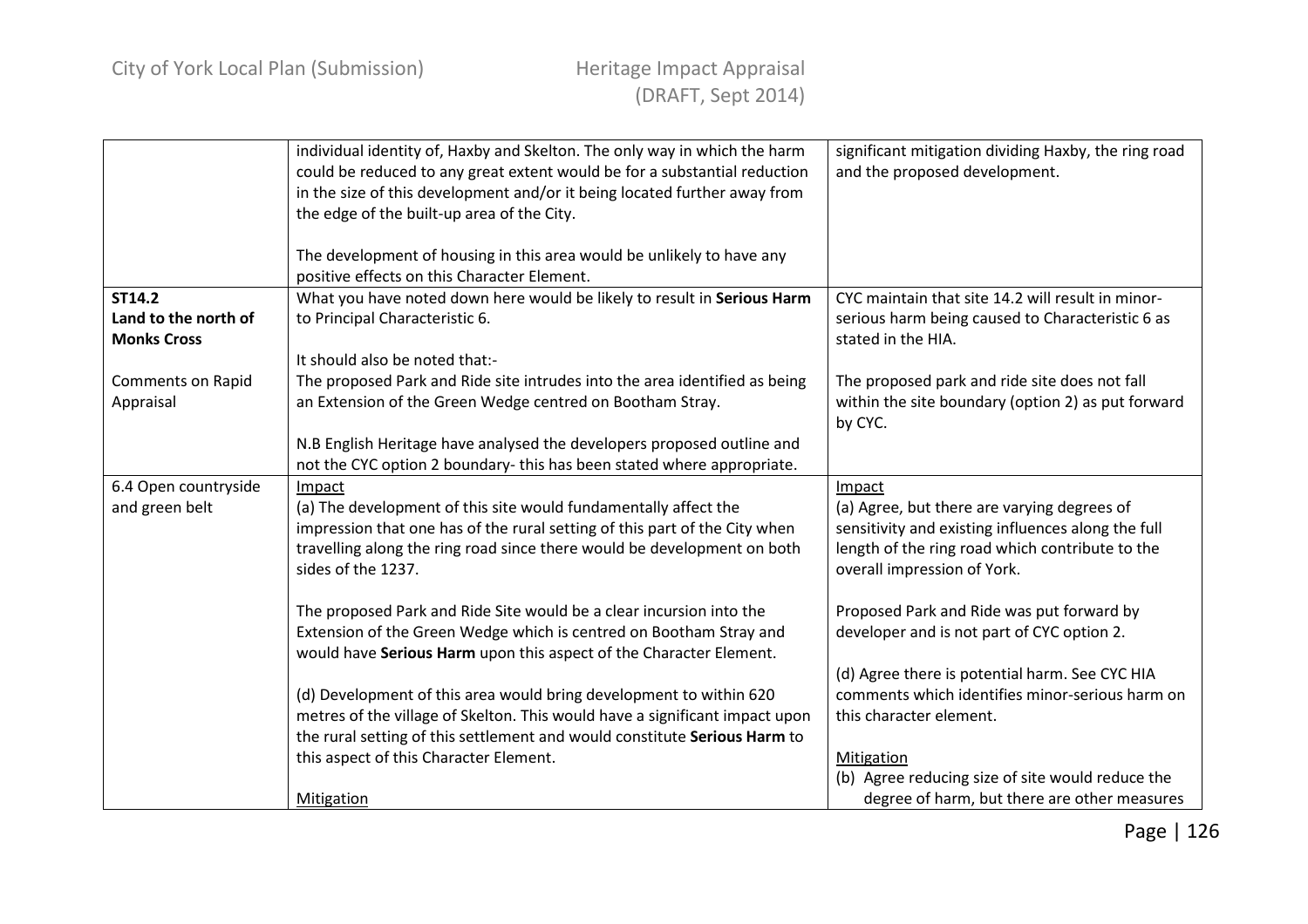|                          | (a) Landscaping of the site's outer edges will not reduce the impact upon<br>this Character Element since the development still involves the loss of a<br>large area of open countryside to the north of the city. Moving<br>development further north away from the ring road, again, will not lessen<br>the harm to this Character Element. The only way to reduce the harm is to<br>reduce the size of the site.<br>The harm that would be caused to the Extension of the Green Wedge<br>which is centred on Bootham Stray can be mitigated completely by the<br>deletion of this aspect of the Scheme.<br>(d) Development of this area would result in Serious Harm to the setting of<br>the village of Skelton. Ensuring that no development occurs further west of<br>the current site boundary would not reduce the harm that this scale of<br>development in this location would be likely to have upon this Character | available as well - See CYC HIA comments.<br>(d) Agree that reducing the size of the<br>development would reduce the potential harm.<br>The suggested green infrastructure would also<br>reduce visual impact. Moving development further<br>north has implications for Moor Lane and<br>setting/approach to Skelton. See also comments to<br>(a) above. |
|--------------------------|--------------------------------------------------------------------------------------------------------------------------------------------------------------------------------------------------------------------------------------------------------------------------------------------------------------------------------------------------------------------------------------------------------------------------------------------------------------------------------------------------------------------------------------------------------------------------------------------------------------------------------------------------------------------------------------------------------------------------------------------------------------------------------------------------------------------------------------------------------------------------------------------------------------------------------|----------------------------------------------------------------------------------------------------------------------------------------------------------------------------------------------------------------------------------------------------------------------------------------------------------------------------------------------------------|
|                          | Element. The only way to make any real reduction in the degree of harm<br>would be to reduce the size of the development substantially or,<br>alternatively, move it further north in order to create a substantial gap<br>between the village and any new housing.                                                                                                                                                                                                                                                                                                                                                                                                                                                                                                                                                                                                                                                            |                                                                                                                                                                                                                                                                                                                                                          |
|                          | The development of housing in this area would be unlikely to have any<br>positive effects on the setting of Skelton.                                                                                                                                                                                                                                                                                                                                                                                                                                                                                                                                                                                                                                                                                                                                                                                                           |                                                                                                                                                                                                                                                                                                                                                          |
| 6.7 Relationship of the  | Impact                                                                                                                                                                                                                                                                                                                                                                                                                                                                                                                                                                                                                                                                                                                                                                                                                                                                                                                         | Impact                                                                                                                                                                                                                                                                                                                                                   |
| historic city of York to | The development of this area impacts upon two aspects of this Character                                                                                                                                                                                                                                                                                                                                                                                                                                                                                                                                                                                                                                                                                                                                                                                                                                                        | The allocation has to be of a certain size for it to                                                                                                                                                                                                                                                                                                     |
| the surrounding          | Element. Firstly is the effect it has on the setting of the settlements of                                                                                                                                                                                                                                                                                                                                                                                                                                                                                                                                                                                                                                                                                                                                                                                                                                                     | operate as a free-standing community rather than                                                                                                                                                                                                                                                                                                         |
| villages.                | Haxby and Skelton and their relationship with one another. The second is                                                                                                                                                                                                                                                                                                                                                                                                                                                                                                                                                                                                                                                                                                                                                                                                                                                       | an extension to development on the inside of the                                                                                                                                                                                                                                                                                                         |
|                          | how this new development, itself, relates to York. With the exception of<br>Earswick which is considerably smaller in size, the settlements beyond the                                                                                                                                                                                                                                                                                                                                                                                                                                                                                                                                                                                                                                                                                                                                                                         | ring road. Agree separation from the ring road<br>would assist in this.                                                                                                                                                                                                                                                                                  |
|                          | ring road are all free-standing. This development would simply be an                                                                                                                                                                                                                                                                                                                                                                                                                                                                                                                                                                                                                                                                                                                                                                                                                                                           |                                                                                                                                                                                                                                                                                                                                                          |
|                          | extension to Clifton Moor and would therefore not reflect the way in                                                                                                                                                                                                                                                                                                                                                                                                                                                                                                                                                                                                                                                                                                                                                                                                                                                           | Mitigation                                                                                                                                                                                                                                                                                                                                               |
|                          | which settlements have developed around York.                                                                                                                                                                                                                                                                                                                                                                                                                                                                                                                                                                                                                                                                                                                                                                                                                                                                                  | CYC maintain that, although an element of harm                                                                                                                                                                                                                                                                                                           |
|                          |                                                                                                                                                                                                                                                                                                                                                                                                                                                                                                                                                                                                                                                                                                                                                                                                                                                                                                                                | will still be caused to this character element a                                                                                                                                                                                                                                                                                                         |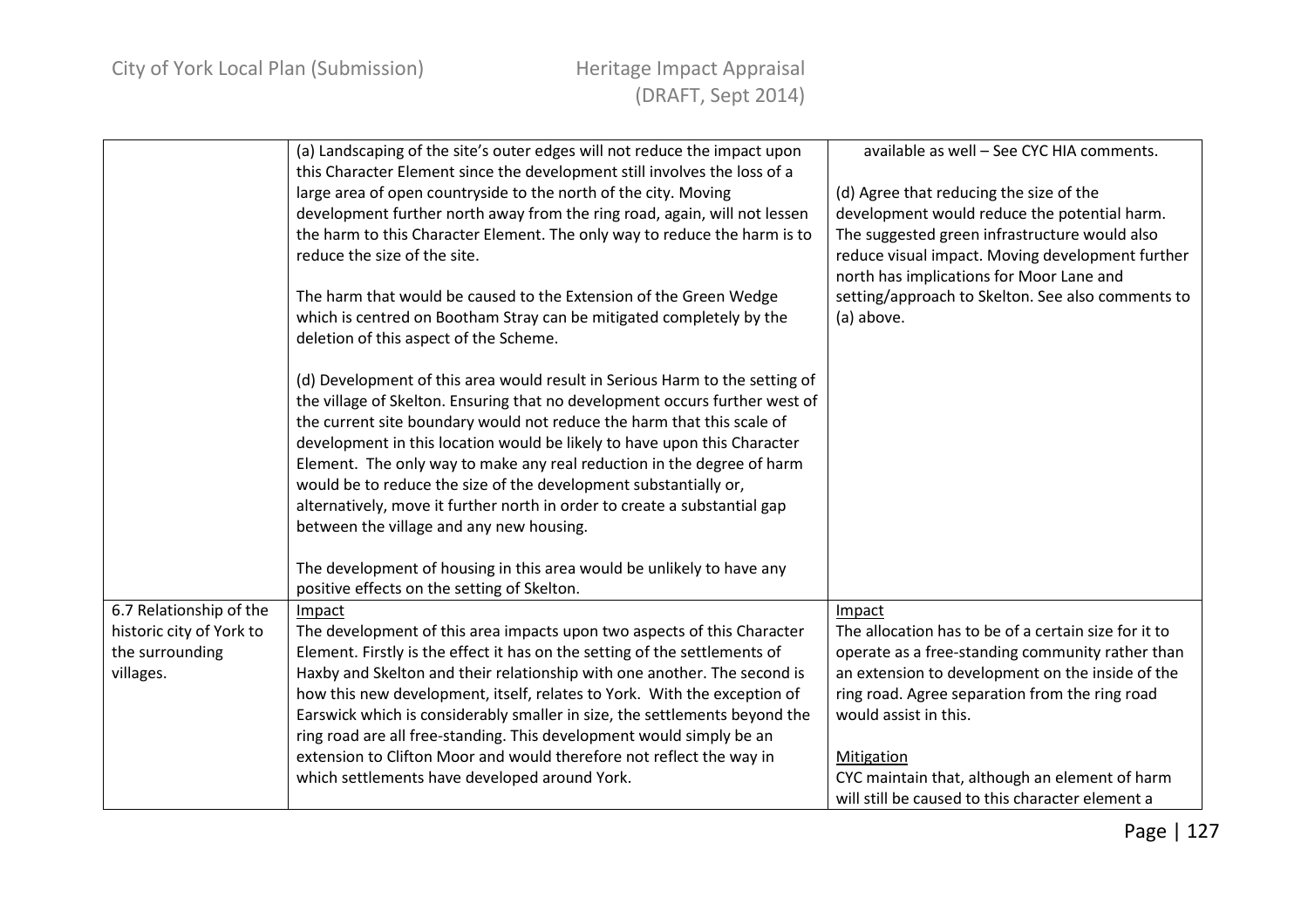|                      | Mitigation<br>Ensuring that no development occurs beyond the current site boundaries<br>would not reduce the harm that this scale of development in this location<br>would be likely to have upon this Character Element. Any development in<br>this location would compromise the separation between, and distinct<br>individual identity of, Haxby and Skelton (and, indeed, Option 2 would<br>result in greater harm than Option 1 because its northern boundary is now<br>closer to the edge of Wiggington). The only way in which the harm could<br>be reduced to any great extent would be for a substantial reduction in the<br>size of this development and/or it being located further away from the<br>edge of the built-up area of the City. | partial site reduction and well<br>designed/landscaped development will mitigate<br>against the amount of harm caused. The existing<br>woodland blocks in the area also provide<br>significant mitigation dividing Haxby, the ring road<br>and the proposed development.<br>Note the north boundary of Option1is the same as<br>Option 2 (the developer's proposal takes it further<br>north). |
|----------------------|---------------------------------------------------------------------------------------------------------------------------------------------------------------------------------------------------------------------------------------------------------------------------------------------------------------------------------------------------------------------------------------------------------------------------------------------------------------------------------------------------------------------------------------------------------------------------------------------------------------------------------------------------------------------------------------------------------------------------------------------------------|------------------------------------------------------------------------------------------------------------------------------------------------------------------------------------------------------------------------------------------------------------------------------------------------------------------------------------------------------------------------------------------------|
|                      | The development of housing in this area would be unlikely to have any<br>positive effects on this Character Element.                                                                                                                                                                                                                                                                                                                                                                                                                                                                                                                                                                                                                                    |                                                                                                                                                                                                                                                                                                                                                                                                |
| ST15.1               | It should also be noted that the development of this site would also be                                                                                                                                                                                                                                                                                                                                                                                                                                                                                                                                                                                                                                                                                 | Agree with comments on Minster Way - added to                                                                                                                                                                                                                                                                                                                                                  |
| Whinthorpe           | likely to harm the enjoyment of those using the Minster Way which runs                                                                                                                                                                                                                                                                                                                                                                                                                                                                                                                                                                                                                                                                                  | CYC HIA.                                                                                                                                                                                                                                                                                                                                                                                       |
|                      | along the western boundary of this area (Character Element 6.4)                                                                                                                                                                                                                                                                                                                                                                                                                                                                                                                                                                                                                                                                                         |                                                                                                                                                                                                                                                                                                                                                                                                |
| Comments on Rapid    |                                                                                                                                                                                                                                                                                                                                                                                                                                                                                                                                                                                                                                                                                                                                                         | Although larger in size, CYC maintain that this site                                                                                                                                                                                                                                                                                                                                           |
| Appraisal            | A development of this size and in this location would not reinforce the                                                                                                                                                                                                                                                                                                                                                                                                                                                                                                                                                                                                                                                                                 | would be similar to those settlements surrounding                                                                                                                                                                                                                                                                                                                                              |
|                      | pattern of settlements around York.                                                                                                                                                                                                                                                                                                                                                                                                                                                                                                                                                                                                                                                                                                                     | York.                                                                                                                                                                                                                                                                                                                                                                                          |
| 6.4 Open countryside | Impact                                                                                                                                                                                                                                                                                                                                                                                                                                                                                                                                                                                                                                                                                                                                                  | Impact                                                                                                                                                                                                                                                                                                                                                                                         |
| and green belt       | (a) In evaluating the impact which a development in this location would                                                                                                                                                                                                                                                                                                                                                                                                                                                                                                                                                                                                                                                                                 | (a) Agree that development will impact on the rural                                                                                                                                                                                                                                                                                                                                            |
|                      | have upon one's appreciation of the rural setting of the historic City, one                                                                                                                                                                                                                                                                                                                                                                                                                                                                                                                                                                                                                                                                             | setting of the city and have identified this as minor-                                                                                                                                                                                                                                                                                                                                         |
|                      | also needs to bear in mind the fact that the University has expanded                                                                                                                                                                                                                                                                                                                                                                                                                                                                                                                                                                                                                                                                                    | serious harm. CYC assessment does not concur that                                                                                                                                                                                                                                                                                                                                              |
|                      | significantly towards the ring road and that the character of the land lying                                                                                                                                                                                                                                                                                                                                                                                                                                                                                                                                                                                                                                                                            | the character of the area has become urban due to                                                                                                                                                                                                                                                                                                                                              |
|                      | to the north of the A64 is now quite urban in character $-$ i.e. it is now                                                                                                                                                                                                                                                                                                                                                                                                                                                                                                                                                                                                                                                                              | university developments.                                                                                                                                                                                                                                                                                                                                                                       |
|                      | playing fields, sports buildings rather than farmland. Developing right up to                                                                                                                                                                                                                                                                                                                                                                                                                                                                                                                                                                                                                                                                           |                                                                                                                                                                                                                                                                                                                                                                                                |
|                      | the southern edge of the ring road in conjunction with what is happening                                                                                                                                                                                                                                                                                                                                                                                                                                                                                                                                                                                                                                                                                | (b) The land falls outside of the green wedge area                                                                                                                                                                                                                                                                                                                                             |
|                      | at the University, would fundamentally change the rural setting of this                                                                                                                                                                                                                                                                                                                                                                                                                                                                                                                                                                                                                                                                                 | but we agree that it informs the rural context                                                                                                                                                                                                                                                                                                                                                 |
|                      | quadrant of the City.                                                                                                                                                                                                                                                                                                                                                                                                                                                                                                                                                                                                                                                                                                                                   | extending beyond the ring road. However, this                                                                                                                                                                                                                                                                                                                                                  |
|                      |                                                                                                                                                                                                                                                                                                                                                                                                                                                                                                                                                                                                                                                                                                                                                         | area is not located within/does not contain any of                                                                                                                                                                                                                                                                                                                                             |
|                      | Just because the site is not included in one of the areas specifically                                                                                                                                                                                                                                                                                                                                                                                                                                                                                                                                                                                                                                                                                  | the key views of the city.                                                                                                                                                                                                                                                                                                                                                                     |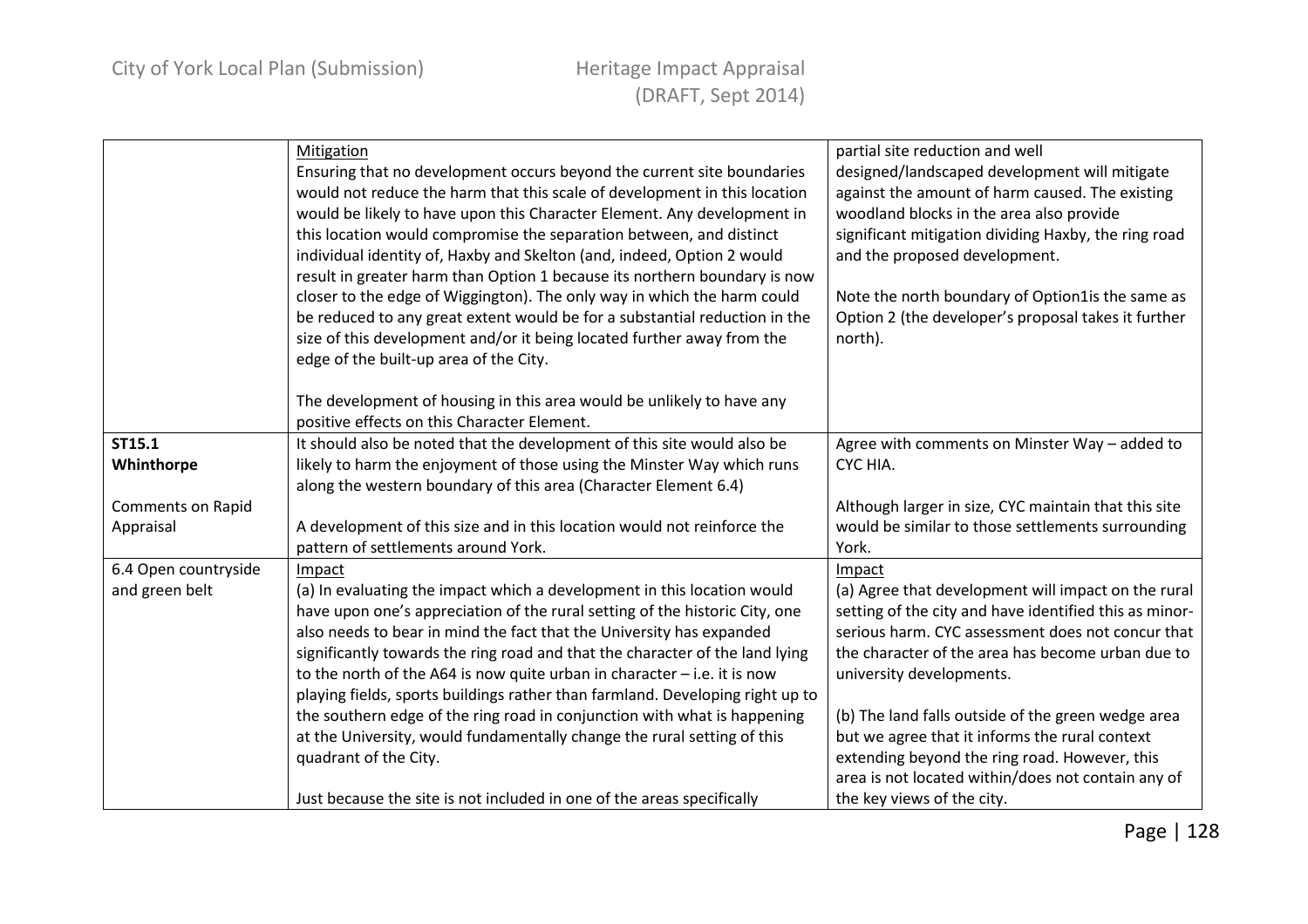|                                                             | identified by the Council in its Green Belt Appraisal does not mean that it<br>is, necessarily, of lesser importance in the contribution it makes to the<br>special character or setting of the historic City. Indeed, this site is a key<br>part of the swathe of open land to the south of the City that contributes to<br>York's special character. The second observation that you have made<br>regarding the site falling specifically outside any specifically earmarked<br>areas should be deleted.<br>An additional consideration is the adverse impact which a new access off<br>the A64 (with, potentially, a grade-separated junction and lighting) would<br>be likely to have upon the rural setting of the City.<br>It should also be noted that the development of this area would also be<br>likely to harm the enjoyment of those using the Minster Way which runs<br>along the western and southern boundaries of this area<br><b>Mitigation</b><br>(a) The most way to ensure that this Character element is safeguarded is<br>$to$ :-<br>Reduce the size of the development and/or locate it considerably<br>٠<br>further away from the ring road and<br>Ensure that any access to the development does not come from a new<br>$\bullet$<br>junction on the A64.<br>Locate the development away from the route of the Minster Way | Agree that consideration is needed of the impact<br>of creating new access off A64 as land take here<br>may be substantial. Added to CYC HIA.<br>Agree with comments on Minster Way - added to<br>CYC HIA.<br><b>Mitigation</b><br>See CYC HIA original comments.<br>Suggested Minster Way mitigation added to HIA. |
|-------------------------------------------------------------|------------------------------------------------------------------------------------------------------------------------------------------------------------------------------------------------------------------------------------------------------------------------------------------------------------------------------------------------------------------------------------------------------------------------------------------------------------------------------------------------------------------------------------------------------------------------------------------------------------------------------------------------------------------------------------------------------------------------------------------------------------------------------------------------------------------------------------------------------------------------------------------------------------------------------------------------------------------------------------------------------------------------------------------------------------------------------------------------------------------------------------------------------------------------------------------------------------------------------------------------------------------------------------------------------------------------------------------------------|---------------------------------------------------------------------------------------------------------------------------------------------------------------------------------------------------------------------------------------------------------------------------------------------------------------------|
| ST15.2 Whinthorpe<br>6.4 Open countryside<br>and green belt | As above                                                                                                                                                                                                                                                                                                                                                                                                                                                                                                                                                                                                                                                                                                                                                                                                                                                                                                                                                                                                                                                                                                                                                                                                                                                                                                                                             | As above                                                                                                                                                                                                                                                                                                            |
| ST16, 17 and 18                                             | No comments received. ST 16 and 17 are existing commitments. For ST18 see ST8.                                                                                                                                                                                                                                                                                                                                                                                                                                                                                                                                                                                                                                                                                                                                                                                                                                                                                                                                                                                                                                                                                                                                                                                                                                                                       |                                                                                                                                                                                                                                                                                                                     |
| ST19.1<br><b>Northminster Business</b><br>Park              | What you have noted down here would be likely to result in Serious Harm<br>to Principal Characteristic 6.<br>The proposed Allocation would increase the size of the Business Park<br>$\bullet$                                                                                                                                                                                                                                                                                                                                                                                                                                                                                                                                                                                                                                                                                                                                                                                                                                                                                                                                                                                                                                                                                                                                                       | CYC maintain that minor harm could be caused to<br>characteristic 6 although several amendments                                                                                                                                                                                                                     |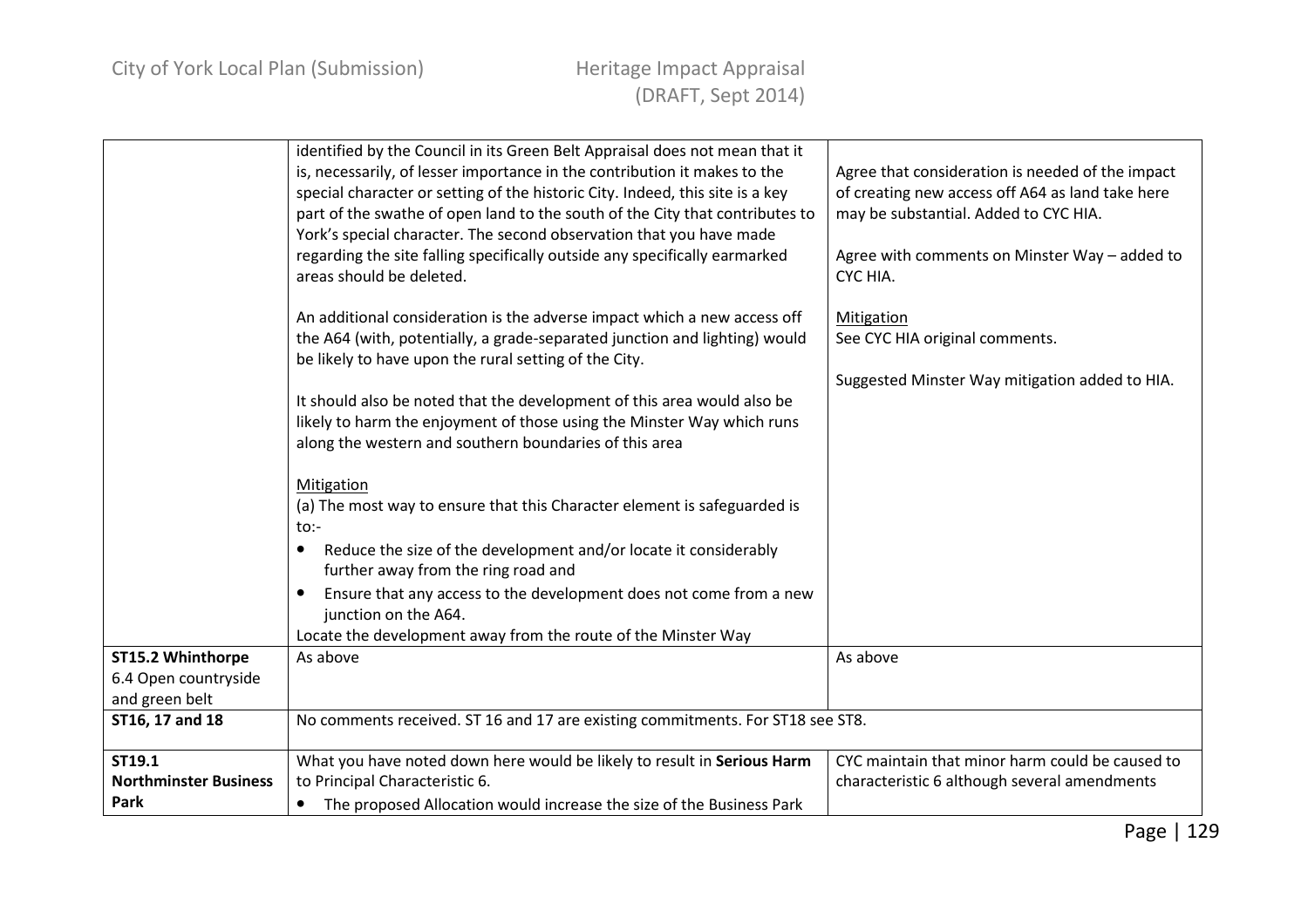| <b>Comments on Rapid</b><br>Appraisal | from 10 hectares to over 25 hectares. The consolidation of<br>development at this location, therefore, would represent a large<br>incursion into the open countryside to the north-west of the City which<br>forms part of the rural setting of York (Character Element 6.4).<br>It will threaten the separation of Northminster Business Park from the<br>village of Knapton which will be just 250 metres from the southern<br>boundary of this area (Character Element 6.7)                                                                                                                                                                     | have been made to CYC HIA in relation to 6.4.                                                                                                                                                                                                                                                                                                                                                                                                                                                                            |
|---------------------------------------|----------------------------------------------------------------------------------------------------------------------------------------------------------------------------------------------------------------------------------------------------------------------------------------------------------------------------------------------------------------------------------------------------------------------------------------------------------------------------------------------------------------------------------------------------------------------------------------------------------------------------------------------------|--------------------------------------------------------------------------------------------------------------------------------------------------------------------------------------------------------------------------------------------------------------------------------------------------------------------------------------------------------------------------------------------------------------------------------------------------------------------------------------------------------------------------|
| 4.1 Architectural legacy              | Impact<br>Given the quality of design on most of the business parks and industrial<br>estates on the northern edge of the City, one would be hard-pressed to<br>describe their design as having a "generally high quality of buildings and<br>craftsmanship". It is unlikely that this development of this site will actually<br>have any impact upon this particular Character element.<br>However, it is appropriate to try to seek a high quality design given the<br>site's location in the open countryside.<br>Mitigation<br>It is unclear how the amalgamation of the sites will have any noticeable<br>impact upon this character element. | Agree. CYC HIA has been amended to reflect this<br>and impact on characteristic 4 has been<br>downgraded to neutral-minor harm.<br>Type of development doesn't lend itself to<br>contribute to the architectural legacy of the city.<br>However, building types could be innovative and<br>sympathetic to the landscape context.<br><b>Mitigation</b><br>Amalgamation of the sites could enable a more<br>significant landscape structure and associated<br>amenity open space. This is reflected in CYCs<br>assessment. |
| 4.2 Variety                           | Impact<br>It is unlikely that this development of this site will actually have any impact<br>upon this particular Character element.                                                                                                                                                                                                                                                                                                                                                                                                                                                                                                               | Agree but there are opportunities for innovative<br>building design.                                                                                                                                                                                                                                                                                                                                                                                                                                                     |
| 4.3 Human scale                       | Impact<br>It is unlikely that this development of this site will actually have any impact<br>upon this particular Character element. This is, after all, a business park.                                                                                                                                                                                                                                                                                                                                                                                                                                                                          | The development should respect the human scale<br>of the existing properties on Moor Lane.                                                                                                                                                                                                                                                                                                                                                                                                                               |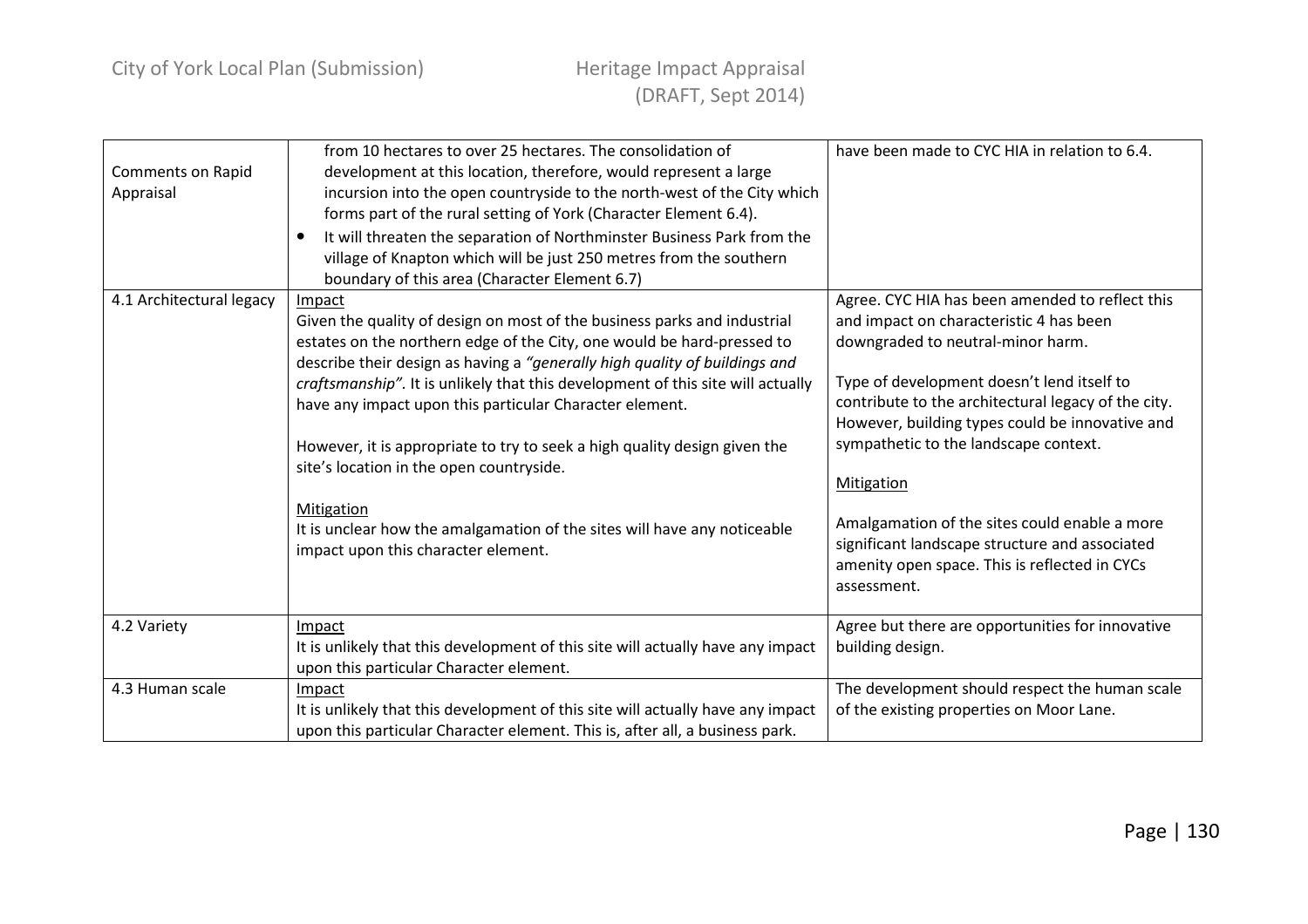| 4.4 Craftsmanship                                                                   | Impact<br>It is unlikely that this development of this site will actually have any impact<br>upon this particular Character element. This is, after all, a business park.                                                                                                                                                                                                                                                                                                                                                                                                                                                                                                                                                                                  | Agree that lack of craftsmanship would not be<br>detrimental to characteristic 4. Business Park use<br>does not necessarily preclude the opportunity for<br>incorporating the use of craftsmanship.                                                                                                                                                                                                                                                                                                                                                                                                                                                                                      |
|-------------------------------------------------------------------------------------|------------------------------------------------------------------------------------------------------------------------------------------------------------------------------------------------------------------------------------------------------------------------------------------------------------------------------------------------------------------------------------------------------------------------------------------------------------------------------------------------------------------------------------------------------------------------------------------------------------------------------------------------------------------------------------------------------------------------------------------------------------|------------------------------------------------------------------------------------------------------------------------------------------------------------------------------------------------------------------------------------------------------------------------------------------------------------------------------------------------------------------------------------------------------------------------------------------------------------------------------------------------------------------------------------------------------------------------------------------------------------------------------------------------------------------------------------------|
| 6.1 Views in and out                                                                | Impact<br>It is unlikely that this development of this site will actually have any impact<br>upon the Key Features identified under this particular Character element.                                                                                                                                                                                                                                                                                                                                                                                                                                                                                                                                                                                     | Disagree - see CYC HIA.                                                                                                                                                                                                                                                                                                                                                                                                                                                                                                                                                                                                                                                                  |
| 6.4 Open countryside<br>and green belt                                              | Impact<br>Development of this site would cause Serious Harm to the Open<br>Countryside in this part of the City:-<br>The proposed Allocation would increase the size of the Business Park<br>from 10 hectares to over 25 hectares. The consolidation of<br>development at this location, therefore, would represent a large<br>incursion into the open countryside to the north-west of the City which<br>forms part of the rural setting of York.<br>Mitigation<br>The impact upon this particular Character Element could be mitigated<br>$\bullet$<br>though reducing the size of the proposed allocation<br>Its impact could also be reduced by having a more compact form $-$ as<br>opposed to the random extensions from the existing business park. | Since EH were sent a draft version of ST19.1<br>several additions have been made to 6.4 including<br>reference to the rural setting of Moor Lane and<br>setting of the city. However, CYC maintain that the<br>impact of development on character element 6.4 is<br>minor harm.<br>The expansion of the business park would bring<br>development closer to the ring road. The degree of<br>harm is somewhat mitigated by existing vegetation<br>and development.<br>Mitigation<br>Agree. However, CYC maintain that other methods<br>of mitigation such as landscaping and design could<br>be used to mitigate against this character element<br>rather than a simple reduction in size. |
| 6.7 Relationship of the<br>historic city of York to<br>the surrounding<br>villages. | Impact<br>Development of this site in its current form would be likely to result in<br>Serious Harm to this character Element since it will threaten the<br>separation of Northminster Business Park from the village of Knapton<br>which will be just 250 metres from the southern boundary of this area                                                                                                                                                                                                                                                                                                                                                                                                                                                  | See CYC HIA. The degree of harm is dependent on<br>master plan.<br>Mitigation<br>Agree. This option has now been added into the<br>HIA.                                                                                                                                                                                                                                                                                                                                                                                                                                                                                                                                                  |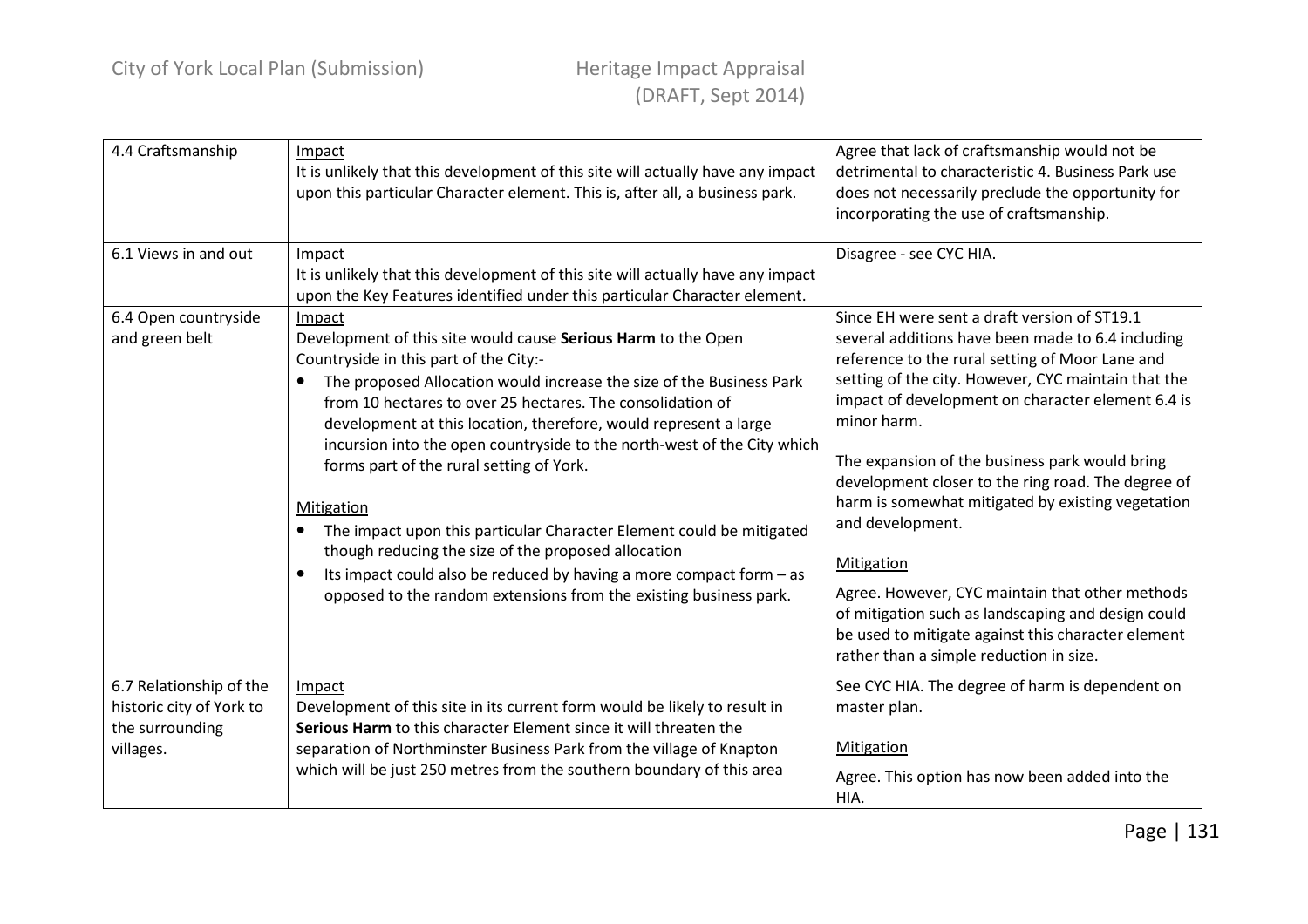|                                                                                         | Mitigation<br>The impact upon this particular Character Element is capable of mitigation<br>by deleting the south-eastern block and reducing the southern most extent<br>of the south-western block                                                                                                                                                                                                                                                                                                                                                                                                                                                                                           |                                                                                                                                                                                                                                                                                                                                  |
|-----------------------------------------------------------------------------------------|-----------------------------------------------------------------------------------------------------------------------------------------------------------------------------------------------------------------------------------------------------------------------------------------------------------------------------------------------------------------------------------------------------------------------------------------------------------------------------------------------------------------------------------------------------------------------------------------------------------------------------------------------------------------------------------------------|----------------------------------------------------------------------------------------------------------------------------------------------------------------------------------------------------------------------------------------------------------------------------------------------------------------------------------|
| ST19.2<br><b>Northminster Business</b><br>Park<br><b>Comments on Rapid</b><br>Appraisal | What you have noted down here would be likely to result in Serious Harm<br>to Principal Characteristic 6.<br>The proposed Allocation would increase the size of the Business Park<br>$\bullet$<br>from 10 hectares to over 40 hectares. The consolidation of<br>development at this location, therefore, would represent a large<br>incursion into the open countryside to the north-west of the City which<br>forms part of the rural setting of York (Character Element 6.4).<br>It will threaten the separation of Northminster Business Park from the<br>$\bullet$<br>village of Knapton which will be just 250 metres from the southern<br>boundary of this area (Character Element 6.7) | CYC maintain that minor harm could be caused to<br>characteristic 6 although several amendments<br>have been made to CYC HIA in relation to 6.4.                                                                                                                                                                                 |
| 4.1 Architectural legacy                                                                | Impact<br>Given the quality of design on most of the business parks and industrial<br>estates on the northern edge of the City, one would be hard-pressed to<br>describe their design as having a "generally high quality of buildings and<br>craftsmanship". It is unlikely that this development of this site will actually<br>have any impact upon this particular Character element.<br>However, it is appropriate to try to seek a high quality design given the<br>site's location in the open countryside.<br>Mitigation<br>It is unclear how the amalgamation of the sites will have any noticeable<br>impact upon this character element.                                            | Agree. CYC HIA has been amended to reflect this<br>and impact on characteristic 4 has been<br>downgraded to neutral-minor harm.<br>Type of development doesn't lend itself to<br>contribute to the architectural legacy of the city.<br>However, building types could be innovative and<br>sympathetic to the landscape context. |
| 4.2 Variety                                                                             | Impact<br>It is unlikely that this development of this site will actually have any impact<br>upon this particular Character element.                                                                                                                                                                                                                                                                                                                                                                                                                                                                                                                                                          | Agree but there are opportunities for innovative<br>building design.                                                                                                                                                                                                                                                             |
| 4.3 Human scale                                                                         | Impact<br>It is unlikely that this development of this site will actually have any impact                                                                                                                                                                                                                                                                                                                                                                                                                                                                                                                                                                                                     | The development should respect the human scale                                                                                                                                                                                                                                                                                   |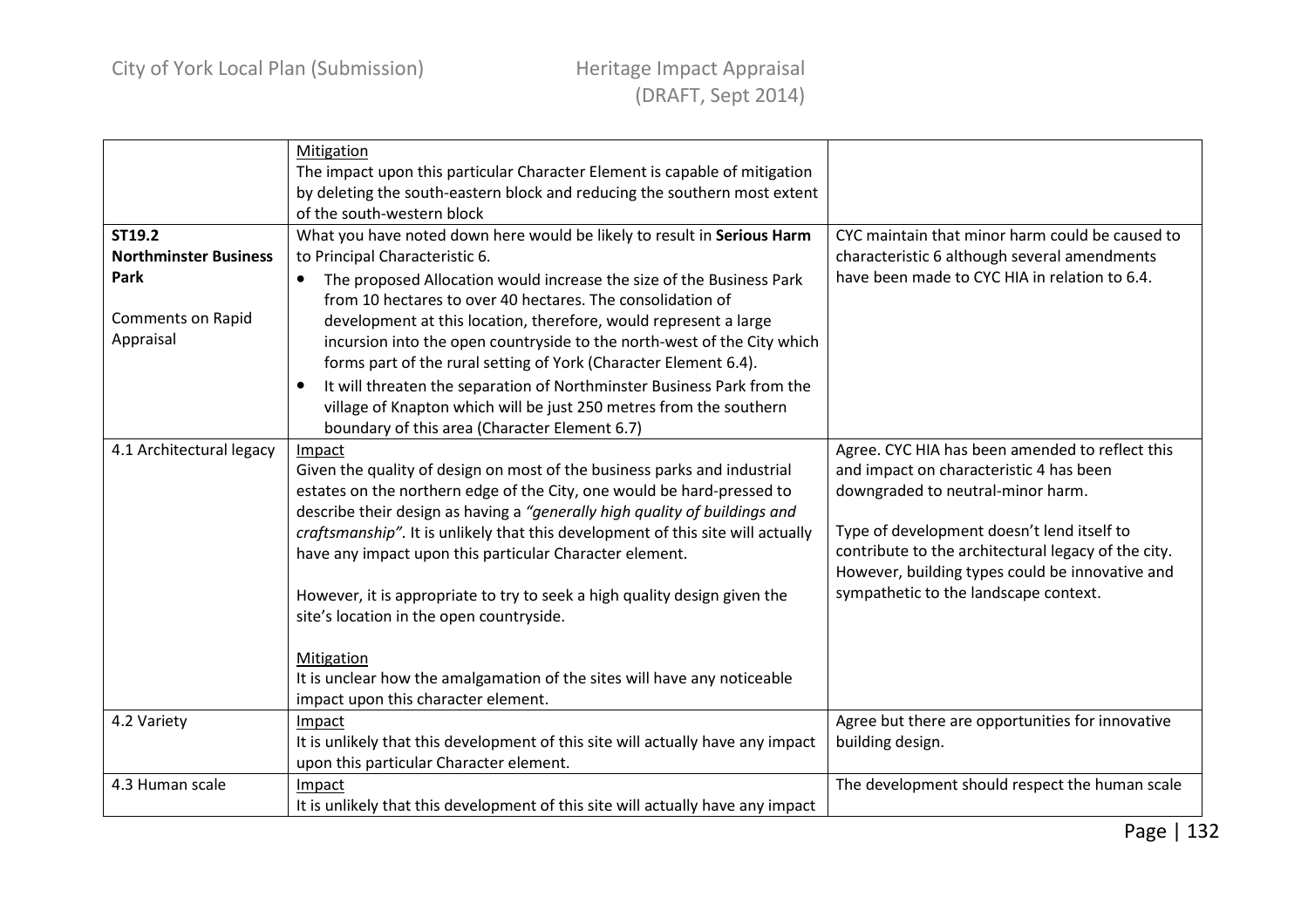|                                                                                     | upon this particular Character element. This is, after all, a business park.                                                                                                                                                                                                                                                                                                                                                                                                                                                                                                                                                     | of the existing properties on Moor Lane.                                                                                                                                                                                                                                                                                                                                                                                                                                                                                                                                                                                                                                                        |
|-------------------------------------------------------------------------------------|----------------------------------------------------------------------------------------------------------------------------------------------------------------------------------------------------------------------------------------------------------------------------------------------------------------------------------------------------------------------------------------------------------------------------------------------------------------------------------------------------------------------------------------------------------------------------------------------------------------------------------|-------------------------------------------------------------------------------------------------------------------------------------------------------------------------------------------------------------------------------------------------------------------------------------------------------------------------------------------------------------------------------------------------------------------------------------------------------------------------------------------------------------------------------------------------------------------------------------------------------------------------------------------------------------------------------------------------|
| 4.4 Craftsmanship                                                                   | Impact<br>It is unlikely that this development of this site will actually have any impact<br>upon this particular Character element. This is, after all, a business park.                                                                                                                                                                                                                                                                                                                                                                                                                                                        | Agree that lack of craftsmanship would not be<br>detrimental to characteristic 4. Business Park use<br>does not necessarily preclude the opportunity for<br>incorporating the use of craftsmanship.                                                                                                                                                                                                                                                                                                                                                                                                                                                                                             |
| 6.1 Views in and out                                                                | Impact<br>It is unlikely that this development of this site will actually have any impact<br>upon the Key Features identified under this particular Character element.                                                                                                                                                                                                                                                                                                                                                                                                                                                           | Disagree - see CYC HIA.                                                                                                                                                                                                                                                                                                                                                                                                                                                                                                                                                                                                                                                                         |
| 6.4 Open countryside<br>and green belt                                              | Impact<br>Development of this site would cause Serious Harm to the Open<br>Countryside in this part of the City:-<br>The proposed Allocation would increase the size of the Business Park<br>$\bullet$<br>from 10 hectares to over 40 hectares. The consolidation of<br>development at this location, therefore, would represent a large<br>incursion into the open countryside to the north-west of the City which<br>forms part of the rural setting of York.<br><b>Mitigation</b><br>The impact upon this particular Character Element could be mitigated<br>$\bullet$<br>though reducing the size of the proposed allocation | Since EH were sent a draft version of ST19.2<br>several additions have been made to 6.4 including<br>reference to the rural setting of Moor Lane and<br>setting of the city. However, CYC maintain that the<br>impact of development on character element 6.4 is<br>minor harm.<br>The expansion of the business park would bring<br>development closer to the ring road. The degree of<br>harm is somewhat mitigated by existing vegetation<br>and development.<br><b>Mitigation</b><br>Agree. However, CYC maintain that other methods<br>of mitigation such as landscaping and design could<br>be used to mitigate against this character element<br>rather than a simple reduction in size. |
| 6.7 Relationship of the<br>historic city of York to<br>the surrounding<br>villages. | Impact<br>Development of this site in its current form would be likely to result in<br>Serious Harm to this character Element since it will threaten the<br>separation of Northminster Business Park from the village of Knapton                                                                                                                                                                                                                                                                                                                                                                                                 | See CYC HIA. The degree of harm is dependent on<br>master plan.<br>Mitigation                                                                                                                                                                                                                                                                                                                                                                                                                                                                                                                                                                                                                   |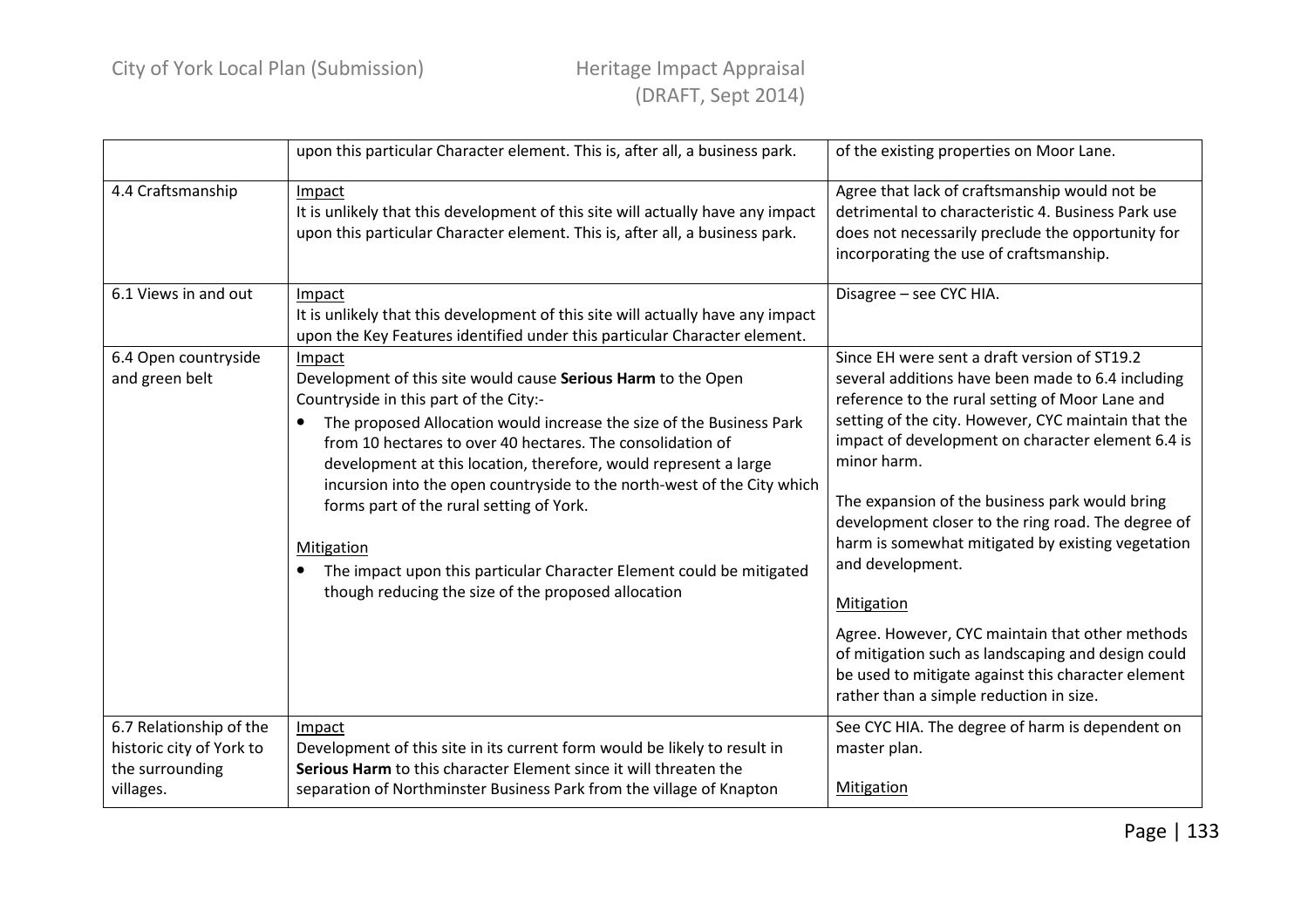|                           | which will be just 250 metres from the southern boundary of this area           | Agree. This option has now been added into the<br>HIA. |
|---------------------------|---------------------------------------------------------------------------------|--------------------------------------------------------|
|                           | Mitigation                                                                      |                                                        |
|                           | The impact upon this particular Character Element could be reduced by           |                                                        |
|                           | increasing the gap between the business park and Knapton.                       |                                                        |
| <b>ST20</b>               | No comments. City centre site.                                                  |                                                        |
| <b>ST21</b>               | No comments received.                                                           |                                                        |
| <b>Naburn Designer</b>    |                                                                                 |                                                        |
| <b>Outlet</b>             |                                                                                 |                                                        |
| ST22, 23 and 24           | No comments. ST 22 and 23 are existing permissions.                             |                                                        |
|                           |                                                                                 |                                                        |
| <b>ST25 Land south of</b> | This allocation would be likely to result in Serious Harm to Principal          | Agree. HIA assessment of Characteristic 6 has been     |
| designer outlet           | Characteristic 6.                                                               | upgraded to a serious from minor-serious harm.         |
|                           | The proposed Allocation would increase the area covered by the                  |                                                        |
| Comments on Rapid         | Designer Outlet from some 20 Hectares to over 35 hectares. The                  |                                                        |
| Appraisal                 | consolidation of development at this location, therefore, would                 |                                                        |
|                           | represent a huge incursion into the open countryside to the south-              |                                                        |
|                           | west of the City which forms part of the rural setting of York (Character       |                                                        |
|                           | Element $6.4(a)$ ).                                                             |                                                        |
|                           | It will bring development to within 270 metres of the boundary of<br>$\bullet$  |                                                        |
|                           | Bishopthorpe Conservation Area potentially harming its setting                  |                                                        |
|                           | (Character Element 6.4(d)).                                                     |                                                        |
|                           | It will threaten the separation of the Designer Centre from the village of      |                                                        |
|                           | Bishopthorpe which will be just 440 metres from the southern boundary of        |                                                        |
|                           | this area (Character Element 6.7)                                               |                                                        |
| 4.1                       | Impact                                                                          | Agree. Downgraded to neutral. Overall the rating       |
| Architectural legacy      | It is unlikely that this development of this site will actually have any impact | for this characteristic has been downgraded from       |
|                           | upon this particular Character Element. The impact upon the nearby              | neutral-minor to neutral.                              |
|                           | Conservation Area is something which would be addressed under                   |                                                        |
|                           | Character Element 6.4(d)                                                        |                                                        |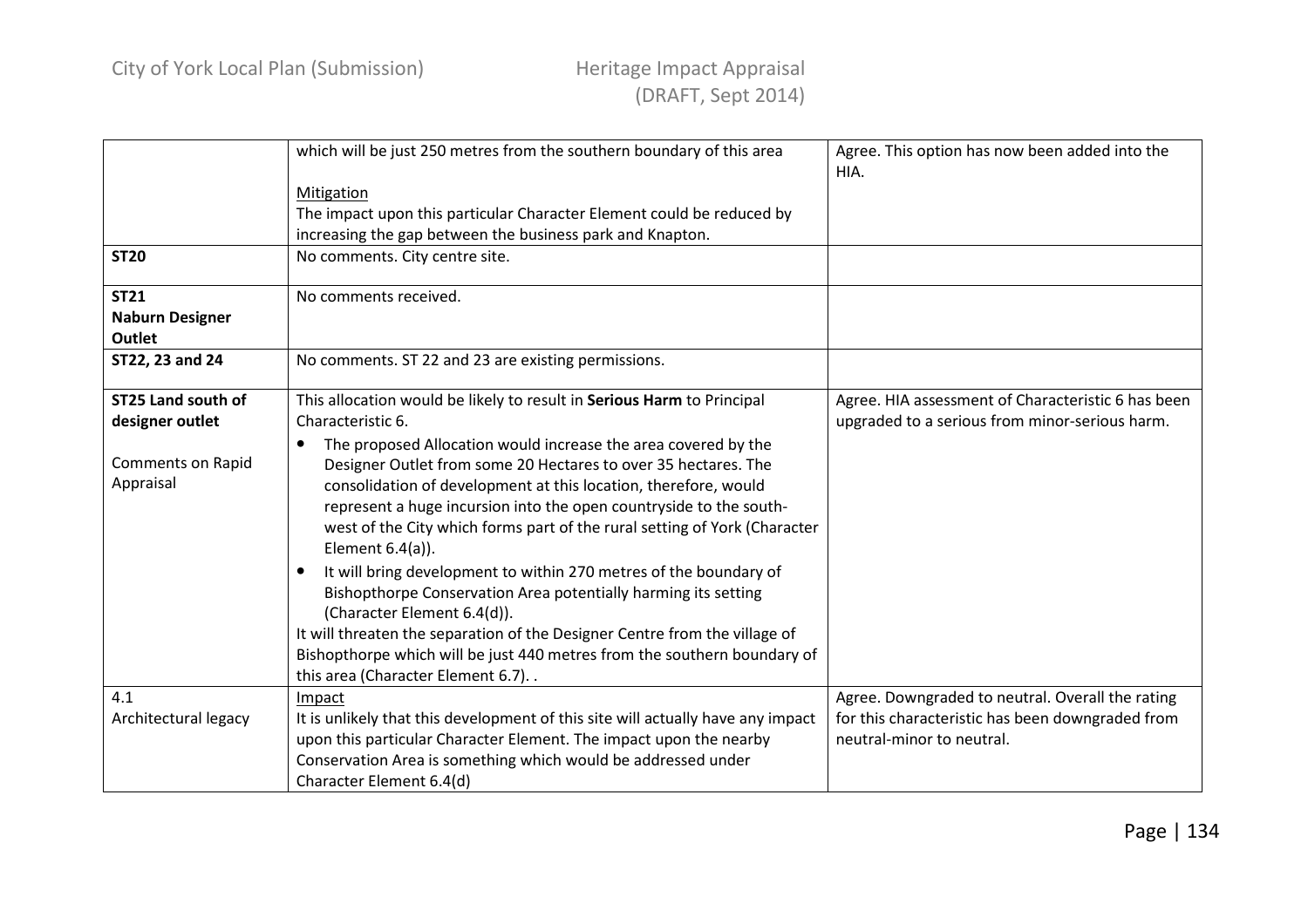| 4.2<br>Variety                            | Impact<br>It is unlikely that this development of this site will actually have any impact<br>upon this particular Character element.                                                                                                                                                                                                                                                                                                                                                                                                                                                                                                                                                                                                                                                                             | CYC already assessed the threat to this element as<br>neutral. Overall the rating for this characteristic<br>has been downgraded from neutral-minor to<br>neutral.                                                                                                                                                                                                                           |
|-------------------------------------------|------------------------------------------------------------------------------------------------------------------------------------------------------------------------------------------------------------------------------------------------------------------------------------------------------------------------------------------------------------------------------------------------------------------------------------------------------------------------------------------------------------------------------------------------------------------------------------------------------------------------------------------------------------------------------------------------------------------------------------------------------------------------------------------------------------------|----------------------------------------------------------------------------------------------------------------------------------------------------------------------------------------------------------------------------------------------------------------------------------------------------------------------------------------------------------------------------------------------|
| 4.3<br><b>Human Scale</b>                 | Impact<br>It is unlikely that this development of this site will actually have any impact<br>upon this particular Character element. This is, after all, a large out-of-<br>town retail development.                                                                                                                                                                                                                                                                                                                                                                                                                                                                                                                                                                                                             | Disagree. CYC maintain that an element of minor<br>harm may occur to the human scale element of<br>this characteristic if inappropriately scaled<br>buildings were constructed in this location. Despite<br>this, the rating for this characteristic has been<br>downgraded from neutral-minor to neutral.                                                                                   |
| 4.4<br>Craftsmanship                      | Impact<br>It is unlikely that this development of this site will actually have any impact<br>upon this particular Character Element. This is, after all, a large out-of-<br>town retail development.                                                                                                                                                                                                                                                                                                                                                                                                                                                                                                                                                                                                             | CYC already assessed the threat to this element as<br>neutral. Overall the rating for this characteristic<br>has been downgraded from neutral-minor to<br>neutral.                                                                                                                                                                                                                           |
| 6.4<br>Open Countryside and<br>Green Belt | Impact<br>This development will impact upon a number of the individual elements<br>identified under this Character element:-<br>The proposed Allocation would increase the area covered by the<br>$\bullet$<br>Designer Outlet from some 20 Hectares to over 35 hectares. The<br>consolidation of development at this location, therefore, would<br>represent a huge incursion into the open countryside to the south-<br>west of the City which forms part of the rural setting of York.<br>Therefore, it is likely to result in Serious Harm to Character Element<br>$6.4(a)$ .<br>It will bring development to within 270 metres of the boundary of<br>Bishopthorpe Conservation Area, potentially harming its setting. This<br>would be likely to have Minor/Serious Harm to Character Element<br>$6.4(d)$ . | Impact<br>Agree with comments. CYC have also graded 6.4 (a)<br>as serious harm.<br>(c) Agree with comments. CYC have upgraded the<br>HIA to minor-serious harm for this element.<br>Mitigation<br>(a) Agree with comments. This suggestion of<br>mitigation has been added to the HIA.<br>(d) A mention to the setting of the Conservation<br>Area has been added to the landscape appraisal |